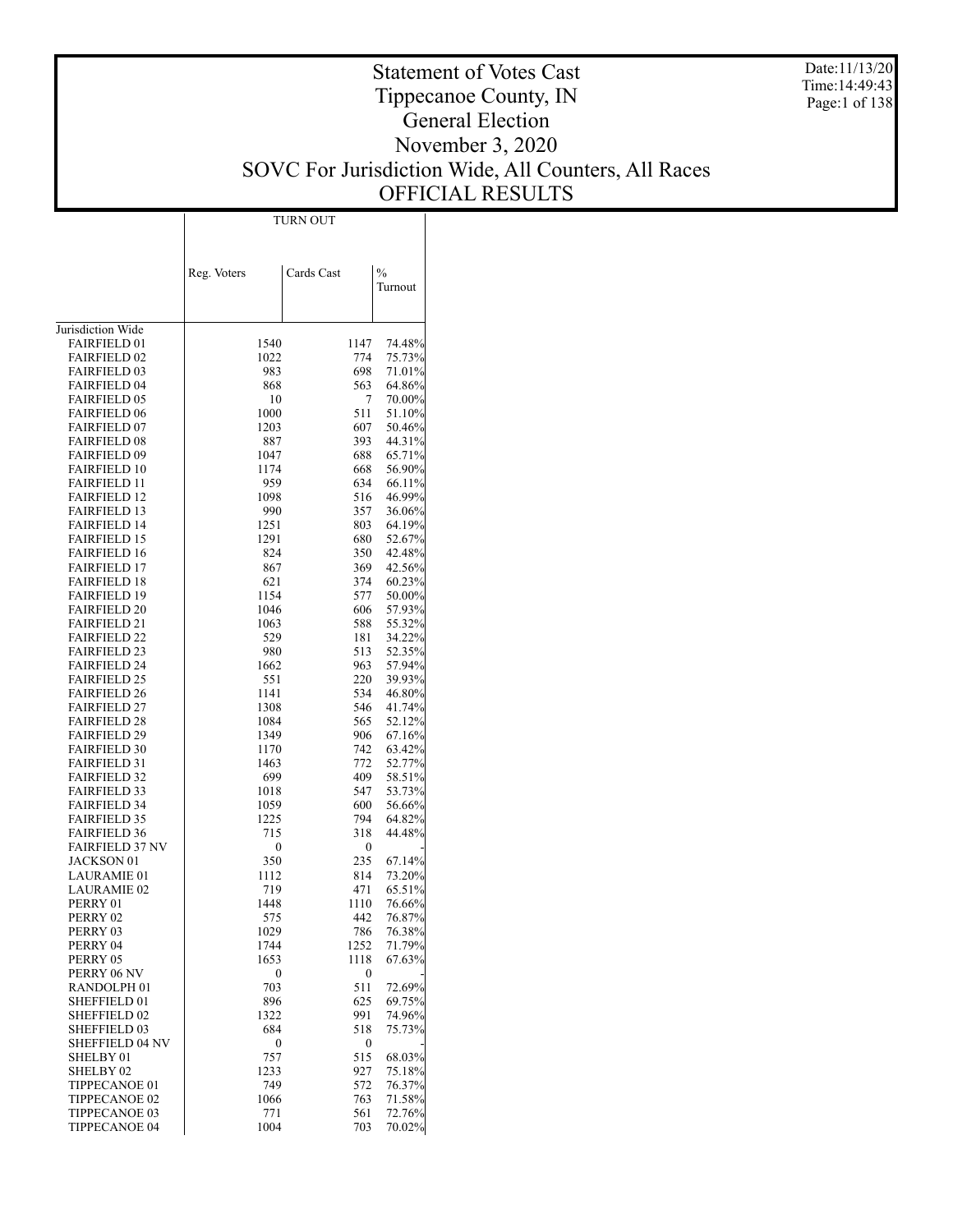Date:11/13/20 Time:14:49:43 Page:2 of 138

### Statement of Votes Cast Tippecanoe County, IN General Election November 3, 2020 SOVC For Jurisdiction Wide, All Counters, All Races OFFICIAL RESULTS

|                                  |             | <b>TURN OUT</b> |                  |
|----------------------------------|-------------|-----------------|------------------|
|                                  |             |                 |                  |
|                                  |             |                 |                  |
|                                  |             |                 |                  |
|                                  | Reg. Voters | Cards Cast      | $\frac{0}{0}$    |
|                                  |             |                 | Turnout          |
|                                  |             |                 |                  |
|                                  |             |                 |                  |
| TIPPECANOE 05<br>TIPPECANOE 06   | 1440        | 935<br>832      | 64.93%           |
| TIPPECANOE 07                    | 1140<br>924 | 683             | 72.98%<br>73.92% |
| UNION 01                         | 1270        | 889             | 70.00%           |
| WABASH <sub>01</sub>             | 391         | 278             | 71.10%           |
| WABASH 02                        | 1286        | 872             | 67.81%           |
| WABASH 03                        | 802         | 615             | 76.68%           |
| WABASH 04                        | 1252        | 574             | 45.85%           |
| WABASH 05                        | 1334        | 949             | 71.14%           |
| WABASH 06                        | 679         | 444             | 65.39%           |
| WABASH 07                        | 1229        | 945             | 76.89%           |
| WABASH 08                        | 835         | 575             | 68.86%           |
| WABASH 09                        | 827         | 452             | 54.66%           |
| WABASH 10                        | 1055        | 570             | 54.03%           |
| WABASH 11                        | 1352        | 658             | 48.67%           |
| WABASH 12                        | 1582        | 950             | 60.05%           |
| WABASH 13                        | 1278        | 835             | 65.34%           |
| WABASH 14                        | 585         | 334             | 57.09%           |
| WABASH 15                        | 822<br>1344 | 599<br>864      | 72.87%           |
| WABASH 16<br>WABASH 17           | 3987        | 927             | 64.29%<br>23.25% |
| WABASH 18                        | 611         | 343             | 56.14%           |
| WABASH 19                        | 614         | 448             | 72.96%           |
| WABASH 20                        | 1806        | 1192            | 66.00%           |
| WABASH 21                        | 524         | 339             | 64.69%           |
| WABASH 22                        | 1079        | 759             | 70.34%           |
| WABASH 23                        | 1300        | 798             | 61.38%           |
| WABASH 24                        | 1334        | 865             | 64.84%           |
| WABASH 25                        | 1091        | 462             | 42.35%           |
| WABASH 26                        | 855         | 226             | 26.43%           |
| WABASH 27                        | 855         | 239             | 27.95%           |
| WABASH 28                        | 1462        | 546             | 37.35%           |
| WABASH 29                        | 184         | 59              | 32.07%           |
| WABASH 30                        | 1205        | 862             | 71.54%           |
| WABASH 31 NV                     | 0           | 0               |                  |
| WASHINGTON 01                    | 910         | 626             | 68.79%           |
| <b>WASHINGTON 02</b><br>WAYNE 01 | 890<br>1257 | 656<br>901      | 73.71%           |
| <b>WEA01</b>                     | 229         | 103             | 71.68%<br>44.98% |
| WEA 02                           | 1637        | 894             | 54.61%           |
| WEA 03                           | 1400        | 786             | 56.14%           |
| WEA 04                           | 736         | 392             | 53.26%           |
| <b>WEA05</b>                     | 713         | 409             | 57.36%           |
| WEA 06                           | 1448        | 722             | 49.86%           |
| WEA 07                           | 1250        | 792             | 63.36%           |
| <b>WEA08</b>                     | 1063        | 650             | 61.15%           |
| <b>WEA09</b>                     | 976         | 614             | 62.91%           |
| <b>WEA 10</b>                    | 856         | 458             | 53.50%           |
| WEA 11                           | 1195        | 874             | 73.14%           |
| <b>WEA 12</b>                    | 1031        | 700             | 67.90%           |
| <b>WEA13</b>                     | 958         | 753             | 78.60%           |
| <b>WEA 14</b>                    | 2565        | 1705            | 66.47%           |
| WEA 15                           | 1622        | 1206            | 74.35%           |
| <b>WEA16</b>                     | 1328        | 930             | 70.03%           |
| <b>WEA17</b>                     | 1586        | 1100            | 69.36%           |
| <b>WEA 18</b>                    | 0<br>977    | 0<br>644        | 65.92%           |
| WEA 19<br>WEA 20                 | 690         | 434             | 62.90%           |
|                                  |             |                 |                  |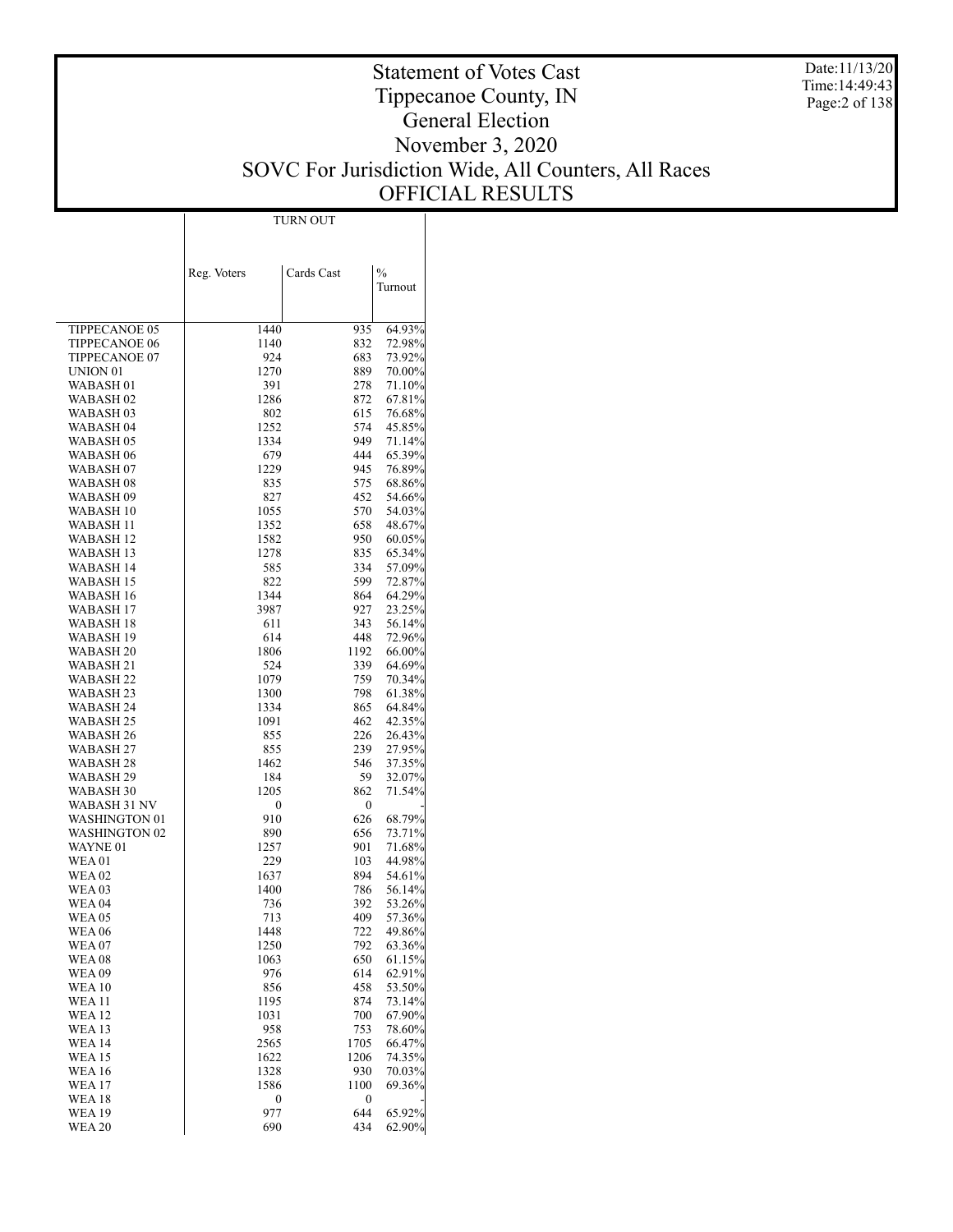Statement of Votes Cast Tippecanoe County, IN General Election November 3, 2020 SOVC For Jurisdiction Wide, All Counters, All Races OFFICIAL RESULTS Date:11/13/20 Time:14:49:43 Page:3 of 138 Reg. Voters | Cards Cast  $% \alpha$   $\alpha$   $\beta$ TURN OUT

> 1040 767 73.75% 119357 72468 60.72%

 WEA 21 Total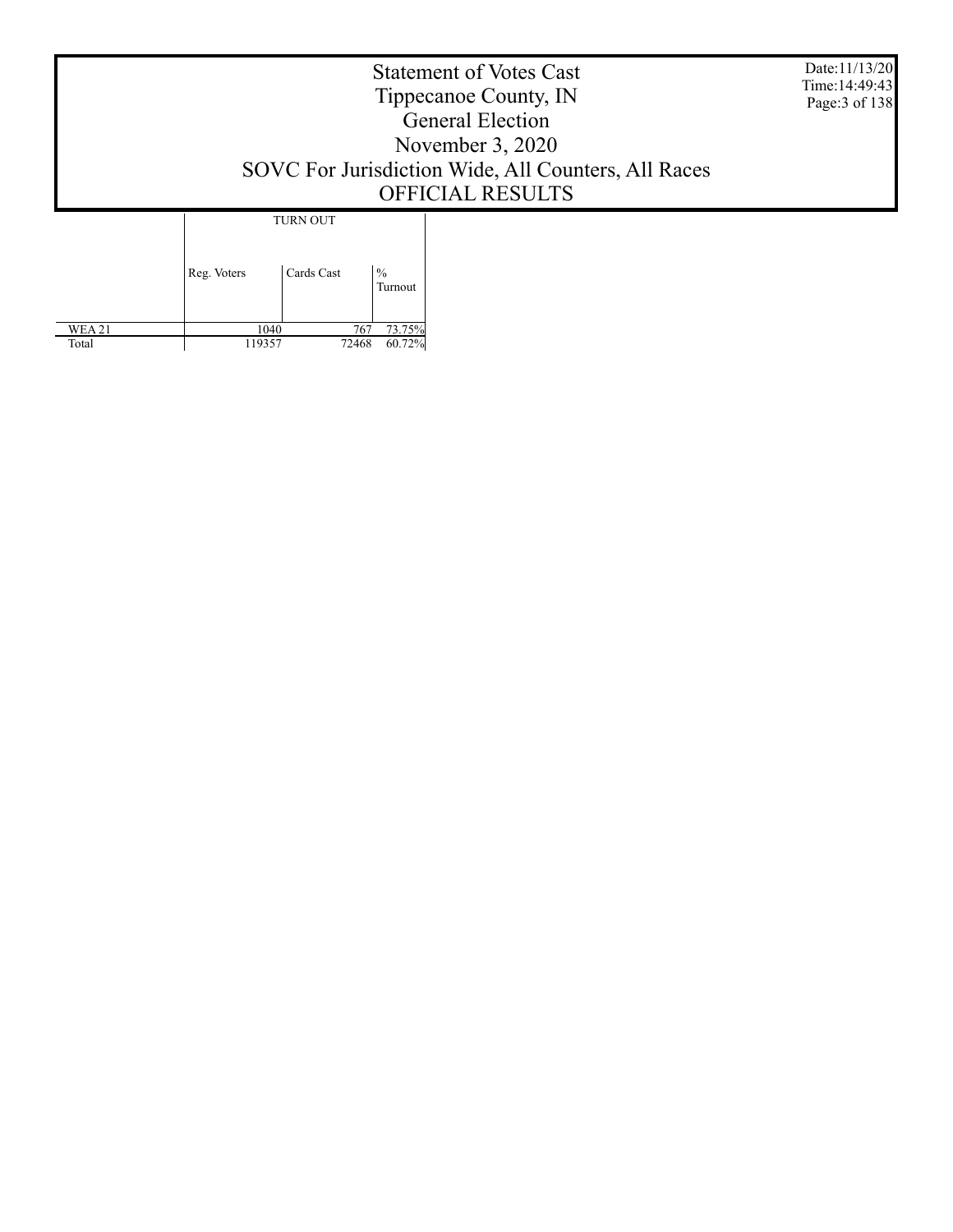Date:11/13/20 Time:14:49:43 Page:4 of 138

# Tippecanoe County, IN General Election

Statement of Votes Cast

### November 3, 2020 SOVC For Jurisdiction Wide, All Counters, All Races OFFICIAL RESULTS

 $\overline{\phantom{a}}$ 

Straight Party

|                                            | Reg. Voters      | <b>Times Counted</b> | <b>Total Votes</b> | <b>REPUBLICAN (REP)</b> |                          | DEMOCRATIC (DEM) |                  | LIBERTARIAN (LIB) |                |
|--------------------------------------------|------------------|----------------------|--------------------|-------------------------|--------------------------|------------------|------------------|-------------------|----------------|
|                                            |                  |                      |                    |                         |                          |                  |                  |                   |                |
| Jurisdiction Wide                          |                  |                      |                    |                         |                          |                  |                  |                   |                |
| <b>FAIRFIELD 01</b>                        | 1540             | 1147                 | 537                |                         | 354 65.92%               |                  | 167 31.10%       | 16                | 2.98%          |
| <b>FAIRFIELD 02</b>                        | 1022             | 774                  | 324                | 228                     | 70.37%                   | 94               | 29.01%           | 2                 | 0.62%          |
| <b>FAIRFIELD 03</b>                        | 983              | 698                  | 325                |                         | 166 51.08%               | 150              | 46.15%           | 9                 | 2.77%          |
| <b>FAIRFIELD 04</b>                        | 868              | 563                  | 256                | 129                     | 50.39%                   | 122              | 47.66%           | 5                 | 1.95%          |
| <b>FAIRFIELD 05</b>                        | 10               | 7                    | 3                  | $\boldsymbol{0}$        | $0.00\%$                 | 2                | 66.67%           | 1                 | 33.33%         |
| <b>FAIRFIELD 06</b>                        | 1000             | 511                  | 281                | 137                     | 48.75%                   | 138              | 49.11%           | 6                 | 2.14%          |
| <b>FAIRFIELD 07</b>                        | 1203             | 607                  | 329                |                         | 151 45.90%               | 166              | 50.46%           | 12                | 3.65%          |
| <b>FAIRFIELD 08</b>                        | 887              | 393                  | 203                |                         | 68 33.50%                | 129              | 63.55%           | 6                 | 2.96%          |
| <b>FAIRFIELD 09</b>                        | 1047             | 688                  | 337                |                         | 212 62.91%               | 119              | 35.31%           | 6                 | 1.78%          |
| <b>FAIRFIELD 10</b>                        | 1174             | 668                  | 348                |                         | 178 51.15%               | 163              | 46.84%           | 7                 | 2.01%          |
| <b>FAIRFIELD 11</b><br><b>FAIRFIELD 12</b> | 959<br>1098      | 634<br>516           | 288<br>281         | 130                     | 45.14%<br>115 40.93%     | 155<br>160       | 53.82%<br>56.94% | 3<br>6            | 1.04%<br>2.14% |
| <b>FAIRFIELD 13</b>                        | 990              | 357                  | 218                |                         | 73 33.49%                | 139              | 63.76%           | 6                 | 2.75%          |
| <b>FAIRFIELD 14</b>                        | 1251             | 803                  | 407                |                         | 223 54.79%               | 174              | 42.75%           | 10                | 2.46%          |
| <b>FAIRFIELD 15</b>                        | 1291             | 680                  | 346                |                         | 157 45.38%               | 183              | 52.89%           | 6                 | 1.73%          |
| <b>FAIRFIELD 16</b>                        | 824              | 350                  | 183                |                         | 65 35.52%                |                  | 116 63.39%       | 2                 | 1.09%          |
| <b>FAIRFIELD 17</b>                        | 867              | 369                  | 198                |                         | 51 25.76%                | 143              | 72.22%           | 4                 | 2.02%          |
| <b>FAIRFIELD 18</b>                        | 621              | 374                  | 223                |                         | 128 57.40%               |                  | 94 42.15%        | 1                 | 0.45%          |
| <b>FAIRFIELD 19</b>                        | 1154             | 577                  | 314                | 129                     | 41.08%                   | 180              | 57.32%           | 5                 | 1.59%          |
| <b>FAIRFIELD 20</b>                        | 1046             | 606                  | 314                |                         | 149 47.45%               | 157              | 50.00%           | 8                 | 2.55%          |
| <b>FAIRFIELD 21</b>                        | 1063             | 588                  | 298                | 147                     | 49.33%                   | 145              | 48.66%           | 6                 | 2.01%          |
| <b>FAIRFIELD 22</b>                        | 529              | 181                  | 94                 |                         | 34 36.17%                | 59               | 62.77%           | 1                 | 1.06%          |
| <b>FAIRFIELD 23</b>                        | 980              | 513                  | 245                | 84                      | 34.29%                   | 152              | 62.04%           | 9                 | 3.67%          |
| <b>FAIRFIELD 24</b>                        | 1662             | 963                  | 434                |                         | 82 18.89%                |                  | 347 79.95%       | 5                 | 1.15%          |
| <b>FAIRFIELD 25</b>                        | 551              | 220                  | 137                | 63                      | 45.99%                   | 65               | 47.45%           | 9                 | 6.57%          |
| <b>FAIRFIELD 26</b>                        | 1141             | 534                  | 296                |                         | 115 38.85%               | 176              | 59.46%           | 5                 | 1.69%          |
| <b>FAIRFIELD 27</b>                        | 1308             | 546                  | 332                |                         | 114 34.34%               | 212              | 63.86%           | 6                 | 1.81%          |
| <b>FAIRFIELD 28</b>                        | 1084             | 565                  | 294                |                         | 141 47.96%               | 147              | 50.00%           | 6                 | 2.04%          |
| <b>FAIRFIELD 29</b>                        | 1349             | 906                  | 399                | 173                     | 43.36%                   | 223              | 55.89%           | 3                 | 0.75%          |
| <b>FAIRFIELD 30</b>                        | 1170<br>1463     | 742<br>772           | 304<br>401         |                         | 126 41.45%<br>181 45.14% | 175<br>207       | 57.57%<br>51.62% | 3<br>13           | 0.99%<br>3.24% |
| <b>FAIRFIELD 31</b><br><b>FAIRFIELD 32</b> | 699              | 409                  | 205                |                         | 98 47.80%                |                  | 101 49.27%       | 6                 | 2.93%          |
| <b>FAIRFIELD 33</b>                        | 1018             | 547                  | 290                |                         | 141 48.62%               | 145              | 50.00%           | 4                 | 1.38%          |
| <b>FAIRFIELD 34</b>                        | 1059             | 600                  | 313                |                         | 171 54.63%               | 140              | 44.73%           | 2                 | 0.64%          |
| <b>FAIRFIELD 35</b>                        | 1225             | 794                  | 374                | 195                     | 52.14%                   | 175              | 46.79%           | 4                 | 1.07%          |
| <b>FAIRFIELD 36</b>                        | 715              | 318                  | 162                | 65                      | 40.12%                   | 91               | 56.17%           | 6                 | 3.70%          |
| <b>FAIRFIELD 37 NV</b>                     | $\boldsymbol{0}$ | $\boldsymbol{0}$     | $\boldsymbol{0}$   | $\mathbf{0}$            |                          | $\mathbf{0}$     |                  | $\mathbf{0}$      |                |
| JACKSON 01                                 | 350              | 235                  | 103                | 82                      | 79.61%                   | 21               | 20.39%           | $\boldsymbol{0}$  | $0.00\%$       |
| <b>LAURAMIE 01</b>                         | 1112             | 814                  | 393                | 285                     | 72.52%                   | 102              | 25.95%           | 6                 | 1.53%          |
| <b>LAURAMIE 02</b>                         | 719              | 471                  | 238                | 188                     | 78.99%                   | 48               | 20.17%           | 2                 | 0.84%          |
| PERRY 01                                   | 1448             | 1110                 | 559                | 399                     | 71.38%                   | 154              | 27.55%           | 6                 | 1.07%          |
| PERRY 02                                   | 575              | 442                  | 204                |                         | 151 74.02%               |                  | 51 25.00%        | $\overline{c}$    | 0.98%          |
| PERRY 03                                   | 1029             | 786                  | 364                |                         | 253 69.51%               |                  | 107 29.40%       | 4                 | 1.10%          |
| PERRY 04                                   | 1744             | 1252                 | 630                |                         | 418 66.35%               |                  | 206 32.70%       | 6                 | 0.95%          |
| PERRY 05                                   | 1653             | 1118                 | 541                | 323                     | 59.70%                   | 208              | 38.45%           | 10                | 1.85%          |
| PERRY 06 NV                                | $\boldsymbol{0}$ | $\boldsymbol{0}$     | $\boldsymbol{0}$   | $\boldsymbol{0}$        |                          | $\boldsymbol{0}$ |                  | $\boldsymbol{0}$  |                |
| RANDOLPH <sub>01</sub>                     | 703              | 511                  | 222                | 180                     | 81.08%                   | 40               | 18.02%           | 2                 | 0.90%          |
| SHEFFIELD 01                               | 896              | 625                  | 300                |                         | 186 62.00%               |                  | 107 35.67%       | 7                 | 2.33%          |
| SHEFFIELD 02<br>SHEFFIELD 03               | 1322<br>684      | 991<br>518           | 460<br>240         |                         | 366 79.57%<br>178 74.17% | 88<br>58         | 19.13%<br>24.17% | 6<br>4            | 1.30%<br>1.67% |
| <b>SHEFFIELD 04 NV</b>                     | $\bf{0}$         | $\bf{0}$             | $\boldsymbol{0}$   | $\boldsymbol{0}$        |                          | $\boldsymbol{0}$ |                  | $\boldsymbol{0}$  |                |
| SHELBY 01                                  | 757              | 515                  | 220                |                         | 162 73.64%               | 53               | 24.09%           | 5                 | 2.27%          |
| SHELBY 02                                  | 1233             | 927                  | 360                |                         | 231 64.17%               | 124              | 34.44%           | 5                 | 1.39%          |
| TIPPECANOE 01                              | 749              | 572                  | 299                |                         | 197 65.89%               |                  | 100 33.44%       | 2                 | 0.67%          |
| <b>TIPPECANOE 02</b>                       | 1066             | 763                  | 333                | 237                     | 71.17%                   | 93               | 27.93%           | 3                 | $0.90\%$       |
| TIPPECANOE 03                              | 771              | 561                  | 230                |                         | 158 68.70%               |                  | 71 30.87%        | 1                 | 0.43%          |
| TIPPECANOE 04                              | 1004             | 703                  | 318                |                         | 196 61.64%               |                  | 120 37.74%       | 2                 | 0.63%          |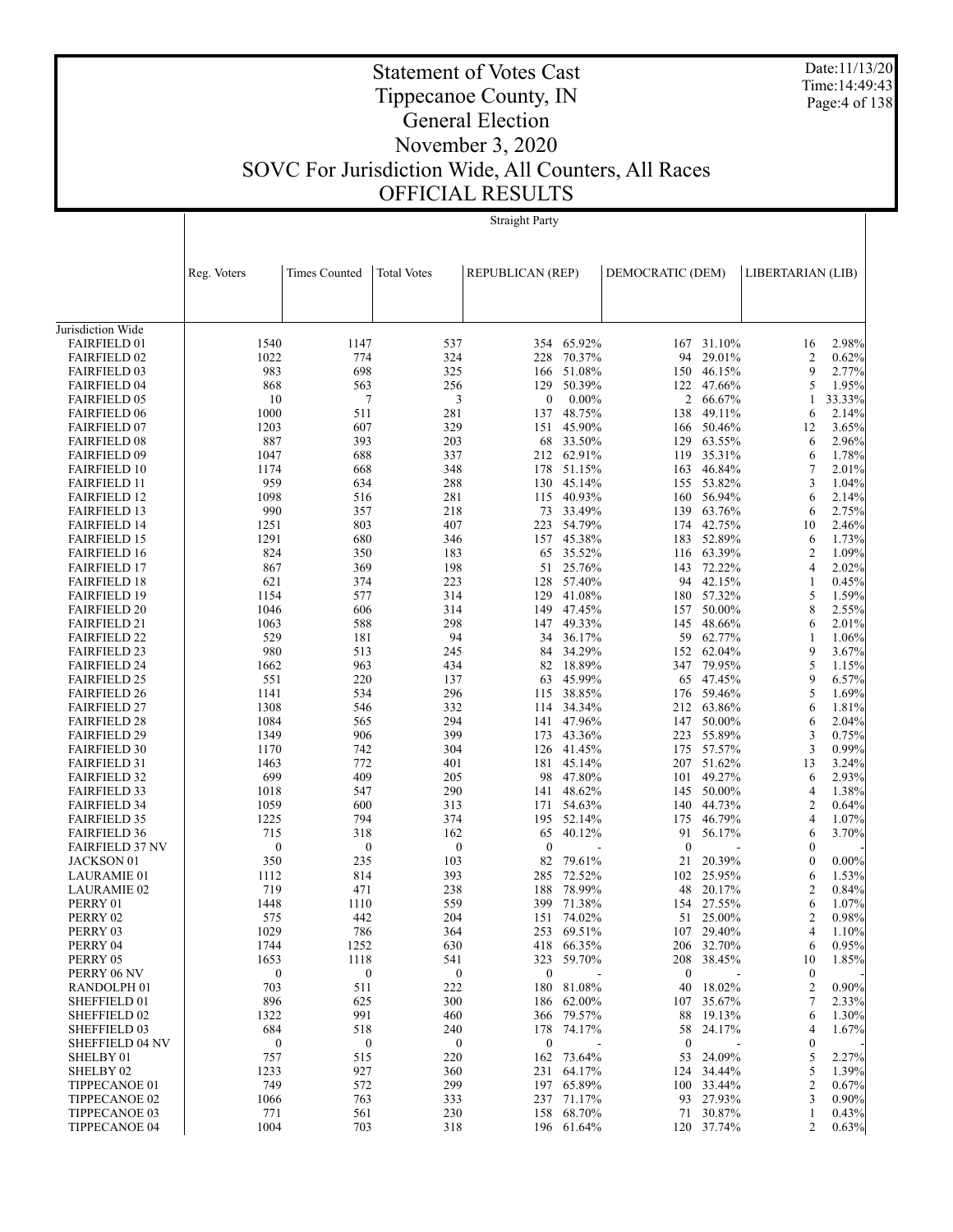Date:11/13/20 Time:14:49:43 Page:5 of 138

## Tippecanoe County, IN General Election November 3, 2020 SOVC For Jurisdiction Wide, All Counters, All Races OFFICIAL RESULTS

Statement of Votes Cast

Straight Party

|                                    | Reg. Voters  | <b>Times Counted</b>                 | <b>Total Votes</b> | <b>REPUBLICAN (REP)</b> |                      | DEMOCRATIC (DEM) |                      | LIBERTARIAN (LIB)                  |                   |
|------------------------------------|--------------|--------------------------------------|--------------------|-------------------------|----------------------|------------------|----------------------|------------------------------------|-------------------|
|                                    |              |                                      |                    |                         |                      |                  |                      |                                    |                   |
|                                    |              |                                      |                    |                         |                      |                  |                      |                                    |                   |
| <b>TIPPECANOE 05</b>               | 1440         | 935                                  | 454                | 292                     | 64.32%               | 155              | 34.14%               | 7                                  | 1.54%             |
| <b>TIPPECANOE 06</b>               | 1140         | 832                                  | 383                | 225                     | 58.75%               | 157              | 40.99%               | 1                                  | 0.26%             |
| TIPPECANOE 07                      | 924          | 683                                  | 328                | 161                     | 49.09%               | 165              | 50.30%               | 2                                  | 0.61%             |
| UNION <sub>01</sub>                | 1270         | 889                                  | 427                |                         | 334 78.22%           | 89               | 20.84%               | 4                                  | 0.94%             |
| WABASH <sub>01</sub>               | 391          | 278                                  | 106                | 71                      | 66.98%               | 32               | 30.19%               | 3                                  | 2.83%             |
| WABASH 02                          | 1286         | 872                                  | 378                | 185                     | 48.94%               |                  | 184 48.68%           | 9                                  | 2.38%             |
| WABASH <sub>03</sub>               | 802          | 615                                  | 286                |                         | 136 47.55%           | 148              | 51.75%<br>59.93%     | $\overline{c}$<br>$\tau$           | 0.70%             |
| WABASH 04<br>WABASH 05             | 1252<br>1334 | 574<br>949                           | 297<br>428         | 244                     | 112 37.71%<br>57.01% | 178<br>181       | 42.29%               | 3                                  | 2.36%<br>0.70%    |
| WABASH 06                          | 679          | 444                                  | 219                |                         | 93 42.47%            |                  | 125 57.08%           | 1                                  | 0.46%             |
| WABASH 07                          | 1229         | 945                                  | 403                | 151                     | 37.47%               |                  | 247 61.29%           | 5                                  | 1.24%             |
| <b>WABASH08</b>                    | 835          | 575                                  | 258                |                         | 92 35.66%            |                  | 164 63.57%           | $\overline{c}$                     | 0.78%             |
| WABASH 09                          | 827          | 452                                  | 252                | 90                      | 35.71%               | 162              | 64.29%               | $\boldsymbol{0}$                   | $0.00\%$          |
| WABASH 10                          | 1055         | 570                                  | 255                | 92                      | 36.08%               | 159              | 62.35%               | 4                                  | 1.57%             |
| WABASH 11                          | 1352         | 658                                  | 327                | 120                     | 36.70%               |                  | 202 61.77%           | 5                                  | 1.53%             |
| WABASH 12                          | 1582         | 950                                  | 447                |                         | 187 41.83%           | 253              | 56.60%               | $\tau$                             | 1.57%             |
| WABASH 13                          | 1278         | 835                                  | 402                | 198                     | 49.25%               | 202              | 50.25%               | $\overline{2}$                     | 0.50%             |
| WABASH 14                          | 585<br>822   | 334<br>599                           | 146                |                         | 36 24.66%<br>35.12%  |                  | 110 75.34%           | $\boldsymbol{0}$<br>$\overline{c}$ | $0.00\%$          |
| WABASH 15<br>WABASH 16             | 1344         | 864                                  | 242<br>409         | 85                      | 147 35.94%           | 155              | 64.05%<br>257 62.84% | 5                                  | 0.83%<br>1.22%    |
| WABASH 17                          | 3987         | 927                                  | 498                |                         | 160 32.13%           | 329              | 66.06%               | 9                                  | 1.81%             |
| WABASH 18                          | 611          | 343                                  | 168                |                         | 60 35.71%            | 103              | 61.31%               | 5                                  | 2.98%             |
| WABASH 19                          | 614          | 448                                  | 198                | 109                     | 55.05%               | 87               | 43.94%               | $\overline{c}$                     | 1.01%             |
| WABASH 20                          | 1806         | 1192                                 | 552                |                         | 290 52.54%           | 259              | 46.92%               | 3                                  | 0.54%             |
| WABASH 21                          | 524          | 339                                  | 155                |                         | 50 32.26%            | 102              | 65.81%               | 3                                  | 1.94%             |
| WABASH <sub>22</sub>               | 1079         | 759                                  | 289                |                         | 102 35.29%           |                  | 186 64.36%           | 1                                  | 0.35%             |
| WABASH 23                          | 1300         | 798                                  | 357                | 111                     | 31.09%               |                  | 240 67.23%           | 6                                  | 1.68%             |
| WABASH 24                          | 1334         | 865                                  | 358                |                         | 104 29.05%           | 252              | 70.39%               | 2                                  | 0.56%             |
| WABASH 25                          | 1091         | 462                                  | 229                | 52                      | 22.71%               | 173              | 75.55%               | 4                                  | 1.75%             |
| WABASH 26<br>WABASH 27             | 855<br>855   | 226<br>239                           | 110<br>137         | 31<br>32                | 28.18%<br>23.36%     | 79<br>101        | 71.82%<br>73.72%     | $\boldsymbol{0}$<br>4              | $0.00\%$<br>2.92% |
| WABASH 28                          | 1462         | 546                                  | 295                | 85                      | 28.81%               | 205              | 69.49%               | 5                                  | 1.69%             |
| WABASH 29                          | 184          | 59                                   | 30                 | 7                       | 23.33%               | 23               | 76.67%               | $\boldsymbol{0}$                   | $0.00\%$          |
| WABASH 30                          | 1205         | 862                                  | 384                | 203                     | 52.86%               | 179              | 46.61%               | $\overline{c}$                     | 0.52%             |
| WABASH 31 NV                       |              | $\boldsymbol{0}$<br>$\boldsymbol{0}$ | $\boldsymbol{0}$   | $\boldsymbol{0}$        |                      | $\mathbf{0}$     |                      | $\boldsymbol{0}$                   |                   |
| WASHINGTON 01                      | 910          | 626                                  | 288                | 199                     | 69.10%               | 88               | 30.56%               | 1                                  | 0.35%             |
| <b>WASHINGTON 02</b>               | 890          | 656                                  | 314                | 233                     | 74.20%               | 73               | 23.25%               | 8                                  | 2.55%             |
| WAYNE 01                           | 1257         | 901                                  | 372                |                         | 288 77.42%           | 80               | 21.51%               | 4                                  | 1.08%             |
| <b>WEA01</b>                       | 229          | 103                                  | 57                 | 34                      | 59.65%               | 23               | 40.35%               | $\mathbf{0}$                       | $0.00\%$          |
| <b>WEA 02</b><br>WEA <sub>03</sub> | 1637<br>1400 | 894<br>786                           | 491<br>417         | 243<br>209              | 49.49%<br>50.12%     | 233<br>200       | 47.45%<br>47.96%     | 15<br>8                            | 3.05%<br>1.92%    |
| <b>WEA 04</b>                      | 736          | 392                                  | 206                | 107                     | 51.94%               | 93               | 45.15%               | 6                                  | 2.91%             |
| <b>WEA05</b>                       | 713          | 409                                  | 236                | 108                     | 45.76%               | 125              | 52.97%               | 3                                  | 1.27%             |
| <b>WEA 06</b>                      | 1448         | 722                                  | 432                | 208                     | 48.15%               | 213              | 49.31%               | 11                                 | 2.55%             |
| <b>WEA 07</b>                      | 1250         | 792                                  | 400                |                         | 245 61.25%           |                  | 149 37.25%           | 6                                  | 1.50%             |
| <b>WEA08</b>                       | 1063         | 650                                  | 311                |                         | 176 56.59%           |                  | 132 42.44%           | 3                                  | 0.96%             |
| <b>WEA 09</b>                      | 976          | 614                                  | 313                | 167                     | 53.35%               |                  | 143 45.69%           | 3                                  | 0.96%             |
| <b>WEA10</b>                       | 856          | 458                                  | 236                | 114                     | 48.31%               |                  | 116 49.15%           | 6                                  | 2.54%             |
| <b>WEA 11</b>                      | 1195         | 874                                  | 369                |                         | 230 62.33%           |                  | 132 35.77%           | 7                                  | 1.90%             |
| <b>WEA12</b>                       | 1031         | 700                                  | 320                |                         | 202 63.13%           |                  | 112 35.00%           | 6                                  | 1.88%             |
| <b>WEA 13</b><br><b>WEA 14</b>     | 958<br>2565  | 753<br>1705                          | 304<br>889         | 205                     | 67.43%<br>506 56.92% | 99               | 32.57%<br>369 41.51% | $\boldsymbol{0}$<br>14             | $0.00\%$<br>1.57% |
| <b>WEA 15</b>                      | 1622         | 1206                                 | 588                | 403                     | 68.54%               |                  | 181 30.78%           | 4                                  | 0.68%             |
| <b>WEA16</b>                       | 1328         | 930                                  | 399                |                         | 256 64.16%           |                  | 142 35.59%           | 1                                  | 0.25%             |
| <b>WEA 17</b>                      | 1586         | 1100                                 | 492                | 301                     | 61.18%               | 185              | 37.60%               | 6                                  | 1.22%             |
| <b>WEA18</b>                       |              | $\boldsymbol{0}$<br>$\boldsymbol{0}$ | $\boldsymbol{0}$   | $\boldsymbol{0}$        |                      | $\boldsymbol{0}$ |                      | 0                                  |                   |
| <b>WEA 19</b>                      | 977          | 644                                  | 283                | 175                     | 61.84%               | 101              | 35.69%               | 7                                  | 2.47%             |
| <b>WEA 20</b>                      | 690          | 434                                  | 197                | 132                     | 67.01%               |                  | 61 30.96%            | 4                                  | 2.03%             |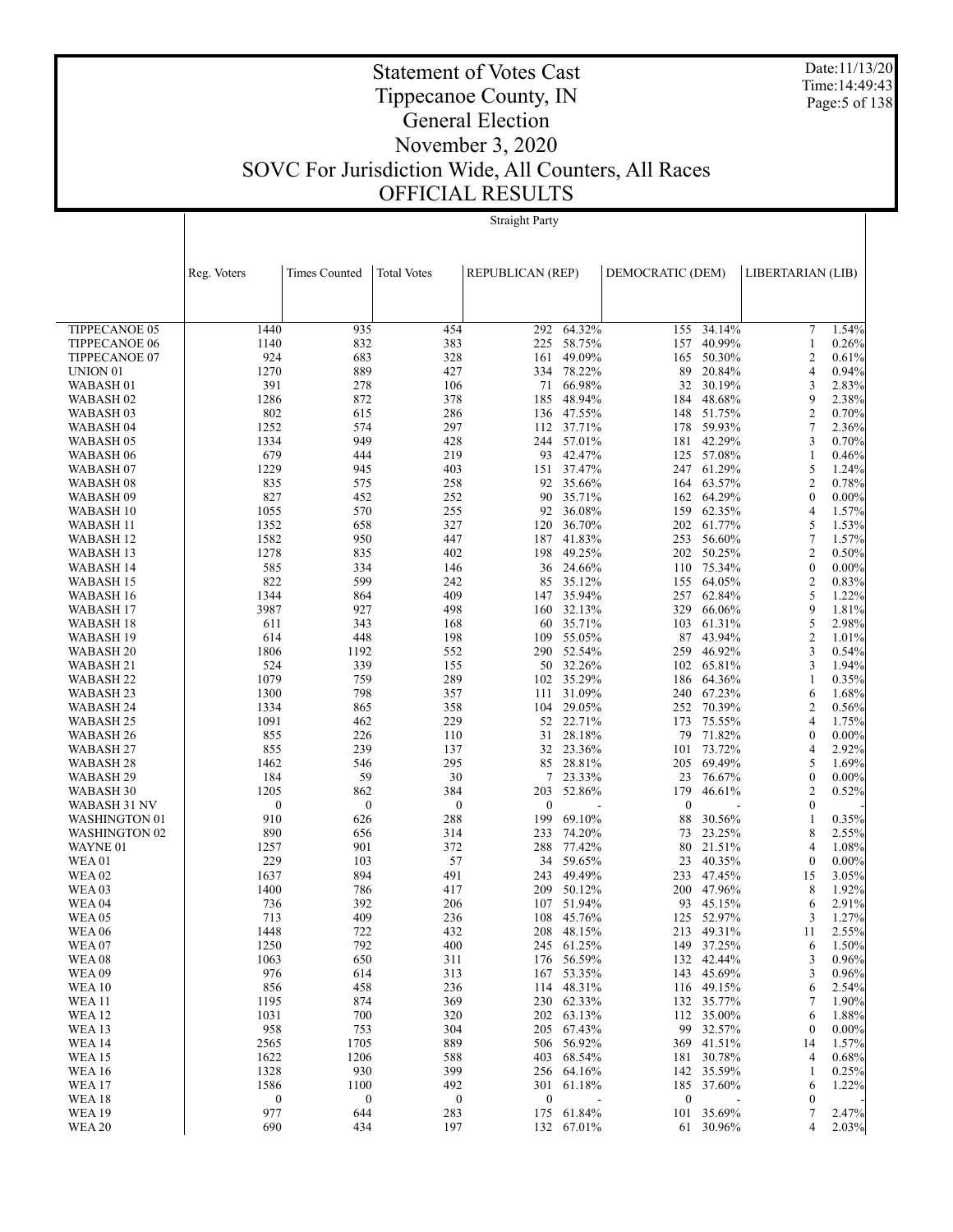| <b>Straight Party</b>                                                                                                                                    |  |  | <b>Statement of Votes Cast</b><br>Tippecanoe County, IN<br><b>General Election</b><br>November $3,2020$<br>SOVC For Jurisdiction Wide, All Counters, All Races<br><b>OFFICIAL RESULTS</b> |  |  | Date:11/13/20<br>Time: 14:49:43<br>Page:6 of 138 |  |
|----------------------------------------------------------------------------------------------------------------------------------------------------------|--|--|-------------------------------------------------------------------------------------------------------------------------------------------------------------------------------------------|--|--|--------------------------------------------------|--|
|                                                                                                                                                          |  |  |                                                                                                                                                                                           |  |  |                                                  |  |
| DEMOCRATIC (DEM)<br>LIBERTARIAN (LIB)<br><b>REPUBLICAN (REP)</b><br><b>Total Votes</b><br>Reg. Voters<br>Times Counted                                   |  |  |                                                                                                                                                                                           |  |  |                                                  |  |
| <b>WEA21</b><br>767<br>358<br>75.14%<br>85 23.74%<br>1040<br>1.12%<br>269<br>34786<br>119357<br>72468<br>52.95%<br>15840 45.54%<br>526<br>Total<br>18420 |  |  |                                                                                                                                                                                           |  |  | 1.51%                                            |  |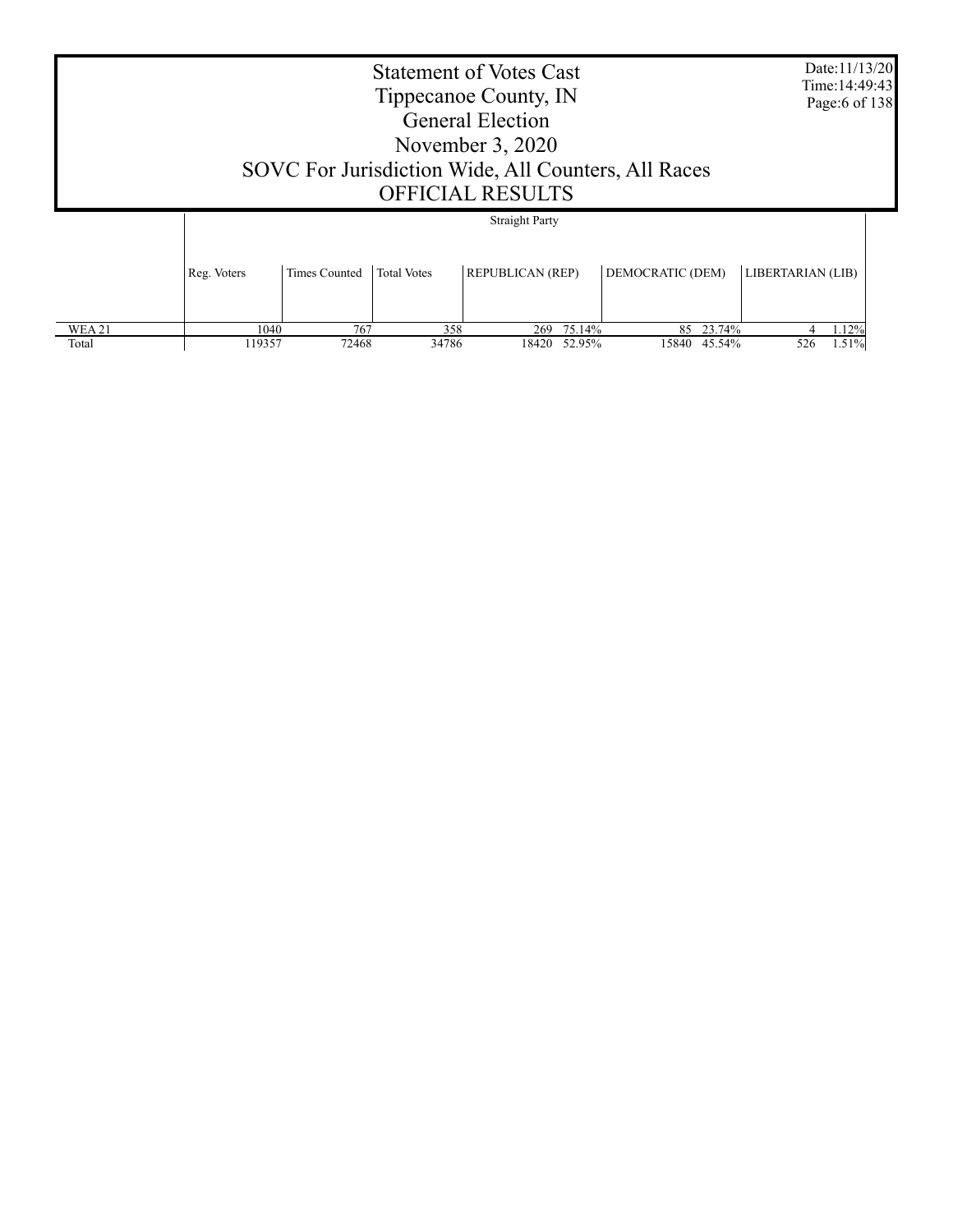Date:11/13/20 Time:14:49:44 Page:7 of 138

### Tippecanoe County, IN General Election November 3, 2020 SOVC For Jurisdiction Wide, All Counters, All Races OFFICIAL RESULTS

Statement of Votes Cast

|                                            |                  |                      |                    | PRESIDENT/VICE PRES |                      |                           |                          |                          |                |
|--------------------------------------------|------------------|----------------------|--------------------|---------------------|----------------------|---------------------------|--------------------------|--------------------------|----------------|
|                                            |                  |                      |                    |                     |                      |                           |                          |                          |                |
|                                            |                  |                      |                    |                     |                      |                           |                          |                          |                |
|                                            | Reg. Voters      | <b>Times Counted</b> | <b>Total Votes</b> | TRUMP/PENCE (REP)   |                      | <b>BIDEN/HARRIS (DEM)</b> |                          | JORGENSEN/COHEN<br>(LIB) |                |
|                                            |                  |                      |                    |                     |                      |                           |                          |                          |                |
| Jurisdiction Wide                          |                  |                      |                    |                     |                      |                           |                          |                          |                |
| <b>FAIRFIELD 01</b>                        | 1540             | 1147                 | 1137               | 664                 | 58.40%               | 440                       | 38.70%                   | 25                       | 2.20%          |
| <b>FAIRFIELD 02</b>                        | 1022             | 774                  | 764                | 446                 | 58.38%               | 304                       | 39.79%                   | 12                       | 1.57%          |
| <b>FAIRFIELD 03</b>                        | 983              | 698                  | 691                | 348                 | 50.36%               | 321                       | 46.45%                   | 18                       | 2.60%          |
| <b>FAIRFIELD 04</b>                        | 868              | 563                  | 558                | 268                 | 48.03%               | 270                       | 48.39%                   | 15                       | 2.69%          |
| <b>FAIRFIELD 05</b>                        | 10               | 7                    | 7                  | 3                   | 42.86%               | 3                         | 42.86%                   | -1                       | 14.29%         |
| <b>FAIRFIELD 06</b>                        | 1000             | 511                  | 504                | 251                 | 49.80%               | 233                       | 46.23%                   | 18                       | 3.57%          |
| <b>FAIRFIELD 07</b>                        | 1203             | 607                  | 600                | 274                 | 45.67%               | 300                       | 50.00%                   | 26                       | 4.33%          |
| <b>FAIRFIELD 08</b>                        | 887              | 393                  | 392                | 137                 | 34.95%               | 236                       | 60.20%                   | 17                       | 4.34%          |
| <b>FAIRFIELD 09</b>                        | 1047             | 688                  | 676                |                     | 392 57.99%           | 262                       | 38.76%                   | 16                       | 2.37%          |
| <b>FAIRFIELD 10</b>                        | 1174<br>959      | 668<br>634           | 663                | 317<br>257          | 47.81%<br>40.92%     | 332                       | 50.08%<br>55.57%         | 13<br>16                 | 1.96%<br>2.55% |
| <b>FAIRFIELD 11</b><br><b>FAIRFIELD 12</b> | 1098             | 516                  | 628<br>509         | 205                 | 40.28%               | 349<br>285                | 55.99%                   | 16                       | 3.14%          |
| <b>FAIRFIELD 13</b>                        | 990              | 357                  | 353                | 110                 | 31.16%               | 226                       | 64.02%                   | 13                       | 3.68%          |
| <b>FAIRFIELD 14</b>                        | 1251             | 803                  | 794                | 414                 | 52.14%               | 351                       | 44.21%                   | 27                       | 3.40%          |
| <b>FAIRFIELD 15</b>                        | 1291             | 680                  | 673                | 272                 | 40.42%               | 378                       | 56.17%                   | 19                       | 2.82%          |
| <b>FAIRFIELD 16</b>                        | 824              | 350                  | 348                | 134                 | 38.51%               | 204                       | 58.62%                   | 8                        | 2.30%          |
| <b>FAIRFIELD 17</b>                        | 867              | 369                  | 363                |                     | 100 27.55%           | 252                       | 69.42%                   | 9                        | 2.48%          |
| <b>FAIRFIELD 18</b>                        | 621              | 374                  | 373                | 187                 | 50.13%               | 181                       | 48.53%                   | 4                        | 1.07%          |
| <b>FAIRFIELD 19</b>                        | 1154             | 577                  | 566                | 223                 | 39.40%               |                           | 324 57.24%               | 15                       | 2.65%          |
| <b>FAIRFIELD 20</b>                        | 1046             | 606                  | 599                | 268                 | 44.74%               |                           | 297 49.58%               | 27                       | 4.51%          |
| <b>FAIRFIELD 21</b>                        | 1063             | 588                  | 583                | 260                 | 44.60%               | 304                       | 52.14%                   | 17                       | 2.92%          |
| <b>FAIRFIELD 22</b>                        | 529              | 181                  | 179                | 65                  | 36.31%               | 107                       | 59.78%                   | 5                        | 2.79%          |
| <b>FAIRFIELD 23</b>                        | 980              | 513                  | 510                | 163                 | 31.96%               | 329                       | 64.51%                   | 18                       | 3.53%          |
| <b>FAIRFIELD 24</b>                        | 1662             | 963                  | 961                | 191                 | 19.88%               | 746                       | 77.63%                   | 13                       | 1.35%          |
| <b>FAIRFIELD 25</b>                        | 551              | 220                  | 220                | 96                  | 43.64%               |                           | 116 52.73%               | 8                        | 3.64%          |
| <b>FAIRFIELD 26</b>                        | 1141<br>1308     | 534<br>546           | 528<br>541         | 211<br>199          | 39.96%<br>36.78%     | 295<br>326                | 55.87%                   | 20                       | 3.79%<br>2.77% |
| <b>FAIRFIELD 27</b><br><b>FAIRFIELD 28</b> | 1084             | 565                  | 562                | 253                 | 45.02%               | 279                       | 60.26%<br>49.64%         | 15<br>27                 | 4.80%          |
| <b>FAIRFIELD 29</b>                        | 1349             | 906                  | 899                | 325                 | 36.15%               | 552                       | 61.40%                   | 17                       | 1.89%          |
| <b>FAIRFIELD 30</b>                        | 1170             | 742                  | 736                | 274                 | 37.23%               | 437                       | 59.38%                   | 16                       | 2.17%          |
| <b>FAIRFIELD 31</b>                        | 1463             | 772                  | 768                | 338                 | 44.01%               |                           | 395 51.43%               | 28                       | 3.65%          |
| <b>FAIRFIELD 32</b>                        | 699              | 409                  | 406                | 172                 | 42.36%               | 218                       | 53.69%                   | 14                       | 3.45%          |
| <b>FAIRFIELD 33</b>                        | 1018             | 547                  | 541                |                     | 236 43.62%           | 286                       | 52.87%                   | 15                       | 2.77%          |
| <b>FAIRFIELD 34</b>                        | 1059             | 600                  | 596                | 311                 | 52.18%               | 270                       | 45.30%                   | 13                       | 2.18%          |
| <b>FAIRFIELD 35</b>                        | 1225             | 794                  | 783                | 394                 | 50.32%               | 364                       | 46.49%                   | 19                       | 2.43%          |
| <b>FAIRFIELD 36</b>                        | 715              | 318                  | 316                | 132                 | 41.77%               | 171                       | 54.11%                   | 10                       | 3.16%          |
| <b>FAIRFIELD 37 NV</b>                     | $\boldsymbol{0}$ | $\boldsymbol{0}$     | $\boldsymbol{0}$   | $\boldsymbol{0}$    |                      | $\boldsymbol{0}$          |                          | $\boldsymbol{0}$         |                |
| JACKSON 01                                 | 350              | 235                  | 232                | 172                 | 74.14%               | 58                        | 25.00%                   | $\overline{2}$           | 0.86%          |
| LAURAMIE 01                                | 1112             | 814                  | 803                | 555                 | 69.12%               | 229                       | 28.52%                   | 18                       | 2.24%          |
| <b>LAURAMIE 02</b>                         | 719<br>1448      | 471                  | 469<br>1103        | 346<br>730          | 73.77%               | 114                       | 24.31%                   | 9<br>24                  | 1.92%<br>2.18% |
| PERRY 01<br>PERRY 02                       | 575              | 1110<br>442          | 438                |                     | 66.18%<br>288 65.75% |                           | 346 31.37%<br>133 30.37% | 17                       | 3.88%          |
| PERRY 03                                   | 1029             | 786                  | 778                | 474                 | 60.93%               | 288                       | 37.02%                   | 16                       | 2.06%          |
| PERRY 04                                   | 1744             | 1252                 | 1239               | 757                 | 61.10%               | 454                       | 36.64%                   | 25                       | 2.02%          |
| PERRY 05                                   | 1653             | 1118                 | 1109               |                     | 602 54.28%           | 467                       | 42.11%                   | 39                       | 3.52%          |
| PERRY 06 NV                                | $\boldsymbol{0}$ | $\boldsymbol{0}$     | $\boldsymbol{0}$   | $\boldsymbol{0}$    |                      | $\boldsymbol{0}$          |                          | $\boldsymbol{0}$         |                |
| RANDOLPH <sub>01</sub>                     | 703              | 511                  | 507                | 362                 | 71.40%               | 128                       | 25.25%                   | 14                       | 2.76%          |
| SHEFFIELD 01                               | 896              | 625                  | 619                | 375                 | 60.58%               | 225                       | 36.35%                   | 17                       | 2.75%          |
| SHEFFIELD 02                               | 1322             | 991                  | 981                | 713                 | 72.68%               | 248                       | 25.28%                   | 19                       | 1.94%          |
| SHEFFIELD 03                               | 684              | 518                  | 514                | 363                 | 70.62%               | 138                       | 26.85%                   | 12                       | 2.33%          |
| <b>SHEFFIELD 04 NV</b>                     | $\boldsymbol{0}$ | $\boldsymbol{0}$     | $\boldsymbol{0}$   | $\boldsymbol{0}$    |                      | $\boldsymbol{0}$          |                          | $\boldsymbol{0}$         |                |
| SHELBY 01                                  | 757              | 515                  | 509                | 335                 | 65.82%               | 157                       | 30.84%                   | 16                       | 3.14%          |
| SHELBY <sub>02</sub>                       | 1233             | 927                  | 919                | 505                 | 54.95%               | 385                       | 41.89%                   | 20                       | 2.18%          |
| TIPPECANOE 01                              | 749              | 572                  | 567                | 332                 | 58.55%               | 217                       | 38.27%                   | 12                       | 2.12%          |
| TIPPECANOE 02                              | 1066             | 763                  | 749                |                     | 467 62.35%           | 270                       | 36.05%                   | 11                       | 1.47%          |
| TIPPECANOE 03<br>TIPPECANOE 04             | 771<br>1004      | 561<br>703           | 552<br>692         | 332                 | 60.14%<br>346 50.00% | 202                       | 36.59%<br>327 47.25%     | 13<br>13                 | 2.36%<br>1.88% |
|                                            |                  |                      |                    |                     |                      |                           |                          |                          |                |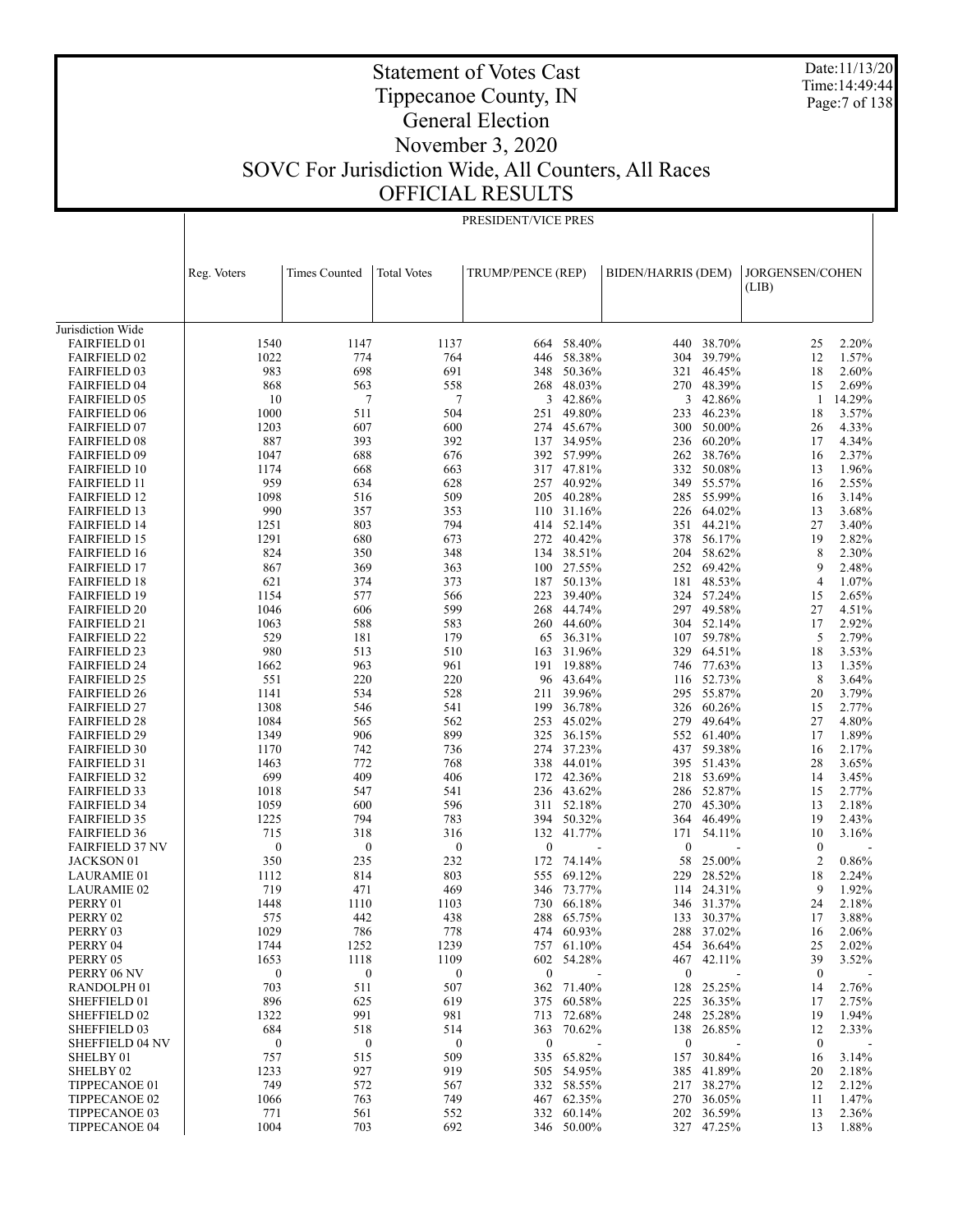Date:11/13/20 Time:14:49:44 Page:8 of 138

### Statement of Votes Cast Tippecanoe County, IN General Election November 3, 2020 SOVC For Jurisdiction Wide, All Counters, All Races OFFICIAL RESULTS

|                                   | PRESIDENT/VICE PRES      |                          |                          |                         |                      |                    |                          |                        |                |
|-----------------------------------|--------------------------|--------------------------|--------------------------|-------------------------|----------------------|--------------------|--------------------------|------------------------|----------------|
|                                   |                          |                          |                          |                         |                      |                    |                          |                        |                |
|                                   |                          |                          |                          |                         |                      |                    |                          |                        |                |
|                                   |                          |                          |                          |                         |                      |                    |                          |                        |                |
|                                   | Reg. Voters              | <b>Times Counted</b>     | <b>Total Votes</b>       | TRUMP/PENCE (REP)       |                      | BIDEN/HARRIS (DEM) |                          | JORGENSEN/COHEN        |                |
|                                   |                          |                          |                          |                         |                      |                    |                          | (LIB)                  |                |
|                                   |                          |                          |                          |                         |                      |                    |                          |                        |                |
| <b>TIPPECANOE 05</b>              | 1440                     | 935                      | 928                      | 512                     | 55.17%               | 380                | 40.95%                   | 30                     | 3.23%          |
| <b>TIPPECANOE 06</b>              | 1140                     | 832                      | 824                      | 425                     | 51.58%               | 379                | 46.00%                   | 9                      | 1.09%          |
| TIPPECANOE 07                     | 924                      | 683                      | 673                      | 290                     | 43.09%               |                    | 361 53.64%               | 17                     | 2.53%          |
| UNION <sub>01</sub>               | 1270                     | 889                      | 883                      | 618                     | 69.99%               |                    | 248 28.09%               | 13                     | 1.47%          |
| WABASH <sub>01</sub>              | 391                      | 278                      | 278                      | 175                     | 62.95%               | 101                | 36.33%                   | 2                      | 0.72%          |
| WABASH <sub>02</sub>              | 1286                     | 872                      | 865                      | 384                     | 44.39%               |                    | 437 50.52%               | 36                     | 4.16%          |
| WABASH 03                         | 802                      | 615                      | 608                      | 259                     | 42.60%               |                    | 338 55.59%               | $\tau$                 | 1.15%          |
| WABASH 04                         | 1252                     | 574                      | 569                      | 202                     | 35.50%               |                    | 335 58.88%               | 27                     | 4.75%          |
| WABASH 05                         | 1334                     | 949                      | 941                      | 428                     | 45.48%               |                    | 497 52.82%               | 12                     | 1.28%          |
| WABASH 06                         | 679                      | 444                      | 443                      | 162                     | 36.57%               |                    | 269 60.72%               | 9                      | 2.03%          |
| WABASH <sub>07</sub>              | 1229                     | 945<br>575               | 935<br>574               | 303                     | 32.41%<br>160 27.87% |                    | 611 65.35%<br>394 68.64% | 17<br>17               | 1.82%<br>2.96% |
| WABASH <sub>08</sub><br>WABASH 09 | 835<br>827               | 452                      | 445                      | 129                     | 28.99%               | 305                | 68.54%                   | $\overline{4}$         | 0.90%          |
| WABASH 10                         | 1055                     | 570                      | 568                      | 172                     | 30.28%               |                    | 375 66.02%               | 18                     | 3.17%          |
| WABASH 11                         | 1352                     | 658                      | 657                      | 230                     | 35.01%               | 405                | 61.64%                   | 19                     | 2.89%          |
| WABASH 12                         | 1582                     | 950                      | 944                      | 342                     | 36.23%               |                    | 562 59.53%               | 33                     | 3.50%          |
| <b>WABASH 13</b>                  | 1278                     | 835                      | 828                      | 364                     | 43.96%               |                    | 433 52.29%               | 23                     | 2.78%          |
| WABASH 14                         | 585                      | 334                      | 331                      | 93                      | 28.10%               |                    | 231 69.79%               | 3                      | 0.91%          |
| WABASH 15                         | 822                      | 599                      | 596                      | 162                     | 27.18%               |                    | 416 69.80%               | 14                     | 2.35%          |
| WABASH 16                         | 1344                     | 864                      | 850                      |                         | 256 30.12%           |                    | 564 66.35%               | 24                     | 2.82%          |
| <b>WABASH 17</b>                  | 3987                     | 927                      | 925                      | 278                     | 30.05%               |                    | 607 65.62%               | 31                     | 3.35%          |
| WABASH 18                         | 611                      | 343                      | 342                      | 105                     | 30.70%               |                    | 220 64.33%               | 10                     | 2.92%          |
| WABASH 19                         | 614                      | 448                      | 445                      | 184                     | 41.35%               |                    | 254 57.08%               | 5                      | 1.12%          |
| WABASH <sub>20</sub>              | 1806                     | 1192                     | 1182                     | 478                     | 40.44%               | 663                | 56.09%                   | 28                     | 2.37%          |
| WABASH 21                         | 524                      | 339                      | 337                      | 90                      | 26.71%               |                    | 239 70.92%               | 7                      | 2.08%          |
| WABASH 22                         | 1079                     | 759                      | 747                      | 203                     | 27.18%               |                    | 522 69.88%               | 15                     | 2.01%          |
| WABASH 23<br>WABASH 24            | 1300<br>1334             | 798<br>865               | 787<br>863               | 225                     | 28.59%<br>217 25.14% |                    | 540 68.61%<br>622 72.07% | 17<br>14               | 2.16%<br>1.62% |
| WABASH 25                         | 1091                     | 462                      | 457                      | 96                      | 21.01%               |                    | 346 75.71%               | 15                     | 3.28%          |
| WABASH 26                         | 855                      | 226                      | 226                      | 47                      | 20.80%               |                    | 170 75.22%               | 8                      | 3.54%          |
| WABASH 27                         | 855                      | 239                      | 239                      | 59                      | 24.69%               | 172                | 71.97%                   | 7                      | 2.93%          |
| WABASH <sub>28</sub>              | 1462                     | 546                      | 546                      | 129                     | 23.63%               |                    | 394 72.16%               | 19                     | 3.48%          |
| WABASH 29                         | 184                      | 59                       | 59                       | 16                      | 27.12%               | 40                 | 67.80%                   | $\overline{2}$         | 3.39%          |
| WABASH 30                         | 1205                     | 862                      | 859                      | 373                     | 43.42%               | 463                | 53.90%                   | 21                     | 2.44%          |
| WABASH 31 NV                      | $\boldsymbol{0}$         | $\boldsymbol{0}$         | $\boldsymbol{0}$         | $\mathbf{0}$            |                      | $\mathbf{0}$       |                          | $\mathbf{0}$           |                |
| <b>WASHINGTON 01</b>              | 910                      | 626                      | 621                      | 413                     | 66.51%               | 195                | 31.40%                   | 11                     | 1.77%          |
| <b>WASHINGTON 02</b>              | 890                      | 656                      | 646                      | 432                     | 66.87%               | 194                | 30.03%                   | 15                     | 2.32%          |
| WAYNE 01                          | 1257                     | 901                      | 889                      | 615                     | 69.18%               |                    | 256 28.80%               | 16                     | 1.80%          |
| <b>WEA01</b><br><b>WEA02</b>      | 229                      | 103                      | 99                       | 60                      | 60.61%               | 39                 | 39.39%<br>437 49.10%     | $\boldsymbol{0}$       | $0.00\%$       |
| WEA <sub>03</sub>                 | 1637<br>1400             | 894<br>786               | 890<br>771               | 421<br>358              | 47.30%<br>46.43%     | 383                | 49.68%                   | 27<br>26               | 3.03%<br>3.37% |
| WEA <sub>04</sub>                 | 736                      | 392                      | 388                      |                         | 196 50.52%           |                    | 176 45.36%               | 15                     | 3.87%          |
| <b>WEA 05</b>                     | 713                      | 409                      | 408                      |                         | 159 38.97%           |                    | 232 56.86%               | 16                     | 3.92%          |
| <b>WEA 06</b>                     | 1448                     | 722                      | 714                      |                         | 339 47.48%           | 343                | 48.04%                   | 27                     | 3.78%          |
| WEA <sub>07</sub>                 | 1250                     | 792                      | 784                      | 432                     | 55.10%               | 322                | 41.07%                   | 30                     | 3.83%          |
| <b>WEA08</b>                      | 1063                     | 650                      | 647                      | 323                     | 49.92%               | 303                | 46.83%                   | 15                     | 2.32%          |
| <b>WEA09</b>                      | 976                      | 614                      | 611                      | 300                     | 49.10%               |                    | 296 48.45%               | 11                     | 1.80%          |
| <b>WEA10</b>                      | 856                      | 458                      | 457                      | 214                     | 46.83%               | 223                | 48.80%                   | 18                     | 3.94%          |
| <b>WEA 11</b>                     | 1195                     | 874                      | 864                      | 454                     | 52.55%               | 386                | 44.68%                   | 21                     | 2.43%          |
| <b>WEA 12</b>                     | 1031                     | 700                      | 689                      | 387                     | 56.17%               | 283                | 41.07%                   | 16                     | 2.32%          |
| <b>WEA 13</b>                     | 958                      | 753                      | 747                      | 443                     | 59.30%               |                    | 292 39.09%               | 10                     | 1.34%          |
| <b>WEA 14</b>                     | 2565                     | 1705                     | 1695                     | 908                     | 53.57%               |                    | 735 43.36%               | 47                     | 2.77%          |
| <b>WEA 15</b>                     | 1622                     | 1206                     | 1197                     | 729                     | 60.90%               | 445                | 37.18%                   | 18                     | 1.50%          |
| <b>WEA 16</b>                     | 1328                     | 930                      | 920                      | 531                     | 57.72%               |                    | 370 40.22%               | 16                     | 1.74%          |
| <b>WEA 17</b><br><b>WEA18</b>     | 1586<br>$\boldsymbol{0}$ | 1100<br>$\boldsymbol{0}$ | 1093<br>$\boldsymbol{0}$ | 628<br>$\boldsymbol{0}$ | 57.46%               | 425<br>$\bf{0}$    | 38.88%                   | 36<br>$\boldsymbol{0}$ | 3.29%          |
| <b>WEA 19</b>                     | 977                      | 644                      | 642                      | 348                     | 54.21%               |                    | 276 42.99%               | 17                     | 2.65%          |
| <b>WEA 20</b>                     | 690                      | 434                      | 431                      |                         | 258 59.86%           |                    | 162 37.59%               | 11                     | 2.55%          |
|                                   |                          |                          |                          |                         |                      |                    |                          |                        |                |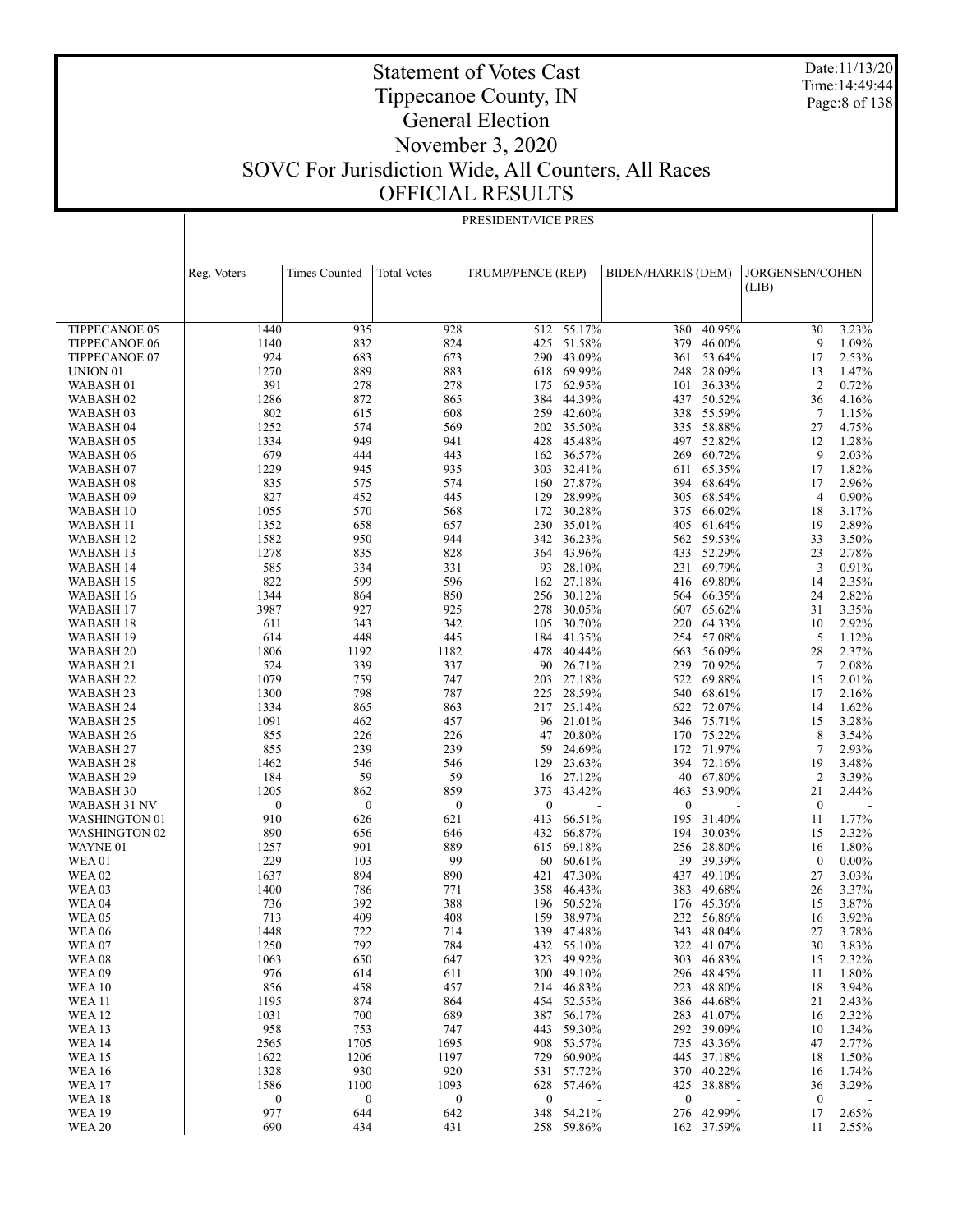|        | <b>Statement of Votes Cast</b><br>Tippecanoe County, IN<br><b>General Election</b><br>November $3,2020$<br>SOVC For Jurisdiction Wide, All Counters, All Races<br><b>OFFICIAL RESULTS</b><br>PRESIDENT/VICE PRES |                      |                           |                          |        |                                  |        |                                       |       |
|--------|------------------------------------------------------------------------------------------------------------------------------------------------------------------------------------------------------------------|----------------------|---------------------------|--------------------------|--------|----------------------------------|--------|---------------------------------------|-------|
| WEA 21 | Reg. Voters<br>1040                                                                                                                                                                                              | Times Counted<br>767 | <b>Total Votes</b><br>760 | TRUMP/PENCE (REP)<br>523 | 68.82% | <b>BIDEN/HARRIS (DEM)</b><br>222 | 29.21% | <b>JORGENSEN/COHEN</b><br>(LIB)<br>13 | 1.71% |
| Total  | 119357                                                                                                                                                                                                           | 72468                | 71824                     | 34581                    | 48.15% | 35017                            | 48.75% | 1832                                  | 2.55% |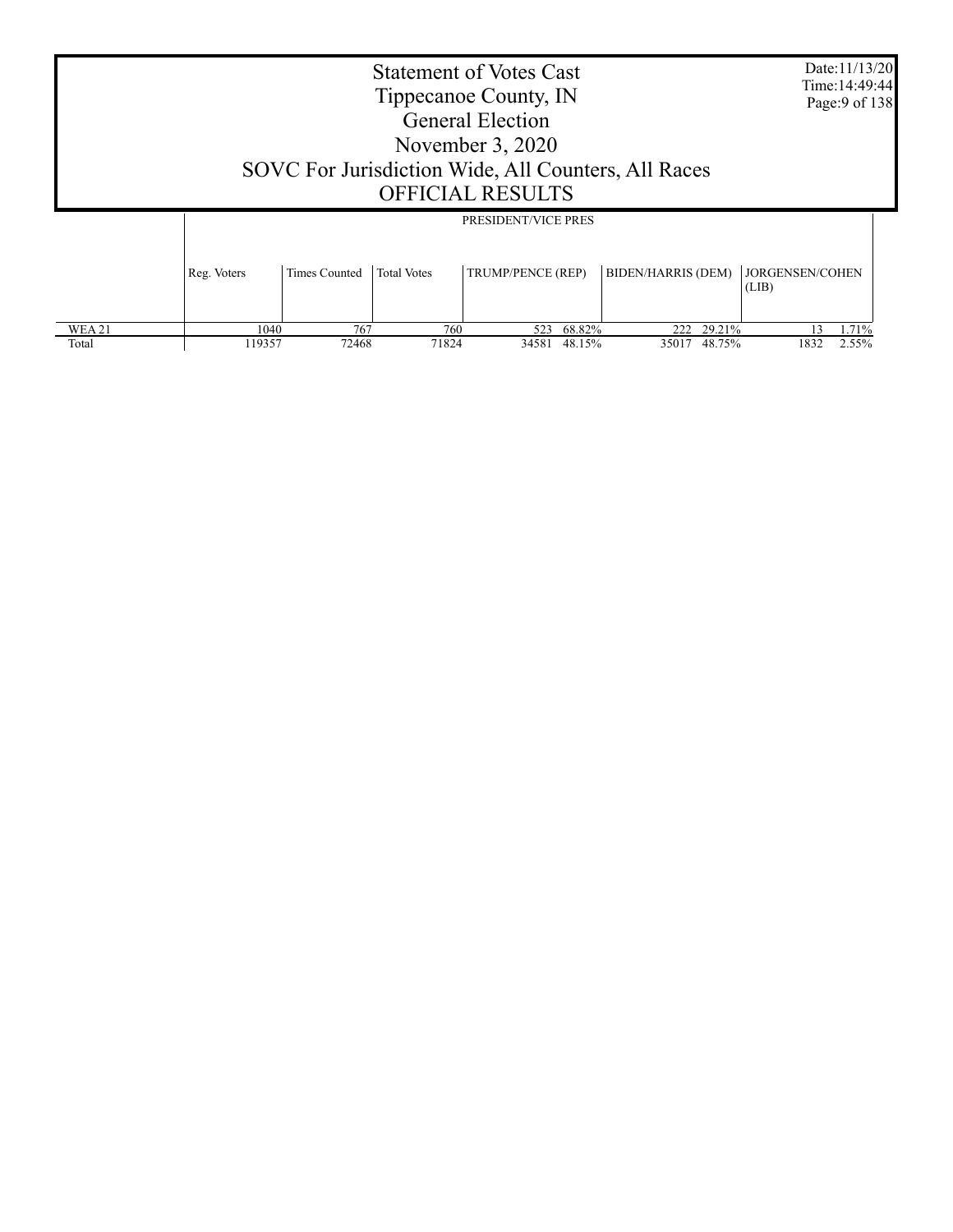Date:11/13/20 Time:14:49:44 Page:10 of 138

|                                            | PRESIDENT/VICE<br>PRES           |
|--------------------------------------------|----------------------------------|
|                                            | Write-In Votes                   |
|                                            |                                  |
| Jurisdiction Wide                          |                                  |
| <b>FAIRFIELD 01</b>                        | 8<br>0.70%                       |
| <b>FAIRFIELD 02</b>                        | 2<br>0.26%                       |
| <b>FAIRFIELD 03</b>                        | 4<br>$0.58\%$                    |
| <b>FAIRFIELD 04</b>                        | 5<br>$0.90\%$                    |
| <b>FAIRFIELD 05</b>                        | 0<br>$0.00\%$                    |
| <b>FAIRFIELD 06</b>                        | 2<br>$0.40\%$                    |
| <b>FAIRFIELD 07</b>                        | $\overline{0}$<br>$0.00\%$       |
| <b>FAIRFIELD 08</b><br><b>FAIRFIELD 09</b> | 2<br>0.51%<br>6<br>$0.89\%$      |
| <b>FAIRFIELD 10</b>                        | 1<br>0.15%                       |
| FAIRFIELD 11                               | 0.96%<br>6                       |
| <b>FAIRFIELD 12</b>                        | 3<br>0.59%                       |
| <b>FAIRFIELD 13</b>                        | 4<br>1.13%                       |
| <b>FAIRFIELD 14</b>                        | 2<br>0.25%                       |
| <b>FAIRFIELD 15</b>                        | 4<br>0.59%                       |
| <b>FAIRFIELD 16</b>                        | $\overline{\mathbf{c}}$<br>0.57% |
| <b>FAIRFIELD 17</b>                        | $\overline{c}$<br>0.55%          |
| <b>FAIRFIELD 18</b>                        | 0.27%<br>1                       |
| <b>FAIRFIELD 19</b>                        | 4<br>0.71%                       |
| <b>FAIRFIELD 20</b>                        | 7<br>1.17%                       |
| <b>FAIRFIELD 21</b>                        | 2<br>0.34%                       |
| <b>FAIRFIELD 22</b>                        | 2<br>1.12%<br>$\overline{0}$     |
| <b>FAIRFIELD 23</b><br><b>FAIRFIELD 24</b> | $0.00\%$<br>11<br>1.14%          |
| <b>FAIRFIELD 25</b>                        | 0<br>$0.00\%$                    |
| <b>FAIRFIELD 26</b>                        | 2<br>0.38%                       |
| <b>FAIRFIELD 27</b>                        | 1<br>0.18%                       |
| <b>FAIRFIELD 28</b>                        | 3<br>0.53%                       |
| <b>FAIRFIELD 29</b>                        | 5<br>0.56%                       |
| <b>FAIRFIELD 30</b>                        | 9<br>1.22%                       |
| <b>FAIRFIELD 31</b>                        | 7<br>$0.91\%$                    |
| <b>FAIRFIELD 32</b>                        | 2<br>0.49%                       |
| FAIRFIELD 33                               | 4<br>0.74%                       |
| <b>FAIRFIELD 34</b>                        | 2<br>$0.34\%$                    |
| <b>FAIRFIELD 35</b>                        | 0.77%<br>6                       |
| <b>FAIRFIELD 36</b>                        | 0.95%<br>3<br>0                  |
| <b>FAIRFIELD 37 NV</b><br>JACKSON 01       | 0<br>$0.00\%$                    |
| LAURAMIE 01                                | 0.12%<br>1                       |
| <b>LAURAMIE 02</b>                         | 0<br>$0.00\%$                    |
| PERRY 01                                   | 3<br>0.27%                       |
| PERRY 02                                   | 0<br>$0.00\%$                    |
| PERRY 03                                   | 0<br>0.00%                       |
| PERRY 04                                   | 3<br>0.24%                       |
| PERRY 05                                   | $0.09\%$<br>1                    |
| PERRY 06 NV                                | 0                                |
| RANDOLPH <sub>01</sub>                     | 3<br>0.59%                       |
| SHEFFIELD 01                               | 2<br>0.32%                       |
| <b>SHEFFIELD 02</b>                        | 1<br>0.10%                       |
| SHEFFIELD 03<br><b>SHEFFIELD 04 NV</b>     | 1<br>0.19%<br>$\overline{0}$     |
| SHELBY 01                                  | 1<br>0.20%                       |
| SHELBY <sub>02</sub>                       | 9<br>0.98%                       |
| TIPPECANOE 01                              | 6<br>1.06%                       |
| TIPPECANOE 02                              | 0.13%<br>1                       |
| TIPPECANOE 03                              | 5<br>0.91%                       |
| TIPPECANOE 04                              | 6<br>0.87%                       |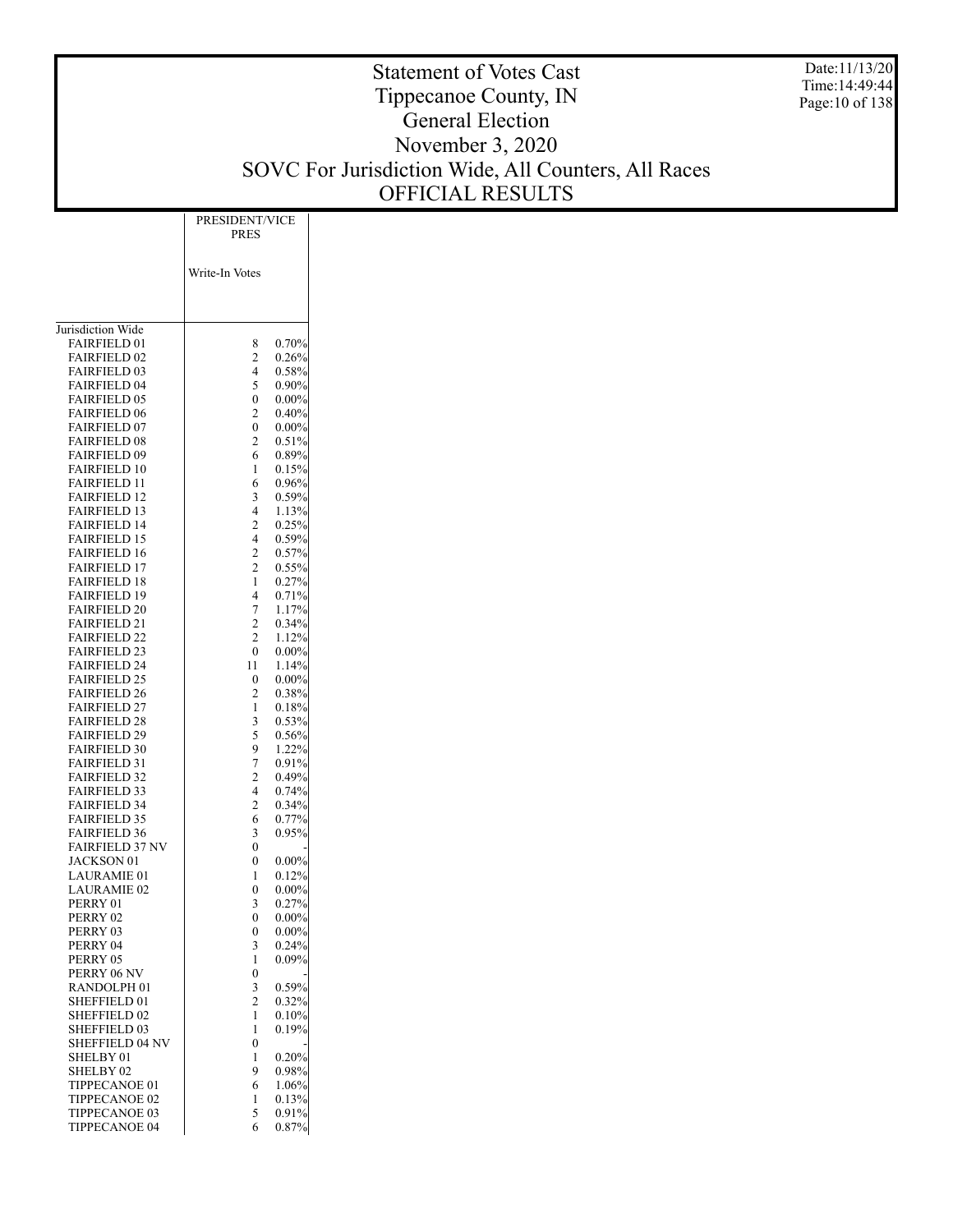Date:11/13/20 Time:14:49:44 Page:11 of 138

|                                      | PRESIDENT/VICE<br>PRES       |
|--------------------------------------|------------------------------|
|                                      | Write-In Votes               |
|                                      |                              |
| <b>TIPPECANOE 05</b>                 | $0.65\%$<br>6                |
| <b>TIPPECANOE 06</b>                 | 1.33%<br>11                  |
| TIPPECANOE 07                        | 5<br>0.74%                   |
| UNION 01                             | 4<br>0.45%                   |
| WABASH 01                            | 0<br>$0.00\%$                |
| WABASH 02                            | 8<br>0.92%                   |
| WABASH 03                            | 4<br>$0.66\%$                |
| WABASH 04                            | 5<br>$0.88\%$                |
| WABASH 05                            | 4<br>0.43%                   |
| WABASH 06                            | 3<br>$0.68\%$<br>4           |
| WABASH 07                            | $0.43\%$<br>3<br>0.52%       |
| WABASH 08<br>WABASH 09               | $\overline{7}$<br>1.57%      |
| WABASH 10                            | 3<br>0.53%                   |
| WABASH 11                            | 3<br>0.46%                   |
| WABASH 12                            | 7<br>0.74%                   |
| WABASH 13                            | 8<br>0.97%                   |
| WABASH 14                            | 4<br>1.21%                   |
| WABASH 15                            | 4<br>0.67%                   |
| WABASH 16                            | 6<br>0.71%                   |
| WABASH 17                            | 9<br>0.97%                   |
| WABASH 18                            | 7<br>2.05%                   |
| WABASH 19                            | $\overline{c}$<br>0.45%      |
| WABASH 20                            | 13<br>1.10%                  |
| WABASH 21                            | 1<br>0.30%                   |
| WABASH 22                            | 7<br>0.94%                   |
| <b>WABASH 23</b><br><b>WABASH 24</b> | 5<br>$0.64\%$<br>10<br>1.16% |
| WABASH 25                            | 0<br>$0.00\%$                |
| WABASH 26                            | 1<br>$0.44\%$                |
| <b>WABASH 27</b>                     | 1<br>0.42%                   |
| WABASH 28                            | 4<br>0.73%                   |
| WABASH 29                            | 1.69%<br>1                   |
| WABASH 30                            | $\overline{c}$<br>0.23%      |
| WABASH 31 NV                         | 0                            |
| WASHINGTON 01                        | $\overline{c}$<br>0.32%      |
| <b>WASHINGTON 02</b>                 | 5<br>0.77%                   |
| WAYNE 01                             | $\overline{c}$<br>$0.22\%$   |
| WEA 01                               | 0<br>$0.00\%$<br>5<br>0.56%  |
| WEA 02<br>WEA 03                     | 4<br>0.52%                   |
| WEA <sub>04</sub>                    | 1<br>0.26%                   |
| WEA 05                               | 1<br>$0.25\%$                |
| WEA 06                               | 5<br>0.70%                   |
| WEA 07                               | $\overline{0}$<br>$0.00\%$   |
| <b>WEA08</b>                         | 6<br>0.93%                   |
| WEA 09                               | 4<br>0.65%                   |
| WEA 10                               | $\overline{c}$<br>$0.44\%$   |
| WEA 11                               | 3<br>$0.35\%$                |
| WEA 12                               | 3<br>$0.44\%$                |
| WEA 13                               | $\overline{c}$<br>0.27%      |
| <b>WEA14</b>                         | 5<br>$0.29\%$                |
| WEA 15                               | 5<br>0.42%<br>3              |
| WEA 16                               | 0.33%<br>4                   |
| WEA 17<br>WEA 18                     | $0.37\%$<br>0                |
| WEA 19                               | 1<br>$0.16\%$                |
| <b>WEA 20</b>                        | $\mathbf{0}$<br>$0.00\%$     |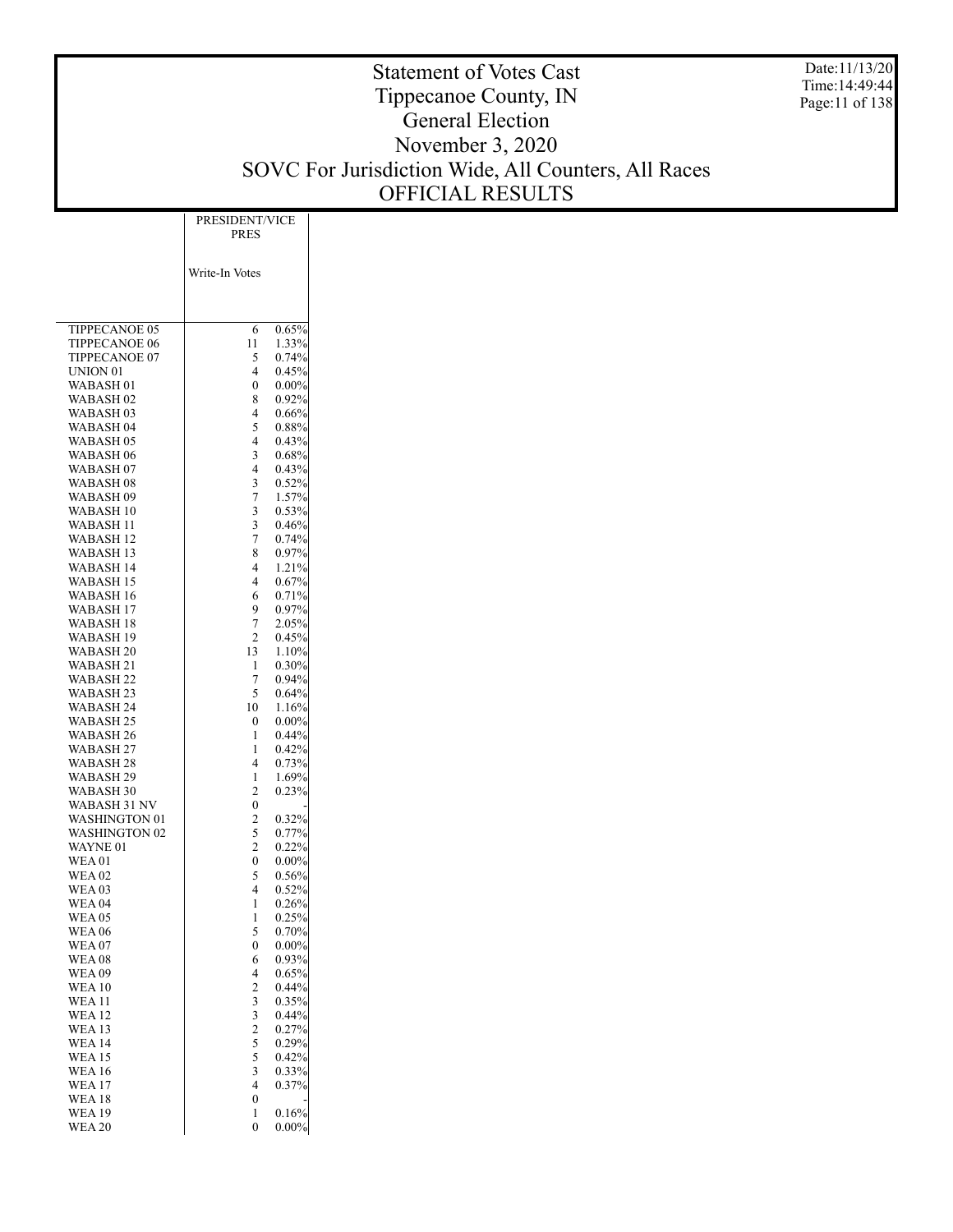Date:11/13/20 Time:14:49:44 Page:12 of 138

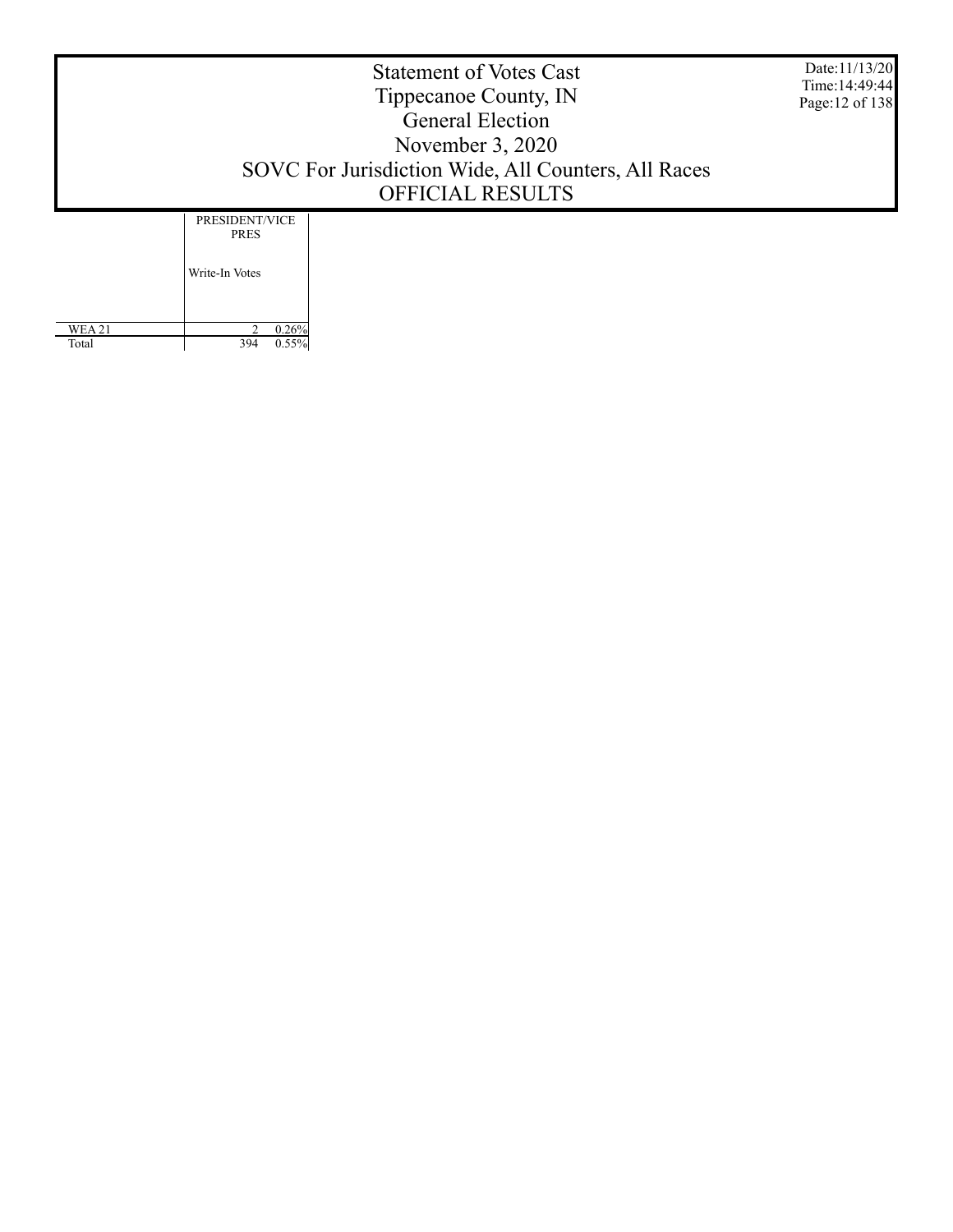Date:11/13/20 Time:14:49:44 Page:13 of 138

GOVERNOR/LT. GOV

|                                            | Reg. Voters      | <b>Times Counted</b> | <b>Total Votes</b> | ERIC HOLCOMB (REP) |                      | <b>WOODY MYERS</b> |                  | <b>DONALD</b>          |                 |
|--------------------------------------------|------------------|----------------------|--------------------|--------------------|----------------------|--------------------|------------------|------------------------|-----------------|
|                                            |                  |                      |                    |                    |                      | (DEM)              |                  | <b>RAINWATER (LIB)</b> |                 |
|                                            |                  |                      |                    |                    |                      |                    |                  |                        |                 |
| Jurisdiction Wide                          |                  |                      |                    |                    |                      |                    |                  |                        |                 |
| <b>FAIRFIELD 01</b>                        | 1540             | 1145                 | 1139               | 749                | 65.76%               | 277                | 24.32%           | 113                    | 9.92%           |
| <b>FAIRFIELD 02</b>                        | 1022             | 774                  | 764                | 500                | 65.45%               | 216                | 28.27%           | 48                     | 6.28%           |
| <b>FAIRFIELD 03</b>                        | 983              | 698                  | 684                | 392                | 57.31%               | 228                | 33.33%           | 64                     | 9.36%           |
| <b>FAIRFIELD 04</b>                        | 868              | 563                  | 558                |                    | 323 57.89%           | 189                | 33.87%           | 46                     | 8.24%           |
| <b>FAIRFIELD 05</b>                        | 10               | 6                    | 6                  | 4                  | 66.67%               | 1                  | 16.67%           | 1                      | 16.67%          |
| <b>FAIRFIELD 06</b>                        | 1000             | 511                  | 500                | 238                | 47.60%               | 188                | 37.60%           | 74                     | 14.80%          |
| <b>FAIRFIELD 07</b>                        | 1203             | 607                  | 599                | 265                | 44.24%               | 250                | 41.74%           | 84                     | 14.02%          |
| <b>FAIRFIELD 08</b>                        | 887              | 393                  | 389                | 138                | 35.48%               | 201                | 51.67%           | 50                     | 12.85%          |
| <b>FAIRFIELD 09</b>                        | 1047             | 688                  | 681                | 428                | 62.85%               | 197                | 28.93%           | 56                     | 8.22%           |
| <b>FAIRFIELD 10</b>                        | 1174             | 668                  | 660                |                    | 362 54.85%           | 242                | 36.67%           | 56                     | 8.48%           |
| <b>FAIRFIELD 11</b>                        | 959              | 634                  | 625                | 303                | 48.48%               | 277                | 44.32%           | 45                     | 7.20%           |
| <b>FAIRFIELD 12</b>                        | 1098             | 516                  | 500                | 205                | 41.00%               | 235                | 47.00%           | 60                     | 12.00%          |
| <b>FAIRFIELD 13</b>                        | 990              | 357<br>803           | 348                | 111                | 31.90%<br>445 56.54% | 203                | 58.33%<br>33.93% | 34                     | 9.77%           |
| <b>FAIRFIELD 14</b>                        | 1251<br>1291     | 680                  | 787                |                    | 44.54%               | 267                | 46.49%           | 75                     | 9.53%<br>8.97%  |
| <b>FAIRFIELD 15</b><br><b>FAIRFIELD 16</b> | 824              | 350                  | 669<br>345         | 298                | 142 41.16%           | 311<br>166         | 48.12%           | 60<br>37               | 10.72%          |
| <b>FAIRFIELD 17</b>                        | 867              | 368                  | 363                | 112                | 30.85%               | 218                | 60.06%           | 33                     | 9.09%           |
| <b>FAIRFIELD 18</b>                        | 621              | 374                  | 364                | 213                | 58.52%               | 129                | 35.44%           | 22                     | 6.04%           |
| <b>FAIRFIELD 19</b>                        | 1154             | 577                  | 568                | 260                | 45.77%               | 261                | 45.95%           | 47                     | 8.27%           |
| <b>FAIRFIELD 20</b>                        | 1046             | 606                  | 597                |                    | 266 44.56%           | 242                | 40.54%           | 89                     | 14.91%          |
| <b>FAIRFIELD 21</b>                        | 1063             | 588                  | 583                | 273                | 46.83%               | 240                | 41.17%           | 70                     | 12.01%          |
| <b>FAIRFIELD 22</b>                        | 529              | 181                  | 178                |                    | 64 35.96%            | 94                 | 52.81%           | 20                     | 11.24%          |
| <b>FAIRFIELD 23</b>                        | 980              | 513                  | 509                | 176                | 34.58%               | 265                | 52.06%           | 68                     | 13.36%          |
| <b>FAIRFIELD 24</b>                        | 1662             | 686                  | 677                | 193                | 28.51%               | 423                | 62.48%           | 61                     | 9.01%           |
| <b>FAIRFIELD 25</b>                        | 551              | 220                  | 219                | 92                 | 42.01%               | 101                | 46.12%           | 26                     | 11.87%          |
| <b>FAIRFIELD 26</b>                        | 1141             | 534                  | 524                | 225                | 42.94%               | 235                | 44.85%           | 64                     | 12.21%          |
| <b>FAIRFIELD 27</b>                        | 1308             | 546                  | 541                | 231                | 42.70%               | 253                | 46.77%           | 57                     | 10.54%          |
| <b>FAIRFIELD 28</b>                        | 1084             | 565                  | 558                | 249                | 44.62%               | 233                | 41.76%           | 76                     | 13.62%          |
| <b>FAIRFIELD 29</b>                        | 1349             | 906                  | 895                | 386                | 43.13%               | 424                | 47.37%           | 85                     | 9.50%           |
| <b>FAIRFIELD 30</b>                        | 1170             | 742                  | 736                | 344                | 46.74%               | 338                | 45.92%           | 54                     | 7.34%           |
| <b>FAIRFIELD 31</b>                        | 1463             | 772                  | 758                | 373                | 49.21%               | 310                | 40.90%           | 75                     | 9.89%           |
| <b>FAIRFIELD 32</b>                        | 699              | 409                  | 401                | 197                | 49.13%               | 167                | 41.65%           | 37                     | 9.23%           |
| <b>FAIRFIELD 33</b>                        | 1018             | 547                  | 539                | 266                | 49.35%               | 213                | 39.52%           | 60                     | 11.13%          |
| <b>FAIRFIELD 34</b>                        | 1059             | 600                  | 593                |                    | 320 53.96%           | 200                | 33.73%           | 73                     | 12.31%          |
| <b>FAIRFIELD 35</b>                        | 1225             | 794                  | 785                | 444                | 56.56%               | 268                | 34.14%           | 73                     | 9.30%           |
| <b>FAIRFIELD 36</b>                        | 715              | 318                  | 314                | 121                | 38.54%               | 141                | 44.90%           | 52                     | 16.56%          |
| <b>FAIRFIELD 37 NV</b>                     | $\boldsymbol{0}$ | $\boldsymbol{0}$     | $\boldsymbol{0}$   | $\mathbf{0}$       |                      | $\boldsymbol{0}$   |                  | $\boldsymbol{0}$       |                 |
| <b>JACKSON 01</b>                          | 350              | 235                  | 229                | 161                | 70.31%               | 29                 | 12.66%           | 39                     | 17.03%          |
| <b>LAURAMIE 01</b>                         | 1112             | 814                  | 800                | 507                | 63.38%               | 163                | 20.38%           | 130                    | 16.25%          |
| <b>LAURAMIE 02</b>                         | 719              | 471                  | 469                | 285                | 60.77%               | 83                 | 17.70%           | 101                    | 21.54%          |
| PERRY 01<br>PERRY 02                       | 1448<br>575      | 1110<br>442          | 1097               | 736<br>312         | 67.09%<br>71.23%     | 242                | 22.06%<br>19.86% | 119<br>39              | 10.85%<br>8.90% |
|                                            | 1029             | 786                  | 438<br>775         | 521                | 67.23%               | 87<br>189          | 24.39%           | 65                     | 8.39%           |
| PERRY 03<br>PERRY 04                       | 1744             | 1252                 | 1230               |                    | 735 59.76%           |                    | 317 25.77%       |                        | 178 14.47%      |
| PERRY 05                                   | 1653             | 1118                 | 1101               | 629                | 57.13%               | 340                | 30.88%           | 132                    | 11.99%          |
| PERRY 06 NV                                | $\boldsymbol{0}$ | $\boldsymbol{0}$     | $\boldsymbol{0}$   | $\boldsymbol{0}$   |                      | $\boldsymbol{0}$   |                  | $\boldsymbol{0}$       |                 |
| RANDOLPH <sub>01</sub>                     | 703              | 511                  | 500                | 349                | 69.80%               | 84                 | 16.80%           | 67                     | 13.40%          |
| SHEFFIELD 01                               | 896              | 625                  | 615                |                    | 339 55.12%           | 166                | 26.99%           | 110                    | 17.89%          |
| SHEFFIELD 02                               | 1322             | 990                  | 978                | 653                | 66.77%               | 161                | 16.46%           | 164                    | 16.77%          |
| SHEFFIELD 03                               | 684              | 518                  | 511                |                    | 342 66.93%           | 94                 | 18.40%           | 75                     | 14.68%          |
| <b>SHEFFIELD 04 NV</b>                     | $\boldsymbol{0}$ | $\boldsymbol{0}$     | $\boldsymbol{0}$   | $\boldsymbol{0}$   |                      | $\boldsymbol{0}$   |                  | $\boldsymbol{0}$       |                 |
| SHELBY 01                                  | 757              | 515                  | 509                | 343                | 67.39%               | 100                | 19.65%           | 66                     | 12.97%          |
| SHELBY <sub>02</sub>                       | 1233             | 926                  | 915                | 579                | 63.28%               | 264                | 28.85%           | 72                     | 7.87%           |
| TIPPECANOE 01                              | 749              | 572                  | 568                | 359                | 63.20%               | 154                | 27.11%           | 55                     | 9.68%           |
| TIPPECANOE 02                              | 1066             | 763                  | 747                | 467                | 62.52%               | 183                | 24.50%           | 97                     | 12.99%          |
| TIPPECANOE 03                              | 771              | 561                  | 551                |                    | 357 64.79%           |                    | 133 24.14%       | 61                     | 11.07%          |
| <b>TIPPECANOE 04</b>                       | 1004             | 703                  | 694                |                    | 399 57.49%           |                    | 224 32.28%       |                        | 71 10.23%       |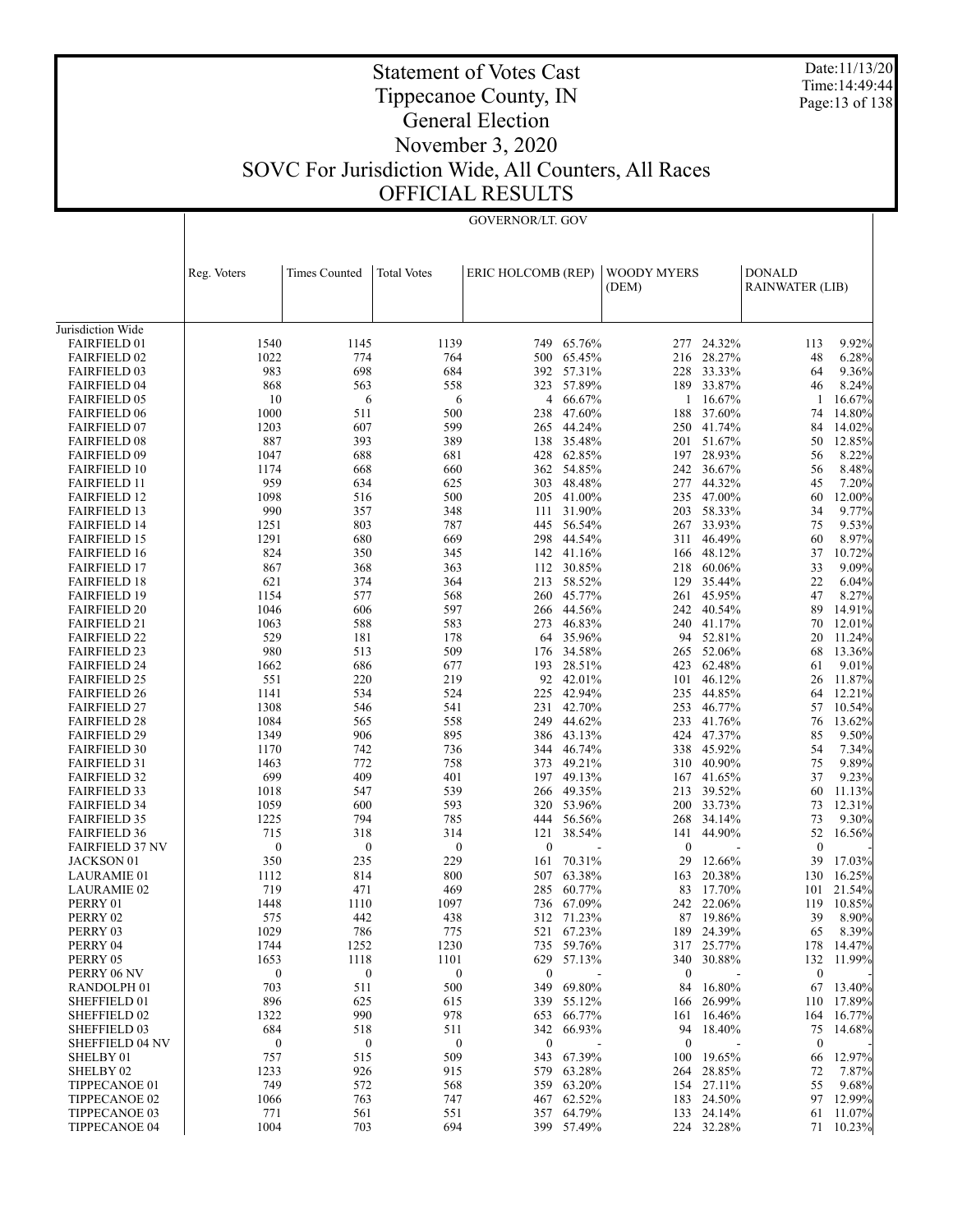Date:11/13/20 Time:14:49:44 Page:14 of 138

GOVERNOR/LT. GOV

|                        | Reg. Voters      | <b>Times Counted</b> | <b>Total Votes</b> | ERIC HOLCOMB (REP) |                          | WOODY MYERS      |                  | <b>DONALD</b>    |                |
|------------------------|------------------|----------------------|--------------------|--------------------|--------------------------|------------------|------------------|------------------|----------------|
|                        |                  |                      |                    |                    |                          | (DEM)            |                  | RAINWATER (LIB)  |                |
|                        |                  |                      |                    |                    |                          |                  |                  |                  |                |
| TIPPECANOE 05          | 1440             | 935                  | 926                | 541                | 58.42%                   | 287              | 30.99%           | 98               | 10.58%         |
| <b>TIPPECANOE 06</b>   | 1140             | 832                  | 829                | 531                | 64.05%                   | 261              | 31.48%           | 37               | 4.46%          |
| TIPPECANOE 07          | 924              | 682                  | 673                | 369                | 54.83%                   | 266              | 39.52%           | 38               | 5.65%          |
| UNION <sub>01</sub>    | 1270             | 889                  | 881                |                    | 624 70.83%               | 171              | 19.41%           | 86               | 9.76%          |
| WABASH <sub>01</sub>   | 391              | 278                  | 276                | 174                | 63.04%                   | 66               | 23.91%           | 36               | 13.04%         |
| WABASH <sub>02</sub>   | 1286             | 872                  | 864                | 461                | 53.36%                   | 327              | 37.85%           | 76               | 8.80%          |
| WABASH 03              | 802              | 615                  | 605                | 364                | 60.17%                   | 230              | 38.02%           | 11               | 1.82%          |
| WABASH 04              | 1252             | 573                  | 566                | 225                | 39.75%                   | 280              | 49.47%           | 61               | 10.78%         |
| WABASH 05              | 1334             | 949                  | 939                | 554                | 59.00%                   | 327              | 34.82%           | 58               | 6.18%          |
| WABASH 06              | 679              | 444                  | 437                | 206                | 47.14%                   | 212              | 48.51%           | 19               | 4.35%          |
| WABASH <sub>07</sub>   | 1229             | 945                  | 937                | 452                | 48.24%                   | 456              | 48.67%           | 29               | 3.09%          |
| WABASH 08              | 835              | 575                  | 571                | 264                | 46.23%                   | 296              | 51.84%           | 11               | 1.93%          |
| WABASH 09              | 827              | 452                  | 441                | 175                | 39.68%                   | 255              | 57.82%           | 11               | 2.49%          |
| WABASH 10              | 1055             | 570                  | 560                | 248                | 44.29%                   | 280              | 50.00%           | 32               | 5.71%          |
| WABASH 11              | 1352             | 657                  | 644                | 253                | 39.29%                   | 329              | 51.09%           | 62               | 9.63%          |
| WABASH 12              | 1582             | 950                  | 937                | 413                | 44.08%                   | 447              | 47.71%           | 77               | 8.22%          |
| WABASH 13              | 1278             | 835                  | 829                | 405                | 48.85%                   | 340              | 41.01%           | 84               | 10.13%         |
| WABASH 14              | 585              | 334                  | 332                |                    | 118 35.54%               | 189              | 56.93%           | 25               | 7.53%          |
| WABASH 15              | 822              | 599                  | 593                | 264                | 44.52%                   | 311              | 52.45%           | 18               | 3.04%          |
| WABASH 16              | 1344             | 864                  | 853                |                    | 406 47.60%               | 406              | 47.60%           | 41               | 4.81%          |
| WABASH 17              | 3987             | 927                  | 905                | 331                | 36.57%                   | 514              | 56.80%           | 60               | 6.63%          |
| WABASH 18              | 611              | 343                  | 336                | 136                | 40.48%                   | 182              | 54.17%           | 18               | 5.36%          |
| WABASH 19              | 614              | 448                  | 444                | 252                | 56.76%                   | 171              | 38.51%           | 21               | 4.73%          |
| WABASH <sub>20</sub>   | 1806             | 1192                 | 1176               | 621                | 52.81%                   | 470              | 39.97%           | 85               | 7.23%          |
| WABASH 21              | 524              | 339                  | 335                | 135                | 40.30%                   | 191              | 57.01%           | 9                | 2.69%          |
| WABASH 22              | 1079             | 759                  | 750                |                    | 322 42.93%               | 401              | 53.47%           | 27               | 3.60%          |
| WABASH 23              | 1300             | 797                  | 786                | 344                | 43.77%                   | 413              | 52.54%           | 29               | 3.69%          |
| WABASH 24              | 1334             | 864                  | 855                |                    | 330 38.60%               | 490              | 57.31%           | 35               | 4.09%          |
| WABASH 25              | 1091<br>855      | 462                  | 455<br>222         | 129                | 28.35%<br>72 32.43%      | 304              | 66.81%           | 22<br>8          | 4.84%          |
| WABASH 26              | 855              | 226<br>239           | 233                | 77                 | 33.05%                   | 142<br>142       | 63.96%<br>60.94% | 14               | 3.60%          |
| WABASH 27<br>WABASH 28 | 1462             | 546                  | 536                | 165                | 30.78%                   | 343              | 63.99%           | 28               | 6.01%<br>5.22% |
| WABASH 29              | 184              | 59                   | 58                 | 18                 | 31.03%                   | 36               | 62.07%           | $\overline{4}$   | 6.90%          |
| WABASH 30              | 1205             | 862                  | 851                | 484                | 56.87%                   | 324              | 38.07%           | 43               | 5.05%          |
| WABASH 31 NV           | $\boldsymbol{0}$ | $\boldsymbol{0}$     | $\boldsymbol{0}$   | $\boldsymbol{0}$   |                          | $\boldsymbol{0}$ |                  | $\boldsymbol{0}$ |                |
| <b>WASHINGTON 01</b>   | 910              | 626                  | 618                | 386                | 62.46%                   | 143              | 23.14%           | 89               | 14.40%         |
| <b>WASHINGTON 02</b>   | 890              | 656                  | 643                | 419                | 65.16%                   | 129              | 20.06%           | 95               | 14.77%         |
| WAYNE 01               | 1257             | 900                  | 892                | 573                | 64.24%                   | 175              | 19.62%           | 144              | 16.14%         |
| <b>WEA01</b>           | 229              | 103                  | 98                 | 67                 | 68.37%                   | 24               | 24.49%           | 7                | 7.14%          |
| <b>WEA 02</b>          | 1637             | 894                  | 883                | 423                | 47.90%                   | 346              | 39.18%           | 114              | 12.91%         |
| WEA <sub>03</sub>      | 1400             | 786                  | 768                | 384                | 50.00%                   | 291              | 37.89%           | 93               | 12.11%         |
| <b>WEA 04</b>          | 736              | 392                  | 384                | 202                | 52.60%                   |                  | 135 35.16%       | 47               | 12.24%         |
| <b>WEA 05</b>          | 713              | 409                  | 405                | 179                | 44.20%                   | 181              | 44.69%           | 45               | 11.11%         |
| <b>WEA 06</b>          | 1448             | 721                  | 710                |                    | 361 50.85%               |                  | 271 38.17%       | 78               | 10.99%         |
| WEA07                  | 1250             | 792                  | 782                |                    | 430 54.99%               |                  | 245 31.33%       |                  | 107 13.68%     |
| <b>WEA08</b>           | 1063             | 650                  | 640                |                    | 340 53.13%               |                  | 221 34.53%       |                  | 79 12.34%      |
| WEA09                  | 976              | 613                  | 603                |                    | 332 55.06%               | 211              | 34.99%           | 60               | 9.95%          |
| <b>WEA10</b>           | 856              | 458                  | 454                |                    | 225 49.56%               |                  | 170 37.44%       | 59               | 13.00%         |
| <b>WEA 11</b>          | 1195             | 873                  | 860                |                    | 522 60.70%               | 260              | 30.23%           | 78               | 9.07%          |
| <b>WEA 12</b>          | 1031             | 700                  | 687                |                    | 404 58.81%               | 203              | 29.55%           | 80               | 11.64%         |
| <b>WEA 13</b>          | 958              | 753                  | 747                |                    | 522 69.88%               | 187              | 25.03%           | 38               | 5.09%          |
| <b>WEA14</b>           | 2565             | 1705                 | 1696               |                    | 888 52.36%               | 568              | 33.49%           | 240              | 14.15%         |
| <b>WEA15</b>           | 1622             | 1206                 | 1194               |                    | 777 65.08%               |                  | 302 25.29%       | 115              | 9.63%          |
| <b>WEA 16</b>          | 1328             | 929                  | 916                | 569                | 62.12%                   | 263              | 28.71%           | 84               | 9.17%          |
| <b>WEA 17</b>          | 1586             | 1100                 | 1093               | 631                | 57.73%                   | 308              | 28.18%           | 154              | 14.09%         |
| <b>WEA 18</b>          | $\boldsymbol{0}$ | $\boldsymbol{0}$     | $\boldsymbol{0}$   | $\boldsymbol{0}$   | $\overline{\phantom{a}}$ | $\boldsymbol{0}$ | $\blacksquare$   | $\boldsymbol{0}$ |                |
| <b>WEA 19</b>          | 977              | 644                  | 635                |                    | 354 55.75%               |                  | 196 30.87%       | 85               | 13.39%         |
| <b>WEA 20</b>          | 690              | 434                  | 431                |                    | 255 59.16%               |                  | 112 25.99%       |                  | 64 14.85%      |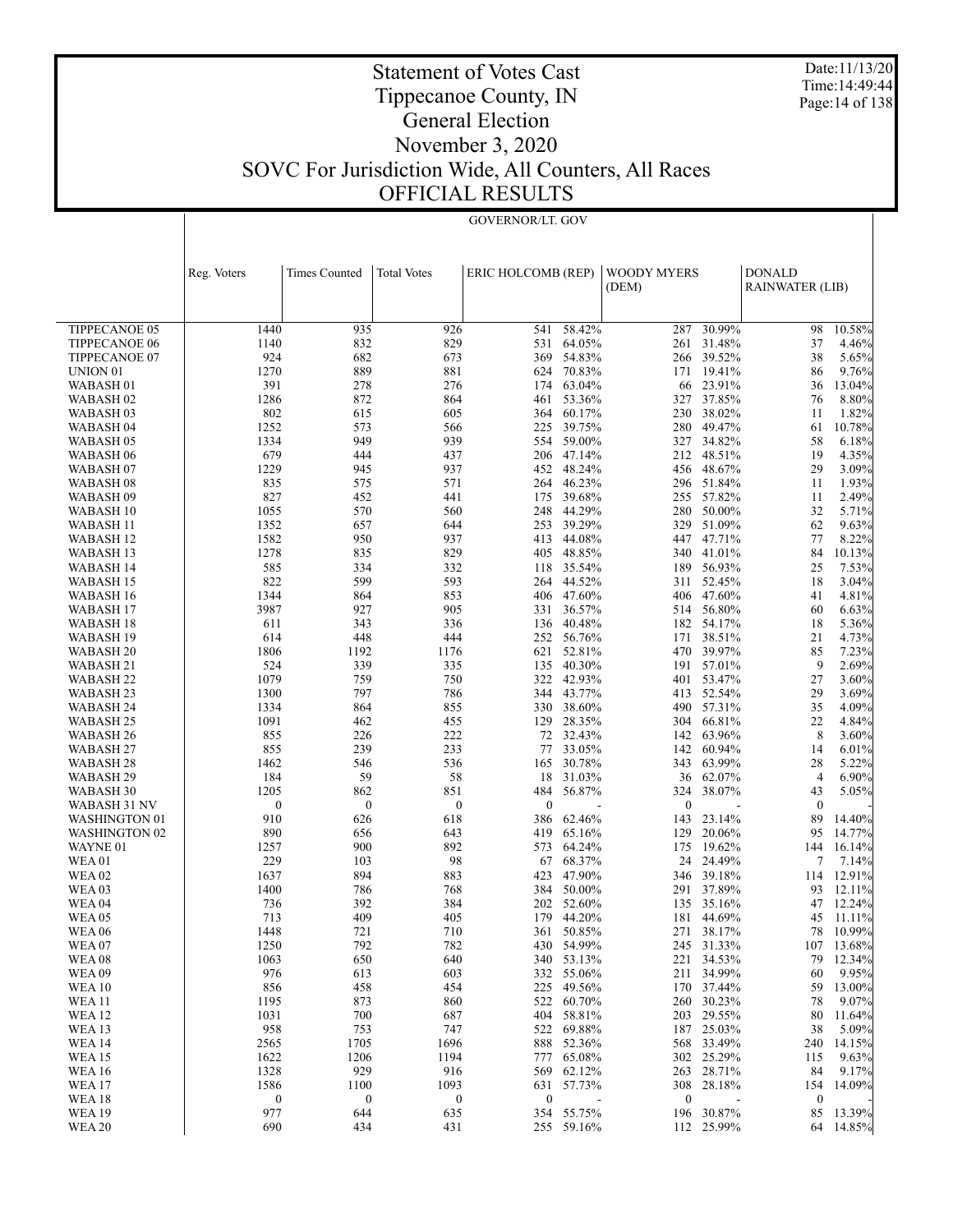|                       | <b>Statement of Votes Cast</b><br>Tippecanoe County, IN<br><b>General Election</b><br>November 3, 2020<br>SOVC For Jurisdiction Wide, All Counters, All Races<br><b>OFFICIAL RESULTS</b><br><b>GOVERNOR/LT. GOV</b> |              |                                         |       |                      |              |                  |                                |  |
|-----------------------|---------------------------------------------------------------------------------------------------------------------------------------------------------------------------------------------------------------------|--------------|-----------------------------------------|-------|----------------------|--------------|------------------|--------------------------------|--|
|                       | Reg. Voters                                                                                                                                                                                                         |              | <b>DONALD</b><br><b>RAINWATER (LIB)</b> |       |                      |              |                  |                                |  |
| <b>WEA21</b><br>Total | 1040<br>119357                                                                                                                                                                                                      | 767<br>72175 | 758<br>71215                            | 37979 | 492 64.91%<br>53.33% | 163<br>26179 | 21.50%<br>36.76% | 13.59%<br>103<br>9.91%<br>7057 |  |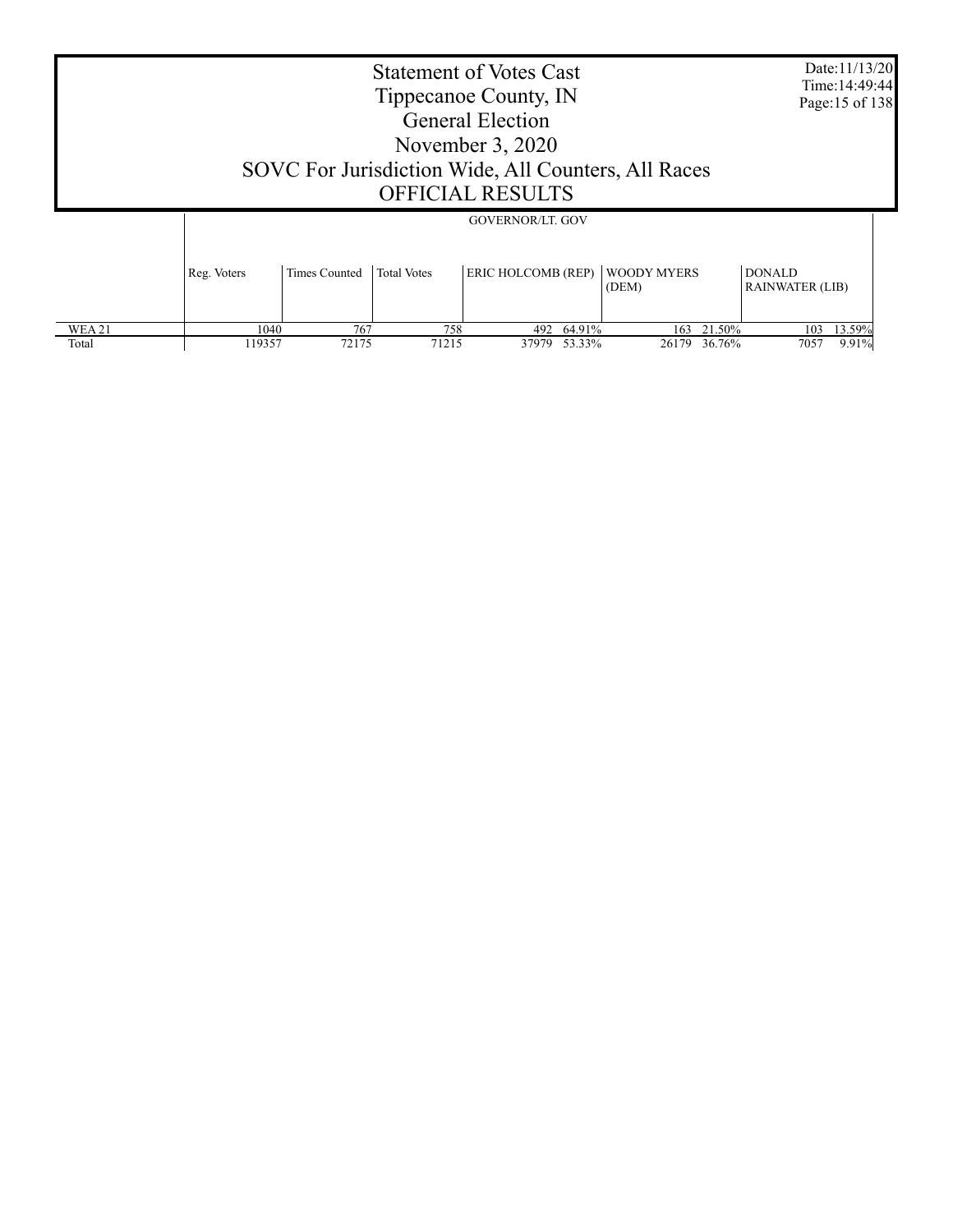Date:11/13/20 Time:14:49:44 Page:16 of 138

### Statement of Votes Cast Tippecanoe County, IN General Election November 3, 2020 SOVC For Jurisdiction Wide, All Counters, All Races OFFICIAL RESULTS

|                                            |                  | ATTORNEY GENERAL     |                    |                   |                          |                  |                      |  |  |  |
|--------------------------------------------|------------------|----------------------|--------------------|-------------------|--------------------------|------------------|----------------------|--|--|--|
|                                            |                  |                      |                    |                   |                          |                  |                      |  |  |  |
|                                            |                  |                      |                    |                   |                          |                  |                      |  |  |  |
|                                            | Reg. Voters      | <b>Times Counted</b> | <b>Total Votes</b> | TODD ROKITA (REP) |                          | <b>JONATHAN</b>  |                      |  |  |  |
|                                            |                  |                      |                    |                   |                          | WEINZAPFEL (DEM) |                      |  |  |  |
|                                            |                  |                      |                    |                   |                          |                  |                      |  |  |  |
|                                            |                  |                      |                    |                   |                          |                  |                      |  |  |  |
| Jurisdiction Wide                          |                  |                      |                    |                   |                          |                  |                      |  |  |  |
| <b>FAIRFIELD 01</b>                        | 1540             | 1145                 | 1127               |                   | 716 63.53%               | 411              | 36.47%               |  |  |  |
| <b>FAIRFIELD 02</b><br><b>FAIRFIELD 03</b> | 1022<br>983      | 774<br>698           | 755<br>674         | 478<br>371        | 63.31%<br>55.04%         | 277<br>303       | 36.69%<br>44.96%     |  |  |  |
| <b>FAIRFIELD 04</b>                        | 868              | 563                  | 557                | 288               | 51.71%                   | 269              | 48.29%               |  |  |  |
| <b>FAIRFIELD 05</b>                        | 10               | 6                    | 6                  |                   | 2 33.33%                 | 4                | 66.67%               |  |  |  |
| <b>FAIRFIELD 06</b>                        | 1000             | 511                  | 503                | 244               | 48.51%                   | 259              | 51.49%               |  |  |  |
| <b>FAIRFIELD 07</b>                        | 1203             | 607                  | 592                | 263               | 44.43%                   | 329              | 55.57%               |  |  |  |
| <b>FAIRFIELD 08</b>                        | 887              | 393                  | 387                | 137               | 35.40%                   | 250              | 64.60%               |  |  |  |
| <b>FAIRFIELD 09</b>                        | 1047             | 688                  | 668                |                   | 406 60.78%               | 262              | 39.22%               |  |  |  |
| <b>FAIRFIELD 10</b>                        | 1174             | 668                  | 660                |                   | 327 49.55%               | 333              | 50.45%               |  |  |  |
| <b>FAIRFIELD 11</b>                        | 959<br>1098      | 634                  | 622                |                   | 272 43.73%               | 350              | 56.27%               |  |  |  |
| <b>FAIRFIELD 12</b><br><b>FAIRFIELD 13</b> | 990              | 516<br>357           | 502<br>345         |                   | 221 44.02%<br>116 33.62% | 281<br>229       | 55.98%<br>66.38%     |  |  |  |
| <b>FAIRFIELD 14</b>                        | 1251             | 803                  | 780                | 438               | 56.15%                   | 342              | 43.85%               |  |  |  |
| <b>FAIRFIELD 15</b>                        | 1291             | 680                  | 660                | 291               | 44.09%                   | 369              | 55.91%               |  |  |  |
| <b>FAIRFIELD 16</b>                        | 824              | 350                  | 337                |                   | 144 42.73%               | 193              | 57.27%               |  |  |  |
| <b>FAIRFIELD 17</b>                        | 867              | 368                  | 362                |                   | 105 29.01%               | 257              | 70.99%               |  |  |  |
| <b>FAIRFIELD 18</b>                        | 621              | 374                  | 363                | 201               | 55.37%                   | 162              | 44.63%               |  |  |  |
| <b>FAIRFIELD 19</b>                        | 1154             | 577                  | 563                |                   | 242 42.98%               | 321              | 57.02%               |  |  |  |
| <b>FAIRFIELD 20</b>                        | 1046             | 606                  | 592                |                   | 292 49.32%               | 300              | 50.68%               |  |  |  |
| <b>FAIRFIELD 21</b>                        | 1063             | 588                  | 578                | 277               | 47.92%                   | 301              | 52.08%               |  |  |  |
| <b>FAIRFIELD 22</b>                        | 529<br>980       | 181<br>513           | 174                | 60                | 34.48%                   | 114              | 65.52%               |  |  |  |
| <b>FAIRFIELD 23</b><br><b>FAIRFIELD 24</b> | 1662             | 686                  | 500<br>670         | 166               | 33.20%<br>184 27.46%     | 334<br>486       | 66.80%<br>72.54%     |  |  |  |
| <b>FAIRFIELD 25</b>                        | 551              | 220                  | 217                |                   | 92 42.40%                | 125              | 57.60%               |  |  |  |
| <b>FAIRFIELD 26</b>                        | 1141             | 534                  | 516                |                   | 229 44.38%               | 287              | 55.62%               |  |  |  |
| <b>FAIRFIELD 27</b>                        | 1308             | 546                  | 538                | 213               | 39.59%                   | 325              | 60.41%               |  |  |  |
| <b>FAIRFIELD 28</b>                        | 1084             | 565                  | 554                |                   | 252 45.49%               | 302              | 54.51%               |  |  |  |
| <b>FAIRFIELD 29</b>                        | 1349             | 906                  | 882                | 360               | 40.82%                   |                  | 522 59.18%           |  |  |  |
| <b>FAIRFIELD 30</b>                        | 1170             | 742                  | 728                |                   | 294 40.38%               | 434              | 59.62%               |  |  |  |
| <b>FAIRFIELD 31</b>                        | 1463             | 772                  | 753                |                   | 364 48.34%               | 389              | 51.66%               |  |  |  |
| <b>FAIRFIELD 32</b>                        | 699              | 409                  | 398                |                   | 192 48.24%               | 206              | 51.76%               |  |  |  |
| <b>FAIRFIELD 33</b><br><b>FAIRFIELD 34</b> | 1018<br>1059     | 547<br>600           | 534<br>589         | 331               | 249 46.63%<br>56.20%     | 285<br>258       | 53.37%<br>43.80%     |  |  |  |
| <b>FAIRFIELD 35</b>                        | 1225             | 794                  | 779                | 422               | 54.17%                   | 357              | 45.83%               |  |  |  |
| <b>FAIRFIELD 36</b>                        | 715              | 318                  | 312                | 125               | 40.06%                   | 187              | 59.94%               |  |  |  |
| <b>FAIRFIELD 37 NV</b>                     | $\boldsymbol{0}$ | $\boldsymbol{0}$     | $\boldsymbol{0}$   | $\boldsymbol{0}$  |                          | $\boldsymbol{0}$ |                      |  |  |  |
| JACKSON 01                                 | 350              | 235                  | 223                | 181               | 81.17%                   | 42               | 18.83%               |  |  |  |
| <b>LAURAMIE 01</b>                         | 1112             | 814                  | 786                | 553               | 70.36%                   | 233              | 29.64%               |  |  |  |
| <b>LAURAMIE 02</b>                         | 719              | 471                  | 458                | 321               | 70.09%                   | 137              | 29.91%               |  |  |  |
| PERRY 01                                   | 1448             | 1110                 | 1091               | 756               | 69.29%                   | 335              | 30.71%               |  |  |  |
| PERRY 02                                   | 575              | 442                  | 430                |                   | 304 70.70%               |                  | 126 29.30%           |  |  |  |
| PERRY 03<br>PERRY 04                       | 1029             | 786                  | 771                |                   | 508 65.89%               | 263              | 34.11%               |  |  |  |
| PERRY 05                                   | 1744<br>1653     | 1252<br>1118         | 1216<br>1094       | 781<br>642        | 64.23%<br>58.68%         | 435<br>452       | 35.77%<br>41.32%     |  |  |  |
| PERRY 06 NV                                | $\boldsymbol{0}$ | $\boldsymbol{0}$     | $\boldsymbol{0}$   | $\boldsymbol{0}$  |                          | $\boldsymbol{0}$ |                      |  |  |  |
| RANDOLPH <sub>01</sub>                     | 703              | 511                  | 491                | 359               | 73.12%                   | 132              | 26.88%               |  |  |  |
| SHEFFIELD 01                               | 896              | 625                  | 602                | 356               | 59.14%                   | 246              | 40.86%               |  |  |  |
| SHEFFIELD 02                               | 1322             | 990                  | 964                | 713               | 73.96%                   | 251              | 26.04%               |  |  |  |
| SHEFFIELD 03                               | 684              | 518                  | 508                | 369               | 72.64%                   | 139              | 27.36%               |  |  |  |
| <b>SHEFFIELD 04 NV</b>                     | $\boldsymbol{0}$ | $\boldsymbol{0}$     | $\boldsymbol{0}$   | $\boldsymbol{0}$  |                          | $\boldsymbol{0}$ |                      |  |  |  |
| SHELBY 01                                  | 757              | 515                  | 507                | 353               | 69.63%                   | 154              | 30.37%               |  |  |  |
| SHELBY <sub>02</sub>                       | 1233             | 926                  | 908                | 545               | 60.02%                   | 363              | 39.98%               |  |  |  |
| TIPPECANOE 01                              | 749              | 572                  | 551                |                   | 346 62.79%               | 205              | 37.21%               |  |  |  |
| TIPPECANOE 02<br>TIPPECANOE 03             | 1066<br>771      | 763<br>561           | 739<br>544         | 483<br>336        | 65.36%<br>61.76%         | 208              | 256 34.64%<br>38.24% |  |  |  |
| <b>TIPPECANOE 04</b>                       | 1004             | 703                  | 694                | 375               | 54.03%                   | 319              | 45.97%               |  |  |  |
|                                            |                  |                      |                    |                   |                          |                  |                      |  |  |  |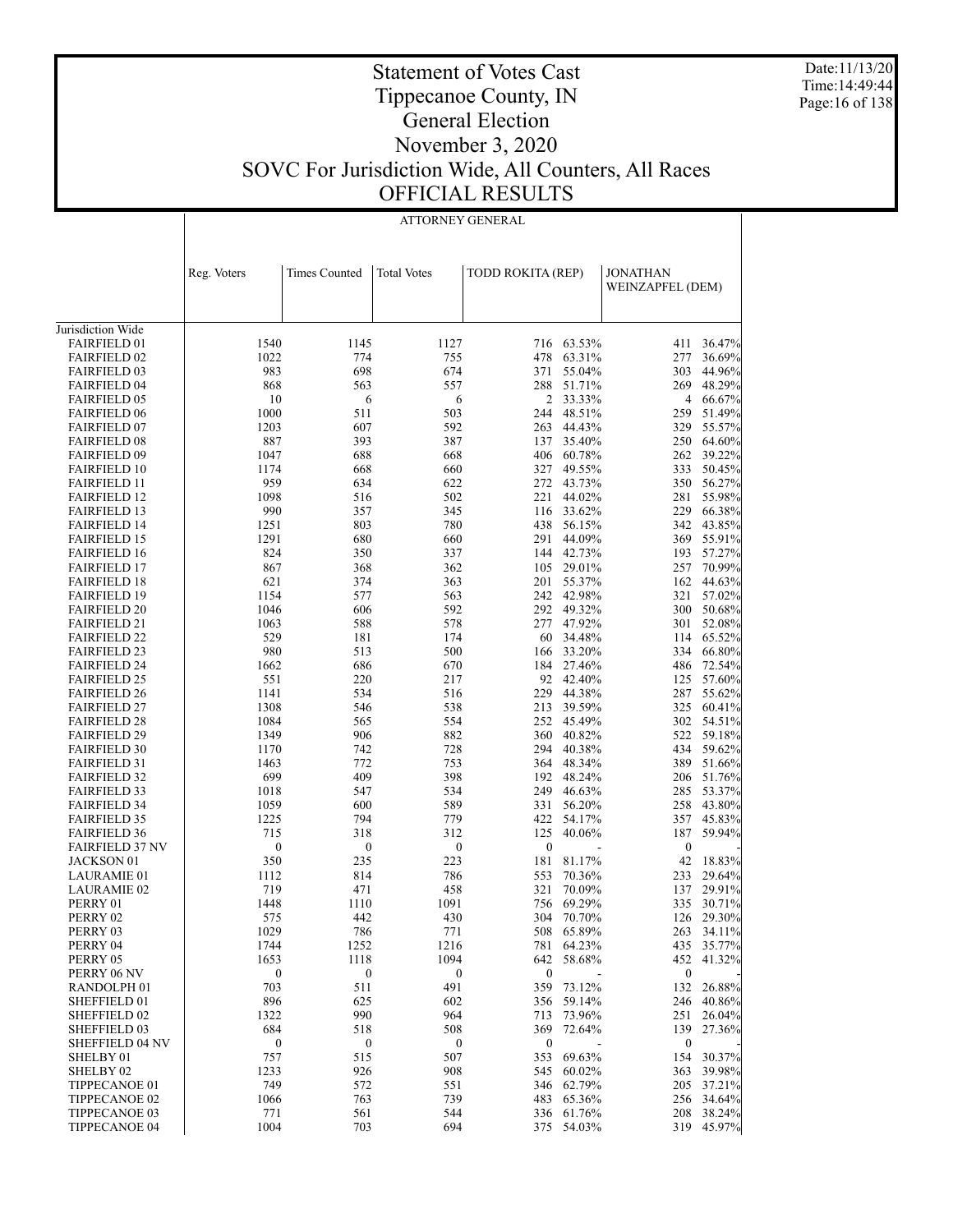Date:11/13/20 Time:14:49:44 Page:17 of 138

### Statement of Votes Cast Tippecanoe County, IN General Election November 3, 2020 SOVC For Jurisdiction Wide, All Counters, All Races OFFICIAL RESULTS

|                                |                  | ATTORNEY GENERAL     |                    |                          |                          |                                     |                          |  |  |  |
|--------------------------------|------------------|----------------------|--------------------|--------------------------|--------------------------|-------------------------------------|--------------------------|--|--|--|
|                                |                  |                      |                    |                          |                          |                                     |                          |  |  |  |
|                                |                  |                      |                    |                          |                          |                                     |                          |  |  |  |
|                                |                  |                      |                    |                          |                          |                                     |                          |  |  |  |
|                                | Reg. Voters      | <b>Times Counted</b> | <b>Total Votes</b> | <b>TODD ROKITA (REP)</b> |                          | <b>JONATHAN</b><br>WEINZAPFEL (DEM) |                          |  |  |  |
|                                |                  |                      |                    |                          |                          |                                     |                          |  |  |  |
|                                |                  |                      |                    |                          |                          |                                     |                          |  |  |  |
| TIPPECANOE 05                  | 1440             | 935                  | 910                | 545                      | 59.89%                   | 365                                 | 40.11%                   |  |  |  |
| <b>TIPPECANOE 06</b>           | 1140             | 832                  | 814                |                          | 472 57.99%               | 342                                 | 42.01%                   |  |  |  |
| TIPPECANOE 07                  | 924              | 682                  | 663                |                          | 326 49.17%               | 337                                 | 50.83%                   |  |  |  |
| UNION <sub>01</sub>            | 1270             | 889                  | 870                |                          | 615 70.69%               |                                     | 255 29.31%               |  |  |  |
| WABASH 01                      | 391              | 278                  | 276                |                          | 177 64.13%               |                                     | 99 35.87%                |  |  |  |
| WABASH <sub>02</sub>           | 1286             | 872                  | 858                |                          | 441 51.40%               | 417                                 | 48.60%                   |  |  |  |
| WABASH 03                      | 802              | 615                  | 604                |                          | 295 48.84%               |                                     | 309 51.16%               |  |  |  |
| WABASH 04                      | 1252             | 573                  | 557                |                          | 237 42.55%               |                                     | 320 57.45%               |  |  |  |
| WABASH 05                      | 1334             | 949                  | 927                |                          | 472 50.92%               |                                     | 455 49.08%               |  |  |  |
| WABASH 06                      | 679              | 444                  | 431                |                          | 182 42.23%               |                                     | 249 57.77%               |  |  |  |
| WABASH 07                      | 1229             | 945                  | 927                |                          | 348 37.54%               |                                     | 579 62.46%               |  |  |  |
| WABASH 08                      | 835<br>827       | 575<br>452           | 563<br>443         |                          | 209 37.12%<br>161 36.34% |                                     | 354 62.88%<br>282 63.66% |  |  |  |
| WABASH 09<br>WABASH 10         | 1055             | 570                  | 553                |                          | 222 40.14%               |                                     | 331 59.86%               |  |  |  |
| WABASH 11                      | 1352             | 657                  | 637                |                          | 257 40.35%               |                                     | 380 59.65%               |  |  |  |
| WABASH 12                      | 1582             | 950                  | 926                |                          | 409 44.17%               |                                     | 517 55.83%               |  |  |  |
| WABASH 13                      | 1278             | 835                  | 822                |                          | 395 48.05%               |                                     | 427 51.95%               |  |  |  |
| WABASH 14                      | 585              | 334                  | 329                |                          | 104 31.61%               |                                     | 225 68.39%               |  |  |  |
| WABASH 15                      | 822              | 599                  | 588                |                          | 199 33.84%               |                                     | 389 66.16%               |  |  |  |
| WABASH 16                      | 1344             | 864                  | 837                |                          | 325 38.83%               |                                     | 512 61.17%               |  |  |  |
| WABASH 17                      | 3987             | 927                  | 884                |                          | 316 35.75%               | 568                                 | 64.25%                   |  |  |  |
| WABASH 18                      | 611              | 343                  | 333                |                          | 114 34.23%               |                                     | 219 65.77%               |  |  |  |
| WABASH 19                      | 614              | 448                  | 439                |                          | 215 48.97%               | 224                                 | 51.03%                   |  |  |  |
| WABASH <sub>20</sub>           | 1806             | 1192                 | 1168               |                          | 574 49.14%               | 594                                 | 50.86%                   |  |  |  |
| WABASH 21                      | 524              | 339                  | 329                |                          | 104 31.61%               |                                     | 225 68.39%               |  |  |  |
| WABASH <sub>22</sub>           | 1079             | 759                  | 740                |                          | 252 34.05%               | 488                                 | 65.95%                   |  |  |  |
| WABASH 23                      | 1300             | 797                  | 775                |                          | 280 36.13%               | 495                                 | 63.87%                   |  |  |  |
| WABASH 24<br>WABASH 25         | 1334<br>1091     | 864<br>462           | 839<br>448         |                          | 257 30.63%<br>110 24.55% | 338                                 | 582 69.37%<br>75.45%     |  |  |  |
| WABASH 26                      | 855              | 226                  | 216                |                          | 62 28.70%                | 154                                 | 71.30%                   |  |  |  |
| WABASH 27                      | 855              | 239                  | 232                | 70                       | 30.17%                   | 162                                 | 69.83%                   |  |  |  |
| WABASH 28                      | 1462             | 546                  | 527                |                          | 155 29.41%               | 372                                 | 70.59%                   |  |  |  |
| WABASH 29                      | 184              | 59                   | 58                 |                          | 21 36.21%                |                                     | 37 63.79%                |  |  |  |
| WABASH 30                      | 1205             | 862                  | 849                | 419                      | 49.35%                   | 430                                 | 50.65%                   |  |  |  |
| WABASH 31 NV                   | $\boldsymbol{0}$ | $\bf{0}$             | $\boldsymbol{0}$   | $\boldsymbol{0}$         |                          | $\boldsymbol{0}$                    |                          |  |  |  |
| <b>WASHINGTON 01</b>           | 910              | 626                  | 613                |                          | 396 64.60%               | 217                                 | 35.40%                   |  |  |  |
| <b>WASHINGTON 02</b>           | 890              | 656                  | 631                |                          | 427 67.67%               |                                     | 204 32.33%               |  |  |  |
| WAYNE 01                       | 1257             | 900                  | 884                |                          | 633 71.61%               |                                     | 251 28.39%               |  |  |  |
| WEA01                          | 229              | 103                  | 100                |                          | 65 65.00%                | 35                                  | 35.00%                   |  |  |  |
| <b>WEA 02</b>                  | 1637             | 894                  | 878                |                          | 448 51.03%               |                                     | 430 48.97%               |  |  |  |
| <b>WEA03</b>                   | 1400             | 786                  | 761                |                          | 384 50.46%               | 377                                 | 49.54%                   |  |  |  |
| WEA 04<br><b>WEA 05</b>        | 736<br>713       | 392<br>409           | 379<br>400         |                          | 201 53.03%<br>183 45.75% | 178<br>217                          | 46.97%<br>54.25%         |  |  |  |
| <b>WEA 06</b>                  | 1448             | 721                  | 704                | 364                      | 51.70%                   | 340                                 | 48.30%                   |  |  |  |
| <b>WEA07</b>                   | 1250             | 792                  | 769                | 447                      | 58.13%                   | 322                                 | 41.87%                   |  |  |  |
| <b>WEA08</b>                   | 1063             | 650                  | 642                | 338                      | 52.65%                   |                                     | 304 47.35%               |  |  |  |
| <b>WEA09</b>                   | 976              | 613                  | 597                | 310                      | 51.93%                   | 287                                 | 48.07%                   |  |  |  |
| <b>WEA 10</b>                  | 856              | 458                  | 447                | 209                      | 46.76%                   | 238                                 | 53.24%                   |  |  |  |
| <b>WEA11</b>                   | 1195             | 873                  | 852                | 478                      | 56.10%                   | 374                                 | 43.90%                   |  |  |  |
| <b>WEA 12</b>                  | 1031             | 700                  | 676                | 423                      | 62.57%                   | 253                                 | 37.43%                   |  |  |  |
| <b>WEA 13</b>                  | 958              | 753                  | 736                | 480                      | 65.22%                   | 256                                 | 34.78%                   |  |  |  |
| <b>WEA 14</b>                  | 2565             | 1705                 | 1680               | 957                      | 56.96%                   | 723                                 | 43.04%                   |  |  |  |
| <b>WEA15</b>                   | 1622             | 1206                 | 1183               | 764                      | 64.58%                   | 419                                 | 35.42%                   |  |  |  |
| <b>WEA 16</b>                  | 1328             | 929                  | 906                | 549                      | 60.60%                   | 357                                 | 39.40%                   |  |  |  |
| <b>WEA 17</b>                  | 1586             | 1100                 | 1077               | 645                      | 59.89%                   | 432                                 | 40.11%                   |  |  |  |
| <b>WEA18</b>                   | $\boldsymbol{0}$ | $\boldsymbol{0}$     | $\boldsymbol{0}$   | $\boldsymbol{0}$         |                          | $\boldsymbol{0}$                    |                          |  |  |  |
| <b>WEA 19</b><br><b>WEA 20</b> | 977<br>690       | 644<br>434           | 628<br>429         | 366                      | 58.28%<br>263 61.31%     | 262                                 | 41.72%<br>166 38.69%     |  |  |  |
|                                |                  |                      |                    |                          |                          |                                     |                          |  |  |  |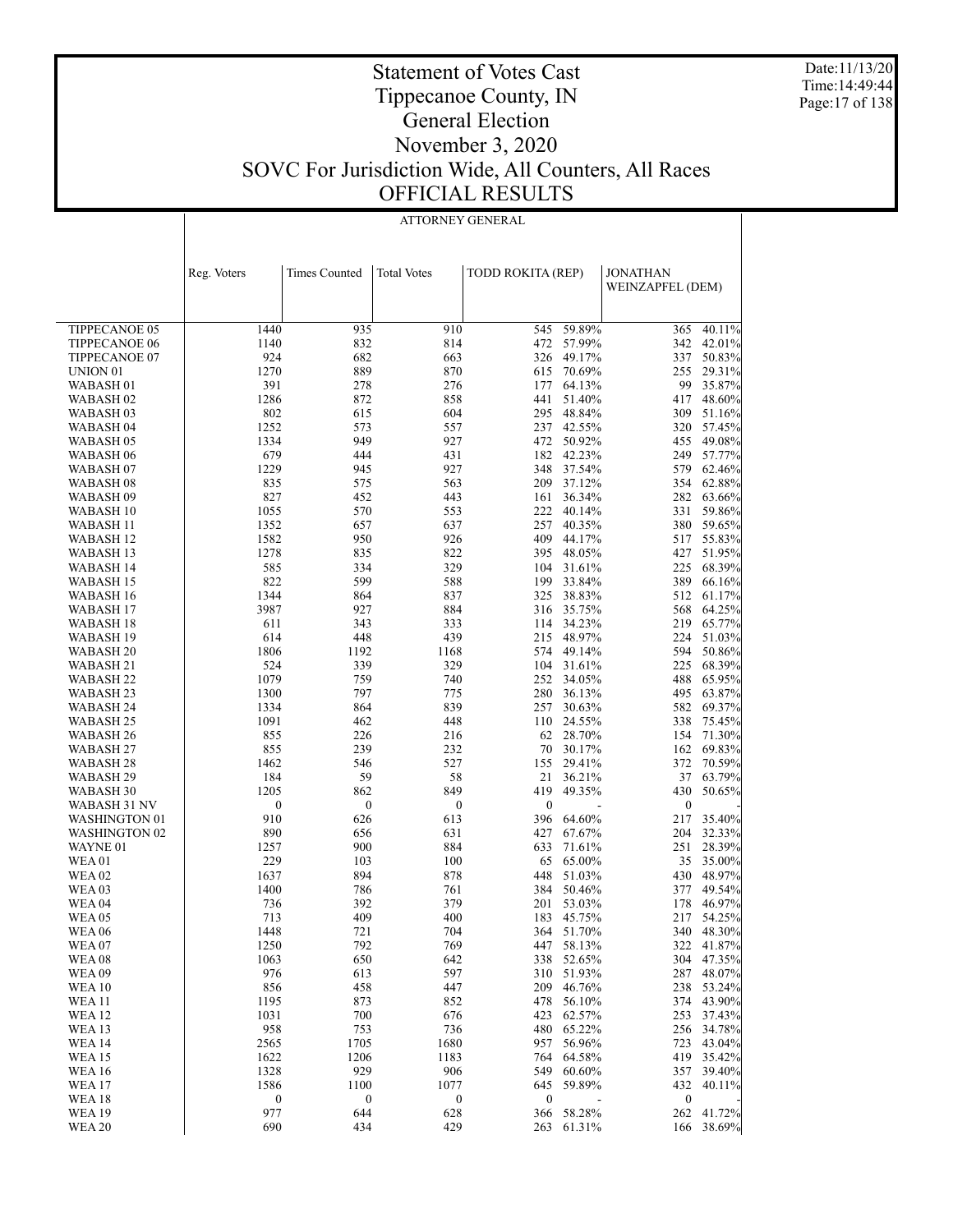Date:11/13/20 Time:14:49:45 Page:18 of 138

|              |             |               | ATTORNEY GENERAL   |                   |        |                                     |        |
|--------------|-------------|---------------|--------------------|-------------------|--------|-------------------------------------|--------|
|              | Reg. Voters | Times Counted | <b>Total Votes</b> | TODD ROKITA (REP) |        | <b>JONATHAN</b><br>WEINZAPFEL (DEM) |        |
| <b>WEA21</b> | 1040        | 767           | 748                | 519               | 69.39% | 229                                 | 30.61% |
| Total        | 119357      | 72175         | 70446              | 36834             | 52.29% | 33612                               | 47.71% |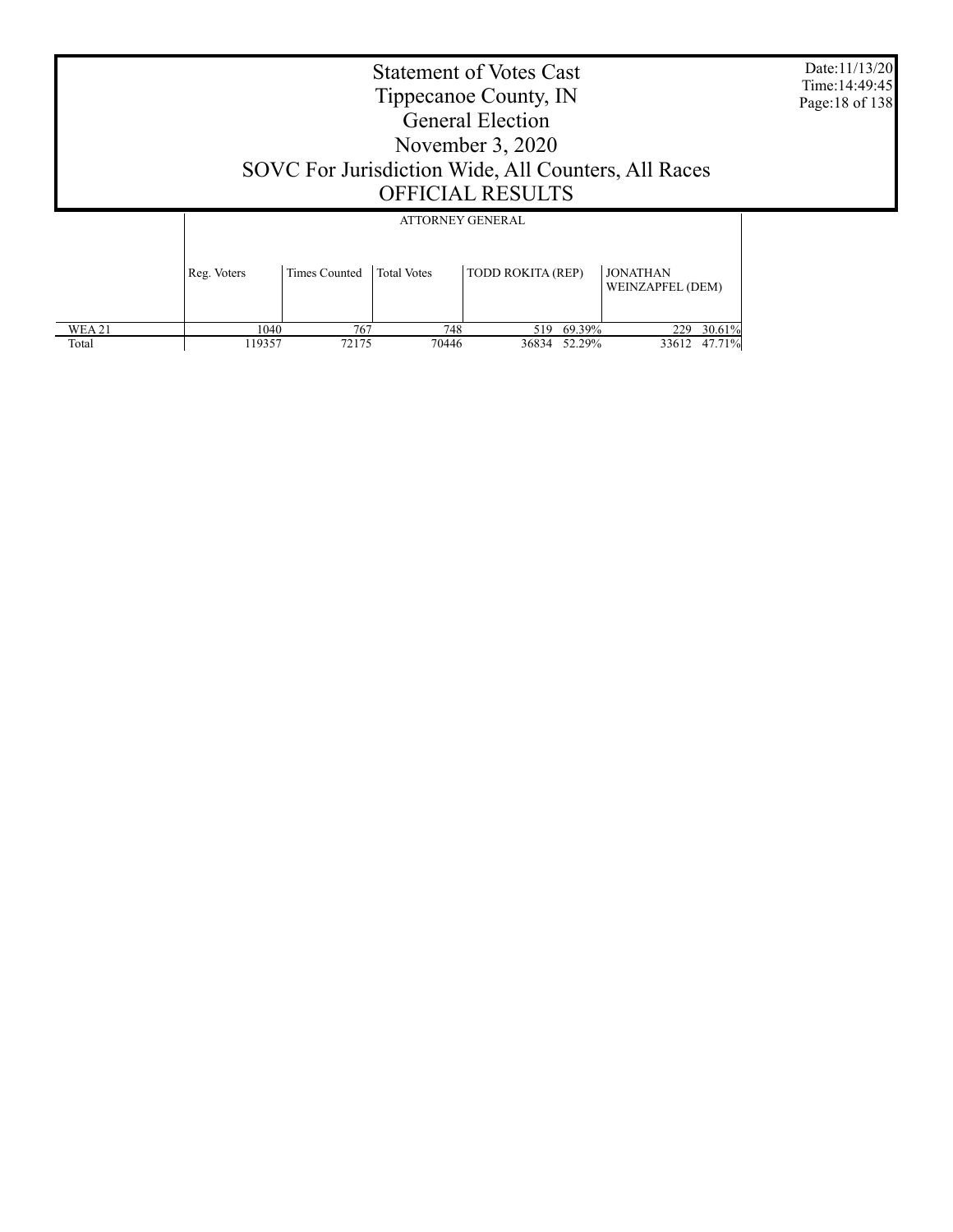Date:11/13/20 Time:14:49:45 Page:19 of 138

### Statement of Votes Cast Tippecanoe County, IN General Election November 3, 2020 SOVC For Jurisdiction Wide, All Counters, All Races OFFICIAL RESULTS

|                                            |                         | D4 REP IN CONGRESS      |                         |                         |                      |                         |                          |                                      |                      |  |
|--------------------------------------------|-------------------------|-------------------------|-------------------------|-------------------------|----------------------|-------------------------|--------------------------|--------------------------------------|----------------------|--|
|                                            |                         |                         |                         |                         |                      |                         |                          |                                      |                      |  |
|                                            |                         |                         |                         |                         |                      |                         |                          |                                      |                      |  |
|                                            | Reg. Voters             | <b>Times Counted</b>    | <b>Total Votes</b>      | <b>JIM BAIRD (REP)</b>  |                      | <b>JOE MACKEY (DEM)</b> |                          | Write-In Votes                       |                      |  |
|                                            |                         |                         |                         |                         |                      |                         |                          |                                      |                      |  |
|                                            |                         |                         |                         |                         |                      |                         |                          |                                      |                      |  |
| Jurisdiction Wide                          |                         |                         |                         |                         |                      |                         |                          |                                      |                      |  |
| <b>FAIRFIELD 01</b>                        | 1540<br>1022            | 1145                    | 1117                    | 702                     | 62.85%<br>62.82%     |                         | 415 37.15%               | $\boldsymbol{0}$<br>$\boldsymbol{0}$ | 0.00%<br>0.00%       |  |
| <b>FAIRFIELD 02</b><br><b>FAIRFIELD 03</b> | 983                     | 774<br>698              | 753<br>670              | 473                     | 356 53.13%           | 280                     | 37.18%<br>314 46.87%     | $\boldsymbol{0}$                     | $0.00\%$             |  |
| <b>FAIRFIELD 04</b>                        | 868                     | 563                     | 553                     | 275                     | 49.73%               | 277                     | 50.09%                   | 1                                    | 0.18%                |  |
| <b>FAIRFIELD 05</b>                        | 10                      | 6                       | 6                       | 2                       | 33.33%               |                         | 4 66.67%                 | $\boldsymbol{0}$                     | $0.00\%$             |  |
| <b>FAIRFIELD 06</b>                        | 1000                    | 511                     | 494                     | 249                     | 50.40%               | 245                     | 49.60%                   | $\boldsymbol{0}$                     | 0.00%                |  |
| <b>FAIRFIELD 07</b>                        | 1203                    | 607                     | 592                     | 261                     | 44.09%               |                         | 331 55.91%               | $\boldsymbol{0}$                     | $0.00\%$             |  |
| <b>FAIRFIELD 08</b>                        | 887<br>1047             | 393                     | 385<br>672              | 133                     | 34.55%<br>410 61.01% |                         | 252 65.45%<br>262 38.99% | $\mathbf{0}$<br>$\boldsymbol{0}$     | $0.00\%$<br>$0.00\%$ |  |
| <b>FAIRFIELD 09</b><br><b>FAIRFIELD 10</b> | 1174                    | 688<br>668              | 659                     | 326                     | 49.47%               | 333                     | 50.53%                   | $\boldsymbol{0}$                     | $0.00\%$             |  |
| <b>FAIRFIELD 11</b>                        | 959                     | 634                     | 620                     |                         | 276 44.52%           |                         | 343 55.32%               | 1                                    | 0.16%                |  |
| <b>FAIRFIELD 12</b>                        | 1098                    | 516                     | 499                     | 197                     | 39.48%               |                         | 302 60.52%               | $\mathbf{0}$                         | $0.00\%$             |  |
| <b>FAIRFIELD 13</b>                        | 990                     | 357                     | 342                     | 105                     | 30.70%               |                         | 237 69.30%               | $\boldsymbol{0}$                     | $0.00\%$             |  |
| <b>FAIRFIELD 14</b>                        | 1251                    | 803                     | 780                     | 431                     | 55.26%               | 349                     | 44.74%                   | $\mathbf{0}$                         | 0.00%                |  |
| <b>FAIRFIELD 15</b>                        | 1291                    | 680                     | 657                     |                         | 289 43.99%           |                         | 368 56.01%               | $\boldsymbol{0}$                     | $0.00\%$             |  |
| <b>FAIRFIELD 16</b><br><b>FAIRFIELD 17</b> | 824<br>867              | 350<br>368              | 340<br>361              | 134                     | 39.41%<br>102 28.25% | 206<br>259              | 60.59%<br>71.75%         | $\boldsymbol{0}$<br>$\boldsymbol{0}$ | $0.00\%$<br>$0.00\%$ |  |
| <b>FAIRFIELD 18</b>                        | 621                     | 374                     | 359                     | 194                     | 54.04%               | 164                     | 45.68%                   | 1                                    | 0.28%                |  |
| <b>FAIRFIELD 19</b>                        | 1154                    | 577                     | 557                     |                         | 239 42.91%           |                         | 318 57.09%               | $\boldsymbol{0}$                     | $0.00\%$             |  |
| <b>FAIRFIELD 20</b>                        | 1046                    | 606                     | 592                     |                         | 269 45.44%           | 323                     | 54.56%                   | $\boldsymbol{0}$                     | 0.00%                |  |
| <b>FAIRFIELD 21</b>                        | 1063                    | 588                     | 572                     |                         | 265 46.33%           |                         | 305 53.32%               | 2                                    | 0.35%                |  |
| <b>FAIRFIELD 22</b>                        | 529                     | 181                     | 175                     | 65                      | 37.14%               | 110                     | 62.86%                   | $\mathbf{0}$                         | $0.00\%$             |  |
| <b>FAIRFIELD 23</b>                        | 980                     | 513                     | 500                     | 167                     | 33.40%               | 333                     | 66.60%                   | $\boldsymbol{0}$                     | $0.00\%$             |  |
| <b>FAIRFIELD 24</b>                        | 1662                    | 962                     | 929                     | 210                     | 22.60%               | 718                     | 77.29%                   | 1                                    | 0.11%                |  |
| <b>FAIRFIELD 25</b><br><b>FAIRFIELD 26</b> | 551<br>1141             | 220<br>534              | 215<br>512              | 213                     | 91 42.33%<br>41.60%  | 298                     | 124 57.67%<br>58.20%     | $\boldsymbol{0}$<br>1                | $0.00\%$<br>0.20%    |  |
| <b>FAIRFIELD 27</b>                        | 1308                    | 546                     | 534                     |                         | 215 40.26%           | 319                     | 59.74%                   | $\boldsymbol{0}$                     | $0.00\%$             |  |
| <b>FAIRFIELD 28</b>                        | 1084                    | 565                     | 550                     | 269                     | 48.91%               | 279                     | 50.73%                   | 2                                    | 0.36%                |  |
| <b>FAIRFIELD 29</b>                        | 1349                    | 906                     | 885                     | 349                     | 39.44%               |                         | 536 60.56%               | $\mathbf{0}$                         | $0.00\%$             |  |
| <b>FAIRFIELD 30</b>                        | 1170                    | 742                     | 722                     | 288                     | 39.89%               | 432                     | 59.83%                   | 2                                    | 0.28%                |  |
| <b>FAIRFIELD 31</b>                        | 1463                    | 772                     | 754                     |                         | 346 45.89%           |                         | 407 53.98%               | 1                                    | 0.13%                |  |
| <b>FAIRFIELD 32</b>                        | 699                     | 409                     | 400                     | 185                     | 46.25%               |                         | 215 53.75%               | $\boldsymbol{0}$                     | $0.00\%$             |  |
| <b>FAIRFIELD 33</b>                        | 1018                    | 547                     | 532                     |                         | 239 44.92%           |                         | 293 55.08%               | $\boldsymbol{0}$                     | $0.00\%$             |  |
| <b>FAIRFIELD 34</b><br><b>FAIRFIELD 35</b> | 1059<br>1225            | 600<br>794              | 585<br>781              | 308<br>415              | 52.65%<br>53.14%     | 276<br>366              | 47.18%<br>46.86%         | 1<br>$\boldsymbol{0}$                | 0.17%<br>$0.00\%$    |  |
| <b>FAIRFIELD 36</b>                        | 715                     | 318                     | 308                     | 133                     | 43.18%               | 175                     | 56.82%                   | $\boldsymbol{0}$                     | $0.00\%$             |  |
| <b>FAIRFIELD 37 NV</b>                     | $\boldsymbol{0}$        | $\boldsymbol{0}$        | $\boldsymbol{0}$        | $\boldsymbol{0}$        |                      | $\mathbf{0}$            |                          | $\boldsymbol{0}$                     |                      |  |
| JACKSON 01                                 | 350                     | 235                     | 224                     | 175                     | 78.13%               | 49                      | 21.88%                   | $\mathbf{0}$                         | $0.00\%$             |  |
| <b>LAURAMIE 01</b>                         | 1112                    | 814                     | 786                     | 562                     | 71.50%               | 224                     | 28.50%                   | $\theta$                             | $0.00\%$             |  |
| <b>LAURAMIE 02</b>                         | 719                     | 471                     | 456                     | 346                     | 75.88%               | 110                     | 24.12%                   | $\mathbf{0}$                         | $0.00\%$             |  |
| PERRY 01                                   | 1448                    | 1110                    | 1086                    | 754                     | 69.43%               |                         | 332 30.57%               | $\theta$                             | $0.00\%$             |  |
| PERRY 02<br>PERRY 03                       | 575<br>1029             | 442<br>786              | 434<br>766              | 511                     | 301 69.35%<br>66.71% |                         | 133 30.65%<br>255 33.29% | $\boldsymbol{0}$<br>$\boldsymbol{0}$ | $0.00\%$<br>$0.00\%$ |  |
| PERRY 04                                   | 1744                    | 1252                    | 1210                    | 781                     | 64.55%               | 429                     | 35.45%                   | $\boldsymbol{0}$                     | $0.00\%$             |  |
| PERRY 05                                   | 1653                    | 1118                    | 1089                    | 625                     | 57.39%               |                         | 464 42.61%               | $\boldsymbol{0}$                     | $0.00\%$             |  |
| PERRY 06 NV                                | $\boldsymbol{0}$        | $\bf{0}$                | 0                       | $\boldsymbol{0}$        |                      | $\boldsymbol{0}$        |                          | $\boldsymbol{0}$                     |                      |  |
| RANDOLPH <sub>01</sub>                     | 703                     | 511                     | 493                     | 364                     | 73.83%               | 127                     | 25.76%                   | 2                                    | 0.41%                |  |
| SHEFFIELD 01                               | 896                     | 625                     | 603                     | 353                     | 58.54%               | 250                     | 41.46%                   | $\boldsymbol{0}$                     | $0.00\%$             |  |
| <b>SHEFFIELD 02</b>                        | 1322                    | 990                     | 962                     | 738                     | 76.72%               |                         | 224 23.28%               | $\boldsymbol{0}$                     | $0.00\%$             |  |
| <b>SHEFFIELD 03</b>                        | 684                     | 518                     | 503                     | 378                     | 75.15%               | 125                     | 24.85%                   | $\boldsymbol{0}$                     | $0.00\%$             |  |
| <b>SHEFFIELD 04 NV</b><br>SHELBY 01        | $\boldsymbol{0}$<br>757 | $\boldsymbol{0}$<br>515 | $\boldsymbol{0}$<br>509 | $\boldsymbol{0}$<br>350 | 68.76%               | $\boldsymbol{0}$<br>159 | 31.24%                   | 0<br>$\boldsymbol{0}$                | $0.00\%$             |  |
| SHELBY <sub>02</sub>                       | 1233                    | 926                     | 905                     | 542                     | 59.89%               |                         | 362 40.00%               | 1                                    | 0.11%                |  |
| TIPPECANOE 01                              | 749                     | 572                     | 558                     | 344                     | 61.65%               |                         | 214 38.35%               | $\boldsymbol{0}$                     | $0.00\%$             |  |
| TIPPECANOE 02                              | 1066                    | 763                     | 736                     | 482                     | 65.49%               |                         | 254 34.51%               | $\boldsymbol{0}$                     | $0.00\%$             |  |
| TIPPECANOE 03                              | 771                     | 561                     | 542                     | 353                     | 65.13%               | 189                     | 34.87%                   | $\boldsymbol{0}$                     | $0.00\%$             |  |
| <b>TIPPECANOE 04</b>                       | 1004                    | 703                     | 689                     |                         | 374 54.28%           |                         | 315 45.72%               | 0                                    | $0.00\%$             |  |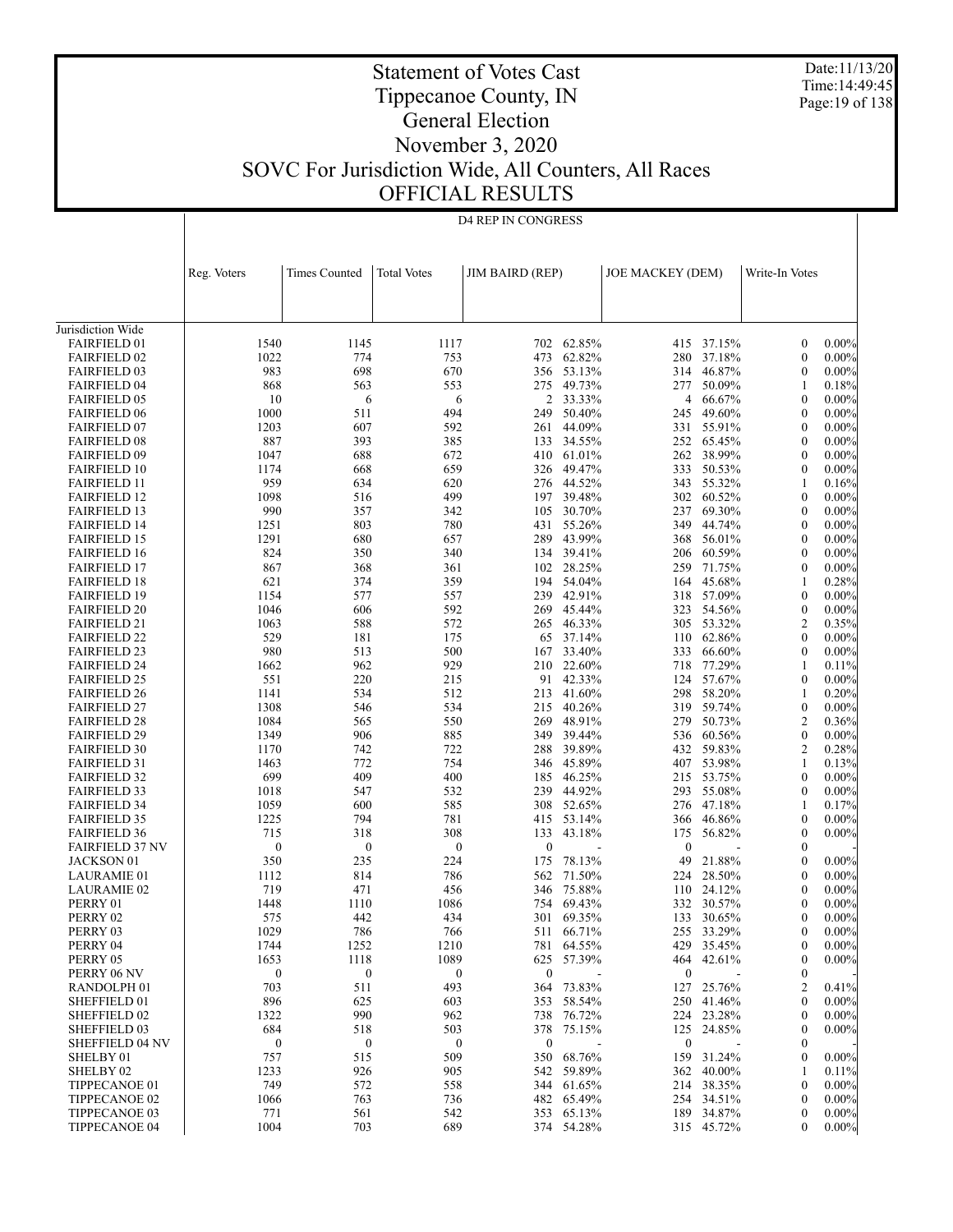Date:11/13/20 Time:14:49:45 Page:20 of 138

### Statement of Votes Cast Tippecanoe County, IN General Election November 3, 2020 SOVC For Jurisdiction Wide, All Counters, All Races OFFICIAL RESULTS

 $\overline{\phantom{a}}$ 

D4 REP IN CONGRESS

|                          | Reg. Voters      | <b>Times Counted</b> | <b>Total Votes</b> | <b>JIM BAIRD (REP)</b> |                      | <b>JOE MACKEY (DEM)</b> |                  | Write-In Votes               |                      |
|--------------------------|------------------|----------------------|--------------------|------------------------|----------------------|-------------------------|------------------|------------------------------|----------------------|
|                          |                  |                      |                    |                        |                      |                         |                  |                              |                      |
| <b>TIPPECANOE 05</b>     | 1440             | 935                  | 903                | 527                    | 58.36%               | 376                     | 41.64%           | $\mathbf{0}$                 | $0.00\%$             |
| TIPPECANOE 06            | 1140             | 832                  | 811                | 475                    | 58.57%               | 335                     | 41.31%           | 1                            | 0.12%                |
| TIPPECANOE 07            | 924              | 682                  | 662                | 322                    | 48.64%               | 339                     | 51.21%           | $\mathbf{1}$                 | 0.15%                |
| UNION <sub>01</sub>      | 1270             | 889                  | 861                |                        | 615 71.43%           | 245                     | 28.46%           | 1                            | 0.12%                |
| WABASH <sub>01</sub>     | 391              | 278                  | 276                | 179                    | 64.86%               | 97                      | 35.14%           | $\mathbf{0}$                 | $0.00\%$             |
| WABASH 02                | 1286             | 872                  | 853                |                        | 435 51.00%           | 417                     | 48.89%           | 1                            | 0.12%                |
| WABASH 03                | 802              | 615                  | 603                | 302                    | 50.08%               | 301                     | 49.92%           | $\mathbf{0}$                 | $0.00\%$             |
| WABASH 04                | 1252             | 573                  | 556                | 223                    | 40.11%               | 333                     | 59.89%           | $\mathbf{0}$                 | $0.00\%$             |
| WABASH 05                | 1334             | 949                  | 926                |                        | 483 52.16%           | 443                     | 47.84%           | $\mathbf{0}$                 | $0.00\%$             |
| WABASH 06                | 679              | 444                  | 433                |                        | 176 40.65%           |                         | 256 59.12%       | 1                            | 0.23%                |
| WABASH <sub>07</sub>     | 1229             | 945                  | 922                |                        | 348 37.74%           | 574                     | 62.26%           | $\mathbf{0}$                 | $0.00\%$             |
| WABASH 08                | 835              | 575                  | 559                |                        | 194 34.70%           | 365                     | 65.30%           | $\mathbf{0}$                 | $0.00\%$             |
| WABASH 09                | 827              | 452                  | 441                | 146                    | 33.11%               | 294                     | 66.67%           | $\mathbf{1}$                 | 0.23%                |
| WABASH 10                | 1055<br>1352     | 570                  | 549<br>641         |                        | 214 38.98%<br>38.69% | 335<br>392              | 61.02%<br>61.15% | $\mathbf{0}$<br>$\mathbf{1}$ | $0.00\%$             |
| WABASH 11                | 1582             | 657<br>950           | 918                | 248                    | 386 42.05%           |                         | 530 57.73%       | $\overline{2}$               | 0.16%<br>0.22%       |
| WABASH 12<br>WABASH 13   | 1278             | 835                  | 816                |                        | 396 48.53%           | 419                     | 51.35%           | $\mathbf{1}$                 | 0.12%                |
| WABASH 14                | 585              | 334                  | 327                |                        | 104 31.80%           | 223                     | 68.20%           | $\mathbf{0}$                 | $0.00\%$             |
| WABASH 15                | 822              | 599                  | 583                | 188                    | 32.25%               | 395                     | 67.75%           | $\mathbf{0}$                 | $0.00\%$             |
| WABASH 16                | 1344             | 864                  | 841                |                        | 332 39.48%           | 508                     | 60.40%           | 1                            | 0.12%                |
| WABASH 17                | 3987             | 927                  | 876                |                        | 292 33.33%           | 583                     | 66.55%           | $\mathbf{1}$                 | 0.11%                |
| WABASH 18                | 611              | 343                  | 333                | 121                    | 36.34%               | 212                     | 63.66%           | $\mathbf{0}$                 | $0.00\%$             |
| WABASH 19                | 614              | 448                  | 439                | 213                    | 48.52%               | 226                     | 51.48%           | $\mathbf{0}$                 | $0.00\%$             |
| WABASH <sub>20</sub>     | 1806             | 1192                 | 1161               |                        | 556 47.89%           | 604                     | 52.02%           | 1                            | 0.09%                |
| WABASH 21                | 524              | 339                  | 330                | 101                    | 30.61%               | 229                     | 69.39%           | $\boldsymbol{0}$             | $0.00\%$             |
| WABASH 22                | 1079             | 759                  | 738                |                        | 258 34.96%           | 478                     | 64.77%           | $\overline{2}$               | 0.27%                |
| WABASH 23                | 1300             | 797                  | 775                | 275                    | 35.48%               | 500                     | 64.52%           | $\mathbf{0}$                 | $0.00\%$             |
| WABASH 24                | 1334             | 864                  | 840                |                        | 267 31.79%           | 573                     | 68.21%           | $\mathbf{0}$                 | $0.00\%$             |
| WABASH 25                | 1091             | 462                  | 446                | 119                    | 26.68%               | 327                     | 73.32%           | $\mathbf{0}$                 | $0.00\%$             |
| WABASH 26                | 855              | 226                  | 214                |                        | 62 28.97%            | 151                     | 70.56%           | 1                            | 0.47%                |
| WABASH 27                | 855              | 239                  | 230                | 62                     | 26.96%               | 168                     | 73.04%           | $\mathbf{0}$                 | $0.00\%$             |
| WABASH 28                | 1462             | 546                  | 529                | 149                    | 28.17%               |                         | 380 71.83%       | $\mathbf{0}$                 | $0.00\%$             |
| WABASH 29                | 184              | 59                   | 56                 | 17                     | 30.36%               | 39                      | 69.64%           | $\mathbf{0}$                 | $0.00\%$             |
| WABASH 30                | 1205             | 862                  | 847                | 419                    | 49.47%               | 428                     | 50.53%           | $\mathbf{0}$                 | $0.00\%$             |
| WABASH 31 NV             | $\boldsymbol{0}$ | $\boldsymbol{0}$     | $\mathbf{0}$       | $\boldsymbol{0}$       |                      | $\mathbf{0}$            |                  | $\mathbf{0}$                 |                      |
| <b>WASHINGTON 01</b>     | 910              | 626                  | 609                | 416                    | 68.31%               | 193                     | 31.69%           | $\mathbf{0}$                 | $0.00\%$             |
| <b>WASHINGTON 02</b>     | 890              | 656                  | 635                | 445                    | 70.08%<br>638 72.50% | 190<br>242              | 29.92%<br>27.50% | $\mathbf{0}$<br>$\mathbf{0}$ | $0.00\%$<br>$0.00\%$ |
| WAYNE 01<br><b>WEA01</b> | 1257<br>229      | 900<br>103           | 880<br>99          | 64                     | 64.65%               | 35                      | 35.35%           | $\mathbf{0}$                 | $0.00\%$             |
| <b>WEA 02</b>            | 1637             | 894                  | 875                | 440                    | 50.29%               |                         | 435 49.71%       | $\mathbf{0}$                 | $0.00\%$             |
| WEA <sub>03</sub>        | 1400             | 786                  | 753                | 377                    | 50.07%               | 376                     | 49.93%           | $\mathbf{0}$                 | $0.00\%$             |
| <b>WEA 04</b>            | 736              | 392                  | 381                | 198                    | 51.97%               | 183                     | 48.03%           | $\theta$                     | $0.00\%$             |
| WEA 05                   | 713              | 409                  | 400                | 167                    | 41.75%               | 233                     | 58.25%           | $\overline{0}$               | $0.00\%$             |
| <b>WEA 06</b>            | 1448             | 721                  | 700                | 351                    | 50.14%               |                         | 349 49.86%       | $\bf{0}$                     | $0.00\%$             |
| WEA 07                   | 1250             | 792                  | 767                | 438                    | 57.11%               |                         | 329 42.89%       | $\boldsymbol{0}$             | $0.00\%$             |
| <b>WEA08</b>             | 1063             | 650                  | 642                | 338                    | 52.65%               |                         | 303 47.20%       | 1                            | 0.16%                |
| <b>WEA09</b>             | 976              | 613                  | 595                | 295                    | 49.58%               |                         | 299 50.25%       | $\mathbf{1}$                 | 0.17%                |
| <b>WEA 10</b>            | 856              | 458                  | 449                | 216                    | 48.11%               |                         | 233 51.89%       | $\boldsymbol{0}$             | $0.00\%$             |
| <b>WEA 11</b>            | 1195             | 873                  | 845                | 461                    | 54.56%               | 383                     | 45.33%           | 1                            | 0.12%                |
| <b>WEA 12</b>            | 1031             | 700                  | 675                | 404                    | 59.85%               | 271                     | 40.15%           | $\boldsymbol{0}$             | $0.00\%$             |
| <b>WEA13</b>             | 958              | 753                  | 735                | 470                    | 63.95%               | 265                     | 36.05%           | $\boldsymbol{0}$             | $0.00\%$             |
| <b>WEA 14</b>            | 2565             | 1705                 | 1672               | 937                    | 56.04%               |                         | 734 43.90%       | 1                            | 0.06%                |
| <b>WEA 15</b>            | 1622             | 1206                 | 1173               | 761                    | 64.88%               | 412                     | 35.12%           | $\boldsymbol{0}$             | $0.00\%$             |
| <b>WEA 16</b>            | 1328             | 929                  | 902                | 553                    | 61.31%               |                         | 349 38.69%       | $\boldsymbol{0}$             | $0.00\%$             |
| <b>WEA 17</b>            | 1586             | 1100                 | 1067               | 656                    | 61.48%               | 411                     | 38.52%           | $\boldsymbol{0}$             | $0.00\%$             |
| <b>WEA18</b>             | $\boldsymbol{0}$ | 0                    | $\boldsymbol{0}$   | $\boldsymbol{0}$       |                      | $\boldsymbol{0}$        |                  | $\boldsymbol{0}$             |                      |
| <b>WEA 19</b>            | 977              | 644                  | 625                | 355                    | 56.80%               |                         | 270 43.20%       | $\boldsymbol{0}$             | $0.00\%$             |
| <b>WEA 20</b>            | 690              | 434                  | 422                | 259                    | 61.37%               |                         | 163 38.63%       | $\boldsymbol{0}$             | 0.00%                |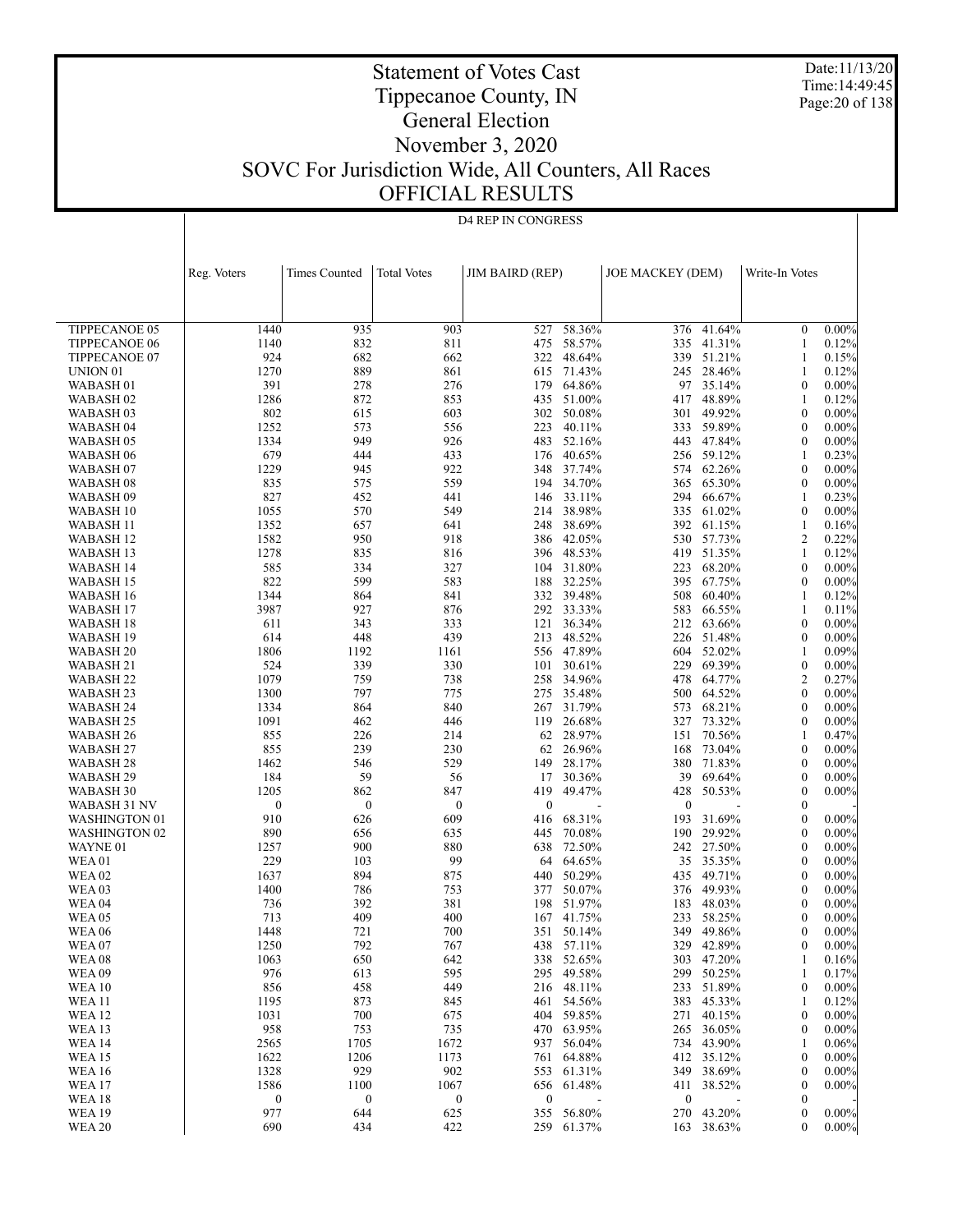|        | <b>Statement of Votes Cast</b><br>Tippecanoe County, IN<br><b>General Election</b><br>November $3,2020$<br>SOVC For Jurisdiction Wide, All Counters, All Races |                                                                              |     |        |       |  |  |  |  |  |
|--------|----------------------------------------------------------------------------------------------------------------------------------------------------------------|------------------------------------------------------------------------------|-----|--------|-------|--|--|--|--|--|
|        | <b>OFFICIAL RESULTS</b><br><b>D4 REP IN CONGRESS</b>                                                                                                           |                                                                              |     |        |       |  |  |  |  |  |
|        | Reg. Voters                                                                                                                                                    | <b>JOE MACKEY (DEM)</b><br>Write-In Votes                                    |     |        |       |  |  |  |  |  |
| WEA 21 | 1040                                                                                                                                                           | 767                                                                          | 224 | 30.11% | 0.13% |  |  |  |  |  |
| Total  | 119357                                                                                                                                                         | 744<br>69.76%<br>519<br>72451<br>48.17%<br>70453<br>36476<br>51.77%<br>33940 |     |        |       |  |  |  |  |  |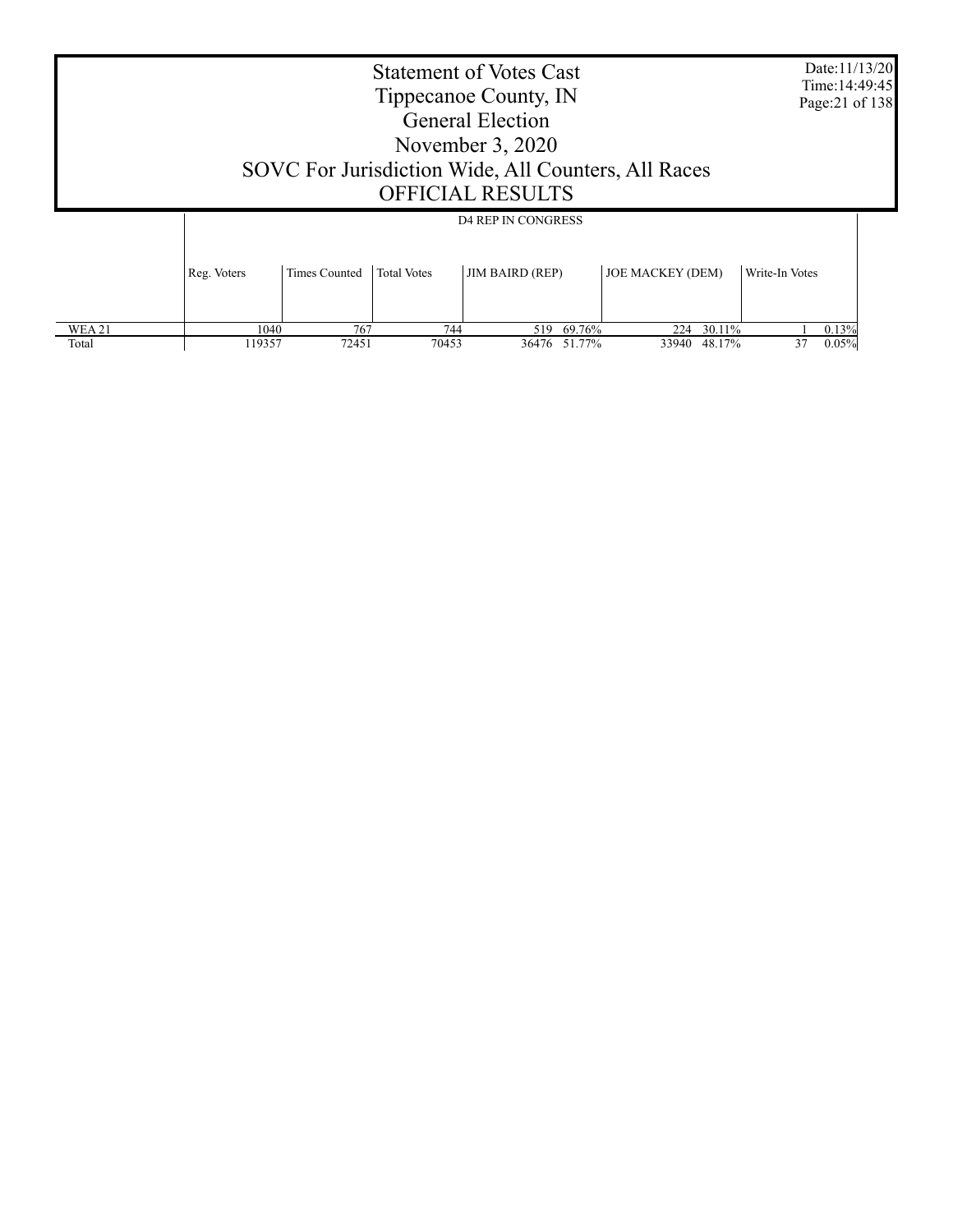Date:11/13/20 Time:14:49:45 Page:22 of 138

### Statement of Votes Cast Tippecanoe County, IN General Election November 3, 2020 SOVC For Jurisdiction Wide, All Counters, All Races OFFICIAL RESULTS

D7 STATE SENATOR

|                                             | Reg. Voters              | <b>Times Counted</b>     | <b>Total Votes</b>       | <b>BRIAN W. BUCHANAN</b> |                          | TABITHA N.               |                      |
|---------------------------------------------|--------------------------|--------------------------|--------------------------|--------------------------|--------------------------|--------------------------|----------------------|
|                                             |                          |                          |                          | (REP)                    |                          | <b>BARTLEY (DEM)</b>     |                      |
|                                             |                          |                          |                          |                          |                          |                          |                      |
|                                             |                          |                          |                          |                          |                          |                          |                      |
| Jurisdiction Wide                           |                          |                          |                          |                          |                          |                          |                      |
| <b>FAIRFIELD 01</b>                         | 1540                     | 1145                     | 1113                     |                          | 727 65.32%               |                          | 386 34.68%           |
| <b>FAIRFIELD 02</b>                         |                          | $\overline{a}$           |                          |                          |                          | ÷,                       |                      |
| <b>FAIRFIELD 03</b>                         |                          |                          |                          |                          |                          |                          |                      |
| <b>FAIRFIELD 04</b>                         |                          | $\overline{a}$           | ÷                        |                          |                          |                          |                      |
| <b>FAIRFIELD 05</b>                         |                          |                          | ÷                        |                          |                          | ÷                        |                      |
| <b>FAIRFIELD 06</b>                         | 1000                     | 511                      | 494                      | 250                      | 50.61%                   | 244                      | 49.39%               |
| <b>FAIRFIELD 07</b>                         | 1203                     | 607                      | 593                      | 281                      | 47.39%                   | 312                      | 52.61%               |
| <b>FAIRFIELD 08</b>                         | 887                      | 393                      | 384                      |                          | 132 34.38%               | 252                      | 65.63%               |
| <b>FAIRFIELD 09</b>                         | ٠                        | $\overline{a}$           | ÷                        | ÷,                       |                          | ÷                        |                      |
| <b>FAIRFIELD 10</b>                         | $\overline{\phantom{a}}$ | $\sim$                   | ÷                        | ÷.                       | $\overline{\phantom{a}}$ | ÷                        |                      |
| <b>FAIRFIELD 11</b>                         | 959                      | 634                      | 616                      | 285                      | 46.27%                   | 331                      | 53.73%               |
| <b>FAIRFIELD 12</b>                         | 1098                     | 516                      | 496                      | 214                      | 43.15%                   | 282                      | 56.85%               |
| <b>FAIRFIELD 13</b>                         | 990                      | 357                      | 338                      | 107                      | 31.66%                   | 231                      | 68.34%               |
| <b>FAIRFIELD 14</b>                         | ÷,                       | $\overline{\phantom{a}}$ | $\sim$                   | ÷                        |                          | $\overline{a}$           |                      |
| <b>FAIRFIELD 15</b>                         | 1291                     | 680                      | 659                      | 297                      | 45.07%                   | 362                      | 54.93%               |
| <b>FAIRFIELD 16</b>                         | 824                      | 350                      | 338                      | 137                      | 40.53%                   | 201                      | 59.47%               |
| <b>FAIRFIELD 17</b>                         | 867                      | 368                      | 360                      | 99                       | 27.50%                   | 261                      | 72.50%               |
| <b>FAIRFIELD 18</b>                         | ÷,                       | $\sim$                   | $\overline{\phantom{a}}$ | L,                       |                          | $\overline{\phantom{a}}$ |                      |
| <b>FAIRFIELD 19</b>                         |                          | ÷.                       | ÷                        |                          |                          | $\overline{\phantom{a}}$ |                      |
| <b>FAIRFIELD 20</b>                         | 1046                     | 606                      | 593                      | 293                      | 49.41%                   | 300                      | 50.59%               |
| <b>FAIRFIELD 21</b>                         | 1063                     | 588                      | 574                      | 278                      | 48.43%                   | 296                      | 51.57%               |
| <b>FAIRFIELD 22</b>                         | 529                      | 181                      | 177                      | 66                       | 37.29%                   | 111                      | 62.71%               |
| <b>FAIRFIELD 23</b>                         | 980                      | 513                      | 495                      | 168                      | 33.94%                   | 327                      | 66.06%               |
| <b>FAIRFIELD 24</b>                         | 1662                     | 686                      | 664                      |                          | 191 28.77%               | 473                      | 71.23%               |
| <b>FAIRFIELD 25</b>                         | 551                      | 220                      | 216                      | 96                       | 44.44%                   | 120                      | 55.56%               |
| <b>FAIRFIELD 26</b>                         | $\overline{\phantom{a}}$ | $\overline{\phantom{a}}$ | ÷.                       |                          |                          | $\overline{a}$           |                      |
| <b>FAIRFIELD 27</b>                         |                          | $\overline{a}$           | ÷                        |                          |                          | ä,                       |                      |
| <b>FAIRFIELD 28</b>                         |                          | $\blacksquare$           | ÷                        |                          |                          |                          |                      |
| <b>FAIRFIELD 29</b>                         | 1349                     | 906                      | 881                      | 361                      | 40.98%                   | 520                      | 59.02%               |
| <b>FAIRFIELD 30</b>                         |                          |                          |                          |                          |                          | L,                       |                      |
| <b>FAIRFIELD 31</b>                         |                          |                          |                          |                          |                          |                          |                      |
| <b>FAIRFIELD 32</b>                         |                          |                          |                          |                          |                          |                          |                      |
| <b>FAIRFIELD 33</b>                         |                          |                          |                          |                          |                          |                          |                      |
| <b>FAIRFIELD 34</b>                         |                          |                          |                          |                          |                          |                          |                      |
| <b>FAIRFIELD 35</b>                         |                          |                          |                          |                          | ÷.                       |                          |                      |
| <b>FAIRFIELD 36</b>                         |                          |                          |                          |                          |                          |                          |                      |
| <b>FAIRFIELD 37 NV</b><br><b>JACKSON 01</b> |                          |                          |                          |                          |                          |                          |                      |
|                                             |                          |                          |                          |                          |                          |                          |                      |
| LAURAMIE 01                                 |                          |                          |                          |                          |                          |                          |                      |
| LAURAMIE 02                                 | 1448                     | 1110                     | 1084                     |                          | 70.39%                   |                          |                      |
| PERRY 01                                    |                          | 442                      | 433                      | 763                      |                          | 321<br>122               | 29.61%               |
| PERRY 02                                    | 575<br>1029              | 786                      | 764                      | 311<br>528               | 71.82%<br>69.11%         | 236                      | 28.18%               |
| PERRY 03                                    |                          |                          |                          |                          |                          |                          | 30.89%<br>400 33.09% |
| PERRY 04<br>PERRY 05                        | 1744<br>1653             | 1252<br>1118             | 1209<br>1090             |                          | 809 66.91%<br>648 59.45% |                          | 442 40.55%           |
| PERRY 06 NV                                 | $\boldsymbol{0}$         | 0                        | $\boldsymbol{0}$         | $\boldsymbol{0}$         | ÷,                       | $\boldsymbol{0}$         |                      |
| RANDOLPH 01                                 | $\overline{\phantom{a}}$ | $\bar{\phantom{a}}$      | $\overline{\phantom{a}}$ | $\overline{\phantom{a}}$ | ÷,                       | $\overline{a}$           |                      |
| SHEFFIELD 01                                | 896                      | 625                      | 602                      | 379                      | 62.96%                   | 223                      | 37.04%               |
| <b>SHEFFIELD 02</b>                         | 1322                     | 990                      | 958                      |                          | 739 77.14%               |                          | 219 22.86%           |
| SHEFFIELD 03                                | 684                      | 518                      | 502                      | 373                      | 74.30%                   | 129                      | 25.70%               |
| <b>SHEFFIELD 04 NV</b>                      | $\boldsymbol{0}$         | 0                        | $\boldsymbol{0}$         | $\boldsymbol{0}$         |                          | $\boldsymbol{0}$         |                      |
| SHELBY 01                                   | ÷,                       | $\overline{\phantom{a}}$ | $\overline{\phantom{a}}$ |                          |                          | $\overline{a}$           |                      |
| SHELBY <sub>02</sub>                        | $\overline{\phantom{a}}$ | $\overline{\phantom{a}}$ | $\sim$                   |                          |                          | $\overline{\phantom{a}}$ |                      |
| TIPPECANOE 01                               | 749                      | 572                      | 550                      |                          | 351 63.82%               | 199                      | 36.18%               |
| TIPPECANOE 02                               | 1066                     | 763                      | 739                      |                          | 499 67.52%               | 240                      | 32.48%               |
| TIPPECANOE 03                               | $\overline{\phantom{a}}$ | $\Box$                   | $\Box$                   | $\blacksquare$           | $\overline{\phantom{a}}$ | $\sim$                   |                      |
| TIPPECANOE 04                               | 1004                     | 703                      | 687                      |                          | 379 55.17%               | 308                      | 44.83%               |
|                                             |                          |                          |                          |                          |                          |                          |                      |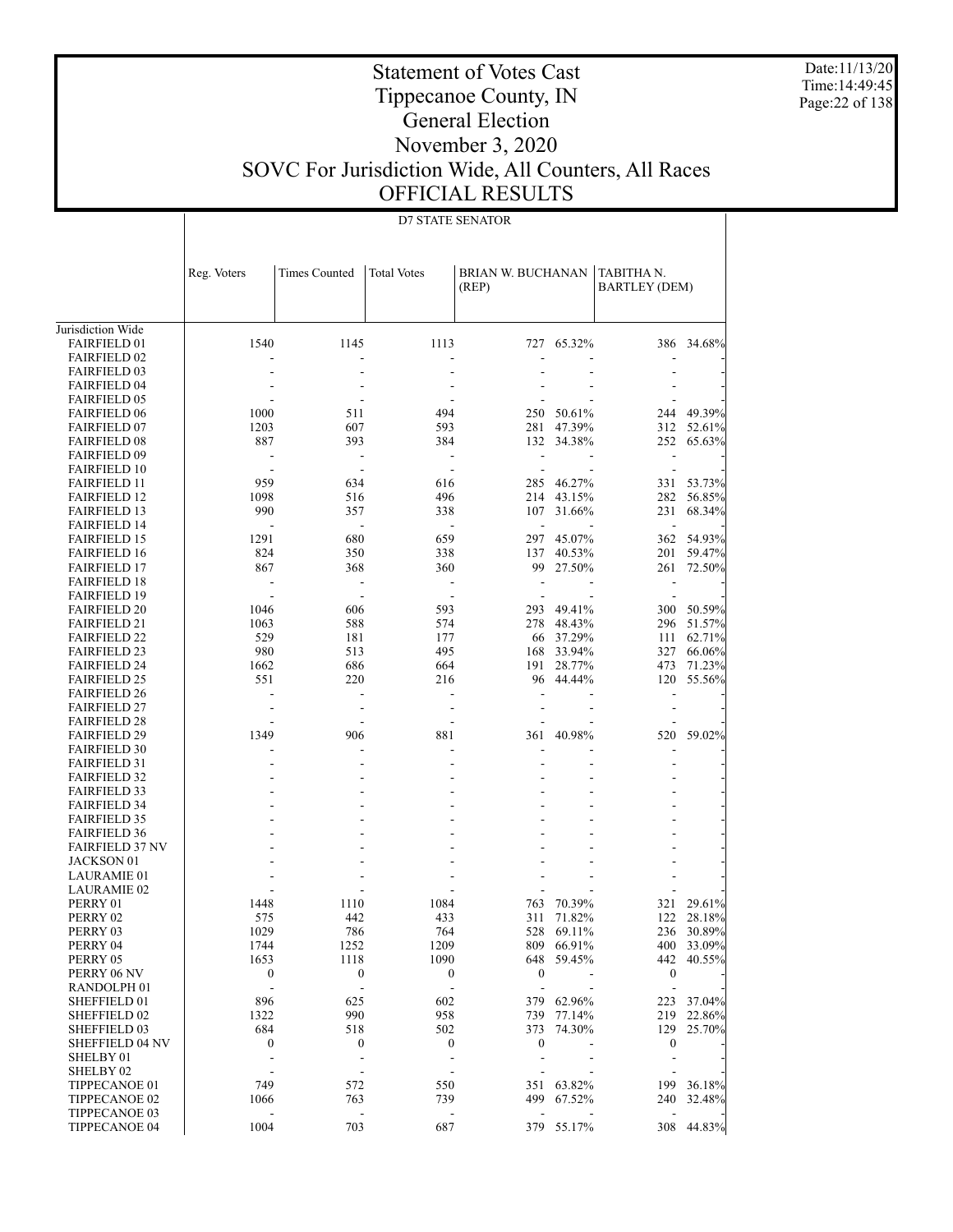Date:11/13/20 Time:14:49:45 Page:23 of 138

### Statement of Votes Cast Tippecanoe County, IN General Election November 3, 2020 SOVC For Jurisdiction Wide, All Counters, All Races OFFICIAL RESULTS

### D7 STATE SENATOR

| ÷,<br>$\overline{\phantom{a}}$<br>$\overline{\phantom{a}}$<br>÷,<br>$\overline{\phantom{a}}$<br>÷,<br>TIPPECANOE 06<br>$\overline{a}$<br>÷,<br>L,<br>÷,<br>TIPPECANOE 07<br>$\qquad \qquad \blacksquare$<br>UNION <sub>01</sub><br>÷,<br>WABASH <sub>01</sub><br>÷,<br>WABASH <sub>02</sub><br>÷.<br>÷,<br>WABASH <sub>03</sub><br>$\qquad \qquad \blacksquare$<br>WABASH <sub>04</sub><br>÷,<br>WABASH 05<br>÷<br>$\qquad \qquad \blacksquare$<br>WABASH <sub>06</sub><br>÷.<br>ä,<br>÷,<br>÷,<br>WABASH <sub>07</sub><br>$\qquad \qquad \blacksquare$<br>WABASH <sub>08</sub><br>ä,<br>÷,<br>÷.<br>÷,<br>WABASH 09<br>÷<br>$\qquad \qquad \blacksquare$<br>WABASH 10<br>÷,<br>ä,<br>÷,<br>÷,<br>WABASH 11<br>$\qquad \qquad \blacksquare$<br>WABASH 12<br>ä,<br>÷,<br>÷.<br>÷,<br>WABASH 13<br>÷<br>$\qquad \qquad \blacksquare$<br>WABASH 14<br>÷,<br>ä,<br>÷,<br>÷,<br><b>WABASH 15</b><br>$\qquad \qquad \blacksquare$<br>WABASH 16<br>ä,<br>÷,<br>÷.<br>÷,<br>WABASH 17<br>÷<br>$\qquad \qquad \blacksquare$<br>WABASH 18<br>÷,<br>ä,<br>÷,<br>÷,<br>WABASH 19<br>$\qquad \qquad \blacksquare$<br>WABASH <sub>20</sub><br>ä,<br>÷,<br>÷.<br>÷,<br>WABASH 21<br>÷<br>$\qquad \qquad \blacksquare$<br>WABASH 22<br>÷.<br>ä,<br>÷,<br>÷,<br>WABASH 23<br>$\qquad \qquad \blacksquare$<br>WABASH 24<br>$\frac{1}{2}$<br>ä,<br>÷.<br>WABASH <sub>25</sub><br>÷<br>$\qquad \qquad \blacksquare$<br>WABASH 26<br>÷.<br>ä,<br>÷,<br>WABASH 27<br>÷,<br>WABASH <sub>28</sub><br>÷,<br>WABASH 29<br>$\overline{\phantom{0}}$<br>÷,<br>WABASH 30<br>L,<br>$\overline{\phantom{a}}$<br>÷,<br>$\overline{\phantom{a}}$<br>WABASH 31 NV<br>$\overline{\phantom{a}}$<br>$\sim$<br>$\overline{\phantom{a}}$<br>$\sim$<br>910<br>626<br>603<br>423<br>70.15%<br>180<br><b>WASHINGTON 01</b><br>447 71.41%<br><b>WASHINGTON 02</b><br>890<br>656<br>626<br>179<br>WAYNE 01<br>$\blacksquare$<br>÷,<br>$\frac{1}{2}$<br>÷,<br>WEA01<br>÷,<br><b>WEA02</b><br>÷,<br>$\overline{\phantom{a}}$<br>WEA 03<br>÷,<br>WEA <sub>04</sub><br>÷,<br><b>WEA 05</b><br><b>WEA 06</b><br>÷,<br>÷,<br>WEA 07<br><b>WEA08</b><br><b>WEA09</b><br><b>WEA10</b><br><b>WEA11</b><br><b>WEA12</b><br><b>WEA13</b><br><b>WEA14</b><br><b>WEA15</b><br><b>WEA16</b><br>WEA17<br><b>WEA18</b><br><b>WEA19</b> |                      | Reg. Voters | <b>Times Counted</b> | <b>Total Votes</b> | BRIAN W. BUCHANAN<br>(REP) | TABITHAN.<br><b>BARTLEY (DEM)</b> |  |
|----------------------------------------------------------------------------------------------------------------------------------------------------------------------------------------------------------------------------------------------------------------------------------------------------------------------------------------------------------------------------------------------------------------------------------------------------------------------------------------------------------------------------------------------------------------------------------------------------------------------------------------------------------------------------------------------------------------------------------------------------------------------------------------------------------------------------------------------------------------------------------------------------------------------------------------------------------------------------------------------------------------------------------------------------------------------------------------------------------------------------------------------------------------------------------------------------------------------------------------------------------------------------------------------------------------------------------------------------------------------------------------------------------------------------------------------------------------------------------------------------------------------------------------------------------------------------------------------------------------------------------------------------------------------------------------------------------------------------------------------------------------------------------------------------------------------------------------------------------------------------------------------------------------------------------------------------------------------------------------------------------------------------------------------------------------------------------------------------------------------------------------------------------------------------------------------------------------------------------------------------------------------------|----------------------|-------------|----------------------|--------------------|----------------------------|-----------------------------------|--|
| 29.85%<br>28.59%                                                                                                                                                                                                                                                                                                                                                                                                                                                                                                                                                                                                                                                                                                                                                                                                                                                                                                                                                                                                                                                                                                                                                                                                                                                                                                                                                                                                                                                                                                                                                                                                                                                                                                                                                                                                                                                                                                                                                                                                                                                                                                                                                                                                                                                           | <b>TIPPECANOE 05</b> |             |                      |                    |                            |                                   |  |
|                                                                                                                                                                                                                                                                                                                                                                                                                                                                                                                                                                                                                                                                                                                                                                                                                                                                                                                                                                                                                                                                                                                                                                                                                                                                                                                                                                                                                                                                                                                                                                                                                                                                                                                                                                                                                                                                                                                                                                                                                                                                                                                                                                                                                                                                            |                      |             |                      |                    |                            |                                   |  |
|                                                                                                                                                                                                                                                                                                                                                                                                                                                                                                                                                                                                                                                                                                                                                                                                                                                                                                                                                                                                                                                                                                                                                                                                                                                                                                                                                                                                                                                                                                                                                                                                                                                                                                                                                                                                                                                                                                                                                                                                                                                                                                                                                                                                                                                                            |                      |             |                      |                    |                            |                                   |  |
|                                                                                                                                                                                                                                                                                                                                                                                                                                                                                                                                                                                                                                                                                                                                                                                                                                                                                                                                                                                                                                                                                                                                                                                                                                                                                                                                                                                                                                                                                                                                                                                                                                                                                                                                                                                                                                                                                                                                                                                                                                                                                                                                                                                                                                                                            |                      |             |                      |                    |                            |                                   |  |
|                                                                                                                                                                                                                                                                                                                                                                                                                                                                                                                                                                                                                                                                                                                                                                                                                                                                                                                                                                                                                                                                                                                                                                                                                                                                                                                                                                                                                                                                                                                                                                                                                                                                                                                                                                                                                                                                                                                                                                                                                                                                                                                                                                                                                                                                            |                      |             |                      |                    |                            |                                   |  |
|                                                                                                                                                                                                                                                                                                                                                                                                                                                                                                                                                                                                                                                                                                                                                                                                                                                                                                                                                                                                                                                                                                                                                                                                                                                                                                                                                                                                                                                                                                                                                                                                                                                                                                                                                                                                                                                                                                                                                                                                                                                                                                                                                                                                                                                                            |                      |             |                      |                    |                            |                                   |  |
|                                                                                                                                                                                                                                                                                                                                                                                                                                                                                                                                                                                                                                                                                                                                                                                                                                                                                                                                                                                                                                                                                                                                                                                                                                                                                                                                                                                                                                                                                                                                                                                                                                                                                                                                                                                                                                                                                                                                                                                                                                                                                                                                                                                                                                                                            |                      |             |                      |                    |                            |                                   |  |
|                                                                                                                                                                                                                                                                                                                                                                                                                                                                                                                                                                                                                                                                                                                                                                                                                                                                                                                                                                                                                                                                                                                                                                                                                                                                                                                                                                                                                                                                                                                                                                                                                                                                                                                                                                                                                                                                                                                                                                                                                                                                                                                                                                                                                                                                            |                      |             |                      |                    |                            |                                   |  |
|                                                                                                                                                                                                                                                                                                                                                                                                                                                                                                                                                                                                                                                                                                                                                                                                                                                                                                                                                                                                                                                                                                                                                                                                                                                                                                                                                                                                                                                                                                                                                                                                                                                                                                                                                                                                                                                                                                                                                                                                                                                                                                                                                                                                                                                                            |                      |             |                      |                    |                            |                                   |  |
|                                                                                                                                                                                                                                                                                                                                                                                                                                                                                                                                                                                                                                                                                                                                                                                                                                                                                                                                                                                                                                                                                                                                                                                                                                                                                                                                                                                                                                                                                                                                                                                                                                                                                                                                                                                                                                                                                                                                                                                                                                                                                                                                                                                                                                                                            |                      |             |                      |                    |                            |                                   |  |
|                                                                                                                                                                                                                                                                                                                                                                                                                                                                                                                                                                                                                                                                                                                                                                                                                                                                                                                                                                                                                                                                                                                                                                                                                                                                                                                                                                                                                                                                                                                                                                                                                                                                                                                                                                                                                                                                                                                                                                                                                                                                                                                                                                                                                                                                            |                      |             |                      |                    |                            |                                   |  |
|                                                                                                                                                                                                                                                                                                                                                                                                                                                                                                                                                                                                                                                                                                                                                                                                                                                                                                                                                                                                                                                                                                                                                                                                                                                                                                                                                                                                                                                                                                                                                                                                                                                                                                                                                                                                                                                                                                                                                                                                                                                                                                                                                                                                                                                                            |                      |             |                      |                    |                            |                                   |  |
|                                                                                                                                                                                                                                                                                                                                                                                                                                                                                                                                                                                                                                                                                                                                                                                                                                                                                                                                                                                                                                                                                                                                                                                                                                                                                                                                                                                                                                                                                                                                                                                                                                                                                                                                                                                                                                                                                                                                                                                                                                                                                                                                                                                                                                                                            |                      |             |                      |                    |                            |                                   |  |
|                                                                                                                                                                                                                                                                                                                                                                                                                                                                                                                                                                                                                                                                                                                                                                                                                                                                                                                                                                                                                                                                                                                                                                                                                                                                                                                                                                                                                                                                                                                                                                                                                                                                                                                                                                                                                                                                                                                                                                                                                                                                                                                                                                                                                                                                            |                      |             |                      |                    |                            |                                   |  |
|                                                                                                                                                                                                                                                                                                                                                                                                                                                                                                                                                                                                                                                                                                                                                                                                                                                                                                                                                                                                                                                                                                                                                                                                                                                                                                                                                                                                                                                                                                                                                                                                                                                                                                                                                                                                                                                                                                                                                                                                                                                                                                                                                                                                                                                                            |                      |             |                      |                    |                            |                                   |  |
|                                                                                                                                                                                                                                                                                                                                                                                                                                                                                                                                                                                                                                                                                                                                                                                                                                                                                                                                                                                                                                                                                                                                                                                                                                                                                                                                                                                                                                                                                                                                                                                                                                                                                                                                                                                                                                                                                                                                                                                                                                                                                                                                                                                                                                                                            |                      |             |                      |                    |                            |                                   |  |
|                                                                                                                                                                                                                                                                                                                                                                                                                                                                                                                                                                                                                                                                                                                                                                                                                                                                                                                                                                                                                                                                                                                                                                                                                                                                                                                                                                                                                                                                                                                                                                                                                                                                                                                                                                                                                                                                                                                                                                                                                                                                                                                                                                                                                                                                            |                      |             |                      |                    |                            |                                   |  |
|                                                                                                                                                                                                                                                                                                                                                                                                                                                                                                                                                                                                                                                                                                                                                                                                                                                                                                                                                                                                                                                                                                                                                                                                                                                                                                                                                                                                                                                                                                                                                                                                                                                                                                                                                                                                                                                                                                                                                                                                                                                                                                                                                                                                                                                                            |                      |             |                      |                    |                            |                                   |  |
|                                                                                                                                                                                                                                                                                                                                                                                                                                                                                                                                                                                                                                                                                                                                                                                                                                                                                                                                                                                                                                                                                                                                                                                                                                                                                                                                                                                                                                                                                                                                                                                                                                                                                                                                                                                                                                                                                                                                                                                                                                                                                                                                                                                                                                                                            |                      |             |                      |                    |                            |                                   |  |
|                                                                                                                                                                                                                                                                                                                                                                                                                                                                                                                                                                                                                                                                                                                                                                                                                                                                                                                                                                                                                                                                                                                                                                                                                                                                                                                                                                                                                                                                                                                                                                                                                                                                                                                                                                                                                                                                                                                                                                                                                                                                                                                                                                                                                                                                            |                      |             |                      |                    |                            |                                   |  |
|                                                                                                                                                                                                                                                                                                                                                                                                                                                                                                                                                                                                                                                                                                                                                                                                                                                                                                                                                                                                                                                                                                                                                                                                                                                                                                                                                                                                                                                                                                                                                                                                                                                                                                                                                                                                                                                                                                                                                                                                                                                                                                                                                                                                                                                                            |                      |             |                      |                    |                            |                                   |  |
|                                                                                                                                                                                                                                                                                                                                                                                                                                                                                                                                                                                                                                                                                                                                                                                                                                                                                                                                                                                                                                                                                                                                                                                                                                                                                                                                                                                                                                                                                                                                                                                                                                                                                                                                                                                                                                                                                                                                                                                                                                                                                                                                                                                                                                                                            |                      |             |                      |                    |                            |                                   |  |
|                                                                                                                                                                                                                                                                                                                                                                                                                                                                                                                                                                                                                                                                                                                                                                                                                                                                                                                                                                                                                                                                                                                                                                                                                                                                                                                                                                                                                                                                                                                                                                                                                                                                                                                                                                                                                                                                                                                                                                                                                                                                                                                                                                                                                                                                            |                      |             |                      |                    |                            |                                   |  |
|                                                                                                                                                                                                                                                                                                                                                                                                                                                                                                                                                                                                                                                                                                                                                                                                                                                                                                                                                                                                                                                                                                                                                                                                                                                                                                                                                                                                                                                                                                                                                                                                                                                                                                                                                                                                                                                                                                                                                                                                                                                                                                                                                                                                                                                                            |                      |             |                      |                    |                            |                                   |  |
|                                                                                                                                                                                                                                                                                                                                                                                                                                                                                                                                                                                                                                                                                                                                                                                                                                                                                                                                                                                                                                                                                                                                                                                                                                                                                                                                                                                                                                                                                                                                                                                                                                                                                                                                                                                                                                                                                                                                                                                                                                                                                                                                                                                                                                                                            |                      |             |                      |                    |                            |                                   |  |
|                                                                                                                                                                                                                                                                                                                                                                                                                                                                                                                                                                                                                                                                                                                                                                                                                                                                                                                                                                                                                                                                                                                                                                                                                                                                                                                                                                                                                                                                                                                                                                                                                                                                                                                                                                                                                                                                                                                                                                                                                                                                                                                                                                                                                                                                            |                      |             |                      |                    |                            |                                   |  |
|                                                                                                                                                                                                                                                                                                                                                                                                                                                                                                                                                                                                                                                                                                                                                                                                                                                                                                                                                                                                                                                                                                                                                                                                                                                                                                                                                                                                                                                                                                                                                                                                                                                                                                                                                                                                                                                                                                                                                                                                                                                                                                                                                                                                                                                                            |                      |             |                      |                    |                            |                                   |  |
|                                                                                                                                                                                                                                                                                                                                                                                                                                                                                                                                                                                                                                                                                                                                                                                                                                                                                                                                                                                                                                                                                                                                                                                                                                                                                                                                                                                                                                                                                                                                                                                                                                                                                                                                                                                                                                                                                                                                                                                                                                                                                                                                                                                                                                                                            |                      |             |                      |                    |                            |                                   |  |
|                                                                                                                                                                                                                                                                                                                                                                                                                                                                                                                                                                                                                                                                                                                                                                                                                                                                                                                                                                                                                                                                                                                                                                                                                                                                                                                                                                                                                                                                                                                                                                                                                                                                                                                                                                                                                                                                                                                                                                                                                                                                                                                                                                                                                                                                            |                      |             |                      |                    |                            |                                   |  |
|                                                                                                                                                                                                                                                                                                                                                                                                                                                                                                                                                                                                                                                                                                                                                                                                                                                                                                                                                                                                                                                                                                                                                                                                                                                                                                                                                                                                                                                                                                                                                                                                                                                                                                                                                                                                                                                                                                                                                                                                                                                                                                                                                                                                                                                                            |                      |             |                      |                    |                            |                                   |  |
|                                                                                                                                                                                                                                                                                                                                                                                                                                                                                                                                                                                                                                                                                                                                                                                                                                                                                                                                                                                                                                                                                                                                                                                                                                                                                                                                                                                                                                                                                                                                                                                                                                                                                                                                                                                                                                                                                                                                                                                                                                                                                                                                                                                                                                                                            |                      |             |                      |                    |                            |                                   |  |
|                                                                                                                                                                                                                                                                                                                                                                                                                                                                                                                                                                                                                                                                                                                                                                                                                                                                                                                                                                                                                                                                                                                                                                                                                                                                                                                                                                                                                                                                                                                                                                                                                                                                                                                                                                                                                                                                                                                                                                                                                                                                                                                                                                                                                                                                            |                      |             |                      |                    |                            |                                   |  |
|                                                                                                                                                                                                                                                                                                                                                                                                                                                                                                                                                                                                                                                                                                                                                                                                                                                                                                                                                                                                                                                                                                                                                                                                                                                                                                                                                                                                                                                                                                                                                                                                                                                                                                                                                                                                                                                                                                                                                                                                                                                                                                                                                                                                                                                                            |                      |             |                      |                    |                            |                                   |  |
|                                                                                                                                                                                                                                                                                                                                                                                                                                                                                                                                                                                                                                                                                                                                                                                                                                                                                                                                                                                                                                                                                                                                                                                                                                                                                                                                                                                                                                                                                                                                                                                                                                                                                                                                                                                                                                                                                                                                                                                                                                                                                                                                                                                                                                                                            |                      |             |                      |                    |                            |                                   |  |
|                                                                                                                                                                                                                                                                                                                                                                                                                                                                                                                                                                                                                                                                                                                                                                                                                                                                                                                                                                                                                                                                                                                                                                                                                                                                                                                                                                                                                                                                                                                                                                                                                                                                                                                                                                                                                                                                                                                                                                                                                                                                                                                                                                                                                                                                            |                      |             |                      |                    |                            |                                   |  |
|                                                                                                                                                                                                                                                                                                                                                                                                                                                                                                                                                                                                                                                                                                                                                                                                                                                                                                                                                                                                                                                                                                                                                                                                                                                                                                                                                                                                                                                                                                                                                                                                                                                                                                                                                                                                                                                                                                                                                                                                                                                                                                                                                                                                                                                                            |                      |             |                      |                    |                            |                                   |  |
|                                                                                                                                                                                                                                                                                                                                                                                                                                                                                                                                                                                                                                                                                                                                                                                                                                                                                                                                                                                                                                                                                                                                                                                                                                                                                                                                                                                                                                                                                                                                                                                                                                                                                                                                                                                                                                                                                                                                                                                                                                                                                                                                                                                                                                                                            |                      |             |                      |                    |                            |                                   |  |
|                                                                                                                                                                                                                                                                                                                                                                                                                                                                                                                                                                                                                                                                                                                                                                                                                                                                                                                                                                                                                                                                                                                                                                                                                                                                                                                                                                                                                                                                                                                                                                                                                                                                                                                                                                                                                                                                                                                                                                                                                                                                                                                                                                                                                                                                            |                      |             |                      |                    |                            |                                   |  |
|                                                                                                                                                                                                                                                                                                                                                                                                                                                                                                                                                                                                                                                                                                                                                                                                                                                                                                                                                                                                                                                                                                                                                                                                                                                                                                                                                                                                                                                                                                                                                                                                                                                                                                                                                                                                                                                                                                                                                                                                                                                                                                                                                                                                                                                                            |                      |             |                      |                    |                            |                                   |  |
|                                                                                                                                                                                                                                                                                                                                                                                                                                                                                                                                                                                                                                                                                                                                                                                                                                                                                                                                                                                                                                                                                                                                                                                                                                                                                                                                                                                                                                                                                                                                                                                                                                                                                                                                                                                                                                                                                                                                                                                                                                                                                                                                                                                                                                                                            |                      |             |                      |                    |                            |                                   |  |
|                                                                                                                                                                                                                                                                                                                                                                                                                                                                                                                                                                                                                                                                                                                                                                                                                                                                                                                                                                                                                                                                                                                                                                                                                                                                                                                                                                                                                                                                                                                                                                                                                                                                                                                                                                                                                                                                                                                                                                                                                                                                                                                                                                                                                                                                            |                      |             |                      |                    |                            |                                   |  |
|                                                                                                                                                                                                                                                                                                                                                                                                                                                                                                                                                                                                                                                                                                                                                                                                                                                                                                                                                                                                                                                                                                                                                                                                                                                                                                                                                                                                                                                                                                                                                                                                                                                                                                                                                                                                                                                                                                                                                                                                                                                                                                                                                                                                                                                                            |                      |             |                      |                    |                            |                                   |  |
|                                                                                                                                                                                                                                                                                                                                                                                                                                                                                                                                                                                                                                                                                                                                                                                                                                                                                                                                                                                                                                                                                                                                                                                                                                                                                                                                                                                                                                                                                                                                                                                                                                                                                                                                                                                                                                                                                                                                                                                                                                                                                                                                                                                                                                                                            |                      |             |                      |                    |                            |                                   |  |
|                                                                                                                                                                                                                                                                                                                                                                                                                                                                                                                                                                                                                                                                                                                                                                                                                                                                                                                                                                                                                                                                                                                                                                                                                                                                                                                                                                                                                                                                                                                                                                                                                                                                                                                                                                                                                                                                                                                                                                                                                                                                                                                                                                                                                                                                            |                      |             |                      |                    |                            |                                   |  |
|                                                                                                                                                                                                                                                                                                                                                                                                                                                                                                                                                                                                                                                                                                                                                                                                                                                                                                                                                                                                                                                                                                                                                                                                                                                                                                                                                                                                                                                                                                                                                                                                                                                                                                                                                                                                                                                                                                                                                                                                                                                                                                                                                                                                                                                                            |                      |             |                      |                    |                            |                                   |  |
|                                                                                                                                                                                                                                                                                                                                                                                                                                                                                                                                                                                                                                                                                                                                                                                                                                                                                                                                                                                                                                                                                                                                                                                                                                                                                                                                                                                                                                                                                                                                                                                                                                                                                                                                                                                                                                                                                                                                                                                                                                                                                                                                                                                                                                                                            |                      |             |                      |                    |                            |                                   |  |
|                                                                                                                                                                                                                                                                                                                                                                                                                                                                                                                                                                                                                                                                                                                                                                                                                                                                                                                                                                                                                                                                                                                                                                                                                                                                                                                                                                                                                                                                                                                                                                                                                                                                                                                                                                                                                                                                                                                                                                                                                                                                                                                                                                                                                                                                            |                      |             |                      |                    |                            |                                   |  |
|                                                                                                                                                                                                                                                                                                                                                                                                                                                                                                                                                                                                                                                                                                                                                                                                                                                                                                                                                                                                                                                                                                                                                                                                                                                                                                                                                                                                                                                                                                                                                                                                                                                                                                                                                                                                                                                                                                                                                                                                                                                                                                                                                                                                                                                                            |                      |             |                      |                    |                            |                                   |  |
|                                                                                                                                                                                                                                                                                                                                                                                                                                                                                                                                                                                                                                                                                                                                                                                                                                                                                                                                                                                                                                                                                                                                                                                                                                                                                                                                                                                                                                                                                                                                                                                                                                                                                                                                                                                                                                                                                                                                                                                                                                                                                                                                                                                                                                                                            |                      |             |                      |                    |                            |                                   |  |
|                                                                                                                                                                                                                                                                                                                                                                                                                                                                                                                                                                                                                                                                                                                                                                                                                                                                                                                                                                                                                                                                                                                                                                                                                                                                                                                                                                                                                                                                                                                                                                                                                                                                                                                                                                                                                                                                                                                                                                                                                                                                                                                                                                                                                                                                            |                      |             |                      |                    |                            |                                   |  |
|                                                                                                                                                                                                                                                                                                                                                                                                                                                                                                                                                                                                                                                                                                                                                                                                                                                                                                                                                                                                                                                                                                                                                                                                                                                                                                                                                                                                                                                                                                                                                                                                                                                                                                                                                                                                                                                                                                                                                                                                                                                                                                                                                                                                                                                                            |                      |             |                      |                    |                            |                                   |  |
|                                                                                                                                                                                                                                                                                                                                                                                                                                                                                                                                                                                                                                                                                                                                                                                                                                                                                                                                                                                                                                                                                                                                                                                                                                                                                                                                                                                                                                                                                                                                                                                                                                                                                                                                                                                                                                                                                                                                                                                                                                                                                                                                                                                                                                                                            |                      |             |                      |                    |                            |                                   |  |
|                                                                                                                                                                                                                                                                                                                                                                                                                                                                                                                                                                                                                                                                                                                                                                                                                                                                                                                                                                                                                                                                                                                                                                                                                                                                                                                                                                                                                                                                                                                                                                                                                                                                                                                                                                                                                                                                                                                                                                                                                                                                                                                                                                                                                                                                            |                      |             |                      |                    |                            |                                   |  |
|                                                                                                                                                                                                                                                                                                                                                                                                                                                                                                                                                                                                                                                                                                                                                                                                                                                                                                                                                                                                                                                                                                                                                                                                                                                                                                                                                                                                                                                                                                                                                                                                                                                                                                                                                                                                                                                                                                                                                                                                                                                                                                                                                                                                                                                                            |                      |             |                      |                    |                            |                                   |  |
|                                                                                                                                                                                                                                                                                                                                                                                                                                                                                                                                                                                                                                                                                                                                                                                                                                                                                                                                                                                                                                                                                                                                                                                                                                                                                                                                                                                                                                                                                                                                                                                                                                                                                                                                                                                                                                                                                                                                                                                                                                                                                                                                                                                                                                                                            |                      |             |                      |                    |                            |                                   |  |
|                                                                                                                                                                                                                                                                                                                                                                                                                                                                                                                                                                                                                                                                                                                                                                                                                                                                                                                                                                                                                                                                                                                                                                                                                                                                                                                                                                                                                                                                                                                                                                                                                                                                                                                                                                                                                                                                                                                                                                                                                                                                                                                                                                                                                                                                            | <b>WEA 20</b>        |             |                      |                    |                            |                                   |  |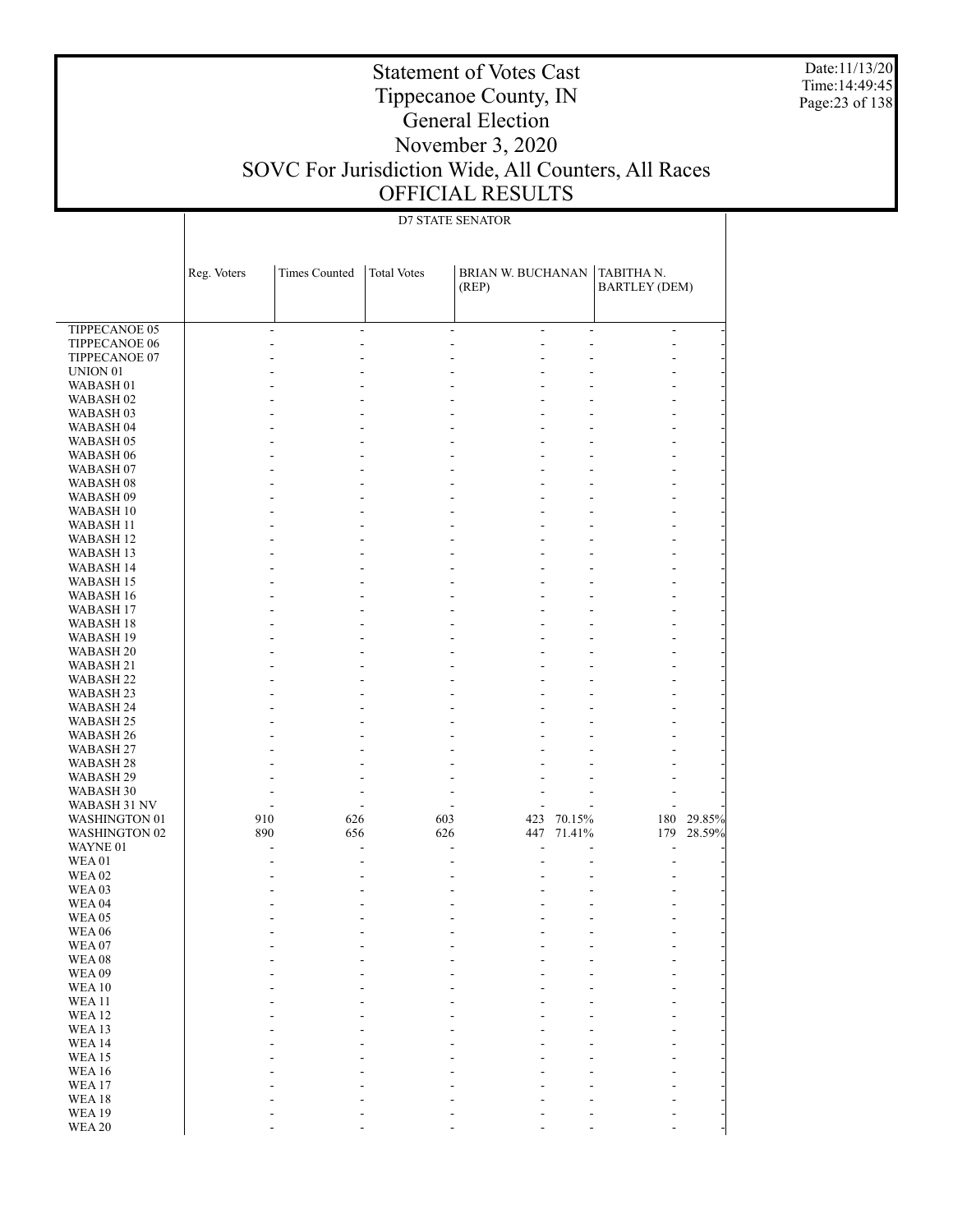|                       | <b>Statement of Votes Cast</b><br>Tippecanoe County, IN<br><b>General Election</b><br>November $3,2020$<br>SOVC For Jurisdiction Wide, All Counters, All Races<br><b>OFFICIAL RESULTS</b><br><b>D7 STATE SENATOR</b><br>BRIAN W. BUCHANAN TABITHA N.<br><b>Times Counted</b><br><b>Total Votes</b><br>Reg. Voters<br><b>BARTLEY (DEM)</b><br>(REP) |       |       |                 |             |  |  |  |  |
|-----------------------|----------------------------------------------------------------------------------------------------------------------------------------------------------------------------------------------------------------------------------------------------------------------------------------------------------------------------------------------------|-------|-------|-----------------|-------------|--|--|--|--|
|                       |                                                                                                                                                                                                                                                                                                                                                    |       |       |                 |             |  |  |  |  |
| <b>WEA21</b><br>Total | 31809                                                                                                                                                                                                                                                                                                                                              | 19422 | 18838 | 56.43%<br>10631 | 8207 43.57% |  |  |  |  |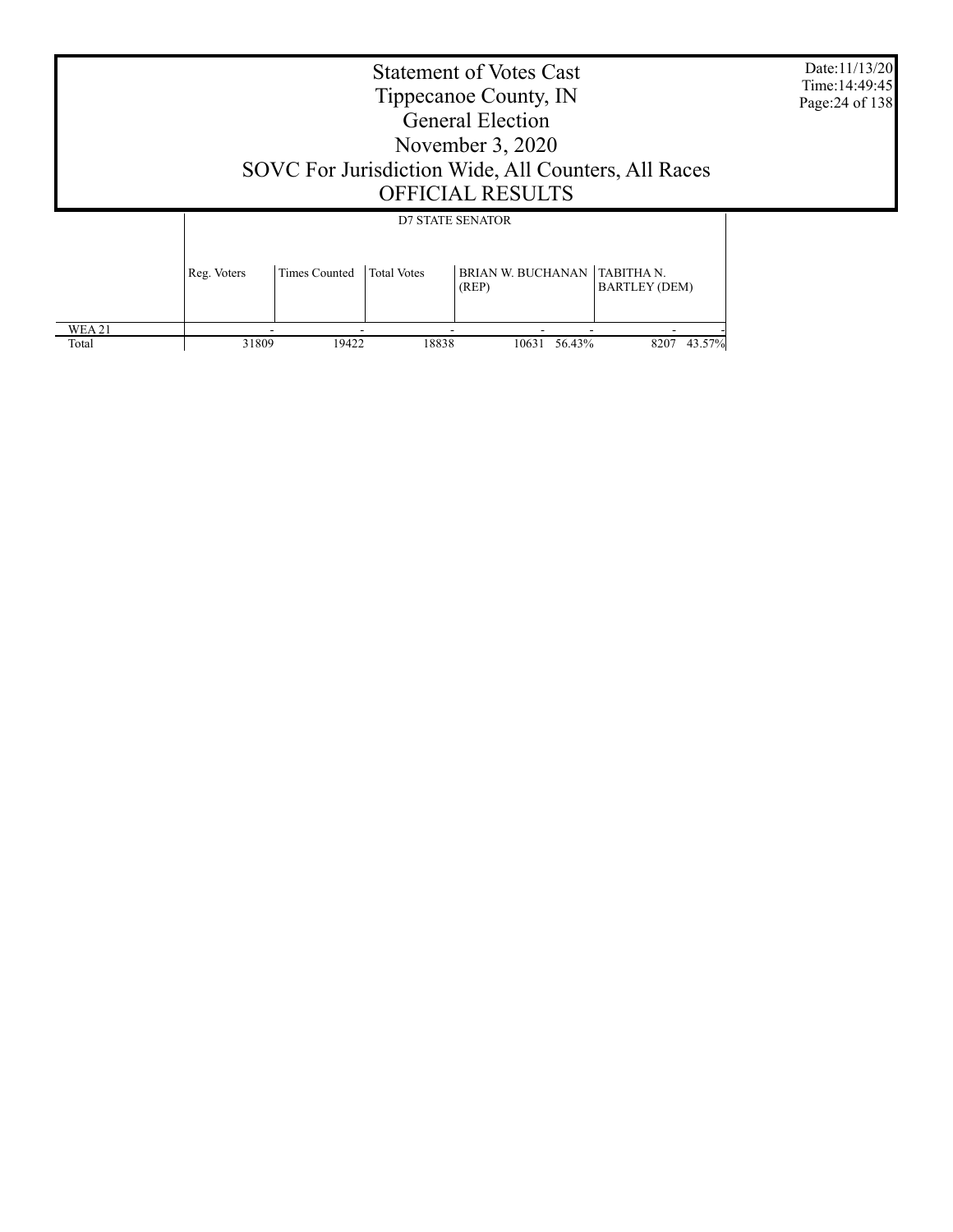Date:11/13/20 Time:14:49:45 Page:25 of 138

## Tippecanoe County, IN General Election November 3, 2020 SOVC For Jurisdiction Wide, All Counters, All Races OFFICIAL RESULTS

Statement of Votes Cast

### D13 STATE REP

|                                            | Reg. Voters | <b>Times Counted</b> | <b>Total Votes</b> | <b>SHARON NEGELE</b> |                | <b>LORETTA BARNES</b> |        |
|--------------------------------------------|-------------|----------------------|--------------------|----------------------|----------------|-----------------------|--------|
|                                            |             |                      |                    | (REP)                |                | (DEM)                 |        |
|                                            |             |                      |                    |                      |                |                       |        |
| Jurisdiction Wide                          |             |                      |                    |                      |                |                       |        |
| <b>FAIRFIELD 01</b>                        |             |                      |                    |                      |                |                       |        |
| <b>FAIRFIELD 02</b>                        |             |                      |                    |                      |                |                       |        |
| <b>FAIRFIELD 03</b>                        |             |                      |                    | $\overline{a}$       |                |                       |        |
| <b>FAIRFIELD 04</b>                        |             |                      |                    |                      |                |                       |        |
| <b>FAIRFIELD 05</b>                        |             |                      |                    | $\overline{a}$       |                |                       |        |
| <b>FAIRFIELD 06</b>                        |             |                      |                    |                      |                |                       |        |
| <b>FAIRFIELD 07</b><br><b>FAIRFIELD 08</b> |             |                      |                    | $\overline{a}$       |                |                       |        |
| <b>FAIRFIELD 09</b>                        |             |                      |                    | $\overline{a}$<br>-  | $\overline{a}$ |                       |        |
| <b>FAIRFIELD 10</b>                        |             |                      |                    | $\overline{a}$       |                |                       |        |
| <b>FAIRFIELD 11</b>                        |             |                      |                    | $\overline{a}$       |                |                       |        |
| <b>FAIRFIELD 12</b>                        |             |                      |                    |                      |                |                       |        |
| <b>FAIRFIELD 13</b>                        |             |                      |                    | $\overline{a}$<br>-  | $\overline{a}$ |                       |        |
| <b>FAIRFIELD 14</b>                        |             |                      |                    |                      |                |                       |        |
| <b>FAIRFIELD 15</b>                        |             |                      |                    | $\overline{a}$       |                |                       |        |
| <b>FAIRFIELD 16</b>                        |             |                      |                    |                      |                |                       |        |
| <b>FAIRFIELD 17</b>                        |             |                      |                    | $\overline{a}$<br>-  | $\overline{a}$ |                       |        |
| <b>FAIRFIELD 18</b>                        |             |                      |                    |                      |                |                       |        |
| <b>FAIRFIELD 19</b>                        |             |                      |                    | $\overline{a}$       |                |                       |        |
| <b>FAIRFIELD 20</b>                        |             |                      |                    |                      |                |                       |        |
| <b>FAIRFIELD 21</b>                        |             |                      |                    | $\overline{a}$<br>-  | $\overline{a}$ |                       |        |
| <b>FAIRFIELD 22</b>                        |             |                      |                    |                      |                |                       |        |
| <b>FAIRFIELD 23</b>                        |             |                      |                    | $\overline{a}$       |                |                       |        |
| <b>FAIRFIELD 24</b>                        |             |                      |                    |                      |                |                       |        |
| <b>FAIRFIELD 25</b>                        |             |                      |                    | $\overline{a}$<br>-  | $\overline{a}$ |                       |        |
| <b>FAIRFIELD 26</b>                        |             |                      |                    |                      |                |                       |        |
| <b>FAIRFIELD 27</b>                        |             |                      |                    | $\overline{a}$       |                |                       |        |
| <b>FAIRFIELD 28</b><br><b>FAIRFIELD 29</b> |             |                      |                    | -                    | $\overline{a}$ |                       |        |
| <b>FAIRFIELD 30</b>                        |             |                      |                    | $\overline{a}$       |                |                       |        |
| <b>FAIRFIELD 31</b>                        |             |                      |                    | $\overline{a}$       |                |                       |        |
| <b>FAIRFIELD 32</b>                        |             |                      |                    |                      |                |                       |        |
| <b>FAIRFIELD 33</b>                        |             |                      |                    | $\overline{a}$       |                |                       |        |
| <b>FAIRFIELD 34</b>                        |             |                      |                    |                      |                |                       |        |
| <b>FAIRFIELD 35</b>                        |             |                      |                    | $\overline{a}$       |                |                       |        |
| <b>FAIRFIELD 36</b>                        |             |                      |                    |                      |                |                       |        |
| <b>FAIRFIELD 37 NV</b>                     |             |                      |                    |                      |                |                       |        |
| <b>JACKSON 01</b>                          | 350         | 235                  | 224                | 174                  | 77.68%         | 50                    | 22.32% |
| <b>LAURAMIE 01</b>                         |             |                      |                    |                      |                |                       |        |
| <b>LAURAMIE 02</b>                         |             |                      |                    |                      |                |                       |        |
| PERRY 01                                   |             |                      |                    |                      |                |                       |        |
| PERRY 02                                   |             |                      |                    |                      |                |                       |        |
| PERRY 03                                   |             |                      |                    |                      |                |                       |        |
| PERRY 04                                   |             |                      |                    |                      |                |                       |        |
| PERRY 05                                   |             |                      |                    |                      |                |                       |        |
| PERRY 06 NV                                |             | 511                  |                    |                      |                |                       | 25.46% |
| RANDOLPH <sub>01</sub><br>SHEFFIELD 01     | 703         |                      | 487                | 363                  | 74.54%         | 124                   |        |
| SHEFFIELD 02                               |             |                      |                    |                      |                |                       |        |
| SHEFFIELD 03                               |             |                      |                    |                      |                |                       |        |
| <b>SHEFFIELD 04 NV</b>                     |             |                      |                    |                      |                |                       |        |
| SHELBY 01                                  | 757         | 515                  | 501                | 373                  | 74.45%         | 128                   | 25.55% |
| SHELBY 02                                  | 1233        | 926                  | 900                | 578                  | 64.22%         | 322                   | 35.78% |
| TIPPECANOE 01                              |             |                      |                    |                      |                |                       |        |
| TIPPECANOE 02                              |             |                      |                    |                      |                |                       |        |
| TIPPECANOE 03                              |             |                      |                    |                      |                |                       |        |
| TIPPECANOE 04                              |             |                      |                    |                      |                |                       |        |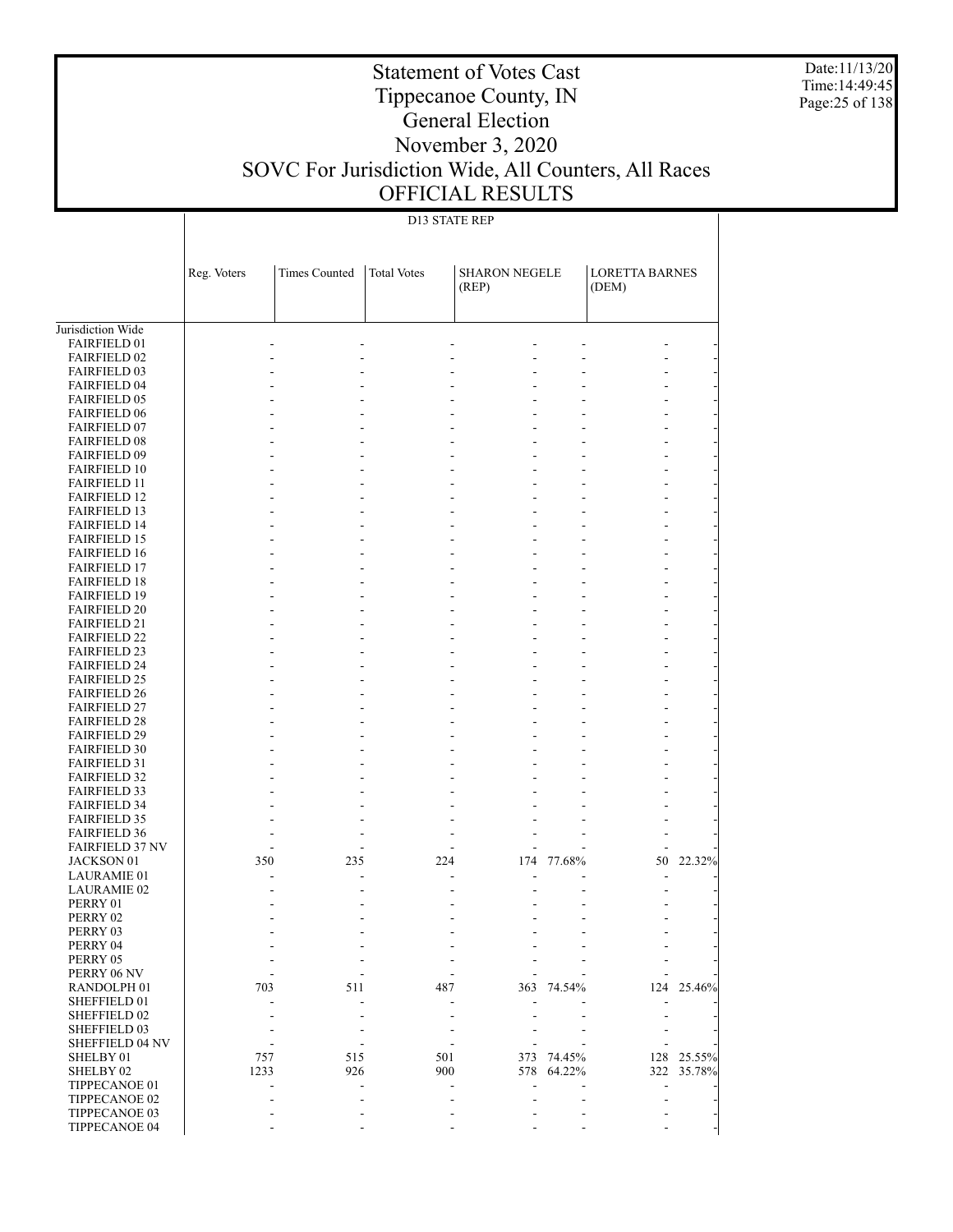Date:11/13/20 Time:14:49:45 Page:26 of 138

### Statement of Votes Cast Tippecanoe County, IN General Election November 3, 2020 SOVC For Jurisdiction Wide, All Counters, All Races OFFICIAL RESULTS

### D13 STATE REP

|                                              | Reg. Voters | <b>Times Counted</b>             | <b>Total Votes</b>                                    | <b>SHARON NEGELE</b>     |                          | <b>LORETTA BARNES</b>    |                  |
|----------------------------------------------|-------------|----------------------------------|-------------------------------------------------------|--------------------------|--------------------------|--------------------------|------------------|
|                                              |             |                                  |                                                       | (REP)                    |                          | (DEM)                    |                  |
|                                              |             |                                  |                                                       |                          |                          |                          |                  |
| <b>TIPPECANOE 05</b>                         |             | $\overline{\phantom{a}}$         | $\blacksquare$                                        | ÷,<br>$\blacksquare$     | $\overline{\phantom{a}}$ | $\blacksquare$           |                  |
| TIPPECANOE 06                                |             |                                  | L,<br>ä,                                              | ä,                       | $\overline{a}$           | ÷                        |                  |
| TIPPECANOE 07                                |             |                                  |                                                       |                          | L,                       | L,                       |                  |
| UNION <sub>01</sub>                          |             |                                  |                                                       |                          |                          |                          |                  |
| WABASH <sub>01</sub>                         |             |                                  |                                                       |                          |                          |                          |                  |
| WABASH <sub>02</sub><br>WABASH <sub>03</sub> |             |                                  | ÷,                                                    |                          |                          |                          |                  |
| WABASH <sub>04</sub>                         |             |                                  |                                                       |                          |                          |                          |                  |
| WABASH <sub>05</sub>                         |             |                                  | ÷,                                                    |                          | L,                       | L,                       |                  |
| WABASH 06                                    |             |                                  |                                                       |                          |                          |                          |                  |
| WABASH <sub>07</sub>                         |             |                                  | $\overline{a}$                                        | $\overline{\phantom{a}}$ | L,                       |                          |                  |
| WABASH <sub>08</sub>                         |             |                                  |                                                       |                          |                          |                          |                  |
| WABASH 09                                    |             |                                  | ÷,                                                    |                          | L,                       | L,                       |                  |
| WABASH 10                                    |             |                                  |                                                       |                          |                          |                          |                  |
| WABASH 11<br>WABASH <sub>12</sub>            |             |                                  | $\overline{a}$                                        | $\overline{\phantom{a}}$ |                          |                          |                  |
| WABASH 13                                    |             |                                  | ÷,                                                    |                          | L,                       | L,                       |                  |
| WABASH 14                                    |             |                                  |                                                       |                          |                          |                          |                  |
| WABASH 15                                    |             |                                  | $\overline{a}$                                        | $\overline{\phantom{a}}$ |                          |                          |                  |
| WABASH 16                                    |             |                                  |                                                       |                          |                          |                          |                  |
| <b>WABASH 17</b>                             |             |                                  | ÷,                                                    |                          | L,                       | L,                       |                  |
| WABASH 18                                    |             |                                  |                                                       |                          |                          |                          |                  |
| <b>WABASH 19</b><br>WABASH <sub>20</sub>     |             |                                  | $\overline{a}$                                        | $\overline{\phantom{a}}$ | L,                       |                          |                  |
| WABASH 21                                    |             |                                  | ÷,                                                    |                          | L,                       | L,                       |                  |
| WABASH 22                                    |             |                                  |                                                       |                          |                          |                          |                  |
| WABASH 23                                    |             |                                  | $\overline{a}$                                        | $\overline{\phantom{a}}$ | L,                       |                          |                  |
| WABASH 24                                    |             |                                  |                                                       |                          |                          |                          |                  |
| WABASH 25                                    |             |                                  | ÷,                                                    |                          | L,                       | L,                       |                  |
| WABASH 26                                    |             |                                  |                                                       | ä,                       |                          |                          |                  |
| WABASH 27<br>WABASH 28                       |             |                                  | ÷,                                                    | $\overline{\phantom{a}}$ |                          |                          |                  |
| WABASH 29                                    |             |                                  | Ĭ.                                                    |                          |                          |                          |                  |
| WABASH 30                                    |             |                                  |                                                       |                          |                          |                          |                  |
| WABASH 31 NV                                 |             |                                  |                                                       |                          |                          |                          |                  |
| <b>WASHINGTON 01</b>                         |             |                                  |                                                       |                          |                          |                          |                  |
| <b>WASHINGTON 02</b>                         |             |                                  |                                                       |                          |                          |                          |                  |
| WAYNE 01<br><b>WEA01</b>                     | 1257        | 900                              | 870                                                   |                          | 637 73.22%<br>64.29%     | 233                      | 26.78%           |
| <b>WEA02</b>                                 | 229<br>1637 | 103<br>894                       | 98<br>877                                             | 63<br>466                | 53.14%                   | 35<br>411                | 35.71%<br>46.86% |
| <b>WEA03</b>                                 |             |                                  |                                                       |                          |                          | ÷                        |                  |
| <b>WEA 04</b>                                |             |                                  |                                                       |                          |                          |                          |                  |
| <b>WEA 05</b>                                |             |                                  |                                                       |                          |                          |                          |                  |
| <b>WEA 06</b>                                |             |                                  |                                                       |                          |                          | $\overline{\phantom{a}}$ |                  |
| WEA07                                        |             |                                  |                                                       |                          |                          |                          |                  |
| WEA08                                        |             |                                  |                                                       |                          |                          |                          |                  |
| <b>WEA09</b><br><b>WEA10</b>                 | 856         | 458                              | 444                                                   | 223                      | 50.23%                   | 221                      | 49.77%           |
| <b>WEA11</b>                                 |             | $\qquad \qquad \blacksquare$     | $\overline{a}$                                        |                          |                          |                          |                  |
| <b>WEA12</b>                                 |             |                                  |                                                       |                          |                          |                          |                  |
| WEA 13                                       |             | $\overline{a}$                   |                                                       |                          |                          |                          |                  |
| <b>WEA14</b>                                 | 2565        | 1705                             | 1662                                                  | 961                      | 57.82%                   | 701                      | 42.18%           |
| <b>WEA15</b>                                 | 1622        | 1206                             | 1163                                                  | 770                      | 66.21%                   | 393                      | 33.79%           |
| <b>WEA16</b>                                 | 1328        | 929                              | 896                                                   |                          | 570 63.62%               | 326                      | 36.38%           |
| WEA <sub>17</sub><br><b>WEA18</b>            | 1586        | 1100<br>$\overline{\phantom{a}}$ | 1062<br>$\frac{1}{2}$<br>$\qquad \qquad \blacksquare$ | $\blacksquare$           | 660 62.15%               | $\blacksquare$           | 402 37.85%       |
| <b>WEA19</b>                                 | 977         | 644                              | 620                                                   |                          | 375 60.48%               | 245                      | 39.52%           |
| <b>WEA 20</b>                                | 690         | 434                              | 420                                                   |                          | 266 63.33%               | 154                      | 36.67%           |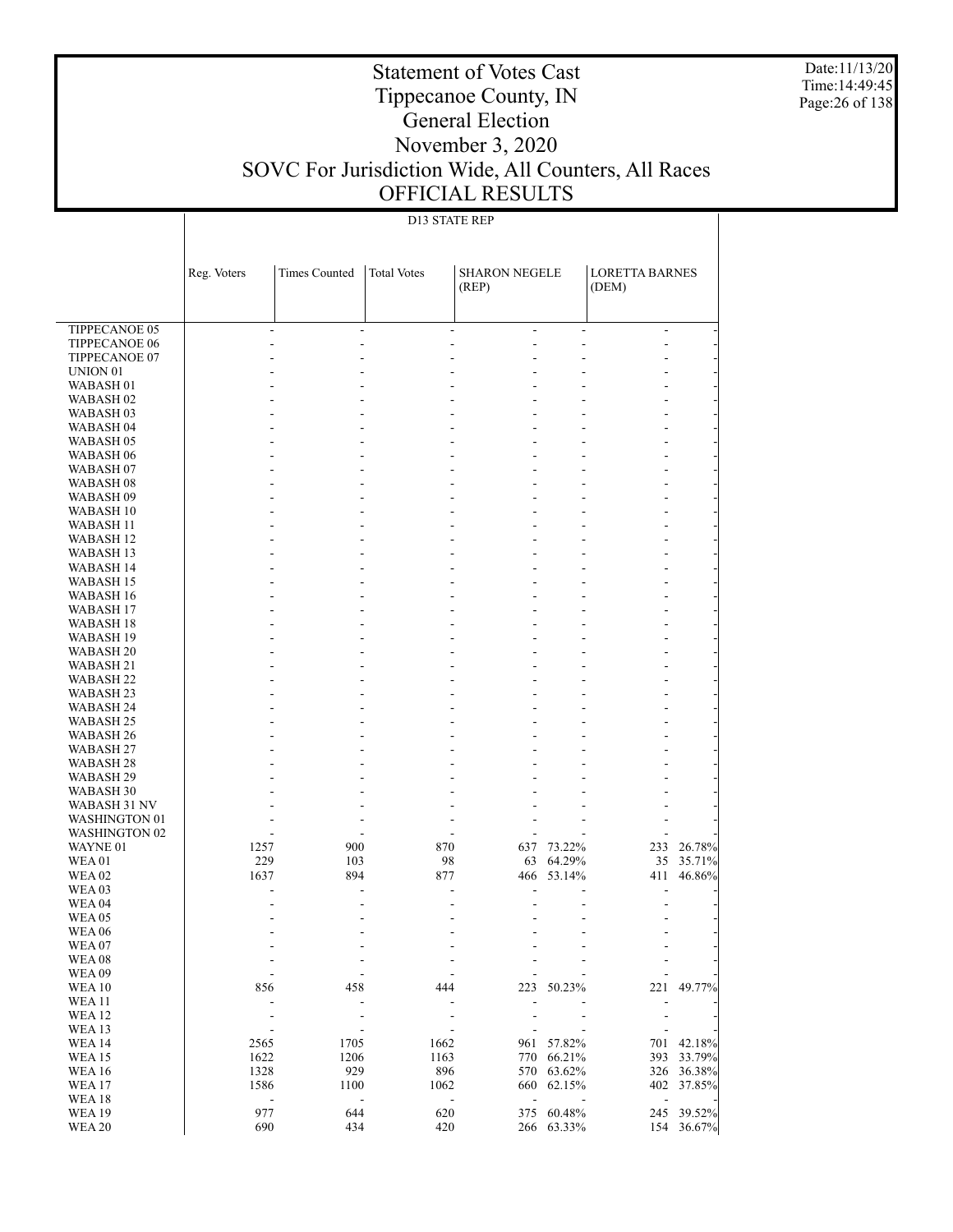|  | Date:11/13/20<br>Time: 14:49:45<br>Page: 27 of 138 |                      |                      |                               |                                |  |
|--|----------------------------------------------------|----------------------|----------------------|-------------------------------|--------------------------------|--|
|  |                                                    |                      | <b>D13 STATE REP</b> |                               |                                |  |
|  | Reg. Voters                                        | <b>Times Counted</b> | <b>Total Votes</b>   | <b>SHARON NEGELE</b><br>(REP) | <b>LORETTA BARNES</b><br>(DEM) |  |

 1040 767 739 537 72.67% 202 27.33% 16830 11327 10963 7016 64.00% 3947 36.00%

 WEA 21 Total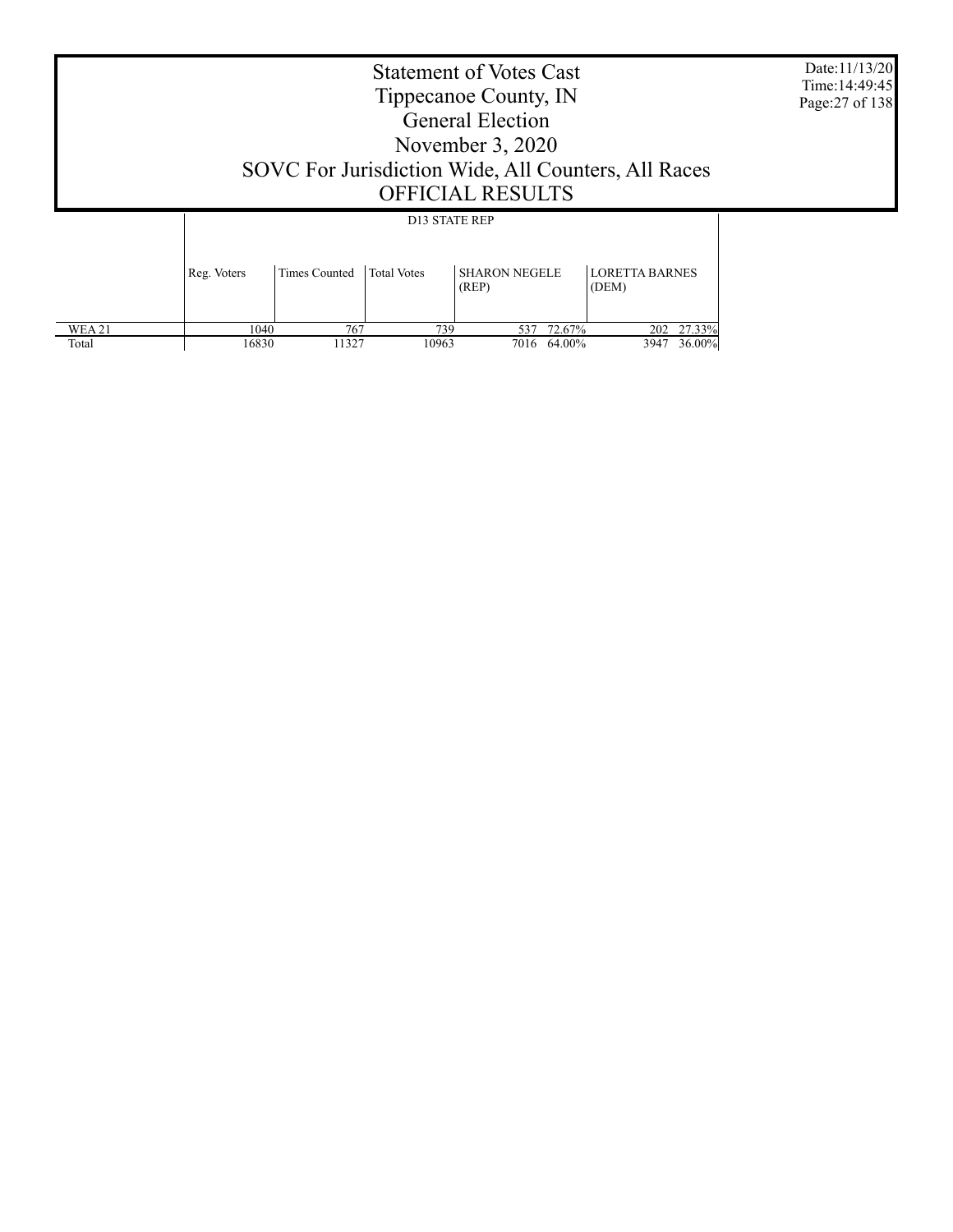Date:11/13/20 Time:14:49:45 Page:28 of 138

# Tippecanoe County, IN General Election

Statement of Votes Cast

### November 3, 2020 SOVC For Jurisdiction Wide, All Counters, All Races OFFICIAL RESULTS

### D25 STATE REP

|                                            | Reg. Voters              | <b>Times Counted</b>     | <b>Total Votes</b> | <b>DONALD J. LEHE</b><br>(REP) |                                  | ALEX SABOL (DEM)         |            |
|--------------------------------------------|--------------------------|--------------------------|--------------------|--------------------------------|----------------------------------|--------------------------|------------|
| Jurisdiction Wide                          |                          |                          |                    |                                |                                  |                          |            |
| <b>FAIRFIELD 01</b>                        |                          |                          |                    |                                |                                  |                          |            |
| <b>FAIRFIELD 02</b>                        | 1022                     | 774                      | 752                | 481                            | 63.96%                           |                          | 271 36.04% |
| <b>FAIRFIELD 03</b><br><b>FAIRFIELD 04</b> |                          |                          | $\overline{a}$     | Ē,                             | $\overline{a}$                   | ÷,                       |            |
| <b>FAIRFIELD 05</b>                        |                          |                          |                    |                                | $\overline{a}$                   |                          |            |
| <b>FAIRFIELD 06</b>                        |                          |                          |                    |                                |                                  |                          |            |
| <b>FAIRFIELD 07</b>                        |                          |                          |                    |                                | $\overline{a}$                   |                          |            |
| <b>FAIRFIELD 08</b>                        |                          |                          |                    |                                | $\overline{a}$                   |                          |            |
| <b>FAIRFIELD 09</b>                        |                          |                          |                    | $\overline{a}$                 | $\overline{a}$                   |                          |            |
| <b>FAIRFIELD 10</b>                        |                          |                          |                    |                                | $\overline{a}$                   |                          |            |
| <b>FAIRFIELD 11</b>                        |                          |                          |                    | $\overline{a}$                 | $\overline{a}$                   |                          |            |
| <b>FAIRFIELD 12</b>                        |                          |                          |                    |                                | $\overline{a}$                   |                          |            |
| <b>FAIRFIELD 13</b>                        |                          |                          |                    | $\overline{a}$                 | $\overline{a}$                   |                          |            |
| <b>FAIRFIELD 14</b>                        |                          |                          |                    |                                | $\overline{a}$                   |                          |            |
| <b>FAIRFIELD 15</b>                        |                          |                          |                    | $\overline{a}$                 | $\overline{a}$                   |                          |            |
| <b>FAIRFIELD 16</b>                        |                          |                          |                    |                                | $\overline{a}$                   |                          |            |
| <b>FAIRFIELD 17</b>                        |                          |                          |                    | $\overline{a}$                 | $\overline{a}$                   |                          |            |
| <b>FAIRFIELD 18</b>                        |                          |                          |                    | $\overline{a}$                 | $\overline{a}$                   |                          |            |
| <b>FAIRFIELD 19</b><br><b>FAIRFIELD 20</b> |                          |                          |                    |                                | $\overline{a}$<br>$\overline{a}$ |                          |            |
| <b>FAIRFIELD 21</b>                        |                          |                          |                    | $\overline{a}$                 | $\overline{a}$                   |                          |            |
| <b>FAIRFIELD 22</b>                        |                          |                          |                    |                                | $\overline{a}$                   |                          |            |
| <b>FAIRFIELD 23</b>                        |                          |                          |                    | $\overline{a}$                 | $\overline{a}$                   |                          |            |
| <b>FAIRFIELD 24</b>                        |                          |                          |                    |                                | $\overline{a}$                   |                          |            |
| <b>FAIRFIELD 25</b>                        |                          |                          |                    | $\overline{a}$                 | $\overline{a}$                   |                          |            |
| <b>FAIRFIELD 26</b>                        |                          |                          |                    |                                | $\overline{a}$                   |                          |            |
| <b>FAIRFIELD 27</b>                        |                          |                          |                    | $\overline{a}$                 | $\overline{a}$                   |                          |            |
| <b>FAIRFIELD 28</b>                        |                          |                          |                    |                                | $\overline{a}$                   |                          |            |
| <b>FAIRFIELD 29</b>                        |                          |                          |                    | $\overline{a}$                 | $\overline{a}$                   |                          |            |
| <b>FAIRFIELD 30</b>                        |                          |                          |                    |                                | $\overline{a}$                   |                          |            |
| <b>FAIRFIELD 31</b>                        |                          |                          |                    | $\overline{a}$                 | $\overline{a}$                   |                          |            |
| <b>FAIRFIELD 32</b>                        |                          |                          |                    |                                | $\overline{a}$                   |                          |            |
| <b>FAIRFIELD 33</b><br><b>FAIRFIELD 34</b> |                          |                          |                    | $\overline{a}$                 | $\overline{a}$                   |                          |            |
| <b>FAIRFIELD 35</b>                        |                          |                          |                    |                                |                                  |                          |            |
| <b>FAIRFIELD 36</b>                        |                          |                          |                    |                                |                                  |                          |            |
| <b>FAIRFIELD 37 NV</b>                     |                          |                          |                    |                                | $\overline{a}$                   |                          |            |
| JACKSON 01                                 |                          |                          |                    |                                |                                  |                          |            |
| <b>LAURAMIE 01</b>                         |                          |                          |                    |                                |                                  |                          |            |
| <b>LAURAMIE 02</b>                         |                          |                          |                    |                                |                                  |                          |            |
| PERRY 01                                   | 1448                     | 1110                     | 1083               |                                | 769 71.01%                       |                          | 314 28.99% |
| PERRY 02                                   |                          |                          |                    |                                |                                  |                          |            |
| PERRY 03                                   |                          |                          |                    |                                |                                  |                          |            |
| PERRY 04                                   | 1744                     | 1252                     | 1214               |                                | 789 64.99%                       |                          | 425 35.01% |
| PERRY 05                                   | ÷                        | $\overline{a}$           |                    |                                |                                  | $\overline{\phantom{a}}$ |            |
| PERRY 06 NV                                | $\boldsymbol{0}$         | $\boldsymbol{0}$         | $\boldsymbol{0}$   | $\boldsymbol{0}$               |                                  | $\boldsymbol{0}$         |            |
| RANDOLPH 01<br>SHEFFIELD 01                | $\overline{a}$<br>896    | 625                      | 600                |                                | 359 59.83%                       | 241                      | 40.17%     |
| SHEFFIELD 02                               | 1322                     | 990                      | 957                | 722                            | 75.44%                           |                          | 235 24.56% |
| SHEFFIELD 03                               | 684                      | 518                      | 500                | 369                            | 73.80%                           | 131                      | 26.20%     |
| <b>SHEFFIELD 04 NV</b>                     | $\boldsymbol{0}$         | $\boldsymbol{0}$         | $\boldsymbol{0}$   | $\boldsymbol{0}$               |                                  | $\boldsymbol{0}$         |            |
| SHELBY 01                                  | ÷                        | $\overline{\phantom{a}}$ | $\overline{a}$     | Ē,                             | L,                               | $\overline{\phantom{a}}$ |            |
| SHELBY 02                                  | $\overline{\phantom{a}}$ | $\overline{a}$           | L,                 |                                |                                  |                          |            |
| TIPPECANOE 01                              | 749                      | 572                      | 556                | 341                            | 61.33%                           | 215                      | 38.67%     |
| TIPPECANOE 02                              | 1066                     | 763                      | 747                | 477                            | 63.86%                           | 270                      | 36.14%     |
| TIPPECANOE 03                              | 771                      | 561                      | 546                | 349                            | 63.92%                           | 197                      | 36.08%     |
| TIPPECANOE 04                              | 1004                     | 703                      | 687                |                                | 359 52.26%                       | 328                      | 47.74%     |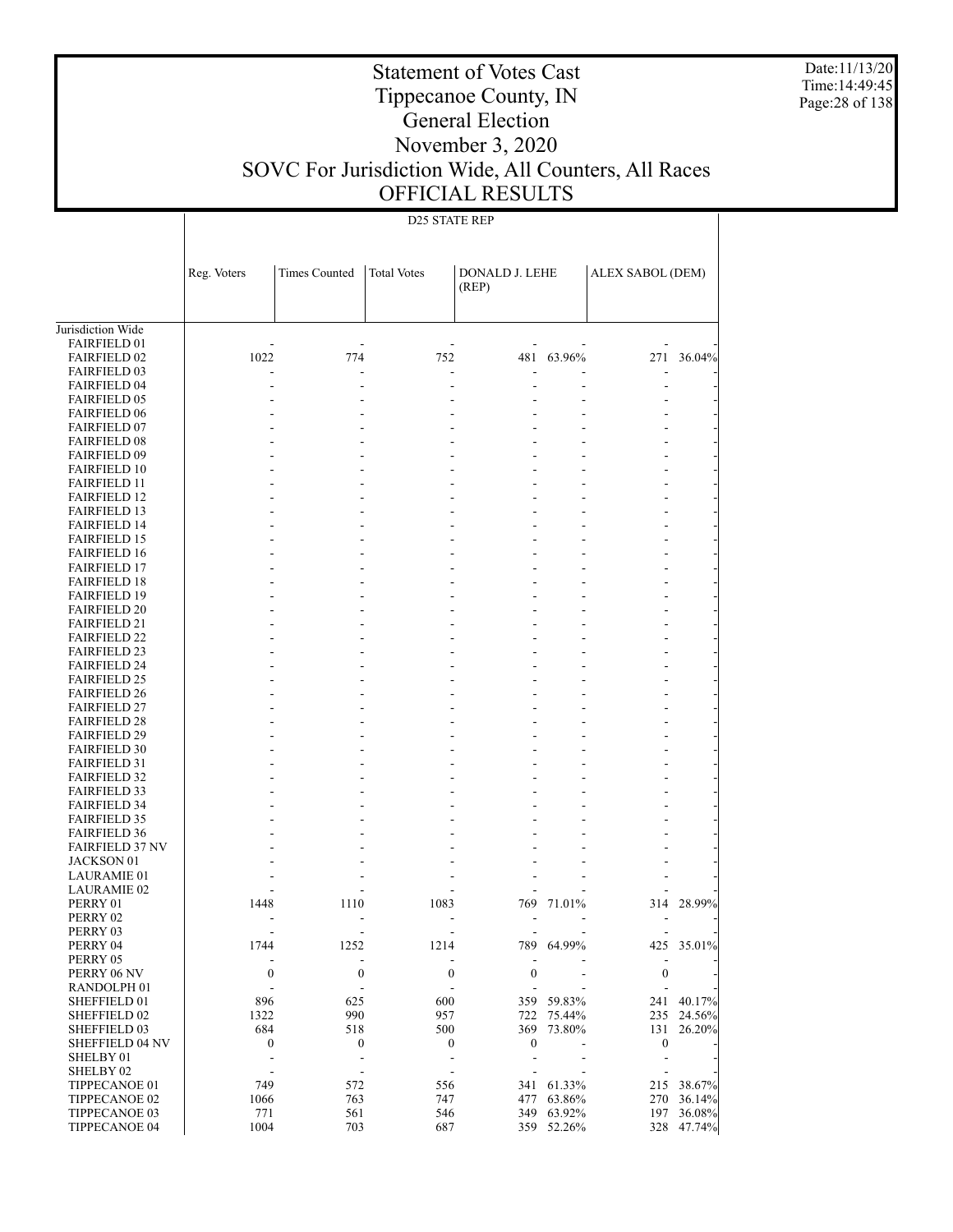Date:11/13/20 Time:14:49:46 Page:29 of 138

### Tippecanoe County, IN General Election November 3, 2020 SOVC For Jurisdiction Wide, All Counters, All Races OFFICIAL RESULTS

Statement of Votes Cast

#### TIPPECANOE 05 TIPPECANOE 06 TIPPECANOE 07 UNION 01 WABASH 01 WABASH 02 WABASH 03 WABASH 04 WABASH 05 WABASH 06 WABASH 07 WABASH 08 WABASH 09 WABASH 10 WABASH 11 WABASH 12 WABASH 13 WABASH 14 WABASH 15 WABASH 16 WABASH 17 WABASH 18 WABASH 19 WABASH 20 WABASH 21 WABASH 22 WABASH 23 WABASH 24 WABASH 25 WABASH 26 WABASH 27 WABASH 28 WABASH 29 WABASH 30 WABASH 31 NV WASHINGTON 01 WASHINGTON 02 WAYNE 01 WEA 01 WEA 02 WEA 03 WEA 04 WEA 05 WEA 06 WEA 07 WEA 08 WEA 09 WEA 10 WEA 11 WEA 12 WEA 13 WEA 14 WEA 15 WEA 16 WEA 17 WEA 18 Reg. Voters | Times Counted | Total Votes | DONALD J. LEHE (REP) ALEX SABOL (DEM) D25 STATE REP 1440 935 902 538 59.65% 364 40.35% 1140 832 808 475 58.79% 333 41.21%<br>924 682 662 313 47.28% 349 52.72% 313 47.28% - - - - - - - - - - - - - - - - - - - - - - - - - - - - - - - - - - - - - - - - - - - - - - - - - - - - - - - - - - - - - - - - - - - - - - - - - - - - - - - - - - - - - - - - - - - - - - - - - - - - - - - - - - - - - - - - - - - - - - - - - - - - - - - - - - - - - - - - - - - - - - - - - - - - - - - - - - - - - - - - - - - - - - - - - - - - - - - - - - - - - - - - - - - - - - - - - - - - - - - - - - - - - - - - - - - - - - - - - - - - - - - - 910 626 605 424 70.08% 181 29.92% 444 70.03% - - - - - - - - - - - - - - - - - - - - - - - - - - - - - - - - - - - - - - - - - - - - - - - - - - - - - - - - - - - - - - - - - - - - - - - - - - - - - - - - - - - - - - - - - - - - - - - - - - - - - - - - - - - - - - - - - - - - - - - - - - - - - - - - - - - - - - - - - - - - - - - - - - -

 WEA 19 WEA 20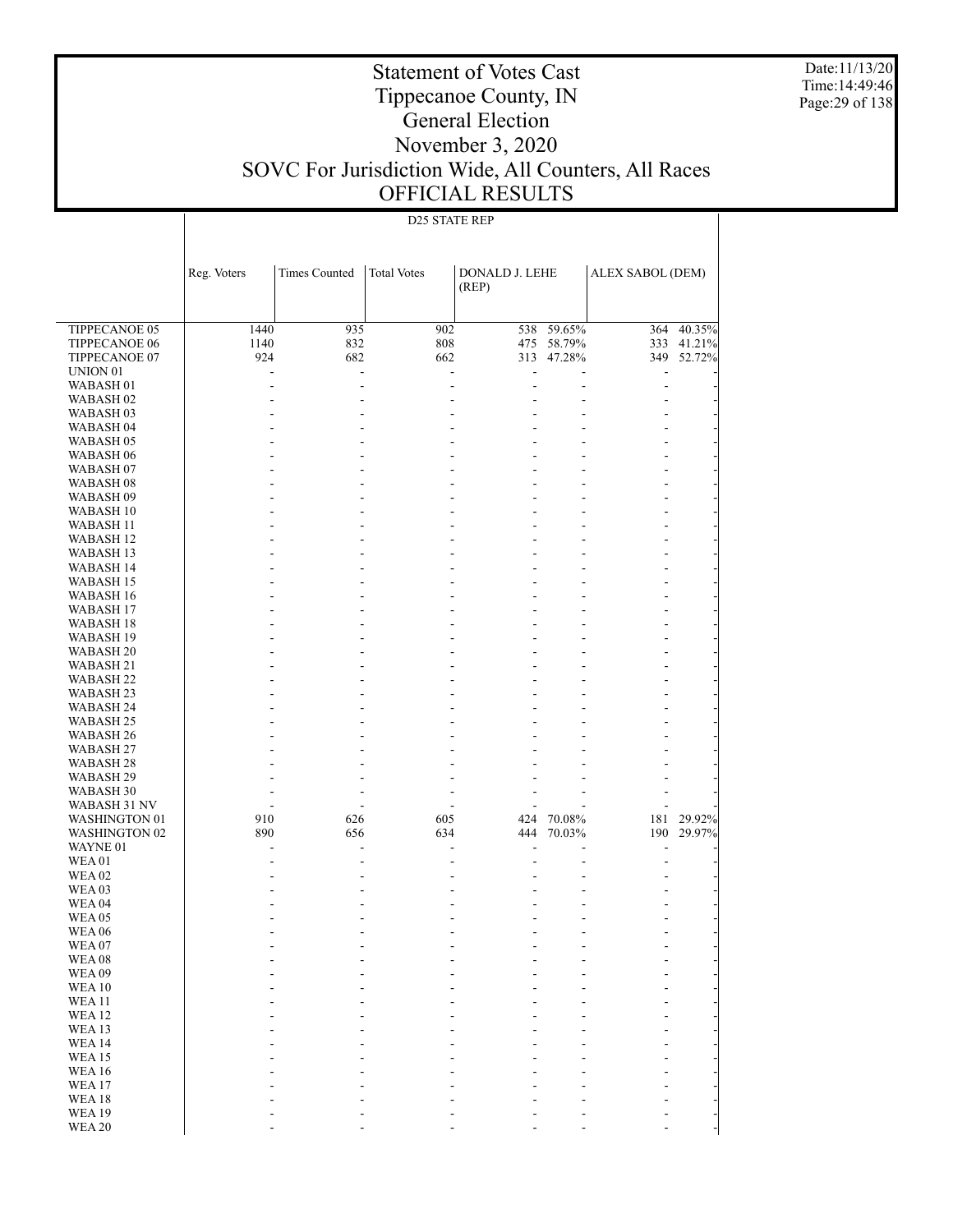| <b>Statement of Votes Cast</b><br>Tippecanoe County, IN | Date: 11/13/20<br>Time: 14:49:46<br>Page: 30 of 138 |
|---------------------------------------------------------|-----------------------------------------------------|
| General Election                                        |                                                     |
| November 3, 2020                                        |                                                     |

SOVC For Jurisdiction Wide, All Counters, All Races

### OFFICIAL RESULTS

|               | <b>D25 STATE REP</b> |               |                    |                                |                  |  |
|---------------|----------------------|---------------|--------------------|--------------------------------|------------------|--|
|               | Reg. Voters          | Times Counted | <b>Total Votes</b> | <b>DONALD J. LEHE</b><br>(REP) | ALEX SABOL (DEM) |  |
| <b>WEA 21</b> | -                    | -             |                    |                                |                  |  |
| Total         | 16010                | 11599         | 11253              | 64.06%<br>7209                 | 35.94%<br>4044   |  |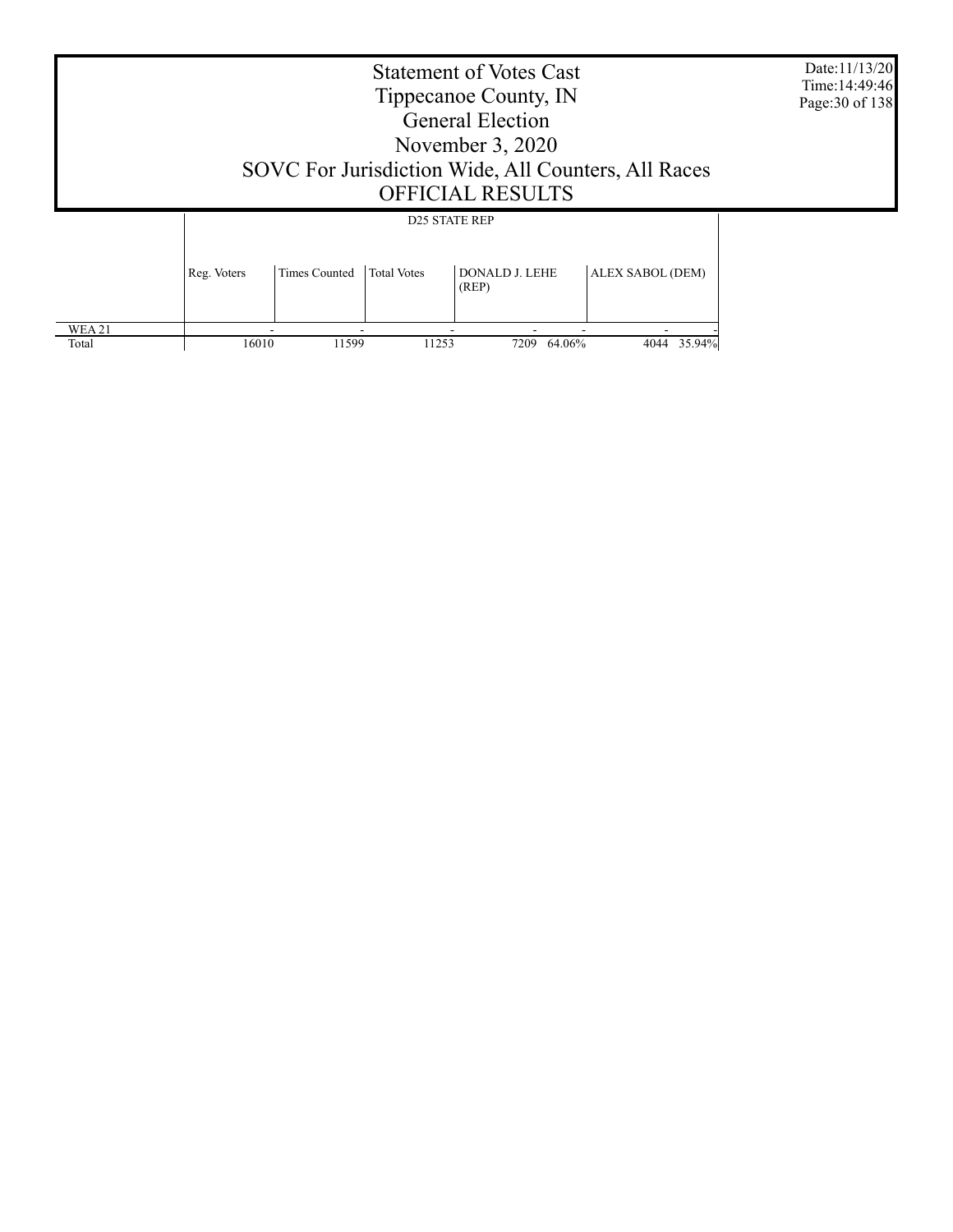Date:11/13/20 Time:14:49:46 Page:31 of 138

### Statement of Votes Cast Tippecanoe County, IN General Election November 3, 2020 SOVC For Jurisdiction Wide, All Counters, All Races OFFICIAL RESULTS

D26 STATE REP

|                                            | Reg. Voters | <b>Times Counted</b> | <b>Total Votes</b> | <b>CHRIS CAMPBELL</b><br>(DEM) |             |
|--------------------------------------------|-------------|----------------------|--------------------|--------------------------------|-------------|
|                                            |             |                      |                    |                                |             |
| Jurisdiction Wide                          |             |                      |                    |                                |             |
| <b>FAIRFIELD 01</b>                        |             |                      |                    |                                |             |
| <b>FAIRFIELD 02</b>                        |             |                      |                    |                                |             |
| <b>FAIRFIELD 03</b>                        |             |                      |                    |                                |             |
| <b>FAIRFIELD 04</b>                        |             |                      |                    |                                |             |
| <b>FAIRFIELD 05</b>                        |             |                      |                    |                                |             |
| <b>FAIRFIELD 06</b>                        |             |                      |                    |                                |             |
| <b>FAIRFIELD 07</b>                        |             |                      |                    |                                |             |
| <b>FAIRFIELD 08</b><br><b>FAIRFIELD 09</b> |             |                      |                    |                                |             |
| <b>FAIRFIELD 10</b>                        |             |                      |                    |                                |             |
| <b>FAIRFIELD 11</b>                        |             |                      |                    |                                |             |
| <b>FAIRFIELD 12</b>                        |             |                      |                    |                                |             |
| <b>FAIRFIELD 13</b>                        |             |                      |                    |                                |             |
| <b>FAIRFIELD 14</b>                        |             |                      |                    |                                |             |
| <b>FAIRFIELD 15</b>                        |             |                      |                    |                                |             |
| <b>FAIRFIELD 16</b>                        |             |                      |                    |                                |             |
| <b>FAIRFIELD 17</b>                        |             |                      |                    |                                |             |
| <b>FAIRFIELD 18</b>                        |             |                      |                    |                                |             |
| <b>FAIRFIELD 19</b>                        |             |                      |                    |                                |             |
| <b>FAIRFIELD 20</b>                        |             |                      |                    |                                |             |
| <b>FAIRFIELD 21</b>                        |             |                      |                    |                                |             |
| <b>FAIRFIELD 22</b>                        |             |                      |                    |                                |             |
| <b>FAIRFIELD 23</b>                        |             |                      |                    |                                |             |
| <b>FAIRFIELD 24</b>                        |             |                      |                    |                                |             |
| <b>FAIRFIELD 25</b><br><b>FAIRFIELD 26</b> |             |                      |                    |                                |             |
| <b>FAIRFIELD 27</b>                        |             |                      |                    |                                |             |
| <b>FAIRFIELD 28</b>                        |             |                      |                    |                                |             |
| <b>FAIRFIELD 29</b>                        |             |                      |                    |                                |             |
| <b>FAIRFIELD 30</b>                        |             |                      |                    |                                |             |
| <b>FAIRFIELD 31</b>                        |             |                      |                    |                                |             |
| <b>FAIRFIELD 32</b>                        |             |                      |                    |                                |             |
| <b>FAIRFIELD 33</b>                        |             |                      |                    |                                |             |
| <b>FAIRFIELD 34</b>                        | 1059        | 600                  | 370                |                                | 370 100.00% |
| <b>FAIRFIELD 35</b>                        |             |                      |                    |                                |             |
| <b>FAIRFIELD 36</b>                        |             |                      |                    |                                |             |
| <b>FAIRFIELD 37 NV</b>                     |             |                      |                    |                                |             |
| <b>JACKSON 01</b>                          |             |                      |                    |                                |             |
| <b>LAURAMIE 01</b><br><b>LAURAMIE 02</b>   |             |                      |                    |                                |             |
| PERRY 01                                   |             |                      |                    |                                |             |
| PERRY 02                                   |             |                      |                    |                                |             |
| PERRY 03                                   |             |                      |                    |                                |             |
| PERRY 04                                   |             |                      |                    |                                |             |
| PERRY 05                                   |             |                      |                    |                                |             |
| PERRY 06 NV                                |             |                      |                    |                                |             |
| RANDOLPH <sub>01</sub>                     |             |                      |                    |                                |             |
| SHEFFIELD 01                               |             |                      |                    |                                |             |
| SHEFFIELD 02                               |             |                      |                    |                                |             |
| SHEFFIELD 03                               |             |                      |                    |                                |             |
| SHEFFIELD 04 NV                            |             |                      |                    |                                |             |
| SHELBY 01                                  |             |                      |                    |                                |             |
| SHELBY <sub>02</sub>                       |             |                      |                    |                                |             |
| TIPPECANOE 01<br>TIPPECANOE 02             |             |                      |                    |                                |             |
| TIPPECANOE 03                              |             |                      |                    |                                |             |
| <b>TIPPECANOE 04</b>                       |             |                      |                    |                                |             |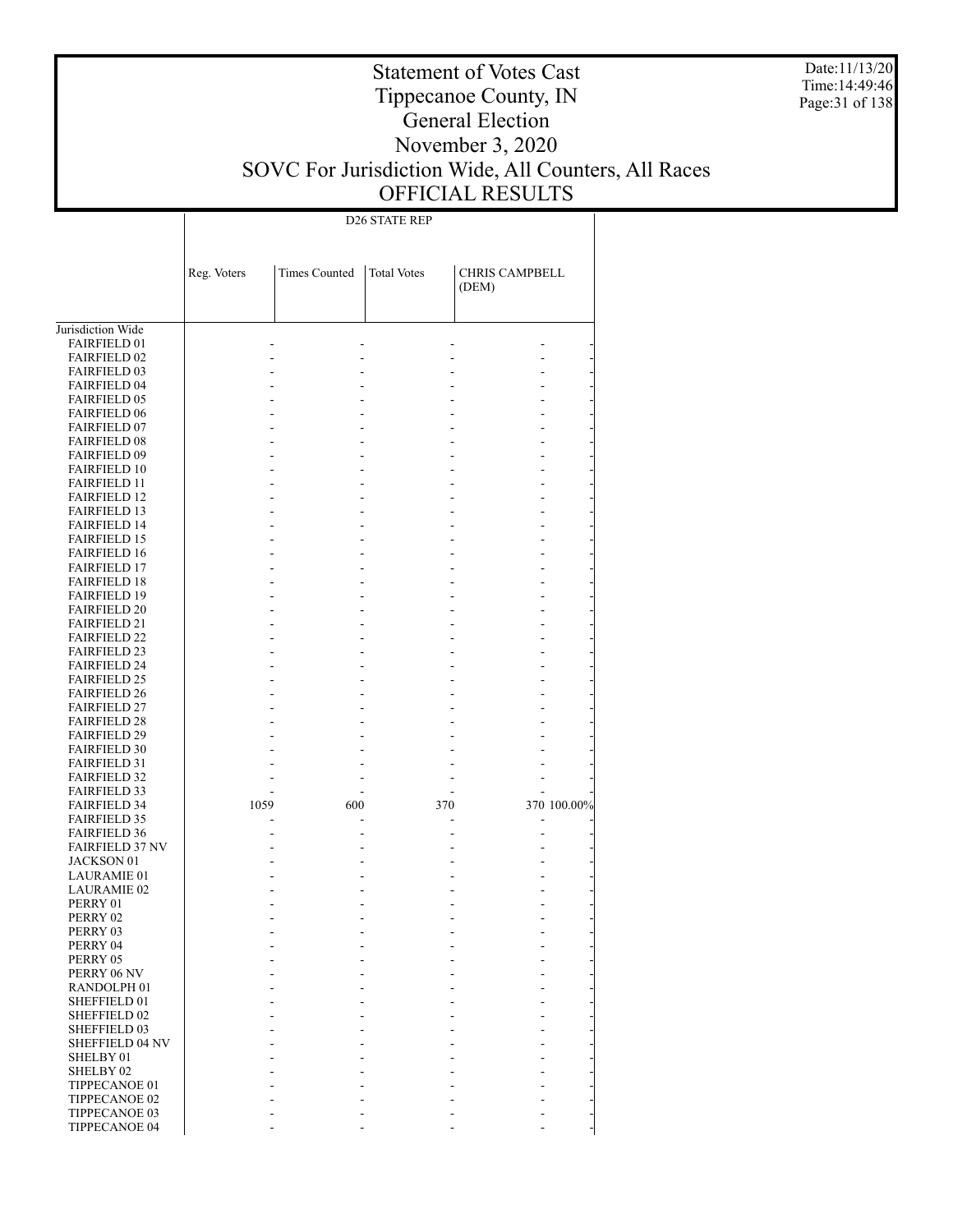Date:11/13/20 Time:14:49:46 Page:32 of 138

### Statement of Votes Cast Tippecanoe County, IN General Election November 3, 2020 SOVC For Jurisdiction Wide, All Counters, All Races OFFICIAL RESULTS

D26 STATE REP

|                           | Reg. Voters | <b>Times Counted</b> | <b>Total Votes</b>       | <b>CHRIS CAMPBELL</b><br>(DEM) |                            |
|---------------------------|-------------|----------------------|--------------------------|--------------------------------|----------------------------|
| TIPPECANOE 05             |             |                      | $\overline{\phantom{a}}$ |                                |                            |
| <b>TIPPECANOE 06</b>      |             |                      |                          |                                |                            |
| TIPPECANOE 07             |             |                      |                          |                                |                            |
| UNION 01                  | 1270        | 889                  | 406                      |                                | 406 100.00%                |
| WABASH 01                 | 391         | 278                  | 149                      |                                | 149 100.00%                |
| WABASH 02                 | 1286        | 872                  | 583                      |                                | 583 100.00%                |
| WABASH 03                 | 802         | 615                  | 394                      |                                | 394 100.00%                |
| WABASH 04                 | 1252        | 573                  | 405                      |                                | 405 100.00%                |
| WABASH 05                 | 1334        | 949                  | 602                      |                                | 602 100.00%                |
| WABASH 06                 |             |                      | $\overline{\phantom{a}}$ |                                |                            |
| WABASH 07                 | 1229        | 945                  | 701                      |                                | 701 100.00%                |
| WABASH 08                 | 835         | 575                  | 435                      |                                | 435 100.00%                |
| WABASH 09                 | 827         | 452                  | 326                      |                                | 326 100.00%                |
| WABASH 10                 | 1055        | 570                  | 411                      |                                | 411 100.00%                |
| WABASH 11                 | 1352        | 657                  | 494                      |                                | 494 100.00%                |
| WABASH 12                 | 1582        | 950                  | 677                      |                                | 677 100.00%                |
| WABASH 13<br>WABASH 14    | 1278<br>585 | 835                  | 557<br>258               |                                | 557 100.00%                |
| WABASH 15                 | 822         | 334<br>599           | 466                      |                                | 258 100.00%                |
| WABASH 16                 | 1344        | 864                  | 635                      |                                | 466 100.00%<br>635 100.00% |
| WABASH 17                 | 3987        | 927                  | 704                      |                                | 704 100.00%                |
| WABASH 18                 | 611         | 343                  | 257                      |                                | 257 100.00%                |
| WABASH 19                 | 614         | 448                  | 293                      |                                | 293 100.00%                |
| WABASH 20                 | 1806        | 1192                 | 787                      |                                | 787 100.00%                |
| WABASH 21                 |             |                      |                          |                                |                            |
| WABASH 22                 | 1079        | 759                  | 580                      |                                | 580 100.00%                |
| WABASH 23                 | 1300        | 797                  | 602                      |                                | 602 100.00%                |
| WABASH 24                 |             |                      | ٠                        |                                |                            |
| WABASH 25                 |             |                      | ٠                        |                                |                            |
| WABASH 26                 | 855         | 226                  | 179                      |                                | 179 100.00%                |
| WABASH 27                 |             |                      |                          |                                |                            |
| WABASH 28                 |             |                      |                          |                                |                            |
| WABASH 29                 | 184         | 59                   | 47                       |                                | 47 100.00%                 |
| WABASH 30                 | 1205        | 862                  | 547                      |                                | 547 100.00%                |
| WABASH 31 NV              | 0           | $\boldsymbol{0}$     | 0                        | $\boldsymbol{0}$               |                            |
| WASHINGTON 01             |             |                      |                          |                                |                            |
| WASHINGTON 02<br>WAYNE 01 |             |                      |                          |                                |                            |
|                           |             |                      |                          |                                |                            |
| WEA 01<br>WEA 02          |             |                      |                          |                                |                            |
| WEA 03                    | 1400        | 786                  | 501                      |                                | 501 100.00%                |
| WEA 04                    | 736         | 392                  | 240                      |                                | 240 100.00%                |
| <b>WEA05</b>              | 713         | 409                  | 268                      |                                | 268 100.00%                |
| WEA 06                    | 1448        | 721                  | 451                      |                                | 451 100.00%                |
| WEA 07                    | 1250        | 792                  | 464                      |                                | 464 100.00%                |
| WEA 08                    | 1063        | 650                  | 408                      |                                | 408 100.00%                |
| <b>WEA 09</b>             | 976         | 613                  | 378                      |                                | 378 100.00%                |
| <b>WEA 10</b>             |             |                      | $\overline{a}$           |                                |                            |
| <b>WEA 11</b>             | 1195        | 873                  | 493                      |                                | 493 100.00%                |
| <b>WEA 12</b>             | 1031        | 700                  | 378                      |                                | 378 100.00%                |
| <b>WEA13</b>              | 958         | 753                  | 412                      |                                | 412 100.00%                |
| <b>WEA 14</b>             |             |                      | ٠                        |                                |                            |
| <b>WEA15</b>              |             |                      |                          |                                |                            |
| <b>WEA16</b>              |             |                      |                          |                                |                            |
| <b>WEA 17</b>             |             |                      |                          |                                |                            |
| <b>WEA18</b>              | 0           | 0                    | 0                        | 0                              |                            |
| <b>WEA 19</b>             |             |                      | ä,                       |                                |                            |
| <b>WEA 20</b>             |             |                      |                          |                                |                            |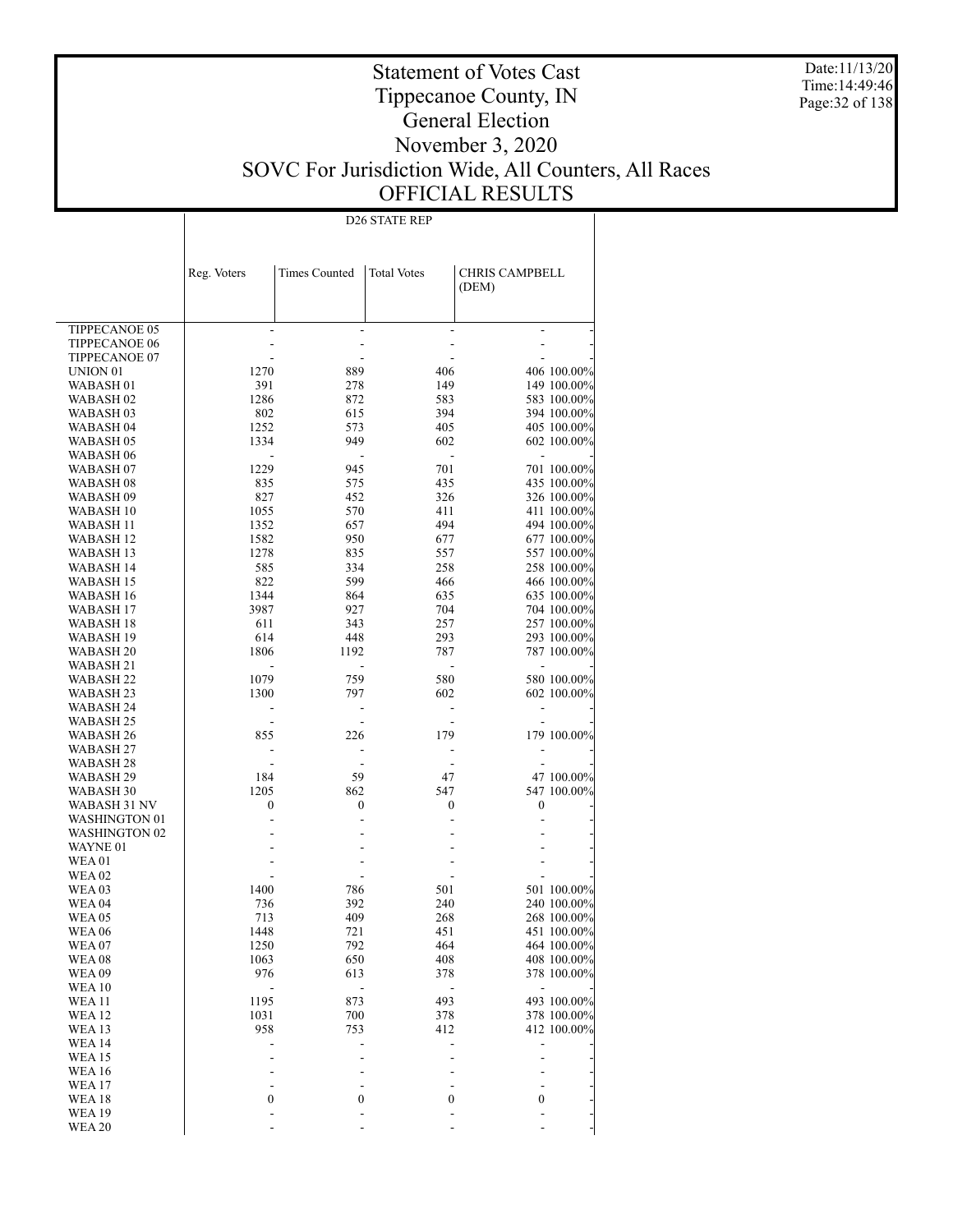|        | Date:11/13/20<br>Time: 14:49:46<br>Page: 33 of 138 |                      |                                            |                                |  |  |
|--------|----------------------------------------------------|----------------------|--------------------------------------------|--------------------------------|--|--|
|        | Reg. Voters                                        | <b>Times Counted</b> | <b>D26 STATE REP</b><br><b>Total Votes</b> | <b>CHRIS CAMPBELL</b><br>(DEM) |  |  |
| WEA 21 |                                                    |                      |                                            |                                |  |  |

40714 23859 15858 15858 100.00%

Total

Τ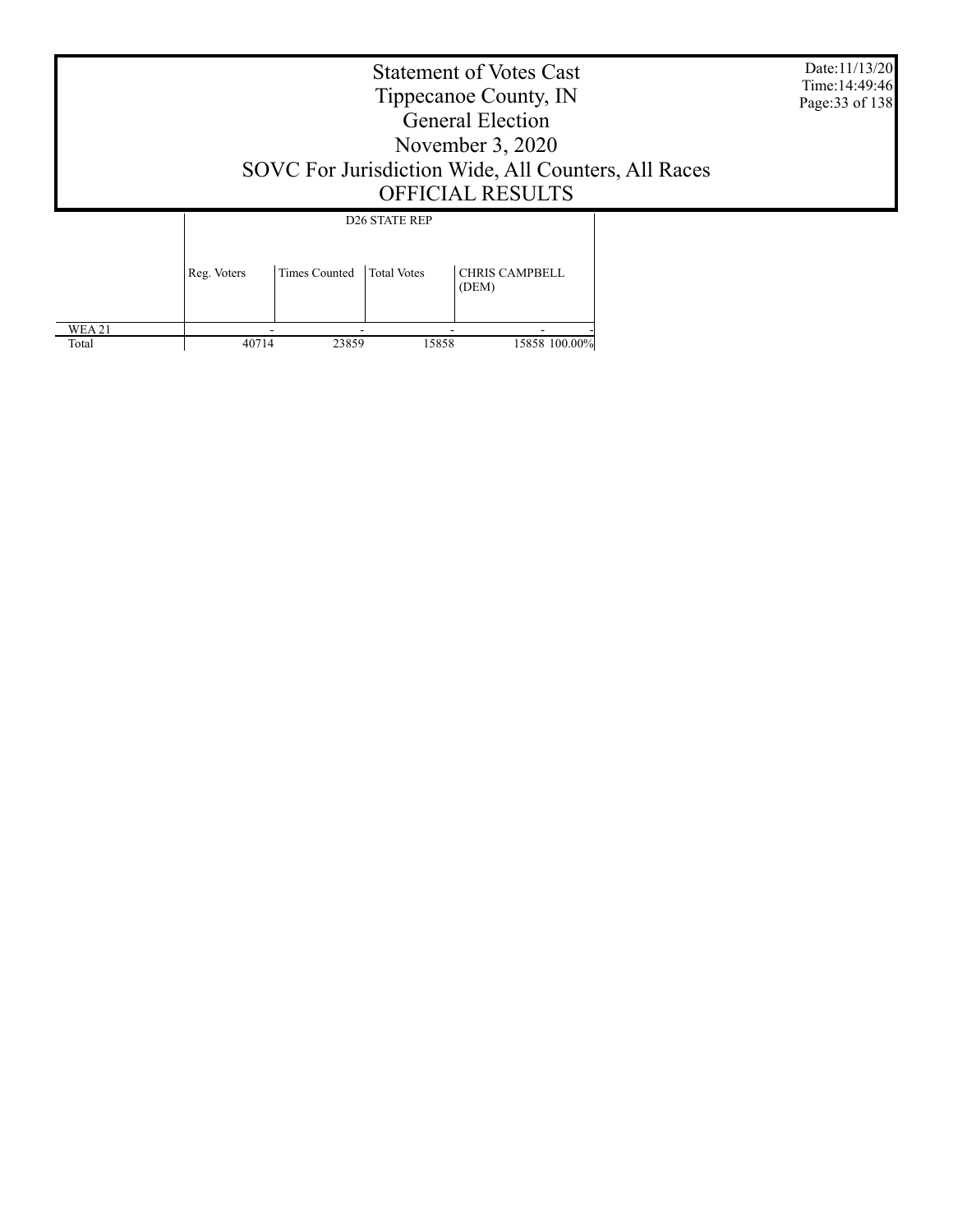Date:11/13/20 Time:14:49:46 Page:34 of 138

## Tippecanoe County, IN General Election November 3, 2020 SOVC For Jurisdiction Wide, All Counters, All Races OFFICIAL RESULTS

Statement of Votes Cast

D27 STATE REP

|                                            | Reg. Voters    | <b>Times Counted</b> | <b>Total Votes</b> | JAMES T. HASS (REP) |                         | SHEILA A. KLINKER |                  |
|--------------------------------------------|----------------|----------------------|--------------------|---------------------|-------------------------|-------------------|------------------|
|                                            |                |                      |                    |                     |                         | (DEM)             |                  |
|                                            |                |                      |                    |                     |                         |                   |                  |
| Jurisdiction Wide                          |                |                      |                    |                     |                         |                   |                  |
| FAIRFIELD 01                               | 1540           | 1145                 | 1130               | 576                 | 50.97%                  | 554               | 49.03%           |
| <b>FAIRFIELD 02</b>                        |                |                      |                    |                     |                         |                   |                  |
| <b>FAIRFIELD 03</b>                        | 983            | 698                  | 683                | 297                 | 43.48%                  | 386               | 56.52%           |
| <b>FAIRFIELD 04</b>                        | 868            | 563                  | 558                | 219                 | 39.25%                  | 339               | 60.75%           |
| <b>FAIRFIELD 05</b>                        | 10             | 6                    | 6                  |                     | 2 33.33%                | $\overline{4}$    | 66.67%           |
| <b>FAIRFIELD 06</b>                        | 1000           | 511                  | 498                | 211                 | 42.37%                  | 287               | 57.63%           |
| <b>FAIRFIELD 07</b>                        | 1203           | 607                  | 596                | 224                 | 37.58%                  | 372               | 62.42%           |
| <b>FAIRFIELD 08</b>                        | 887            | 393                  | 386                | 108                 | 27.98%                  | 278               | 72.02%           |
| <b>FAIRFIELD 09</b>                        | 1047           | 688                  | 675                | 342                 | 50.67%                  | 333               | 49.33%           |
| <b>FAIRFIELD 10</b>                        | 1174           | 668                  | 664                |                     | 275 41.42%              | 389               | 58.58%           |
| <b>FAIRFIELD 11</b>                        | 959            | 634                  | 621                |                     | 235 37.84%              | 386               | 62.16%           |
| <b>FAIRFIELD 12</b>                        | 1098           | 516                  | 502                | 183                 | 36.45%                  | 319               | 63.55%           |
| <b>FAIRFIELD 13</b>                        | 990            | 357                  | 344                |                     | 98 28.49%               | 246               | 71.51%           |
| <b>FAIRFIELD 14</b>                        | 1251           | 803                  | 778                |                     | 351 45.12%              | 427               | 54.88%           |
| <b>FAIRFIELD 15</b>                        | 1291           | 680                  | 669                | 241                 | 36.02%                  | 428               | 63.98%           |
| <b>FAIRFIELD 16</b>                        | 824            | 350                  | 344                | 119                 | 34.59%                  | 225               | 65.41%           |
| <b>FAIRFIELD 17</b>                        | 867            | 368                  | 364                |                     | 86 23.63%               | 278               | 76.37%           |
| <b>FAIRFIELD 18</b>                        | 621            | 374                  | 365                | 173                 | 47.40%                  | 192               | 52.60%           |
| <b>FAIRFIELD 19</b>                        | 1154           | 577                  | 557                | 208                 | 37.34%                  | 349               | 62.66%           |
| <b>FAIRFIELD 20</b>                        | 1046           | 606                  | 595                |                     | 225 37.82%              | 370               | 62.18%           |
| <b>FAIRFIELD 21</b>                        | 1063           | 588                  | 578                |                     | 230 39.79%              | 348               | 60.21%           |
| <b>FAIRFIELD 22</b>                        | 529            | 181                  | 173                |                     | 53 30.64%<br>135 26.95% | 120               | 69.36%           |
| <b>FAIRFIELD 23</b><br><b>FAIRFIELD 24</b> | 980<br>1662    | 513<br>686           | 501<br>670         | 152                 | 22.69%                  | 366<br>518        | 73.05%           |
| <b>FAIRFIELD 25</b>                        | 551            | 220                  | 217                | 81                  | 37.33%                  | 136               | 77.31%<br>62.67% |
| <b>FAIRFIELD 26</b>                        | 1141           | 534                  | 514                | 184                 | 35.80%                  | 330               | 64.20%           |
| <b>FAIRFIELD 27</b>                        | 1308           | 546                  | 534                | 171                 | 32.02%                  | 363               | 67.98%           |
| <b>FAIRFIELD 28</b>                        | 1084           | 565                  | 551                |                     | 206 37.39%              | 345               | 62.61%           |
| <b>FAIRFIELD 29</b>                        | 1349           | 906                  | 894                |                     | 293 32.77%              | 601               | 67.23%           |
| <b>FAIRFIELD 30</b>                        | 1170           | 742                  | 725                |                     | 222 30.62%              | 503               | 69.38%           |
| <b>FAIRFIELD 31</b>                        | 1463           | 772                  | 754                | 292                 | 38.73%                  | 462               | 61.27%           |
| <b>FAIRFIELD 32</b>                        | 699            | 409                  | 403                | 142                 | 35.24%                  | 261               | 64.76%           |
| <b>FAIRFIELD 33</b>                        | 1018           | 547                  | 534                | 204                 | 38.20%                  | 330               | 61.80%           |
| <b>FAIRFIELD 34</b>                        |                |                      |                    | ÷,                  |                         | Ĭ.                |                  |
| <b>FAIRFIELD 35</b>                        | 1225           | 794                  | 779                | 326                 | 41.85%                  | 453               | 58.15%           |
| <b>FAIRFIELD 36</b>                        | 715            | 318                  | 310                | 114                 | 36.77%                  | 196               | 63.23%           |
| <b>FAIRFIELD 37 NV</b>                     | 0              | 0                    | 0                  | $\mathbf{0}$        |                         | 0                 |                  |
| JACKSON 01                                 | $\overline{a}$ |                      |                    | ÷,                  |                         |                   |                  |
| LAURAMIE 01                                |                |                      |                    |                     |                         |                   |                  |
| LAURAMIE 02                                |                |                      |                    |                     |                         | L,                |                  |
| PERRY 01                                   |                |                      |                    |                     |                         |                   |                  |
| PERRY 02                                   | 575            | 442                  | 432                | 262                 | 60.65%                  | 170               | 39.35%           |
| PERRY 03                                   | 1029           | 786                  | 769                | 427                 | 55.53%                  | 342               | 44.47%           |
| PERRY 04                                   |                |                      |                    |                     |                         | $\blacksquare$    |                  |
| PERRY 05                                   | 1653           | 1118                 | 1092               |                     | 535 48.99%              |                   | 557 51.01%       |
| PERRY 06 NV                                |                |                      |                    |                     |                         |                   |                  |
| RANDOLPH <sub>01</sub>                     |                |                      |                    |                     |                         |                   |                  |
| SHEFFIELD 01                               |                |                      |                    |                     |                         |                   |                  |
| <b>SHEFFIELD 02</b><br>SHEFFIELD 03        |                |                      |                    |                     |                         |                   |                  |
| <b>SHEFFIELD 04 NV</b>                     |                |                      |                    |                     |                         |                   |                  |
| SHELBY 01                                  |                |                      |                    |                     |                         |                   |                  |
| SHELBY 02                                  |                |                      |                    |                     |                         |                   |                  |
| TIPPECANOE 01                              |                |                      |                    |                     |                         |                   |                  |
| TIPPECANOE 02                              |                |                      |                    |                     |                         |                   |                  |
| TIPPECANOE 03                              |                |                      |                    |                     |                         |                   |                  |
| TIPPECANOE 04                              |                |                      |                    |                     |                         |                   |                  |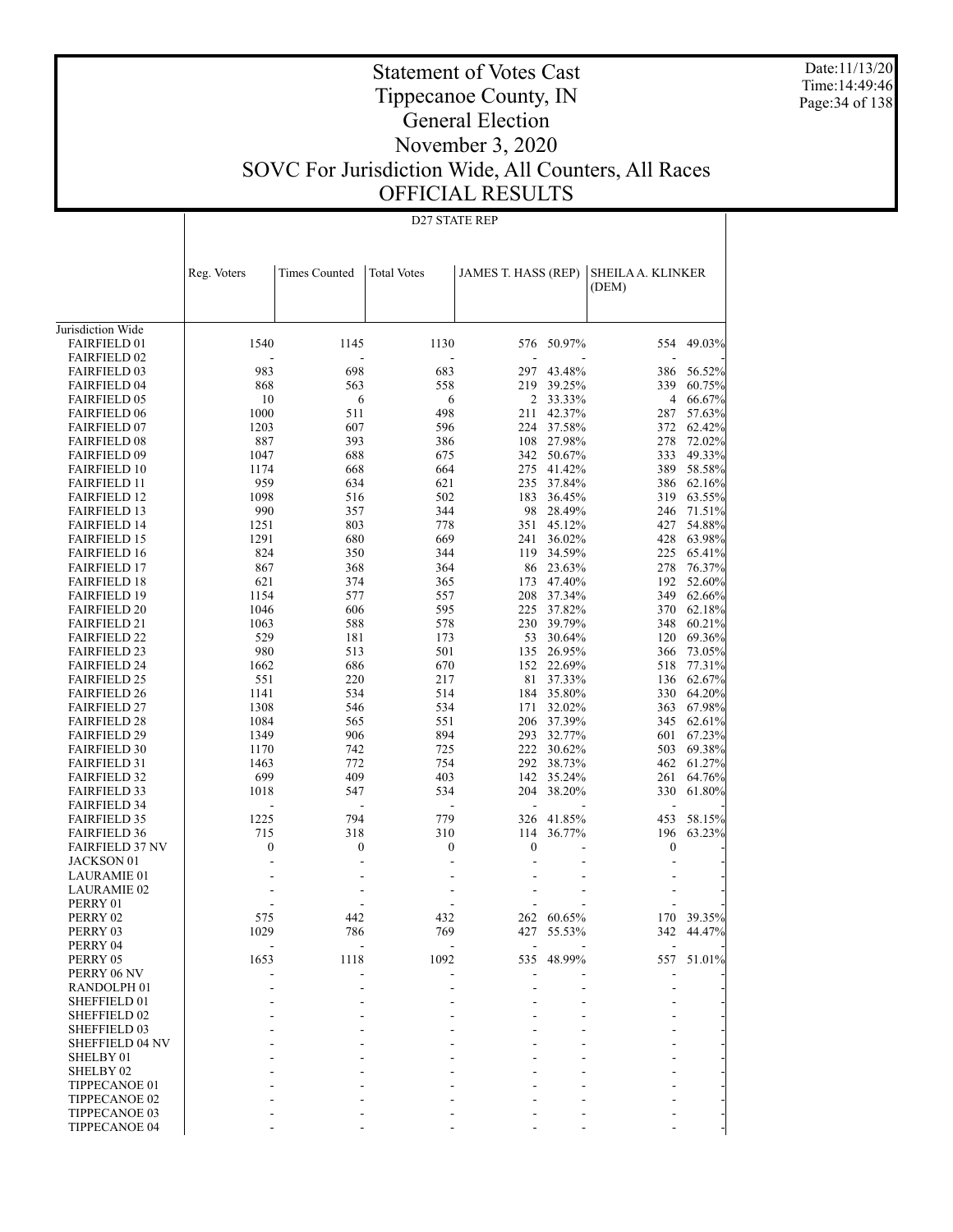Date:11/13/20 Time:14:49:46 Page:35 of 138

### Statement of Votes Cast Tippecanoe County, IN General Election November 3, 2020 SOVC For Jurisdiction Wide, All Counters, All Races OFFICIAL RESULTS

### D27 STATE REP

|                                       | Reg. Voters              | Times Counted            | <b>Total Votes</b>       | JAMES T. HASS (REP)      |                | SHEILA A. KLINKER<br>(DEM) |        |
|---------------------------------------|--------------------------|--------------------------|--------------------------|--------------------------|----------------|----------------------------|--------|
| TIPPECANOE 05                         | ÷.                       | ÷.                       | ÷.                       | $\overline{a}$           | $\overline{a}$ | $\sim$                     |        |
| <b>TIPPECANOE 06</b>                  | ٠                        | ÷.                       | ٠                        | ä,                       | ÷              | ٠                          |        |
| TIPPECANOE 07                         | ۳                        | ٠                        | L.                       | $\overline{a}$           |                | ٠                          |        |
| UNION <sub>01</sub>                   | L.                       | ÷.                       | ä,                       | $\overline{a}$           | ÷.             |                            |        |
| WABASH 01                             |                          |                          |                          |                          |                |                            |        |
| WABASH <sub>02</sub>                  |                          | ÷.                       | ä,                       | $\overline{a}$           |                |                            |        |
| WABASH 03                             |                          |                          | ÷.                       |                          |                |                            |        |
| WABASH 04                             | ٠                        | ÷.                       | ٠                        | $\overline{a}$           | $\overline{a}$ | $\blacksquare$             |        |
| WABASH 05                             | ٠                        | $\overline{a}$           | ÷                        | $\overline{a}$           |                | ÷                          |        |
| WABASH 06                             | 679                      | 444                      | 432                      | 133                      | 30.79%         | 299                        | 69.21% |
| WABASH 07                             | ٠                        | ÷.                       | ÷                        | $\overline{a}$           |                | ÷                          |        |
| WABASH <sub>08</sub>                  | ٠                        | $\overline{a}$           | ÷                        | ÷                        | ÷.             | $\blacksquare$             |        |
| WABASH 09                             | ۳                        | ÷.                       | ٠                        |                          |                | ٠                          |        |
| WABASH 10                             | ٠                        | $\overline{a}$           | ٠                        | $\overline{a}$           | ÷.             | ٠                          |        |
| WABASH 11                             | L.                       | ÷.                       | ٠                        | $\overline{a}$           | ٠              | ٠                          |        |
| WABASH 12                             | ٠                        | ÷.                       | ٠                        | ÷                        | $\overline{a}$ | ٠                          |        |
| WABASH 13                             | ۳                        | ٠                        | ۳                        | $\overline{a}$           |                | ٠                          |        |
| WABASH 14                             | L.                       | ÷.                       | ٠                        | ÷                        | ÷.             | ٠                          |        |
| WABASH 15<br>WABASH 16                | L.                       | ٠<br>÷.                  | ÷.<br>٠                  | $\overline{a}$<br>÷      | ÷.             | ٠                          |        |
| WABASH 17                             |                          | ٠                        | ÷.                       | ٠                        |                |                            |        |
| WABASH 18                             |                          | ÷.                       | ٠                        | $\overline{a}$           |                |                            |        |
| WABASH 19                             | ٠                        | ÷.                       | ٠                        | $\overline{a}$           |                |                            |        |
| WABASH 20                             | $\sim$                   | $\overline{a}$           | ٠                        | $\overline{a}$           | $\overline{a}$ |                            |        |
| WABASH 21                             | 524                      | 339                      | 329                      | 77                       | 23.40%         | 252                        | 76.60% |
| WABASH 22                             | $\overline{\phantom{a}}$ | $\blacksquare$           | $\overline{\phantom{a}}$ | ä,                       | $\overline{a}$ |                            |        |
| WABASH 23                             | ÷                        | ÷.                       | $\overline{\phantom{a}}$ | ÷                        |                | ÷                          |        |
| WABASH 24                             | 1334                     | 864                      | 848                      | 211                      | 24.88%         | 637                        | 75.12% |
| WABASH 25                             | 1091                     | 462                      | 445                      | 98                       | 22.02%         | 347                        | 77.98% |
| WABASH 26                             | $\overline{\phantom{a}}$ | $\overline{\phantom{a}}$ | $\blacksquare$           | $\overline{\phantom{a}}$ | $\overline{a}$ | ÷                          |        |
| WABASH 27                             | 855                      | 239                      | 227                      | 66                       | 29.07%         | 161                        | 70.93% |
| WABASH 28                             | 1462                     | 546                      | 519                      | 147                      | 28.32%         | 372                        | 71.68% |
| WABASH 29                             | ٠                        | ÷                        | ÷                        | ÷.                       | ٠              | ÷                          |        |
| WABASH 30                             | ٠                        | $\overline{a}$           | ٠                        | $\overline{a}$           | $\overline{a}$ | ÷                          |        |
| WABASH 31 NV                          | ۳                        | ÷.                       | ÷.                       |                          | ٠              |                            |        |
| WASHINGTON 01<br><b>WASHINGTON 02</b> | ٠<br>۳                   | ÷.<br>٠                  | ٠<br>۳                   | $\overline{a}$<br>٠      | $\overline{a}$ | ÷<br>٠                     |        |
| WAYNE 01                              | L.                       | ÷.                       | ٠                        | $\overline{a}$           | ÷.             | ٠                          |        |
| <b>WEA01</b>                          |                          |                          | ÷.                       | $\overline{a}$           | ÷.             | ٠                          |        |
| <b>WEA 02</b>                         | ۳                        | ÷.                       | ٠                        | $\overline{a}$           | ÷              | ÷                          |        |
| <b>WEA03</b>                          |                          | ٠                        | ۳                        | $\overline{a}$           | $\overline{a}$ |                            |        |
| <b>WEA 04</b>                         |                          | ÷.                       | ä,                       | $\overline{a}$           | $\overline{a}$ |                            |        |
| <b>WEA 05</b>                         |                          |                          |                          | $\overline{a}$           | ÷.             |                            |        |
| <b>WEA 06</b>                         | ٠                        | ÷.                       | ÷                        | $\overline{a}$           | $\overline{a}$ | ÷                          |        |
| <b>WEA07</b>                          |                          |                          |                          |                          |                |                            |        |
| <b>WEA08</b>                          |                          |                          |                          |                          |                |                            |        |
| <b>WEA09</b>                          |                          |                          |                          |                          |                |                            |        |
| <b>WEA10</b>                          |                          |                          |                          |                          |                |                            |        |
| <b>WEA11</b><br><b>WEA12</b>          |                          |                          |                          |                          |                |                            |        |
|                                       |                          |                          |                          |                          |                |                            |        |
| WEA13<br><b>WEA14</b>                 |                          |                          |                          |                          |                |                            |        |
| <b>WEA15</b>                          |                          |                          |                          |                          |                |                            |        |
| <b>WEA16</b>                          |                          |                          |                          |                          |                |                            |        |
| <b>WEA17</b>                          |                          |                          |                          |                          |                |                            |        |
| <b>WEA18</b>                          |                          |                          |                          |                          |                |                            |        |
| <b>WEA19</b>                          |                          |                          |                          |                          |                |                            |        |
| <b>WEA 20</b>                         |                          |                          |                          |                          |                |                            |        |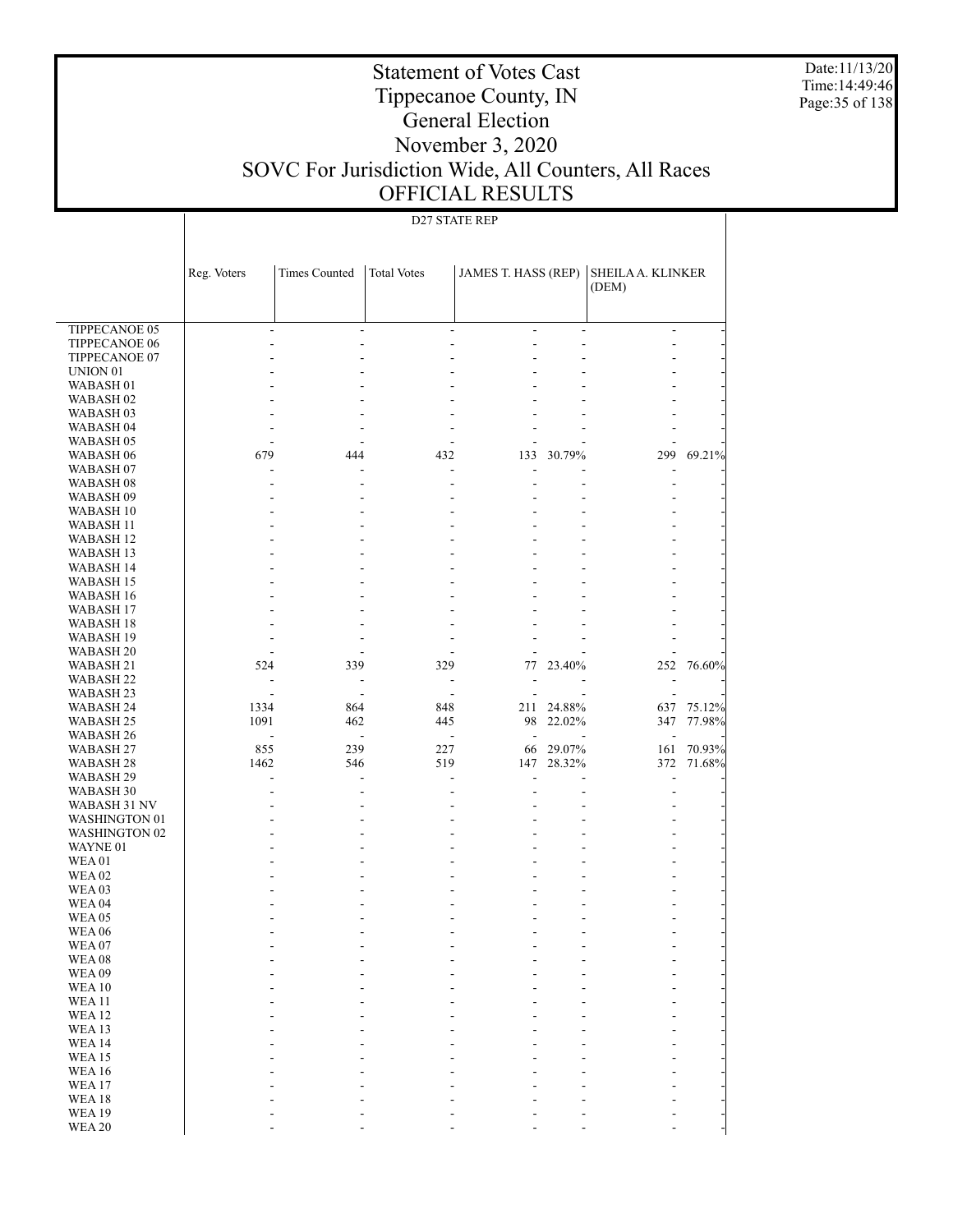|                       | Date:11/13/20<br>Time: 14:49:46<br>Page: 36 of 138 |                      |                    |                                                    |                                   |  |
|-----------------------|----------------------------------------------------|----------------------|--------------------|----------------------------------------------------|-----------------------------------|--|
|                       | Reg. Voters                                        | <b>Times Counted</b> | <b>Total Votes</b> | <b>D27 STATE REP</b><br><b>JAMES T. HASS (REP)</b> | <b>SHEILA A. KLINKER</b><br>(DEM) |  |
| <b>WEA21</b><br>Total | 43972                                              | 24105                | 23565              | 8934 37.91%                                        | 14631 62.09%                      |  |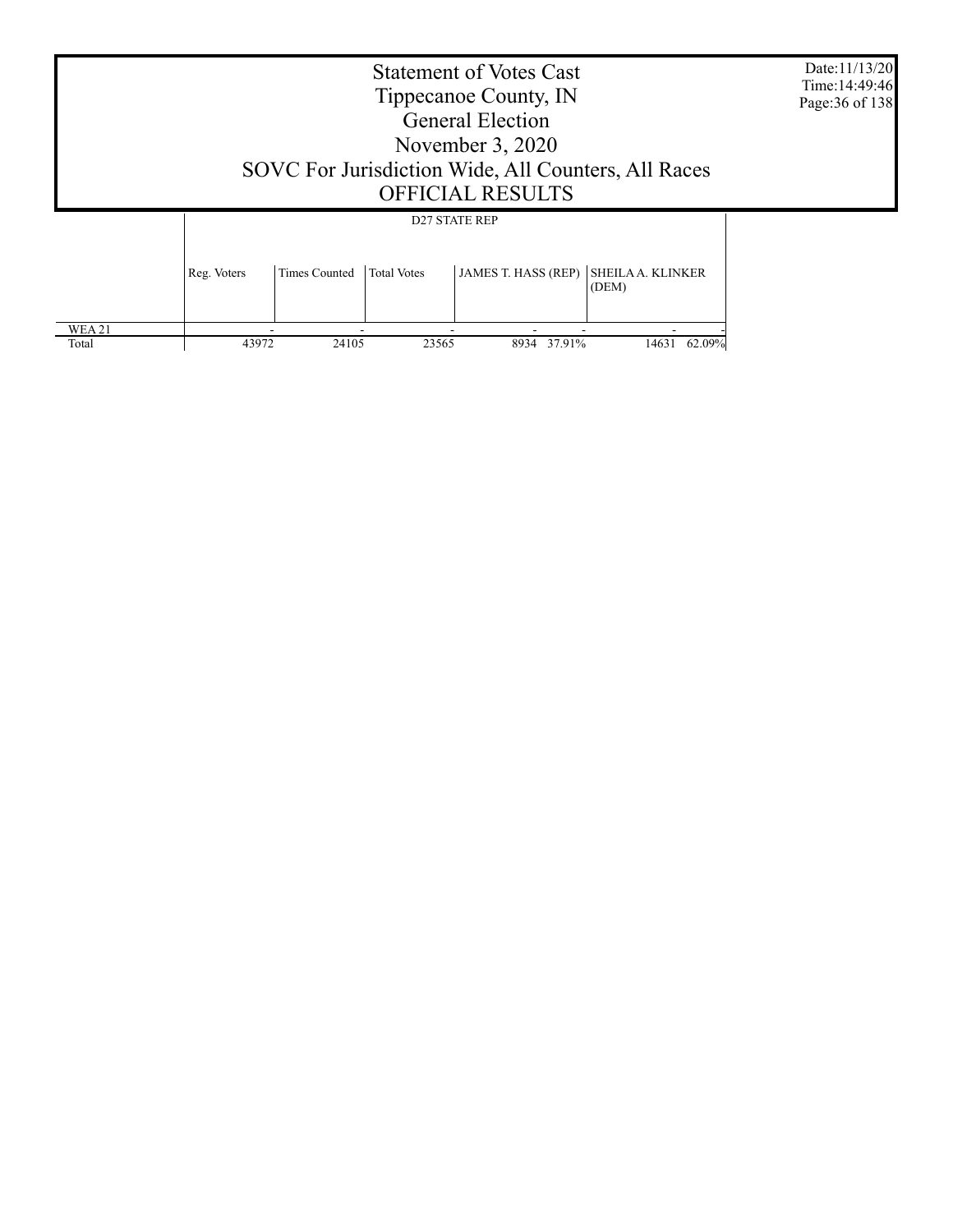Date:11/13/20 Time:14:49:46 Page:37 of 138

## Tippecanoe County, IN General Election

Statement of Votes Cast

### November 3, 2020 SOVC For Jurisdiction Wide, All Counters, All Races OFFICIAL RESULTS

D41 STATE REP

|                                            | Reg. Voters | Times   | <b>Total Votes</b> | TIM BROWN (REP) |         | <b>GREG A. WOODS</b> |        |
|--------------------------------------------|-------------|---------|--------------------|-----------------|---------|----------------------|--------|
|                                            |             | Counted |                    |                 |         | (DEM)                |        |
|                                            |             |         |                    |                 |         |                      |        |
| Jurisdiction Wide                          |             |         |                    |                 |         |                      |        |
| <b>FAIRFIELD 01</b>                        |             |         |                    | ÷               | J.      |                      |        |
| <b>FAIRFIELD 02</b>                        |             |         |                    | ٠               | J.      | ÷                    |        |
| <b>FAIRFIELD 03</b>                        |             |         |                    |                 |         |                      |        |
| <b>FAIRFIELD 04</b>                        |             |         |                    | ٠               | ÷       | ä,                   |        |
| <b>FAIRFIELD 05</b>                        |             |         |                    |                 | L.      |                      |        |
| <b>FAIRFIELD 06</b>                        |             |         |                    | ٠               | ÷       | ä,                   |        |
| <b>FAIRFIELD 07</b>                        |             |         |                    |                 | J.      |                      |        |
| <b>FAIRFIELD 08</b>                        |             |         |                    | ÷               | ÷       | ٠                    |        |
| <b>FAIRFIELD 09</b>                        |             |         |                    | ÷               | J.      | L.                   |        |
| <b>FAIRFIELD 10</b>                        |             |         |                    | ٠               | ÷       | ÷                    |        |
| <b>FAIRFIELD 11</b>                        |             |         |                    |                 | J.      | L.                   |        |
| <b>FAIRFIELD 12</b>                        |             |         | ä,                 | ÷               | ÷       | ٠                    |        |
| <b>FAIRFIELD 13</b>                        |             |         |                    | ÷               | J.      | L.                   |        |
| <b>FAIRFIELD 14</b>                        |             |         |                    | ٠               | ÷       | ÷                    |        |
| <b>FAIRFIELD 15</b>                        |             |         |                    |                 | J.      | L.                   |        |
| <b>FAIRFIELD 16</b>                        |             |         | ä,                 | ÷               | ÷       | ٠                    |        |
| <b>FAIRFIELD 17</b>                        |             |         |                    | ÷               | J.      | L.                   |        |
| <b>FAIRFIELD 18</b>                        |             |         |                    | ٠               | ÷       | ÷                    |        |
| <b>FAIRFIELD 19</b>                        |             |         |                    |                 | J.      | L.                   |        |
| <b>FAIRFIELD 20</b><br><b>FAIRFIELD 21</b> |             |         | ä,                 | ÷<br>÷          | ÷<br>J. | ٠<br>L.              |        |
| <b>FAIRFIELD 22</b>                        |             |         |                    | ٠               | ÷.      | ÷.                   |        |
|                                            |             |         |                    |                 | J.      | L.                   |        |
| <b>FAIRFIELD 23</b><br><b>FAIRFIELD 24</b> |             |         | ä,                 | ÷               | ÷       | ٠                    |        |
| <b>FAIRFIELD 25</b>                        |             |         |                    | ÷               | J.      | L.                   |        |
| <b>FAIRFIELD 26</b>                        |             |         |                    | ٠               | ÷.      | ÷.                   |        |
| <b>FAIRFIELD 27</b>                        |             |         |                    |                 | J.      | L.                   |        |
| <b>FAIRFIELD 28</b>                        |             |         | ä,                 | ÷               | ÷       | ٠                    |        |
| <b>FAIRFIELD 29</b>                        |             |         |                    | ÷               | J.      | L.                   |        |
| <b>FAIRFIELD 30</b>                        |             |         |                    | ٠               | ÷.      | ÷.                   |        |
| <b>FAIRFIELD 31</b>                        |             |         |                    |                 | J.      | L.                   |        |
| <b>FAIRFIELD 32</b>                        |             |         |                    | ÷               | ÷       | ٠                    |        |
| <b>FAIRFIELD 33</b>                        |             |         |                    |                 | L.      |                      |        |
| <b>FAIRFIELD 34</b>                        |             |         |                    | ٠               |         |                      |        |
| <b>FAIRFIELD 35</b>                        |             |         |                    |                 |         |                      |        |
| <b>FAIRFIELD 36</b>                        |             |         | ÷.                 | ٠               | ÷.      |                      |        |
| <b>FAIRFIELD 37 NV</b>                     |             |         | ÷.                 | ÷.              | ÷.      |                      |        |
| JACKSON 01                                 |             |         | ÷                  | ÷               | ÷       |                      |        |
| <b>LAURAMIE 01</b>                         | 1112        | 814     | 778                | 578             | 74.29%  | 200                  | 25.71% |
| <b>LAURAMIE 02</b>                         | 719         | 471     | 455                | 348             | 76.48%  | 107                  | 23.52% |
| PERRY 01                                   |             |         | ÷.                 | ÷.              |         | ÷.                   |        |
| PERRY 02                                   |             |         |                    | ÷.              |         | ۰                    |        |
| PERRY 03                                   |             | ÷       | ÷.                 | ٠               | ÷       | ٠                    |        |
| PERRY 04                                   |             |         |                    | ٠               |         |                      |        |
| PERRY 05                                   |             |         |                    |                 |         |                      |        |
| PERRY 06 NV                                |             |         |                    |                 |         |                      |        |
| RANDOLPH 01                                |             |         |                    |                 |         |                      |        |
| SHEFFIELD 01                               |             |         |                    |                 |         |                      |        |
| SHEFFIELD 02                               |             |         |                    |                 |         |                      |        |
| SHEFFIELD 03                               |             |         |                    |                 |         |                      |        |
| <b>SHEFFIELD 04 NV</b>                     |             |         |                    |                 |         |                      |        |
| SHELBY 01                                  |             |         |                    |                 |         |                      |        |
| SHELBY <sub>02</sub>                       |             |         |                    |                 |         |                      |        |
| TIPPECANOE 01                              |             |         |                    |                 |         |                      |        |
| TIPPECANOE 02                              |             |         |                    |                 |         |                      |        |
| TIPPECANOE 03                              |             |         |                    |                 |         |                      |        |
| TIPPECANOE 04                              |             |         |                    |                 |         |                      |        |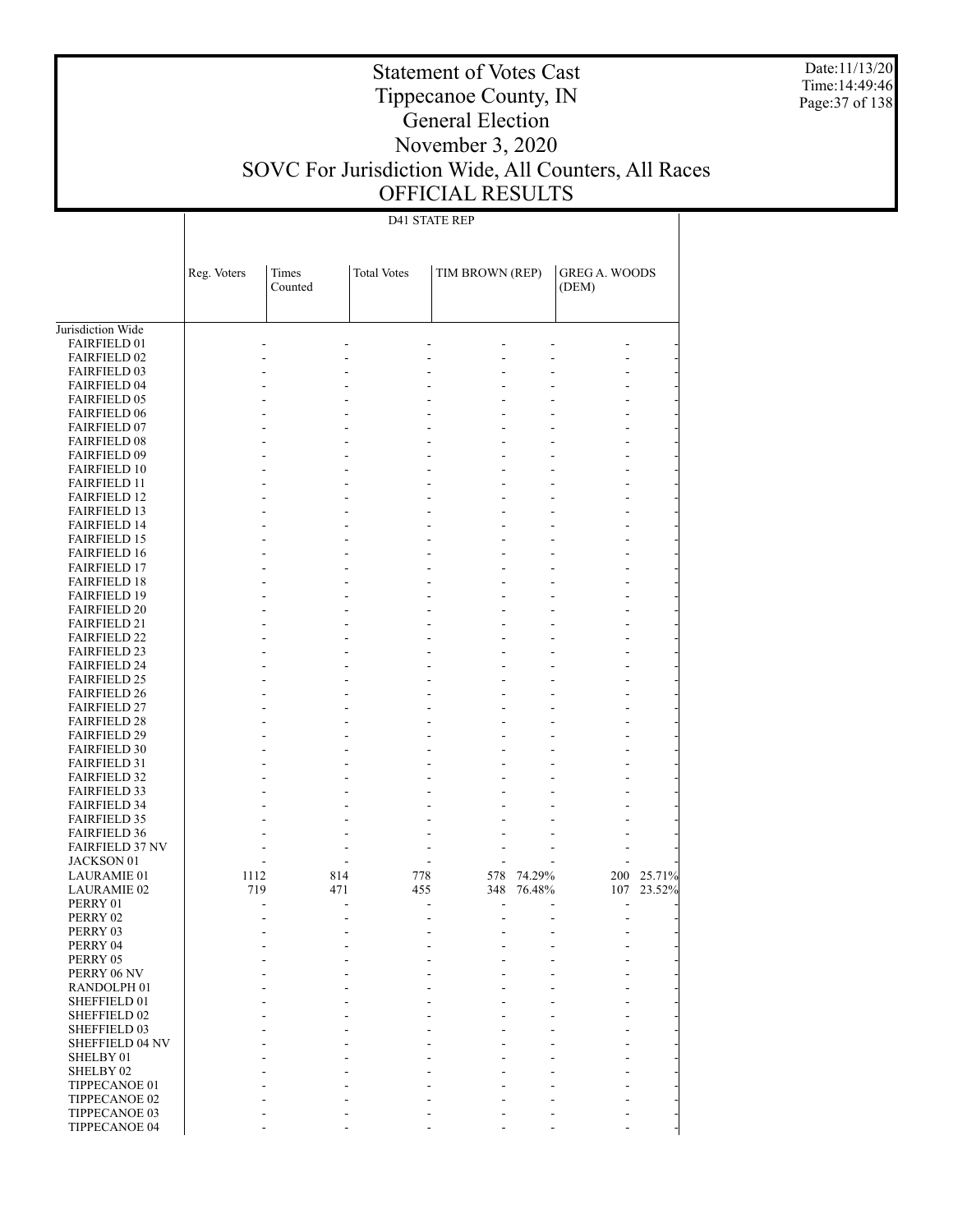Date:11/13/20 Time:14:49:46 Page:38 of 138

# Tippecanoe County, IN General Election

Statement of Votes Cast

#### November 3, 2020 SOVC For Jurisdiction Wide, All Counters, All Races OFFICIAL RESULTS

#### D41 STATE REP

|                      | Reg. Voters | Times<br>Counted | <b>Total Votes</b>                         | TIM BROWN (REP) | <b>GREG A. WOODS</b><br>(DEM)   |
|----------------------|-------------|------------------|--------------------------------------------|-----------------|---------------------------------|
| <b>TIPPECANOE 05</b> |             |                  |                                            |                 |                                 |
|                      | $\sim$      |                  | $\blacksquare$<br>$\overline{\phantom{a}}$ | ÷,              | $\frac{1}{2}$<br>$\blacksquare$ |
| <b>TIPPECANOE 06</b> | L,          |                  |                                            | $\overline{a}$  | $\overline{a}$                  |
| TIPPECANOE 07        |             |                  |                                            | L,              |                                 |
| UNION <sub>01</sub>  |             |                  |                                            | L,              |                                 |
| WABASH <sub>01</sub> |             |                  |                                            | L,              |                                 |
| WABASH <sub>02</sub> |             |                  |                                            | ÷,              |                                 |
| WABASH <sub>03</sub> |             |                  |                                            | $\overline{a}$  |                                 |
| WABASH 04            |             |                  |                                            | ÷,              | $\overline{a}$                  |
| WABASH 05            |             |                  |                                            | $\overline{a}$  |                                 |
| WABASH <sub>06</sub> |             |                  |                                            | $\overline{a}$  | $\overline{a}$                  |
| WABASH <sub>07</sub> |             |                  |                                            | $\overline{a}$  |                                 |
| WABASH 08            |             |                  |                                            | $\overline{a}$  | $\overline{a}$                  |
| WABASH 09            |             |                  |                                            | $\overline{a}$  | $\overline{a}$                  |
| WABASH 10            |             |                  |                                            | $\overline{a}$  | $\overline{a}$                  |
| <b>WABASH 11</b>     |             |                  |                                            | $\overline{a}$  |                                 |
| WABASH 12            |             |                  |                                            | $\overline{a}$  | $\overline{a}$                  |
| WABASH 13            |             |                  |                                            | $\overline{a}$  | $\overline{a}$                  |
| WABASH 14            |             |                  |                                            | $\overline{a}$  | $\overline{a}$                  |
| WABASH 15            |             |                  |                                            | $\overline{a}$  |                                 |
| WABASH 16            |             |                  |                                            | $\overline{a}$  | $\overline{a}$                  |
| <b>WABASH 17</b>     |             |                  |                                            | $\overline{a}$  | $\overline{a}$                  |
| WABASH 18            |             |                  |                                            | $\overline{a}$  | $\overline{a}$                  |
| WABASH 19            |             |                  |                                            | $\overline{a}$  |                                 |
| <b>WABASH 20</b>     |             |                  |                                            | ÷,              | $\overline{a}$                  |
| WABASH 21            |             |                  |                                            | $\overline{a}$  |                                 |
| <b>WABASH 22</b>     |             |                  |                                            | $\overline{a}$  | $\overline{a}$                  |
| WABASH 23            |             |                  |                                            | $\overline{a}$  |                                 |
| WABASH 24            |             |                  |                                            | ÷,              | $\overline{a}$                  |
| WABASH 25            |             |                  |                                            | $\overline{a}$  |                                 |
| WABASH 26            |             |                  |                                            | $\overline{a}$  | $\overline{a}$                  |
| WABASH 27            |             |                  |                                            | $\overline{a}$  |                                 |
| WABASH 28            |             |                  |                                            | ÷,              | $\overline{a}$                  |
| WABASH 29            |             |                  |                                            | $\overline{a}$  |                                 |
| WABASH 30            |             |                  |                                            | $\overline{a}$  | $\overline{a}$                  |
| WABASH 31 NV         |             |                  |                                            | $\overline{a}$  |                                 |
| <b>WASHINGTON 01</b> |             |                  |                                            | ÷,              | $\overline{a}$                  |
| <b>WASHINGTON 02</b> |             |                  |                                            | $\overline{a}$  |                                 |
| WAYNE 01             |             |                  |                                            | $\overline{a}$  | $\overline{a}$                  |
| <b>WEA01</b>         |             |                  |                                            | $\overline{a}$  |                                 |
| <b>WEA02</b>         |             |                  |                                            | ÷,              | $\overline{a}$                  |
| WEA <sub>03</sub>    |             |                  |                                            | $\overline{a}$  |                                 |
| <b>WEA 04</b>        |             |                  |                                            | $\overline{a}$  | $\overline{a}$                  |
| <b>WEA 05</b>        |             |                  |                                            | L,              |                                 |
| <b>WEA 06</b>        |             |                  |                                            | $\overline{a}$  | -                               |
| WEA 07               |             |                  |                                            |                 |                                 |
| WEA08                |             |                  |                                            |                 |                                 |
| <b>WEA09</b>         |             |                  |                                            |                 |                                 |
| <b>WEA10</b>         |             |                  |                                            |                 |                                 |
| <b>WEA11</b>         |             |                  |                                            |                 |                                 |
| <b>WEA12</b>         |             |                  |                                            |                 |                                 |
| WEA13                |             |                  |                                            |                 |                                 |
| <b>WEA14</b>         |             |                  |                                            |                 |                                 |
| <b>WEA15</b>         |             |                  |                                            |                 |                                 |
| <b>WEA16</b>         |             |                  |                                            |                 |                                 |
| WEA17                |             |                  |                                            |                 |                                 |
| <b>WEA18</b>         |             |                  |                                            |                 |                                 |
| <b>WEA19</b>         |             |                  |                                            |                 |                                 |
| <b>WEA 20</b>        |             |                  |                                            |                 |                                 |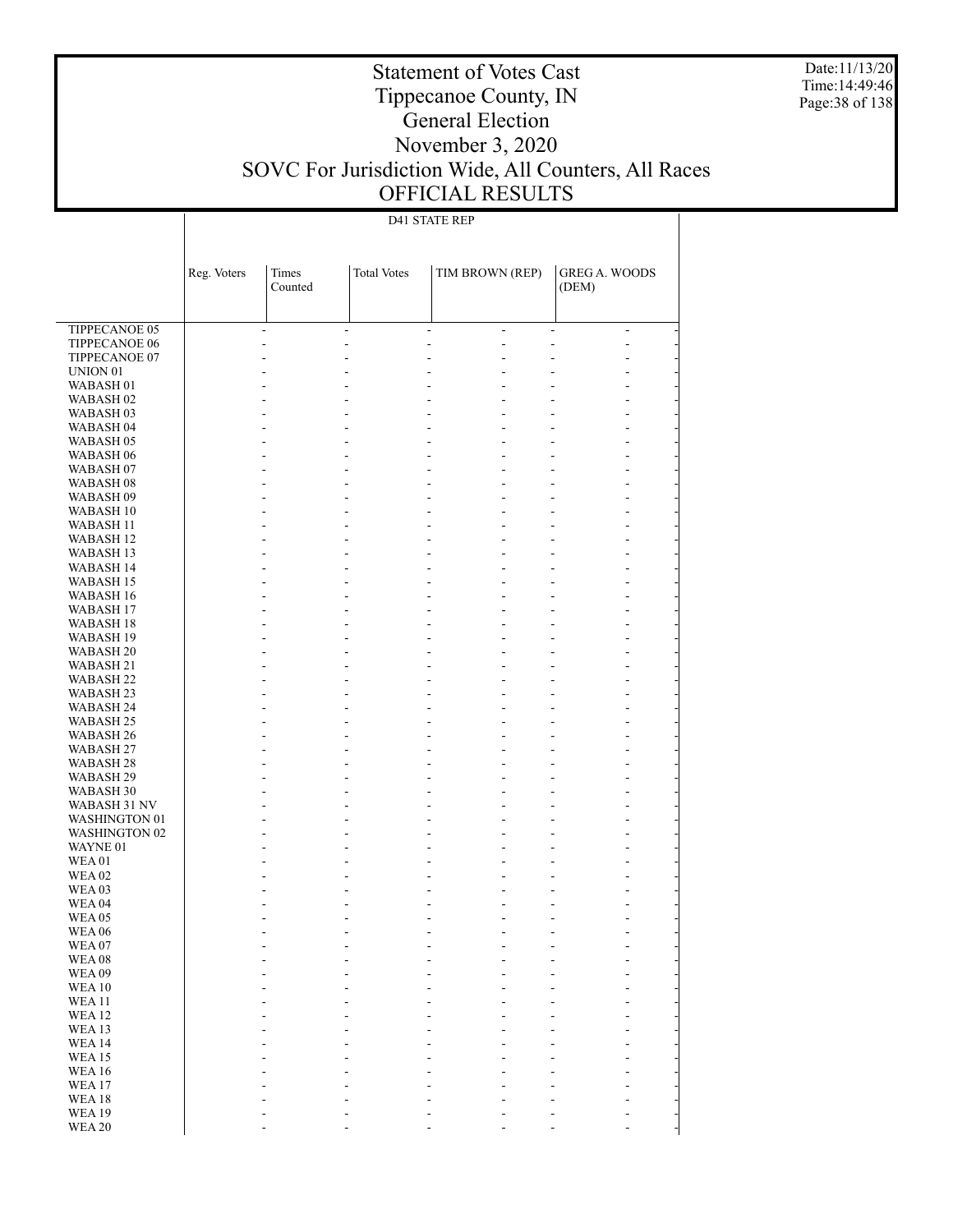| <b>Statement of Votes Cast</b><br>Tippecanoe County, IN<br><b>General Election</b><br>November $3,2020$<br>SOVC For Jurisdiction Wide, All Counters, All Races<br><b>OFFICIAL RESULTS</b><br><b>D41 STATE REP</b><br>Times<br>TIM BROWN (REP)<br><b>GREG A. WOODS</b><br><b>Total Votes</b><br>Reg. Voters<br>(DEM)<br>Counted |      |      |      |               |            | Date:11/13/20<br>Time: 14:49:46<br>Page: 39 of 138 |  |
|--------------------------------------------------------------------------------------------------------------------------------------------------------------------------------------------------------------------------------------------------------------------------------------------------------------------------------|------|------|------|---------------|------------|----------------------------------------------------|--|
|                                                                                                                                                                                                                                                                                                                                |      |      |      |               |            |                                                    |  |
|                                                                                                                                                                                                                                                                                                                                |      |      |      |               |            |                                                    |  |
| <b>WEA21</b><br>Total                                                                                                                                                                                                                                                                                                          | 1831 | 1285 | 1233 | 75.10%<br>926 | 307 24.90% |                                                    |  |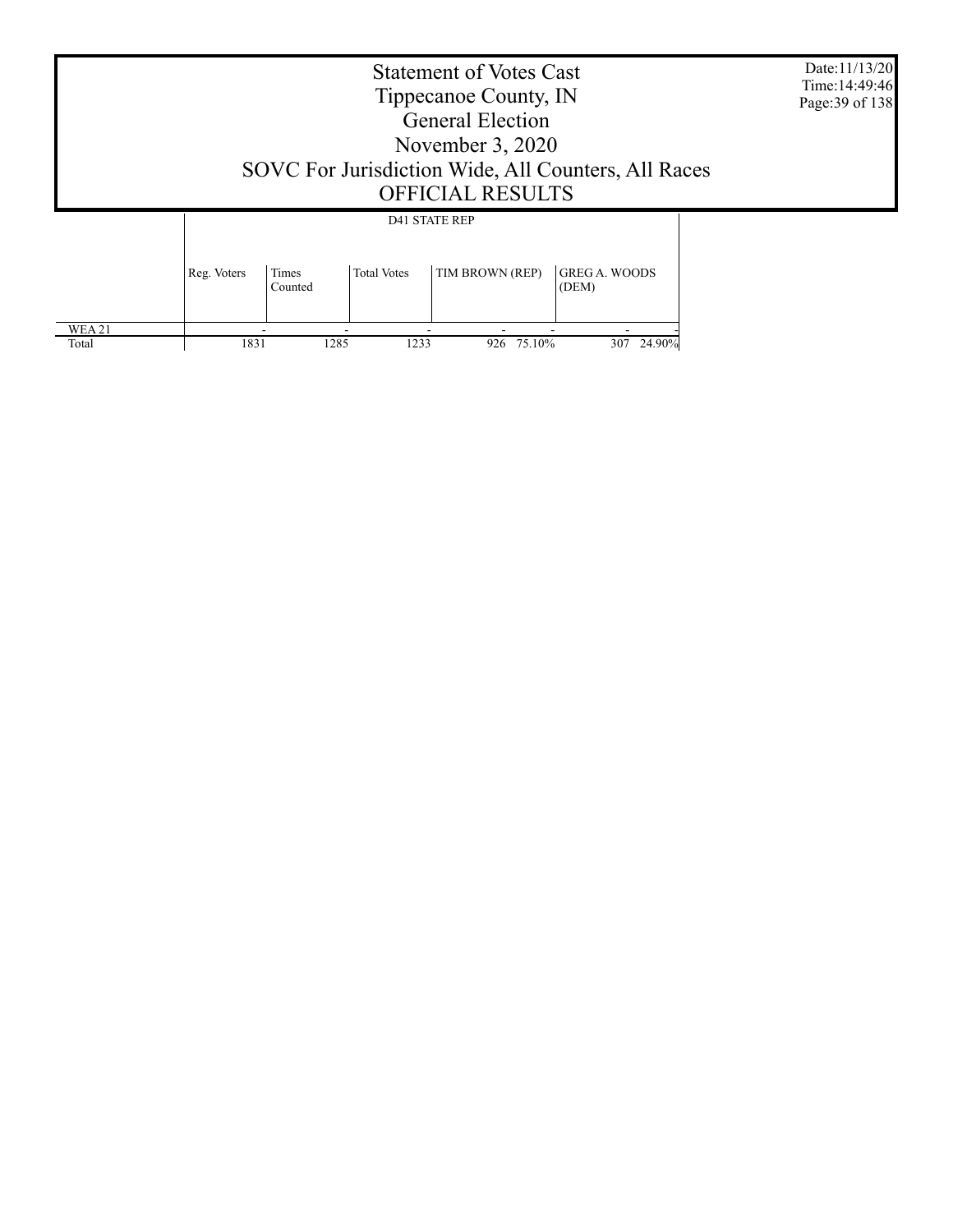Date:11/13/20 Time:14:49:46 Page:40 of 138

### Tippecanoe County, IN General Election November 3, 2020 SOVC For Jurisdiction Wide, All Counters, All Races OFFICIAL RESULTS

Statement of Votes Cast

|                        | Reg. Voters      | <b>Times Counted</b> | <b>Total Votes</b> | RANDY J. WILLIAMS |            | BRYAN K. COULTER |            |
|------------------------|------------------|----------------------|--------------------|-------------------|------------|------------------|------------|
|                        |                  |                      |                    | (REP)             |            | (DEM)            |            |
|                        |                  |                      |                    |                   |            |                  |            |
| Jurisdiction Wide      |                  |                      |                    |                   |            |                  |            |
| <b>FAIRFIELD 01</b>    | 1540             | 1145                 | 1106               |                   | 721 65.19% |                  | 385 34.81% |
| <b>FAIRFIELD 02</b>    | 1022             | 774                  | 745                | 483               | 64.83%     |                  | 262 35.17% |
| <b>FAIRFIELD 03</b>    | 983              | 698                  | 667                | 378               | 56.67%     |                  | 289 43.33% |
| <b>FAIRFIELD 04</b>    | 868              | 563                  | 548                | 297               | 54.20%     | 251              | 45.80%     |
| <b>FAIRFIELD 05</b>    | 10               | 6                    | 6                  |                   | 2 33.33%   |                  | 4 66.67%   |
| <b>FAIRFIELD 06</b>    | 1000             | 511                  | 492                | 253               | 51.42%     |                  | 239 48.58% |
| <b>FAIRFIELD 07</b>    | 1203             | 607                  | 585                | 274               | 46.84%     | 311              | 53.16%     |
| <b>FAIRFIELD 08</b>    | 887              | 393                  | 384                | 134               | 34.90%     |                  | 250 65.10% |
| <b>FAIRFIELD 09</b>    | 1047             | 688                  | 659                |                   | 415 62.97% | 244              | 37.03%     |
| <b>FAIRFIELD 10</b>    | 1174             | 668                  | 653                |                   | 338 51.76% |                  | 315 48.24% |
| <b>FAIRFIELD 11</b>    | 959              | 634                  | 615                |                   | 290 47.15% |                  | 325 52.85% |
| <b>FAIRFIELD 12</b>    | 1098             | 516                  | 494                | 221               | 44.74%     | 273              | 55.26%     |
| <b>FAIRFIELD 13</b>    | 990              | 357                  | 338                | 111               | 32.84%     |                  | 227 67.16% |
| <b>FAIRFIELD 14</b>    | 1251             | 803                  | 769                | 433               | 56.31%     |                  | 336 43.69% |
| <b>FAIRFIELD 15</b>    | 1291             | 680                  | 657                | 308               | 46.88%     |                  | 349 53.12% |
| <b>FAIRFIELD 16</b>    | 824              | 350                  | 335                | 133               | 39.70%     |                  | 202 60.30% |
| <b>FAIRFIELD 17</b>    | 867              | 368                  | 352                | 104               | 29.55%     | 248              | 70.45%     |
| <b>FAIRFIELD 18</b>    | 621              | 374                  | 356                |                   | 198 55.62% | 158              | 44.38%     |
| <b>FAIRFIELD 19</b>    | 1154             | 577                  | 552                | 240               | 43.48%     |                  | 312 56.52% |
| <b>FAIRFIELD 20</b>    | 1046             | 606                  | 590                | 288               | 48.81%     |                  | 302 51.19% |
| <b>FAIRFIELD 21</b>    | 1063             | 588                  | 571                |                   | 272 47.64% |                  | 299 52.36% |
| <b>FAIRFIELD 22</b>    | 529              | 181                  | 173                |                   | 66 38.15%  |                  | 107 61.85% |
| <b>FAIRFIELD 23</b>    | 980              | 513                  | 494                | 183               | 37.04%     | 311              | 62.96%     |
| <b>FAIRFIELD 24</b>    | 1662             | 686                  | 650                | 174               | 26.77%     |                  | 476 73.23% |
| <b>FAIRFIELD 25</b>    | 551              | 220                  | 217                |                   | 100 46.08% | 117              | 53.92%     |
| <b>FAIRFIELD 26</b>    | 1141             | 534                  | 506                |                   | 222 43.87% | 284              | 56.13%     |
| <b>FAIRFIELD 27</b>    | 1308             | 546                  | 530                | 217               | 40.94%     | 313              | 59.06%     |
| <b>FAIRFIELD 28</b>    | 1084             | 565                  | 545                | 265               | 48.62%     |                  | 280 51.38% |
| <b>FAIRFIELD 29</b>    | 1349             | 906                  | 873                | 374               | 42.84%     |                  | 499 57.16% |
| <b>FAIRFIELD 30</b>    | 1170             | 742                  | 711                |                   | 320 45.01% | 391              | 54.99%     |
| <b>FAIRFIELD 31</b>    | 1463             | 772                  | 747                | 373               | 49.93%     |                  | 374 50.07% |
| <b>FAIRFIELD 32</b>    | 699              | 409                  | 400                | 191               | 47.75%     | 209              | 52.25%     |
| <b>FAIRFIELD 33</b>    | 1018             | 547                  | 524                | 257               | 49.05%     | 267              | 50.95%     |
| <b>FAIRFIELD 34</b>    | 1059             | 600                  | 581                |                   | 330 56.80% | 251              | 43.20%     |
| <b>FAIRFIELD 35</b>    | 1225             | 794                  | 769                | 443               | 57.61%     |                  | 326 42.39% |
| <b>FAIRFIELD 36</b>    | 715              | 318                  | 307                | 142               | 46.25%     | 165              | 53.75%     |
| <b>FAIRFIELD 37 NV</b> | $\boldsymbol{0}$ | $\boldsymbol{0}$     | $\boldsymbol{0}$   | $\boldsymbol{0}$  |            | $\boldsymbol{0}$ |            |
| <b>JACKSON 01</b>      | 350              | 235                  | 225                | 172               | 76.44%     | 53               | 23.56%     |
| <b>LAURAMIE 01</b>     | 1112             | 814                  | 775                | 584               | 75.35%     | 191              | 24.65%     |
| <b>LAURAMIE 02</b>     | 719              | 471                  | 451                | 340               | 75.39%     | 111              | 24.61%     |
| PERRY 01               | 1448             | 1110                 | 1076               | 764               | 71.00%     |                  | 312 29.00% |
| PERRY 02               | 575              | 442                  | 428                | 311               | 72.66%     | 117              | 27.34%     |
| PERRY 03               | 1029             | 786                  | 756                |                   | 513 67.86% |                  | 243 32.14% |
| PERRY 04               | 1744             | 1252                 | 1203               |                   | 806 67.00% |                  | 397 33.00% |
| PERRY 05               | 1653             | 1118                 | 1072               | 632               | 58.96%     | 440              | 41.04%     |
| PERRY 06 NV            | $\boldsymbol{0}$ | $\boldsymbol{0}$     | $\boldsymbol{0}$   | $\boldsymbol{0}$  |            | $\boldsymbol{0}$ |            |
| RANDOLPH 01            | 703              | 511                  | 475                | 355               | 74.74%     |                  | 120 25.26% |
| SHEFFIELD 01           | 896              | 625                  | 597                | 379               | 63.48%     | 218              | 36.52%     |
| SHEFFIELD 02           | 1322             | 990                  | 953                | 722               | 75.76%     |                  | 231 24.24% |
| SHEFFIELD 03           | 684              | 518                  | 500                | 373               | 74.60%     | 127              | 25.40%     |
| SHEFFIELD 04 NV        | $\boldsymbol{0}$ | $\boldsymbol{0}$     | $\boldsymbol{0}$   | $\boldsymbol{0}$  |            | $\boldsymbol{0}$ |            |
| SHELBY 01              | 757              | 515                  | 498                | 360               | 72.29%     | 138              | 27.71%     |
| SHELBY 02              | 1233             | 926                  | 880                | 557               | 63.30%     | 323              | 36.70%     |
| TIPPECANOE 01          | 749              | 572                  | 547                | 351               | 64.17%     | 196              | 35.83%     |
| TIPPECANOE 02          | 1066             | 763                  | 733                | 496               | 67.67%     | 237              | 32.33%     |
| TIPPECANOE 03          | 771              | 561                  | 540                | 353               | 65.37%     | 187              | 34.63%     |
| TIPPECANOE 04          | 1004             | 703                  | 684                | 393               | 57.46%     | 291              | 42.54%     |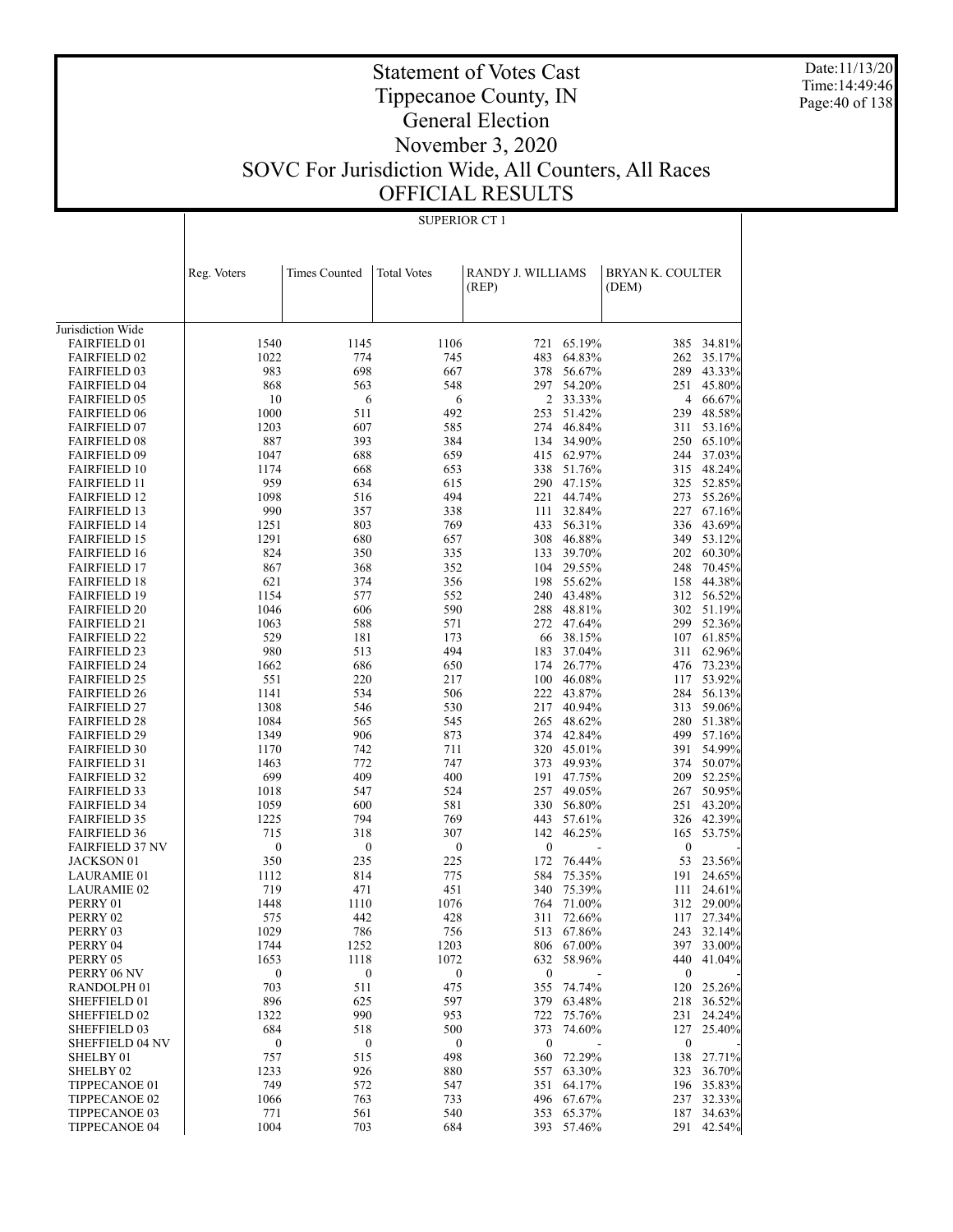Date:11/13/20 Time:14:49:47 Page:41 of 138

### Statement of Votes Cast Tippecanoe County, IN General Election November 3, 2020 SOVC For Jurisdiction Wide, All Counters, All Races OFFICIAL RESULTS

|                        | Reg. Voters      | <b>Times Counted</b> | <b>Total Votes</b> | RANDY J. WILLIAMS<br>(REP) |                     | <b>BRYAN K. COULTER</b><br>(DEM) |                      |
|------------------------|------------------|----------------------|--------------------|----------------------------|---------------------|----------------------------------|----------------------|
|                        |                  |                      |                    |                            |                     |                                  |                      |
|                        |                  |                      |                    |                            |                     |                                  |                      |
| TIPPECANOE 05          | 1440             | 935                  | 890                | 560                        | 62.92%              |                                  | 330 37.08%           |
| <b>TIPPECANOE 06</b>   | 1140             | 832                  | 804                | 478                        | 59.45%              | 326                              | 40.55%               |
| TIPPECANOE 07          | 924              | 682                  | 653                | 340                        | 52.07%              |                                  | 313 47.93%           |
| UNION <sub>01</sub>    | 1270             | 889                  | 855                | 641                        | 74.97%              | 214                              | 25.03%               |
| WABASH <sub>01</sub>   | 391              | 278                  | 268                | 171                        | 63.81%              |                                  | 97 36.19%            |
| WABASH <sub>02</sub>   | 1286             | 872                  | 832                | 422                        | 50.72%              | 410                              | 49.28%               |
| WABASH <sub>03</sub>   | 802              | 615                  | 597                | 305                        | 51.09%              |                                  | 292 48.91%<br>59.12% |
| WABASH 04<br>WABASH 05 | 1252<br>1334     | 573<br>949           | 548<br>914         | 224<br>491                 | 40.88%<br>53.72%    | 324<br>423                       | 46.28%               |
| WABASH <sub>06</sub>   | 679              | 444                  | 425                | 183                        | 43.06%              | 242                              | 56.94%               |
| WABASH <sub>07</sub>   | 1229             | 945                  | 906                | 359                        | 39.62%              | 547                              | 60.38%               |
| WABASH <sub>08</sub>   | 835              | 575                  | 550                | 195                        | 35.45%              | 355                              | 64.55%               |
| WABASH <sub>09</sub>   | 827              | 452                  | 431                | 144                        | 33.41%              | 287                              | 66.59%               |
| WABASH 10              | 1055             | 570                  | 539                | 217                        | 40.26%              | 322                              | 59.74%               |
| WABASH 11              | 1352             | 657                  | 626                | 247                        | 39.46%              | 379                              | 60.54%               |
| WABASH <sub>12</sub>   | 1582             | 950                  | 899                | 392                        | 43.60%              | 507                              | 56.40%               |
| WABASH 13              | 1278             | 835                  | 806                | 419                        | 51.99%              |                                  | 387 48.01%           |
| <b>WABASH 14</b>       | 585              | 334                  | 324                | 110                        | 33.95%              | 214                              | 66.05%               |
| WABASH 15              | 822              | 599                  | 585                | 199                        | 34.02%              | 386                              | 65.98%               |
| WABASH 16              | 1344             | 864                  | 818                |                            | 335 40.95%          | 483                              | 59.05%               |
| WABASH 17              | 3987             | 927                  | 850                |                            | 307 36.12%          | 543                              | 63.88%               |
| WABASH 18              | 611              | 343                  | 333                | 128                        | 38.44%              | 205                              | 61.56%               |
| WABASH 19              | 614              | 448                  | 434                | 224                        | 51.61%              | 210                              | 48.39%               |
| <b>WABASH 20</b>       | 1806             | 1192                 | 1153               | 573                        | 49.70%              | 580                              | 50.30%               |
| WABASH 21              | 524              | 339                  | 322                | 104                        | 32.30%              | 218                              | 67.70%               |
| WABASH <sub>22</sub>   | 1079             | 759                  | 729                | 274                        | 37.59%              | 455                              | 62.41%               |
| <b>WABASH 23</b>       | 1300             | 797                  | 762                | 293                        | 38.45%              | 469                              | 61.55%               |
| WABASH 24              | 1334             | 864                  | 828                | 261                        | 31.52%              | 567                              | 68.48%               |
| WABASH <sub>25</sub>   | 1091             | 462                  | 435                |                            | 116 26.67%          | 319                              | 73.33%               |
| WABASH <sub>26</sub>   | 855              | 226                  | 207                | 60                         | 28.99%              | 147                              | 71.01%               |
| WABASH 27              | 855              | 239                  | 224                | 65                         | 29.02%              | 159                              | 70.98%               |
| WABASH <sub>28</sub>   | 1462             | 546                  | 509                | 143                        | 28.09%              | 366                              | 71.91%               |
| WABASH 29              | 184              | 59                   | 55                 | 15                         | 27.27%              | 40                               | 72.73%               |
| WABASH 30              | 1205             | 862                  | 836                | 424                        | 50.72%              | 412                              | 49.28%               |
| WABASH 31 NV           | $\boldsymbol{0}$ | $\boldsymbol{0}$     | $\boldsymbol{0}$   | $\boldsymbol{0}$           |                     | $\boldsymbol{0}$                 |                      |
| <b>WASHINGTON 01</b>   | 910              | 626                  | 602                | 427                        | 70.93%              | 175                              | 29.07%               |
| <b>WASHINGTON 02</b>   | 890              | 656                  | 625                | 461                        | 73.76%              | 164                              | 26.24%               |
| WAYNE 01               | 1257             | 900                  | 868                | 641                        | 73.85%              | 227                              | 26.15%               |
| WEA01<br><b>WEA 02</b> | 229<br>1637      | 103<br>894           | 95<br>873          | 456                        | 62 65.26%<br>52.23% | 33<br>417                        | 34.74%<br>47.77%     |
| WEA <sub>03</sub>      | 1400             | 786                  | 749                | 398                        | 53.14%              |                                  | 351 46.86%           |
| <b>WEA 04</b>          | 736              | 392                  | 380                | 208                        | 54.74%              | 172                              | 45.26%               |
| <b>WEA 05</b>          | 713              | 409                  | 394                | 175                        | 44.42%              | 219                              | 55.58%               |
| <b>WEA 06</b>          | 1448             | 721                  | 696                | 372                        | 53.45%              | 324                              | 46.55%               |
| WEA07                  | 1250             | 792                  | 763                |                            | 464 60.81%          |                                  | 299 39.19%           |
| <b>WEA08</b>           | 1063             | 650                  | 626                |                            | 352 56.23%          |                                  | 274 43.77%           |
| <b>WEA09</b>           | 976              | 613                  | 587                | 303                        | 51.62%              |                                  | 284 48.38%           |
| <b>WEA 10</b>          | 856              | 458                  | 442                | 225                        | 50.90%              |                                  | 217 49.10%           |
| <b>WEA 11</b>          | 1195             | 873                  | 833                | 517                        | 62.06%              |                                  | 316 37.94%           |
| <b>WEA 12</b>          | 1031             | 700                  | 661                | 414                        | 62.63%              | 247                              | 37.37%               |
| <b>WEA 13</b>          | 958              | 753                  | 723                |                            | 475 65.70%          | 248                              | 34.30%               |
| <b>WEA14</b>           | 2565             | 1705                 | 1657               | 967                        | 58.36%              | 690                              | 41.64%               |
| <b>WEA 15</b>          | 1622             | 1206                 | 1162               | 767                        | 66.01%              |                                  | 395 33.99%           |
| <b>WEA16</b>           | 1328             | 929                  | 899                | 576                        | 64.07%              |                                  | 323 35.93%           |
| <b>WEA17</b>           | 1586             | 1100                 | 1063               | 681                        | 64.06%              |                                  | 382 35.94%           |
| <b>WEA18</b>           | $\boldsymbol{0}$ | $\boldsymbol{0}$     | $\boldsymbol{0}$   | $\boldsymbol{0}$           |                     | $\boldsymbol{0}$                 |                      |
| <b>WEA19</b>           | 977              | 644                  | 611                | 363                        | 59.41%              | 248                              | 40.59%               |
| <b>WEA 20</b>          | 690              | 434                  | 421                | 275                        | 65.32%              |                                  | 146 34.68%           |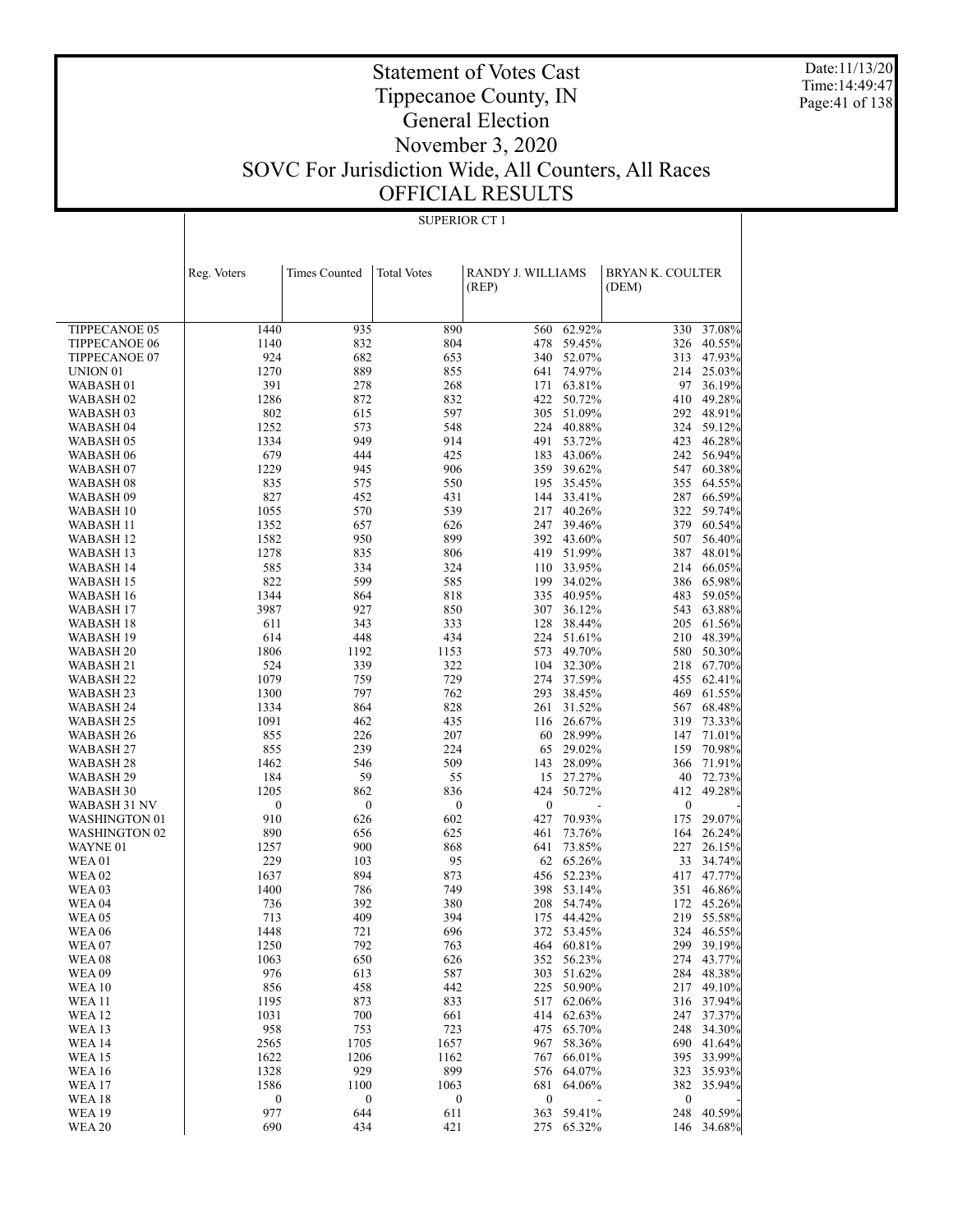|  | Date:11/13/20<br>Time: 14:49:47<br>Page: 42 of 138 |                      |                      |                                   |                                  |  |
|--|----------------------------------------------------|----------------------|----------------------|-----------------------------------|----------------------------------|--|
|  |                                                    |                      | <b>SUPERIOR CT 1</b> |                                   |                                  |  |
|  | Reg. Voters                                        | <b>Times Counted</b> | <b>Total Votes</b>   | <b>RANDY J. WILLIAMS</b><br>(REP) | <b>BRYAN K. COULTER</b><br>(DEM) |  |

 1040 767 734 535 72.89% 199 27.11% 119357 72175 69305 37544 54.17% 31761 45.83%

 WEA 21 Total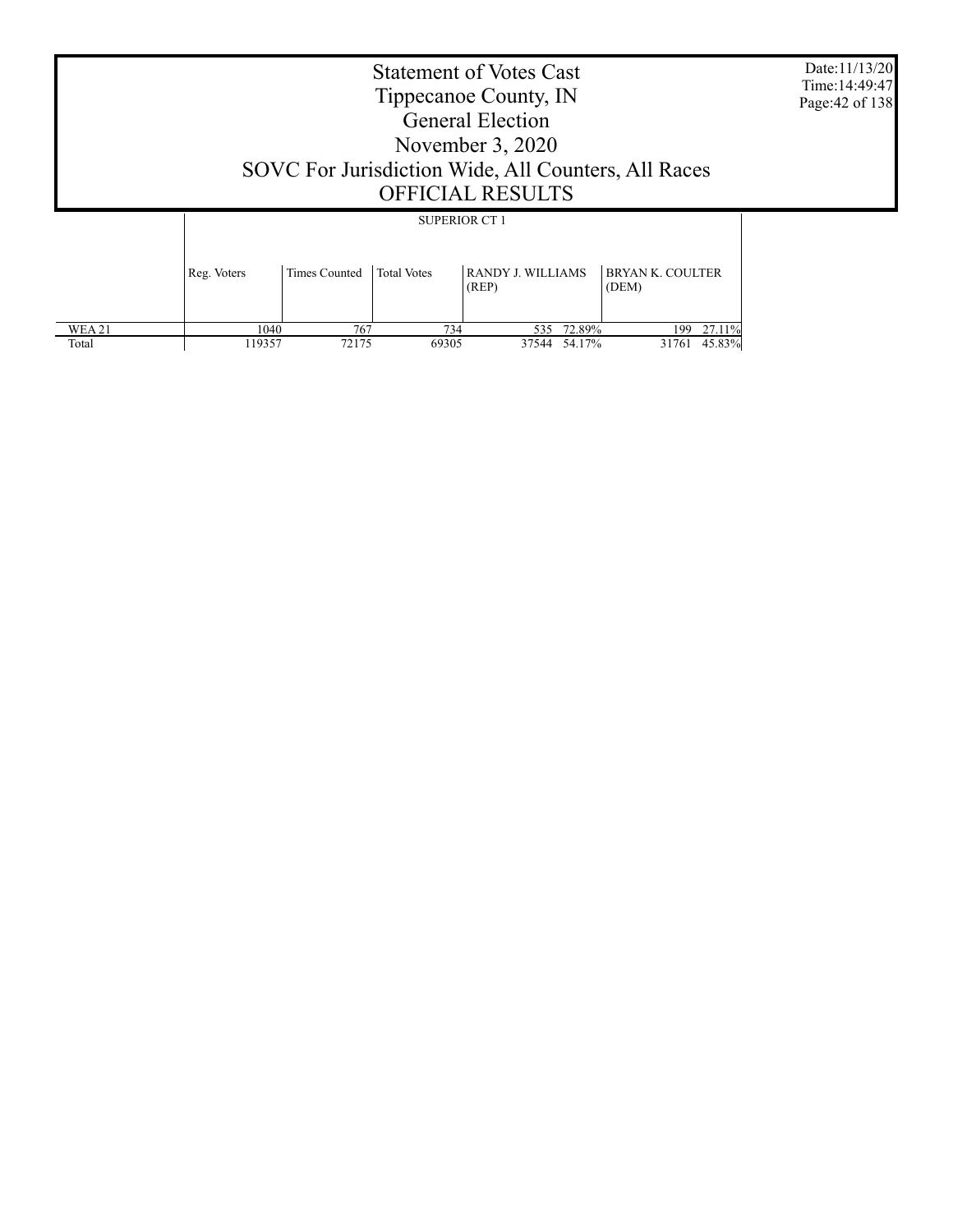Date:11/13/20 Time:14:49:47 Page:43 of 138

### Statement of Votes Cast Tippecanoe County, IN General Election November 3, 2020 SOVC For Jurisdiction Wide, All Counters, All Races OFFICIAL RESULTS

|                                            | Reg. Voters      | Times Counted    | <b>Total Votes</b> | <b>STEVEN P. MEYER</b>     |
|--------------------------------------------|------------------|------------------|--------------------|----------------------------|
|                                            |                  |                  |                    | (DEM)                      |
|                                            |                  |                  |                    |                            |
| Jurisdiction Wide                          |                  |                  |                    |                            |
| <b>FAIRFIELD 01</b>                        | 1540             | 1145             | 654                | 654 100.00%                |
| <b>FAIRFIELD 02</b>                        | 1022             | 774              | 441                | 441 100.00%                |
| <b>FAIRFIELD 03</b>                        | 983              | 698              | 453                | 453 100.00%                |
| <b>FAIRFIELD 04</b>                        | 868              | 563              | 404                | 404 100.00%                |
| <b>FAIRFIELD 05</b>                        | 10               | 6                | 5                  | 5 100.00%                  |
| <b>FAIRFIELD 06</b>                        | 1000             | 511              | 354                | 354 100.00%                |
| <b>FAIRFIELD 07</b>                        | 1203             | 607              | 425                | 425 100.00%                |
| <b>FAIRFIELD 08</b>                        | 887              | 393              | 301                | 301 100.00%                |
| <b>FAIRFIELD 09</b><br><b>FAIRFIELD 10</b> | 1047<br>1174     | 688<br>668       | 413<br>456         | 413 100.00%<br>456 100.00% |
| <b>FAIRFIELD 11</b>                        | 959              | 634              | 442                | 442 100.00%                |
| <b>FAIRFIELD 12</b>                        | 1098             | 516              | 363                | 363 100.00%                |
| <b>FAIRFIELD 13</b>                        | 990              | 357              | 245                | 245 100.00%                |
| <b>FAIRFIELD 14</b>                        | 1251             | 803              | 500                | 500 100.00%                |
| <b>FAIRFIELD 15</b>                        | 1291             | 680              | 473                | 473 100.00%                |
| <b>FAIRFIELD 16</b>                        | 824              | 350              | 236                | 236 100.00%                |
| <b>FAIRFIELD 17</b>                        | 867              | 368              | 291                | 291 100.00%                |
| <b>FAIRFIELD 18</b>                        | 621              | 374              | 215                | 215 100.00%                |
| <b>FAIRFIELD 19</b>                        | 1154             | 577              | 398                | 398 100.00%                |
| <b>FAIRFIELD 20</b><br><b>FAIRFIELD 21</b> | 1046<br>1063     | 606<br>588       | 422<br>403         | 422 100.00%<br>403 100.00% |
| <b>FAIRFIELD 22</b>                        | 529              | 181              | 139                | 139 100.00%                |
| <b>FAIRFIELD 23</b>                        | 980              | 513              | 376                | 376 100.00%                |
| <b>FAIRFIELD 24</b>                        | 1662             | 686              | 552                | 552 100.00%                |
| <b>FAIRFIELD 25</b>                        | 551              | 220              | 145                | 145 100.00%                |
| <b>FAIRFIELD 26</b>                        | 1141             | 534              | 369                | 369 100.00%                |
| <b>FAIRFIELD 27</b>                        | 1308             | 546              | 409                | 409 100.00%                |
| <b>FAIRFIELD 28</b>                        | 1084             | 565              | 382                | 382 100.00%                |
| <b>FAIRFIELD 29</b><br><b>FAIRFIELD 30</b> | 1349<br>1170     | 906<br>742       | 667<br>552         | 667 100.00%<br>552 100.00% |
| <b>FAIRFIELD 31</b>                        | 1463             | 772              | 537                | 537 100.00%                |
| <b>FAIRFIELD 32</b>                        | 699              | 409              | 281                | 281 100.00%                |
| <b>FAIRFIELD 33</b>                        | 1018             | 547              | 373                | 373 100.00%                |
| <b>FAIRFIELD 34</b>                        | 1059             | 600              | 382                | 382 100.00%                |
| <b>FAIRFIELD 35</b>                        | 1225             | 794              | 540                | 540 100.00%                |
| <b>FAIRFIELD 36</b>                        | 715              | 318              | 220                | 220 100.00%                |
| <b>FAIRFIELD 37 NV</b>                     | 0                | $\boldsymbol{0}$ | $\boldsymbol{0}$   | 0                          |
| JACKSON 01<br><b>LAURAMIE 01</b>           | 350<br>1112      | 235<br>814       | 117<br>413         | 117 100.00%                |
| <b>LAURAMIE 02</b>                         | 719              | 471              | 225                | 413 100.00%<br>225 100.00% |
| PERRY 01                                   | 1448             | 1110             | 548                | 548 100.00%                |
| PERRY 02                                   | 575              | 442              | 210                | 210 100.00%                |
| PERRY 03                                   | 1029             | 786              | 432                | 432 100.00%                |
| PERRY 04                                   | 1744             | 1252             | 682                | 682 100.00%                |
| PERRY 05                                   | 1653             | 1118             | 667                | 667 100.00%                |
| PERRY 06 NV                                | $\boldsymbol{0}$ | $\boldsymbol{0}$ | $\boldsymbol{0}$   | $\boldsymbol{0}$           |
| RANDOLPH <sub>01</sub>                     | 703              | 511              | 257                | 257 100.00%                |
| SHEFFIELD 01<br>SHEFFIELD 02               | 896<br>1322      | 625<br>990       | 366<br>479         | 366 100.00%<br>479 100.00% |
| SHEFFIELD 03                               | 684              | 518              | 263                | 263 100.00%                |
| <b>SHEFFIELD 04 NV</b>                     | $\boldsymbol{0}$ | $\boldsymbol{0}$ | $\boldsymbol{0}$   | $\boldsymbol{0}$           |
| SHELBY 01                                  | 757              | 515              | 301                | 301 100.00%                |
| SHELBY <sub>02</sub>                       | 1233             | 926              | 570                | 570 100.00%                |
| TIPPECANOE 01                              | 749              | 572              | 320                | 320 100.00%                |
| TIPPECANOE 02                              | 1066             | 763              | 420                | 420 100.00%                |
| TIPPECANOE 03                              | 771              | 561              | 336                | 336 100.00%                |
| <b>TIPPECANOE 04</b>                       | 1004             | 703              | 435                | 435 100.00%                |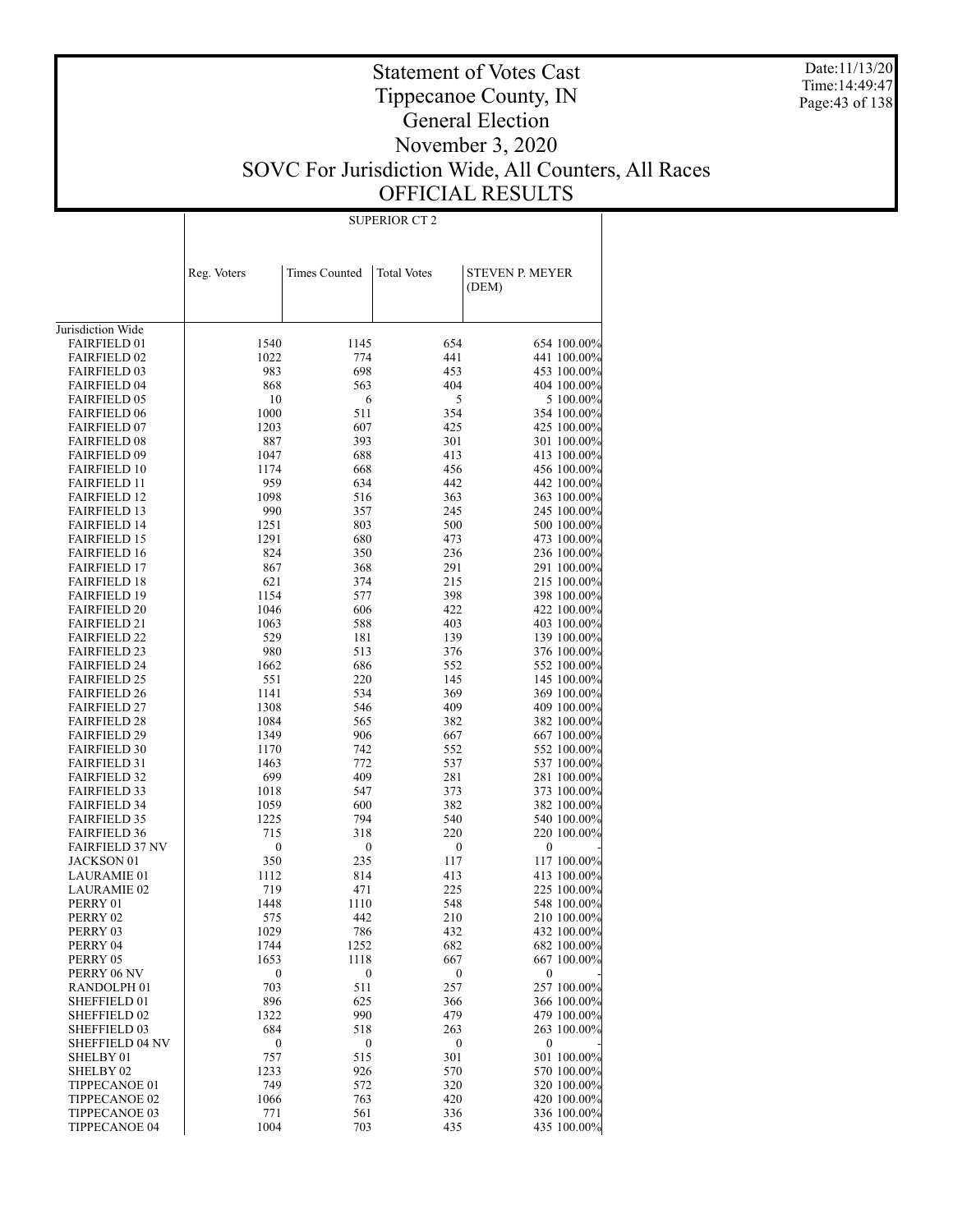Date:11/13/20 Time:14:49:47 Page:44 of 138

### Statement of Votes Cast Tippecanoe County, IN General Election November 3, 2020 SOVC For Jurisdiction Wide, All Counters, All Races OFFICIAL RESULTS

| SUPERIOR CT |  |
|-------------|--|

|                        | Reg. Voters      | <b>Times Counted</b> | <b>Total Votes</b> | <b>STEVEN P. MEYER</b>     |
|------------------------|------------------|----------------------|--------------------|----------------------------|
|                        |                  |                      |                    | (DEM)                      |
|                        |                  |                      |                    |                            |
| TIPPECANOE 05          | 1440             | 935                  | 537                | 537 100.00%                |
| TIPPECANOE 06          | 1140             | 832                  | 515                | 515 100.00%                |
| TIPPECANOE 07          | 924              | 682                  | 458                | 458 100.00%                |
| UNION <sub>01</sub>    | 1270             | 889                  | 436                | 436 100.00%                |
| WABASH 01              | 391              | 278                  | 160                | 160 100.00%                |
| WABASH 02              | 1286             | 872                  | 582                | 582 100.00%                |
| WABASH 03              | 802              | 615                  | 403                | 403 100.00%                |
| WABASH 04              | 1252             | 573                  | 406                | 406 100.00%                |
| WABASH 05              | 1334             | 949                  | 608                | 608 100.00%                |
| WABASH 06              | 679              | 444                  | 316                | 316 100.00%                |
| WABASH 07              | 1229             | 945                  | 703                | 703 100.00%                |
| WABASH 08              | 835              | 575                  | 428                | 428 100.00%                |
| WABASH 09              | 827              | 452                  | 324                | 324 100.00%                |
| WABASH 10              | 1055             | 570                  | 419                | 419 100.00%                |
| WABASH 11              | 1352             | 657                  | 483                | 483 100.00%                |
| WABASH 12              | 1582             | 950                  | 676                | 676 100.00%                |
| WABASH 13              | 1278             | 835                  | 565                | 565 100.00%                |
| WABASH 14              | 585              | 334                  | 260                | 260 100.00%                |
| WABASH 15              | 822              | 599                  | 463                | 463 100.00%                |
| WABASH 16              | 1344             | 864                  | 627                | 627 100.00%                |
| WABASH 17              | 3987             | 927                  | 690                | 690 100.00%                |
| WABASH 18              | 611              | 343                  | 255                | 255 100.00%                |
| WABASH 19              | 614              | 448                  | 295                | 295 100.00%                |
| WABASH 20              | 1806             | 1192                 | 789                | 789 100.00%                |
| WABASH 21              | 524              | 339                  | 255                | 255 100.00%                |
| WABASH 22              | 1079             | 759                  | 584                | 584 100.00%                |
| WABASH 23              | 1300             | 797                  | 605                | 605 100.00%                |
| WABASH 24              | 1334             | 864                  | 657                | 657 100.00%                |
| WABASH 25<br>WABASH 26 | 1091<br>855      | 462<br>226           | 375<br>174         | 375 100.00%                |
| WABASH 27              | 855              | 239                  | 188                | 174 100.00%<br>188 100.00% |
| WABASH 28              | 1462             | 546                  | 423                | 423 100.00%                |
| WABASH 29              | 184              | 59                   | 46                 | 46 100.00%                 |
| WABASH 30              | 1205             | 862                  | 561                | 561 100.00%                |
| WABASH 31 NV           | $\boldsymbol{0}$ | $\boldsymbol{0}$     | $\boldsymbol{0}$   | $\boldsymbol{0}$           |
| WASHINGTON 01          | 910              | 626                  | 336                | 336 100.00%                |
| WASHINGTON 02          | 890              | 656                  | 321                | 321 100.00%                |
| WAYNE 01               | 1257             | 900                  | 492                | 492 100.00%                |
| WEA01                  | 229              | 103                  | 60                 | 60 100.00%                 |
| WEA 02                 | 1637             | 894                  | 597                | 597 100.00%                |
| WEA 03                 | 1400             | 786                  | 513                | 513 100.00%                |
| WEA 04                 | 736              | 392                  | 248                | 248 100.00%                |
| <b>WEA 05</b>          | 713              | 409                  | 270                | 270 100.00%                |
| WEA 06                 | 1448             | 721                  | 454                | 454 100.00%                |
| WEA 07                 | 1250             | 792                  | 467                | 467 100.00%                |
| WEA 08                 | 1063             | 650                  | 417                | 417 100.00%                |
| <b>WEA 09</b>          | 976              | 613                  | 382                | 382 100.00%                |
| <b>WEA 10</b>          | 856              | 458                  | 308                | 308 100.00%                |
| <b>WEA 11</b>          | 1195             | 873                  | 525                | 525 100.00%                |
| WEA 12                 | 1031             | 700                  | 392                | 392 100.00%                |
| <b>WEA 13</b>          | 958              | 753                  | 430                | 430 100.00%                |
| <b>WEA14</b>           | 2565             | 1705                 | 1078               | 1078 100.00%               |
| <b>WEA 15</b>          | 1622             | 1206                 | 678                | 678 100.00%                |
| <b>WEA16</b>           | 1328             | 929                  | 551                | 551 100.00%                |
| WEA 17                 | 1586             | 1100                 | 678                | 678 100.00%                |
| WEA 18                 | 0                | $\boldsymbol{0}$     | $\boldsymbol{0}$   | $\boldsymbol{0}$           |
| <b>WEA19</b>           | 977              | 644                  | 389                | 389 100.00%                |
| <b>WEA 20</b>          | 690              | 434                  | 256                | 256 100.00%                |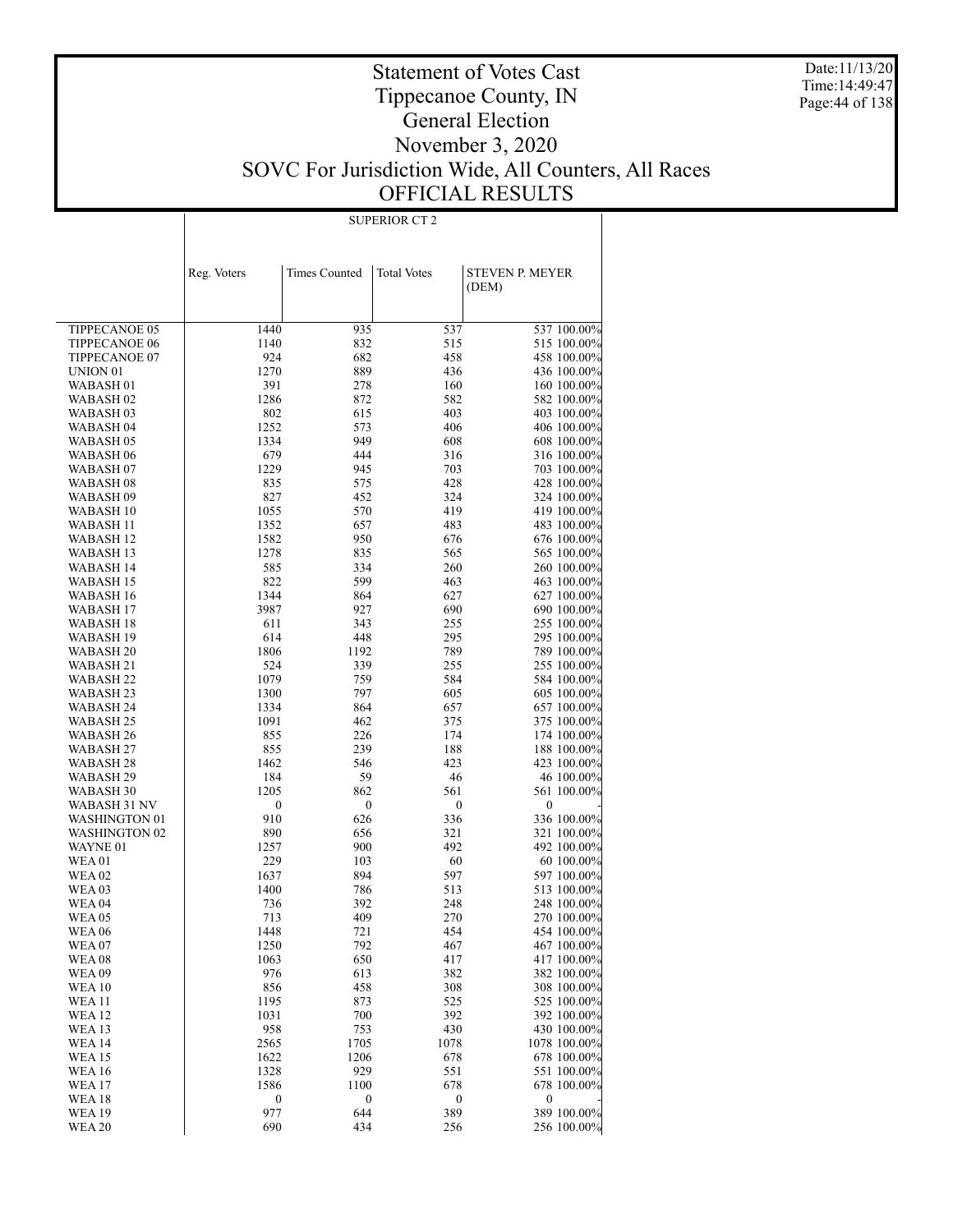Statement of Votes Cast Tippecanoe County, IN General Election November 3, 2020 SOVC For Jurisdiction Wide, All Counters, All Races OFFICIAL RESULTS Date:11/13/20 Time:14:49:47 Page:45 of 138 SUPERIOR CT 2

|               | Reg. Voters | Times Counted Total Votes |       | <b>STEVEN P. MEYER</b><br>(DEM) |
|---------------|-------------|---------------------------|-------|---------------------------------|
| <b>WEA 21</b> | 1040        | 767                       | 407   | 407 100.00%                     |
| Total         | 119357      | 72175                     | 46374 | 46374 100.00%                   |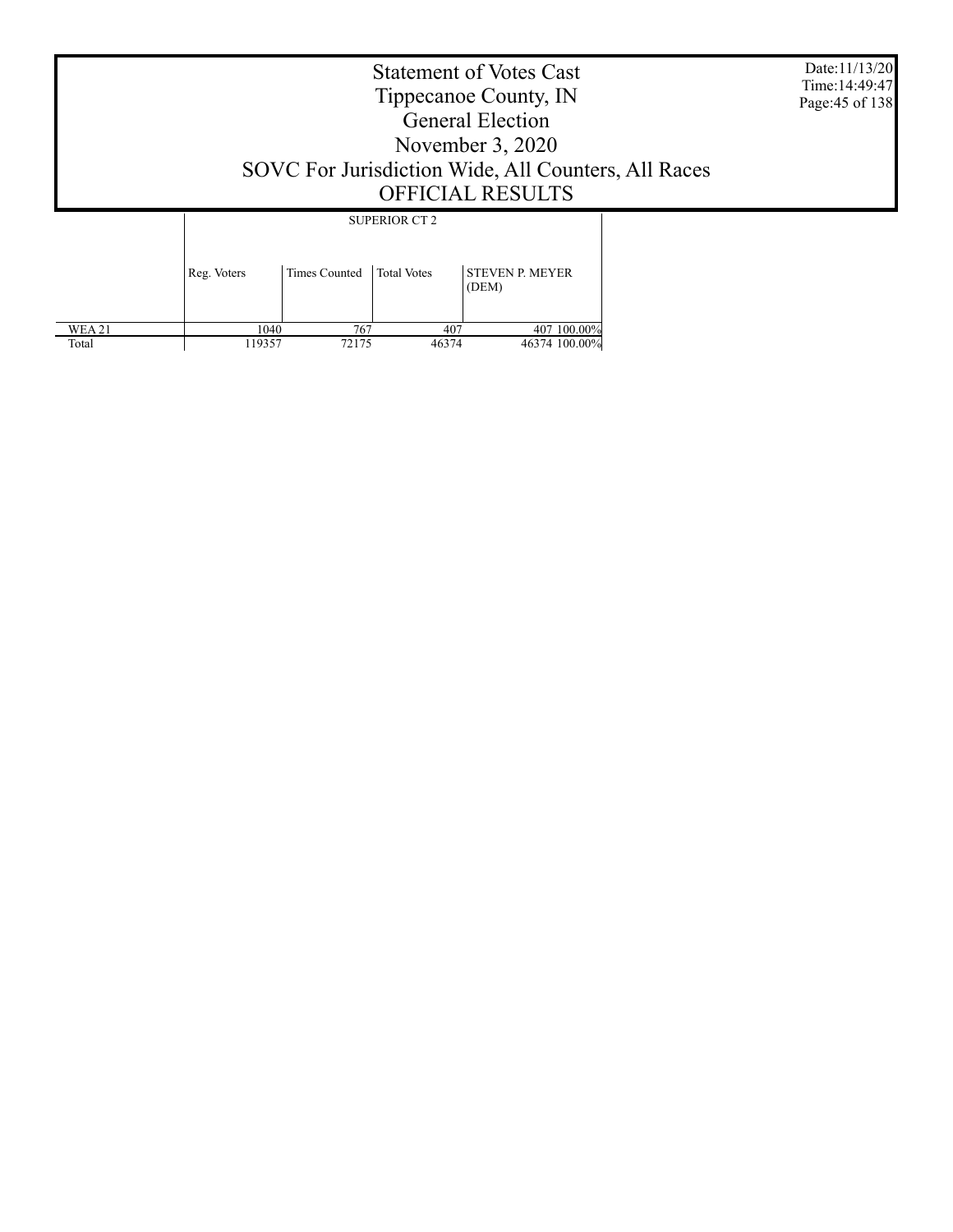Date:11/13/20 Time:14:49:47 Page:46 of 138

## Tippecanoe County, IN General Election

Statement of Votes Cast

### November 3, 2020 SOVC For Jurisdiction Wide, All Counters, All Races OFFICIAL RESULTS

|                                            | Reg. Voters      | Times Counted    | <b>Total Votes</b> | <b>MATT SANDY (REP)</b> |                      | MATTHEW D.          |                          |
|--------------------------------------------|------------------|------------------|--------------------|-------------------------|----------------------|---------------------|--------------------------|
|                                            |                  |                  |                    |                         |                      | <b>BOULAC (DEM)</b> |                          |
|                                            |                  |                  |                    |                         |                      |                     |                          |
| Jurisdiction Wide                          |                  |                  |                    |                         |                      |                     |                          |
| <b>FAIRFIELD 01</b>                        | 1540             | 1145             | 1118               |                         | 764 68.34%           |                     | 354 31.66%               |
| <b>FAIRFIELD 02</b>                        | 1022             | 774              | 749                |                         | 506 67.56%           | 243                 | 32.44%                   |
| <b>FAIRFIELD 03</b>                        | 983              | 698              | 668                | 405                     | 60.63%               | 263                 | 39.37%                   |
| <b>FAIRFIELD 04</b>                        | 868              | 563              | 549                | 322                     | 58.65%               | 227                 | 41.35%                   |
| <b>FAIRFIELD 05</b>                        | 10               | 6                | 6                  |                         | 4 66.67%             |                     | 2 33.33%                 |
| <b>FAIRFIELD 06</b>                        | 1000             | 511              | 492                | 281                     | 57.11%               | 211                 | 42.89%                   |
| <b>FAIRFIELD 07</b>                        | 1203             | 607              | 588                |                         | 316 53.74%           | 272                 | 46.26%                   |
| <b>FAIRFIELD 08</b>                        | 887              | 393              | 385                |                         | 156 40.52%           | 229                 | 59.48%                   |
| <b>FAIRFIELD 09</b>                        | 1047             | 688              | 663                |                         | 441 66.52%           |                     | 222 33.48%               |
| <b>FAIRFIELD 10</b>                        | 1174             | 668              | 654                | 359                     | 54.89%               | 295                 | 45.11%                   |
| <b>FAIRFIELD 11</b>                        | 959              | 634              | 620                |                         | 322 51.94%           | 298                 | 48.06%                   |
| <b>FAIRFIELD 12</b>                        | 1098             | 516              | 494                |                         | 240 48.58%           | 254                 | 51.42%                   |
| <b>FAIRFIELD 13</b>                        | 990              | 357              | 343                |                         | 139 40.52%           | 204                 | 59.48%                   |
| <b>FAIRFIELD 14</b>                        | 1251             | 803              | 766                |                         | 466 60.84%           |                     | 300 39.16%               |
| <b>FAIRFIELD 15</b>                        | 1291             | 680              | 659                | 334                     | 50.68%               | 325                 | 49.32%                   |
| <b>FAIRFIELD 16</b>                        | 824              | 350              | 342                |                         | 155 45.32%           | 187                 | 54.68%                   |
| <b>FAIRFIELD 17</b>                        | 867              | 368              | 353                |                         | 113 32.01%           |                     | 240 67.99%               |
| <b>FAIRFIELD 18</b>                        | 621              | 374              | 355                | 205                     | 57.75%               | 150                 | 42.25%                   |
| <b>FAIRFIELD 19</b>                        | 1154             | 577              | 548                |                         | 255 46.53%           | 293                 | 53.47%                   |
| <b>FAIRFIELD 20</b>                        | 1046             | 606              | 591                | 333                     | 56.35%               | 258                 | 43.65%                   |
| <b>FAIRFIELD 21</b>                        | 1063<br>529      | 588              | 576                |                         | 295 51.22%           | 281                 | 48.78%                   |
| <b>FAIRFIELD 22</b>                        |                  | 181              | 174                |                         | 72 41.38%            |                     | 102 58.62%<br>284 57.72% |
| <b>FAIRFIELD 23</b>                        | 980<br>1662      | 513<br>686       | 492<br>649         |                         | 208 42.28%           |                     | 68.41%                   |
| <b>FAIRFIELD 24</b><br><b>FAIRFIELD 25</b> | 551              | 220              | 215                | 100                     | 205 31.59%<br>46.51% | 444<br>115          | 53.49%                   |
| <b>FAIRFIELD 26</b>                        | 1141             | 534              | 510                |                         | 244 47.84%           |                     | 266 52.16%               |
| <b>FAIRFIELD 27</b>                        | 1308             | 546              | 533                |                         | 240 45.03%           | 293                 | 54.97%                   |
| <b>FAIRFIELD 28</b>                        | 1084             | 565              | 548                |                         | 306 55.84%           |                     | 242 44.16%               |
| <b>FAIRFIELD 29</b>                        | 1349             | 906              | 879                | 417                     | 47.44%               |                     | 462 52.56%               |
| <b>FAIRFIELD 30</b>                        | 1170             | 742              | 723                |                         | 364 50.35%           | 359                 | 49.65%                   |
| <b>FAIRFIELD 31</b>                        | 1463             | 772              | 747                |                         | 399 53.41%           | 348                 | 46.59%                   |
| <b>FAIRFIELD 32</b>                        | 699              | 409              | 394                |                         | 210 53.30%           | 184                 | 46.70%                   |
| <b>FAIRFIELD 33</b>                        | 1018             | 547              | 530                | 285                     | 53.77%               | 245                 | 46.23%                   |
| <b>FAIRFIELD 34</b>                        | 1059             | 600              | 586                |                         | 355 60.58%           | 231                 | 39.42%                   |
| <b>FAIRFIELD 35</b>                        | 1225             | 794              | 773                | 462                     | 59.77%               | 311                 | 40.23%                   |
| <b>FAIRFIELD 36</b>                        | 715              | 318              | 305                | 139                     | 45.57%               | 166                 | 54.43%                   |
| <b>FAIRFIELD 37 NV</b>                     | $\boldsymbol{0}$ | $\boldsymbol{0}$ | $\boldsymbol{0}$   | $\boldsymbol{0}$        |                      | $\boldsymbol{0}$    |                          |
| JACKSON 01                                 | 350              | 235              | 225                | 180                     | 80.00%               | 45                  | 20.00%                   |
| LAURAMIE 01                                | 1112             | 814              | 777                | 588                     | 75.68%               | 189                 | 24.32%                   |
| <b>LAURAMIE 02</b>                         | 719              | 471              | 458                | 365                     | 79.69%               | 93                  | 20.31%                   |
| PERRY 01                                   | 1448             | 1110             | 1070               | 779                     | 72.80%               | 291                 | 27.20%                   |
| PERRY 02                                   | 575              | 442              | 424                | 318                     | 75.00%               | 106                 | 25.00%                   |
| PERRY 03                                   | 1029             | 786              | 757                |                         | 534 70.54%           |                     | 223 29.46%               |
| PERRY 04                                   | 1744             | 1252             | 1198               |                         | 843 70.37%           |                     | 355 29.63%               |
| PERRY 05                                   | 1653             | 1118             | 1077               | 660                     | 61.28%               | 417                 | 38.72%                   |
| PERRY 06 NV                                | $\boldsymbol{0}$ | $\boldsymbol{0}$ | $\boldsymbol{0}$   | $\bf{0}$                |                      | $\boldsymbol{0}$    |                          |
| RANDOLPH <sub>01</sub>                     | 703              | 511              | 478                | 371                     | 77.62%               |                     | 107 22.38%               |
| SHEFFIELD 01                               | 896              | 625              | 601                | 391                     | 65.06%               |                     | 210 34.94%               |
| SHEFFIELD 02                               | 1322             | 990              | 956                | 755                     | 78.97%               |                     | 201 21.03%               |
| SHEFFIELD 03                               | 684              | 518              | 502                | 375                     | 74.70%               | 127                 | 25.30%                   |
| <b>SHEFFIELD 04 NV</b>                     | $\boldsymbol{0}$ | $\boldsymbol{0}$ | $\boldsymbol{0}$   | $\bf{0}$                |                      | $\boldsymbol{0}$    |                          |
| SHELBY 01                                  | 757              | 515              | 495                | 372                     | 75.15%               | 123                 | 24.85%                   |
| SHELBY 02<br>TIPPECANOE 01                 | 1233<br>749      | 926<br>572       | 883<br>550         | 584                     | 66.14%<br>359 65.27% | 299<br>191          | 33.86%<br>34.73%         |
| TIPPECANOE 02                              | 1066             | 763              | 736                | 530                     | 72.01%               |                     | 206 27.99%               |
| TIPPECANOE 03                              | 771              | 561              | 538                |                         | 368 68.40%           | 170                 | 31.60%                   |
| TIPPECANOE 04                              | 1004             | 703              | 680                | 397                     | 58.38%               | 283                 | 41.62%                   |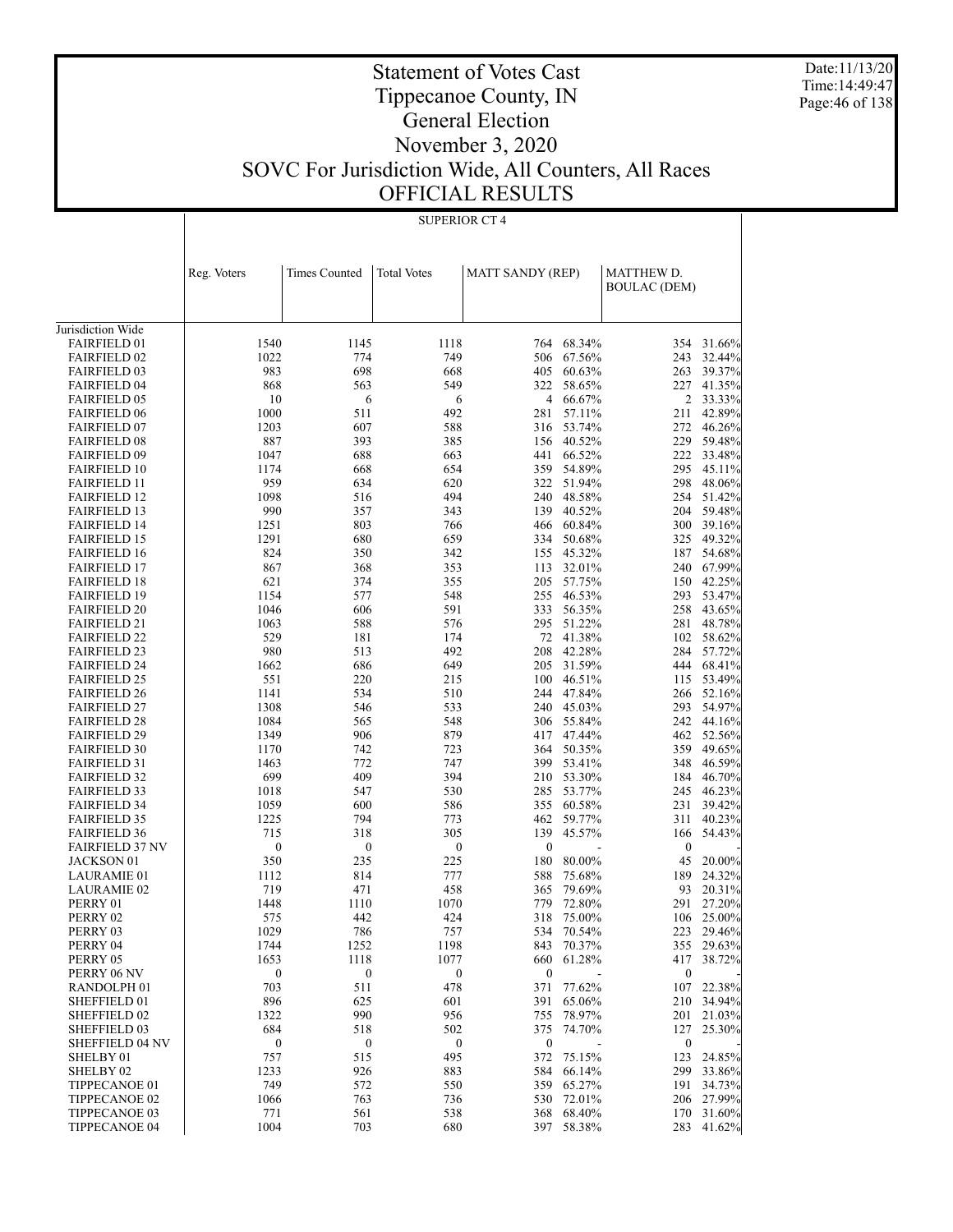Date:11/13/20 Time:14:49:47 Page:47 of 138

### Statement of Votes Cast Tippecanoe County, IN General Election November 3, 2020 SOVC For Jurisdiction Wide, All Counters, All Races OFFICIAL RESULTS

|                                    | Reg. Voters      | <b>Times Counted</b> | <b>Total Votes</b> | <b>MATT SANDY (REP)</b> |                      | MATTHEW D.          |                      |
|------------------------------------|------------------|----------------------|--------------------|-------------------------|----------------------|---------------------|----------------------|
|                                    |                  |                      |                    |                         |                      | <b>BOULAC (DEM)</b> |                      |
|                                    |                  |                      |                    |                         |                      |                     |                      |
| TIPPECANOE 05                      | 1440             | 935                  | 892                | 573                     | 64.24%               | 319                 | 35.76%               |
| <b>TIPPECANOE 06</b>               | 1140             | 832                  | 804                | 496                     | 61.69%               | 308                 | 38.31%               |
| TIPPECANOE 07                      | 924              | 682                  | 658                | 334                     | 50.76%               | 324                 | 49.24%               |
| UNION <sub>01</sub>                | 1270             | 889                  | 860                | 663                     | 77.09%               | 197                 | 22.91%               |
| WABASH 01                          | 391              | 278                  | 269                | 183                     | 68.03%               | 86                  | 31.97%               |
| WABASH <sub>02</sub>               | 1286             | 872                  | 842                | 446                     | 52.97%               | 396                 | 47.03%               |
| WABASH 03                          | 802              | 615                  | 596                | 330                     | 55.37%               | 266                 | 44.63%               |
| <b>WABASH 04</b>                   | 1252             | 573                  | 546                |                         | 235 43.04%           | 311                 | 56.96%               |
| <b>WABASH 05</b>                   | 1334             | 949                  | 912                | 513                     | 56.25%               | 399                 | 43.75%               |
| WABASH 06                          | 679<br>1229      | 444<br>945           | 429<br>910         | 195<br>398              | 45.45%<br>43.74%     | 512                 | 234 54.55%<br>56.26% |
| WABASH 07<br>WABASH <sub>08</sub>  | 835              | 575                  | 551                | 210                     | 38.11%               | 341                 | 61.89%               |
| WABASH 09                          | 827              | 452                  | 433                | 146                     | 33.72%               | 287                 | 66.28%               |
| WABASH 10                          | 1055             | 570                  | 542                | 228                     | 42.07%               | 314                 | 57.93%               |
| WABASH 11                          | 1352             | 657                  | 629                |                         | 262 41.65%           | 367                 | 58.35%               |
| WABASH 12                          | 1582             | 950                  | 903                |                         | 423 46.84%           | 480                 | 53.16%               |
| WABASH 13                          | 1278             | 835                  | 805                | 425                     | 52.80%               | 380                 | 47.20%               |
| WABASH 14                          | 585              | 334                  | 327                | 109                     | 33.33%               | 218                 | 66.67%               |
| WABASH 15                          | 822              | 599                  | 580                | 221                     | 38.10%               | 359                 | 61.90%               |
| WABASH 16                          | 1344             | 864                  | 816                |                         | 355 43.50%           | 461                 | 56.50%               |
| WABASH 17                          | 3987             | 927                  | 846                |                         | 296 34.99%           | 550                 | 65.01%               |
| WABASH 18                          | 611              | 343                  | 332                | 135                     | 40.66%               | 197                 | 59.34%               |
| WABASH 19                          | 614              | 448                  | 435                |                         | 243 55.86%           | 192                 | 44.14%               |
| WABASH <sub>20</sub>               | 1806             | 1192                 | 1158               | 601                     | 51.90%               | 557                 | 48.10%               |
| WABASH 21                          | 524              | 339                  | 321                | 114                     | 35.51%               | 207                 | 64.49%               |
| <b>WABASH 22</b>                   | 1079<br>1300     | 759<br>797           | 730<br>760         | 281                     | 38.49%<br>323 42.50% | 449                 | 61.51%<br>57.50%     |
| WABASH 23<br>WABASH 24             | 1334             | 864                  | 830                | 303                     | 36.51%               | 437<br>527          | 63.49%               |
| WABASH 25                          | 1091             | 462                  | 441                | 118                     | 26.76%               | 323                 | 73.24%               |
| WABASH 26                          | 855              | 226                  | 207                | 58                      | 28.02%               | 149                 | 71.98%               |
| WABASH 27                          | 855              | 239                  | 222                | 72                      | 32.43%               | 150                 | 67.57%               |
| WABASH 28                          | 1462             | 546                  | 508                | 149                     | 29.33%               | 359                 | 70.67%               |
| WABASH 29                          | 184              | 59                   | 54                 | 15                      | 27.78%               | 39                  | 72.22%               |
| WABASH 30                          | 1205             | 862                  | 838                | 451                     | 53.82%               | 387                 | 46.18%               |
| WABASH 31 NV                       | $\boldsymbol{0}$ | $\boldsymbol{0}$     | $\boldsymbol{0}$   | $\boldsymbol{0}$        |                      | $\boldsymbol{0}$    |                      |
| <b>WASHINGTON 01</b>               | 910              | 626                  | 609                | 439                     | 72.09%               | 170                 | 27.91%               |
| <b>WASHINGTON 02</b>               | 890              | 656                  | 630                | 469                     | 74.44%               | 161                 | 25.56%               |
| WAYNE 01                           | 1257             | 900                  | 868                | 659                     | 75.92%               | 209                 | 24.08%               |
| WEA01                              | 229              | 103                  | 97                 | 68                      | 70.10%               | 29                  | 29.90%               |
| <b>WEA 02</b>                      | 1637             | 894                  | 867                | 475                     | 54.79%               |                     | 392 45.21%           |
| WEA <sub>03</sub><br><b>WEA 04</b> | 1400<br>736      | 786<br>392           | 744<br>376         | 421<br>225              | 56.59%               | 323<br>151          | 43.41%               |
| <b>WEA 05</b>                      | 713              | 409                  | 401                | 202                     | 59.84%<br>50.37%     | 199                 | 40.16%<br>49.63%     |
| <b>WEA06</b>                       | 1448             | 721                  | 694                | 393                     | 56.63%               | 301                 | 43.37%               |
| WEA07                              | 1250             | 792                  | 761                |                         | 484 63.60%           | 277                 | 36.40%               |
| <b>WEA08</b>                       | 1063             | 650                  | 636                | 383                     | 60.22%               | 253                 | 39.78%               |
| <b>WEA09</b>                       | 976              | 613                  | 591                | 330                     | 55.84%               | 261                 | 44.16%               |
| <b>WEA 10</b>                      | 856              | 458                  | 443                | 244                     | 55.08%               | 199                 | 44.92%               |
| <b>WEA11</b>                       | 1195             | 873                  | 836                | 557                     | 66.63%               | 279                 | 33.37%               |
| <b>WEA12</b>                       | 1031             | 700                  | 665                | 433                     | 65.11%               |                     | 232 34.89%           |
| <b>WEA 13</b>                      | 958              | 753                  | 726                | 516                     | 71.07%               | 210                 | 28.93%               |
| <b>WEA 14</b>                      | 2565             | 1705                 | 1662               | 1032                    | 62.09%               | 630                 | 37.91%               |
| <b>WEA 15</b>                      | 1622             | 1206                 | 1154               | 797                     | 69.06%               | 357                 | 30.94%               |
| <b>WEA16</b>                       | 1328             | 929                  | 898                | 597                     | 66.48%               | 301                 | 33.52%               |
| <b>WEA 17</b>                      | 1586             | 1100                 | 1061               | 699                     | 65.88%               | 362                 | 34.12%               |
| <b>WEA18</b>                       | $\boldsymbol{0}$ | $\boldsymbol{0}$     | $\boldsymbol{0}$   | $\boldsymbol{0}$        |                      | $\boldsymbol{0}$    |                      |
| <b>WEA 19</b>                      | 977              | 644                  | 613                | 385                     | 62.81%               | 228                 | 37.19%               |
| <b>WEA 20</b>                      | 690              | 434                  | 420                | 289                     | 68.81%               | 131                 | 31.19%               |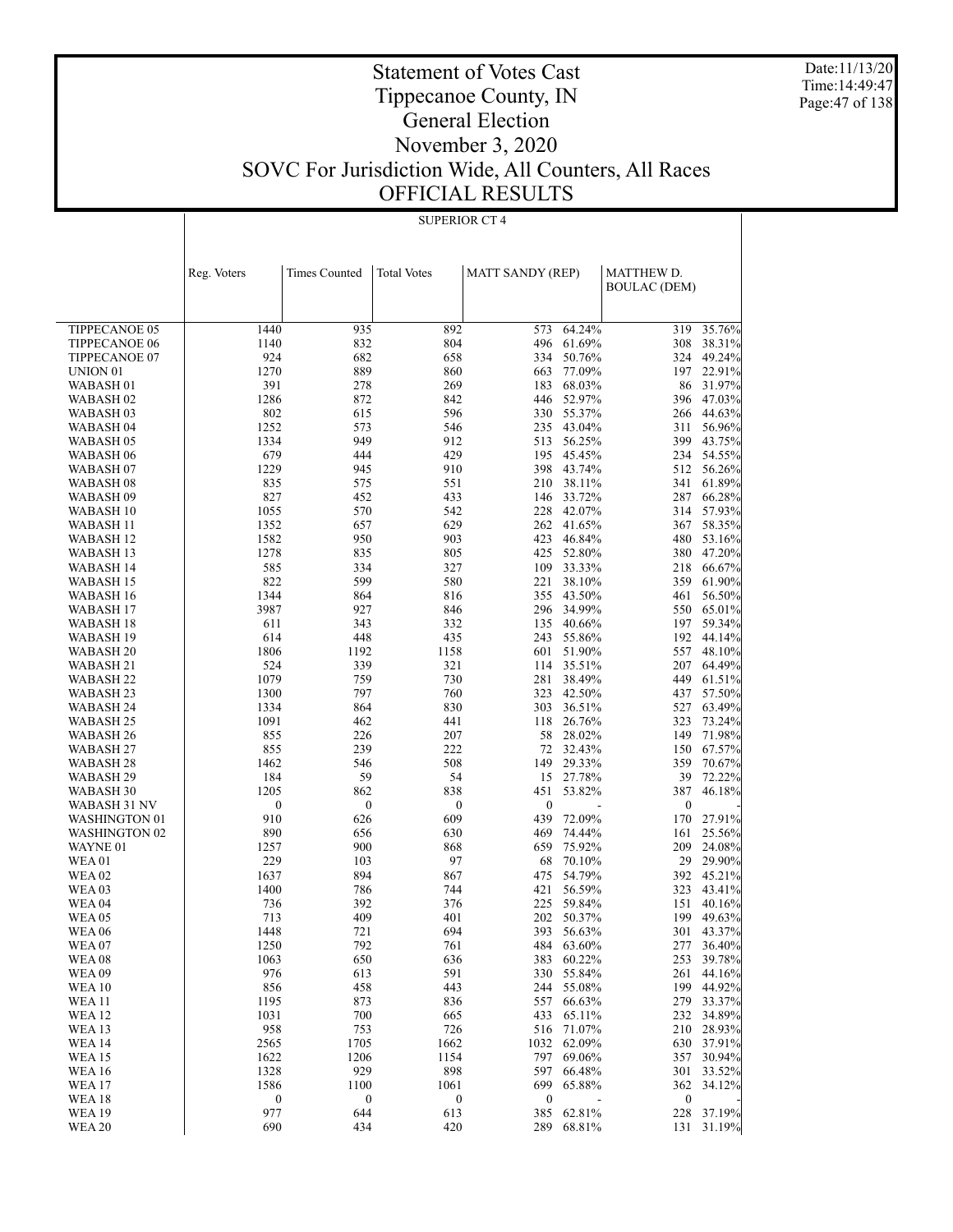| SOVC For Jurisdiction Wide, All Counters, All Races | Date:11/13/20<br>Time: 14:49:47<br>Page: 48 of 138 |                    |                                                 |                                          |  |
|-----------------------------------------------------|----------------------------------------------------|--------------------|-------------------------------------------------|------------------------------------------|--|
| Reg. Voters                                         | Times Counted                                      | <b>Total Votes</b> | <b>SUPERIOR CT 4</b><br><b>MATT SANDY (REP)</b> | <b>MATTHEW D.</b><br><b>BOULAC (DEM)</b> |  |

 1040 767 734 556 75.75% 178 24.25% 119357 72175 69454 39743 57.22% 29711 42.78%

 WEA 21 Total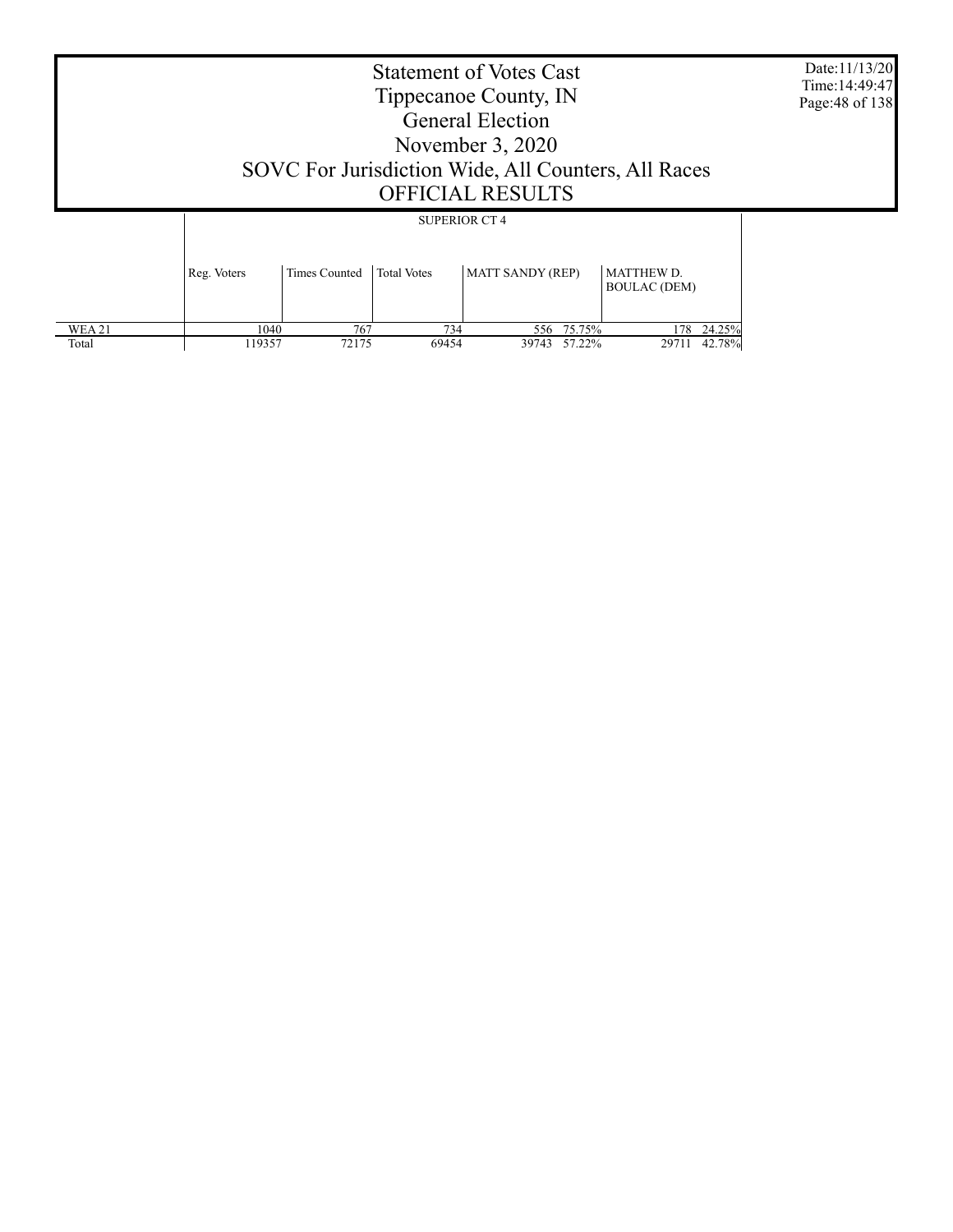Date:11/13/20 Time:14:49:47 Page:49 of 138

### Statement of Votes Cast Tippecanoe County, IN General Election November 3, 2020 SOVC For Jurisdiction Wide, All Counters, All Races OFFICIAL RESULTS

|                                            | Reg. Voters      | <b>Times Counted</b>     | <b>Total Votes</b> | KRISTEN E. McVEY<br>(REP)  |
|--------------------------------------------|------------------|--------------------------|--------------------|----------------------------|
|                                            |                  |                          |                    |                            |
| Jurisdiction Wide                          |                  |                          |                    |                            |
| <b>FAIRFIELD 01</b>                        | 1540             | 1145                     | 860                | 860 100.00%                |
| <b>FAIRFIELD 02</b>                        | 1022             | 774                      | 603                | 603 100.00%                |
| <b>FAIRFIELD 03</b>                        | 983              | 698                      | 471                | 471 100.00%                |
| <b>FAIRFIELD 04</b>                        | 868              | 563                      | 393                | 393 100.00%                |
| <b>FAIRFIELD 05</b>                        | 10               | 6                        | 4                  | 4 100.00%                  |
| <b>FAIRFIELD 06</b>                        | 1000             | 511                      | 331                | 331 100.00%                |
| <b>FAIRFIELD 07</b>                        | 1203             | 607                      | 392                | 392 100.00%                |
| <b>FAIRFIELD 08</b>                        | 887              | 393                      | 227                | 227 100.00%                |
| <b>FAIRFIELD 09</b>                        | 1047             | 688                      | 504                | 504 100.00%                |
| <b>FAIRFIELD 10</b>                        | 1174             | 668                      | 459                | 459 100.00%                |
| <b>FAIRFIELD 11</b>                        | 959              | 634                      | 427                | 427 100.00%                |
| <b>FAIRFIELD 12</b>                        | 1098             | 516                      | 293                | 293 100.00%                |
| <b>FAIRFIELD 13</b>                        | 990              | 357                      | 184                | 184 100.00%                |
| <b>FAIRFIELD 14</b>                        | 1251             | 803                      | 571                | 571 100.00%                |
| <b>FAIRFIELD 15</b>                        | 1291             | 680                      | 427                | 427 100.00%                |
| <b>FAIRFIELD 16</b>                        | 824              | 350                      | 198                | 198 100.00%                |
| <b>FAIRFIELD 17</b>                        | 867              | 368                      | 182                | 182 100.00%                |
| <b>FAIRFIELD 18</b>                        | 621              | 374                      | 247                | 247 100.00%                |
| <b>FAIRFIELD 19</b>                        | 1154             | 577                      | 361                | 361 100.00%                |
| <b>FAIRFIELD 20</b>                        | 1046             | 606                      | 407                | 407 100.00%                |
| <b>FAIRFIELD 21</b>                        | 1063             | 588                      | 377                | 377 100.00%                |
| <b>FAIRFIELD 22</b>                        | 529              | 181                      | 103                | 103 100.00%                |
| <b>FAIRFIELD 23</b><br><b>FAIRFIELD 24</b> | 980<br>1662      | 513                      | 281                | 281 100.00%                |
| <b>FAIRFIELD 25</b>                        | 551              | 686<br>220               | 334<br>130         | 334 100.00%<br>130 100.00% |
| <b>FAIRFIELD 26</b>                        | 1141             | 534                      | 323                | 323 100.00%                |
| <b>FAIRFIELD 27</b>                        | 1308             | 546                      | 304                | 304 100.00%                |
| <b>FAIRFIELD 28</b>                        | 1084             | 565                      | 369                | 369 100.00%                |
| <b>FAIRFIELD 29</b>                        | 1349             | 906                      | 558                | 558 100.00%                |
| <b>FAIRFIELD 30</b>                        | 1170             | 742                      | 446                | 446 100.00%                |
| <b>FAIRFIELD 31</b>                        | 1463             | 772                      | 493                | 493 100.00%                |
| <b>FAIRFIELD 32</b>                        | 699              | 409                      | 269                | 269 100.00%                |
| <b>FAIRFIELD 33</b>                        | 1018             | 547                      | 367                | 367 100.00%                |
| <b>FAIRFIELD 34</b>                        | 1059             | 600                      | 422                | 422 100.00%                |
| <b>FAIRFIELD 35</b>                        | 1225             | 794                      | 547                | 547 100.00%                |
| <b>FAIRFIELD 36</b>                        | 715              | 318                      | 198                | 198 100.00%                |
| <b>FAIRFIELD 37 NV</b>                     | $\boldsymbol{0}$ | $\boldsymbol{0}$         | $\boldsymbol{0}$   | 0                          |
| <b>JACKSON 01</b>                          | 350              | 235                      | 196                | 196 100.00%                |
| <b>LAURAMIE 01</b>                         | 1112             | 814                      | 638                | 638 100.00%                |
| <b>LAURAMIE 02</b>                         | 719              | 471                      | 395                | 395 100.00%                |
| PERRY 01                                   | 1448             | 1110                     | 870                | 870 100.00%                |
| PERRY 02                                   | 575              | 442                      | 363                | 363 100.00%                |
| PERRY 03                                   | 1029             | 786                      | 606                | 606 100.00%                |
| PERRY 04                                   | 1744<br>1653     | 1252                     | 949<br>828         | 949 100.00%                |
| PERRY 05<br>PERRY 06 NV                    | $\boldsymbol{0}$ | 1118<br>$\boldsymbol{0}$ | $\bf{0}$           | 828 100.00%<br>0           |
| RANDOLPH <sub>01</sub>                     | 703              | 511                      | 402                | 402 100.00%                |
| SHEFFIELD 01                               | 896              | 625                      | 472                | 472 100.00%                |
| SHEFFIELD 02                               | 1322             | 990                      | 805                | 805 100.00%                |
| SHEFFIELD 03                               | 684              | 518                      | 419                | 419 100.00%                |
| <b>SHEFFIELD 04 NV</b>                     | $\boldsymbol{0}$ | $\boldsymbol{0}$         | $\boldsymbol{0}$   | 0                          |
| SHELBY 01                                  | 757              | 515                      | 418                | 418 100.00%                |
| SHELBY 02                                  | 1233             | 926                      | 688                | 688 100.00%                |
| TIPPECANOE 01                              | 749              | 572                      | 420                | 420 100.00%                |
| TIPPECANOE 02                              | 1066             | 763                      | 609                | 609 100.00%                |
| TIPPECANOE 03                              | 771              | 561                      | 415                | 415 100.00%                |
| TIPPECANOE 04                              | 1004             | 703                      | 504                | 504 100.00%                |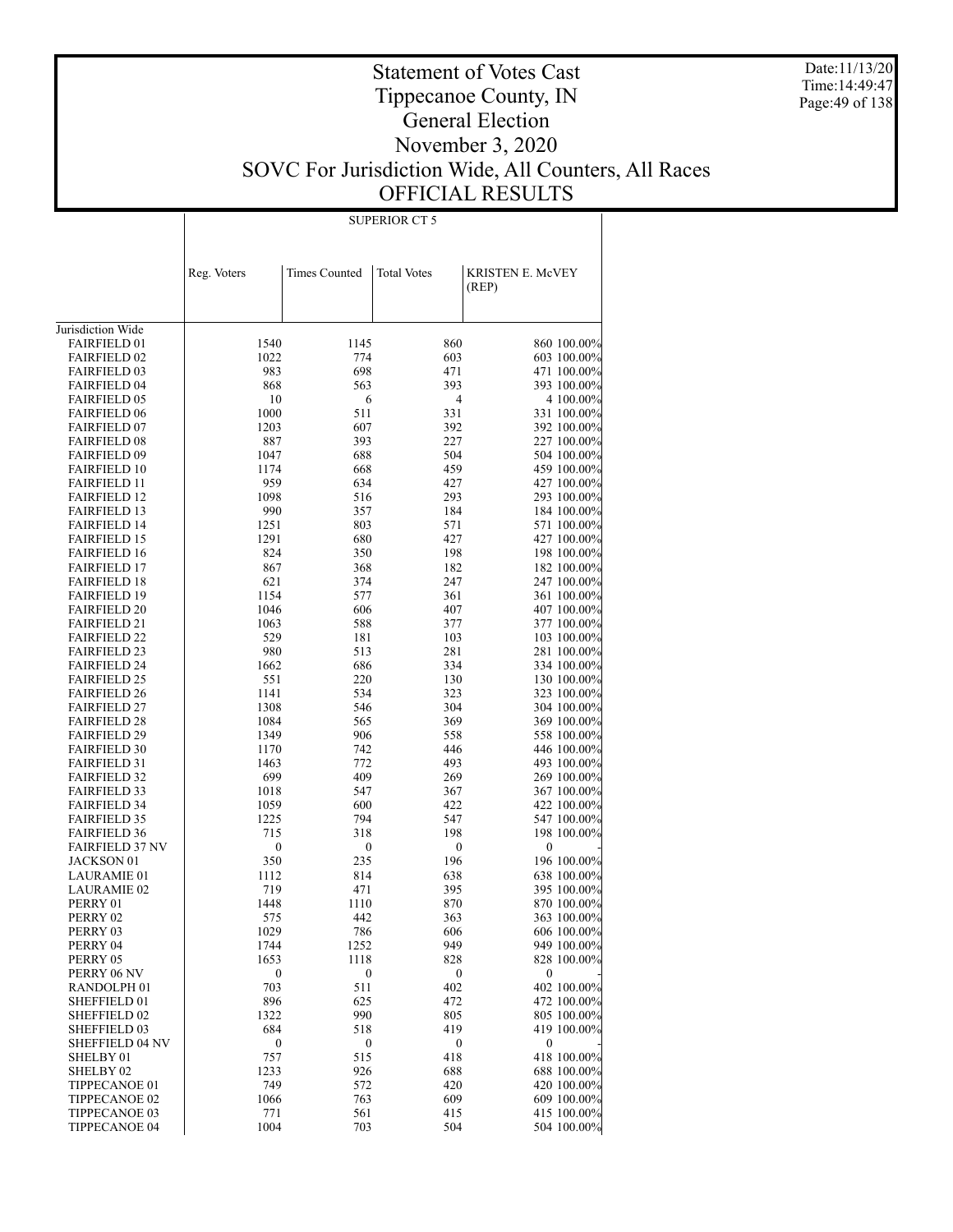Date:11/13/20 Time:14:49:47 Page:50 of 138

### Statement of Votes Cast Tippecanoe County, IN General Election November 3, 2020 SOVC For Jurisdiction Wide, All Counters, All Races OFFICIAL RESULTS

|                               | Reg. Voters | <b>Times Counted</b>    | <b>Total Votes</b>      | KRISTEN E. McVEY<br>(REP)  |
|-------------------------------|-------------|-------------------------|-------------------------|----------------------------|
|                               |             |                         |                         |                            |
| TIPPECANOE 05                 | 1440        | 935                     | 706                     | 706 100.00%                |
| <b>TIPPECANOE 06</b>          | 1140        | 832                     | 600                     | 600 100.00%                |
| TIPPECANOE 07                 | 924         | 682                     | 453                     | 453 100.00%                |
| UNION <sub>01</sub>           | 1270        | 889                     | 721                     | 721 100.00%                |
| WABASH 01                     | 391         | 278                     | 217                     | 217 100.00%                |
| WABASH 02                     | 1286        | 872                     | 609                     | 609 100.00%                |
| WABASH 03                     | 802         | 615                     | 413                     | 413 100.00%                |
| WABASH 04                     | 1252        | 573                     | 369                     | 369 100.00%                |
| WABASH 05                     | 1334        | 949                     | 677                     | 677 100.00%                |
| WABASH 06                     | 679         | 444                     | 259                     | 259 100.00%                |
| WABASH 07<br>WABASH 08        | 1229<br>835 | 945<br>575              | 572<br>315              | 572 100.00%<br>315 100.00% |
| WABASH 09                     | 827         | 452                     | 250                     | 250 100.00%                |
| WABASH 10                     | 1055        | 570                     | 349                     | 349 100.00%                |
| WABASH 11                     | 1352        | 657                     | 401                     | 401 100.00%                |
| WABASH 12                     | 1582        | 950                     | 599                     | 599 100.00%                |
| WABASH 13                     | 1278        | 835                     | 560                     | 560 100.00%                |
| WABASH 14                     | 585         | 334                     | 190                     | 190 100.00%                |
| WABASH 15                     | 822         | 599                     | 328                     | 328 100.00%                |
| WABASH 16                     | 1344        | 864                     | 486                     | 486 100.00%                |
| WABASH 17                     | 3987        | 927                     | 530                     | 530 100.00%                |
| WABASH 18                     | 611         | 343                     | 206                     | 206 100.00%                |
| WABASH 19                     | 614         | 448                     | 319                     | 319 100.00%                |
| WABASH 20<br>WABASH 21        | 1806<br>524 | 1192<br>339             | 839<br>178              | 839 100.00%<br>178 100.00% |
| WABASH 22                     | 1079        | 759                     | 426                     | 426 100.00%                |
| WABASH 23                     | 1300        | 797                     | 466                     | 466 100.00%                |
| WABASH 24                     | 1334        | 864                     | 454                     | 454 100.00%                |
| WABASH 25                     | 1091        | 462                     | 230                     | 230 100.00%                |
| WABASH 26                     | 855         | 226                     | 123                     | 123 100.00%                |
| WABASH 27                     | 855         | 239                     | 134                     | 134 100.00%                |
| WABASH 28                     | 1462        | 546                     | 303                     | 303 100.00%                |
| WABASH 29                     | 184         | 59                      | 32                      | 32 100.00%                 |
| WABASH 30                     | 1205        | 862                     | 582                     | 582 100.00%                |
| WABASH 31 NV<br>WASHINGTON 01 | 0<br>910    | $\boldsymbol{0}$<br>626 | $\boldsymbol{0}$<br>480 | 0<br>480 100.00%           |
| WASHINGTON 02                 | 890         | 656                     | 498                     | 498 100.00%                |
| WAYNE 01                      | 1257        | 900                     | 719                     | 719 100.00%                |
| WEA 01                        | 229         | 103                     | 76                      | 76 100.00%                 |
| WEA 02                        | 1637        | 894                     | 620                     | 620 100.00%                |
| WEA 03                        | 1400        | 786                     | 525                     | 525 100.00%                |
| WEA 04                        | 736         | 392                     | 284                     | 284 100.00%                |
| WEA 05                        | 713         | 409                     | 247                     | 247 100.00%                |
| WEA 06                        | 1448        | 721                     | 476                     | 476 100.00%                |
| WEA 07                        | 1250        | 792                     | 566                     | 566 100.00%                |
| WEA 08                        | 1063<br>976 | 650<br>613              | 475<br>417              | 475 100.00%<br>417 100.00% |
| WEA 09<br>WEA 10              | 856         | 458                     | 314                     | 314 100.00%                |
| <b>WEA 11</b>                 | 1195        | 873                     | 642                     | 642 100.00%                |
| WEA 12                        | 1031        | 700                     | 508                     | 508 100.00%                |
| <b>WEA 13</b>                 | 958         | 753                     | 587                     | 587 100.00%                |
| WEA 14                        | 2565        | 1705                    | 1253                    | 1253 100.00%               |
| <b>WEA 15</b>                 | 1622        | 1206                    | 931                     | 931 100.00%                |
| <b>WEA 16</b>                 | 1328        | 929                     | 703                     | 703 100.00%                |
| <b>WEA 17</b>                 | 1586        | 1100                    | 819                     | 819 100.00%                |
| WEA 18                        | 0           | $\bf{0}$                | $\boldsymbol{0}$        | 0                          |
| <b>WEA 19</b>                 | 977         | 644                     | 477                     | 477 100.00%                |
| <b>WEA 20</b>                 | 690         | 434                     | 348                     | 348 100.00%                |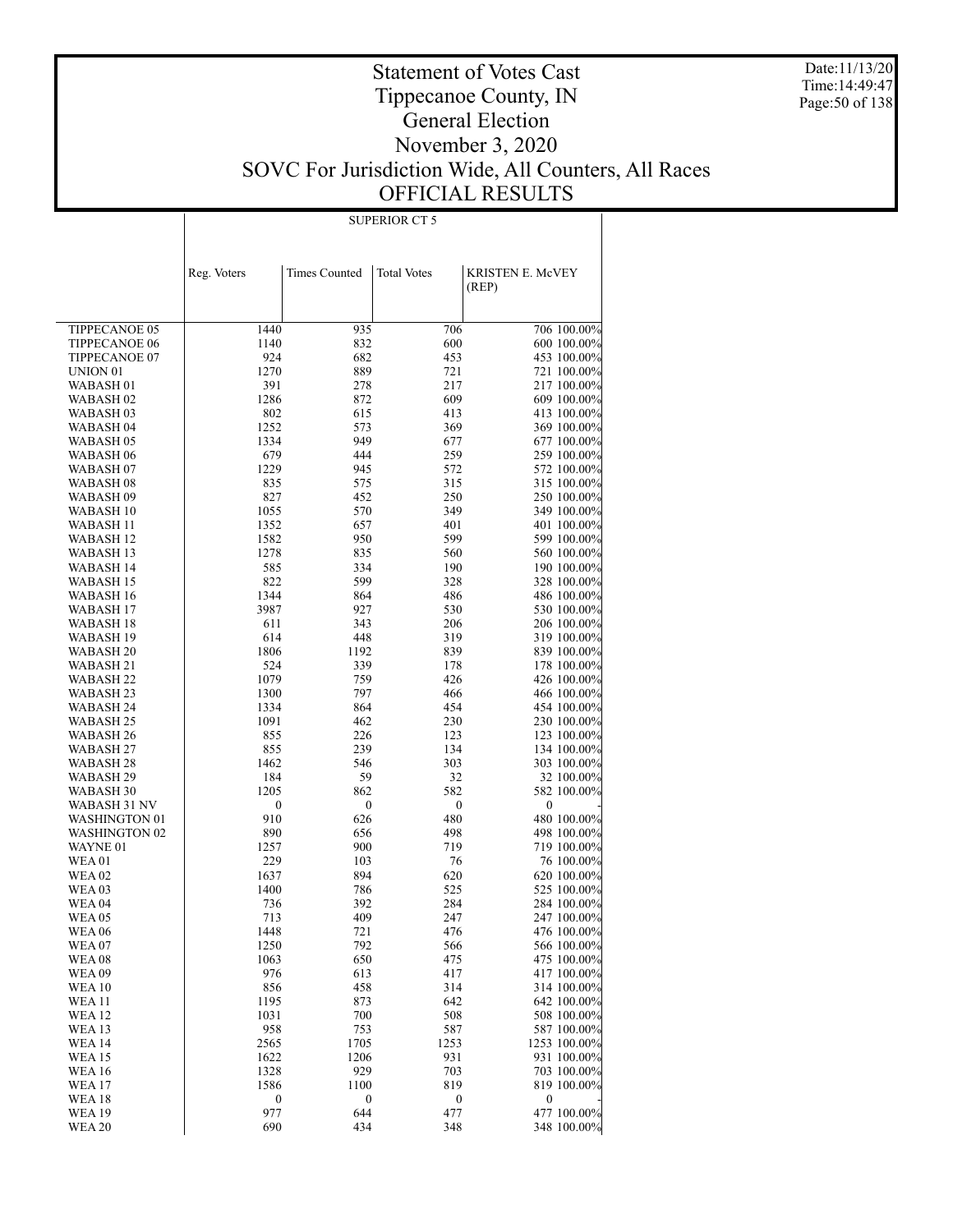Date:11/13/20 Time:14:49:47 Page:51 of 138

### Statement of Votes Cast Tippecanoe County, IN General Election November 3, 2020 SOVC For Jurisdiction Wide, All Counters, All Races OFFICIAL RESULTS

 WEA 21 Total Reg. Voters Times Counted | Total Votes | KRISTEN E. McVEY (REP) SUPERIOR CT 5  $\frac{1040}{119357}$  767 608 608 100.00%<br>119357 72175 49528 49528 100.00% 49528 100.00%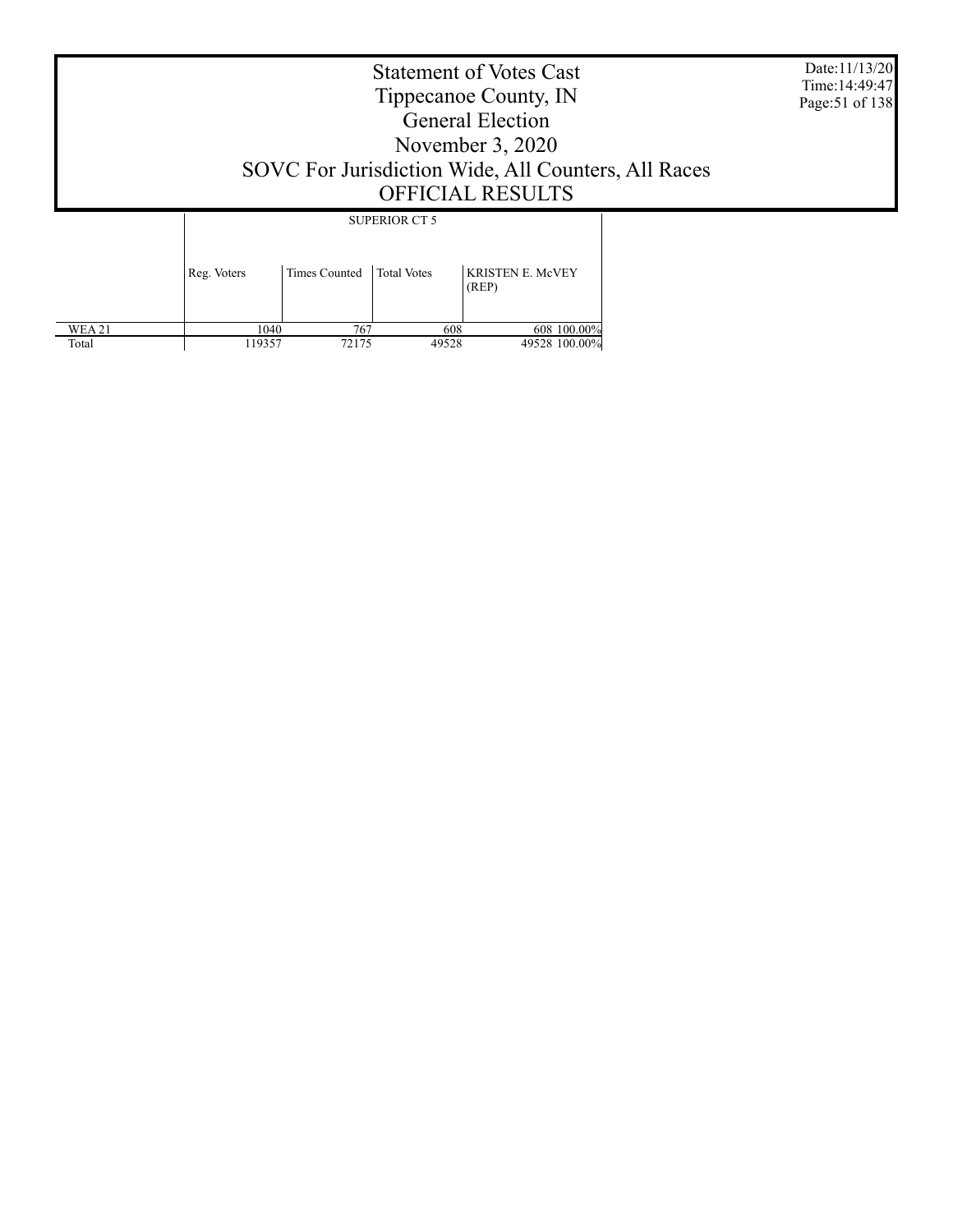Date:11/13/20 Time:14:49:47 Page:52 of 138

#### Statement of Votes Cast Tippecanoe County, IN General Election November 3, 2020 SOVC For Jurisdiction Wide, All Counters, All Races OFFICIAL RESULTS

 1233 926 888 545 61.37% 343 38.63% 749 572 551 326 59.17% 225 40.83% 1066 763 742 482 64.96% 260 35.04% 771 561 537 333 62.01% 204 37.99% 1004 703 680 354 52.06% 326 47.94%

 SHELBY 02 TIPPECANOE 01 TIPPECANOE 02 TIPPECANOE 03 TIPPECANOE 04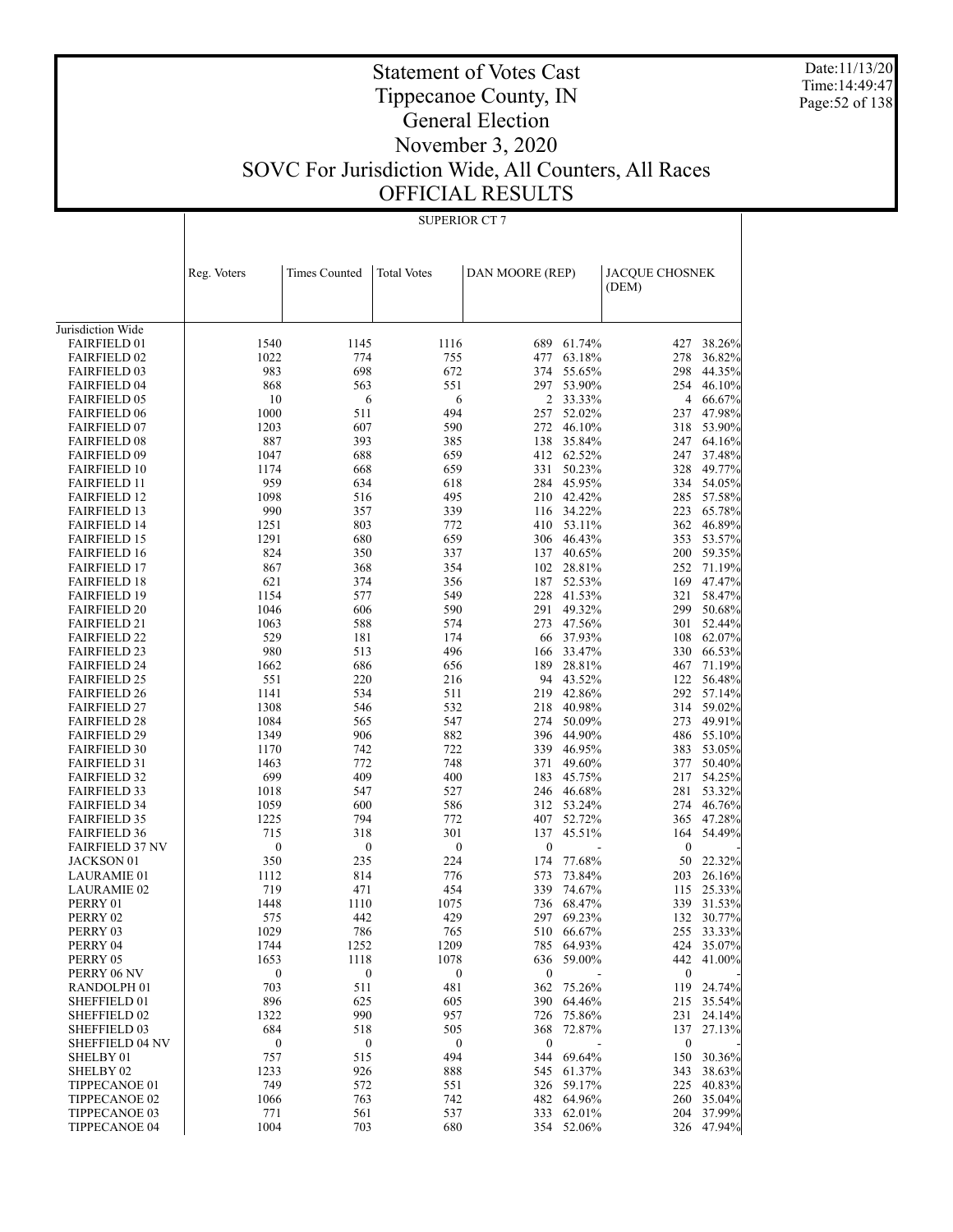Date:11/13/20 Time:14:49:48 Page:53 of 138

#### Statement of Votes Cast Tippecanoe County, IN General Election November 3, 2020 SOVC For Jurisdiction Wide, All Counters, All Races OFFICIAL RESULTS

#### TIPPECANOE 05 TIPPECANOE 06 TIPPECANOE 07 UNION 01 WABASH 01 WABASH 02 WABASH 03 WABASH 04 WABASH 05 WABASH 06 WABASH 07 WABASH 08 WABASH 09 WABASH 10 WABASH 11 WABASH 12 WABASH 13 WABASH 14 WABASH 15 WABASH 16 WABASH 17 WABASH 18 WABASH 19 WABASH 20 WABASH 21 WABASH 22 WABASH 23 WABASH 24 WABASH 25 WABASH 26 WABASH 27 WABASH 28 WABASH 29 WABASH 30 WABASH 31 NV WASHINGTON 01 WASHINGTON 02 WAYNE 01 WEA 01 WEA 02 WEA 03 WEA 04 WEA 05 WEA 06 WEA 07 WEA 08 WEA 09 WEA 10 WEA 11 WEA 12 WEA 13 WEA 14 WEA 15 WEA 16 WEA 17 WEA 18 WEA 19 Reg. Voters Times Counted | Total Votes | DAN MOORE (REP) | JACQUE CHOSNEK (DEM) SUPERIOR CT 7 1440 935 897 524 58.42% 373 41.58% 1140 832 808 477 59.03% 331 40.97% 924 682 650 325 50.00% 325 50.00% 1270 889 863 627 72.65% 236 27.35% 391 278 272 165 60.66% 107 39.34% 1286 872 843 435 51.60% 408 48.40% 802 615 596 306 51.34% 290 48.66%<br>1252 573 547 224 40.95% 323 59.05% 1252 573 547 224 40.95% 323 59.05% 1334 949 919 479 52.12% 440 47.88% 679 444 431 183 42.46% 248 57.54% 1229 945 910 372 40.88% 538 59.12% 835 575 549 205 37.34% 344 62.66% 827 452 432 150 34.72% 282 65.28% 1055 570 545 210 38.53% 335 61.47% 1352 657 623 249 39.97% 374 60.03% 1582 950 906 400 44.15% 506 55.85% 1278 835 803 408 50.81% 395 49.19% 585 334 324 101 31.17% 223 68.83% 822 599 580 205 35.34% 375 64.66% 1344 864 820 335 40.85% 485 59.15% 3987 927 848 303 35.73% 545 64.27% 611 343 333 134 40.24% 199 59.76% 614 448 436 219 50.23% 217 49.77% 1806 1192 1151 575 49.96% 576 50.04% 524 339 324 114 35.19% 210 64.81% 1079 759 736 272 36.96% 464 63.04% 1300 797 763 294 38.53% 469 61.47% 1334 864 835 271 32.46% 564 67.54% 1091 462 442 115 26.02% 327 73.98% 855 226 207 57 27.54% 150 72.46% 855 239 222 61 27.48% 161 72.52% 1462 546 508 152 29.92% 356 70.08% 184 59 54 18 33.33% 36 66.67% 1205 862 835 437 52.34% 398 47.66%  $0$  0 0 0 - 0 - 910 626 608 402 66.12% 206 33.88% 890 656 628 429 68.31% 199 31.69% 1257 900 864 620 71.76% 244 28.24%<br>229 103 97 61 62.89% 36 37.11% 229 103 97 61 62.89% 36 37.11% 1637 894 866 445 51.39% 421 48.61% 1400 786 749 377 50.33% 372 49.67% 736 392 380 212 55.79% 168 44.21% 713 409 393 186 47.33% 207 52.67% 1448 721 697 367 52.65% 330 47.35% 1250 792 763 459 60.16% 304 39.84% 1063 650 630 345 54.76% 285 45.24% 976 613 590 308 52.20% 282 47.80% 856 458 447 227 50.78% 220 49.22% 1195 873 839 503 59.95% 336 40.05% 1031 700 665 393 59.10% 272 40.90% 958 753 726 486 66.94% 240 33.06% 2565 1705 1662 979 58.90% 683 41.10% 1622 1206 1166 750 64.32% 416 35.68% 1328 929 896 567 63.28% 329 36.72% 1586 1100 1061 651 61.36% 410 38.64%  $0$  0 0 0 - 0 - 977 644 621 364 58.62% 257 41.38% 690 434 422 269 63.74% 153 36.26%

WEA 20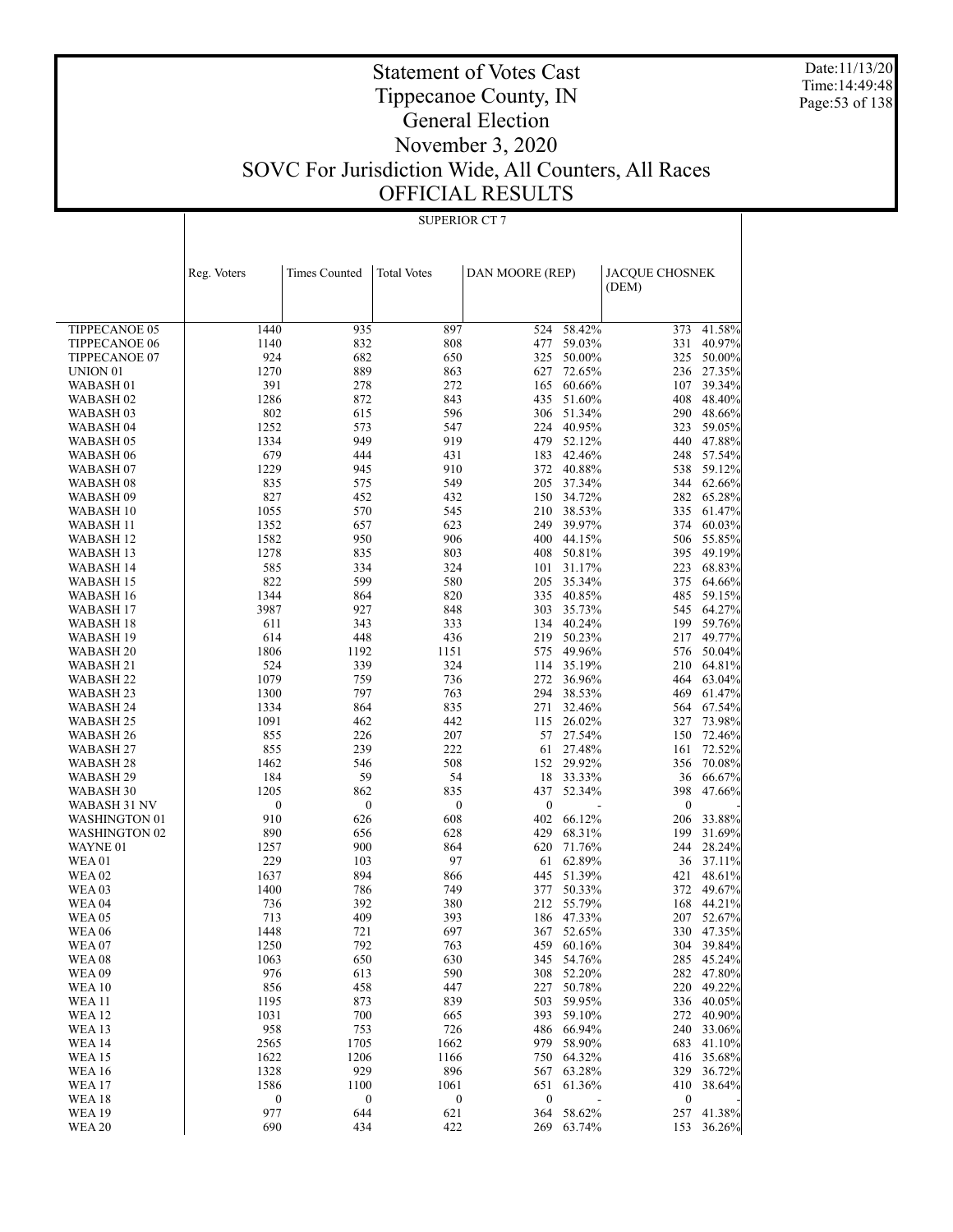|             | SOVC For Jurisdiction Wide, All Counters, All Races | <b>Statement of Votes Cast</b><br>Tippecanoe County, IN<br><b>General Election</b><br>November $3, 2020$<br><b>OFFICIAL RESULTS</b> |                       | Date:11/13/20<br>Time: 14:49:48<br>Page: 54 of 138 |
|-------------|-----------------------------------------------------|-------------------------------------------------------------------------------------------------------------------------------------|-----------------------|----------------------------------------------------|
|             |                                                     | <b>SUPERIOR CT 7</b>                                                                                                                |                       |                                                    |
| Reg. Voters | Times Counted<br><b>Total Votes</b>                 | DAN MOORE (REP)                                                                                                                     | <b>JACOUE CHOSNEK</b> |                                                    |

|        |        |       |       |       |        | (DEM) |        |
|--------|--------|-------|-------|-------|--------|-------|--------|
|        |        |       |       |       |        |       |        |
| WEA 21 | 1040   | 767   | 739   | 528   | 71.45% | 211   | 28.55% |
| Total  | 119357 | 72175 | 69571 | 37020 | 53.21% | 32551 | 46.79% |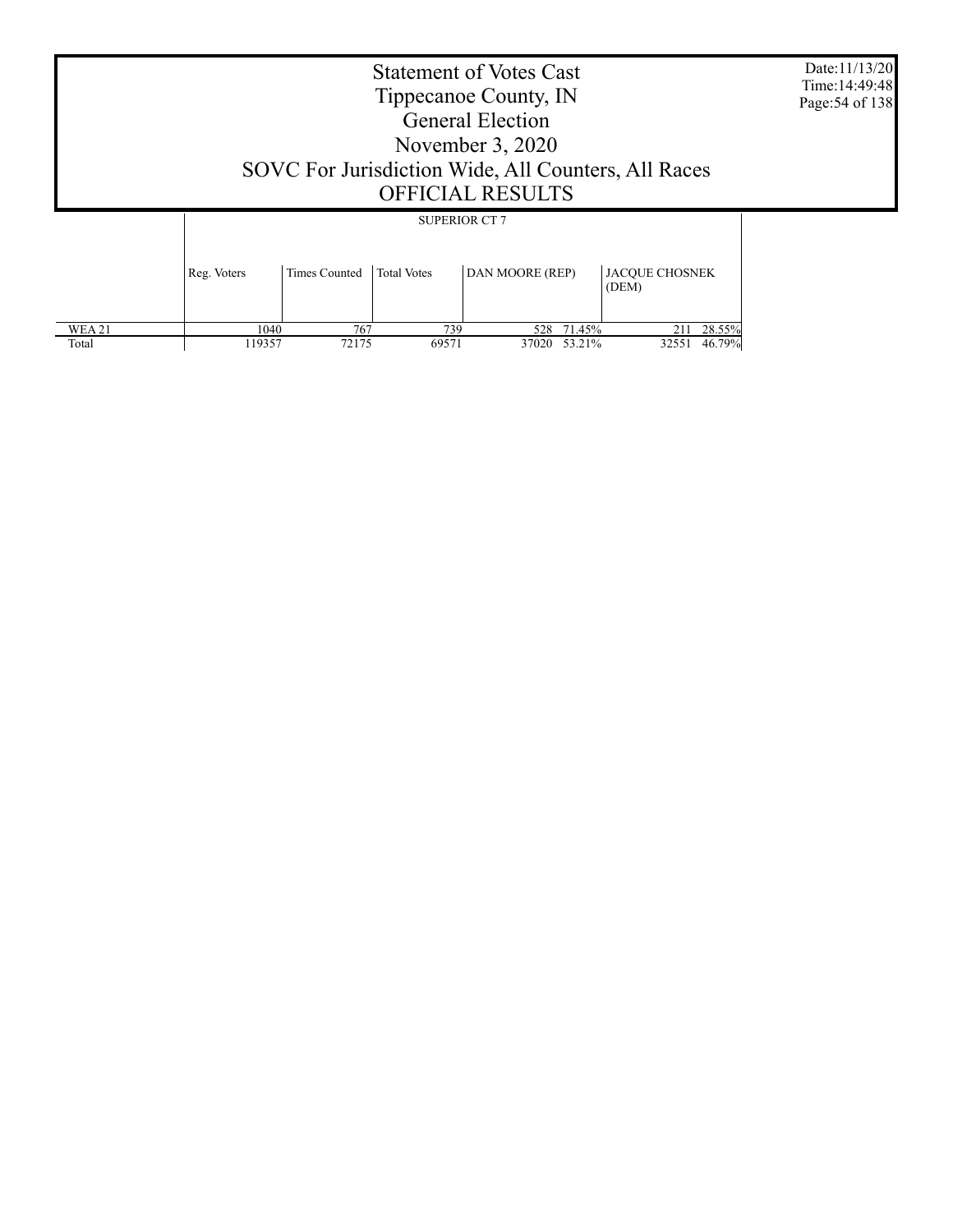Date:11/13/20 Time:14:49:48 Page:55 of 138

### Statement of Votes Cast Tippecanoe County, IN General Election November 3, 2020 SOVC For Jurisdiction Wide, All Counters, All Races OFFICIAL RESULTS

TREASURER

|                                            | Reg. Voters      | <b>Times Counted</b> | <b>Total Votes</b> | <b>JENNIFER WESTON</b>     |
|--------------------------------------------|------------------|----------------------|--------------------|----------------------------|
|                                            |                  |                      |                    | (REP)                      |
|                                            |                  |                      |                    |                            |
| Jurisdiction Wide                          |                  |                      |                    |                            |
| <b>FAIRFIELD 01</b>                        | 1540             | 1145                 | 879                | 879 100.00%                |
| <b>FAIRFIELD 02</b>                        | 1022             | 774                  | 607                | 607 100.00%                |
| <b>FAIRFIELD 03</b>                        | 983              | 698                  | 487                | 487 100.00%                |
| <b>FAIRFIELD 04</b>                        | 868              | 563                  | 409                | 409 100.00%                |
| <b>FAIRFIELD 05</b>                        | 10               | 6                    | $\overline{4}$     | 4 100.00%                  |
| <b>FAIRFIELD 06</b>                        | 1000             | 511                  | 343                | 343 100.00%                |
| <b>FAIRFIELD 07</b>                        | 1203             | 607                  | 410                | 410 100.00%                |
| <b>FAIRFIELD 08</b>                        | 887              | 393                  | 240                | 240 100.00%                |
| <b>FAIRFIELD 09</b>                        | 1047             | 688                  | 511                | 511 100.00%                |
| <b>FAIRFIELD 10</b>                        | 1174             | 668                  | 470                | 470 100.00%                |
| <b>FAIRFIELD 11</b>                        | 959              | 634                  | 429                | 429 100.00%                |
| <b>FAIRFIELD 12</b>                        | 1098             | 516                  | 309                | 309 100.00%                |
| <b>FAIRFIELD 13</b><br><b>FAIRFIELD 14</b> | 990<br>1251      | 357                  | 194<br>581         | 194 100.00%                |
| <b>FAIRFIELD 15</b>                        | 1291             | 803<br>680           | 437                | 581 100.00%<br>437 100.00% |
| <b>FAIRFIELD 16</b>                        | 824              | 350                  | 204                | 204 100.00%                |
| <b>FAIRFIELD 17</b>                        | 867              | 368                  | 193                | 193 100.00%                |
| <b>FAIRFIELD 18</b>                        | 621              | 374                  | 253                | 253 100.00%                |
| <b>FAIRFIELD 19</b>                        | 1154             | 577                  | 383                | 383 100.00%                |
| <b>FAIRFIELD 20</b>                        | 1046             | 606                  | 419                | 419 100.00%                |
| <b>FAIRFIELD 21</b>                        | 1063             | 588                  | 380                | 380 100.00%                |
| <b>FAIRFIELD 22</b>                        | 529              | 181                  | 107                | 107 100.00%                |
| <b>FAIRFIELD 23</b>                        | 980              | 513                  | 296                | 296 100.00%                |
| <b>FAIRFIELD 24</b>                        | 1662             | 686                  | 362                | 362 100.00%                |
| <b>FAIRFIELD 25</b>                        | 551              | 220                  | 131                | 131 100.00%                |
| <b>FAIRFIELD 26</b>                        | 1141             | 534                  | 332                | 332 100.00%                |
| <b>FAIRFIELD 27</b>                        | 1308             | 546                  | 322                | 322 100.00%                |
| <b>FAIRFIELD 28</b>                        | 1084             | 565                  | 379                | 379 100.00%                |
| <b>FAIRFIELD 29</b>                        | 1349             | 906                  | 577                | 577 100.00%                |
| <b>FAIRFIELD 30</b>                        | 1170             | 742                  | 458                | 458 100.00%                |
| <b>FAIRFIELD 31</b>                        | 1463             | 772                  | 507                | 507 100.00%                |
| <b>FAIRFIELD 32</b>                        | 699              | 409                  | 282                | 282 100.00%                |
| <b>FAIRFIELD 33</b>                        | 1018             | 547                  | 372                | 372 100.00%                |
| <b>FAIRFIELD 34</b>                        | 1059<br>1225     | 600<br>794           | 431<br>563         | 431 100.00%                |
| <b>FAIRFIELD 35</b><br><b>FAIRFIELD 36</b> | 715              | 318                  | 200                | 563 100.00%<br>200 100.00% |
| <b>FAIRFIELD 37 NV</b>                     | $\boldsymbol{0}$ | $\boldsymbol{0}$     | $\boldsymbol{0}$   | 0                          |
| JACKSON 01                                 | 350              | 235                  | 194                | 194 100.00%                |
| <b>LAURAMIE 01</b>                         | 1112             | 814                  | 641                | 641 100.00%                |
| <b>LAURAMIE 02</b>                         | 719              | 471                  | 393                | 393 100.00%                |
| PERRY 01                                   | 1448             | 1110                 | 896                | 896 100.00%                |
| PERRY 02                                   | 575              | 442                  | 365                | 365 100.00%                |
| PERRY 03                                   | 1029             | 786                  | 619                | 619 100.00%                |
| PERRY 04                                   | 1744             | 1252                 | 976                | 976 100.00%                |
| PERRY 05                                   | 1653             | 1118                 | 850                | 850 100.00%                |
| PERRY 06 NV                                | $\boldsymbol{0}$ | $\boldsymbol{0}$     | $\boldsymbol{0}$   | $\boldsymbol{0}$           |
| RANDOLPH <sub>01</sub>                     | 703              | 511                  | 404                | 404 100.00%                |
| SHEFFIELD 01                               | 896              | 625                  | 484                | 484 100.00%                |
| SHEFFIELD 02                               | 1322             | 990                  | 824                | 824 100.00%                |
| SHEFFIELD 03                               | 684              | 518                  | 427                | 427 100.00%                |
| <b>SHEFFIELD 04 NV</b>                     | $\boldsymbol{0}$ | $\boldsymbol{0}$     | $\boldsymbol{0}$   | $\boldsymbol{0}$           |
| SHELBY 01                                  | 757              | 515                  | 422                | 422 100.00%                |
| SHELBY 02<br>TIPPECANOE 01                 | 1233             | 926                  | 696                | 696 100.00%                |
| TIPPECANOE 02                              | 749<br>1066      | 572<br>763           | 431<br>609         | 431 100.00%<br>609 100.00% |
| TIPPECANOE 03                              | 771              | 561                  | 425                | 425 100.00%                |
| TIPPECANOE 04                              | 1004             | 703                  | 508                | 508 100.00%                |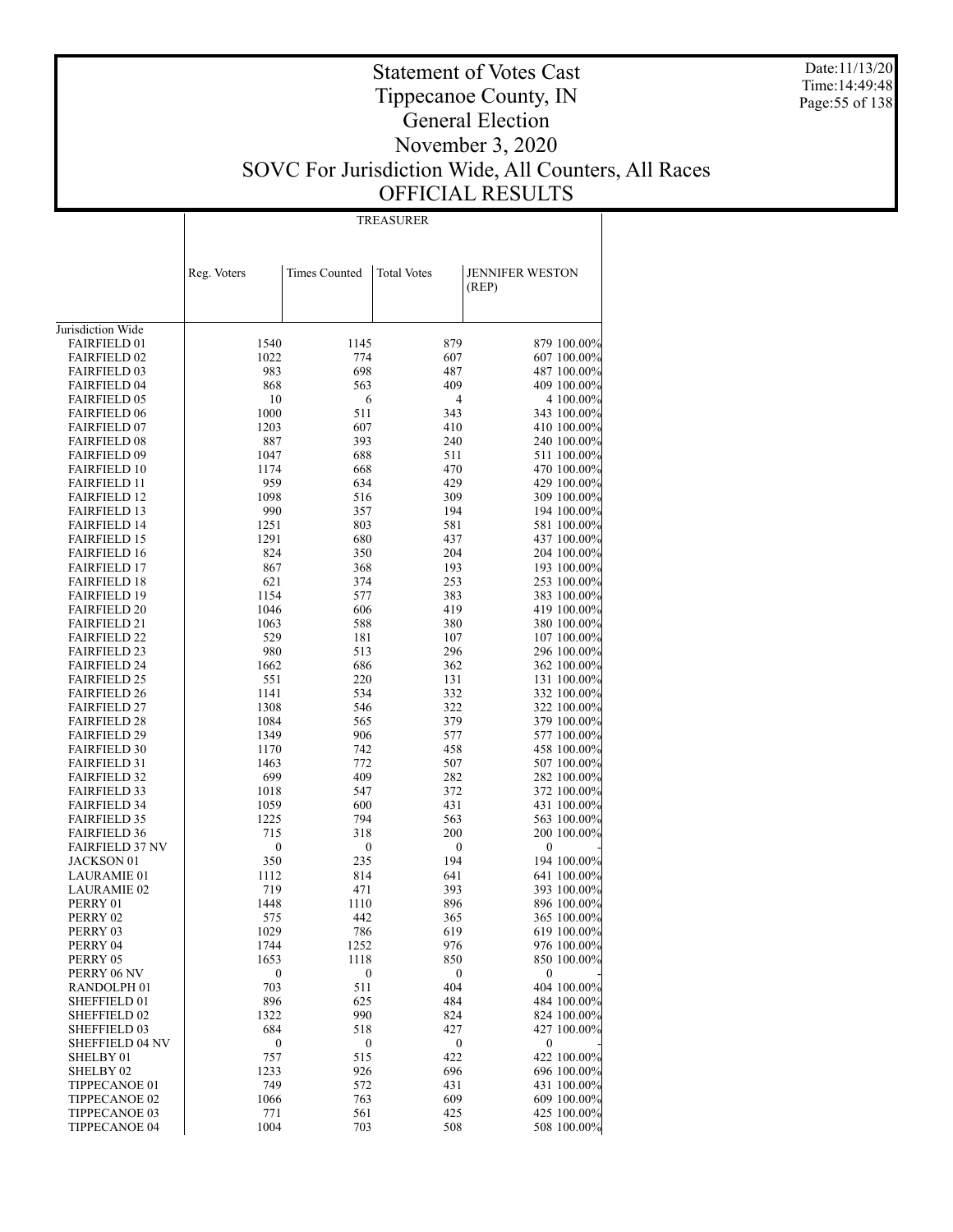Date:11/13/20 Time:14:49:48 Page:56 of 138

### Statement of Votes Cast Tippecanoe County, IN General Election November 3, 2020 SOVC For Jurisdiction Wide, All Counters, All Races OFFICIAL RESULTS

TREASURER

|                                | Reg. Voters  | <b>Times Counted</b> | <b>Total Votes</b> | <b>JENNIFER WESTON</b>     |
|--------------------------------|--------------|----------------------|--------------------|----------------------------|
|                                |              |                      |                    | (REP)                      |
|                                |              |                      |                    |                            |
| TIPPECANOE 05                  | 1440         | 935                  | 714                | 714 100.00%                |
| <b>TIPPECANOE 06</b>           | 1140         | 832                  | 616                | 616 100.00%                |
| TIPPECANOE 07                  | 924          | 682                  | 462                | 462 100.00%                |
| UNION <sub>01</sub>            | 1270         | 889                  | 729                | 729 100.00%                |
| WABASH 01                      | 391          | 278                  | 219                | 219 100.00%                |
| WABASH <sub>02</sub>           | 1286         | 872                  | 614                | 614 100.00%                |
| WABASH 03                      | 802          | 615                  | 428                | 428 100.00%                |
| WABASH 04                      | 1252         | 573                  | 377                | 377 100.00%                |
| WABASH 05                      | 1334         | 949                  | 685                | 685 100.00%                |
| WABASH 06<br>WABASH 07         | 679<br>1229  | 444<br>945           | 264<br>571         | 264 100.00%<br>571 100.00% |
| WABASH 08                      | 835          | 575                  | 332                | 332 100.00%                |
| WABASH 09                      | 827          | 452                  | 263                | 263 100.00%                |
| WABASH 10                      | 1055         | 570                  | 365                | 365 100.00%                |
| WABASH 11                      | 1352         | 657                  | 403                | 403 100.00%                |
| WABASH 12                      | 1582         | 950                  | 612                | 612 100.00%                |
| WABASH 13                      | 1278         | 835                  | 574                | 574 100.00%                |
| WABASH 14                      | 585          | 334                  | 190                | 190 100.00%                |
| WABASH 15                      | 822          | 599                  | 328                | 328 100.00%                |
| WABASH 16                      | 1344         | 864                  | 497                | 497 100.00%                |
| WABASH 17                      | 3987         | 927                  | 555                | 555 100.00%                |
| WABASH 18<br>WABASH 19         | 611<br>614   | 343<br>448           | 213<br>330         | 213 100.00%<br>330 100.00% |
| WABASH 20                      | 1806         | 1192                 | 847                | 847 100.00%                |
| WABASH 21                      | 524          | 339                  | 188                | 188 100.00%                |
| WABASH 22                      | 1079         | 759                  | 426                | 426 100.00%                |
| WABASH 23                      | 1300         | 797                  | 480                | 480 100.00%                |
| WABASH 24                      | 1334         | 864                  | 468                | 468 100.00%                |
| WABASH 25                      | 1091         | 462                  | 234                | 234 100.00%                |
| WABASH 26                      | 855          | 226                  | 124                | 124 100.00%                |
| WABASH 27                      | 855          | 239                  | 137                | 137 100.00%                |
| WABASH 28<br>WABASH 29         | 1462<br>184  | 546<br>59            | 313<br>32          | 313 100.00%<br>32 100.00%  |
| WABASH 30                      | 1205         | 862                  | 581                | 581 100.00%                |
| WABASH 31 NV                   | 0            | $\boldsymbol{0}$     | $\boldsymbol{0}$   | $\boldsymbol{0}$           |
| WASHINGTON 01                  | 910          | 626                  | 504                | 504 100.00%                |
| WASHINGTON 02                  | 890          | 656                  | 516                | 516 100.00%                |
| WAYNE 01                       | 1257         | 900                  | 729                | 729 100.00%                |
| WEA01                          | 229          | 103                  | 74                 | 74 100.00%                 |
| WEA 02                         | 1637         | 894                  | 630                | 630 100.00%                |
| WEA 03                         | 1400         | 786                  | 525                | 525 100.00%                |
| WEA 04<br><b>WEA 05</b>        | 736<br>713   | 392<br>409           | 287<br>261         | 287 100.00%<br>261 100.00% |
| WEA 06                         | 1448         | 721                  | 483                | 483 100.00%                |
| WEA 07                         | 1250         | 792                  | 582                | 582 100.00%                |
| WEA 08                         | 1063         | 650                  | 471                | 471 100.00%                |
| <b>WEA 09</b>                  | 976          | 613                  | 428                | 428 100.00%                |
| <b>WEA10</b>                   | 856          | 458                  | 317                | 317 100.00%                |
| <b>WEA 11</b>                  | 1195         | 873                  | 643                | 643 100.00%                |
| WEA 12                         | 1031         | 700                  | 514                | 514 100.00%                |
| <b>WEA 13</b>                  | 958          | 753                  | 601                | 601 100.00%                |
| <b>WEA 14</b>                  | 2565         | 1705                 | 1266               | 1266 100.00%               |
| <b>WEA 15</b><br><b>WEA 16</b> | 1622<br>1328 | 1206<br>929          | 941<br>709         | 941 100.00%<br>709 100.00% |
| <b>WEA 17</b>                  | 1586         | 1100                 | 826                | 826 100.00%                |
| WEA 18                         | 0            | $\boldsymbol{0}$     | $\boldsymbol{0}$   | 0                          |
| WEA 19                         | 977          | 644                  | 478                | 478 100.00%                |
| <b>WEA 20</b>                  | 690          | 434                  | 353                | 353 100.00%                |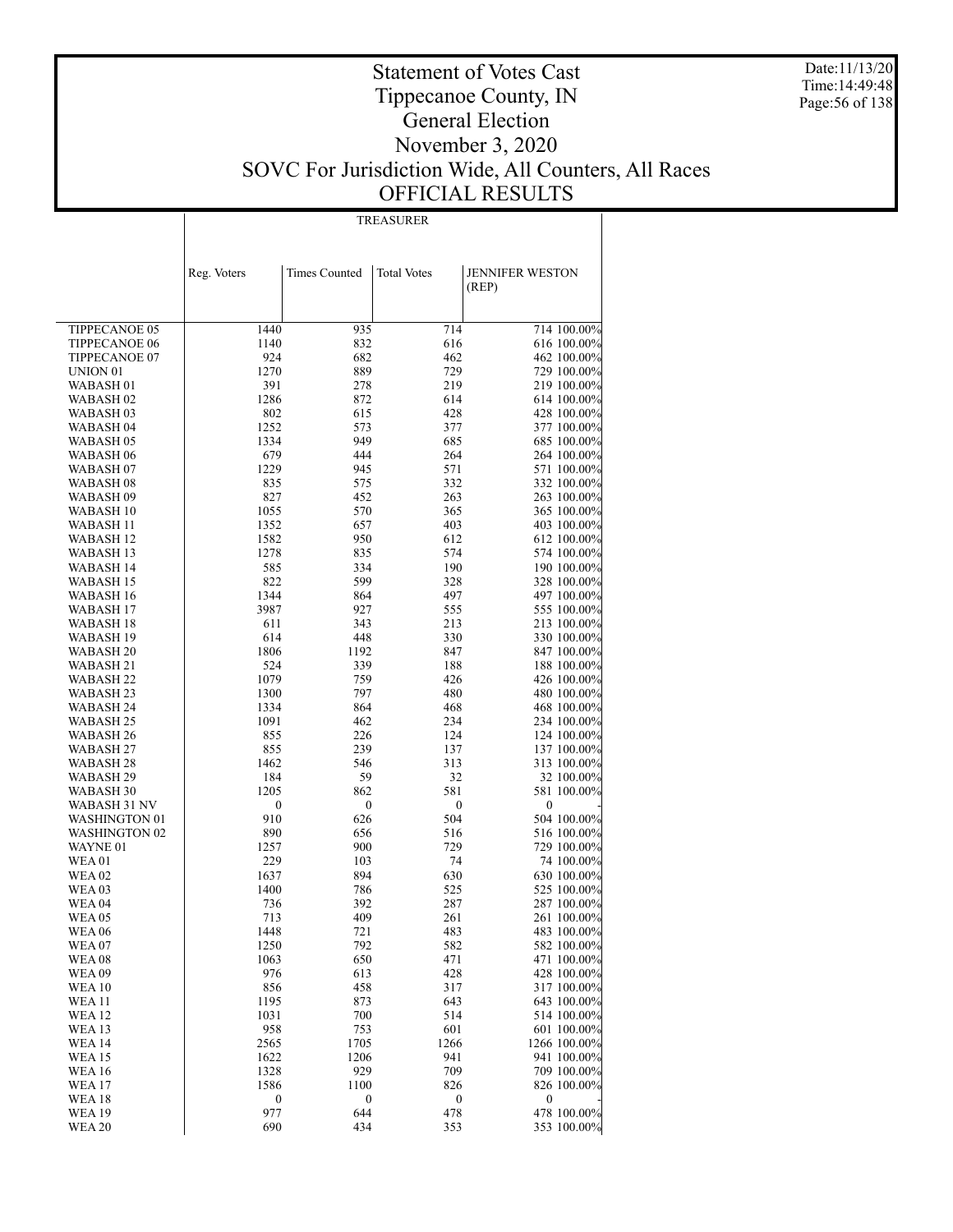Date:11/13/20 Time:14:49:48 Page:57 of 138

### Statement of Votes Cast Tippecanoe County, IN General Election November 3, 2020 SOVC For Jurisdiction Wide, All Counters, All Races OFFICIAL RESULTS

TREASURER

|               | Reg. Voters | Times Counted   Total Votes |       | <b>JENNIFER WESTON</b><br>(REP) |
|---------------|-------------|-----------------------------|-------|---------------------------------|
| <b>WEA 21</b> | 1040        | 767                         | 620   | 620 100.00%                     |
| Total         | 119357      | 72175                       | 50554 | 50554 100.00%                   |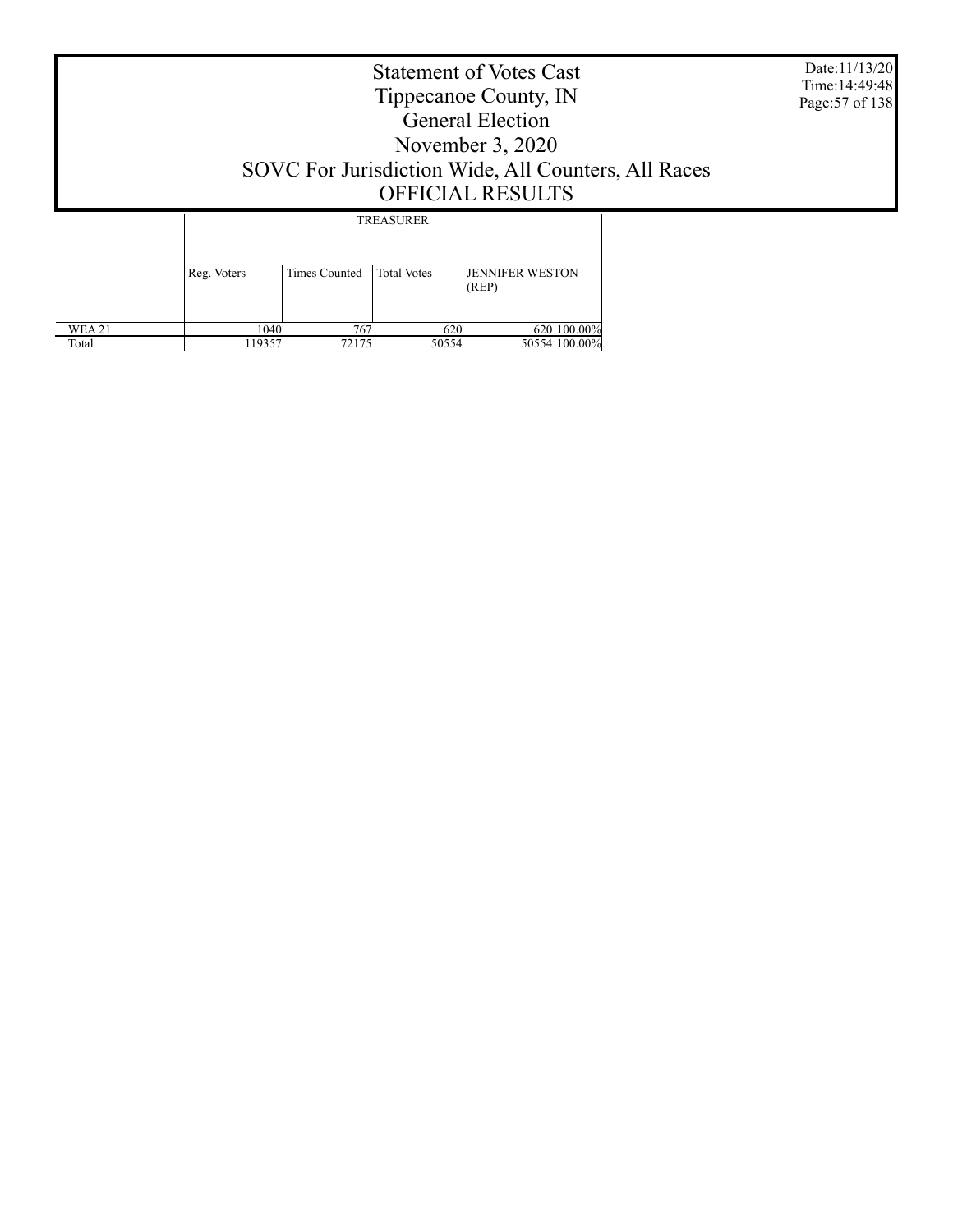Date:11/13/20 Time:14:49:48 Page:58 of 138

### Statement of Votes Cast Tippecanoe County, IN General Election November 3, 2020 SOVC For Jurisdiction Wide, All Counters, All Races OFFICIAL RESULTS

CORONER

|                                            | Reg. Voters      | Times Counted | <b>Total Votes</b> | CARRIE COSTELLO<br>(REP)   |
|--------------------------------------------|------------------|---------------|--------------------|----------------------------|
|                                            |                  |               |                    |                            |
| Jurisdiction Wide                          |                  |               |                    |                            |
| <b>FAIRFIELD 01</b>                        | 1540             | 1145          | 868                | 868 100.00%                |
| <b>FAIRFIELD 02</b>                        | 1022             | 774           | 591                | 591 100.00%                |
| <b>FAIRFIELD 03</b>                        | 983              | 698           | 476                | 476 100.00%                |
| <b>FAIRFIELD 04</b>                        | 868              | 563           | 402                | 402 100.00%                |
| <b>FAIRFIELD 05</b>                        | 10               | 6             | 5                  | 5 100.00%                  |
| <b>FAIRFIELD 06</b>                        | 1000             | 511           | 347                | 347 100.00%                |
| <b>FAIRFIELD 07</b>                        | 1203             | 607           | 407                | 407 100.00%                |
| <b>FAIRFIELD 08</b>                        | 887              | 393           | 234                | 234 100.00%                |
| <b>FAIRFIELD 09</b>                        | 1047             | 688           | 508                | 508 100.00%                |
| <b>FAIRFIELD 10</b><br><b>FAIRFIELD 11</b> | 1174<br>959      | 668<br>634    | 468<br>429         | 468 100.00%<br>429 100.00% |
| <b>FAIRFIELD 12</b>                        | 1098             | 516           | 307                | 307 100.00%                |
| <b>FAIRFIELD 13</b>                        | 990              | 357           | 188                | 188 100.00%                |
| <b>FAIRFIELD 14</b>                        | 1251             | 803           | 568                | 568 100.00%                |
| <b>FAIRFIELD 15</b>                        | 1291             | 680           | 436                | 436 100.00%                |
| <b>FAIRFIELD 16</b>                        | 824              | 350           | 202                | 202 100.00%                |
| <b>FAIRFIELD 17</b>                        | 867              | 368           | 192                | 192 100.00%                |
| <b>FAIRFIELD 18</b>                        | 621              | 374           | 249                | 249 100.00%                |
| <b>FAIRFIELD 19</b>                        | 1154             | 577           | 379                | 379 100.00%                |
| <b>FAIRFIELD 20</b>                        | 1046             | 606           | 415                | 415 100.00%                |
| <b>FAIRFIELD 21</b>                        | 1063             | 588           | 377                | 377 100.00%                |
| <b>FAIRFIELD 22</b>                        | 529              | 181           | 107                | 107 100.00%                |
| <b>FAIRFIELD 23</b>                        | 980              | 513           | 297                | 297 100.00%                |
| <b>FAIRFIELD 24</b>                        | 1662             | 686           | 367                | 367 100.00%                |
| <b>FAIRFIELD 25</b>                        | 551<br>1141      | 220<br>534    | 137<br>325         | 137 100.00%<br>325 100.00% |
| <b>FAIRFIELD 26</b><br><b>FAIRFIELD 27</b> | 1308             | 546           | 319                | 319 100.00%                |
| <b>FAIRFIELD 28</b>                        | 1084             | 565           | 383                | 383 100.00%                |
| <b>FAIRFIELD 29</b>                        | 1349             | 906           | 581                | 581 100.00%                |
| <b>FAIRFIELD 30</b>                        | 1170             | 742           | 457                | 457 100.00%                |
| <b>FAIRFIELD 31</b>                        | 1463             | 772           | 503                | 503 100.00%                |
| <b>FAIRFIELD 32</b>                        | 699              | 409           | 277                | 277 100.00%                |
| <b>FAIRFIELD 33</b>                        | 1018             | 547           | 373                | 373 100.00%                |
| <b>FAIRFIELD 34</b>                        | 1059             | 600           | 426                | 426 100.00%                |
| <b>FAIRFIELD 35</b>                        | 1225             | 794           | 561                | 561 100.00%                |
| <b>FAIRFIELD 36</b>                        | 715              | 318           | 200                | 200 100.00%                |
| <b>FAIRFIELD 37 NV</b>                     | $\boldsymbol{0}$ | 0             | $\boldsymbol{0}$   | 0                          |
| JACKSON 01<br><b>LAURAMIE 01</b>           | 350<br>1112      | 235<br>814    | 195<br>640         | 195 100.00%<br>640 100.00% |
| <b>LAURAMIE 02</b>                         | 719              | 471           | 395                | 395 100.00%                |
| PERRY 01                                   | 1448             | 1110          | 884                | 884 100.00%                |
| PERRY 02                                   | 575              | 442           | 358                | 358 100.00%                |
| PERRY 03                                   | 1029             | 786           | 611                | 611 100.00%                |
| PERRY 04                                   | 1744             | 1252          | 964                | 964 100.00%                |
| PERRY 05                                   | 1653             | 1118          | 847                | 847 100.00%                |
| PERRY 06 NV                                | $\bf{0}$         | 0             | $\boldsymbol{0}$   | $\boldsymbol{0}$           |
| RANDOLPH <sub>01</sub>                     | 703              | 511           | 398                | 398 100.00%                |
| SHEFFIELD 01                               | 896              | 625           | 478                | 478 100.00%                |
| SHEFFIELD 02                               | 1322             | 990           | 822                | 822 100.00%                |
| SHEFFIELD 03                               | 684              | 518           | 421                | 421 100.00%                |
| <b>SHEFFIELD 04 NV</b>                     | $\boldsymbol{0}$ | 0             | $\boldsymbol{0}$   | $\boldsymbol{0}$           |
| SHELBY 01                                  | 757              | 515           | 419                | 419 100.00%                |
| SHELBY <sub>02</sub><br>TIPPECANOE 01      | 1233<br>749      | 926<br>572    | 680<br>424         | 680 100.00%<br>424 100.00% |
| TIPPECANOE 02                              | 1066             | 763           | 610                | 610 100.00%                |
| TIPPECANOE 03                              | 771              | 561           | 421                | 421 100.00%                |
| <b>TIPPECANOE 04</b>                       | 1004             | 703           | 516                | 516 100.00%                |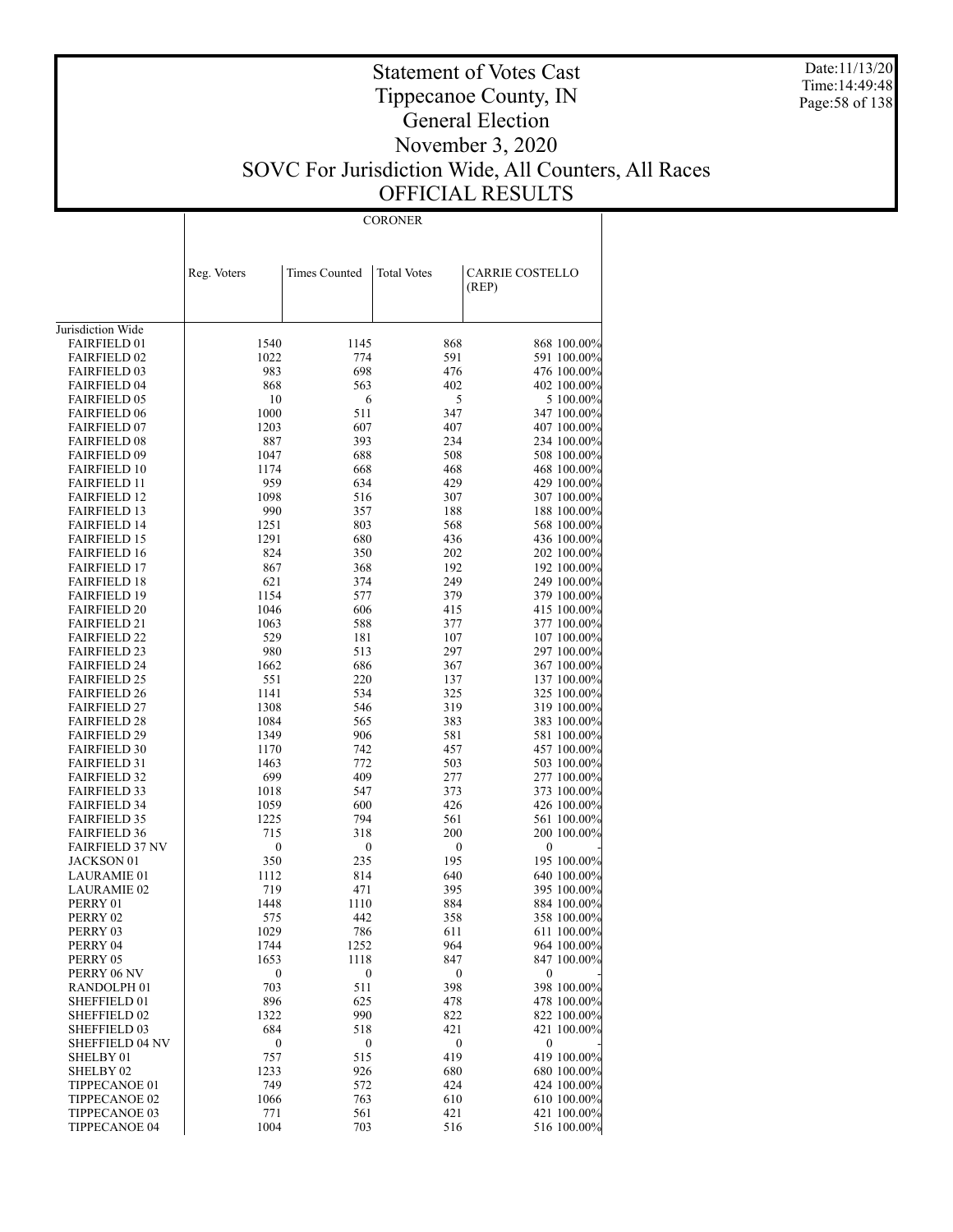Date:11/13/20 Time:14:49:48 Page:59 of 138

### Statement of Votes Cast Tippecanoe County, IN General Election November 3, 2020 SOVC For Jurisdiction Wide, All Counters, All Races OFFICIAL RESULTS

CORONER

|                        | Reg. Voters  | <b>Times Counted</b> | <b>Total Votes</b> | <b>CARRIE COSTELLO</b>     |
|------------------------|--------------|----------------------|--------------------|----------------------------|
|                        |              |                      |                    | (REP)                      |
|                        |              |                      |                    |                            |
| TIPPECANOE 05          | 1440         | 935                  | 705                | 705 100.00%                |
| <b>TIPPECANOE 06</b>   | 1140         | 832                  | 611                | 611 100.00%                |
| TIPPECANOE 07          | 924          | 682                  | 458                | 458 100.00%                |
| UNION <sub>01</sub>    | 1270         | 889                  | 711                | 711 100.00%                |
| WABASH <sub>01</sub>   | 391          | 278                  | 219                | 219 100.00%                |
| WABASH 02              | 1286         | 872                  | 611                | 611 100.00%                |
| WABASH 03              | 802          | 615                  | 430                | 430 100.00%                |
| WABASH 04              | 1252         | 573                  | 379                | 379 100.00%                |
| WABASH 05              | 1334         | 949                  | 683                | 683 100.00%                |
| WABASH 06              | 679          | 444                  | 260                | 260 100.00%                |
| WABASH 07              | 1229         | 945                  | 578                | 578 100.00%                |
| WABASH 08              | 835          | 575                  | 329                | 329 100.00%                |
| WABASH 09              | 827          | 452                  | 258                | 258 100.00%                |
| WABASH 10              | 1055         | 570                  | 364                | 364 100.00%                |
| WABASH 11              | 1352         | 657                  | 404                | 404 100.00%                |
| WABASH 12              | 1582         | 950                  | 611                | 611 100.00%                |
| WABASH 13              | 1278         | 835                  | 576                | 576 100.00%                |
| WABASH 14              | 585          | 334                  | 194                | 194 100.00%                |
| <b>WABASH 15</b>       | 822          | 599                  | 327                | 327 100.00%                |
| WABASH 16              | 1344<br>3987 | 864<br>927           | 488                | 488 100.00%                |
| WABASH 17<br>WABASH 18 | 611          | 343                  | 558<br>209         | 558 100.00%<br>209 100.00% |
| <b>WABASH 19</b>       | 614          | 448                  | 326                | 326 100.00%                |
| WABASH 20              | 1806         | 1192                 | 842                | 842 100.00%                |
| WABASH 21              | 524          | 339                  | 183                | 183 100.00%                |
| WABASH 22              | 1079         | 759                  | 427                | 427 100.00%                |
| WABASH 23              | 1300         | 797                  | 469                | 469 100.00%                |
| WABASH 24              | 1334         | 864                  | 463                | 463 100.00%                |
| WABASH 25              | 1091         | 462                  | 230                | 230 100.00%                |
| WABASH 26              | 855          | 226                  | 126                | 126 100.00%                |
| WABASH 27              | 855          | 239                  | 137                | 137 100.00%                |
| WABASH 28              | 1462         | 546                  | 312                | 312 100.00%                |
| WABASH 29              | 184          | 59                   | 31                 | 31 100.00%                 |
| WABASH 30              | 1205         | 862                  | 579                | 579 100.00%                |
| WABASH 31 NV           | 0            | 0                    | $\boldsymbol{0}$   | 0                          |
| WASHINGTON 01          | 910          | 626                  | 483                | 483 100.00%                |
| WASHINGTON 02          | 890          | 656                  | 502                | 502 100.00%                |
| WAYNE <sub>01</sub>    | 1257         | 900                  | 710                | 710 100.00%                |
| WEA 01                 | 229          | 103                  | 77                 | 77 100.00%                 |
| WEA 02                 | 1637         | 894                  | 628                | 628 100.00%                |
| WEA 03                 | 1400         | 786                  | 530                | 530 100.00%                |
| WEA 04                 | 736          | 392                  | 289                | 289 100.00%                |
| WEA 05<br>WEA 06       | 713<br>1448  | 409<br>721           | 257<br>479         | 257 100.00%<br>479 100.00% |
| WEA 07                 | 1250         | 792                  | 577                | 577 100.00%                |
| WEA 08                 | 1063         | 650                  | 468                | 468 100.00%                |
| <b>WEA09</b>           | 976          | 613                  | 415                | 415 100.00%                |
| <b>WEA10</b>           | 856          | 458                  | 317                | 317 100.00%                |
| <b>WEA11</b>           | 1195         | 873                  | 632                | 632 100.00%                |
| WEA 12                 | 1031         | 700                  | 505                | 505 100.00%                |
| <b>WEA13</b>           | 958          | 753                  | 596                | 596 100.00%                |
| <b>WEA 14</b>          | 2565         | 1705                 | 1256               | 1256 100.00%               |
| <b>WEA15</b>           | 1622         | 1206                 | 929                | 929 100.00%                |
| <b>WEA 16</b>          | 1328         | 929                  | 699                | 699 100.00%                |
| <b>WEA17</b>           | 1586         | 1100                 | 825                | 825 100.00%                |
| <b>WEA18</b>           | 0            | $\bf{0}$             | $\boldsymbol{0}$   | $\boldsymbol{0}$           |
| <b>WEA 19</b>          | 977          | 644                  | 476                | 476 100.00%                |
| <b>WEA 20</b>          | 690          | 434                  | 351                | 351 100.00%                |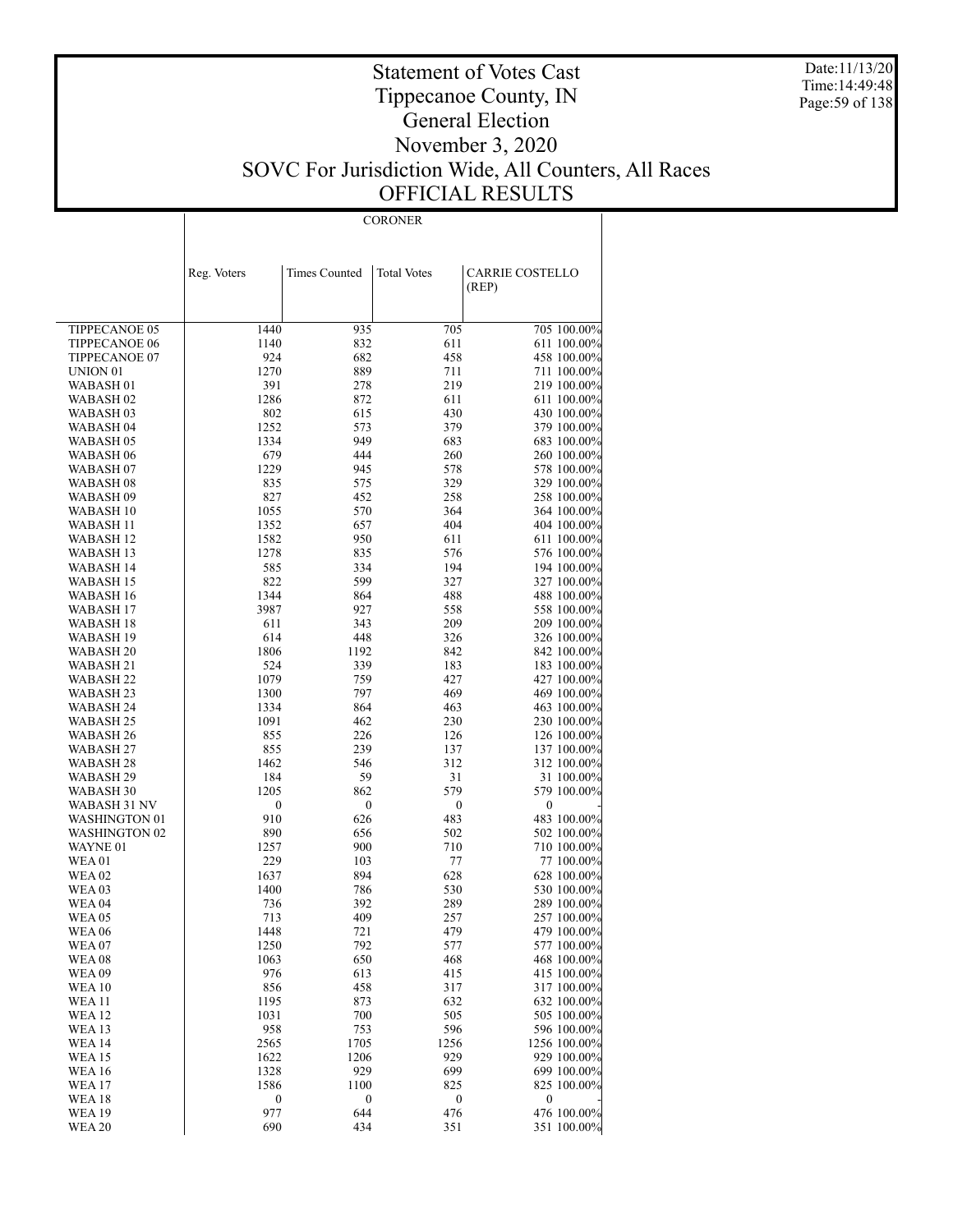Date:11/13/20 Time:14:49:48 Page:60 of 138

### Statement of Votes Cast Tippecanoe County, IN General Election November 3, 2020 SOVC For Jurisdiction Wide, All Counters, All Races OFFICIAL RESULTS

CORONER

|               | Reg. Voters | Times Counted   Total Votes |       | <b>CARRIE COSTELLO</b><br>(REP) |
|---------------|-------------|-----------------------------|-------|---------------------------------|
| <b>WEA 21</b> | 1040        | 767                         | 614   | 614 100.00%                     |
| Total         | 119357      | 72175                       | 50147 | 50147 100.00%                   |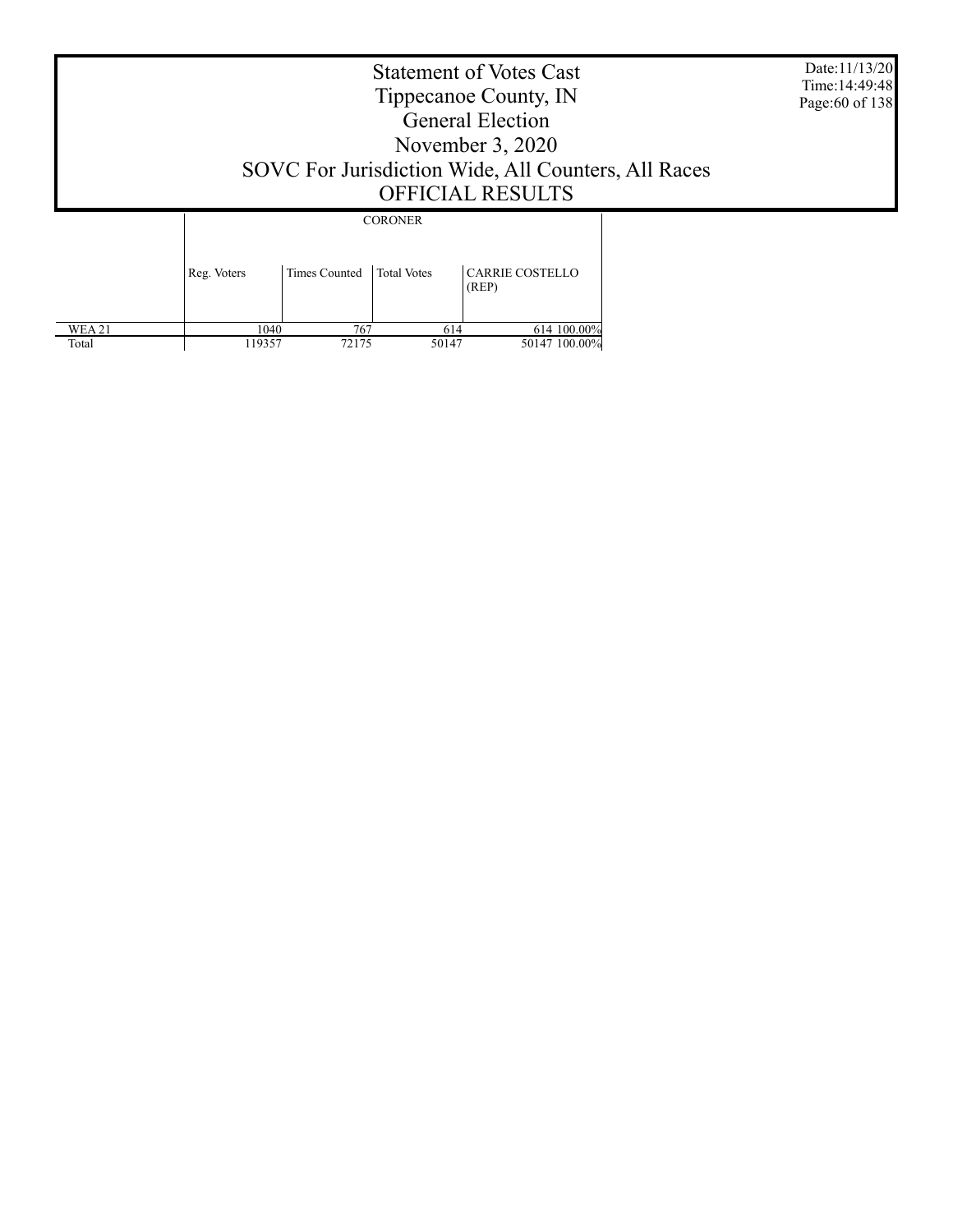Date:11/13/20 Time:14:49:48 Page:61 of 138

### Statement of Votes Cast Tippecanoe County, IN General Election November 3, 2020 SOVC For Jurisdiction Wide, All Counters, All Races OFFICIAL RESULTS

SURVEYOR

|                                            | Reg. Voters      | <b>Times Counted</b> | <b>Total Votes</b> | ZACH BEASLEY (REP)         |
|--------------------------------------------|------------------|----------------------|--------------------|----------------------------|
|                                            |                  |                      |                    |                            |
|                                            |                  |                      |                    |                            |
| Jurisdiction Wide                          |                  |                      |                    |                            |
| <b>FAIRFIELD 01</b>                        | 1540             | 1145                 | 856                | 856 100.00%                |
| <b>FAIRFIELD 02</b>                        | 1022<br>983      | 774<br>698           | 589<br>476         | 589 100.00%                |
| <b>FAIRFIELD 03</b><br><b>FAIRFIELD 04</b> | 868              | 563                  | 393                | 476 100.00%<br>393 100.00% |
| <b>FAIRFIELD 05</b>                        | 10               | 6                    | 4                  | 4 100.00%                  |
| <b>FAIRFIELD 06</b>                        | 1000             | 511                  | 336                | 336 100.00%                |
| <b>FAIRFIELD 07</b>                        | 1203             | 607                  | 387                | 387 100.00%                |
| <b>FAIRFIELD 08</b>                        | 887              | 393                  | 225                | 225 100.00%                |
| <b>FAIRFIELD 09</b>                        | 1047             | 688                  | 504                | 504 100.00%                |
| <b>FAIRFIELD 10</b>                        | 1174             | 668                  | 455                | 455 100.00%                |
| <b>FAIRFIELD 11</b>                        | 959              | 634                  | 414                | 414 100.00%                |
| <b>FAIRFIELD 12</b>                        | 1098             | 516                  | 297                | 297 100.00%                |
| <b>FAIRFIELD 13</b>                        | 990              | 357                  | 178                | 178 100.00%                |
| <b>FAIRFIELD 14</b>                        | 1251             | 803                  | 567                | 567 100.00%                |
| <b>FAIRFIELD 15</b>                        | 1291             | 680                  | 434                | 434 100.00%                |
| <b>FAIRFIELD 16</b>                        | 824              | 350                  | 194                | 194 100.00%                |
| <b>FAIRFIELD 17</b>                        | 867              | 368                  | 185                | 185 100.00%                |
| <b>FAIRFIELD 18</b>                        | 621              | 374                  | 251                | 251 100.00%                |
| <b>FAIRFIELD 19</b>                        | 1154             | 577                  | 375                | 375 100.00%                |
| <b>FAIRFIELD 20</b>                        | 1046             | 606                  | 391                | 391 100.00%                |
| <b>FAIRFIELD 21</b>                        | 1063             | 588                  | 365                | 365 100.00%                |
| <b>FAIRFIELD 22</b>                        | 529              | 181                  | 105                | 105 100.00%                |
| <b>FAIRFIELD 23</b>                        | 980              | 513                  | 285                | 285 100.00%                |
| <b>FAIRFIELD 24</b>                        | 1662             | 686                  | 341                | 341 100.00%                |
| <b>FAIRFIELD 25</b>                        | 551              | 220                  | 129                | 129 100.00%                |
| <b>FAIRFIELD 26</b>                        | 1141             | 534                  | 327                | 327 100.00%                |
| <b>FAIRFIELD 27</b>                        | 1308             | 546                  | 307                | 307 100.00%                |
| <b>FAIRFIELD 28</b><br><b>FAIRFIELD 29</b> | 1084<br>1349     | 565<br>906           | 380<br>564         | 380 100.00%<br>564 100.00% |
| <b>FAIRFIELD 30</b>                        | 1170             | 742                  | 451                | 451 100.00%                |
| <b>FAIRFIELD 31</b>                        | 1463             | 772                  | 503                | 503 100.00%                |
| <b>FAIRFIELD 32</b>                        | 699              | 409                  | 271                | 271 100.00%                |
| <b>FAIRFIELD 33</b>                        | 1018             | 547                  | 365                | 365 100.00%                |
| <b>FAIRFIELD 34</b>                        | 1059             | 600                  | 421                | 421 100.00%                |
| <b>FAIRFIELD 35</b>                        | 1225             | 794                  | 546                | 546 100.00%                |
| <b>FAIRFIELD 36</b>                        | 715              | 318                  | 195                | 195 100.00%                |
| <b>FAIRFIELD 37 NV</b>                     | $\boldsymbol{0}$ | $\boldsymbol{0}$     | $\boldsymbol{0}$   | 0                          |
| <b>JACKSON 01</b>                          | 350              | 235                  | 191                | 191 100.00%                |
| <b>LAURAMIE 01</b>                         | 1112             | 814                  | 639                | 639 100.00%                |
| <b>LAURAMIE 02</b>                         | 719              | 471                  | 394                | 394 100.00%                |
| PERRY 01                                   | 1448             | 1110                 | 864                | 864 100.00%                |
| PERRY 02                                   | 575              | 442                  | 364                | 364 100.00%                |
| PERRY 03                                   | 1029             | 786                  | 601                | 601 100.00%                |
| PERRY 04                                   | 1744             | 1252                 | 952                | 952 100.00%                |
| PERRY 05                                   | 1653             | 1118                 | 824                | 824 100.00%                |
| PERRY 06 NV                                | $\boldsymbol{0}$ | $\boldsymbol{0}$     | $\boldsymbol{0}$   | 0                          |
| RANDOLPH <sub>01</sub><br>SHEFFIELD 01     | 703              | 511<br>625           | 400                | 400 100.00%                |
| <b>SHEFFIELD 02</b>                        | 896<br>1322      | 990                  | 460<br>809         | 460 100.00%<br>809 100.00% |
| SHEFFIELD 03                               | 684              | 518                  | 422                | 422 100.00%                |
| SHEFFIELD 04 NV                            | $\boldsymbol{0}$ | $\boldsymbol{0}$     | $\boldsymbol{0}$   | $\boldsymbol{0}$           |
| SHELBY 01                                  | 757              | 515                  | 426                | 426 100.00%                |
| SHELBY 02                                  | 1233             | 926                  | 685                | 685 100.00%                |
| TIPPECANOE 01                              | 749              | 572                  | 424                | 424 100.00%                |
| TIPPECANOE 02                              | 1066             | 763                  | 594                | 594 100.00%                |
| TIPPECANOE 03                              | 771              | 561                  | 413                | 413 100.00%                |
| TIPPECANOE 04                              | 1004             | 703                  | 495                | 495 100.00%                |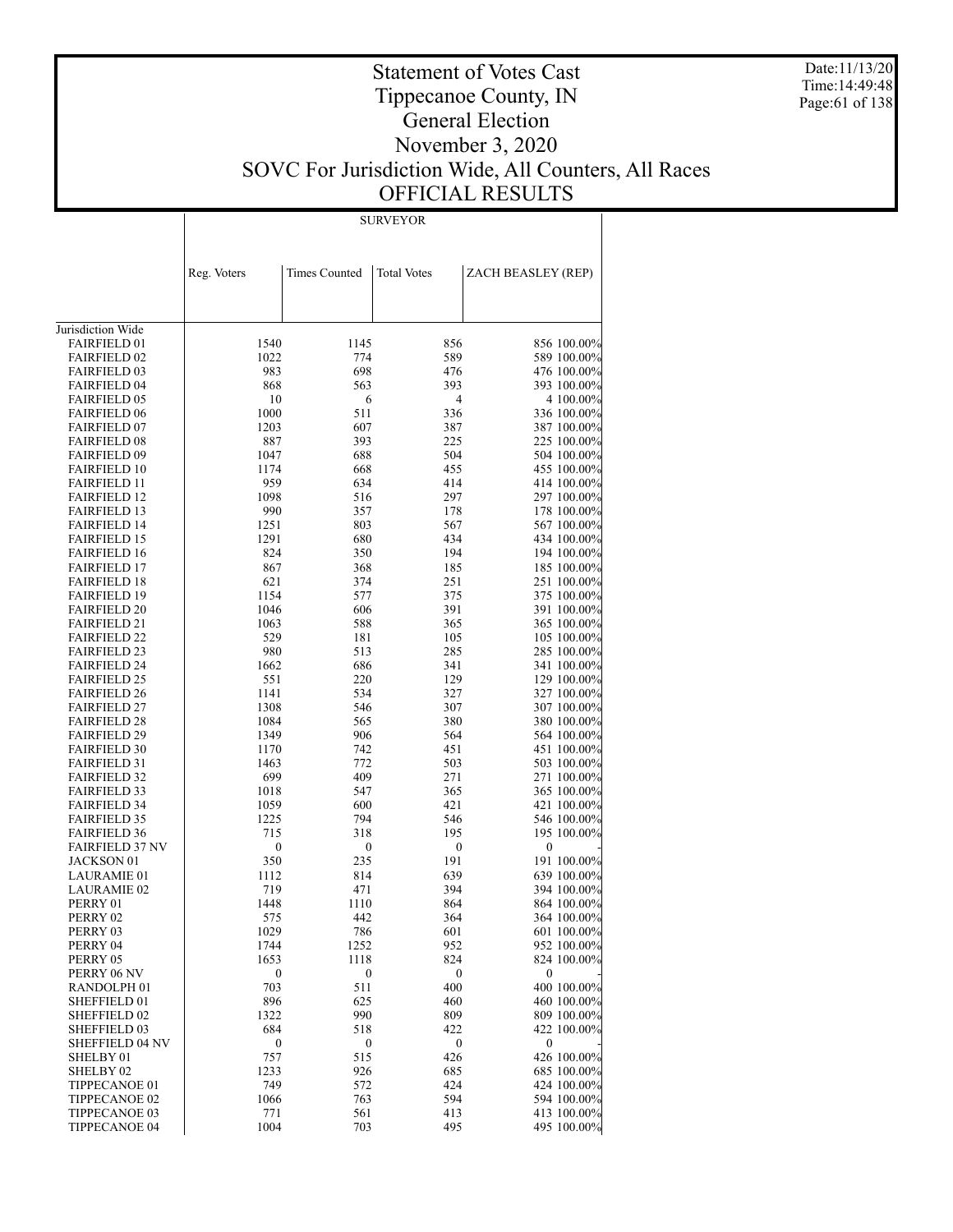Date:11/13/20 Time:14:49:48 Page:62 of 138

### Statement of Votes Cast Tippecanoe County, IN General Election November 3, 2020 SOVC For Jurisdiction Wide, All Counters, All Races OFFICIAL RESULTS

SURVEYOR

| Reg. Voters<br><b>Times Counted</b><br><b>Total Votes</b><br>ZACH BEASLEY (REP)<br>TIPPECANOE 05<br>1440<br>935<br>706<br>706 100.00%<br>605<br><b>TIPPECANOE 06</b><br>1140<br>832<br>605 100.00%<br>924<br>456<br>TIPPECANOE 07<br>682<br>456 100.00%<br>1270<br>889<br>723<br>723 100.00%<br>UNION <sub>01</sub><br>391<br>219<br>WABASH 01<br>278<br>219 100.00%<br>1286<br>872<br>606<br>606 100.00%<br>WABASH 02<br>802<br>422<br>615<br>422 100.00%<br>WABASH 03<br>1252<br>573<br>375<br>375 100.00%<br>WABASH <sub>04</sub><br>949<br>680<br>1334<br>680 100.00%<br>WABASH 05<br>679<br>444<br>261<br>261 100.00%<br>WABASH 06<br>551<br>1229<br>945<br>551 100.00%<br>WABASH 07<br>835<br>575<br>324<br>324 100.00%<br>WABASH 08<br>827<br>452<br>259<br>259 100.00%<br>WABASH 09<br>1055<br>570<br>361<br>361 100.00%<br>WABASH 10<br>657<br>398<br>1352<br>398 100.00%<br>WABASH 11<br>602<br>1582<br>950<br>602 100.00%<br>WABASH 12<br>568<br>1278<br>835<br>568 100.00%<br>WABASH 13<br>585<br>334<br>192<br>192 100.00%<br>WABASH 14<br>822<br>599<br>323<br>323 100.00%<br>WABASH 15<br>1344<br>864<br>483<br>483 100.00%<br>WABASH 16<br>3987<br>550<br>927<br>550 100.00%<br>WABASH 17<br>611<br>204<br>343<br>204 100.00%<br>WABASH 18<br>614<br>448<br>328<br>328 100.00%<br>WABASH 19<br>1806<br>1192<br>834<br>834 100.00%<br>WABASH 20<br>339<br>182<br>524<br>182 100.00%<br>WABASH 21<br>423<br>1079<br>759<br>423 100.00%<br>WABASH 22<br>797<br>462<br>1300<br>462 100.00%<br>WABASH 23<br>1334<br>864<br>461<br>461 100.00%<br>WABASH 24<br>232<br>1091<br>462<br>232 100.00%<br>WABASH 25<br>855<br>226<br>123<br>123 100.00%<br>WABASH 26<br>855<br>239<br>134<br>134 100.00%<br>WABASH 27<br>1462<br>546<br>312<br>312 100.00%<br>WABASH 28<br>59<br>32<br>184<br>32 100.00%<br>WABASH 29<br>580<br>1205<br>862<br>580 100.00%<br>WABASH 30<br>0<br>$\boldsymbol{0}$<br>$\boldsymbol{0}$<br>0<br>WABASH 31 NV<br>910<br>490<br>626<br>490 100.00%<br>WASHINGTON 01<br>492<br><b>WASHINGTON 02</b><br>890<br>656<br>492 100.00%<br>WAYNE 01<br>1257<br>900<br>711<br>711 100.00%<br>229<br>103<br>75<br>75 100.00%<br><b>WEA01</b><br>624<br>1637<br>894<br>624 100.00%<br><b>WEA 02</b><br>521<br>1400<br>786<br>521 100.00%<br>WEA 03<br><b>WEA 04</b><br>736<br>392<br>285<br>285 100.00%<br>713<br>409<br>249<br>249 100.00%<br>WEA 05<br>1448<br>721<br>472<br>472 100.00%<br>WEA 06<br>577 100.00%<br>WEA 07<br>1250<br>792<br>577<br>650<br>463 100.00%<br>WEA 08<br>1063<br>463<br>976<br>613<br>412<br>412 100.00%<br><b>WEA09</b><br><b>WEA 10</b><br>856<br>458<br>314<br>314 100.00%<br>634<br><b>WEA 11</b><br>1195<br>873<br>634 100.00%<br><b>WEA 12</b><br>1031<br>700<br>505<br>505 100.00%<br>958<br>593<br><b>WEA 13</b><br>753<br>593 100.00%<br><b>WEA 14</b><br>2565<br>1705<br>1240<br>1240 100.00%<br><b>WEA 15</b><br>1622<br>1206<br>922<br>922 100.00%<br><b>WEA 16</b><br>1328<br>929<br>700<br>700 100.00%<br><b>WEA 17</b><br>1586<br>1100<br>817<br>817 100.00%<br>$\boldsymbol{0}$<br><b>WEA 18</b><br>0<br>$\boldsymbol{0}$<br>0<br>977<br>477<br>477 100.00%<br><b>WEA 19</b><br>644 |               |     |     |     |             |
|-------------------------------------------------------------------------------------------------------------------------------------------------------------------------------------------------------------------------------------------------------------------------------------------------------------------------------------------------------------------------------------------------------------------------------------------------------------------------------------------------------------------------------------------------------------------------------------------------------------------------------------------------------------------------------------------------------------------------------------------------------------------------------------------------------------------------------------------------------------------------------------------------------------------------------------------------------------------------------------------------------------------------------------------------------------------------------------------------------------------------------------------------------------------------------------------------------------------------------------------------------------------------------------------------------------------------------------------------------------------------------------------------------------------------------------------------------------------------------------------------------------------------------------------------------------------------------------------------------------------------------------------------------------------------------------------------------------------------------------------------------------------------------------------------------------------------------------------------------------------------------------------------------------------------------------------------------------------------------------------------------------------------------------------------------------------------------------------------------------------------------------------------------------------------------------------------------------------------------------------------------------------------------------------------------------------------------------------------------------------------------------------------------------------------------------------------------------------------------------------------------------------------------------------------------------------------------------------------------------------------------------------------------------------------------------------------------------------------------------------------------------------------------------------------------------------------------------------------------------------------------------------------------------------------------------------------------------------------------------------------------------------------------------------------------------------------------------------------------------------------------------------------------|---------------|-----|-----|-----|-------------|
|                                                                                                                                                                                                                                                                                                                                                                                                                                                                                                                                                                                                                                                                                                                                                                                                                                                                                                                                                                                                                                                                                                                                                                                                                                                                                                                                                                                                                                                                                                                                                                                                                                                                                                                                                                                                                                                                                                                                                                                                                                                                                                                                                                                                                                                                                                                                                                                                                                                                                                                                                                                                                                                                                                                                                                                                                                                                                                                                                                                                                                                                                                                                                       |               |     |     |     |             |
|                                                                                                                                                                                                                                                                                                                                                                                                                                                                                                                                                                                                                                                                                                                                                                                                                                                                                                                                                                                                                                                                                                                                                                                                                                                                                                                                                                                                                                                                                                                                                                                                                                                                                                                                                                                                                                                                                                                                                                                                                                                                                                                                                                                                                                                                                                                                                                                                                                                                                                                                                                                                                                                                                                                                                                                                                                                                                                                                                                                                                                                                                                                                                       |               |     |     |     |             |
|                                                                                                                                                                                                                                                                                                                                                                                                                                                                                                                                                                                                                                                                                                                                                                                                                                                                                                                                                                                                                                                                                                                                                                                                                                                                                                                                                                                                                                                                                                                                                                                                                                                                                                                                                                                                                                                                                                                                                                                                                                                                                                                                                                                                                                                                                                                                                                                                                                                                                                                                                                                                                                                                                                                                                                                                                                                                                                                                                                                                                                                                                                                                                       |               |     |     |     |             |
|                                                                                                                                                                                                                                                                                                                                                                                                                                                                                                                                                                                                                                                                                                                                                                                                                                                                                                                                                                                                                                                                                                                                                                                                                                                                                                                                                                                                                                                                                                                                                                                                                                                                                                                                                                                                                                                                                                                                                                                                                                                                                                                                                                                                                                                                                                                                                                                                                                                                                                                                                                                                                                                                                                                                                                                                                                                                                                                                                                                                                                                                                                                                                       |               |     |     |     |             |
|                                                                                                                                                                                                                                                                                                                                                                                                                                                                                                                                                                                                                                                                                                                                                                                                                                                                                                                                                                                                                                                                                                                                                                                                                                                                                                                                                                                                                                                                                                                                                                                                                                                                                                                                                                                                                                                                                                                                                                                                                                                                                                                                                                                                                                                                                                                                                                                                                                                                                                                                                                                                                                                                                                                                                                                                                                                                                                                                                                                                                                                                                                                                                       |               |     |     |     |             |
|                                                                                                                                                                                                                                                                                                                                                                                                                                                                                                                                                                                                                                                                                                                                                                                                                                                                                                                                                                                                                                                                                                                                                                                                                                                                                                                                                                                                                                                                                                                                                                                                                                                                                                                                                                                                                                                                                                                                                                                                                                                                                                                                                                                                                                                                                                                                                                                                                                                                                                                                                                                                                                                                                                                                                                                                                                                                                                                                                                                                                                                                                                                                                       |               |     |     |     |             |
|                                                                                                                                                                                                                                                                                                                                                                                                                                                                                                                                                                                                                                                                                                                                                                                                                                                                                                                                                                                                                                                                                                                                                                                                                                                                                                                                                                                                                                                                                                                                                                                                                                                                                                                                                                                                                                                                                                                                                                                                                                                                                                                                                                                                                                                                                                                                                                                                                                                                                                                                                                                                                                                                                                                                                                                                                                                                                                                                                                                                                                                                                                                                                       |               |     |     |     |             |
|                                                                                                                                                                                                                                                                                                                                                                                                                                                                                                                                                                                                                                                                                                                                                                                                                                                                                                                                                                                                                                                                                                                                                                                                                                                                                                                                                                                                                                                                                                                                                                                                                                                                                                                                                                                                                                                                                                                                                                                                                                                                                                                                                                                                                                                                                                                                                                                                                                                                                                                                                                                                                                                                                                                                                                                                                                                                                                                                                                                                                                                                                                                                                       |               |     |     |     |             |
|                                                                                                                                                                                                                                                                                                                                                                                                                                                                                                                                                                                                                                                                                                                                                                                                                                                                                                                                                                                                                                                                                                                                                                                                                                                                                                                                                                                                                                                                                                                                                                                                                                                                                                                                                                                                                                                                                                                                                                                                                                                                                                                                                                                                                                                                                                                                                                                                                                                                                                                                                                                                                                                                                                                                                                                                                                                                                                                                                                                                                                                                                                                                                       |               |     |     |     |             |
|                                                                                                                                                                                                                                                                                                                                                                                                                                                                                                                                                                                                                                                                                                                                                                                                                                                                                                                                                                                                                                                                                                                                                                                                                                                                                                                                                                                                                                                                                                                                                                                                                                                                                                                                                                                                                                                                                                                                                                                                                                                                                                                                                                                                                                                                                                                                                                                                                                                                                                                                                                                                                                                                                                                                                                                                                                                                                                                                                                                                                                                                                                                                                       |               |     |     |     |             |
|                                                                                                                                                                                                                                                                                                                                                                                                                                                                                                                                                                                                                                                                                                                                                                                                                                                                                                                                                                                                                                                                                                                                                                                                                                                                                                                                                                                                                                                                                                                                                                                                                                                                                                                                                                                                                                                                                                                                                                                                                                                                                                                                                                                                                                                                                                                                                                                                                                                                                                                                                                                                                                                                                                                                                                                                                                                                                                                                                                                                                                                                                                                                                       |               |     |     |     |             |
|                                                                                                                                                                                                                                                                                                                                                                                                                                                                                                                                                                                                                                                                                                                                                                                                                                                                                                                                                                                                                                                                                                                                                                                                                                                                                                                                                                                                                                                                                                                                                                                                                                                                                                                                                                                                                                                                                                                                                                                                                                                                                                                                                                                                                                                                                                                                                                                                                                                                                                                                                                                                                                                                                                                                                                                                                                                                                                                                                                                                                                                                                                                                                       |               |     |     |     |             |
|                                                                                                                                                                                                                                                                                                                                                                                                                                                                                                                                                                                                                                                                                                                                                                                                                                                                                                                                                                                                                                                                                                                                                                                                                                                                                                                                                                                                                                                                                                                                                                                                                                                                                                                                                                                                                                                                                                                                                                                                                                                                                                                                                                                                                                                                                                                                                                                                                                                                                                                                                                                                                                                                                                                                                                                                                                                                                                                                                                                                                                                                                                                                                       |               |     |     |     |             |
|                                                                                                                                                                                                                                                                                                                                                                                                                                                                                                                                                                                                                                                                                                                                                                                                                                                                                                                                                                                                                                                                                                                                                                                                                                                                                                                                                                                                                                                                                                                                                                                                                                                                                                                                                                                                                                                                                                                                                                                                                                                                                                                                                                                                                                                                                                                                                                                                                                                                                                                                                                                                                                                                                                                                                                                                                                                                                                                                                                                                                                                                                                                                                       |               |     |     |     |             |
|                                                                                                                                                                                                                                                                                                                                                                                                                                                                                                                                                                                                                                                                                                                                                                                                                                                                                                                                                                                                                                                                                                                                                                                                                                                                                                                                                                                                                                                                                                                                                                                                                                                                                                                                                                                                                                                                                                                                                                                                                                                                                                                                                                                                                                                                                                                                                                                                                                                                                                                                                                                                                                                                                                                                                                                                                                                                                                                                                                                                                                                                                                                                                       |               |     |     |     |             |
|                                                                                                                                                                                                                                                                                                                                                                                                                                                                                                                                                                                                                                                                                                                                                                                                                                                                                                                                                                                                                                                                                                                                                                                                                                                                                                                                                                                                                                                                                                                                                                                                                                                                                                                                                                                                                                                                                                                                                                                                                                                                                                                                                                                                                                                                                                                                                                                                                                                                                                                                                                                                                                                                                                                                                                                                                                                                                                                                                                                                                                                                                                                                                       |               |     |     |     |             |
|                                                                                                                                                                                                                                                                                                                                                                                                                                                                                                                                                                                                                                                                                                                                                                                                                                                                                                                                                                                                                                                                                                                                                                                                                                                                                                                                                                                                                                                                                                                                                                                                                                                                                                                                                                                                                                                                                                                                                                                                                                                                                                                                                                                                                                                                                                                                                                                                                                                                                                                                                                                                                                                                                                                                                                                                                                                                                                                                                                                                                                                                                                                                                       |               |     |     |     |             |
|                                                                                                                                                                                                                                                                                                                                                                                                                                                                                                                                                                                                                                                                                                                                                                                                                                                                                                                                                                                                                                                                                                                                                                                                                                                                                                                                                                                                                                                                                                                                                                                                                                                                                                                                                                                                                                                                                                                                                                                                                                                                                                                                                                                                                                                                                                                                                                                                                                                                                                                                                                                                                                                                                                                                                                                                                                                                                                                                                                                                                                                                                                                                                       |               |     |     |     |             |
|                                                                                                                                                                                                                                                                                                                                                                                                                                                                                                                                                                                                                                                                                                                                                                                                                                                                                                                                                                                                                                                                                                                                                                                                                                                                                                                                                                                                                                                                                                                                                                                                                                                                                                                                                                                                                                                                                                                                                                                                                                                                                                                                                                                                                                                                                                                                                                                                                                                                                                                                                                                                                                                                                                                                                                                                                                                                                                                                                                                                                                                                                                                                                       |               |     |     |     |             |
|                                                                                                                                                                                                                                                                                                                                                                                                                                                                                                                                                                                                                                                                                                                                                                                                                                                                                                                                                                                                                                                                                                                                                                                                                                                                                                                                                                                                                                                                                                                                                                                                                                                                                                                                                                                                                                                                                                                                                                                                                                                                                                                                                                                                                                                                                                                                                                                                                                                                                                                                                                                                                                                                                                                                                                                                                                                                                                                                                                                                                                                                                                                                                       |               |     |     |     |             |
|                                                                                                                                                                                                                                                                                                                                                                                                                                                                                                                                                                                                                                                                                                                                                                                                                                                                                                                                                                                                                                                                                                                                                                                                                                                                                                                                                                                                                                                                                                                                                                                                                                                                                                                                                                                                                                                                                                                                                                                                                                                                                                                                                                                                                                                                                                                                                                                                                                                                                                                                                                                                                                                                                                                                                                                                                                                                                                                                                                                                                                                                                                                                                       |               |     |     |     |             |
|                                                                                                                                                                                                                                                                                                                                                                                                                                                                                                                                                                                                                                                                                                                                                                                                                                                                                                                                                                                                                                                                                                                                                                                                                                                                                                                                                                                                                                                                                                                                                                                                                                                                                                                                                                                                                                                                                                                                                                                                                                                                                                                                                                                                                                                                                                                                                                                                                                                                                                                                                                                                                                                                                                                                                                                                                                                                                                                                                                                                                                                                                                                                                       |               |     |     |     |             |
|                                                                                                                                                                                                                                                                                                                                                                                                                                                                                                                                                                                                                                                                                                                                                                                                                                                                                                                                                                                                                                                                                                                                                                                                                                                                                                                                                                                                                                                                                                                                                                                                                                                                                                                                                                                                                                                                                                                                                                                                                                                                                                                                                                                                                                                                                                                                                                                                                                                                                                                                                                                                                                                                                                                                                                                                                                                                                                                                                                                                                                                                                                                                                       |               |     |     |     |             |
|                                                                                                                                                                                                                                                                                                                                                                                                                                                                                                                                                                                                                                                                                                                                                                                                                                                                                                                                                                                                                                                                                                                                                                                                                                                                                                                                                                                                                                                                                                                                                                                                                                                                                                                                                                                                                                                                                                                                                                                                                                                                                                                                                                                                                                                                                                                                                                                                                                                                                                                                                                                                                                                                                                                                                                                                                                                                                                                                                                                                                                                                                                                                                       |               |     |     |     |             |
|                                                                                                                                                                                                                                                                                                                                                                                                                                                                                                                                                                                                                                                                                                                                                                                                                                                                                                                                                                                                                                                                                                                                                                                                                                                                                                                                                                                                                                                                                                                                                                                                                                                                                                                                                                                                                                                                                                                                                                                                                                                                                                                                                                                                                                                                                                                                                                                                                                                                                                                                                                                                                                                                                                                                                                                                                                                                                                                                                                                                                                                                                                                                                       |               |     |     |     |             |
|                                                                                                                                                                                                                                                                                                                                                                                                                                                                                                                                                                                                                                                                                                                                                                                                                                                                                                                                                                                                                                                                                                                                                                                                                                                                                                                                                                                                                                                                                                                                                                                                                                                                                                                                                                                                                                                                                                                                                                                                                                                                                                                                                                                                                                                                                                                                                                                                                                                                                                                                                                                                                                                                                                                                                                                                                                                                                                                                                                                                                                                                                                                                                       |               |     |     |     |             |
|                                                                                                                                                                                                                                                                                                                                                                                                                                                                                                                                                                                                                                                                                                                                                                                                                                                                                                                                                                                                                                                                                                                                                                                                                                                                                                                                                                                                                                                                                                                                                                                                                                                                                                                                                                                                                                                                                                                                                                                                                                                                                                                                                                                                                                                                                                                                                                                                                                                                                                                                                                                                                                                                                                                                                                                                                                                                                                                                                                                                                                                                                                                                                       |               |     |     |     |             |
|                                                                                                                                                                                                                                                                                                                                                                                                                                                                                                                                                                                                                                                                                                                                                                                                                                                                                                                                                                                                                                                                                                                                                                                                                                                                                                                                                                                                                                                                                                                                                                                                                                                                                                                                                                                                                                                                                                                                                                                                                                                                                                                                                                                                                                                                                                                                                                                                                                                                                                                                                                                                                                                                                                                                                                                                                                                                                                                                                                                                                                                                                                                                                       |               |     |     |     |             |
|                                                                                                                                                                                                                                                                                                                                                                                                                                                                                                                                                                                                                                                                                                                                                                                                                                                                                                                                                                                                                                                                                                                                                                                                                                                                                                                                                                                                                                                                                                                                                                                                                                                                                                                                                                                                                                                                                                                                                                                                                                                                                                                                                                                                                                                                                                                                                                                                                                                                                                                                                                                                                                                                                                                                                                                                                                                                                                                                                                                                                                                                                                                                                       |               |     |     |     |             |
|                                                                                                                                                                                                                                                                                                                                                                                                                                                                                                                                                                                                                                                                                                                                                                                                                                                                                                                                                                                                                                                                                                                                                                                                                                                                                                                                                                                                                                                                                                                                                                                                                                                                                                                                                                                                                                                                                                                                                                                                                                                                                                                                                                                                                                                                                                                                                                                                                                                                                                                                                                                                                                                                                                                                                                                                                                                                                                                                                                                                                                                                                                                                                       |               |     |     |     |             |
|                                                                                                                                                                                                                                                                                                                                                                                                                                                                                                                                                                                                                                                                                                                                                                                                                                                                                                                                                                                                                                                                                                                                                                                                                                                                                                                                                                                                                                                                                                                                                                                                                                                                                                                                                                                                                                                                                                                                                                                                                                                                                                                                                                                                                                                                                                                                                                                                                                                                                                                                                                                                                                                                                                                                                                                                                                                                                                                                                                                                                                                                                                                                                       |               |     |     |     |             |
|                                                                                                                                                                                                                                                                                                                                                                                                                                                                                                                                                                                                                                                                                                                                                                                                                                                                                                                                                                                                                                                                                                                                                                                                                                                                                                                                                                                                                                                                                                                                                                                                                                                                                                                                                                                                                                                                                                                                                                                                                                                                                                                                                                                                                                                                                                                                                                                                                                                                                                                                                                                                                                                                                                                                                                                                                                                                                                                                                                                                                                                                                                                                                       |               |     |     |     |             |
|                                                                                                                                                                                                                                                                                                                                                                                                                                                                                                                                                                                                                                                                                                                                                                                                                                                                                                                                                                                                                                                                                                                                                                                                                                                                                                                                                                                                                                                                                                                                                                                                                                                                                                                                                                                                                                                                                                                                                                                                                                                                                                                                                                                                                                                                                                                                                                                                                                                                                                                                                                                                                                                                                                                                                                                                                                                                                                                                                                                                                                                                                                                                                       |               |     |     |     |             |
|                                                                                                                                                                                                                                                                                                                                                                                                                                                                                                                                                                                                                                                                                                                                                                                                                                                                                                                                                                                                                                                                                                                                                                                                                                                                                                                                                                                                                                                                                                                                                                                                                                                                                                                                                                                                                                                                                                                                                                                                                                                                                                                                                                                                                                                                                                                                                                                                                                                                                                                                                                                                                                                                                                                                                                                                                                                                                                                                                                                                                                                                                                                                                       |               |     |     |     |             |
|                                                                                                                                                                                                                                                                                                                                                                                                                                                                                                                                                                                                                                                                                                                                                                                                                                                                                                                                                                                                                                                                                                                                                                                                                                                                                                                                                                                                                                                                                                                                                                                                                                                                                                                                                                                                                                                                                                                                                                                                                                                                                                                                                                                                                                                                                                                                                                                                                                                                                                                                                                                                                                                                                                                                                                                                                                                                                                                                                                                                                                                                                                                                                       |               |     |     |     |             |
|                                                                                                                                                                                                                                                                                                                                                                                                                                                                                                                                                                                                                                                                                                                                                                                                                                                                                                                                                                                                                                                                                                                                                                                                                                                                                                                                                                                                                                                                                                                                                                                                                                                                                                                                                                                                                                                                                                                                                                                                                                                                                                                                                                                                                                                                                                                                                                                                                                                                                                                                                                                                                                                                                                                                                                                                                                                                                                                                                                                                                                                                                                                                                       |               |     |     |     |             |
|                                                                                                                                                                                                                                                                                                                                                                                                                                                                                                                                                                                                                                                                                                                                                                                                                                                                                                                                                                                                                                                                                                                                                                                                                                                                                                                                                                                                                                                                                                                                                                                                                                                                                                                                                                                                                                                                                                                                                                                                                                                                                                                                                                                                                                                                                                                                                                                                                                                                                                                                                                                                                                                                                                                                                                                                                                                                                                                                                                                                                                                                                                                                                       |               |     |     |     |             |
|                                                                                                                                                                                                                                                                                                                                                                                                                                                                                                                                                                                                                                                                                                                                                                                                                                                                                                                                                                                                                                                                                                                                                                                                                                                                                                                                                                                                                                                                                                                                                                                                                                                                                                                                                                                                                                                                                                                                                                                                                                                                                                                                                                                                                                                                                                                                                                                                                                                                                                                                                                                                                                                                                                                                                                                                                                                                                                                                                                                                                                                                                                                                                       |               |     |     |     |             |
|                                                                                                                                                                                                                                                                                                                                                                                                                                                                                                                                                                                                                                                                                                                                                                                                                                                                                                                                                                                                                                                                                                                                                                                                                                                                                                                                                                                                                                                                                                                                                                                                                                                                                                                                                                                                                                                                                                                                                                                                                                                                                                                                                                                                                                                                                                                                                                                                                                                                                                                                                                                                                                                                                                                                                                                                                                                                                                                                                                                                                                                                                                                                                       |               |     |     |     |             |
|                                                                                                                                                                                                                                                                                                                                                                                                                                                                                                                                                                                                                                                                                                                                                                                                                                                                                                                                                                                                                                                                                                                                                                                                                                                                                                                                                                                                                                                                                                                                                                                                                                                                                                                                                                                                                                                                                                                                                                                                                                                                                                                                                                                                                                                                                                                                                                                                                                                                                                                                                                                                                                                                                                                                                                                                                                                                                                                                                                                                                                                                                                                                                       |               |     |     |     |             |
|                                                                                                                                                                                                                                                                                                                                                                                                                                                                                                                                                                                                                                                                                                                                                                                                                                                                                                                                                                                                                                                                                                                                                                                                                                                                                                                                                                                                                                                                                                                                                                                                                                                                                                                                                                                                                                                                                                                                                                                                                                                                                                                                                                                                                                                                                                                                                                                                                                                                                                                                                                                                                                                                                                                                                                                                                                                                                                                                                                                                                                                                                                                                                       |               |     |     |     |             |
|                                                                                                                                                                                                                                                                                                                                                                                                                                                                                                                                                                                                                                                                                                                                                                                                                                                                                                                                                                                                                                                                                                                                                                                                                                                                                                                                                                                                                                                                                                                                                                                                                                                                                                                                                                                                                                                                                                                                                                                                                                                                                                                                                                                                                                                                                                                                                                                                                                                                                                                                                                                                                                                                                                                                                                                                                                                                                                                                                                                                                                                                                                                                                       |               |     |     |     |             |
|                                                                                                                                                                                                                                                                                                                                                                                                                                                                                                                                                                                                                                                                                                                                                                                                                                                                                                                                                                                                                                                                                                                                                                                                                                                                                                                                                                                                                                                                                                                                                                                                                                                                                                                                                                                                                                                                                                                                                                                                                                                                                                                                                                                                                                                                                                                                                                                                                                                                                                                                                                                                                                                                                                                                                                                                                                                                                                                                                                                                                                                                                                                                                       |               |     |     |     |             |
|                                                                                                                                                                                                                                                                                                                                                                                                                                                                                                                                                                                                                                                                                                                                                                                                                                                                                                                                                                                                                                                                                                                                                                                                                                                                                                                                                                                                                                                                                                                                                                                                                                                                                                                                                                                                                                                                                                                                                                                                                                                                                                                                                                                                                                                                                                                                                                                                                                                                                                                                                                                                                                                                                                                                                                                                                                                                                                                                                                                                                                                                                                                                                       |               |     |     |     |             |
|                                                                                                                                                                                                                                                                                                                                                                                                                                                                                                                                                                                                                                                                                                                                                                                                                                                                                                                                                                                                                                                                                                                                                                                                                                                                                                                                                                                                                                                                                                                                                                                                                                                                                                                                                                                                                                                                                                                                                                                                                                                                                                                                                                                                                                                                                                                                                                                                                                                                                                                                                                                                                                                                                                                                                                                                                                                                                                                                                                                                                                                                                                                                                       |               |     |     |     |             |
|                                                                                                                                                                                                                                                                                                                                                                                                                                                                                                                                                                                                                                                                                                                                                                                                                                                                                                                                                                                                                                                                                                                                                                                                                                                                                                                                                                                                                                                                                                                                                                                                                                                                                                                                                                                                                                                                                                                                                                                                                                                                                                                                                                                                                                                                                                                                                                                                                                                                                                                                                                                                                                                                                                                                                                                                                                                                                                                                                                                                                                                                                                                                                       |               |     |     |     |             |
|                                                                                                                                                                                                                                                                                                                                                                                                                                                                                                                                                                                                                                                                                                                                                                                                                                                                                                                                                                                                                                                                                                                                                                                                                                                                                                                                                                                                                                                                                                                                                                                                                                                                                                                                                                                                                                                                                                                                                                                                                                                                                                                                                                                                                                                                                                                                                                                                                                                                                                                                                                                                                                                                                                                                                                                                                                                                                                                                                                                                                                                                                                                                                       |               |     |     |     |             |
|                                                                                                                                                                                                                                                                                                                                                                                                                                                                                                                                                                                                                                                                                                                                                                                                                                                                                                                                                                                                                                                                                                                                                                                                                                                                                                                                                                                                                                                                                                                                                                                                                                                                                                                                                                                                                                                                                                                                                                                                                                                                                                                                                                                                                                                                                                                                                                                                                                                                                                                                                                                                                                                                                                                                                                                                                                                                                                                                                                                                                                                                                                                                                       |               |     |     |     |             |
|                                                                                                                                                                                                                                                                                                                                                                                                                                                                                                                                                                                                                                                                                                                                                                                                                                                                                                                                                                                                                                                                                                                                                                                                                                                                                                                                                                                                                                                                                                                                                                                                                                                                                                                                                                                                                                                                                                                                                                                                                                                                                                                                                                                                                                                                                                                                                                                                                                                                                                                                                                                                                                                                                                                                                                                                                                                                                                                                                                                                                                                                                                                                                       |               |     |     |     |             |
|                                                                                                                                                                                                                                                                                                                                                                                                                                                                                                                                                                                                                                                                                                                                                                                                                                                                                                                                                                                                                                                                                                                                                                                                                                                                                                                                                                                                                                                                                                                                                                                                                                                                                                                                                                                                                                                                                                                                                                                                                                                                                                                                                                                                                                                                                                                                                                                                                                                                                                                                                                                                                                                                                                                                                                                                                                                                                                                                                                                                                                                                                                                                                       |               |     |     |     |             |
|                                                                                                                                                                                                                                                                                                                                                                                                                                                                                                                                                                                                                                                                                                                                                                                                                                                                                                                                                                                                                                                                                                                                                                                                                                                                                                                                                                                                                                                                                                                                                                                                                                                                                                                                                                                                                                                                                                                                                                                                                                                                                                                                                                                                                                                                                                                                                                                                                                                                                                                                                                                                                                                                                                                                                                                                                                                                                                                                                                                                                                                                                                                                                       |               |     |     |     |             |
|                                                                                                                                                                                                                                                                                                                                                                                                                                                                                                                                                                                                                                                                                                                                                                                                                                                                                                                                                                                                                                                                                                                                                                                                                                                                                                                                                                                                                                                                                                                                                                                                                                                                                                                                                                                                                                                                                                                                                                                                                                                                                                                                                                                                                                                                                                                                                                                                                                                                                                                                                                                                                                                                                                                                                                                                                                                                                                                                                                                                                                                                                                                                                       |               |     |     |     |             |
|                                                                                                                                                                                                                                                                                                                                                                                                                                                                                                                                                                                                                                                                                                                                                                                                                                                                                                                                                                                                                                                                                                                                                                                                                                                                                                                                                                                                                                                                                                                                                                                                                                                                                                                                                                                                                                                                                                                                                                                                                                                                                                                                                                                                                                                                                                                                                                                                                                                                                                                                                                                                                                                                                                                                                                                                                                                                                                                                                                                                                                                                                                                                                       |               |     |     |     |             |
|                                                                                                                                                                                                                                                                                                                                                                                                                                                                                                                                                                                                                                                                                                                                                                                                                                                                                                                                                                                                                                                                                                                                                                                                                                                                                                                                                                                                                                                                                                                                                                                                                                                                                                                                                                                                                                                                                                                                                                                                                                                                                                                                                                                                                                                                                                                                                                                                                                                                                                                                                                                                                                                                                                                                                                                                                                                                                                                                                                                                                                                                                                                                                       |               |     |     |     |             |
|                                                                                                                                                                                                                                                                                                                                                                                                                                                                                                                                                                                                                                                                                                                                                                                                                                                                                                                                                                                                                                                                                                                                                                                                                                                                                                                                                                                                                                                                                                                                                                                                                                                                                                                                                                                                                                                                                                                                                                                                                                                                                                                                                                                                                                                                                                                                                                                                                                                                                                                                                                                                                                                                                                                                                                                                                                                                                                                                                                                                                                                                                                                                                       |               |     |     |     |             |
|                                                                                                                                                                                                                                                                                                                                                                                                                                                                                                                                                                                                                                                                                                                                                                                                                                                                                                                                                                                                                                                                                                                                                                                                                                                                                                                                                                                                                                                                                                                                                                                                                                                                                                                                                                                                                                                                                                                                                                                                                                                                                                                                                                                                                                                                                                                                                                                                                                                                                                                                                                                                                                                                                                                                                                                                                                                                                                                                                                                                                                                                                                                                                       |               |     |     |     |             |
|                                                                                                                                                                                                                                                                                                                                                                                                                                                                                                                                                                                                                                                                                                                                                                                                                                                                                                                                                                                                                                                                                                                                                                                                                                                                                                                                                                                                                                                                                                                                                                                                                                                                                                                                                                                                                                                                                                                                                                                                                                                                                                                                                                                                                                                                                                                                                                                                                                                                                                                                                                                                                                                                                                                                                                                                                                                                                                                                                                                                                                                                                                                                                       |               |     |     |     |             |
|                                                                                                                                                                                                                                                                                                                                                                                                                                                                                                                                                                                                                                                                                                                                                                                                                                                                                                                                                                                                                                                                                                                                                                                                                                                                                                                                                                                                                                                                                                                                                                                                                                                                                                                                                                                                                                                                                                                                                                                                                                                                                                                                                                                                                                                                                                                                                                                                                                                                                                                                                                                                                                                                                                                                                                                                                                                                                                                                                                                                                                                                                                                                                       |               |     |     |     |             |
|                                                                                                                                                                                                                                                                                                                                                                                                                                                                                                                                                                                                                                                                                                                                                                                                                                                                                                                                                                                                                                                                                                                                                                                                                                                                                                                                                                                                                                                                                                                                                                                                                                                                                                                                                                                                                                                                                                                                                                                                                                                                                                                                                                                                                                                                                                                                                                                                                                                                                                                                                                                                                                                                                                                                                                                                                                                                                                                                                                                                                                                                                                                                                       | <b>WEA 20</b> | 690 | 434 | 352 | 352 100.00% |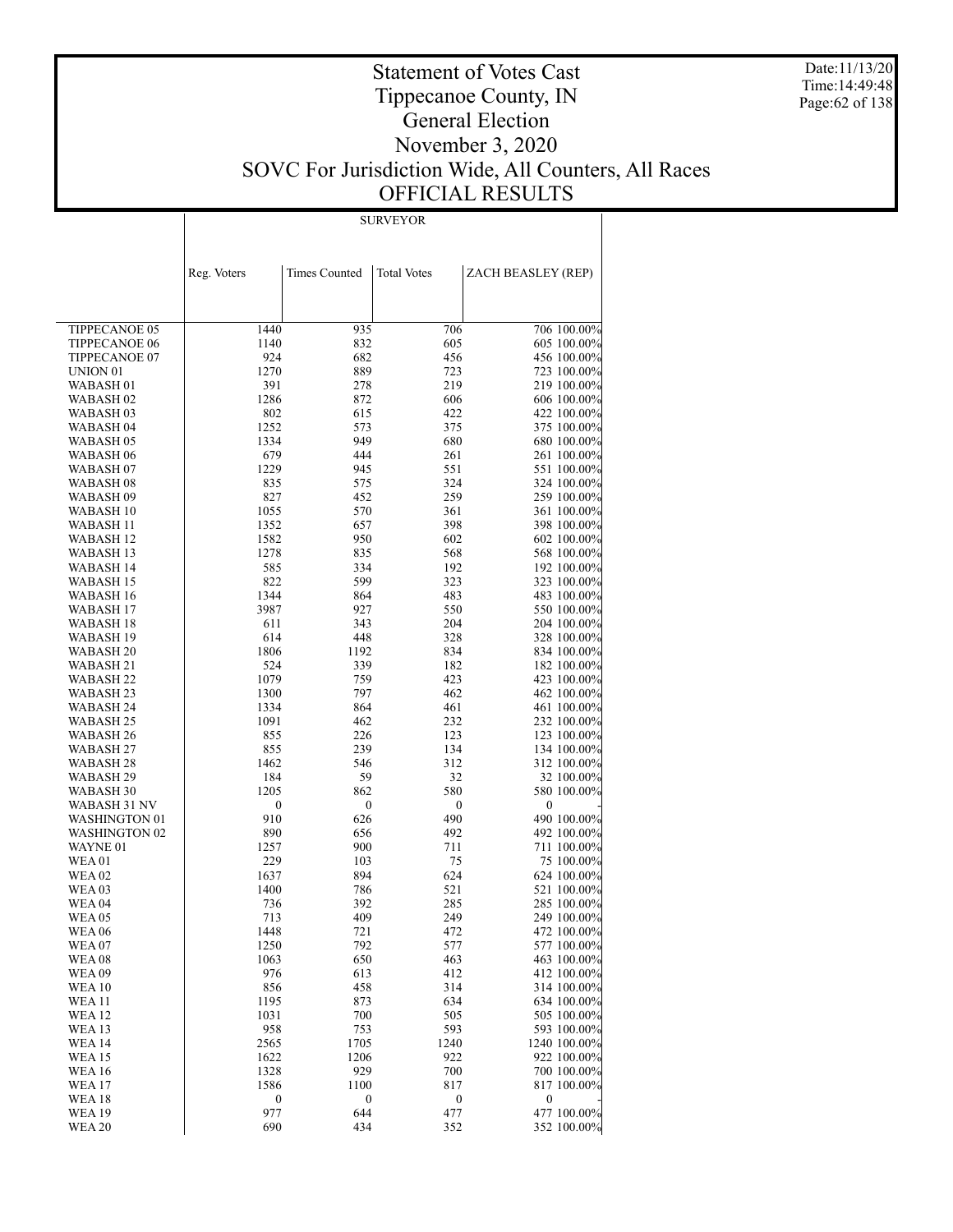Date:11/13/20 Time:14:49:48 Page:63 of 138

### Statement of Votes Cast Tippecanoe County, IN General Election November 3, 2020 SOVC For Jurisdiction Wide, All Counters, All Races OFFICIAL RESULTS

SURVEYOR

|               | Reg. Voters | Times Counted Total Votes |       | ZACH BEASLEY (REP) |
|---------------|-------------|---------------------------|-------|--------------------|
| <b>WEA 21</b> | 1040        | 767                       | 609   | 609 100.00%        |
| Total         | 119357      | 72175                     | 49528 | 49528 100.00%      |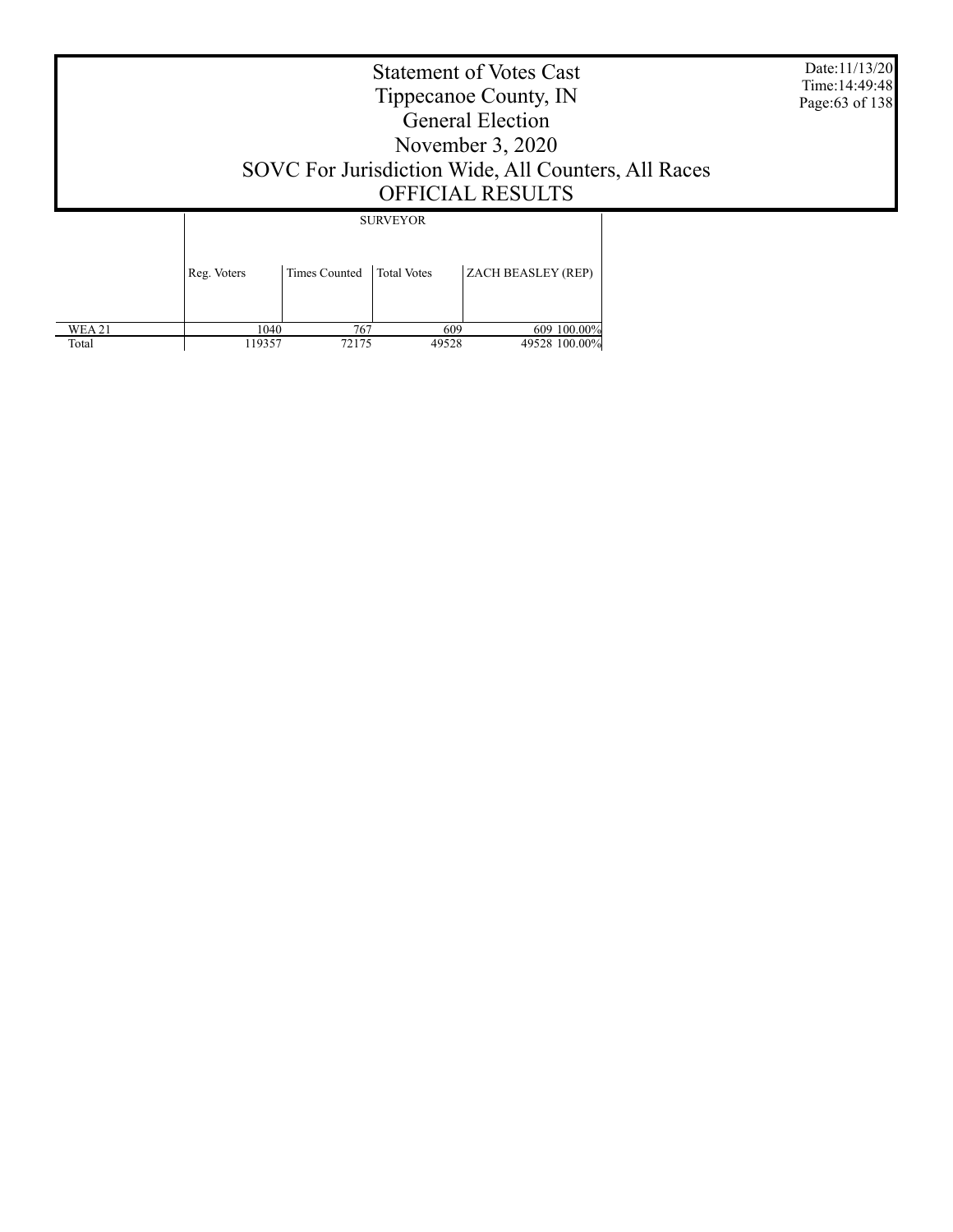Date:11/13/20 Time:14:49:48 Page:64 of 138

## Tippecanoe County, IN General Election

Statement of Votes Cast

# November 3, 2020 SOVC For Jurisdiction Wide, All Counters, All Races

OFFICIAL RESULTS

| Reg. Voters<br><b>Times Counted</b><br><b>Total Votes</b><br>DAVID BYERS (REP)<br>ERICA BEUMEL (DEM)<br>Jurisdiction Wide<br>1103<br>746 67.63%<br><b>FAIRFIELD 01</b><br>1540<br>1145<br>357<br>32.37%<br>1022<br>68.05%<br>238<br><b>FAIRFIELD 02</b><br>774<br>745<br>507<br>31.95%<br>983<br>698<br><b>FAIRFIELD 03</b><br>663<br>389<br>58.67%<br>274<br>41.33%<br>312 57.04%<br><b>FAIRFIELD 04</b><br>868<br>563<br>547<br>235<br>42.96%<br>2 33.33%<br><b>FAIRFIELD 05</b><br>10<br>6<br>6<br>66.67%<br>4<br>1000<br>511<br>266 53.96%<br><b>FAIRFIELD 06</b><br>493<br>227<br>46.04%<br>607<br>49.41%<br><b>FAIRFIELD 07</b><br>1203<br>589<br>291<br>298<br>50.59%<br>887<br>393<br><b>FAIRFIELD 08</b><br>385<br>140<br>36.36%<br>245<br>63.64%<br>688<br><b>FAIRFIELD 09</b><br>1047<br>662<br>428<br>64.65%<br>234<br>35.35%<br>292<br><b>FAIRFIELD 10</b><br>1174<br>668<br>657<br>365<br>55.56%<br>44.44%<br>959<br>634<br><b>FAIRFIELD 11</b><br>614<br>306 49.84%<br>308<br>50.16%<br>1098<br><b>FAIRFIELD 12</b><br>516<br>495<br>227<br>45.86%<br>268<br>54.14%<br>990<br>357<br><b>FAIRFIELD 13</b><br>336<br>123<br>36.61%<br>213<br>63.39%<br>1251<br>803<br><b>FAIRFIELD 14</b><br>766<br>462 60.31%<br>304<br>39.69%<br>680<br>47.52%<br><b>FAIRFIELD 15</b><br>1291<br>646<br>307<br>339<br>52.48%<br>824<br>350<br>40.83%<br><b>FAIRFIELD 16</b><br>338<br>138<br>200<br>59.17%<br>29.55%<br><b>FAIRFIELD 17</b><br>867<br>368<br>352<br>104<br>248<br>70.45%<br>621<br>374<br>215 60.22%<br><b>FAIRFIELD 18</b><br>357<br>142<br>39.78%<br>1154<br>577<br>44.91%<br><b>FAIRFIELD 19</b><br>550<br>247<br>303<br>55.09%<br>1046<br>606<br>52.14%<br><b>FAIRFIELD 20</b><br>585<br>305<br>280<br>47.86%<br>49.21%<br><b>FAIRFIELD 21</b><br>1063<br>588<br>571<br>281<br>290<br>50.79%<br>529<br><b>FAIRFIELD 22</b><br>181<br>175<br>71<br>40.57%<br>104<br>59.43%<br>980<br>513<br>38.91%<br><b>FAIRFIELD 23</b><br>496<br>193<br>303<br>61.09%<br>1662<br>686<br><b>FAIRFIELD 24</b><br>652<br>205<br>31.44%<br>447<br>68.56%<br>220<br><b>FAIRFIELD 25</b><br>551<br>215<br>99<br>46.05%<br>53.95%<br>116<br>534<br><b>FAIRFIELD 26</b><br>1141<br>504<br>229 45.44%<br>275<br>54.56%<br>230 43.48%<br>299<br><b>FAIRFIELD 27</b><br>1308<br>546<br>529<br>56.52%<br>1084<br>565<br>50.93%<br><b>FAIRFIELD 28</b><br>540<br>275<br>265<br>49.07%<br>397 45.27%<br><b>FAIRFIELD 29</b><br>1349<br>906<br>877<br>480<br>54.73%<br>742<br><b>FAIRFIELD 30</b><br>1170<br>716<br>339<br>47.35%<br>377<br>52.65%<br><b>FAIRFIELD 31</b><br>1463<br>772<br>740<br>383<br>51.76%<br>357<br>48.24%<br>699<br>409<br>209<br><b>FAIRFIELD 32</b><br>397<br>188<br>47.36%<br>52.64%<br>547<br><b>FAIRFIELD 33</b><br>1018<br>528<br>265<br>50.19%<br>263<br>49.81%<br><b>FAIRFIELD 34</b><br>1059<br>600<br>586<br>333<br>56.83%<br>253<br>43.17%<br>1225<br>794<br>58.75%<br><b>FAIRFIELD 35</b><br>766<br>450<br>316<br>41.25%<br><b>FAIRFIELD 36</b><br>715<br>318<br>302<br>137<br>45.36%<br>165<br>54.64%<br><b>FAIRFIELD 37 NV</b><br>$\boldsymbol{0}$<br>$\boldsymbol{0}$<br>$\boldsymbol{0}$<br>$\boldsymbol{0}$<br>$\boldsymbol{0}$<br>350<br>77.53%<br>51<br>JACKSON 01<br>235<br>227<br>22.47%<br>176<br>1112<br>814<br>772<br>586<br>75.91%<br>186<br>24.09%<br>LAURAMIE 01<br>719<br>471<br>456<br>78.07%<br><b>LAURAMIE 02</b><br>356<br>100<br>21.93%<br>1448<br>1110<br>1073<br>774 72.13%<br>299 27.87%<br>PERRY 01<br>442<br>314 74.41%<br>108 25.59%<br>PERRY 02<br>575<br>422<br>PERRY 03<br>1029<br>786<br>755<br>525<br>69.54%<br>230 30.46%<br>PERRY 04<br>1744<br>1252<br>1205<br>829<br>68.80%<br>376 31.20%<br>PERRY 05<br>1653<br>1118<br>1073<br>61.79%<br>410 38.21%<br>663<br>PERRY 06 NV<br>$\boldsymbol{0}$<br>$\boldsymbol{0}$<br>$\boldsymbol{0}$<br>$\bf{0}$<br>$\boldsymbol{0}$<br>481<br>RANDOLPH <sub>01</sub><br>703<br>511<br>368<br>76.51%<br>113<br>23.49%<br>896<br>SHEFFIELD 01<br>625<br>596<br>383<br>64.26%<br>213<br>35.74%<br>990<br>SHEFFIELD 02<br>1322<br>955<br>78.22%<br>208<br>21.78%<br>747<br>SHEFFIELD 03<br>684<br>518<br>500<br>383<br>76.60%<br>117<br>23.40%<br>$\boldsymbol{0}$<br><b>SHEFFIELD 04 NV</b><br>$\boldsymbol{0}$<br>$\boldsymbol{0}$<br>$\boldsymbol{0}$<br>$\boldsymbol{0}$<br>757<br>SHELBY 01<br>515<br>501<br>385<br>76.85%<br>116<br>23.15%<br>SHELBY <sub>02</sub><br>1233<br>926<br>886<br>67.04%<br>292 32.96%<br>594<br>TIPPECANOE 01<br>749<br>572<br>547<br>362<br>66.18%<br>185<br>33.82%<br>TIPPECANOE 02<br>1066<br>763<br>732<br>69.81%<br>221<br>30.19%<br>511<br>TIPPECANOE 03<br>771<br>561<br>540<br>67.78%<br>174<br>32.22%<br>366<br>1004<br>703<br>TIPPECANOE 04<br>683<br>418 61.20%<br>265 38.80% | D2 COMMISSIONER |  |  |  |  |  |  |  |
|-------------------------------------------------------------------------------------------------------------------------------------------------------------------------------------------------------------------------------------------------------------------------------------------------------------------------------------------------------------------------------------------------------------------------------------------------------------------------------------------------------------------------------------------------------------------------------------------------------------------------------------------------------------------------------------------------------------------------------------------------------------------------------------------------------------------------------------------------------------------------------------------------------------------------------------------------------------------------------------------------------------------------------------------------------------------------------------------------------------------------------------------------------------------------------------------------------------------------------------------------------------------------------------------------------------------------------------------------------------------------------------------------------------------------------------------------------------------------------------------------------------------------------------------------------------------------------------------------------------------------------------------------------------------------------------------------------------------------------------------------------------------------------------------------------------------------------------------------------------------------------------------------------------------------------------------------------------------------------------------------------------------------------------------------------------------------------------------------------------------------------------------------------------------------------------------------------------------------------------------------------------------------------------------------------------------------------------------------------------------------------------------------------------------------------------------------------------------------------------------------------------------------------------------------------------------------------------------------------------------------------------------------------------------------------------------------------------------------------------------------------------------------------------------------------------------------------------------------------------------------------------------------------------------------------------------------------------------------------------------------------------------------------------------------------------------------------------------------------------------------------------------------------------------------------------------------------------------------------------------------------------------------------------------------------------------------------------------------------------------------------------------------------------------------------------------------------------------------------------------------------------------------------------------------------------------------------------------------------------------------------------------------------------------------------------------------------------------------------------------------------------------------------------------------------------------------------------------------------------------------------------------------------------------------------------------------------------------------------------------------------------------------------------------------------------------------------------------------------------------------------------------------------------------------------------------------------------------------------------------------------------------------------------------------------------------------------------------------------------------------------------------------------------------------------------------------------------------------------------------------------------------------------------------------------------------------------------------------------------------------------------------------------------------------------------------------------------------------|-----------------|--|--|--|--|--|--|--|
|                                                                                                                                                                                                                                                                                                                                                                                                                                                                                                                                                                                                                                                                                                                                                                                                                                                                                                                                                                                                                                                                                                                                                                                                                                                                                                                                                                                                                                                                                                                                                                                                                                                                                                                                                                                                                                                                                                                                                                                                                                                                                                                                                                                                                                                                                                                                                                                                                                                                                                                                                                                                                                                                                                                                                                                                                                                                                                                                                                                                                                                                                                                                                                                                                                                                                                                                                                                                                                                                                                                                                                                                                                                                                                                                                                                                                                                                                                                                                                                                                                                                                                                                                                                                                                                                                                                                                                                                                                                                                                                                                                                                                                                                                                                         |                 |  |  |  |  |  |  |  |
|                                                                                                                                                                                                                                                                                                                                                                                                                                                                                                                                                                                                                                                                                                                                                                                                                                                                                                                                                                                                                                                                                                                                                                                                                                                                                                                                                                                                                                                                                                                                                                                                                                                                                                                                                                                                                                                                                                                                                                                                                                                                                                                                                                                                                                                                                                                                                                                                                                                                                                                                                                                                                                                                                                                                                                                                                                                                                                                                                                                                                                                                                                                                                                                                                                                                                                                                                                                                                                                                                                                                                                                                                                                                                                                                                                                                                                                                                                                                                                                                                                                                                                                                                                                                                                                                                                                                                                                                                                                                                                                                                                                                                                                                                                                         |                 |  |  |  |  |  |  |  |
|                                                                                                                                                                                                                                                                                                                                                                                                                                                                                                                                                                                                                                                                                                                                                                                                                                                                                                                                                                                                                                                                                                                                                                                                                                                                                                                                                                                                                                                                                                                                                                                                                                                                                                                                                                                                                                                                                                                                                                                                                                                                                                                                                                                                                                                                                                                                                                                                                                                                                                                                                                                                                                                                                                                                                                                                                                                                                                                                                                                                                                                                                                                                                                                                                                                                                                                                                                                                                                                                                                                                                                                                                                                                                                                                                                                                                                                                                                                                                                                                                                                                                                                                                                                                                                                                                                                                                                                                                                                                                                                                                                                                                                                                                                                         |                 |  |  |  |  |  |  |  |
|                                                                                                                                                                                                                                                                                                                                                                                                                                                                                                                                                                                                                                                                                                                                                                                                                                                                                                                                                                                                                                                                                                                                                                                                                                                                                                                                                                                                                                                                                                                                                                                                                                                                                                                                                                                                                                                                                                                                                                                                                                                                                                                                                                                                                                                                                                                                                                                                                                                                                                                                                                                                                                                                                                                                                                                                                                                                                                                                                                                                                                                                                                                                                                                                                                                                                                                                                                                                                                                                                                                                                                                                                                                                                                                                                                                                                                                                                                                                                                                                                                                                                                                                                                                                                                                                                                                                                                                                                                                                                                                                                                                                                                                                                                                         |                 |  |  |  |  |  |  |  |
|                                                                                                                                                                                                                                                                                                                                                                                                                                                                                                                                                                                                                                                                                                                                                                                                                                                                                                                                                                                                                                                                                                                                                                                                                                                                                                                                                                                                                                                                                                                                                                                                                                                                                                                                                                                                                                                                                                                                                                                                                                                                                                                                                                                                                                                                                                                                                                                                                                                                                                                                                                                                                                                                                                                                                                                                                                                                                                                                                                                                                                                                                                                                                                                                                                                                                                                                                                                                                                                                                                                                                                                                                                                                                                                                                                                                                                                                                                                                                                                                                                                                                                                                                                                                                                                                                                                                                                                                                                                                                                                                                                                                                                                                                                                         |                 |  |  |  |  |  |  |  |
|                                                                                                                                                                                                                                                                                                                                                                                                                                                                                                                                                                                                                                                                                                                                                                                                                                                                                                                                                                                                                                                                                                                                                                                                                                                                                                                                                                                                                                                                                                                                                                                                                                                                                                                                                                                                                                                                                                                                                                                                                                                                                                                                                                                                                                                                                                                                                                                                                                                                                                                                                                                                                                                                                                                                                                                                                                                                                                                                                                                                                                                                                                                                                                                                                                                                                                                                                                                                                                                                                                                                                                                                                                                                                                                                                                                                                                                                                                                                                                                                                                                                                                                                                                                                                                                                                                                                                                                                                                                                                                                                                                                                                                                                                                                         |                 |  |  |  |  |  |  |  |
|                                                                                                                                                                                                                                                                                                                                                                                                                                                                                                                                                                                                                                                                                                                                                                                                                                                                                                                                                                                                                                                                                                                                                                                                                                                                                                                                                                                                                                                                                                                                                                                                                                                                                                                                                                                                                                                                                                                                                                                                                                                                                                                                                                                                                                                                                                                                                                                                                                                                                                                                                                                                                                                                                                                                                                                                                                                                                                                                                                                                                                                                                                                                                                                                                                                                                                                                                                                                                                                                                                                                                                                                                                                                                                                                                                                                                                                                                                                                                                                                                                                                                                                                                                                                                                                                                                                                                                                                                                                                                                                                                                                                                                                                                                                         |                 |  |  |  |  |  |  |  |
|                                                                                                                                                                                                                                                                                                                                                                                                                                                                                                                                                                                                                                                                                                                                                                                                                                                                                                                                                                                                                                                                                                                                                                                                                                                                                                                                                                                                                                                                                                                                                                                                                                                                                                                                                                                                                                                                                                                                                                                                                                                                                                                                                                                                                                                                                                                                                                                                                                                                                                                                                                                                                                                                                                                                                                                                                                                                                                                                                                                                                                                                                                                                                                                                                                                                                                                                                                                                                                                                                                                                                                                                                                                                                                                                                                                                                                                                                                                                                                                                                                                                                                                                                                                                                                                                                                                                                                                                                                                                                                                                                                                                                                                                                                                         |                 |  |  |  |  |  |  |  |
|                                                                                                                                                                                                                                                                                                                                                                                                                                                                                                                                                                                                                                                                                                                                                                                                                                                                                                                                                                                                                                                                                                                                                                                                                                                                                                                                                                                                                                                                                                                                                                                                                                                                                                                                                                                                                                                                                                                                                                                                                                                                                                                                                                                                                                                                                                                                                                                                                                                                                                                                                                                                                                                                                                                                                                                                                                                                                                                                                                                                                                                                                                                                                                                                                                                                                                                                                                                                                                                                                                                                                                                                                                                                                                                                                                                                                                                                                                                                                                                                                                                                                                                                                                                                                                                                                                                                                                                                                                                                                                                                                                                                                                                                                                                         |                 |  |  |  |  |  |  |  |
|                                                                                                                                                                                                                                                                                                                                                                                                                                                                                                                                                                                                                                                                                                                                                                                                                                                                                                                                                                                                                                                                                                                                                                                                                                                                                                                                                                                                                                                                                                                                                                                                                                                                                                                                                                                                                                                                                                                                                                                                                                                                                                                                                                                                                                                                                                                                                                                                                                                                                                                                                                                                                                                                                                                                                                                                                                                                                                                                                                                                                                                                                                                                                                                                                                                                                                                                                                                                                                                                                                                                                                                                                                                                                                                                                                                                                                                                                                                                                                                                                                                                                                                                                                                                                                                                                                                                                                                                                                                                                                                                                                                                                                                                                                                         |                 |  |  |  |  |  |  |  |
|                                                                                                                                                                                                                                                                                                                                                                                                                                                                                                                                                                                                                                                                                                                                                                                                                                                                                                                                                                                                                                                                                                                                                                                                                                                                                                                                                                                                                                                                                                                                                                                                                                                                                                                                                                                                                                                                                                                                                                                                                                                                                                                                                                                                                                                                                                                                                                                                                                                                                                                                                                                                                                                                                                                                                                                                                                                                                                                                                                                                                                                                                                                                                                                                                                                                                                                                                                                                                                                                                                                                                                                                                                                                                                                                                                                                                                                                                                                                                                                                                                                                                                                                                                                                                                                                                                                                                                                                                                                                                                                                                                                                                                                                                                                         |                 |  |  |  |  |  |  |  |
|                                                                                                                                                                                                                                                                                                                                                                                                                                                                                                                                                                                                                                                                                                                                                                                                                                                                                                                                                                                                                                                                                                                                                                                                                                                                                                                                                                                                                                                                                                                                                                                                                                                                                                                                                                                                                                                                                                                                                                                                                                                                                                                                                                                                                                                                                                                                                                                                                                                                                                                                                                                                                                                                                                                                                                                                                                                                                                                                                                                                                                                                                                                                                                                                                                                                                                                                                                                                                                                                                                                                                                                                                                                                                                                                                                                                                                                                                                                                                                                                                                                                                                                                                                                                                                                                                                                                                                                                                                                                                                                                                                                                                                                                                                                         |                 |  |  |  |  |  |  |  |
|                                                                                                                                                                                                                                                                                                                                                                                                                                                                                                                                                                                                                                                                                                                                                                                                                                                                                                                                                                                                                                                                                                                                                                                                                                                                                                                                                                                                                                                                                                                                                                                                                                                                                                                                                                                                                                                                                                                                                                                                                                                                                                                                                                                                                                                                                                                                                                                                                                                                                                                                                                                                                                                                                                                                                                                                                                                                                                                                                                                                                                                                                                                                                                                                                                                                                                                                                                                                                                                                                                                                                                                                                                                                                                                                                                                                                                                                                                                                                                                                                                                                                                                                                                                                                                                                                                                                                                                                                                                                                                                                                                                                                                                                                                                         |                 |  |  |  |  |  |  |  |
|                                                                                                                                                                                                                                                                                                                                                                                                                                                                                                                                                                                                                                                                                                                                                                                                                                                                                                                                                                                                                                                                                                                                                                                                                                                                                                                                                                                                                                                                                                                                                                                                                                                                                                                                                                                                                                                                                                                                                                                                                                                                                                                                                                                                                                                                                                                                                                                                                                                                                                                                                                                                                                                                                                                                                                                                                                                                                                                                                                                                                                                                                                                                                                                                                                                                                                                                                                                                                                                                                                                                                                                                                                                                                                                                                                                                                                                                                                                                                                                                                                                                                                                                                                                                                                                                                                                                                                                                                                                                                                                                                                                                                                                                                                                         |                 |  |  |  |  |  |  |  |
|                                                                                                                                                                                                                                                                                                                                                                                                                                                                                                                                                                                                                                                                                                                                                                                                                                                                                                                                                                                                                                                                                                                                                                                                                                                                                                                                                                                                                                                                                                                                                                                                                                                                                                                                                                                                                                                                                                                                                                                                                                                                                                                                                                                                                                                                                                                                                                                                                                                                                                                                                                                                                                                                                                                                                                                                                                                                                                                                                                                                                                                                                                                                                                                                                                                                                                                                                                                                                                                                                                                                                                                                                                                                                                                                                                                                                                                                                                                                                                                                                                                                                                                                                                                                                                                                                                                                                                                                                                                                                                                                                                                                                                                                                                                         |                 |  |  |  |  |  |  |  |
|                                                                                                                                                                                                                                                                                                                                                                                                                                                                                                                                                                                                                                                                                                                                                                                                                                                                                                                                                                                                                                                                                                                                                                                                                                                                                                                                                                                                                                                                                                                                                                                                                                                                                                                                                                                                                                                                                                                                                                                                                                                                                                                                                                                                                                                                                                                                                                                                                                                                                                                                                                                                                                                                                                                                                                                                                                                                                                                                                                                                                                                                                                                                                                                                                                                                                                                                                                                                                                                                                                                                                                                                                                                                                                                                                                                                                                                                                                                                                                                                                                                                                                                                                                                                                                                                                                                                                                                                                                                                                                                                                                                                                                                                                                                         |                 |  |  |  |  |  |  |  |
|                                                                                                                                                                                                                                                                                                                                                                                                                                                                                                                                                                                                                                                                                                                                                                                                                                                                                                                                                                                                                                                                                                                                                                                                                                                                                                                                                                                                                                                                                                                                                                                                                                                                                                                                                                                                                                                                                                                                                                                                                                                                                                                                                                                                                                                                                                                                                                                                                                                                                                                                                                                                                                                                                                                                                                                                                                                                                                                                                                                                                                                                                                                                                                                                                                                                                                                                                                                                                                                                                                                                                                                                                                                                                                                                                                                                                                                                                                                                                                                                                                                                                                                                                                                                                                                                                                                                                                                                                                                                                                                                                                                                                                                                                                                         |                 |  |  |  |  |  |  |  |
|                                                                                                                                                                                                                                                                                                                                                                                                                                                                                                                                                                                                                                                                                                                                                                                                                                                                                                                                                                                                                                                                                                                                                                                                                                                                                                                                                                                                                                                                                                                                                                                                                                                                                                                                                                                                                                                                                                                                                                                                                                                                                                                                                                                                                                                                                                                                                                                                                                                                                                                                                                                                                                                                                                                                                                                                                                                                                                                                                                                                                                                                                                                                                                                                                                                                                                                                                                                                                                                                                                                                                                                                                                                                                                                                                                                                                                                                                                                                                                                                                                                                                                                                                                                                                                                                                                                                                                                                                                                                                                                                                                                                                                                                                                                         |                 |  |  |  |  |  |  |  |
|                                                                                                                                                                                                                                                                                                                                                                                                                                                                                                                                                                                                                                                                                                                                                                                                                                                                                                                                                                                                                                                                                                                                                                                                                                                                                                                                                                                                                                                                                                                                                                                                                                                                                                                                                                                                                                                                                                                                                                                                                                                                                                                                                                                                                                                                                                                                                                                                                                                                                                                                                                                                                                                                                                                                                                                                                                                                                                                                                                                                                                                                                                                                                                                                                                                                                                                                                                                                                                                                                                                                                                                                                                                                                                                                                                                                                                                                                                                                                                                                                                                                                                                                                                                                                                                                                                                                                                                                                                                                                                                                                                                                                                                                                                                         |                 |  |  |  |  |  |  |  |
|                                                                                                                                                                                                                                                                                                                                                                                                                                                                                                                                                                                                                                                                                                                                                                                                                                                                                                                                                                                                                                                                                                                                                                                                                                                                                                                                                                                                                                                                                                                                                                                                                                                                                                                                                                                                                                                                                                                                                                                                                                                                                                                                                                                                                                                                                                                                                                                                                                                                                                                                                                                                                                                                                                                                                                                                                                                                                                                                                                                                                                                                                                                                                                                                                                                                                                                                                                                                                                                                                                                                                                                                                                                                                                                                                                                                                                                                                                                                                                                                                                                                                                                                                                                                                                                                                                                                                                                                                                                                                                                                                                                                                                                                                                                         |                 |  |  |  |  |  |  |  |
|                                                                                                                                                                                                                                                                                                                                                                                                                                                                                                                                                                                                                                                                                                                                                                                                                                                                                                                                                                                                                                                                                                                                                                                                                                                                                                                                                                                                                                                                                                                                                                                                                                                                                                                                                                                                                                                                                                                                                                                                                                                                                                                                                                                                                                                                                                                                                                                                                                                                                                                                                                                                                                                                                                                                                                                                                                                                                                                                                                                                                                                                                                                                                                                                                                                                                                                                                                                                                                                                                                                                                                                                                                                                                                                                                                                                                                                                                                                                                                                                                                                                                                                                                                                                                                                                                                                                                                                                                                                                                                                                                                                                                                                                                                                         |                 |  |  |  |  |  |  |  |
|                                                                                                                                                                                                                                                                                                                                                                                                                                                                                                                                                                                                                                                                                                                                                                                                                                                                                                                                                                                                                                                                                                                                                                                                                                                                                                                                                                                                                                                                                                                                                                                                                                                                                                                                                                                                                                                                                                                                                                                                                                                                                                                                                                                                                                                                                                                                                                                                                                                                                                                                                                                                                                                                                                                                                                                                                                                                                                                                                                                                                                                                                                                                                                                                                                                                                                                                                                                                                                                                                                                                                                                                                                                                                                                                                                                                                                                                                                                                                                                                                                                                                                                                                                                                                                                                                                                                                                                                                                                                                                                                                                                                                                                                                                                         |                 |  |  |  |  |  |  |  |
|                                                                                                                                                                                                                                                                                                                                                                                                                                                                                                                                                                                                                                                                                                                                                                                                                                                                                                                                                                                                                                                                                                                                                                                                                                                                                                                                                                                                                                                                                                                                                                                                                                                                                                                                                                                                                                                                                                                                                                                                                                                                                                                                                                                                                                                                                                                                                                                                                                                                                                                                                                                                                                                                                                                                                                                                                                                                                                                                                                                                                                                                                                                                                                                                                                                                                                                                                                                                                                                                                                                                                                                                                                                                                                                                                                                                                                                                                                                                                                                                                                                                                                                                                                                                                                                                                                                                                                                                                                                                                                                                                                                                                                                                                                                         |                 |  |  |  |  |  |  |  |
|                                                                                                                                                                                                                                                                                                                                                                                                                                                                                                                                                                                                                                                                                                                                                                                                                                                                                                                                                                                                                                                                                                                                                                                                                                                                                                                                                                                                                                                                                                                                                                                                                                                                                                                                                                                                                                                                                                                                                                                                                                                                                                                                                                                                                                                                                                                                                                                                                                                                                                                                                                                                                                                                                                                                                                                                                                                                                                                                                                                                                                                                                                                                                                                                                                                                                                                                                                                                                                                                                                                                                                                                                                                                                                                                                                                                                                                                                                                                                                                                                                                                                                                                                                                                                                                                                                                                                                                                                                                                                                                                                                                                                                                                                                                         |                 |  |  |  |  |  |  |  |
|                                                                                                                                                                                                                                                                                                                                                                                                                                                                                                                                                                                                                                                                                                                                                                                                                                                                                                                                                                                                                                                                                                                                                                                                                                                                                                                                                                                                                                                                                                                                                                                                                                                                                                                                                                                                                                                                                                                                                                                                                                                                                                                                                                                                                                                                                                                                                                                                                                                                                                                                                                                                                                                                                                                                                                                                                                                                                                                                                                                                                                                                                                                                                                                                                                                                                                                                                                                                                                                                                                                                                                                                                                                                                                                                                                                                                                                                                                                                                                                                                                                                                                                                                                                                                                                                                                                                                                                                                                                                                                                                                                                                                                                                                                                         |                 |  |  |  |  |  |  |  |
|                                                                                                                                                                                                                                                                                                                                                                                                                                                                                                                                                                                                                                                                                                                                                                                                                                                                                                                                                                                                                                                                                                                                                                                                                                                                                                                                                                                                                                                                                                                                                                                                                                                                                                                                                                                                                                                                                                                                                                                                                                                                                                                                                                                                                                                                                                                                                                                                                                                                                                                                                                                                                                                                                                                                                                                                                                                                                                                                                                                                                                                                                                                                                                                                                                                                                                                                                                                                                                                                                                                                                                                                                                                                                                                                                                                                                                                                                                                                                                                                                                                                                                                                                                                                                                                                                                                                                                                                                                                                                                                                                                                                                                                                                                                         |                 |  |  |  |  |  |  |  |
|                                                                                                                                                                                                                                                                                                                                                                                                                                                                                                                                                                                                                                                                                                                                                                                                                                                                                                                                                                                                                                                                                                                                                                                                                                                                                                                                                                                                                                                                                                                                                                                                                                                                                                                                                                                                                                                                                                                                                                                                                                                                                                                                                                                                                                                                                                                                                                                                                                                                                                                                                                                                                                                                                                                                                                                                                                                                                                                                                                                                                                                                                                                                                                                                                                                                                                                                                                                                                                                                                                                                                                                                                                                                                                                                                                                                                                                                                                                                                                                                                                                                                                                                                                                                                                                                                                                                                                                                                                                                                                                                                                                                                                                                                                                         |                 |  |  |  |  |  |  |  |
|                                                                                                                                                                                                                                                                                                                                                                                                                                                                                                                                                                                                                                                                                                                                                                                                                                                                                                                                                                                                                                                                                                                                                                                                                                                                                                                                                                                                                                                                                                                                                                                                                                                                                                                                                                                                                                                                                                                                                                                                                                                                                                                                                                                                                                                                                                                                                                                                                                                                                                                                                                                                                                                                                                                                                                                                                                                                                                                                                                                                                                                                                                                                                                                                                                                                                                                                                                                                                                                                                                                                                                                                                                                                                                                                                                                                                                                                                                                                                                                                                                                                                                                                                                                                                                                                                                                                                                                                                                                                                                                                                                                                                                                                                                                         |                 |  |  |  |  |  |  |  |
|                                                                                                                                                                                                                                                                                                                                                                                                                                                                                                                                                                                                                                                                                                                                                                                                                                                                                                                                                                                                                                                                                                                                                                                                                                                                                                                                                                                                                                                                                                                                                                                                                                                                                                                                                                                                                                                                                                                                                                                                                                                                                                                                                                                                                                                                                                                                                                                                                                                                                                                                                                                                                                                                                                                                                                                                                                                                                                                                                                                                                                                                                                                                                                                                                                                                                                                                                                                                                                                                                                                                                                                                                                                                                                                                                                                                                                                                                                                                                                                                                                                                                                                                                                                                                                                                                                                                                                                                                                                                                                                                                                                                                                                                                                                         |                 |  |  |  |  |  |  |  |
|                                                                                                                                                                                                                                                                                                                                                                                                                                                                                                                                                                                                                                                                                                                                                                                                                                                                                                                                                                                                                                                                                                                                                                                                                                                                                                                                                                                                                                                                                                                                                                                                                                                                                                                                                                                                                                                                                                                                                                                                                                                                                                                                                                                                                                                                                                                                                                                                                                                                                                                                                                                                                                                                                                                                                                                                                                                                                                                                                                                                                                                                                                                                                                                                                                                                                                                                                                                                                                                                                                                                                                                                                                                                                                                                                                                                                                                                                                                                                                                                                                                                                                                                                                                                                                                                                                                                                                                                                                                                                                                                                                                                                                                                                                                         |                 |  |  |  |  |  |  |  |
|                                                                                                                                                                                                                                                                                                                                                                                                                                                                                                                                                                                                                                                                                                                                                                                                                                                                                                                                                                                                                                                                                                                                                                                                                                                                                                                                                                                                                                                                                                                                                                                                                                                                                                                                                                                                                                                                                                                                                                                                                                                                                                                                                                                                                                                                                                                                                                                                                                                                                                                                                                                                                                                                                                                                                                                                                                                                                                                                                                                                                                                                                                                                                                                                                                                                                                                                                                                                                                                                                                                                                                                                                                                                                                                                                                                                                                                                                                                                                                                                                                                                                                                                                                                                                                                                                                                                                                                                                                                                                                                                                                                                                                                                                                                         |                 |  |  |  |  |  |  |  |
|                                                                                                                                                                                                                                                                                                                                                                                                                                                                                                                                                                                                                                                                                                                                                                                                                                                                                                                                                                                                                                                                                                                                                                                                                                                                                                                                                                                                                                                                                                                                                                                                                                                                                                                                                                                                                                                                                                                                                                                                                                                                                                                                                                                                                                                                                                                                                                                                                                                                                                                                                                                                                                                                                                                                                                                                                                                                                                                                                                                                                                                                                                                                                                                                                                                                                                                                                                                                                                                                                                                                                                                                                                                                                                                                                                                                                                                                                                                                                                                                                                                                                                                                                                                                                                                                                                                                                                                                                                                                                                                                                                                                                                                                                                                         |                 |  |  |  |  |  |  |  |
|                                                                                                                                                                                                                                                                                                                                                                                                                                                                                                                                                                                                                                                                                                                                                                                                                                                                                                                                                                                                                                                                                                                                                                                                                                                                                                                                                                                                                                                                                                                                                                                                                                                                                                                                                                                                                                                                                                                                                                                                                                                                                                                                                                                                                                                                                                                                                                                                                                                                                                                                                                                                                                                                                                                                                                                                                                                                                                                                                                                                                                                                                                                                                                                                                                                                                                                                                                                                                                                                                                                                                                                                                                                                                                                                                                                                                                                                                                                                                                                                                                                                                                                                                                                                                                                                                                                                                                                                                                                                                                                                                                                                                                                                                                                         |                 |  |  |  |  |  |  |  |
|                                                                                                                                                                                                                                                                                                                                                                                                                                                                                                                                                                                                                                                                                                                                                                                                                                                                                                                                                                                                                                                                                                                                                                                                                                                                                                                                                                                                                                                                                                                                                                                                                                                                                                                                                                                                                                                                                                                                                                                                                                                                                                                                                                                                                                                                                                                                                                                                                                                                                                                                                                                                                                                                                                                                                                                                                                                                                                                                                                                                                                                                                                                                                                                                                                                                                                                                                                                                                                                                                                                                                                                                                                                                                                                                                                                                                                                                                                                                                                                                                                                                                                                                                                                                                                                                                                                                                                                                                                                                                                                                                                                                                                                                                                                         |                 |  |  |  |  |  |  |  |
|                                                                                                                                                                                                                                                                                                                                                                                                                                                                                                                                                                                                                                                                                                                                                                                                                                                                                                                                                                                                                                                                                                                                                                                                                                                                                                                                                                                                                                                                                                                                                                                                                                                                                                                                                                                                                                                                                                                                                                                                                                                                                                                                                                                                                                                                                                                                                                                                                                                                                                                                                                                                                                                                                                                                                                                                                                                                                                                                                                                                                                                                                                                                                                                                                                                                                                                                                                                                                                                                                                                                                                                                                                                                                                                                                                                                                                                                                                                                                                                                                                                                                                                                                                                                                                                                                                                                                                                                                                                                                                                                                                                                                                                                                                                         |                 |  |  |  |  |  |  |  |
|                                                                                                                                                                                                                                                                                                                                                                                                                                                                                                                                                                                                                                                                                                                                                                                                                                                                                                                                                                                                                                                                                                                                                                                                                                                                                                                                                                                                                                                                                                                                                                                                                                                                                                                                                                                                                                                                                                                                                                                                                                                                                                                                                                                                                                                                                                                                                                                                                                                                                                                                                                                                                                                                                                                                                                                                                                                                                                                                                                                                                                                                                                                                                                                                                                                                                                                                                                                                                                                                                                                                                                                                                                                                                                                                                                                                                                                                                                                                                                                                                                                                                                                                                                                                                                                                                                                                                                                                                                                                                                                                                                                                                                                                                                                         |                 |  |  |  |  |  |  |  |
|                                                                                                                                                                                                                                                                                                                                                                                                                                                                                                                                                                                                                                                                                                                                                                                                                                                                                                                                                                                                                                                                                                                                                                                                                                                                                                                                                                                                                                                                                                                                                                                                                                                                                                                                                                                                                                                                                                                                                                                                                                                                                                                                                                                                                                                                                                                                                                                                                                                                                                                                                                                                                                                                                                                                                                                                                                                                                                                                                                                                                                                                                                                                                                                                                                                                                                                                                                                                                                                                                                                                                                                                                                                                                                                                                                                                                                                                                                                                                                                                                                                                                                                                                                                                                                                                                                                                                                                                                                                                                                                                                                                                                                                                                                                         |                 |  |  |  |  |  |  |  |
|                                                                                                                                                                                                                                                                                                                                                                                                                                                                                                                                                                                                                                                                                                                                                                                                                                                                                                                                                                                                                                                                                                                                                                                                                                                                                                                                                                                                                                                                                                                                                                                                                                                                                                                                                                                                                                                                                                                                                                                                                                                                                                                                                                                                                                                                                                                                                                                                                                                                                                                                                                                                                                                                                                                                                                                                                                                                                                                                                                                                                                                                                                                                                                                                                                                                                                                                                                                                                                                                                                                                                                                                                                                                                                                                                                                                                                                                                                                                                                                                                                                                                                                                                                                                                                                                                                                                                                                                                                                                                                                                                                                                                                                                                                                         |                 |  |  |  |  |  |  |  |
|                                                                                                                                                                                                                                                                                                                                                                                                                                                                                                                                                                                                                                                                                                                                                                                                                                                                                                                                                                                                                                                                                                                                                                                                                                                                                                                                                                                                                                                                                                                                                                                                                                                                                                                                                                                                                                                                                                                                                                                                                                                                                                                                                                                                                                                                                                                                                                                                                                                                                                                                                                                                                                                                                                                                                                                                                                                                                                                                                                                                                                                                                                                                                                                                                                                                                                                                                                                                                                                                                                                                                                                                                                                                                                                                                                                                                                                                                                                                                                                                                                                                                                                                                                                                                                                                                                                                                                                                                                                                                                                                                                                                                                                                                                                         |                 |  |  |  |  |  |  |  |
|                                                                                                                                                                                                                                                                                                                                                                                                                                                                                                                                                                                                                                                                                                                                                                                                                                                                                                                                                                                                                                                                                                                                                                                                                                                                                                                                                                                                                                                                                                                                                                                                                                                                                                                                                                                                                                                                                                                                                                                                                                                                                                                                                                                                                                                                                                                                                                                                                                                                                                                                                                                                                                                                                                                                                                                                                                                                                                                                                                                                                                                                                                                                                                                                                                                                                                                                                                                                                                                                                                                                                                                                                                                                                                                                                                                                                                                                                                                                                                                                                                                                                                                                                                                                                                                                                                                                                                                                                                                                                                                                                                                                                                                                                                                         |                 |  |  |  |  |  |  |  |
|                                                                                                                                                                                                                                                                                                                                                                                                                                                                                                                                                                                                                                                                                                                                                                                                                                                                                                                                                                                                                                                                                                                                                                                                                                                                                                                                                                                                                                                                                                                                                                                                                                                                                                                                                                                                                                                                                                                                                                                                                                                                                                                                                                                                                                                                                                                                                                                                                                                                                                                                                                                                                                                                                                                                                                                                                                                                                                                                                                                                                                                                                                                                                                                                                                                                                                                                                                                                                                                                                                                                                                                                                                                                                                                                                                                                                                                                                                                                                                                                                                                                                                                                                                                                                                                                                                                                                                                                                                                                                                                                                                                                                                                                                                                         |                 |  |  |  |  |  |  |  |
|                                                                                                                                                                                                                                                                                                                                                                                                                                                                                                                                                                                                                                                                                                                                                                                                                                                                                                                                                                                                                                                                                                                                                                                                                                                                                                                                                                                                                                                                                                                                                                                                                                                                                                                                                                                                                                                                                                                                                                                                                                                                                                                                                                                                                                                                                                                                                                                                                                                                                                                                                                                                                                                                                                                                                                                                                                                                                                                                                                                                                                                                                                                                                                                                                                                                                                                                                                                                                                                                                                                                                                                                                                                                                                                                                                                                                                                                                                                                                                                                                                                                                                                                                                                                                                                                                                                                                                                                                                                                                                                                                                                                                                                                                                                         |                 |  |  |  |  |  |  |  |
|                                                                                                                                                                                                                                                                                                                                                                                                                                                                                                                                                                                                                                                                                                                                                                                                                                                                                                                                                                                                                                                                                                                                                                                                                                                                                                                                                                                                                                                                                                                                                                                                                                                                                                                                                                                                                                                                                                                                                                                                                                                                                                                                                                                                                                                                                                                                                                                                                                                                                                                                                                                                                                                                                                                                                                                                                                                                                                                                                                                                                                                                                                                                                                                                                                                                                                                                                                                                                                                                                                                                                                                                                                                                                                                                                                                                                                                                                                                                                                                                                                                                                                                                                                                                                                                                                                                                                                                                                                                                                                                                                                                                                                                                                                                         |                 |  |  |  |  |  |  |  |
|                                                                                                                                                                                                                                                                                                                                                                                                                                                                                                                                                                                                                                                                                                                                                                                                                                                                                                                                                                                                                                                                                                                                                                                                                                                                                                                                                                                                                                                                                                                                                                                                                                                                                                                                                                                                                                                                                                                                                                                                                                                                                                                                                                                                                                                                                                                                                                                                                                                                                                                                                                                                                                                                                                                                                                                                                                                                                                                                                                                                                                                                                                                                                                                                                                                                                                                                                                                                                                                                                                                                                                                                                                                                                                                                                                                                                                                                                                                                                                                                                                                                                                                                                                                                                                                                                                                                                                                                                                                                                                                                                                                                                                                                                                                         |                 |  |  |  |  |  |  |  |
|                                                                                                                                                                                                                                                                                                                                                                                                                                                                                                                                                                                                                                                                                                                                                                                                                                                                                                                                                                                                                                                                                                                                                                                                                                                                                                                                                                                                                                                                                                                                                                                                                                                                                                                                                                                                                                                                                                                                                                                                                                                                                                                                                                                                                                                                                                                                                                                                                                                                                                                                                                                                                                                                                                                                                                                                                                                                                                                                                                                                                                                                                                                                                                                                                                                                                                                                                                                                                                                                                                                                                                                                                                                                                                                                                                                                                                                                                                                                                                                                                                                                                                                                                                                                                                                                                                                                                                                                                                                                                                                                                                                                                                                                                                                         |                 |  |  |  |  |  |  |  |
|                                                                                                                                                                                                                                                                                                                                                                                                                                                                                                                                                                                                                                                                                                                                                                                                                                                                                                                                                                                                                                                                                                                                                                                                                                                                                                                                                                                                                                                                                                                                                                                                                                                                                                                                                                                                                                                                                                                                                                                                                                                                                                                                                                                                                                                                                                                                                                                                                                                                                                                                                                                                                                                                                                                                                                                                                                                                                                                                                                                                                                                                                                                                                                                                                                                                                                                                                                                                                                                                                                                                                                                                                                                                                                                                                                                                                                                                                                                                                                                                                                                                                                                                                                                                                                                                                                                                                                                                                                                                                                                                                                                                                                                                                                                         |                 |  |  |  |  |  |  |  |
|                                                                                                                                                                                                                                                                                                                                                                                                                                                                                                                                                                                                                                                                                                                                                                                                                                                                                                                                                                                                                                                                                                                                                                                                                                                                                                                                                                                                                                                                                                                                                                                                                                                                                                                                                                                                                                                                                                                                                                                                                                                                                                                                                                                                                                                                                                                                                                                                                                                                                                                                                                                                                                                                                                                                                                                                                                                                                                                                                                                                                                                                                                                                                                                                                                                                                                                                                                                                                                                                                                                                                                                                                                                                                                                                                                                                                                                                                                                                                                                                                                                                                                                                                                                                                                                                                                                                                                                                                                                                                                                                                                                                                                                                                                                         |                 |  |  |  |  |  |  |  |
|                                                                                                                                                                                                                                                                                                                                                                                                                                                                                                                                                                                                                                                                                                                                                                                                                                                                                                                                                                                                                                                                                                                                                                                                                                                                                                                                                                                                                                                                                                                                                                                                                                                                                                                                                                                                                                                                                                                                                                                                                                                                                                                                                                                                                                                                                                                                                                                                                                                                                                                                                                                                                                                                                                                                                                                                                                                                                                                                                                                                                                                                                                                                                                                                                                                                                                                                                                                                                                                                                                                                                                                                                                                                                                                                                                                                                                                                                                                                                                                                                                                                                                                                                                                                                                                                                                                                                                                                                                                                                                                                                                                                                                                                                                                         |                 |  |  |  |  |  |  |  |
|                                                                                                                                                                                                                                                                                                                                                                                                                                                                                                                                                                                                                                                                                                                                                                                                                                                                                                                                                                                                                                                                                                                                                                                                                                                                                                                                                                                                                                                                                                                                                                                                                                                                                                                                                                                                                                                                                                                                                                                                                                                                                                                                                                                                                                                                                                                                                                                                                                                                                                                                                                                                                                                                                                                                                                                                                                                                                                                                                                                                                                                                                                                                                                                                                                                                                                                                                                                                                                                                                                                                                                                                                                                                                                                                                                                                                                                                                                                                                                                                                                                                                                                                                                                                                                                                                                                                                                                                                                                                                                                                                                                                                                                                                                                         |                 |  |  |  |  |  |  |  |
|                                                                                                                                                                                                                                                                                                                                                                                                                                                                                                                                                                                                                                                                                                                                                                                                                                                                                                                                                                                                                                                                                                                                                                                                                                                                                                                                                                                                                                                                                                                                                                                                                                                                                                                                                                                                                                                                                                                                                                                                                                                                                                                                                                                                                                                                                                                                                                                                                                                                                                                                                                                                                                                                                                                                                                                                                                                                                                                                                                                                                                                                                                                                                                                                                                                                                                                                                                                                                                                                                                                                                                                                                                                                                                                                                                                                                                                                                                                                                                                                                                                                                                                                                                                                                                                                                                                                                                                                                                                                                                                                                                                                                                                                                                                         |                 |  |  |  |  |  |  |  |
|                                                                                                                                                                                                                                                                                                                                                                                                                                                                                                                                                                                                                                                                                                                                                                                                                                                                                                                                                                                                                                                                                                                                                                                                                                                                                                                                                                                                                                                                                                                                                                                                                                                                                                                                                                                                                                                                                                                                                                                                                                                                                                                                                                                                                                                                                                                                                                                                                                                                                                                                                                                                                                                                                                                                                                                                                                                                                                                                                                                                                                                                                                                                                                                                                                                                                                                                                                                                                                                                                                                                                                                                                                                                                                                                                                                                                                                                                                                                                                                                                                                                                                                                                                                                                                                                                                                                                                                                                                                                                                                                                                                                                                                                                                                         |                 |  |  |  |  |  |  |  |
|                                                                                                                                                                                                                                                                                                                                                                                                                                                                                                                                                                                                                                                                                                                                                                                                                                                                                                                                                                                                                                                                                                                                                                                                                                                                                                                                                                                                                                                                                                                                                                                                                                                                                                                                                                                                                                                                                                                                                                                                                                                                                                                                                                                                                                                                                                                                                                                                                                                                                                                                                                                                                                                                                                                                                                                                                                                                                                                                                                                                                                                                                                                                                                                                                                                                                                                                                                                                                                                                                                                                                                                                                                                                                                                                                                                                                                                                                                                                                                                                                                                                                                                                                                                                                                                                                                                                                                                                                                                                                                                                                                                                                                                                                                                         |                 |  |  |  |  |  |  |  |
|                                                                                                                                                                                                                                                                                                                                                                                                                                                                                                                                                                                                                                                                                                                                                                                                                                                                                                                                                                                                                                                                                                                                                                                                                                                                                                                                                                                                                                                                                                                                                                                                                                                                                                                                                                                                                                                                                                                                                                                                                                                                                                                                                                                                                                                                                                                                                                                                                                                                                                                                                                                                                                                                                                                                                                                                                                                                                                                                                                                                                                                                                                                                                                                                                                                                                                                                                                                                                                                                                                                                                                                                                                                                                                                                                                                                                                                                                                                                                                                                                                                                                                                                                                                                                                                                                                                                                                                                                                                                                                                                                                                                                                                                                                                         |                 |  |  |  |  |  |  |  |
|                                                                                                                                                                                                                                                                                                                                                                                                                                                                                                                                                                                                                                                                                                                                                                                                                                                                                                                                                                                                                                                                                                                                                                                                                                                                                                                                                                                                                                                                                                                                                                                                                                                                                                                                                                                                                                                                                                                                                                                                                                                                                                                                                                                                                                                                                                                                                                                                                                                                                                                                                                                                                                                                                                                                                                                                                                                                                                                                                                                                                                                                                                                                                                                                                                                                                                                                                                                                                                                                                                                                                                                                                                                                                                                                                                                                                                                                                                                                                                                                                                                                                                                                                                                                                                                                                                                                                                                                                                                                                                                                                                                                                                                                                                                         |                 |  |  |  |  |  |  |  |
|                                                                                                                                                                                                                                                                                                                                                                                                                                                                                                                                                                                                                                                                                                                                                                                                                                                                                                                                                                                                                                                                                                                                                                                                                                                                                                                                                                                                                                                                                                                                                                                                                                                                                                                                                                                                                                                                                                                                                                                                                                                                                                                                                                                                                                                                                                                                                                                                                                                                                                                                                                                                                                                                                                                                                                                                                                                                                                                                                                                                                                                                                                                                                                                                                                                                                                                                                                                                                                                                                                                                                                                                                                                                                                                                                                                                                                                                                                                                                                                                                                                                                                                                                                                                                                                                                                                                                                                                                                                                                                                                                                                                                                                                                                                         |                 |  |  |  |  |  |  |  |
|                                                                                                                                                                                                                                                                                                                                                                                                                                                                                                                                                                                                                                                                                                                                                                                                                                                                                                                                                                                                                                                                                                                                                                                                                                                                                                                                                                                                                                                                                                                                                                                                                                                                                                                                                                                                                                                                                                                                                                                                                                                                                                                                                                                                                                                                                                                                                                                                                                                                                                                                                                                                                                                                                                                                                                                                                                                                                                                                                                                                                                                                                                                                                                                                                                                                                                                                                                                                                                                                                                                                                                                                                                                                                                                                                                                                                                                                                                                                                                                                                                                                                                                                                                                                                                                                                                                                                                                                                                                                                                                                                                                                                                                                                                                         |                 |  |  |  |  |  |  |  |
|                                                                                                                                                                                                                                                                                                                                                                                                                                                                                                                                                                                                                                                                                                                                                                                                                                                                                                                                                                                                                                                                                                                                                                                                                                                                                                                                                                                                                                                                                                                                                                                                                                                                                                                                                                                                                                                                                                                                                                                                                                                                                                                                                                                                                                                                                                                                                                                                                                                                                                                                                                                                                                                                                                                                                                                                                                                                                                                                                                                                                                                                                                                                                                                                                                                                                                                                                                                                                                                                                                                                                                                                                                                                                                                                                                                                                                                                                                                                                                                                                                                                                                                                                                                                                                                                                                                                                                                                                                                                                                                                                                                                                                                                                                                         |                 |  |  |  |  |  |  |  |
|                                                                                                                                                                                                                                                                                                                                                                                                                                                                                                                                                                                                                                                                                                                                                                                                                                                                                                                                                                                                                                                                                                                                                                                                                                                                                                                                                                                                                                                                                                                                                                                                                                                                                                                                                                                                                                                                                                                                                                                                                                                                                                                                                                                                                                                                                                                                                                                                                                                                                                                                                                                                                                                                                                                                                                                                                                                                                                                                                                                                                                                                                                                                                                                                                                                                                                                                                                                                                                                                                                                                                                                                                                                                                                                                                                                                                                                                                                                                                                                                                                                                                                                                                                                                                                                                                                                                                                                                                                                                                                                                                                                                                                                                                                                         |                 |  |  |  |  |  |  |  |
|                                                                                                                                                                                                                                                                                                                                                                                                                                                                                                                                                                                                                                                                                                                                                                                                                                                                                                                                                                                                                                                                                                                                                                                                                                                                                                                                                                                                                                                                                                                                                                                                                                                                                                                                                                                                                                                                                                                                                                                                                                                                                                                                                                                                                                                                                                                                                                                                                                                                                                                                                                                                                                                                                                                                                                                                                                                                                                                                                                                                                                                                                                                                                                                                                                                                                                                                                                                                                                                                                                                                                                                                                                                                                                                                                                                                                                                                                                                                                                                                                                                                                                                                                                                                                                                                                                                                                                                                                                                                                                                                                                                                                                                                                                                         |                 |  |  |  |  |  |  |  |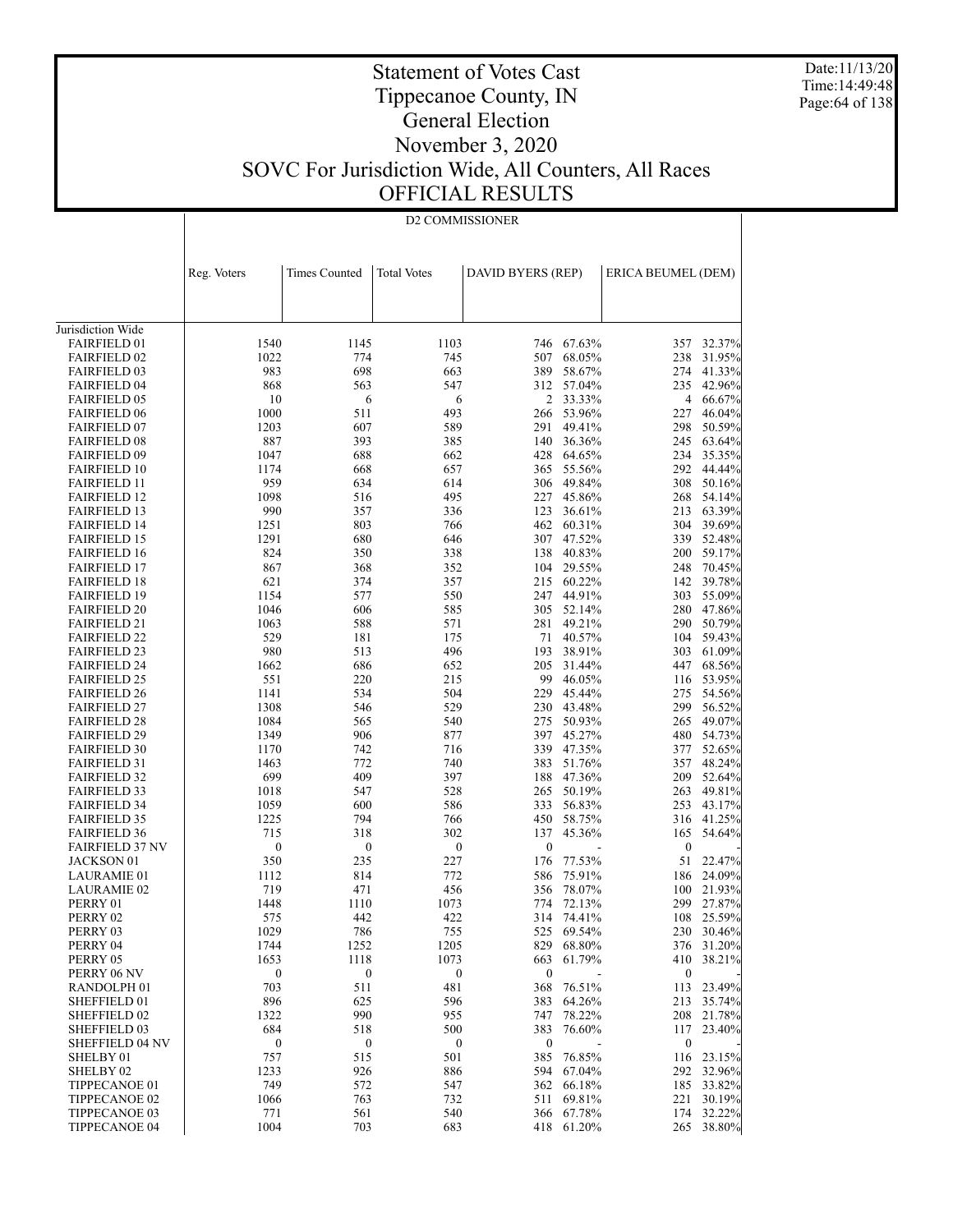Date:11/13/20 Time:14:49:48 Page:65 of 138

### Statement of Votes Cast Tippecanoe County, IN General Election November 3, 2020 SOVC For Jurisdiction Wide, All Counters, All Races OFFICIAL RESULTS

|                               | D2 COMMISSIONER         |                         |                         |                         |                          |                         |                  |
|-------------------------------|-------------------------|-------------------------|-------------------------|-------------------------|--------------------------|-------------------------|------------------|
|                               |                         |                         |                         |                         |                          |                         |                  |
|                               |                         |                         |                         |                         |                          |                         |                  |
|                               |                         |                         |                         |                         |                          |                         |                  |
|                               | Reg. Voters             | <b>Times Counted</b>    | <b>Total Votes</b>      | DAVID BYERS (REP)       |                          | ERICA BEUMEL (DEM)      |                  |
|                               |                         |                         |                         |                         |                          |                         |                  |
|                               |                         |                         |                         |                         |                          |                         |                  |
|                               |                         |                         |                         |                         |                          |                         |                  |
| TIPPECANOE 05                 | 1440                    | 935                     | 883                     | 566                     | 64.10%                   | 317                     | 35.90%           |
| TIPPECANOE 06                 | 1140                    | 832                     | 802                     |                         | 502 62.59%               | 300                     | 37.41%           |
| TIPPECANOE 07                 | 924                     | 682                     | 646                     |                         | 345 53.41%               | 301                     | 46.59%           |
| UNION <sub>01</sub>           | 1270                    | 889                     | 854                     |                         | 643 75.29%               | 211                     | 24.71%           |
| WABASH 01                     | 391                     | 278                     | 275                     | 193                     | 70.18%                   |                         | 82 29.82%        |
| WABASH <sub>02</sub>          | 1286                    | 872<br>615              | 837<br>593              |                         | 470 56.15%               | 267                     | 367 43.85%       |
| WABASH 03<br>WABASH 04        | 802<br>1252             | 573                     | 546                     |                         | 326 54.97%<br>239 43.77% | 307                     | 45.03%<br>56.23% |
| WABASH 05                     | 1334                    | 949                     | 919                     |                         | 520 56.58%               | 399                     | 43.42%           |
| WABASH 06                     | 679                     | 444                     | 423                     |                         | 195 46.10%               | 228                     | 53.90%           |
| WABASH 07                     | 1229                    | 945                     | 907                     |                         | 415 45.76%               | 492                     | 54.24%           |
| WABASH 08                     | 835                     | 575                     | 554                     |                         | 216 38.99%               |                         | 338 61.01%       |
| WABASH 09                     | 827                     | 452                     | 432                     |                         | 153 35.42%               | 279                     | 64.58%           |
| WABASH 10                     | 1055                    | 570                     | 542                     |                         | 235 43.36%               | 307                     | 56.64%           |
| WABASH 11                     | 1352                    | 657                     | 624                     |                         | 255 40.87%               | 369                     | 59.13%           |
| WABASH 12                     | 1582                    | 950                     | 905                     |                         | 420 46.41%               | 485                     | 53.59%           |
| WABASH 13                     | 1278                    | 835                     | 805                     |                         | 435 54.04%               |                         | 370 45.96%       |
| WABASH 14                     | 585                     | 334                     | 323                     |                         | 110 34.06%               | 213                     | 65.94%           |
| WABASH 15                     | 822                     | 599                     | 571                     |                         | 233 40.81%               | 338                     | 59.19%           |
| WABASH 16                     | 1344                    | 864                     | 813                     |                         | 375 46.13%               | 438                     | 53.87%           |
| WABASH 17                     | 3987                    | 927                     | 847                     |                         | 298 35.18%               | 549                     | 64.82%           |
| WABASH 18                     | 611                     | 343                     | 327                     |                         | 133 40.67%               | 194                     | 59.33%           |
| WABASH 19                     | 614                     | 448                     | 433                     |                         | 228 52.66%               | 205                     | 47.34%           |
| WABASH <sub>20</sub>          | 1806                    | 1192                    | 1150                    |                         | 624 54.26%               | 526                     | 45.74%           |
| WABASH 21                     | 524                     | 339                     | 325                     |                         | 121 37.23%               |                         | 204 62.77%       |
| WABASH 22                     | 1079                    | 759                     | 728                     |                         | 300 41.21%               | 428                     | 58.79%           |
| WABASH 23                     | 1300                    | 797                     | 767                     |                         | 309 40.29%               | 458                     | 59.71%           |
| WABASH 24                     | 1334                    | 864                     | 824                     |                         | 290 35.19%               |                         | 534 64.81%       |
| WABASH 25                     | 1091                    | 462                     | 440                     |                         | 120 27.27%               | 320                     | 72.73%           |
| WABASH 26                     | 855                     | 226                     | 207                     |                         | 64 30.92%                | 143                     | 69.08%           |
| WABASH 27                     | 855                     | 239                     | 219                     | 67                      | 30.59%                   | 152                     | 69.41%           |
| WABASH 28                     | 1462<br>184             | 546<br>59               | 503<br>54               | 157<br>17               | 31.21%                   | 37                      | 346 68.79%       |
| WABASH 29<br>WABASH 30        | 1205                    | 862                     | 836                     | 460                     | 31.48%<br>55.02%         | 376                     | 68.52%<br>44.98% |
| WABASH 31 NV                  | $\boldsymbol{0}$        | $\boldsymbol{0}$        | $\boldsymbol{0}$        | $\mathbf{0}$            |                          | $\bf{0}$                |                  |
| <b>WASHINGTON 01</b>          | 910                     | 626                     | 604                     |                         | 430 71.19%               | 174                     | 28.81%           |
| <b>WASHINGTON 02</b>          | 890                     | 656                     | 627                     |                         | 456 72.73%               | 171                     | 27.27%           |
| WAYNE 01                      | 1257                    | 900                     | 870                     | 643                     | 73.91%                   | 227                     | 26.09%           |
| <b>WEA01</b>                  | 229                     | 103                     | 97                      |                         | 64 65.98%                | 33                      | 34.02%           |
| <b>WEA 02</b>                 | 1637                    | 894                     | 866                     |                         | 460 53.12%               | 406                     | 46.88%           |
| <b>WEA03</b>                  | 1400                    | 786                     | 749                     |                         | 404 53.94%               | 345                     | 46.06%           |
| WEA 04                        | 736                     | 392                     | 381                     |                         | 226 59.32%               | 155                     | 40.68%           |
| <b>WEA05</b>                  | 713                     | 409                     | 394                     |                         | 185 46.95%               |                         | 209 53.05%       |
| <b>WEA 06</b>                 | 1448                    | 721                     | 695                     | 383                     | 55.11%                   |                         | 312 44.89%       |
| <b>WEA07</b>                  | 1250                    | 792                     | 763                     | 472                     | 61.86%                   | 291                     | 38.14%           |
| <b>WEA08</b>                  | 1063                    | 650                     | 636                     | 364                     | 57.23%                   | 272                     | 42.77%           |
| <b>WEA09</b>                  | 976                     | 613                     | 589                     | 323                     | 54.84%                   | 266                     | 45.16%           |
| <b>WEA 10</b>                 | 856                     | 458                     | 444                     | 236                     | 53.15%                   | 208                     | 46.85%           |
| <b>WEA 11</b>                 | 1195                    | 873                     | 826                     | 523                     | 63.32%                   | 303                     | 36.68%           |
| <b>WEA 12</b>                 | 1031                    | 700                     | 665                     | 423                     | 63.61%                   | 242                     | 36.39%           |
| <b>WEA 13</b>                 | 958                     | 753                     | 724                     | 511                     | 70.58%                   | 213                     | 29.42%           |
| <b>WEA 14</b>                 | 2565                    | 1705                    | 1649                    | 974                     | 59.07%                   | 675                     | 40.93%           |
| <b>WEA 15</b>                 | 1622                    | 1206                    | 1155                    | 787                     | 68.14%                   | 368                     | 31.86%           |
| <b>WEA 16</b>                 | 1328                    | 929                     | 889                     | 581                     | 65.35%                   | 308                     | 34.65%           |
| <b>WEA 17</b>                 | 1586                    | 1100                    | 1046                    | 693                     | 66.25%                   | 353                     | 33.75%           |
| <b>WEA18</b><br><b>WEA 19</b> | $\boldsymbol{0}$<br>977 | $\boldsymbol{0}$<br>644 | $\boldsymbol{0}$<br>612 | $\boldsymbol{0}$<br>381 | 62.25%                   | $\boldsymbol{0}$<br>231 | 37.75%           |
| <b>WEA 20</b>                 | 690                     | 434                     | 420                     | 293                     | 69.76%                   |                         | 127 30.24%       |
|                               |                         |                         |                         |                         |                          |                         |                  |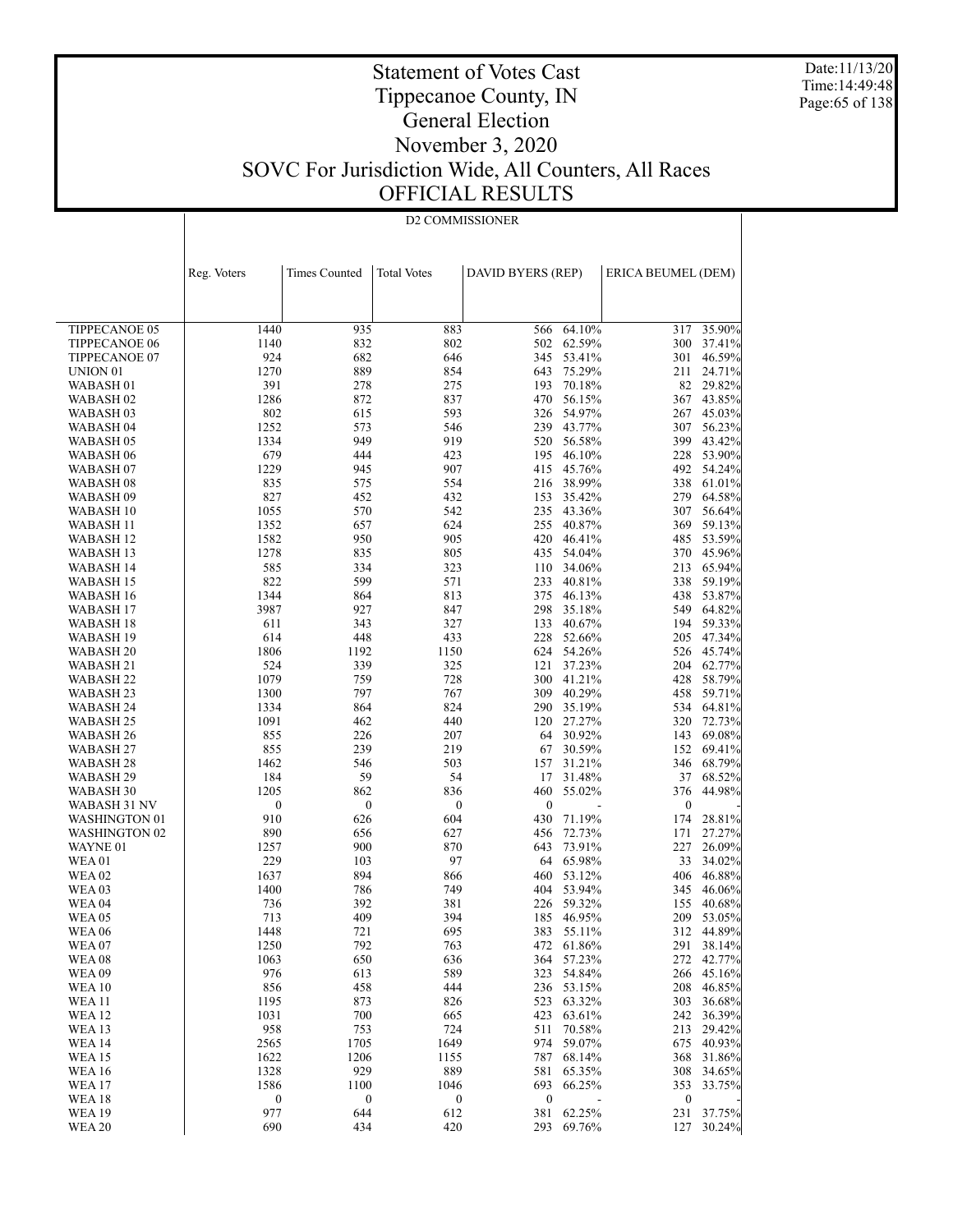Date:11/13/20 Time:14:49:49 Page:66 of 138

### Statement of Votes Cast Tippecanoe County, IN General Election November 3, 2020 SOVC For Jurisdiction Wide, All Counters, All Races OFFICIAL RESULTS

|               |                                                                         | <b>D2 COMMISSIONER</b> |       |       |        |                    |        |  |  |  |
|---------------|-------------------------------------------------------------------------|------------------------|-------|-------|--------|--------------------|--------|--|--|--|
|               | <b>Total Votes</b><br>DAVID BYERS (REP)<br>Times Counted<br>Reg. Voters |                        |       |       |        | ERICA BEUMEL (DEM) |        |  |  |  |
| <b>WEA 21</b> | 1040                                                                    | 767                    | 732   | 543   | 74.18% | 189                | 25.82% |  |  |  |
| Total         | 119357                                                                  | 72175                  | 69234 | 39084 | 56.45% | 30150              | 43.55% |  |  |  |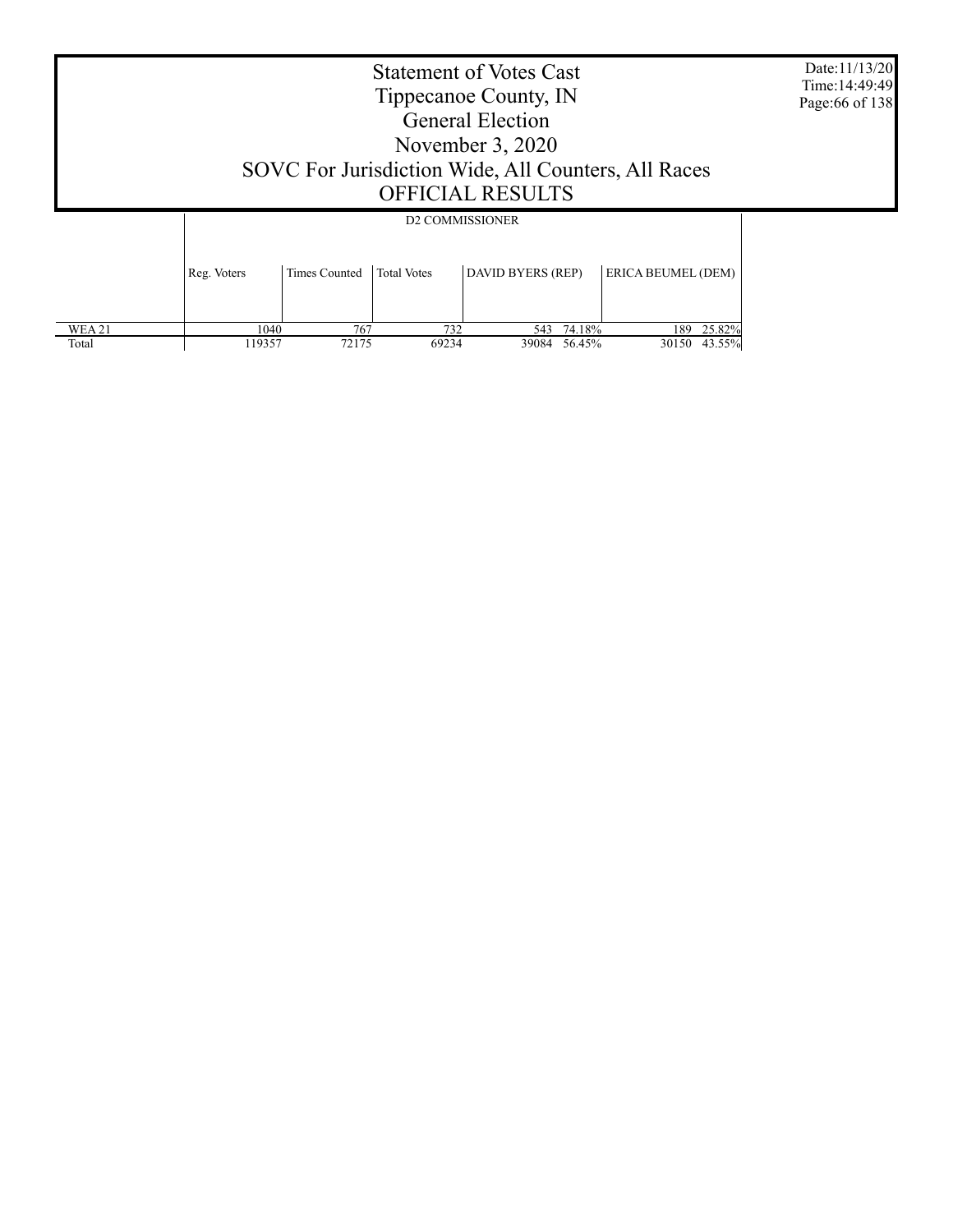Date:11/13/20 Time:14:49:49 Page:67 of 138

### Statement of Votes Cast Tippecanoe County, IN General Election November 3, 2020 SOVC For Jurisdiction Wide, All Counters, All Races OFFICIAL RESULTS

D3 COMMISSIONER

|                                               | Reg. Voters      | <b>Times Counted</b> | <b>Total Votes</b>      | TOM MURTAUGH<br>(REP)      |
|-----------------------------------------------|------------------|----------------------|-------------------------|----------------------------|
|                                               |                  |                      |                         |                            |
| Jurisdiction Wide                             |                  |                      |                         |                            |
| <b>FAIRFIELD 01</b>                           | 1540             | 1145                 | 880                     | 880 100.00%                |
| <b>FAIRFIELD 02</b>                           | 1022             | 774                  | 608                     | 608 100.00%                |
| <b>FAIRFIELD 03</b>                           | 983              | 698                  | 497                     | 497 100.00%                |
| <b>FAIRFIELD 04</b>                           | 868              | 563                  | 411                     | 411 100.00%                |
| <b>FAIRFIELD 05</b>                           | 10               | 6                    | 3                       | 3 100.00%                  |
| <b>FAIRFIELD 06</b>                           | 1000             | 511                  | 350                     | 350 100.00%                |
| <b>FAIRFIELD 07</b>                           | 1203             | 607                  | 400                     | 400 100.00%                |
| <b>FAIRFIELD 08</b>                           | 887              | 393                  | 231<br>511              | 231 100.00%                |
| <b>FAIRFIELD 09</b><br><b>FAIRFIELD 10</b>    | 1047<br>1174     | 688<br>668           | 469                     | 511 100.00%<br>469 100.00% |
| <b>FAIRFIELD 11</b>                           | 959              | 634                  | 429                     | 429 100.00%                |
| <b>FAIRFIELD 12</b>                           | 1098             | 516                  | 303                     | 303 100.00%                |
| <b>FAIRFIELD 13</b>                           | 990              | 357                  | 181                     | 181 100.00%                |
| <b>FAIRFIELD 14</b>                           | 1251             | 803                  | 572                     | 572 100.00%                |
| <b>FAIRFIELD 15</b>                           | 1291             | 680                  | 431                     | 431 100.00%                |
| <b>FAIRFIELD 16</b>                           | 824              | 350                  | 202                     | 202 100.00%                |
| <b>FAIRFIELD 17</b>                           | 867              | 368                  | 194                     | 194 100.00%                |
| <b>FAIRFIELD 18</b>                           | 621              | 374                  | 257                     | 257 100.00%                |
| <b>FAIRFIELD 19</b>                           | 1154             | 577                  | 376                     | 376 100.00%                |
| <b>FAIRFIELD 20</b>                           | 1046             | 606                  | 407                     | 407 100.00%                |
| <b>FAIRFIELD 21</b>                           | 1063             | 588                  | 371                     | 371 100.00%                |
| <b>FAIRFIELD 22</b>                           | 529              | 181                  | 105                     | 105 100.00%                |
| <b>FAIRFIELD 23</b>                           | 980              | 513                  | 288                     | 288 100.00%                |
| <b>FAIRFIELD 24</b>                           | 1662             | 686                  | 352                     | 352 100.00%                |
| <b>FAIRFIELD 25</b>                           | 551              | 220                  | 132                     | 132 100.00%                |
| <b>FAIRFIELD 26</b>                           | 1141             | 534                  | 321                     | 321 100.00%                |
| <b>FAIRFIELD 27</b>                           | 1308             | 546                  | 314                     | 314 100.00%                |
| <b>FAIRFIELD 28</b>                           | 1084             | 565                  | 375                     | 375 100.00%                |
| <b>FAIRFIELD 29</b>                           | 1349             | 906                  | 577                     | 577 100.00%                |
| <b>FAIRFIELD 30</b>                           | 1170             | 742                  | 456                     | 456 100.00%                |
| <b>FAIRFIELD 31</b>                           | 1463             | 772                  | 515                     | 515 100.00%                |
| <b>FAIRFIELD 32</b>                           | 699              | 409                  | 274                     | 274 100.00%                |
| <b>FAIRFIELD 33</b>                           | 1018             | 547                  | 375                     | 375 100.00%                |
| <b>FAIRFIELD 34</b>                           | 1059             | 600                  | 422                     | 422 100.00%                |
| <b>FAIRFIELD 35</b>                           | 1225             | 794                  | 557                     | 557 100.00%                |
| <b>FAIRFIELD 36</b><br><b>FAIRFIELD 37 NV</b> | 715              | 318                  | 201                     | 201 100.00%                |
| <b>JACKSON 01</b>                             | 0<br>350         | 0<br>235             | $\boldsymbol{0}$<br>185 | 0<br>185 100.00%           |
| <b>LAURAMIE 01</b>                            | 1112             | 814                  | 645                     | 645 100.00%                |
| <b>LAURAMIE 02</b>                            | 719              | 471                  | 395                     | 395 100.00%                |
| PERRY 01                                      | 1448             | 1110                 | 886                     | 886 100.00%                |
| PERRY 02                                      | 575              | 442                  | 362                     | 362 100.00%                |
| PERRY 03                                      | 1029             | 786                  | 618                     | 618 100.00%                |
| PERRY 04                                      | 1744             | 1252                 | 955                     | 955 100.00%                |
| PERRY 05                                      | 1653             | 1118                 | 841                     | 841 100.00%                |
| PERRY 06 NV                                   | $\boldsymbol{0}$ | 0                    | $\boldsymbol{0}$        | 0                          |
| RANDOLPH <sub>01</sub>                        | 703              | 511                  | 410                     | 410 100.00%                |
| SHEFFIELD 01                                  | 896              | 625                  | 467                     | 467 100.00%                |
| SHEFFIELD 02                                  | 1322             | 990                  | 825                     | 825 100.00%                |
| SHEFFIELD 03                                  | 684              | 518                  | 436                     | 436 100.00%                |
| <b>SHEFFIELD 04 NV</b>                        | 0                | 0                    | 0                       | 0                          |
| SHELBY 01                                     | 757              | 515                  | 431                     | 431 100.00%                |
| SHELBY 02                                     | 1233             | 926                  | 694                     | 694 100.00%                |
| TIPPECANOE 01                                 | 749              | 572                  | 430                     | 430 100.00%                |
| TIPPECANOE 02                                 | 1066             | 763                  | 617                     | 617 100.00%                |
| TIPPECANOE 03                                 | 771              | 561                  | 424                     | 424 100.00%                |
| TIPPECANOE 04                                 | 1004             | 703                  | 515                     | 515 100.00%                |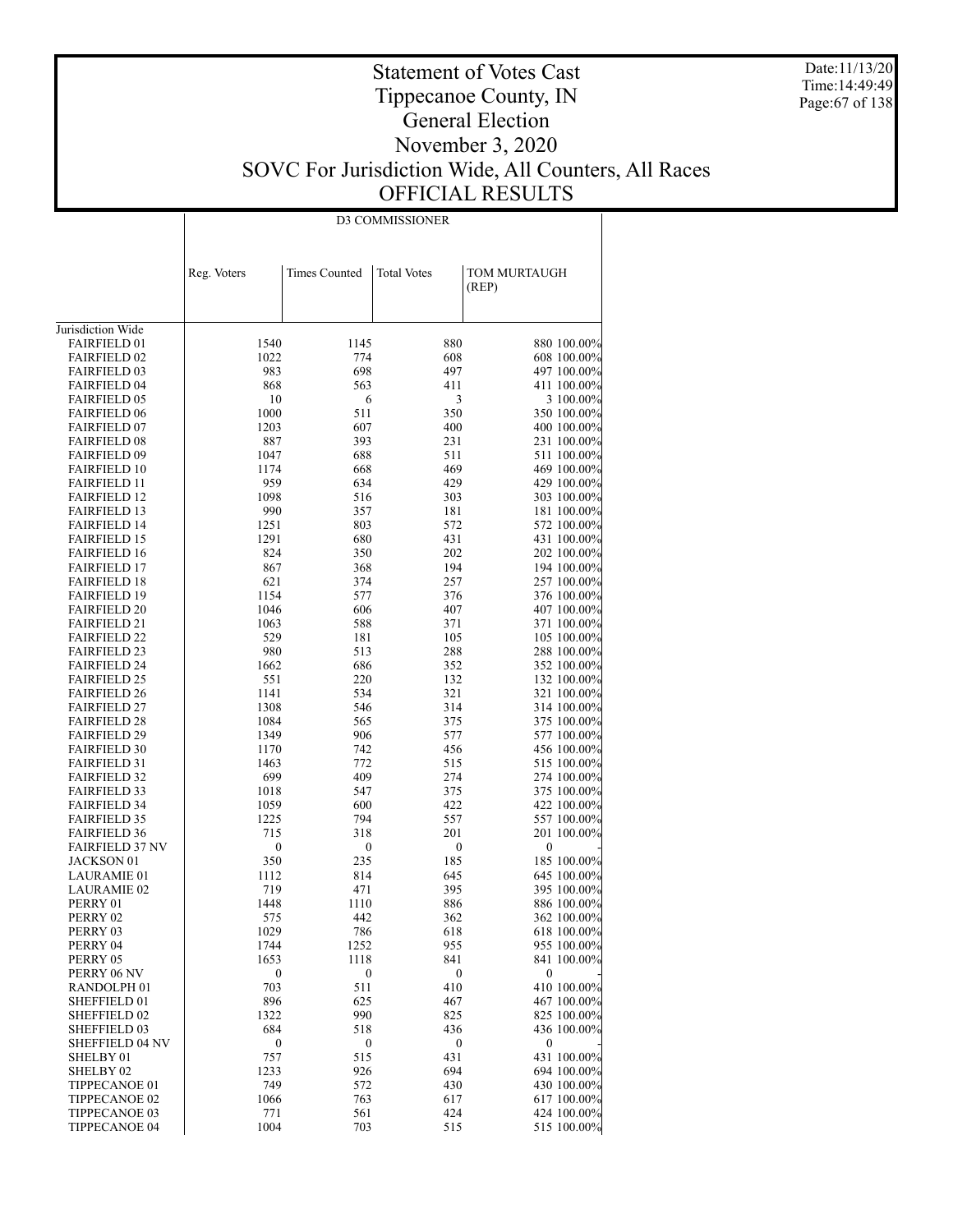Date:11/13/20 Time:14:49:49 Page:68 of 138

### Statement of Votes Cast Tippecanoe County, IN General Election November 3, 2020 SOVC For Jurisdiction Wide, All Counters, All Races OFFICIAL RESULTS

| <b>D3 COMMISSIONER</b> |
|------------------------|

|                                  | Reg. Voters | <b>Times Counted</b> | <b>Total Votes</b> | TOM MURTAUGH<br>(REP)       |
|----------------------------------|-------------|----------------------|--------------------|-----------------------------|
|                                  |             |                      |                    |                             |
| TIPPECANOE 05                    | 1440        | 935                  | 709                | 709 100.00%                 |
| <b>TIPPECANOE 06</b>             | 1140        | 832                  | 605                | 605 100.00%                 |
| TIPPECANOE 07                    | 924         | 682                  | 443                | 443 100.00%                 |
| UNION <sub>01</sub>              | 1270        | 889                  | 729                | 729 100.00%                 |
| WABASH 01                        | 391         | 278                  | 217                | 217 100.00%                 |
| <b>WABASH02</b>                  | 1286        | 872                  | 617                | 617 100.00%                 |
| WABASH 03                        | 802         | 615                  | 422                | 422 100.00%                 |
| <b>WABASH 04</b>                 | 1252        | 573                  | 378                | 378 100.00%                 |
| WABASH 05                        | 1334        | 949                  | 670<br>263         | 670 100.00%<br>263 100.00%  |
| WABASH 06<br>WABASH 07           | 679<br>1229 | 444<br>945           | 577                | 577 100.00%                 |
| WABASH 08                        | 835         | 575                  | 319                | 319 100.00%                 |
| WABASH 09                        | 827         | 452                  | 253                | 253 100.00%                 |
| WABASH 10                        | 1055        | 570                  | 363                | 363 100.00%                 |
| WABASH 11                        | 1352        | 657                  | 392                | 392 100.00%                 |
| WABASH 12                        | 1582        | 950                  | 599                | 599 100.00%                 |
| WABASH 13                        | 1278        | 835                  | 579                | 579 100.00%                 |
| WABASH 14                        | 585         | 334                  | 188                | 188 100.00%                 |
| WABASH 15                        | 822         | 599                  | 325                | 325 100.00%                 |
| <b>WABASH 16</b>                 | 1344        | 864                  | 489                | 489 100.00%                 |
| <b>WABASH 17</b>                 | 3987        | 927                  | 542                | 542 100.00%                 |
| WABASH 18                        | 611         | 343                  | 201                | 201 100.00%                 |
| WABASH 19                        | 614         | 448                  | 323                | 323 100.00%                 |
| WABASH 20<br>WABASH 21           | 1806<br>524 | 1192<br>339          | 843<br>187         | 843 100.00%<br>187 100.00%  |
| <b>WABASH 22</b>                 | 1079        | 759                  | 422                | 422 100.00%                 |
| WABASH 23                        | 1300        | 797                  | 478                | 478 100.00%                 |
| WABASH 24                        | 1334        | 864                  | 453                | 453 100.00%                 |
| WABASH 25                        | 1091        | 462                  | 228                | 228 100.00%                 |
| WABASH 26                        | 855         | 226                  | 125                | 125 100.00%                 |
| WABASH 27                        | 855         | 239                  | 130                | 130 100.00%                 |
| WABASH 28                        | 1462        | 546                  | 299                | 299 100.00%                 |
| WABASH 29                        | 184         | 59                   | 31                 | 31 100.00%                  |
| WABASH 30                        | 1205        | 862                  | 596                | 596 100.00%                 |
| WABASH 31 NV                     | 0           | $\boldsymbol{0}$     | $\boldsymbol{0}$   | 0                           |
| WASHINGTON 01                    | 910         | 626                  | 499                | 499 100.00%                 |
| <b>WASHINGTON 02</b><br>WAYNE 01 | 890<br>1257 | 656<br>900           | 515<br>724         | 515 100.00%<br>724 100.00%  |
| WEA 01                           | 229         | 103                  | 76                 | 76 100.00%                  |
| <b>WEA 02</b>                    | 1637        | 894                  | 613                | 613 100.00%                 |
| WEA 03                           | 1400        | 786                  | 530                | 530 100.00%                 |
| <b>WEA 04</b>                    | 736         | 392                  | 283                | 283 100.00%                 |
| <b>WEA 05</b>                    | 713         | 409                  | 267                | 267 100.00%                 |
| WEA 06                           | 1448        | 721                  | 480                | 480 100.00%                 |
| WEA 07                           | 1250        | 792                  | 579                | 579 100.00%                 |
| <b>WEA 08</b>                    | 1063        | 650                  | 463                | 463 100.00%                 |
| <b>WEA 09</b>                    | 976         | 613                  | 410                | 410 100.00%                 |
| <b>WEA 10</b>                    | 856         | 458                  | 324                | 324 100.00%                 |
| <b>WEA11</b>                     | 1195        | 873                  | 641                | 641 100.00%                 |
| WEA 12                           | 1031        | 700                  | 516                | 516 100.00%                 |
| <b>WEA 13</b><br><b>WEA 14</b>   | 958<br>2565 | 753<br>1705          | 606<br>1256        | 606 100.00%<br>1256 100.00% |
| WEA 15                           | 1622        | 1206                 | 937                | 937 100.00%                 |
| <b>WEA 16</b>                    | 1328        | 929                  | 719                | 719 100.00%                 |
| WEA 17                           | 1586        | 1100                 | 832                | 832 100.00%                 |
| WEA 18                           | 0           | 0                    | $\boldsymbol{0}$   | 0                           |
| WEA 19                           | 977         | 644                  | 479                | 479 100.00%                 |
| <b>WEA 20</b>                    | 690         | 434                  | 348                | 348 100.00%                 |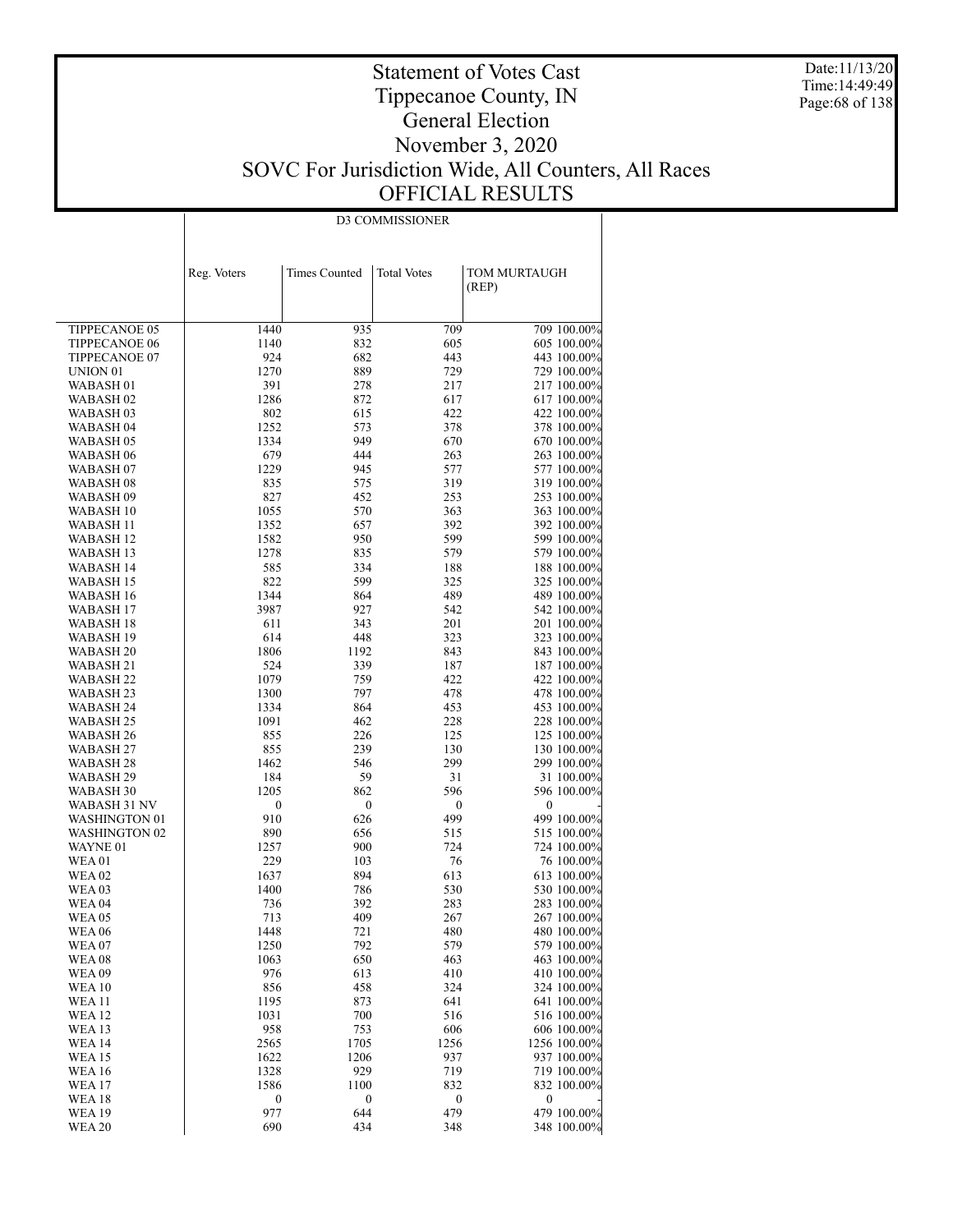Date:11/13/20 Time:14:49:49 Page:69 of 138

### Statement of Votes Cast Tippecanoe County, IN General Election November 3, 2020 SOVC For Jurisdiction Wide, All Counters, All Races OFFICIAL RESULTS

 WEA 21 Total Reg. Voters | Times Counted | Total Votes | TOM MURTAUGH (REP) D3 COMMISSIONER  $\frac{1040}{119357}$  767 610 610 100.00%<br>119357 72175 50185 50185 100.00% 50185 100.00%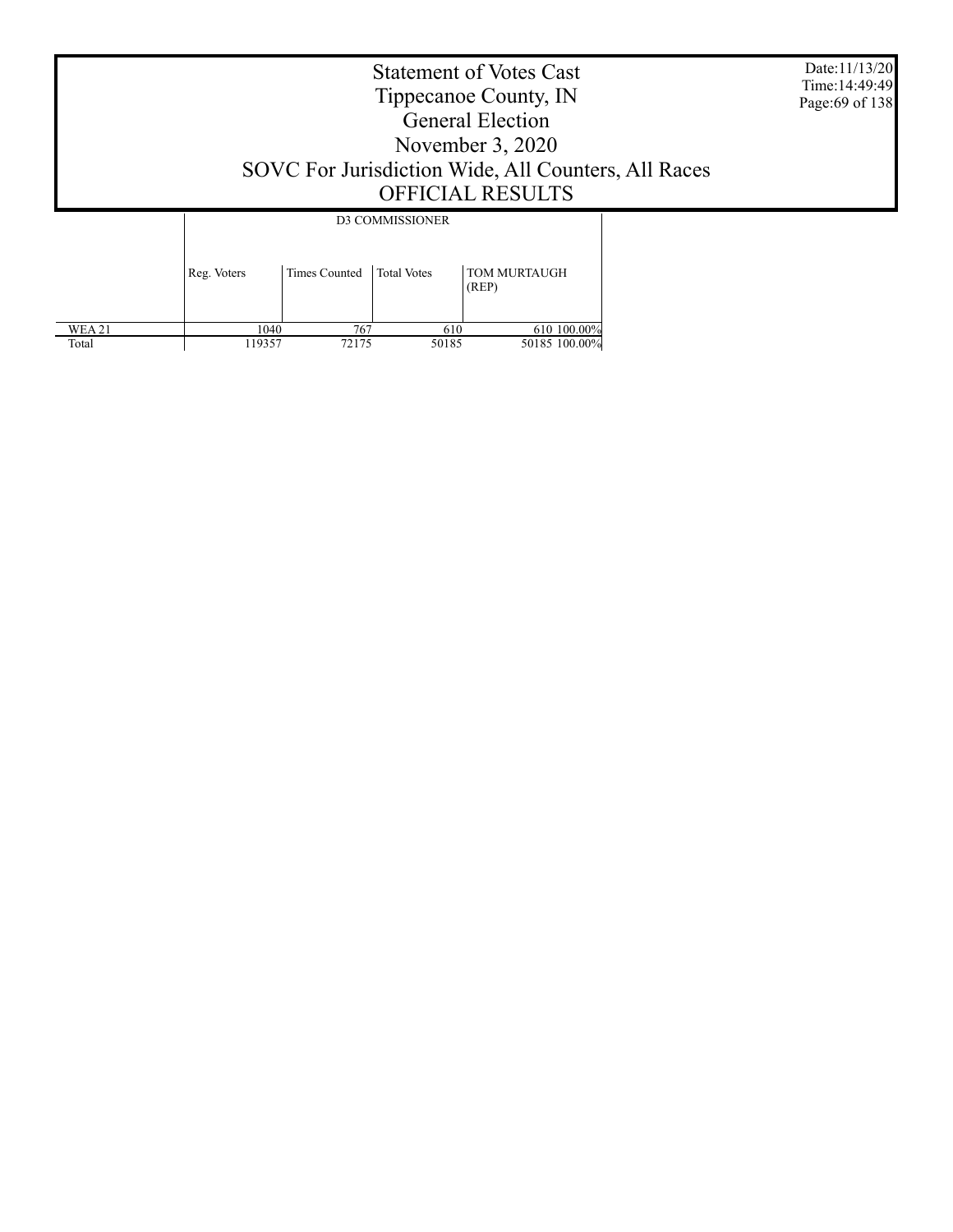Date:11/13/20 Time:14:49:49 Page:70 of 138

## Tippecanoe County, IN General Election

Statement of Votes Cast

### November 3, 2020 SOVC For Jurisdiction Wide, All Counters, All Races OFFICIAL RESULTS

COUNCIL AT LARGE

|                                            | Reg. Voters             | <b>Times Counted</b>    | <b>Total Votes</b>      | <b>JOHN BASHAM (REP)</b> |                  | <b>BARRY RICHARD</b> |                      | KEVIN L.               |                  |
|--------------------------------------------|-------------------------|-------------------------|-------------------------|--------------------------|------------------|----------------------|----------------------|------------------------|------------------|
|                                            |                         |                         |                         |                          |                  | (REP)                |                      | <b>UNDERWOOD (REP)</b> |                  |
|                                            |                         |                         |                         |                          |                  |                      |                      |                        |                  |
| Jurisdiction Wide                          |                         |                         |                         |                          |                  |                      |                      |                        |                  |
| <b>FAIRFIELD 01</b>                        | 1540                    | 1145                    | 2830                    | 607                      | 21.45%           | 618                  | 21.84%               | 590                    | 20.85%           |
| <b>FAIRFIELD 02</b>                        | 1022                    | 774                     | 1983                    | 417                      | 21.03%           | 423                  | 21.33%               | 423                    | 21.33%           |
| <b>FAIRFIELD 03</b>                        | 983                     | 698                     | 1730                    | 333                      | 19.25%           | 363                  | 20.98%               | 310                    | 17.92%           |
| <b>FAIRFIELD 04</b>                        | 868                     | 563                     | 1463                    |                          | 267 18.25%       |                      | 268 18.32%           |                        | 248 16.95%       |
| <b>FAIRFIELD 05</b>                        | 10                      | 6                       | 16                      |                          | 2 12.50%         | $\overline{2}$       | 12.50%               | 2                      | 12.50%           |
| <b>FAIRFIELD 06</b>                        | 1000                    | 511                     | 1217                    | 225                      | 18.49%           | 244                  | 20.05%               | 219                    | 18.00%           |
| <b>FAIRFIELD 07</b>                        | 1203<br>887             | 607<br>393              | 1457<br>977             | 219<br>117               | 15.03%<br>11.98% | 248                  | 17.02%<br>136 13.92% | 205                    | 14.07%<br>10.85% |
| <b>FAIRFIELD 08</b><br><b>FAIRFIELD 09</b> | 1047                    | 688                     | 1762                    | 381                      | 21.62%           | 365                  | 20.72%               | 106<br>365             | 20.72%           |
| <b>FAIRFIELD 10</b>                        | 1174                    | 668                     | 1640                    |                          | 290 17.68%       |                      | 317 19.33%           | 270                    | 16.46%           |
| <b>FAIRFIELD 11</b>                        | 959                     | 634                     | 1595                    | 253                      | 15.86%           | 274                  | 17.18%               | 238                    | 14.92%           |
| <b>FAIRFIELD 12</b>                        | 1098                    | 516                     | 1284                    | 185                      | 14.41%           |                      | 206 16.04%           | 185                    | 14.41%           |
| <b>FAIRFIELD 13</b>                        | 990                     | 357                     | 824                     | 96                       | 11.65%           | 107                  | 12.99%               | 91                     | 11.04%           |
| <b>FAIRFIELD 14</b>                        | 1251                    | 803                     | 1951                    | 378                      | 19.37%           |                      | 367 18.81%           | 362                    | 18.55%           |
| <b>FAIRFIELD 15</b>                        | 1291                    | 680                     | 1613                    | 259                      | 16.06%           | 266                  | 16.49%               | 219                    | 13.58%           |
| <b>FAIRFIELD 16</b>                        | 824                     | 350                     | 854                     | 120                      | 14.05%           |                      | 120 14.05%           | 118                    | 13.82%           |
| <b>FAIRFIELD 17</b>                        | 867                     | 368                     | 927                     | 90                       | 9.71%            | 86                   | 9.28%                | 83                     | 8.95%            |
| <b>FAIRFIELD 18</b>                        | 621                     | 374                     | 854                     | 166                      | 19.44%           |                      | 165 19.32%           | 156                    | 18.27%           |
| <b>FAIRFIELD 19</b>                        | 1154                    | 577                     | 1390                    | 222                      | 15.97%           | 217                  | 15.61%               | 211                    | 15.18%           |
| <b>FAIRFIELD 20</b>                        | 1046                    | 606                     | 1493                    | 250                      | 16.74%           |                      | 257 17.21%           | 233                    | 15.61%           |
| <b>FAIRFIELD 21</b>                        | 1063                    | 588                     | 1475                    | 242                      | 16.41%           | 255                  | 17.29%               | 224                    | 15.19%           |
| <b>FAIRFIELD 22</b>                        | 529                     | 181                     | 439                     |                          | 54 12.30%        |                      | 57 12.98%            | 46                     | 10.48%           |
| <b>FAIRFIELD 23</b>                        | 980                     | 513                     | 1253                    | 144                      | 11.49%           | 159                  | 12.69%               | 132                    | 10.53%           |
| <b>FAIRFIELD 24</b>                        | 1662                    | 686                     | 1709                    | 165                      | 9.65%            | 154                  | 9.01%                | 160                    | 9.36%            |
| <b>FAIRFIELD 25</b>                        | 551                     | 220                     | 512                     | 66                       | 12.89%           | 78                   | 15.23%               | 59                     | 11.52%           |
| <b>FAIRFIELD 26</b>                        | 1141                    | 534                     | 1285                    | 199                      | 15.49%           | 192                  | 14.94%               | 189                    | 14.71%           |
| <b>FAIRFIELD 27</b>                        | 1308                    | 546                     | 1245                    | 187                      | 15.02%           | 188                  | 15.10%               | 168                    | 13.49%           |
| <b>FAIRFIELD 28</b>                        | 1084                    | 565                     | 1336                    | 226                      | 16.92%           |                      | 231 17.29%           | 203                    | 15.19%           |
| <b>FAIRFIELD 29</b>                        | 1349                    | 906                     | 2337                    | 331                      | 14.16%           | 336                  | 14.38%               | 329                    | 14.08%           |
| <b>FAIRFIELD 30</b>                        | 1170                    | 742                     | 1904                    |                          | 271 14.23%       |                      | 255 13.39%           | 256                    | 13.45%           |
| <b>FAIRFIELD 31</b>                        | 1463                    | 772                     | 1869                    | 329                      | 17.60%           | 334                  | 17.87%               | 305                    | 16.32%           |
| <b>FAIRFIELD 32</b>                        | 699                     | 409                     | 1046                    | 163                      | 15.58%           | 177                  | 16.92%               | 146                    | 13.96%           |
| <b>FAIRFIELD 33</b>                        | 1018                    | 547                     | 1334                    | 201                      | 15.07%           | 240                  | 17.99%               | 197                    | 14.77%           |
| <b>FAIRFIELD 34</b>                        | 1059                    | 600                     | 1440                    |                          | 287 19.93%       |                      | 282 19.58%           |                        | 256 17.78%       |
| <b>FAIRFIELD 35</b>                        | 1225                    | 794                     | 1945                    | 371                      | 19.07%           | 388                  | 19.95%               | 357                    | 18.35%           |
| <b>FAIRFIELD 36</b>                        | 715<br>$\boldsymbol{0}$ | 318<br>$\boldsymbol{0}$ | 764                     | 116<br>$\mathbf{0}$      | 15.18%           | $\boldsymbol{0}$     | 121 15.84%           | 116<br>$\mathbf{0}$    | 15.18%           |
| <b>FAIRFIELD 37 NV</b><br>JACKSON 01       | 350                     | 235                     | $\boldsymbol{0}$<br>579 | 167                      | 28.84%           | 138                  | 23.83%               | 156                    | 26.94%           |
| <b>LAURAMIE 01</b>                         | 1112                    | 814                     | 2008                    | 502                      | 25.00%           | 489                  | 24.35%               | 488                    | 24.30%           |
| <b>LAURAMIE 02</b>                         | 719                     | 471                     | 1085                    | 268                      | 24.70%           |                      | 268 24.70%           | 272                    | 25.07%           |
| PERRY 01                                   | 1448                    | 1110                    | 2721                    | 624                      | 22.93%           | 637                  | 23.41%               | 630                    | 23.15%           |
| PERRY 02                                   | 575                     | 442                     | 1095                    | 261                      | 23.84%           | 258                  | 23.56%               | 262                    | 23.93%           |
| PERRY 03                                   | 1029                    | 786                     | 1933                    |                          | 426 22.04%       | 409                  | 21.16%               | 423                    | 21.88%           |
| PERRY 04                                   | 1744                    | 1252                    | 2973                    |                          | 663 22.30%       |                      | 656 22.07%           |                        | 649 21.83%       |
| PERRY 05                                   | 1653                    | 1118                    | 2778                    | 568                      | 20.45%           | 557                  | 20.05%               | 543                    | 19.55%           |
| PERRY 06 NV                                | $\boldsymbol{0}$        | $\boldsymbol{0}$        | $\boldsymbol{0}$        | $\boldsymbol{0}$         |                  | $\boldsymbol{0}$     |                      | $\boldsymbol{0}$       |                  |
| RANDOLPH <sub>01</sub>                     | 703                     | 511                     | 1227                    | 307                      | 25.02%           |                      | 296 24.12%           | 307                    | 25.02%           |
| SHEFFIELD 01                               | 896                     | 625                     | 1500                    |                          | 306 20.40%       |                      | 309 20.60%           |                        | 292 19.47%       |
| SHEFFIELD 02                               | 1322                    | 990                     | 2441                    | 613                      | 25.11%           |                      | 645 26.42%           | 620                    | 25.40%           |
| SHEFFIELD 03                               | 684                     | 518                     | 1246                    |                          | 301 24.16%       |                      | 299 24.00%           |                        | 297 23.84%       |
| SHEFFIELD 04 NV                            | $\boldsymbol{0}$        | $\boldsymbol{0}$        | $\boldsymbol{0}$        | $\mathbf{0}$             |                  | $\boldsymbol{0}$     |                      | $\boldsymbol{0}$       |                  |
| SHELBY 01                                  | 757                     | 515                     | 1275                    | 297                      | 23.29%           |                      | 286 22.43%           |                        | 310 24.31%       |
| SHELBY 02                                  | 1233                    | 926                     | 2353                    | 491                      | 20.87%           | 468                  | 19.89%               | 528                    | 22.44%           |
| TIPPECANOE 01                              | 749                     | 572                     | 1419                    |                          | 295 20.79%       |                      | 304 21.42%           |                        | 299 21.07%       |
| TIPPECANOE 02                              | 1066                    | 763                     | 1916                    |                          | 444 23.17%       |                      | 423 22.08%           |                        | 435 22.70%       |
| TIPPECANOE 03                              | 771                     | 561                     | 1389                    |                          | 309 22.25%       |                      | 292 21.02%           |                        | 308 22.17%       |
| TIPPECANOE 04                              | 1004                    | 703                     | 1773                    |                          | 333 18.78%       |                      | 337 19.01%           |                        | 319 17.99%       |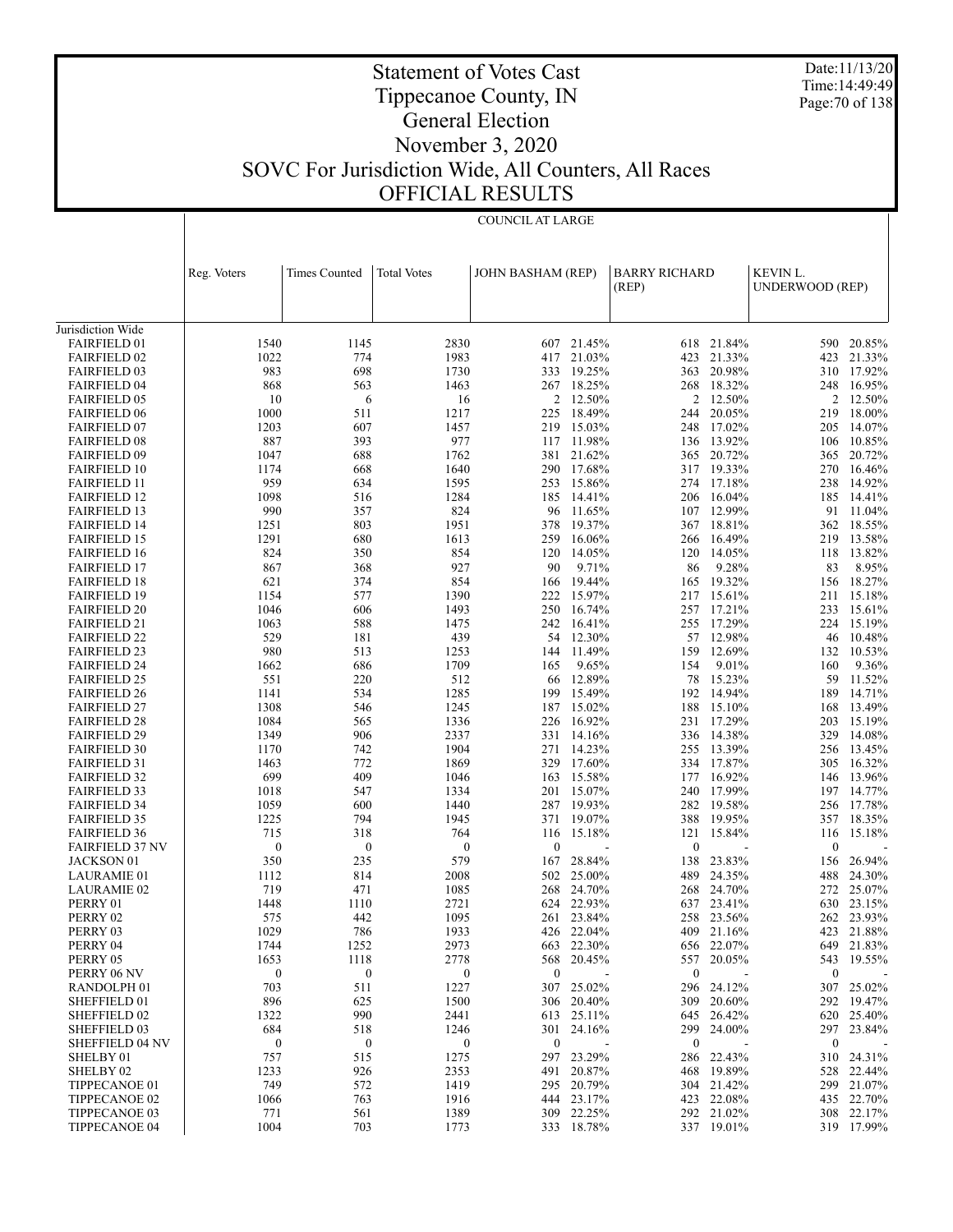Date:11/13/20 Time:14:49:49 Page:71 of 138

## Tippecanoe County, IN General Election

Statement of Votes Cast

### November 3, 2020 SOVC For Jurisdiction Wide, All Counters, All Races OFFICIAL RESULTS

COUNCIL AT LARGE

|                                | Reg. Voters      | <b>Times Counted</b> | <b>Total Votes</b> | JOHN BASHAM (REP) |                          | <b>BARRY RICHARD</b><br>(REP) |                          | KEVIN L.<br>UNDERWOOD (REP) |                          |
|--------------------------------|------------------|----------------------|--------------------|-------------------|--------------------------|-------------------------------|--------------------------|-----------------------------|--------------------------|
|                                |                  |                      |                    |                   |                          |                               |                          |                             |                          |
| TIPPECANOE 05                  | 1440             | 935                  | 2240               | 462               | 20.63%                   | 461                           | 20.58%                   | 455                         | 20.31%                   |
| <b>TIPPECANOE 06</b>           | 1140             | 832                  | 2099               | 423               | 20.15%                   | 421                           | 20.06%                   | 420                         | 20.01%                   |
| TIPPECANOE 07                  | 924              | 682                  | 1637               | 277               | 16.92%                   | 268                           | 16.37%                   | 283                         | 17.29%                   |
| UNION <sub>01</sub>            | 1270             | 889                  | 2156               | 538               | 24.95%                   | 510                           | 23.65%                   | 527                         | 24.44%                   |
| WABASH <sub>01</sub>           | 391              | 278                  | 709                | 159               | 22.43%                   |                               | 154 21.72%               | 159                         | 22.43%                   |
| WABASH 02                      | 1286             | 872                  | 2191               | 372               | 16.98%                   | 368                           | 16.80%                   | 404                         | 18.44%                   |
| WABASH 03                      | 802              | 615                  | 1585               | 293               | 18.49%                   | 274                           | 17.29%                   | 279                         | 17.60%                   |
| WABASH 04                      | 1252             | 573                  | 1374               | 192               | 13.97%                   |                               | 191 13.90%               | 184                         | 13.39%                   |
| WABASH 05                      | 1334             | 949                  | 2378               | 415               | 17.45%                   | 413                           | 17.37%                   | 435                         | 18.29%                   |
| WABASH 06                      | 679              | 444                  | 1027               | 138               | 13.44%                   |                               | 141 13.73%               | 149                         | 14.51%                   |
| WABASH 07                      | 1229             | 945                  | 2422               | 332               | 13.71%                   | 314                           | 12.96%                   | 346                         | 14.29%                   |
| WABASH 08                      | 835              | 575                  | 1449               | 182               | 12.56%                   | 175                           | 12.08%                   | 192                         | 13.25%                   |
| WABASH <sub>09</sub>           | 827              | 452                  | 1036               | 128               | 12.36%                   | 134                           | 12.93%                   | 123                         | 11.87%                   |
| WABASH 10                      | 1055<br>1352     | 570<br>657           | 1383<br>1577       | 179               | 12.94%<br>12.24%         |                               | 187 13.52%<br>12.68%     | 185                         | 13.38%<br>12.94%         |
| WABASH 11<br>WABASH 12         | 1582             | 950                  | 2325               | 193<br>329        | 14.15%                   | 200                           | 314 13.51%               | 204<br>337                  | 14.49%                   |
| WABASH 13                      | 1278             | 835                  | 2080               | 349               | 16.78%                   | 363                           | 17.45%                   | 354                         | 17.02%                   |
| WABASH 14                      | 585              | 334                  | 834                | 96                | 11.51%                   | 89                            | 10.67%                   | 94                          | 11.27%                   |
| WABASH 15                      | 822              | 599                  | 1575               | 188               | 11.94%                   | 184                           | 11.68%                   | 202                         | 12.83%                   |
| WABASH 16                      | 1344             | 864                  | 2046               | 283               | 13.83%                   | 258                           | 12.61%                   | 281                         | 13.73%                   |
| WABASH 17                      | 3987             | 927                  | 2112               | 247               | 11.70%                   | 246                           | 11.65%                   | 247                         | 11.70%                   |
| WABASH 18                      | 611              | 343                  | 865                | 112               | 12.95%                   | 98                            | 11.33%                   | 113                         | 13.06%                   |
| WABASH 19                      | 614              | 448                  | 1144               | 200               | 17.48%                   | 199                           | 17.40%                   | 202                         | 17.66%                   |
| WABASH 20                      | 1806             | 1192                 | 2900               | 476               | 16.41%                   | 476                           | 16.41%                   | 448                         | 15.45%                   |
| WABASH 21                      | 524              | 339                  | 850                | 105               | 12.35%                   | 86                            | 10.12%                   | 101                         | 11.88%                   |
| WABASH 22                      | 1079             | 759                  | 2035               | 251               | 12.33%                   | 238                           | 11.70%                   | 256                         | 12.58%                   |
| WABASH <sub>23</sub>           | 1300             | 797                  | 2048               | 259               | 12.65%                   | 257                           | 12.55%                   | 255                         | 12.45%                   |
| WABASH 24                      | 1334             | 864                  | 2222               | 233               | 10.49%                   | 225                           | 10.13%                   | 244                         | 10.98%                   |
| WABASH <sub>25</sub>           | 1091             | 462                  | 1136               | 106               | 9.33%                    | 91                            | 8.01%                    | 92                          | 8.10%                    |
| WABASH 26                      | 855              | 226                  | 502                | 50                | 9.96%                    | 49                            | 9.76%                    | 47                          | 9.36%                    |
| WABASH 27                      | 855<br>1462      | 239<br>546           | 531<br>1253        | 58                | 10.92%<br>10.77%         | 56                            | 10.55%<br>10.06%         | 58                          | 10.92%<br>11.01%         |
| WABASH 28<br>WABASH 29         | 184              | 59                   | 141                | 135<br>16         | 11.35%                   | 126<br>12                     | 8.51%                    | 138<br>15                   | 10.64%                   |
| WABASH 30                      | 1205             | 862                  | 2191               | 374               | 17.07%                   | 366                           | 16.70%                   | 396                         | 18.07%                   |
| WABASH 31 NV                   | $\mathbf{0}$     | $\boldsymbol{0}$     | $\boldsymbol{0}$   | $\mathbf{0}$      |                          | $\mathbf{0}$                  |                          | $\mathbf{0}$                |                          |
| WASHINGTON 01                  | 910              | 626                  | 1537               | 360               | 23.42%                   | 355                           | 23.10%                   | 354                         | 23.03%                   |
| <b>WASHINGTON 02</b>           | 890              | 656                  | 1586               | 369               | 23.27%                   | 384                           | 24.21%                   | 378                         | 23.83%                   |
| WAYNE 01                       | 1257             | 900                  | 2249               |                   | 548 24.37%               |                               | 518 23.03%               | 557                         | 24.77%                   |
| <b>WEA01</b>                   | 229              | 103                  | 258                |                   | 54 20.93%                | 61                            | 23.64%                   | 56                          | 21.71%                   |
| <b>WEA02</b>                   | 1637             | 894                  | 2152               |                   | 377 17.52%               |                               | 384 17.84%               | 368                         | 17.10%                   |
| WEA <sub>03</sub>              | 1400             | 786                  | 1825               | 302               | 16.55%                   | 366                           | 20.05%                   | 281                         | 15.40%                   |
| WEA <sub>04</sub>              | 736              | 392                  | 929                | 165               | 17.76%                   | 189                           | 20.34%                   | 164                         | 17.65%                   |
| <b>WEA05</b>                   | 713              | 409                  | 990                | 142               | 14.34%                   | 157                           | 15.86%                   | 144                         | 14.55%                   |
| <b>WEA 06</b>                  | 1448             | 721                  | 1674               | 302               | 18.04%                   |                               | 304 18.16%               |                             | 279 16.67%               |
| WEA07                          | 1250             | 792                  | 1861               |                   | 371 19.94%               |                               | 359 19.29%               |                             | 348 18.70%               |
| WEA 08                         | 1063             | 650                  | 1583               |                   | 276 17.44%               |                               | 292 18.45%               |                             | 286 18.07%               |
| <b>WEA 09</b>                  | 976              | 613<br>458           | 1463<br>1092       |                   | 256 17.50%<br>182 16.67% |                               | 278 19.00%<br>199 18.22% |                             | 247 16.88%               |
| <b>WEA 10</b><br><b>WEA 11</b> | 856<br>1195      | 873                  | 2118               |                   | 435 20.54%               |                               | 449 21.20%               |                             | 188 17.22%<br>441 20.82% |
| <b>WEA 12</b>                  | 1031             | 700                  | 1661               |                   | 362 21.79%               |                               | 339 20.41%               |                             | 350 21.07%               |
| <b>WEA 13</b>                  | 958              | 753                  | 1846               |                   | 405 21.94%               |                               | 416 22.54%               |                             | 409 22.16%               |
| <b>WEA 14</b>                  | 2565             | 1705                 | 4031               |                   | 784 19.45%               |                               | 775 19.23%               |                             | 782 19.40%               |
| <b>WEA 15</b>                  | 1622             | 1206                 | 2988               |                   | 670 22.42%               |                               | 673 22.52%               |                             | 649 21.72%               |
| <b>WEA16</b>                   | 1328             | 929                  | 2312               |                   | 480 20.76%               |                               | 477 20.63%               |                             | 501 21.67%               |
| <b>WEA 17</b>                  | 1586             | 1100                 | 2658               |                   | 556 20.92%               |                               | 580 21.82%               |                             | 540 20.32%               |
| <b>WEA18</b>                   | $\boldsymbol{0}$ | $\boldsymbol{0}$     | $\bf{0}$           | $\boldsymbol{0}$  |                          | $\bf{0}$                      |                          | $\bf{0}$                    |                          |
| <b>WEA 19</b>                  | 977              | 644                  | 1556               |                   | 304 19.54%               |                               | 329 21.14%               |                             | 316 20.31%               |
| <b>WEA 20</b>                  | 690              | 434                  | 1060               |                   | 232 21.89%               |                               | 239 22.55%               |                             | 216 20.38%               |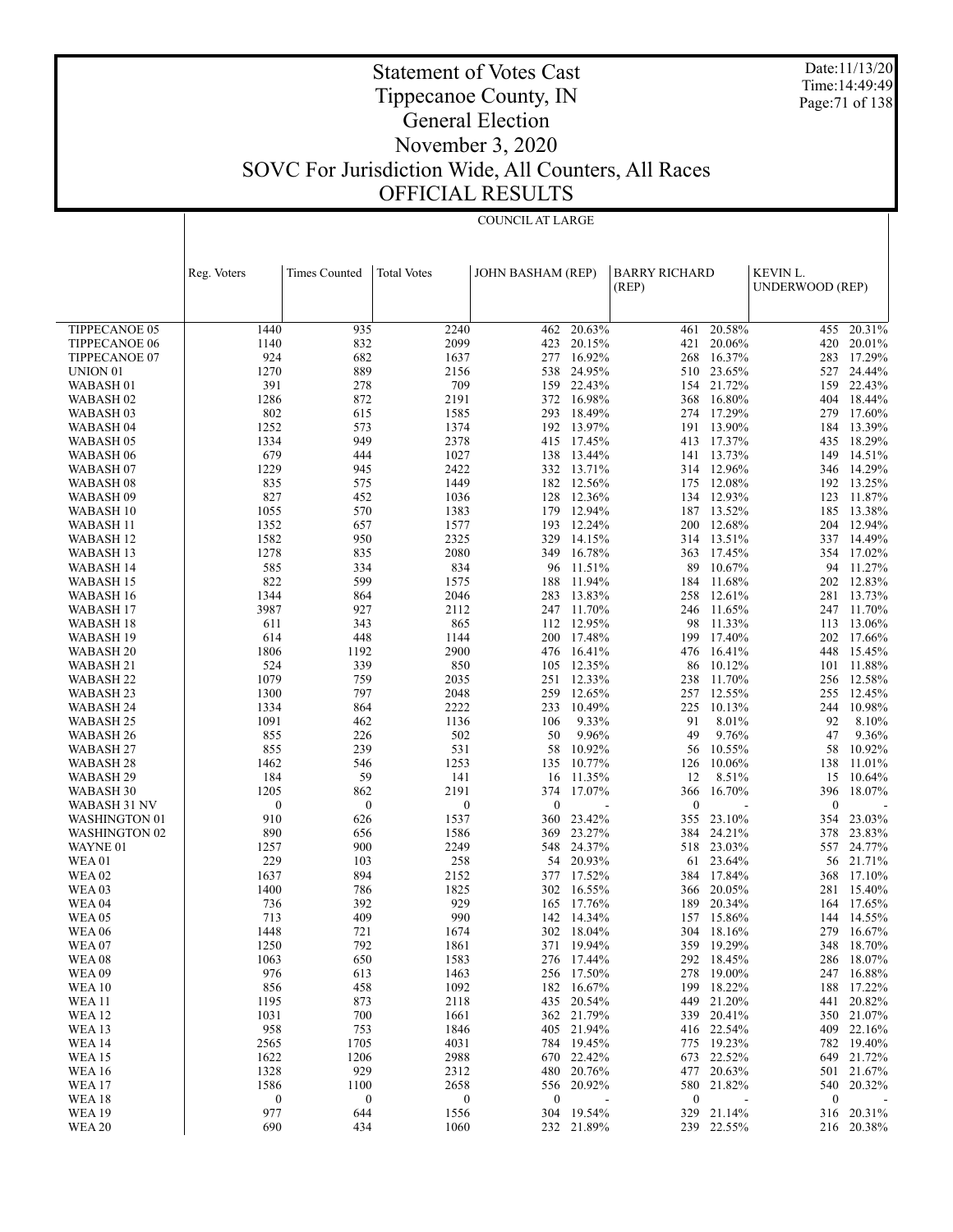|              |             |               | <b>Statement of Votes Cast</b><br>Tippecanoe County, IN<br>SOVC For Jurisdiction Wide, All Counters, All Races | <b>General Election</b><br>November 3, 2020<br><b>OFFICIAL RESULTS</b> |              |                               |        |                             | Date:11/13/20<br>Time: 14:49:49<br>Page: 72 of 138 |
|--------------|-------------|---------------|----------------------------------------------------------------------------------------------------------------|------------------------------------------------------------------------|--------------|-------------------------------|--------|-----------------------------|----------------------------------------------------|
|              |             |               |                                                                                                                | <b>COUNCIL AT LARGE</b>                                                |              |                               |        |                             |                                                    |
|              | Reg. Voters | Times Counted | <b>Total Votes</b>                                                                                             | <b>JOHN BASHAM (REP)</b>                                               |              | <b>BARRY RICHARD</b><br>(REP) |        | KEVIN L.<br>UNDERWOOD (REP) |                                                    |
| <b>WEA21</b> | 1040        | 767           | 1880                                                                                                           |                                                                        | 450 23.94%   | 461                           | 24.52% | 453                         | 24.10%                                             |
| Total        | 119357      | 72175         | 176826                                                                                                         |                                                                        | 31936 18.06% | 32095                         | 18.15% |                             | 31447 17.78%                                       |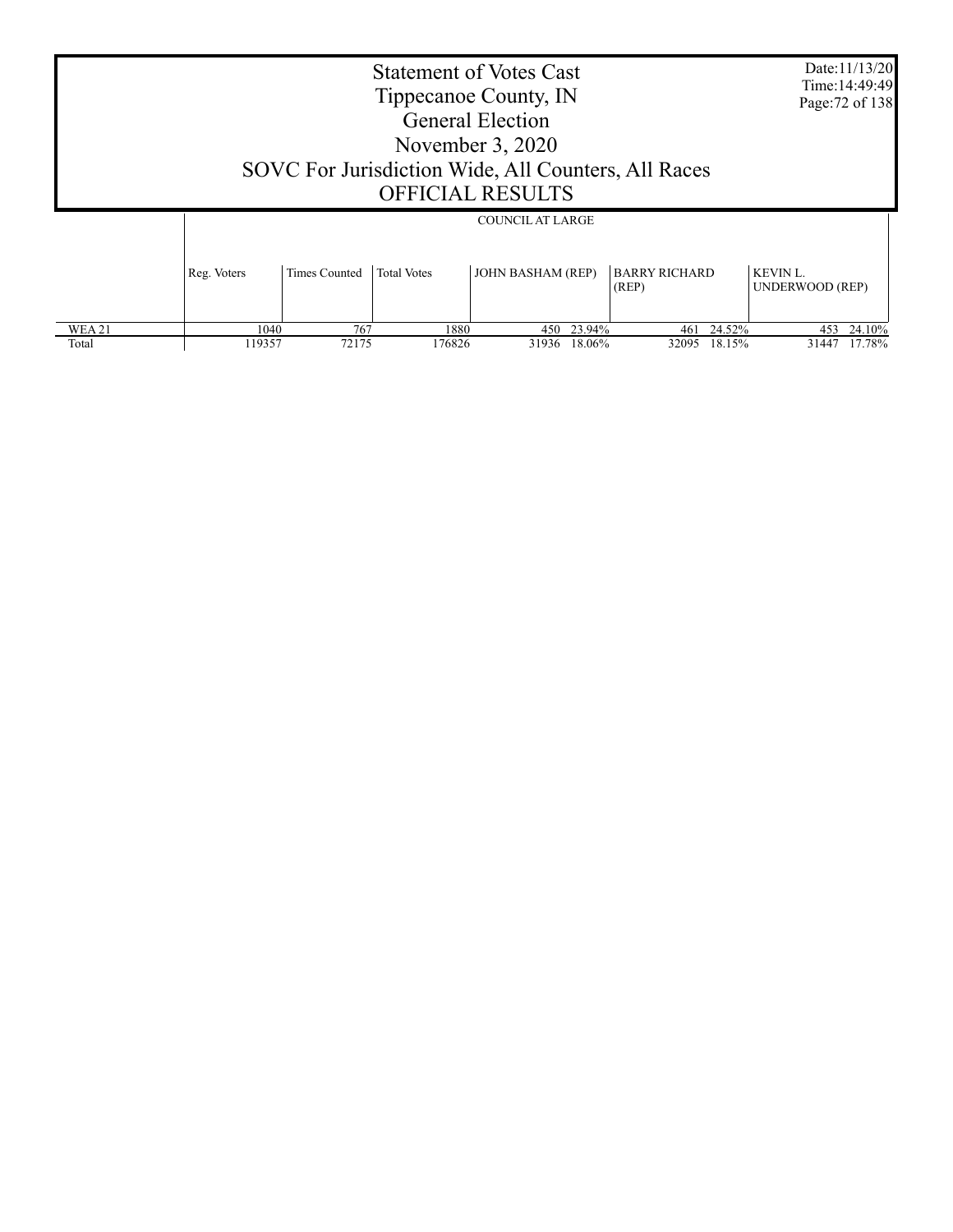Date:11/13/20 Time:14:49:49 Page:73 of 138

| COUNCIL AT LARGE |  |
|------------------|--|

|                                            | MONICA CASANOVA          | <b>MARGARET HASS</b>             | SUSAN SCHECHTER                 |
|--------------------------------------------|--------------------------|----------------------------------|---------------------------------|
|                                            | (DEM)                    | (DEM)                            | (DEM)                           |
|                                            |                          |                                  |                                 |
| Jurisdiction Wide                          |                          |                                  |                                 |
| <b>FAIRFIELD 01</b>                        | 351<br>12.40%            | 341<br>12.05%                    | 323<br>11.41%                   |
| <b>FAIRFIELD 02</b>                        | 248 12.51%               | 239<br>12.05%                    | 233<br>11.75%                   |
| <b>FAIRFIELD 03</b>                        | 267 15.43%<br>247 16.88% | 14.28%<br>247<br>14.56%<br>213   | 210<br>12.14%<br>220            |
| <b>FAIRFIELD 04</b><br><b>FAIRFIELD 05</b> | 4 25.00%                 | 3<br>18.75%                      | 15.04%<br>3<br>18.75%           |
| <b>FAIRFIELD 06</b>                        | 206 16.93%               | 166<br>13.64%                    | 157<br>12.90%                   |
| <b>FAIRFIELD 07</b>                        | 281 19.29%               | 17.50%<br>255                    | 17.09%<br>249                   |
| <b>FAIRFIELD 08</b>                        | 215 22.01%               | 209<br>21.39%                    | 194<br>19.86%                   |
| <b>FAIRFIELD 09</b>                        | 223 12.66%               | 221<br>12.54%                    | 207<br>11.75%                   |
| <b>FAIRFIELD 10</b>                        | 273 16.65%               | 247<br>15.06%                    | 243<br>14.82%                   |
| <b>FAIRFIELD 11</b>                        | 294 18.43%               | 272<br>17.05%                    | 16.55%<br>264                   |
| <b>FAIRFIELD 12</b>                        | 246 19.16%               | 239<br>18.61%                    | 223<br>17.37%                   |
| <b>FAIRFIELD 13</b>                        | 188 22.82%               | 172<br>20.87%                    | 170<br>20.63%                   |
| <b>FAIRFIELD 14</b>                        | 290 14.86%               | 283<br>14.51%                    | 271<br>13.89%                   |
| <b>FAIRFIELD 15</b>                        | 302 18.72%               | 294<br>18.23%                    | 16.92%<br>273                   |
| <b>FAIRFIELD 16</b>                        | 185 21.66%               | 160<br>18.74%                    | 151<br>17.68%                   |
| <b>FAIRFIELD 17</b>                        | 231 24.92%               | 216<br>23.30%                    | 221<br>23.84%                   |
| <b>FAIRFIELD 18</b>                        | 129 15.11%               | 14.87%<br>127                    | 111<br>13.00%                   |
| <b>FAIRFIELD 19</b>                        | 265 19.06%               | 17.84%<br>248                    | 227<br>16.33%                   |
| <b>FAIRFIELD 20</b>                        | 271<br>18.15%            | 247<br>16.54%                    | 235<br>15.74%                   |
| <b>FAIRFIELD 21</b>                        | 269 18.24%               | 245<br>16.61%                    | 240<br>16.27%                   |
| <b>FAIRFIELD 22</b>                        | 97 22.10%                | 93<br>21.18%                     | 92<br>20.96%                    |
| <b>FAIRFIELD 23</b>                        | 274 21.87%               | 282<br>22.51%                    | 262<br>20.91%                   |
| <b>FAIRFIELD 24</b>                        | 415 24.28%               | 24.17%<br>413                    | 402<br>23.52%                   |
| <b>FAIRFIELD 25</b>                        | 109 21.29%               | 102<br>19.92%                    | 98<br>19.14%                    |
| <b>FAIRFIELD 26</b><br><b>FAIRFIELD 27</b> | 254 19.77%<br>252 20.24% | 236<br>18.37%<br>231<br>18.55%   | 215<br>16.73%<br>17.59%<br>219  |
| <b>FAIRFIELD 28</b>                        | 237 17.74%               | 227<br>16.99%                    | 212<br>15.87%                   |
| <b>FAIRFIELD 29</b>                        | 467 19.98%               | 449<br>19.21%                    | 425<br>18.19%                   |
| <b>FAIRFIELD 30</b>                        | 396 20.80%               | 377<br>19.80%                    | 349<br>18.33%                   |
| <b>FAIRFIELD 31</b>                        | 318 17.01%               | 16.21%<br>303                    | 280<br>14.98%                   |
| <b>FAIRFIELD 32</b>                        | 207 19.79%               | 180<br>17.21%                    | 173<br>16.54%                   |
| <b>FAIRFIELD 33</b>                        | 249 18.67%               | 228<br>17.09%                    | 219<br>16.42%                   |
| <b>FAIRFIELD 34</b>                        | 222 15.42%               | 205<br>14.24%                    | 188<br>13.06%                   |
| <b>FAIRFIELD 35</b>                        | 294 15.12%               | 277<br>14.24%                    | 258<br>13.26%                   |
| <b>FAIRFIELD 36</b>                        | 155<br>20.29%            | 134<br>17.54%                    | 122<br>15.97%                   |
| <b>FAIRFIELD 37 NV</b>                     | $\boldsymbol{0}$         | $\boldsymbol{0}$                 | $\boldsymbol{0}$                |
| JACKSON 01                                 | 7.08%<br>41              | 35<br>6.04%                      | 42<br>7.25%                     |
| <b>LAURAMIE 01</b>                         | 9.51%<br>191             | 170<br>8.47%                     | 168<br>8.37%                    |
| <b>LAURAMIE 02</b>                         | 8.85%<br>96              | 99<br>9.12%                      | 7.56%<br>82                     |
| PERRY 01                                   | 277<br>10.18%            | 290<br>10.66%                    | 9.67%<br>263                    |
| PERRY 02                                   | 109<br>9.95%             | 107<br>9.77%                     | 8.95%<br>98                     |
| PERRY 03                                   | 225 11.64%               | 229 11.85%                       | 221 11.43%                      |
| PERRY 04                                   | 12.38%<br>368            | 325 10.93%                       | 10.49%<br>312                   |
| PERRY 05                                   | 381<br>13.71%            | 372<br>13.39%                    | 357<br>12.85%                   |
| PERRY 06 NV<br>RANDOLPH 01                 | 0<br>115<br>9.37%        | $\boldsymbol{0}$<br>103<br>8.39% | $\boldsymbol{0}$<br>99<br>8.07% |
| SHEFFIELD 01                               | 13.80%<br>207            | 199<br>13.27%                    | 12.47%                          |
| SHEFFIELD 02                               | 192<br>7.87%             | 187<br>7.66%                     | 187<br>7.54%<br>184             |
| SHEFFIELD 03                               | 118<br>9.47%             | 9.31%<br>116                     | 115<br>9.23%                    |
| <b>SHEFFIELD 04 NV</b>                     | 0                        | $\boldsymbol{0}$                 | $\boldsymbol{0}$                |
| SHELBY 01                                  | 121<br>9.49%             | 136<br>10.67%                    | 125<br>9.80%                    |
| SHELBY <sub>02</sub>                       | 12.11%<br>285            | 12.79%<br>301                    | 280<br>11.90%                   |
| TIPPECANOE 01                              | 12.40%<br>176            | 172<br>12.12%                    | 173<br>12.19%                   |
| TIPPECANOE 02                              | 11.17%<br>214            | 203<br>10.59%                    | 197<br>10.28%                   |
| TIPPECANOE 03                              | 12.10%<br>168            | 169<br>12.17%                    | 143<br>10.30%                   |
| TIPPECANOE 04                              | 278<br>15.68%            | 250<br>14.10%                    | 256<br>14.44%                   |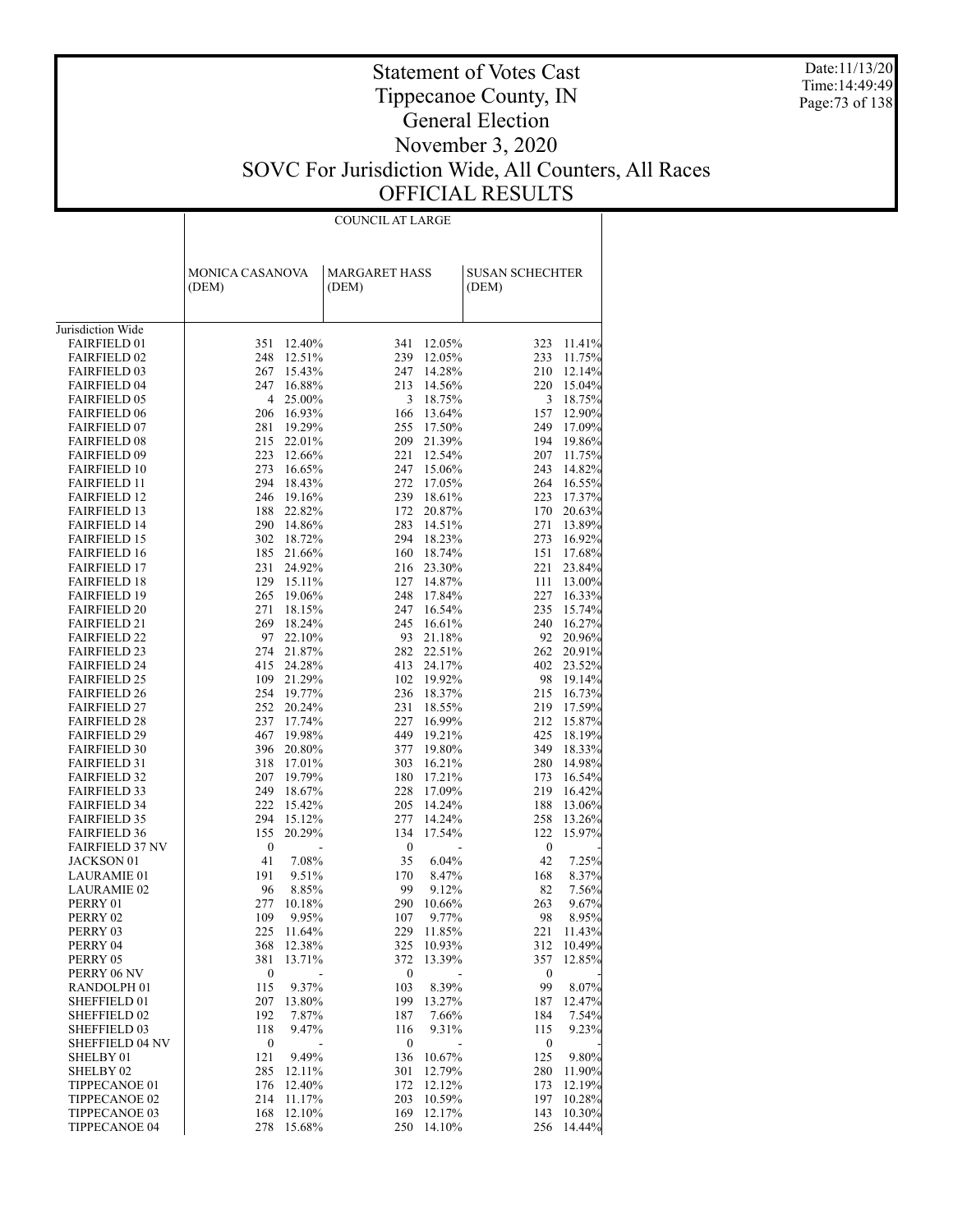Date:11/13/20 Time:14:49:49 Page:74 of 138

### Statement of Votes Cast Tippecanoe County, IN General Election November 3, 2020 SOVC For Jurisdiction Wide, All Counters, All Races OFFICIAL RESULTS

|                      | <b>COUNCIL AT LARGE</b> |                      |                        |  |  |  |  |  |  |  |  |
|----------------------|-------------------------|----------------------|------------------------|--|--|--|--|--|--|--|--|
|                      |                         |                      |                        |  |  |  |  |  |  |  |  |
|                      |                         |                      |                        |  |  |  |  |  |  |  |  |
|                      |                         |                      |                        |  |  |  |  |  |  |  |  |
|                      | MONICA CASANOVA         | <b>MARGARET HASS</b> | <b>SUSAN SCHECHTER</b> |  |  |  |  |  |  |  |  |
|                      | (DEM)                   | (DEM)                | (DEM)                  |  |  |  |  |  |  |  |  |
|                      |                         |                      |                        |  |  |  |  |  |  |  |  |
|                      |                         |                      |                        |  |  |  |  |  |  |  |  |
| TIPPECANOE 05        | 321                     | 288                  | 11.29%                 |  |  |  |  |  |  |  |  |
|                      | 14.33%                  | 12.86%               | 253                    |  |  |  |  |  |  |  |  |
| <b>TIPPECANOE 06</b> | 296                     | 277                  | 262                    |  |  |  |  |  |  |  |  |
|                      | 14.10%                  | 13.20%               | 12.48%                 |  |  |  |  |  |  |  |  |
| TIPPECANOE 07        | 296                     | 269                  | 244                    |  |  |  |  |  |  |  |  |
|                      | 18.08%                  | 16.43%               | 14.91%                 |  |  |  |  |  |  |  |  |
| UNION <sub>01</sub>  | 195                     | 197                  | 189                    |  |  |  |  |  |  |  |  |
|                      | 9.04%                   | 9.14%                | 8.77%                  |  |  |  |  |  |  |  |  |
| WABASH 01            | 80                      | 80                   | 77                     |  |  |  |  |  |  |  |  |
|                      | 11.28%                  | 11.28%               | 10.86%                 |  |  |  |  |  |  |  |  |
| WABASH 02            | 15.93%                  | 356                  | 342                    |  |  |  |  |  |  |  |  |
|                      | 349                     | 16.25%               | 15.61%                 |  |  |  |  |  |  |  |  |
| WABASH <sub>03</sub> | 252                     | 15.39%               | 243                    |  |  |  |  |  |  |  |  |
|                      | 15.90%                  | 244                  | 15.33%                 |  |  |  |  |  |  |  |  |
| WABASH 04            | 290                     | 263                  | 254                    |  |  |  |  |  |  |  |  |
|                      | 21.11%                  | 19.14%               | 18.49%                 |  |  |  |  |  |  |  |  |
| WABASH 05            | 376                     | 15.64%               | 15.43%                 |  |  |  |  |  |  |  |  |
|                      | 15.81%                  | 372                  | 367                    |  |  |  |  |  |  |  |  |
| WABASH 06            | 203                     | 199                  | 197                    |  |  |  |  |  |  |  |  |
|                      | 19.77%                  | 19.38%               | 19.18%                 |  |  |  |  |  |  |  |  |
| WABASH 07            | 484<br>19.98%           | 480 19.82%           | 466<br>19.24%          |  |  |  |  |  |  |  |  |
| WABASH 08            | 313                     | 297                  | 290                    |  |  |  |  |  |  |  |  |
|                      | 21.60%                  | 20.50%               | 20.01%                 |  |  |  |  |  |  |  |  |
| WABASH 09            | 228                     | 21.14%               | 204                    |  |  |  |  |  |  |  |  |
|                      | 22.01%                  | 219                  | 19.69%                 |  |  |  |  |  |  |  |  |
| WABASH 10            | 271                     | 286                  | 275                    |  |  |  |  |  |  |  |  |
|                      | 19.60%                  | 20.68%               | 19.88%                 |  |  |  |  |  |  |  |  |
| WABASH 11            | 341                     | 331                  | 308                    |  |  |  |  |  |  |  |  |
|                      | 21.62%                  | 20.99%               | 19.53%                 |  |  |  |  |  |  |  |  |
| WABASH 12            | 467                     | 449                  | 429                    |  |  |  |  |  |  |  |  |
|                      | 20.09%                  | 19.31%               | 18.45%                 |  |  |  |  |  |  |  |  |
| WABASH 13            | 354<br>17.02%           | 342 16.44%           | 15.29%<br>318          |  |  |  |  |  |  |  |  |
| WABASH 14            | 193                     | 22.18%               | 177                    |  |  |  |  |  |  |  |  |
|                      | 23.14%                  | 185                  | 21.22%                 |  |  |  |  |  |  |  |  |
| WABASH 15            | 341                     | 21.52%               | 321                    |  |  |  |  |  |  |  |  |
|                      | 21.65%                  | 339                  | 20.38%                 |  |  |  |  |  |  |  |  |
| WABASH 16            | 413<br>20.19%           | 410 20.04%           | 401<br>19.60%          |  |  |  |  |  |  |  |  |
| WABASH 17            | 486 23.01%              | 21.50%<br>454        | 432<br>20.45%          |  |  |  |  |  |  |  |  |
| WABASH 18            | 184 21.27%              | 20.81%<br>180        | 178<br>20.58%          |  |  |  |  |  |  |  |  |
| WABASH 19            | 186                     | 15.82%               | 176                    |  |  |  |  |  |  |  |  |
|                      | 16.26%                  | 181                  | 15.38%                 |  |  |  |  |  |  |  |  |
| WABASH 20            | 532                     | 490                  | 478                    |  |  |  |  |  |  |  |  |
|                      | 18.34%                  | 16.90%               | 16.48%                 |  |  |  |  |  |  |  |  |
| WABASH 21            | 193                     | 22.12%               | 177                    |  |  |  |  |  |  |  |  |
|                      | 22.71%                  | 188                  | 20.82%                 |  |  |  |  |  |  |  |  |
| WABASH 22            | 435 21.38%              | 434<br>21.33%        | 421<br>20.69%          |  |  |  |  |  |  |  |  |
| WABASH 23            | 432<br>21.09%           | 430 21.00%           | 415<br>20.26%          |  |  |  |  |  |  |  |  |
| WABASH 24            | 512                     | 511                  | 497                    |  |  |  |  |  |  |  |  |
|                      | 23.04%                  | 23.00%               | 22.37%                 |  |  |  |  |  |  |  |  |
| WABASH 25            | 291                     | 25.09%               | 271                    |  |  |  |  |  |  |  |  |
|                      | 25.62%                  | 285                  | 23.86%                 |  |  |  |  |  |  |  |  |
| WABASH 26            | 124 24.70%              | 23.51%<br>118        | 114<br>22.71%          |  |  |  |  |  |  |  |  |
| WABASH 27            | 128<br>24.11%           | 120 22.60%           | 20.90%<br>111          |  |  |  |  |  |  |  |  |
| WABASH 28            | 297                     | 288                  | 269                    |  |  |  |  |  |  |  |  |
|                      | 23.70%                  | 22.98%               | 21.47%                 |  |  |  |  |  |  |  |  |
| WABASH 29            | 36                      | 22.70%               | 30                     |  |  |  |  |  |  |  |  |
|                      | 25.53%                  | 32                   | 21.28%                 |  |  |  |  |  |  |  |  |
| WABASH 30            | 368                     | 16.25%               | 331                    |  |  |  |  |  |  |  |  |
|                      | 16.80%                  | 356                  | 15.11%                 |  |  |  |  |  |  |  |  |
| WABASH 31 NV         | $\boldsymbol{0}$        | $\boldsymbol{0}$     | $\boldsymbol{0}$       |  |  |  |  |  |  |  |  |
| <b>WASHINGTON 01</b> | 10.87%                  | 9.95%                | 148                    |  |  |  |  |  |  |  |  |
|                      | 167                     | 153                  | 9.63%                  |  |  |  |  |  |  |  |  |
| <b>WASHINGTON 02</b> | 158                     | 9.65%                | 144                    |  |  |  |  |  |  |  |  |
|                      | 9.96%                   | 153                  | 9.08%                  |  |  |  |  |  |  |  |  |
| WAYNE 01             | 209                     | 217                  | 200                    |  |  |  |  |  |  |  |  |
|                      | 9.29%                   | 9.65%                | 8.89%                  |  |  |  |  |  |  |  |  |
| WEA 01               | 30                      | 26                   | 31                     |  |  |  |  |  |  |  |  |
|                      | 11.63%                  | 10.08%               | 12.02%                 |  |  |  |  |  |  |  |  |
| <b>WEA 02</b>        | 368                     | 332                  | 323                    |  |  |  |  |  |  |  |  |
|                      | 17.10%                  | 15.43%               | 15.01%                 |  |  |  |  |  |  |  |  |
| WEA 03               | 319                     | 287                  | 270                    |  |  |  |  |  |  |  |  |
|                      | 17.48%                  | 15.73%               | 14.79%                 |  |  |  |  |  |  |  |  |
| WEA 04               | 141                     | 15.61%               | 125                    |  |  |  |  |  |  |  |  |
|                      | 15.18%                  | 145                  | 13.46%                 |  |  |  |  |  |  |  |  |
| <b>WEA 05</b>        | 19.29%                  | 184                  | 17.37%                 |  |  |  |  |  |  |  |  |
|                      | 191                     | 18.59%               | 172                    |  |  |  |  |  |  |  |  |
| <b>WEA 06</b>        | 280                     | 259                  | 250                    |  |  |  |  |  |  |  |  |
|                      | 16.73%                  | 15.47%               | 14.93%                 |  |  |  |  |  |  |  |  |
| <b>WEA 07</b>        | 284                     | 241                  | 258                    |  |  |  |  |  |  |  |  |
|                      | 15.26%                  | 12.95%               | 13.86%                 |  |  |  |  |  |  |  |  |
| <b>WEA08</b>         | 250                     | 15.16%               | 239                    |  |  |  |  |  |  |  |  |
|                      | 15.79%                  | 240                  | 15.10%                 |  |  |  |  |  |  |  |  |
| <b>WEA 09</b>        | 251                     | 223                  | 208                    |  |  |  |  |  |  |  |  |
|                      | 17.16%                  | 15.24%               | 14.22%                 |  |  |  |  |  |  |  |  |
|                      |                         |                      |                        |  |  |  |  |  |  |  |  |
| <b>WEA 10</b>        | 193                     | 173                  | 157                    |  |  |  |  |  |  |  |  |
|                      | 17.67%                  | 15.84%               | 14.38%                 |  |  |  |  |  |  |  |  |
| WEA 11               | 277                     | 12.65%               | 248                    |  |  |  |  |  |  |  |  |
|                      | 13.08%                  | 268                  | 11.71%                 |  |  |  |  |  |  |  |  |
| <b>WEA 12</b>        | 211                     | 12.22%               | 196                    |  |  |  |  |  |  |  |  |
|                      | 12.70%                  | 203                  | 11.80%                 |  |  |  |  |  |  |  |  |
| <b>WEA 13</b>        | 223                     | 10.89%               | 192                    |  |  |  |  |  |  |  |  |
|                      | 12.08%                  | 201                  | 10.40%                 |  |  |  |  |  |  |  |  |
| <b>WEA 14</b>        | 636                     | 551                  | 503                    |  |  |  |  |  |  |  |  |
|                      | 15.78%                  | 13.67%               | 12.48%                 |  |  |  |  |  |  |  |  |
| <b>WEA 15</b>        | 367                     | 320                  | 309                    |  |  |  |  |  |  |  |  |
|                      | 12.28%                  | 10.71%               | 10.34%                 |  |  |  |  |  |  |  |  |
| <b>WEA 16</b>        | 287                     | 299                  | 268                    |  |  |  |  |  |  |  |  |
|                      | 12.41%                  | 12.93%               | 11.59%                 |  |  |  |  |  |  |  |  |
| <b>WEA 17</b>        | 364                     | 324                  | 294                    |  |  |  |  |  |  |  |  |
|                      | 13.69%                  | 12.19%               | 11.06%                 |  |  |  |  |  |  |  |  |
| <b>WEA 18</b>        | 0                       | $\boldsymbol{0}$     | $\boldsymbol{0}$       |  |  |  |  |  |  |  |  |
| WEA 19               | 226                     | 13.11%               | 177                    |  |  |  |  |  |  |  |  |
|                      | 14.52%                  | 204                  | 11.38%                 |  |  |  |  |  |  |  |  |
| <b>WEA 20</b>        | 133                     | 11.79%               | 115                    |  |  |  |  |  |  |  |  |
|                      | 12.55%                  | 125                  | 10.85%                 |  |  |  |  |  |  |  |  |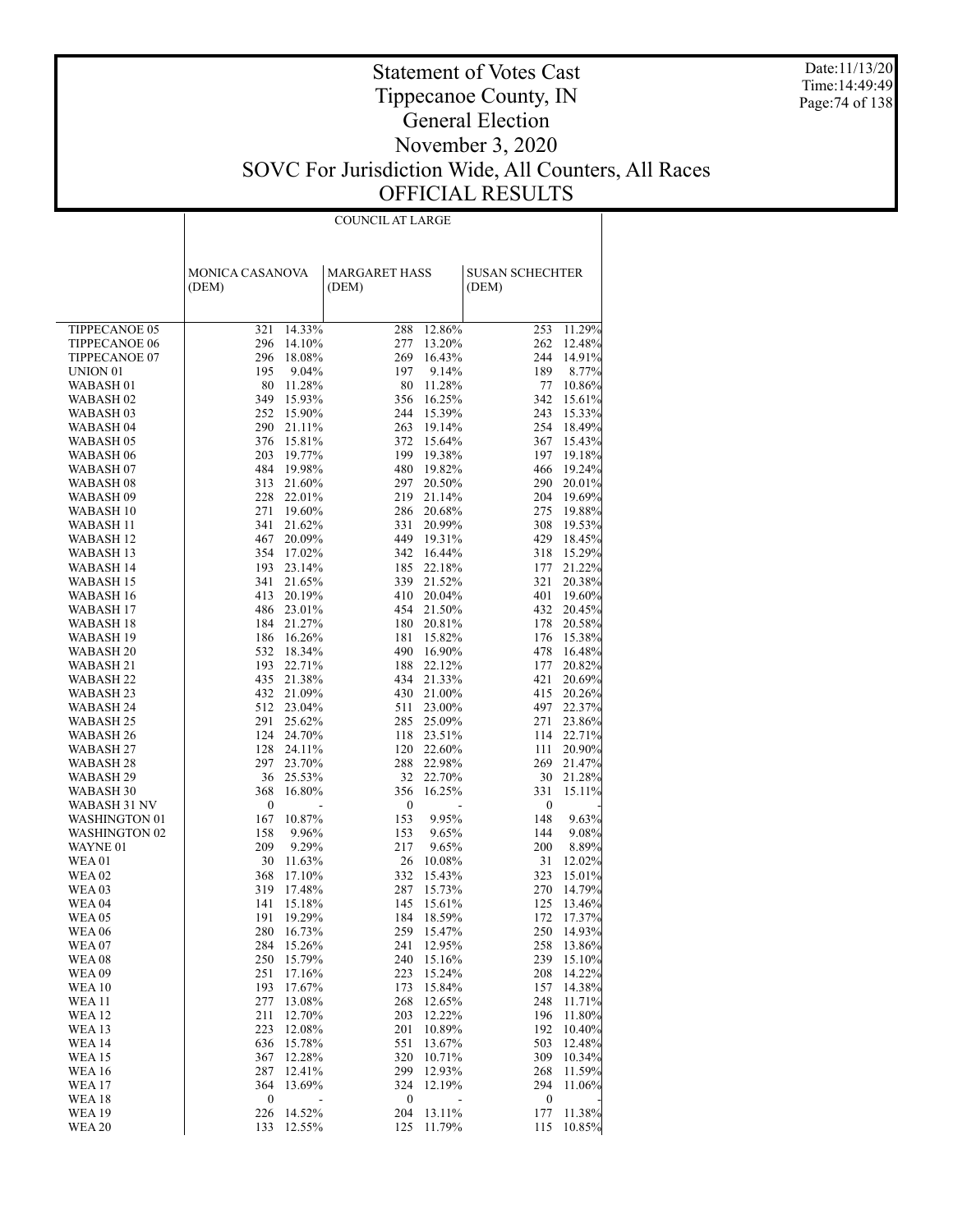Date:11/13/20 Time:14:49:49 Page:75 of 138

|               | COUNCIL AT LARGE       |                      |                        |  |  |  |  |  |
|---------------|------------------------|----------------------|------------------------|--|--|--|--|--|
|               | <b>MONICA CASANOVA</b> | <b>MARGARET HASS</b> | <b>SUSAN SCHECHTER</b> |  |  |  |  |  |
|               | (DEM)                  | (DEM)                | (DEM)                  |  |  |  |  |  |
| <b>WEA 21</b> | 9.26%                  | 9.31%                | 8.88%                  |  |  |  |  |  |
|               | 174                    | 175                  | 167                    |  |  |  |  |  |
| Total         | 28499                  | 27097                | 14.56%                 |  |  |  |  |  |
|               | 16.12%                 | 15.32%               | 25752                  |  |  |  |  |  |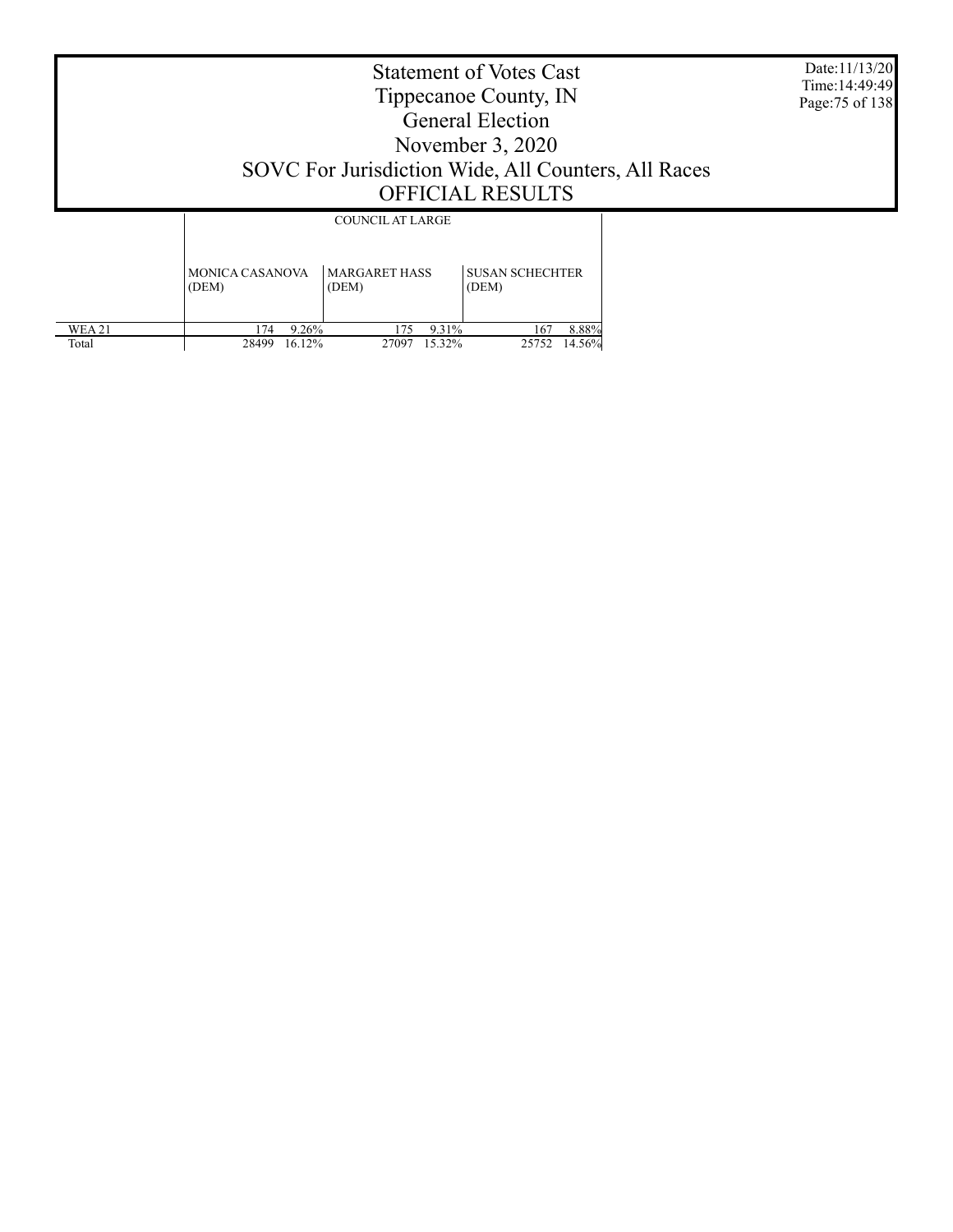Date:11/13/20 Time:14:49:49 Page:76 of 138

### Statement of Votes Cast Tippecanoe County, IN General Election November 3, 2020 SOVC For Jurisdiction Wide, All Counters, All Races OFFICIAL RESULTS

Τ

SHADELAND CLERK-TREAS

 $\overline{\phantom{a}}$ 

|                                            | Reg. Voters | Times<br>Counted | <b>Total Votes</b> | LISA EHRIE (REP) |  |
|--------------------------------------------|-------------|------------------|--------------------|------------------|--|
|                                            |             |                  |                    |                  |  |
| Jurisdiction Wide                          |             |                  |                    |                  |  |
| <b>FAIRFIELD 01</b>                        |             |                  |                    |                  |  |
| <b>FAIRFIELD 02</b>                        |             |                  |                    |                  |  |
| <b>FAIRFIELD 03</b>                        |             |                  |                    |                  |  |
| <b>FAIRFIELD 04</b>                        |             |                  |                    |                  |  |
| <b>FAIRFIELD 05</b>                        |             |                  |                    |                  |  |
| <b>FAIRFIELD 06</b>                        |             |                  |                    |                  |  |
| <b>FAIRFIELD 07</b>                        |             |                  |                    |                  |  |
| <b>FAIRFIELD 08</b>                        |             |                  |                    |                  |  |
| <b>FAIRFIELD 09</b>                        |             |                  |                    |                  |  |
| <b>FAIRFIELD 10</b>                        |             |                  |                    |                  |  |
| <b>FAIRFIELD 11</b>                        |             |                  |                    |                  |  |
| <b>FAIRFIELD 12</b>                        |             |                  |                    |                  |  |
| <b>FAIRFIELD 13</b><br><b>FAIRFIELD 14</b> |             |                  |                    |                  |  |
| <b>FAIRFIELD 15</b>                        |             |                  |                    |                  |  |
| <b>FAIRFIELD 16</b>                        |             |                  |                    |                  |  |
| <b>FAIRFIELD 17</b>                        |             |                  |                    |                  |  |
| <b>FAIRFIELD 18</b>                        |             |                  |                    |                  |  |
| <b>FAIRFIELD 19</b>                        |             |                  |                    |                  |  |
| <b>FAIRFIELD 20</b>                        |             |                  |                    |                  |  |
| <b>FAIRFIELD 21</b>                        |             |                  |                    |                  |  |
| <b>FAIRFIELD 22</b>                        |             |                  |                    |                  |  |
| <b>FAIRFIELD 23</b>                        |             |                  |                    |                  |  |
| <b>FAIRFIELD 24</b>                        |             |                  |                    |                  |  |
| <b>FAIRFIELD 25</b>                        |             |                  |                    |                  |  |
| <b>FAIRFIELD 26</b>                        |             |                  |                    |                  |  |
| <b>FAIRFIELD 27</b>                        |             |                  |                    |                  |  |
| <b>FAIRFIELD 28</b>                        |             |                  |                    |                  |  |
| <b>FAIRFIELD 29</b>                        |             |                  |                    |                  |  |
| <b>FAIRFIELD 30</b>                        |             |                  |                    |                  |  |
| <b>FAIRFIELD 31</b>                        |             |                  |                    |                  |  |
| <b>FAIRFIELD 32</b>                        |             |                  |                    |                  |  |
| <b>FAIRFIELD 33</b><br><b>FAIRFIELD 34</b> |             |                  |                    |                  |  |
| <b>FAIRFIELD 35</b>                        |             |                  |                    |                  |  |
| <b>FAIRFIELD 36</b>                        |             |                  |                    |                  |  |
| <b>FAIRFIELD 37 NV</b>                     |             |                  |                    |                  |  |
| JACKSON 01                                 |             |                  |                    |                  |  |
| LAURAMIE 01                                |             |                  |                    |                  |  |
| LAURAMIE 02                                |             |                  |                    |                  |  |
| PERRY 01                                   |             |                  |                    |                  |  |
| PERRY 02                                   |             |                  |                    |                  |  |
| PERRY 03                                   |             |                  |                    |                  |  |
| PERRY 04                                   |             |                  |                    |                  |  |
| PERRY 05                                   |             |                  |                    |                  |  |
| PERRY 06 NV                                |             |                  |                    |                  |  |
| RANDOLPH <sub>01</sub>                     |             |                  |                    |                  |  |
| SHEFFIELD 01                               |             |                  |                    |                  |  |
| SHEFFIELD 02                               |             |                  |                    |                  |  |
| <b>SHEFFIELD 03</b>                        |             |                  |                    |                  |  |
| SHEFFIELD 04 NV<br>SHELBY 01               |             |                  |                    |                  |  |
| SHELBY <sub>02</sub>                       |             |                  |                    |                  |  |
| TIPPECANOE 01                              |             |                  |                    |                  |  |
| TIPPECANOE 02                              |             |                  |                    |                  |  |
| TIPPECANOE 03                              |             |                  |                    |                  |  |
| TIPPECANOE 04                              |             |                  |                    |                  |  |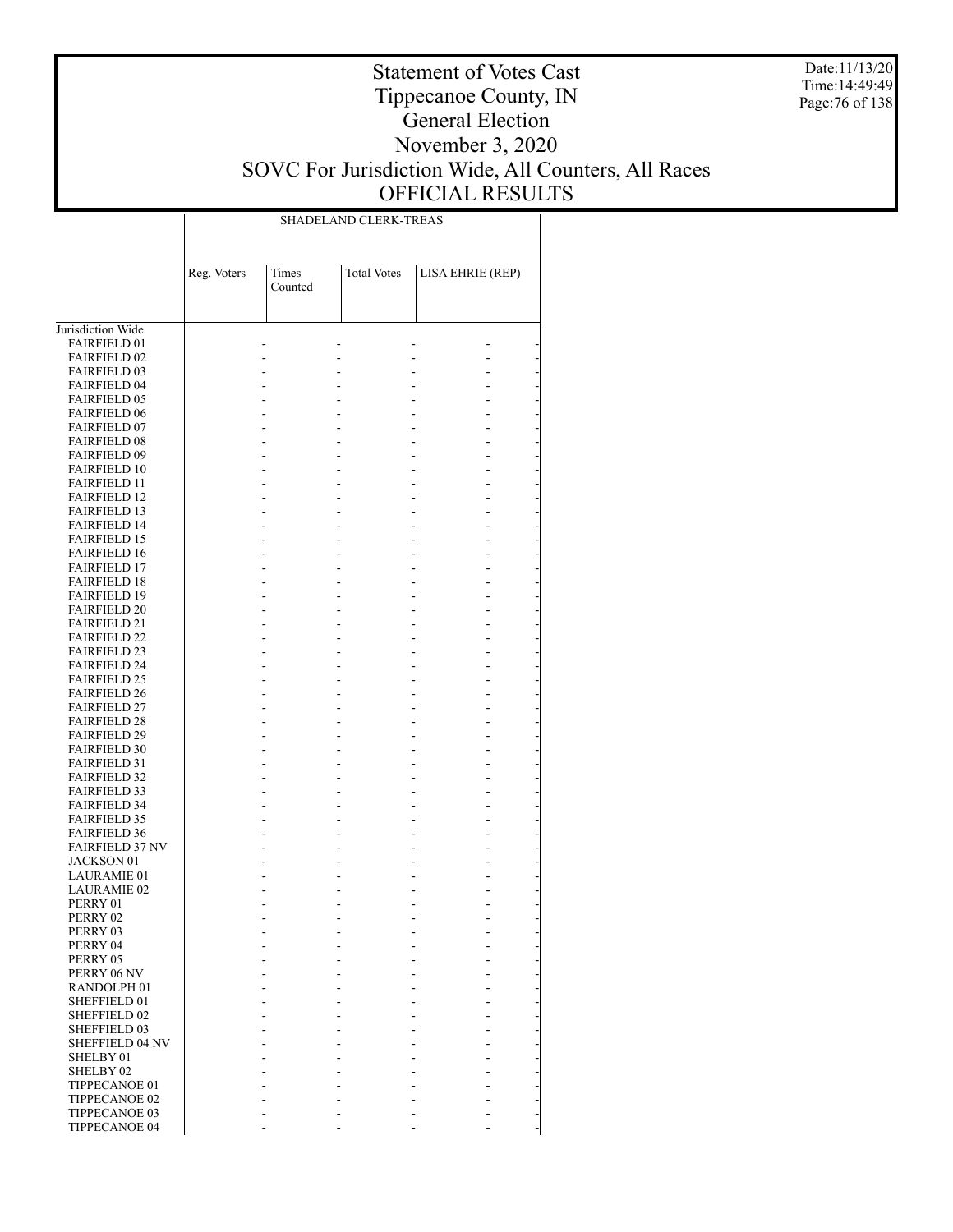Date:11/13/20 Time: 14:49:49 Page:77 of 138

### Statement of Votes Cast Tippecanoe County, IN General Election November 3, 2020 SOVC For Jurisdiction Wide, All Counters, All Races OFFICIAL RESULTS

|                                       | SHADELAND CLERK-TREAS |         |                    |                  |             |  |  |  |  |  |
|---------------------------------------|-----------------------|---------|--------------------|------------------|-------------|--|--|--|--|--|
|                                       |                       |         |                    |                  |             |  |  |  |  |  |
|                                       |                       |         |                    |                  |             |  |  |  |  |  |
|                                       |                       |         |                    |                  |             |  |  |  |  |  |
|                                       | Reg. Voters           | Times   | <b>Total Votes</b> | LISA EHRIE (REP) |             |  |  |  |  |  |
|                                       |                       | Counted |                    |                  |             |  |  |  |  |  |
|                                       |                       |         |                    |                  |             |  |  |  |  |  |
|                                       |                       |         |                    |                  |             |  |  |  |  |  |
| TIPPECANOE 05<br><b>TIPPECANOE 06</b> |                       |         |                    |                  |             |  |  |  |  |  |
| TIPPECANOE 07                         |                       |         |                    |                  |             |  |  |  |  |  |
| UNION 01                              | 1270                  | 889     | 707                |                  | 707 100.00% |  |  |  |  |  |
| WABASH 01                             |                       |         |                    |                  |             |  |  |  |  |  |
| WABASH <sub>02</sub>                  |                       |         |                    |                  |             |  |  |  |  |  |
| WABASH 03                             |                       |         |                    |                  |             |  |  |  |  |  |
| WABASH 04                             |                       |         |                    |                  |             |  |  |  |  |  |
| WABASH 05                             |                       |         |                    |                  |             |  |  |  |  |  |
| WABASH 06                             |                       |         |                    |                  |             |  |  |  |  |  |
| WABASH 07                             |                       |         |                    |                  |             |  |  |  |  |  |
| WABASH 08                             |                       |         |                    |                  |             |  |  |  |  |  |
| WABASH 09                             |                       |         |                    |                  |             |  |  |  |  |  |
| WABASH 10                             |                       |         |                    |                  |             |  |  |  |  |  |
| WABASH 11                             |                       |         |                    |                  |             |  |  |  |  |  |
| <b>WABASH 12</b>                      |                       |         |                    |                  |             |  |  |  |  |  |
| WABASH 13                             |                       |         |                    |                  |             |  |  |  |  |  |
| WABASH 14<br>WABASH 15                |                       |         |                    |                  |             |  |  |  |  |  |
| WABASH 16                             |                       |         |                    |                  |             |  |  |  |  |  |
| WABASH 17                             |                       |         |                    |                  |             |  |  |  |  |  |
| WABASH 18                             |                       |         |                    |                  |             |  |  |  |  |  |
| WABASH 19                             |                       |         |                    |                  |             |  |  |  |  |  |
| <b>WABASH 20</b>                      |                       |         |                    |                  |             |  |  |  |  |  |
| WABASH 21                             |                       |         |                    |                  |             |  |  |  |  |  |
| WABASH 22                             |                       |         |                    |                  |             |  |  |  |  |  |
| WABASH 23                             |                       |         |                    |                  |             |  |  |  |  |  |
| WABASH 24                             |                       |         |                    |                  |             |  |  |  |  |  |
| WABASH 25                             |                       |         |                    |                  |             |  |  |  |  |  |
| WABASH 26                             |                       |         |                    |                  |             |  |  |  |  |  |
| WABASH 27                             |                       |         |                    |                  |             |  |  |  |  |  |
| WABASH 28                             |                       |         |                    |                  |             |  |  |  |  |  |
| WABASH 29                             |                       |         |                    |                  |             |  |  |  |  |  |
| WABASH 30<br>WABASH 31 NV             |                       |         |                    |                  |             |  |  |  |  |  |
| <b>WASHINGTON 01</b>                  |                       |         |                    |                  |             |  |  |  |  |  |
| <b>WASHINGTON 02</b>                  |                       |         |                    |                  |             |  |  |  |  |  |
| WAYNE 01                              |                       |         |                    |                  |             |  |  |  |  |  |
| <b>WEA01</b>                          |                       |         |                    |                  |             |  |  |  |  |  |
| <b>WEA 02</b>                         |                       |         |                    |                  |             |  |  |  |  |  |
| WEA <sub>03</sub>                     |                       |         |                    |                  |             |  |  |  |  |  |
| WEA 04                                |                       |         |                    |                  |             |  |  |  |  |  |
| WEA05                                 |                       |         |                    |                  |             |  |  |  |  |  |
| <b>WEA 06</b>                         |                       |         |                    |                  |             |  |  |  |  |  |
| <b>WEA07</b>                          |                       |         |                    |                  |             |  |  |  |  |  |
| <b>WEA08</b>                          |                       |         |                    |                  |             |  |  |  |  |  |
| WEA09                                 |                       |         |                    |                  |             |  |  |  |  |  |
| <b>WEA10</b>                          |                       |         |                    |                  |             |  |  |  |  |  |
| <b>WEA 11</b><br><b>WEA12</b>         |                       |         |                    |                  |             |  |  |  |  |  |
| <b>WEA 13</b>                         |                       |         |                    |                  |             |  |  |  |  |  |
| <b>WEA14</b>                          |                       |         |                    |                  |             |  |  |  |  |  |
| <b>WEA15</b>                          |                       |         |                    |                  |             |  |  |  |  |  |
| <b>WEA16</b>                          |                       |         |                    |                  |             |  |  |  |  |  |
| <b>WEA17</b>                          |                       |         |                    |                  |             |  |  |  |  |  |
| <b>WEA18</b>                          |                       |         |                    |                  |             |  |  |  |  |  |
| <b>WEA19</b>                          |                       |         |                    |                  |             |  |  |  |  |  |
| <b>WEA 20</b>                         |                       |         |                    |                  |             |  |  |  |  |  |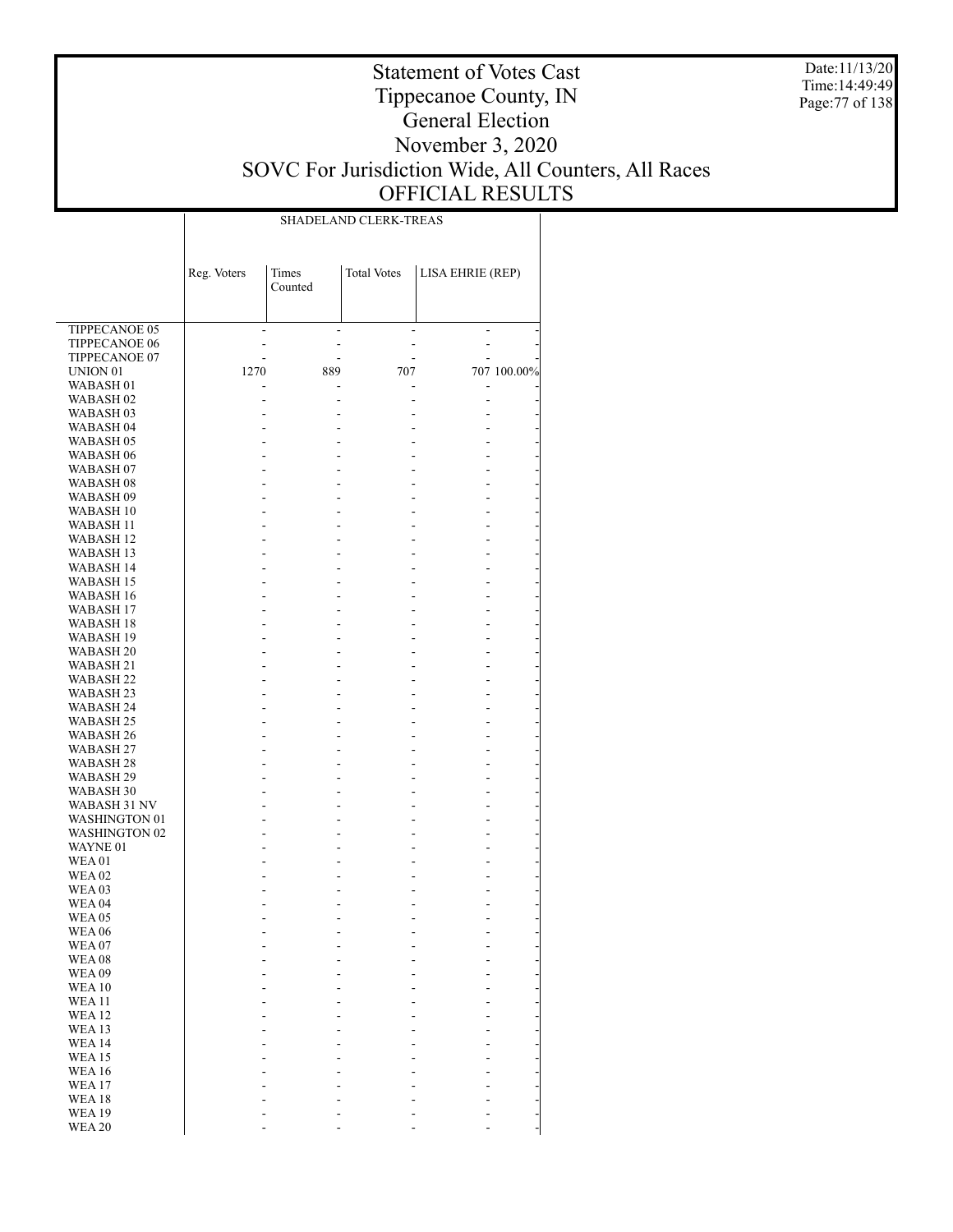Date:11/13/20 Time:14:49:50 Page:78 of 138

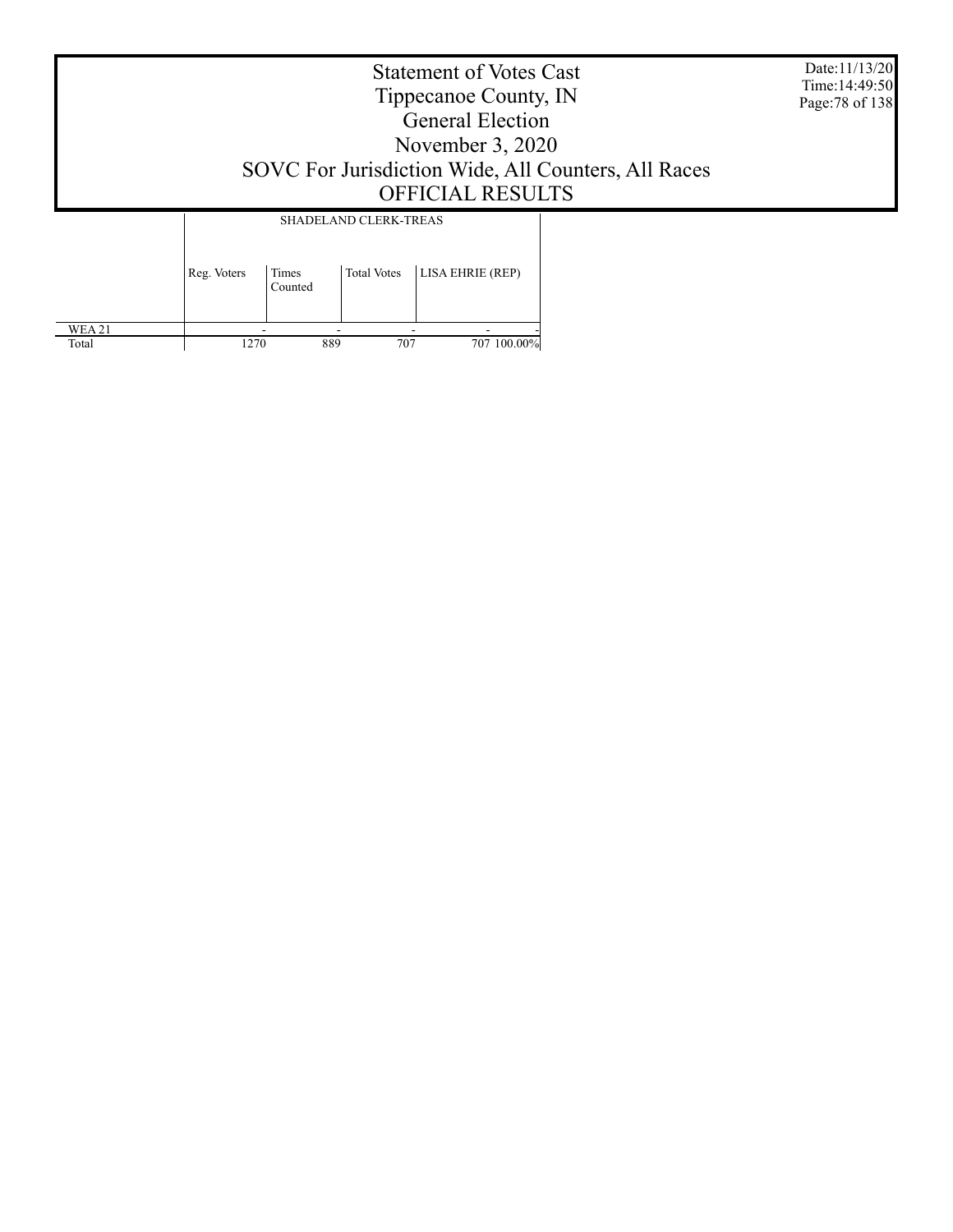Date:11/13/20 Time:14:49:50 Page:79 of 138

## Tippecanoe County, IN General Election

Statement of Votes Cast

### November 3, 2020 SOVC For Jurisdiction Wide, All Counters, All Races OFFICIAL RESULTS

|                                            | SHADELAND COUNCIL |                  |                    |                              |  |                                    |  |                       |  |
|--------------------------------------------|-------------------|------------------|--------------------|------------------------------|--|------------------------------------|--|-----------------------|--|
|                                            | Reg. Voters       | Times<br>Counted | <b>Total Votes</b> | <b>DONALD EHRIE</b><br>(REP) |  | MICHAEL L.<br><b>KUIPERS (REP)</b> |  | PAMELA LUENZ<br>(REP) |  |
| Jurisdiction Wide                          |                   |                  |                    |                              |  |                                    |  |                       |  |
| FAIRFIELD 01                               |                   |                  |                    |                              |  |                                    |  |                       |  |
| <b>FAIRFIELD 02</b>                        |                   |                  |                    |                              |  |                                    |  |                       |  |
| <b>FAIRFIELD 03</b>                        |                   |                  |                    |                              |  |                                    |  |                       |  |
| FAIRFIELD 04                               |                   |                  |                    |                              |  |                                    |  |                       |  |
| <b>FAIRFIELD 05</b>                        |                   |                  |                    |                              |  |                                    |  |                       |  |
| <b>FAIRFIELD 06</b>                        |                   |                  |                    |                              |  |                                    |  |                       |  |
| FAIRFIELD 07                               |                   |                  |                    |                              |  |                                    |  |                       |  |
| <b>FAIRFIELD 08</b>                        |                   |                  |                    |                              |  |                                    |  |                       |  |
| FAIRFIELD 09                               |                   |                  |                    |                              |  |                                    |  |                       |  |
| <b>FAIRFIELD 10</b>                        |                   |                  |                    |                              |  |                                    |  |                       |  |
| <b>FAIRFIELD 11</b>                        |                   |                  |                    |                              |  |                                    |  |                       |  |
| <b>FAIRFIELD 12</b><br><b>FAIRFIELD 13</b> |                   |                  |                    |                              |  |                                    |  |                       |  |
| <b>FAIRFIELD 14</b>                        |                   |                  |                    |                              |  |                                    |  |                       |  |
| <b>FAIRFIELD 15</b>                        |                   |                  |                    |                              |  |                                    |  |                       |  |
| <b>FAIRFIELD 16</b>                        |                   |                  |                    |                              |  |                                    |  |                       |  |
| <b>FAIRFIELD 17</b>                        |                   |                  |                    |                              |  |                                    |  |                       |  |
| <b>FAIRFIELD 18</b>                        |                   |                  |                    |                              |  |                                    |  |                       |  |
| <b>FAIRFIELD 19</b>                        |                   |                  |                    |                              |  |                                    |  |                       |  |
| <b>FAIRFIELD 20</b>                        |                   |                  |                    |                              |  |                                    |  |                       |  |
| <b>FAIRFIELD 21</b>                        |                   |                  |                    | L,                           |  |                                    |  |                       |  |
| <b>FAIRFIELD 22</b>                        |                   |                  |                    |                              |  |                                    |  |                       |  |
| <b>FAIRFIELD 23</b>                        |                   |                  |                    |                              |  |                                    |  |                       |  |
| <b>FAIRFIELD 24</b>                        |                   |                  |                    |                              |  |                                    |  |                       |  |
| <b>FAIRFIELD 25</b>                        |                   |                  |                    |                              |  |                                    |  |                       |  |
| <b>FAIRFIELD 26</b>                        |                   |                  |                    |                              |  |                                    |  |                       |  |
| <b>FAIRFIELD 27</b>                        |                   |                  |                    |                              |  |                                    |  |                       |  |
| <b>FAIRFIELD 28</b>                        |                   |                  |                    |                              |  |                                    |  |                       |  |
| <b>FAIRFIELD 29</b>                        |                   |                  |                    |                              |  |                                    |  |                       |  |
| <b>FAIRFIELD 30</b><br><b>FAIRFIELD 31</b> |                   |                  |                    |                              |  |                                    |  |                       |  |
| <b>FAIRFIELD 32</b>                        |                   |                  |                    |                              |  |                                    |  |                       |  |
| <b>FAIRFIELD 33</b>                        |                   |                  |                    |                              |  |                                    |  |                       |  |
| <b>FAIRFIELD 34</b>                        |                   |                  |                    |                              |  |                                    |  |                       |  |
| <b>FAIRFIELD 35</b>                        |                   |                  |                    |                              |  |                                    |  |                       |  |
| <b>FAIRFIELD 36</b>                        |                   |                  |                    |                              |  |                                    |  |                       |  |
| <b>FAIRFIELD 37 NV</b>                     |                   |                  |                    |                              |  |                                    |  |                       |  |
| JACKSON 01                                 |                   |                  |                    |                              |  |                                    |  |                       |  |
| <b>LAURAMIE 01</b>                         |                   |                  |                    |                              |  |                                    |  |                       |  |
| <b>LAURAMIE 02</b>                         |                   |                  |                    |                              |  |                                    |  |                       |  |
| PERRY 01                                   |                   |                  |                    |                              |  |                                    |  |                       |  |
| PERRY 02                                   |                   |                  |                    |                              |  |                                    |  |                       |  |
| PERRY 03                                   |                   |                  |                    |                              |  |                                    |  |                       |  |
| PERRY 04                                   |                   |                  |                    |                              |  |                                    |  |                       |  |
| PERRY 05<br>PERRY 06 NV                    |                   |                  |                    |                              |  |                                    |  |                       |  |
| RANDOLPH 01                                |                   |                  |                    |                              |  |                                    |  |                       |  |
| SHEFFIELD 01                               |                   |                  |                    |                              |  |                                    |  |                       |  |
| SHEFFIELD 02                               |                   |                  |                    |                              |  |                                    |  |                       |  |
| SHEFFIELD 03                               |                   |                  |                    |                              |  |                                    |  |                       |  |
| SHEFFIELD 04 NV                            |                   |                  |                    | ÷,                           |  |                                    |  |                       |  |
| SHELBY 01                                  |                   |                  |                    |                              |  |                                    |  |                       |  |
| SHELBY 02                                  |                   |                  |                    |                              |  |                                    |  |                       |  |
| TIPPECANOE 01                              |                   |                  |                    |                              |  |                                    |  |                       |  |
| TIPPECANOE 02                              |                   |                  |                    |                              |  |                                    |  |                       |  |
| TIPPECANOE 03                              |                   |                  |                    |                              |  |                                    |  |                       |  |

- - - - - - - - -

TIPPECANOE 04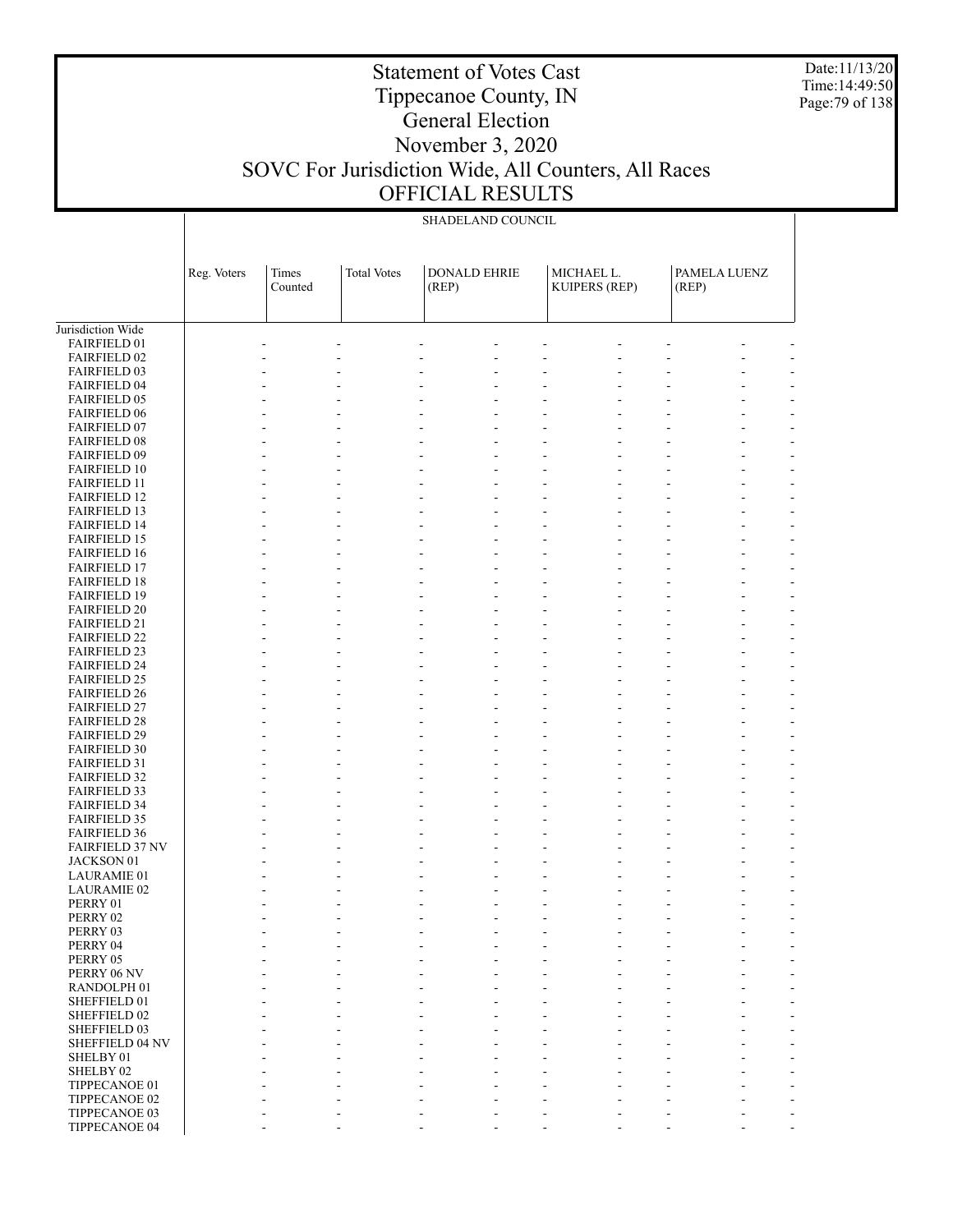Date:11/13/20 Time:14:49:50 Page:80 of 138

### Tippecanoe County, IN General Election November 3, 2020 SOVC For Jurisdiction Wide, All Counters, All Races OFFICIAL RESULTS

Statement of Votes Cast

|                                       | SHADELAND COUNCIL |                          |                    |                     |                          |                          |                          |              |                               |
|---------------------------------------|-------------------|--------------------------|--------------------|---------------------|--------------------------|--------------------------|--------------------------|--------------|-------------------------------|
|                                       |                   |                          |                    |                     |                          |                          |                          |              |                               |
|                                       |                   |                          |                    |                     |                          |                          |                          |              |                               |
|                                       |                   | Times                    | <b>Total Votes</b> | <b>DONALD EHRIE</b> |                          | MICHAEL L.               |                          | PAMELA LUENZ |                               |
|                                       | Reg. Voters       | Counted                  |                    | (REP)               |                          | <b>KUIPERS (REP)</b>     |                          | (REP)        |                               |
|                                       |                   |                          |                    |                     |                          |                          |                          |              |                               |
|                                       |                   |                          |                    |                     |                          |                          |                          |              |                               |
| <b>TIPPECANOE 05</b>                  | ÷,                | $\sim$                   | ÷,                 | ÷,                  | $\overline{\phantom{a}}$ | $\overline{\phantom{a}}$ | $\overline{\phantom{a}}$ | ä,           |                               |
| TIPPECANOE 06                         | L,                | $\overline{\phantom{a}}$ | L,                 | ÷,                  | ÷,                       | ٠                        | L,                       |              |                               |
| TIPPECANOE 07                         |                   |                          | ÷,                 |                     |                          |                          |                          |              |                               |
| UNION <sub>01</sub>                   | 1270              | 889                      | 2102               | 520                 | 24.74%                   |                          | 547 26.02%               |              | 519 24.69%                    |
| WABASH <sub>01</sub>                  |                   |                          | ÷,                 |                     |                          |                          |                          |              |                               |
| WABASH <sub>02</sub>                  |                   | L,                       | ÷,                 | L,                  |                          |                          | ÷,                       |              |                               |
| WABASH 03                             |                   |                          |                    |                     |                          |                          |                          |              |                               |
| WABASH 04<br>WABASH 05                |                   |                          |                    |                     |                          |                          | ÷,                       |              | -                             |
| WABASH 06                             |                   |                          |                    |                     |                          |                          | L,                       |              | ÷,                            |
| WABASH 07                             |                   |                          |                    |                     |                          |                          |                          |              | $\overline{\phantom{0}}$      |
| WABASH 08                             |                   |                          |                    |                     |                          |                          | ÷,                       |              | ٠                             |
| WABASH 09                             |                   |                          |                    |                     |                          |                          |                          |              | -                             |
| WABASH 10                             |                   |                          |                    |                     |                          |                          | L,                       |              | ÷,                            |
| WABASH 11                             |                   |                          |                    |                     |                          |                          |                          |              | -                             |
| WABASH 12                             |                   |                          |                    |                     |                          |                          | ÷,                       |              | ٠                             |
| WABASH 13                             |                   |                          |                    |                     |                          |                          |                          |              | -                             |
| <b>WABASH 14</b>                      |                   |                          |                    |                     |                          |                          | ÷,                       |              | ÷,                            |
| WABASH 15<br>WABASH 16                |                   |                          |                    |                     |                          |                          | ÷,                       |              | -<br>٠                        |
| WABASH 17                             |                   |                          |                    |                     |                          |                          |                          |              | $\overline{\phantom{0}}$      |
| WABASH 18                             |                   |                          |                    |                     |                          |                          | ÷,                       |              | ÷,                            |
| WABASH 19                             |                   |                          |                    |                     |                          |                          |                          |              | -                             |
| WABASH <sub>20</sub>                  |                   |                          |                    |                     |                          |                          | ÷,                       |              | ٠                             |
| WABASH 21                             |                   |                          |                    |                     |                          |                          |                          |              | $\overline{\phantom{0}}$      |
| <b>WABASH 22</b>                      |                   |                          |                    |                     |                          |                          | ÷,                       |              | ÷,                            |
| WABASH <sub>23</sub>                  |                   |                          |                    |                     |                          |                          |                          |              | -                             |
| WABASH 24<br>WABASH 25                |                   |                          |                    |                     |                          |                          | ÷,<br>L,                 |              | ٠<br>$\overline{\phantom{0}}$ |
| WABASH 26                             |                   |                          |                    |                     |                          |                          | Ē,                       |              | ÷,                            |
| WABASH 27                             |                   |                          |                    |                     |                          |                          |                          |              | -                             |
| WABASH <sub>28</sub>                  |                   |                          |                    |                     |                          |                          | ÷,                       |              | -                             |
| WABASH 29                             |                   |                          |                    |                     |                          |                          | L,                       |              | $\overline{\phantom{0}}$      |
| WABASH 30                             |                   |                          |                    |                     |                          |                          | Ē,                       |              | ÷                             |
| WABASH 31 NV                          |                   |                          |                    |                     |                          |                          |                          |              | -                             |
| WASHINGTON 01<br><b>WASHINGTON 02</b> |                   |                          |                    |                     |                          |                          | ÷,                       |              | $\overline{\phantom{0}}$      |
| WAYNE 01                              |                   |                          |                    |                     |                          |                          |                          |              | $\overline{\phantom{0}}$<br>٠ |
| WEA01                                 |                   |                          |                    |                     |                          |                          |                          |              | -                             |
| <b>WEA02</b>                          |                   |                          |                    |                     |                          |                          |                          |              | ٠                             |
| WEA03                                 |                   |                          |                    |                     |                          |                          |                          |              | $\overline{\phantom{0}}$      |
| <b>WEA 04</b>                         |                   |                          |                    |                     |                          |                          |                          |              |                               |
| WEA05                                 |                   |                          |                    |                     |                          |                          |                          |              |                               |
| <b>WEA 06</b>                         |                   |                          |                    |                     |                          |                          |                          |              |                               |
| WEA07                                 |                   |                          |                    |                     |                          |                          |                          |              |                               |
| WEA08<br><b>WEA09</b>                 |                   |                          |                    |                     |                          |                          |                          |              |                               |
| <b>WEA10</b>                          |                   |                          |                    |                     |                          |                          |                          |              |                               |
| <b>WEA11</b>                          |                   |                          |                    |                     |                          |                          |                          |              |                               |
| <b>WEA12</b>                          |                   |                          |                    |                     |                          |                          |                          |              |                               |
| WEA13                                 |                   |                          |                    |                     |                          |                          |                          |              |                               |
| <b>WEA14</b>                          |                   |                          |                    |                     |                          |                          |                          |              |                               |
| <b>WEA15</b>                          |                   |                          |                    |                     |                          |                          |                          |              |                               |
| <b>WEA16</b>                          |                   |                          |                    |                     |                          |                          |                          |              |                               |
| WEA17<br><b>WEA18</b>                 |                   |                          |                    |                     |                          |                          |                          |              |                               |
| <b>WEA19</b>                          |                   |                          |                    |                     |                          |                          |                          |              |                               |
| <b>WEA 20</b>                         |                   |                          |                    |                     |                          |                          |                          |              |                               |
|                                       |                   |                          |                    |                     |                          |                          |                          |              |                               |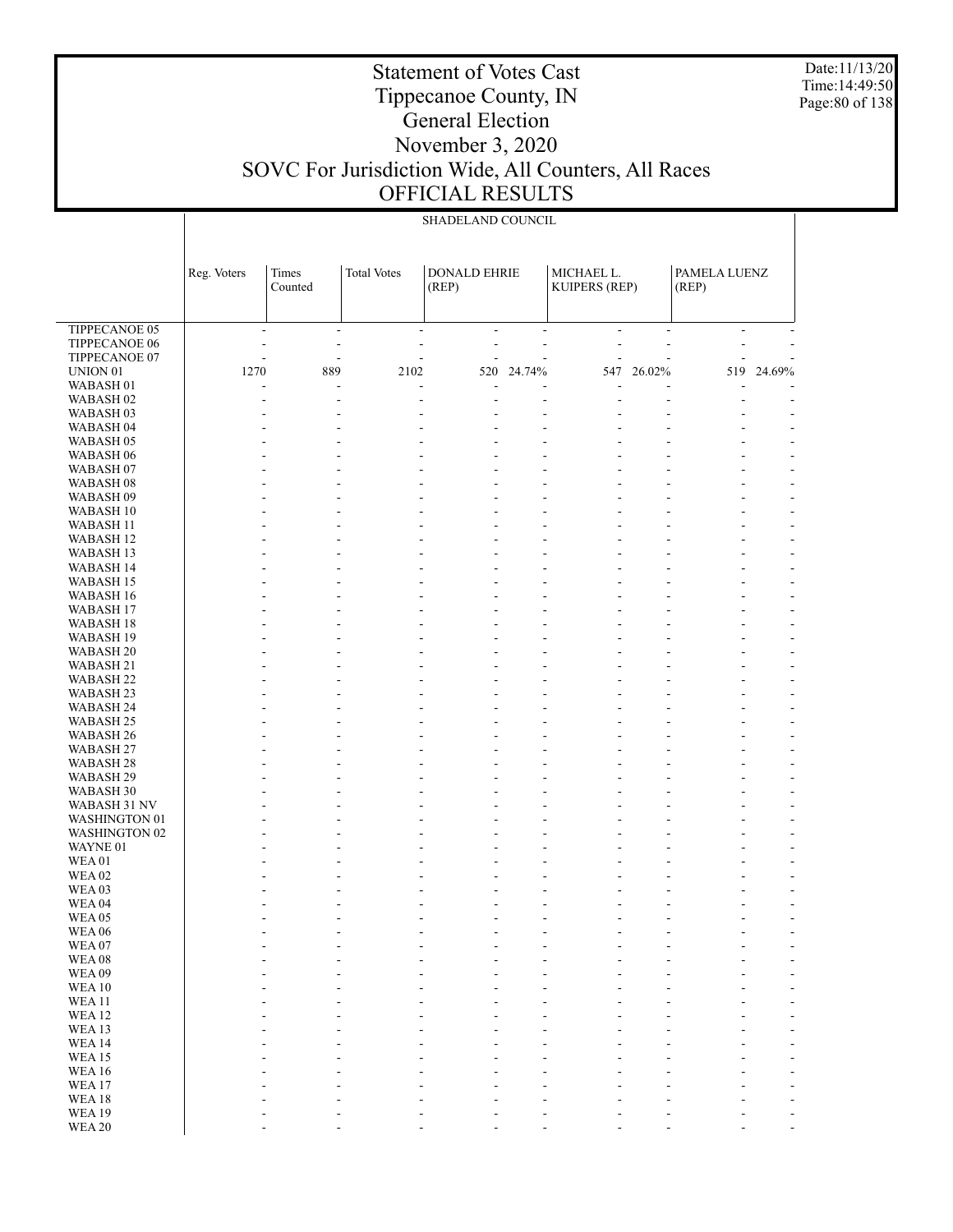|                                                                                                                                                      | <b>Statement of Votes Cast</b><br>Tippecanoe County, IN<br><b>General Election</b><br>November $3, 2020$<br>SOVC For Jurisdiction Wide, All Counters, All Races<br><b>OFFICIAL RESULTS</b> |  |             |                          |            |               |  |  |  |
|------------------------------------------------------------------------------------------------------------------------------------------------------|--------------------------------------------------------------------------------------------------------------------------------------------------------------------------------------------|--|-------------|--------------------------|------------|---------------|--|--|--|
|                                                                                                                                                      |                                                                                                                                                                                            |  |             | <b>SHADELAND COUNCIL</b> |            |               |  |  |  |
| <b>DONALD EHRIE</b><br>MICHAEL L.<br>PAMELA LUENZ<br>Reg. Voters<br>Times<br><b>Total Votes</b><br>(REP)<br><b>KUIPERS (REP)</b><br>(REP)<br>Counted |                                                                                                                                                                                            |  |             |                          |            |               |  |  |  |
| <b>WEA21</b><br>Total                                                                                                                                | 1270                                                                                                                                                                                       |  | 889<br>2102 | 520 24.74%               | 547 26.02% | 24.69%<br>519 |  |  |  |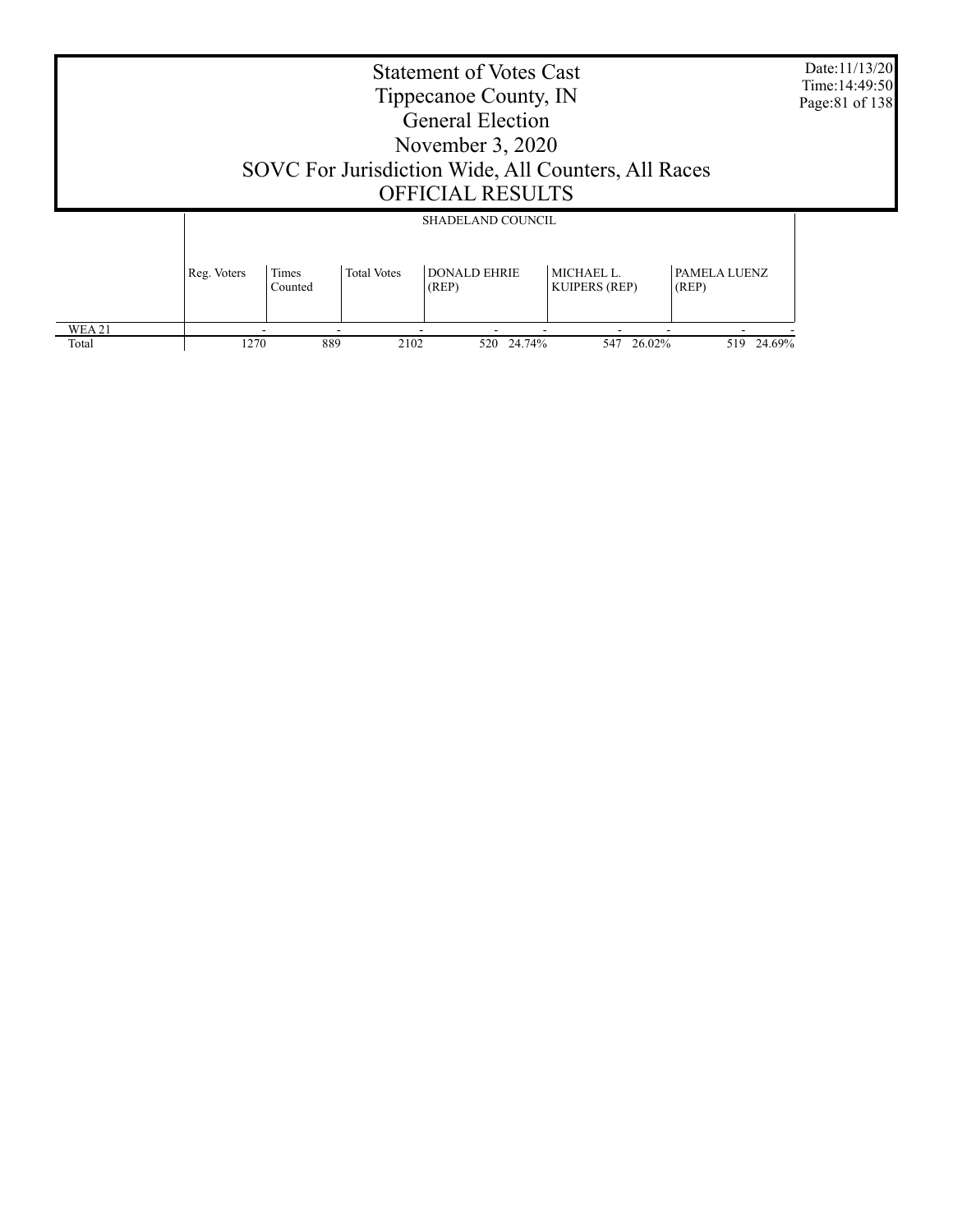Date:11/13/20 Time:14:49:50 Page:82 of 138

# Statement of Votes Cast Tippecanoe County, IN General Election November 3, 2020 SOVC For Jurisdiction Wide, All Counters, All Races

### OFFICIAL RESULTS

|                                            | SHADELAND<br><b>COUNCIL</b>                  | OTTERBEIN COUNCIL |                  |                    |                               |        |                               |        |
|--------------------------------------------|----------------------------------------------|-------------------|------------------|--------------------|-------------------------------|--------|-------------------------------|--------|
|                                            | <b>ROBERT</b><br><b>MORRISON JR</b><br>(REP) | Reg. Voters       | Times<br>Counted | <b>Total Votes</b> | <b>DOYLE ALLISON</b><br>(REP) |        | <b>DANIEL KLUMPE</b><br>(REP) |        |
| Jurisdiction Wide                          |                                              |                   |                  |                    |                               |        |                               |        |
| FAIRFIELD 01                               |                                              |                   |                  |                    |                               |        |                               |        |
| <b>FAIRFIELD 02</b><br><b>FAIRFIELD 03</b> |                                              |                   |                  |                    |                               |        |                               |        |
| FAIRFIELD 04                               |                                              |                   |                  |                    |                               |        |                               |        |
| <b>FAIRFIELD 05</b>                        |                                              |                   |                  |                    |                               |        |                               |        |
| <b>FAIRFIELD 06</b>                        |                                              |                   |                  |                    |                               |        |                               |        |
| <b>FAIRFIELD 07</b>                        |                                              |                   |                  |                    |                               |        |                               |        |
| <b>FAIRFIELD 08</b>                        |                                              |                   |                  |                    | ÷,                            |        |                               |        |
| FAIRFIELD 09                               |                                              |                   |                  |                    |                               |        |                               |        |
| <b>FAIRFIELD 10</b><br><b>FAIRFIELD 11</b> |                                              |                   |                  |                    | ÷,                            |        |                               |        |
| <b>FAIRFIELD 12</b>                        |                                              |                   |                  |                    | ÷,                            |        |                               |        |
| <b>FAIRFIELD 13</b>                        |                                              |                   |                  |                    |                               |        |                               |        |
| <b>FAIRFIELD 14</b>                        |                                              |                   |                  |                    |                               |        |                               |        |
| <b>FAIRFIELD 15</b>                        |                                              |                   |                  |                    |                               |        |                               |        |
| <b>FAIRFIELD 16</b>                        |                                              |                   |                  |                    | ÷,                            |        |                               |        |
| <b>FAIRFIELD 17</b><br><b>FAIRFIELD 18</b> |                                              |                   |                  |                    |                               |        |                               |        |
| <b>FAIRFIELD 19</b>                        |                                              |                   |                  |                    |                               |        |                               |        |
| <b>FAIRFIELD 20</b>                        |                                              |                   |                  |                    | ÷,                            |        |                               |        |
| <b>FAIRFIELD 21</b>                        |                                              |                   |                  |                    |                               |        |                               |        |
| <b>FAIRFIELD 22</b>                        |                                              |                   |                  |                    | ÷,                            |        |                               |        |
| <b>FAIRFIELD 23</b>                        |                                              |                   |                  |                    |                               |        |                               |        |
| <b>FAIRFIELD 24</b><br><b>FAIRFIELD 25</b> |                                              |                   |                  |                    | ÷,                            |        |                               |        |
| <b>FAIRFIELD 26</b>                        |                                              |                   |                  |                    |                               |        |                               |        |
| <b>FAIRFIELD 27</b>                        |                                              |                   |                  |                    |                               |        |                               |        |
| <b>FAIRFIELD 28</b>                        |                                              |                   |                  |                    |                               |        |                               |        |
| <b>FAIRFIELD 29</b>                        |                                              |                   |                  |                    |                               |        |                               |        |
| <b>FAIRFIELD 30</b>                        |                                              |                   |                  |                    |                               |        |                               |        |
| <b>FAIRFIELD 31</b>                        |                                              |                   |                  |                    |                               |        |                               |        |
| <b>FAIRFIELD 32</b><br><b>FAIRFIELD 33</b> |                                              |                   |                  |                    | ÷,                            |        |                               |        |
| <b>FAIRFIELD 34</b>                        |                                              |                   |                  |                    | ÷,                            |        |                               |        |
| <b>FAIRFIELD 35</b>                        |                                              |                   |                  |                    |                               |        |                               |        |
| <b>FAIRFIELD 36</b>                        |                                              |                   |                  |                    |                               |        |                               |        |
| <b>FAIRFIELD 37 NV</b>                     |                                              |                   |                  |                    |                               |        |                               |        |
| JACKSON 01                                 |                                              |                   |                  |                    |                               |        |                               |        |
| <b>LAURAMIE 01</b><br><b>LAURAMIE 02</b>   |                                              |                   |                  |                    |                               |        |                               |        |
| PERRY 01                                   |                                              |                   |                  |                    |                               |        |                               |        |
| PERRY 02                                   |                                              |                   |                  |                    |                               |        |                               |        |
| PERRY 03                                   |                                              |                   |                  |                    |                               |        |                               |        |
| PERRY 04                                   |                                              |                   |                  |                    |                               |        |                               |        |
| PERRY 05                                   |                                              |                   |                  |                    |                               |        |                               |        |
| PERRY 06 NV<br>RANDOLPH 01                 |                                              |                   |                  |                    |                               |        |                               |        |
| SHEFFIELD 01                               |                                              |                   |                  |                    |                               |        |                               |        |
| SHEFFIELD 02                               |                                              |                   |                  |                    |                               |        |                               |        |
| SHEFFIELD 03                               |                                              |                   |                  |                    |                               |        |                               |        |
| SHEFFIELD 04 NV                            |                                              |                   |                  |                    |                               |        |                               |        |
| SHELBY 01                                  |                                              | 237               | 148              | 175                | 89                            | 50.86% | 86                            | 49.14% |
| SHELBY 02                                  |                                              |                   |                  |                    |                               |        |                               |        |
| TIPPECANOE 01<br>TIPPECANOE 02             |                                              |                   |                  |                    |                               |        |                               |        |
| TIPPECANOE 03                              |                                              |                   |                  |                    |                               |        |                               |        |
| TIPPECANOE 04                              |                                              |                   |                  |                    |                               |        |                               |        |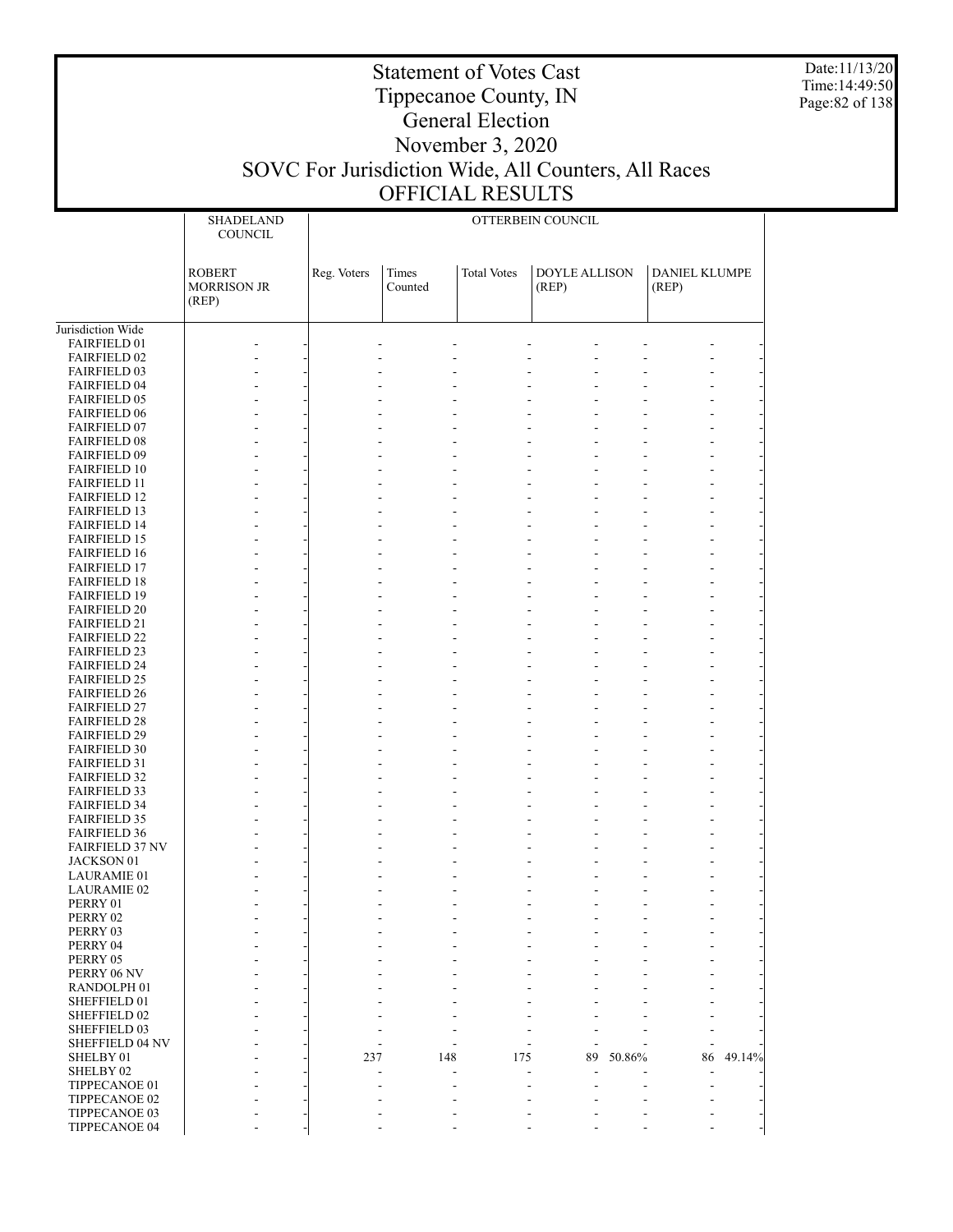Date:11/13/20 Time:14:49:50 Page:83 of 138

|                        | <b>SHADELAND</b>         | OTTERBEIN COUNCIL |                |                    |                                            |                          |                          |
|------------------------|--------------------------|-------------------|----------------|--------------------|--------------------------------------------|--------------------------|--------------------------|
|                        | <b>COUNCIL</b>           |                   |                |                    |                                            |                          |                          |
|                        |                          |                   |                |                    |                                            |                          |                          |
|                        | <b>ROBERT</b>            | Reg. Voters       | Times          | <b>Total Votes</b> | <b>DOYLE ALLISON</b>                       | <b>DANIEL KLUMPE</b>     |                          |
|                        | <b>MORRISON JR</b>       |                   | Counted        |                    | (REP)                                      | (REP)                    |                          |
|                        | (REP)                    |                   |                |                    |                                            |                          |                          |
|                        |                          |                   |                |                    |                                            |                          |                          |
| TIPPECANOE 05          | $\overline{\phantom{a}}$ |                   | $\blacksquare$ | $\blacksquare$     | $\blacksquare$<br>$\overline{\phantom{0}}$ | $\overline{\phantom{a}}$ | $\overline{\phantom{a}}$ |
| TIPPECANOE 06          | ÷                        | L,                | L,             |                    | ÷,<br>÷,                                   |                          | $\overline{a}$           |
| TIPPECANOE 07          |                          |                   |                |                    |                                            |                          |                          |
| UNION <sub>01</sub>    | 516 24.55%               |                   |                |                    |                                            |                          |                          |
| WABASH <sub>01</sub>   |                          |                   |                |                    |                                            |                          |                          |
| WABASH <sub>02</sub>   |                          |                   |                |                    |                                            |                          |                          |
| WABASH <sub>03</sub>   |                          |                   |                |                    |                                            |                          | -                        |
| WABASH <sub>04</sub>   |                          |                   |                |                    |                                            |                          | $\overline{a}$           |
| WABASH <sub>05</sub>   |                          |                   |                |                    |                                            |                          | $\overline{a}$           |
| WABASH 06              |                          |                   |                |                    |                                            |                          |                          |
| WABASH 07              |                          |                   |                |                    |                                            |                          | -                        |
| WABASH 08              |                          |                   |                |                    |                                            |                          | $\overline{a}$           |
| WABASH 09<br>WABASH 10 |                          |                   |                |                    |                                            |                          | $\overline{a}$           |
| <b>WABASH 11</b>       |                          |                   |                |                    |                                            |                          | -                        |
| <b>WABASH 12</b>       |                          |                   |                |                    |                                            |                          | -                        |
| <b>WABASH 13</b>       |                          |                   |                |                    |                                            |                          | L,                       |
| WABASH 14              |                          |                   |                |                    |                                            |                          |                          |
| <b>WABASH 15</b>       |                          |                   |                |                    |                                            |                          | -                        |
| WABASH 16              |                          |                   |                |                    |                                            |                          | -                        |
| <b>WABASH 17</b>       |                          |                   |                |                    |                                            |                          | $\overline{a}$           |
| WABASH 18              |                          |                   |                |                    |                                            |                          |                          |
| WABASH 19              |                          |                   |                |                    |                                            |                          | -                        |
| WABASH <sub>20</sub>   |                          |                   |                |                    |                                            |                          | -                        |
| WABASH 21              |                          |                   |                |                    |                                            |                          | $\overline{a}$           |
| <b>WABASH 22</b>       |                          |                   |                |                    |                                            |                          |                          |
| WABASH <sub>23</sub>   |                          |                   |                |                    |                                            |                          | -                        |
| WABASH 24              |                          |                   |                |                    |                                            |                          | -                        |
| <b>WABASH 25</b>       |                          |                   |                |                    | ÷,                                         |                          | $\overline{a}$           |
| WABASH 26<br>WABASH 27 |                          |                   |                |                    |                                            |                          | -                        |
| WABASH <sub>28</sub>   |                          |                   |                |                    |                                            |                          | -                        |
| WABASH 29              |                          |                   |                |                    | ÷,                                         |                          | $\overline{a}$           |
| <b>WABASH 30</b>       |                          |                   |                |                    |                                            |                          | $\overline{a}$           |
| WABASH 31 NV           |                          |                   |                |                    |                                            |                          | $\overline{a}$           |
| <b>WASHINGTON 01</b>   |                          |                   |                |                    |                                            |                          | -                        |
| <b>WASHINGTON 02</b>   |                          |                   |                |                    | ÷,                                         |                          | L,                       |
| WAYNE 01               |                          |                   |                |                    |                                            |                          |                          |
| WEA01                  |                          |                   |                |                    |                                            |                          | -                        |
| WEA <sub>02</sub>      |                          |                   |                |                    |                                            |                          |                          |
| WEA <sub>03</sub>      |                          |                   |                |                    |                                            |                          |                          |
| WEA <sub>04</sub>      |                          |                   |                |                    | ٠                                          |                          | $\overline{a}$           |
| WEA05                  |                          |                   |                |                    |                                            |                          |                          |
| <b>WEA 06</b><br>WEA07 |                          |                   |                |                    |                                            |                          |                          |
| <b>WEA08</b>           |                          |                   |                |                    |                                            |                          |                          |
| WEA09                  |                          |                   |                |                    |                                            |                          |                          |
| <b>WEA10</b>           |                          |                   |                |                    |                                            |                          |                          |
| <b>WEA11</b>           |                          |                   |                |                    |                                            |                          |                          |
| <b>WEA12</b>           |                          |                   |                |                    |                                            |                          |                          |
| WEA13                  |                          |                   |                |                    |                                            |                          |                          |
| <b>WEA14</b>           |                          |                   |                |                    |                                            |                          |                          |
| <b>WEA15</b>           |                          |                   |                |                    |                                            |                          |                          |
| <b>WEA16</b>           |                          |                   |                |                    |                                            |                          |                          |
| WEA17                  |                          |                   |                |                    |                                            |                          |                          |
| <b>WEA18</b>           |                          |                   |                |                    |                                            |                          |                          |
| <b>WEA19</b>           |                          |                   |                |                    |                                            |                          |                          |
| <b>WEA 20</b>          |                          |                   |                |                    |                                            |                          |                          |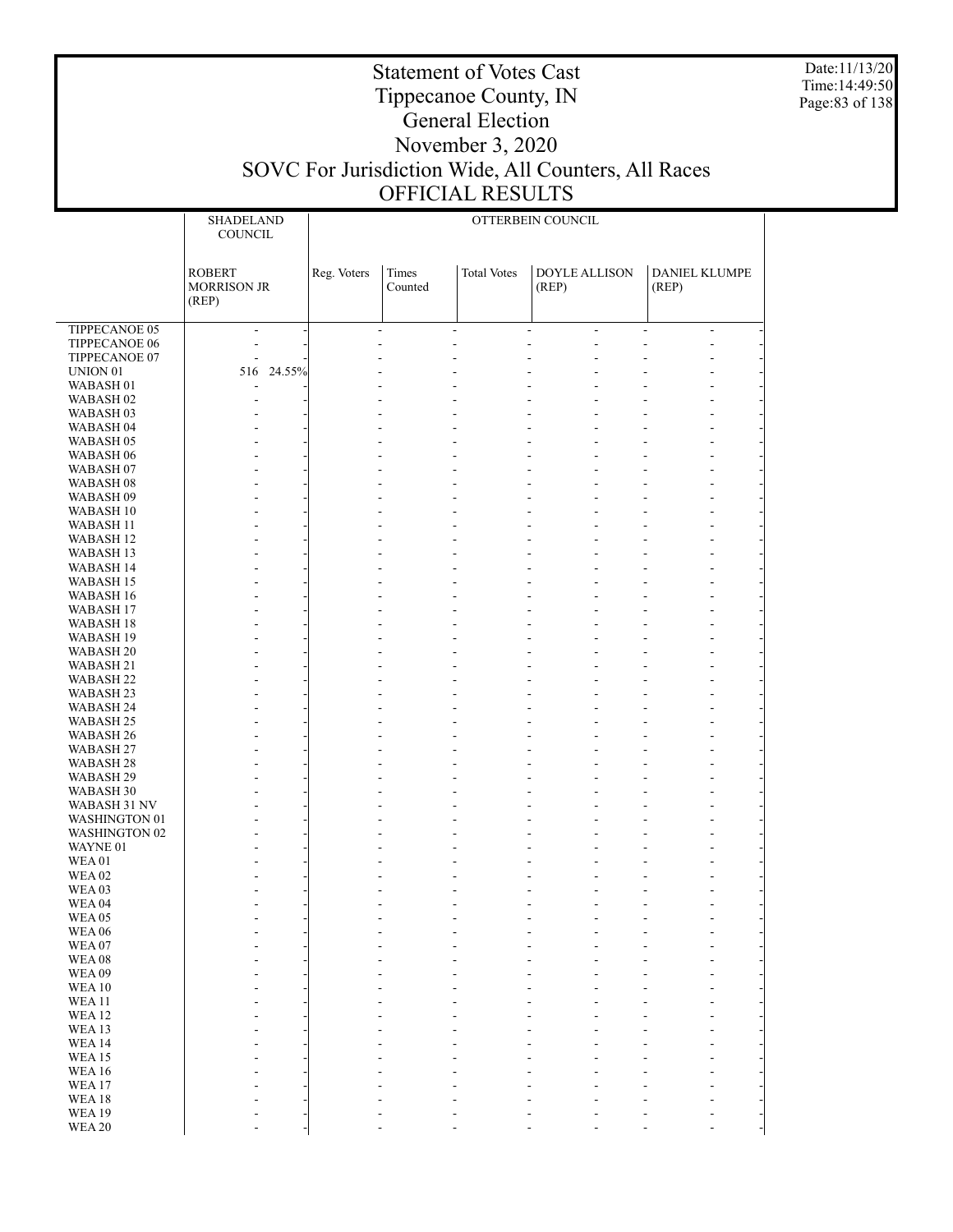Date:11/13/20 Time:14:49:50 Page:84 of 138

## Tippecanoe County, IN General Election November 3, 2020 SOVC For Jurisdiction Wide, All Counters, All Races OFFICIAL RESULTS

Statement of Votes Cast

|              | <b>SHADELAND</b><br><b>COUNCIL</b>           | OTTERBEIN COUNCIL                                                                                                |     |     |              |              |  |
|--------------|----------------------------------------------|------------------------------------------------------------------------------------------------------------------|-----|-----|--------------|--------------|--|
|              | <b>ROBERT</b><br><b>MORRISON JR</b><br>(REP) | <b>DOYLE ALLISON</b><br>DANIEL KLUMPE<br>Times<br><b>Total Votes</b><br>Reg. Voters<br>Counted<br>(REP)<br>(REP) |     |     |              |              |  |
| <b>WEA21</b> |                                              |                                                                                                                  |     |     | ۰            |              |  |
| Total        | 24.55%<br>516                                | 237                                                                                                              | 148 | 175 | 50.86%<br>89 | 49.14%<br>86 |  |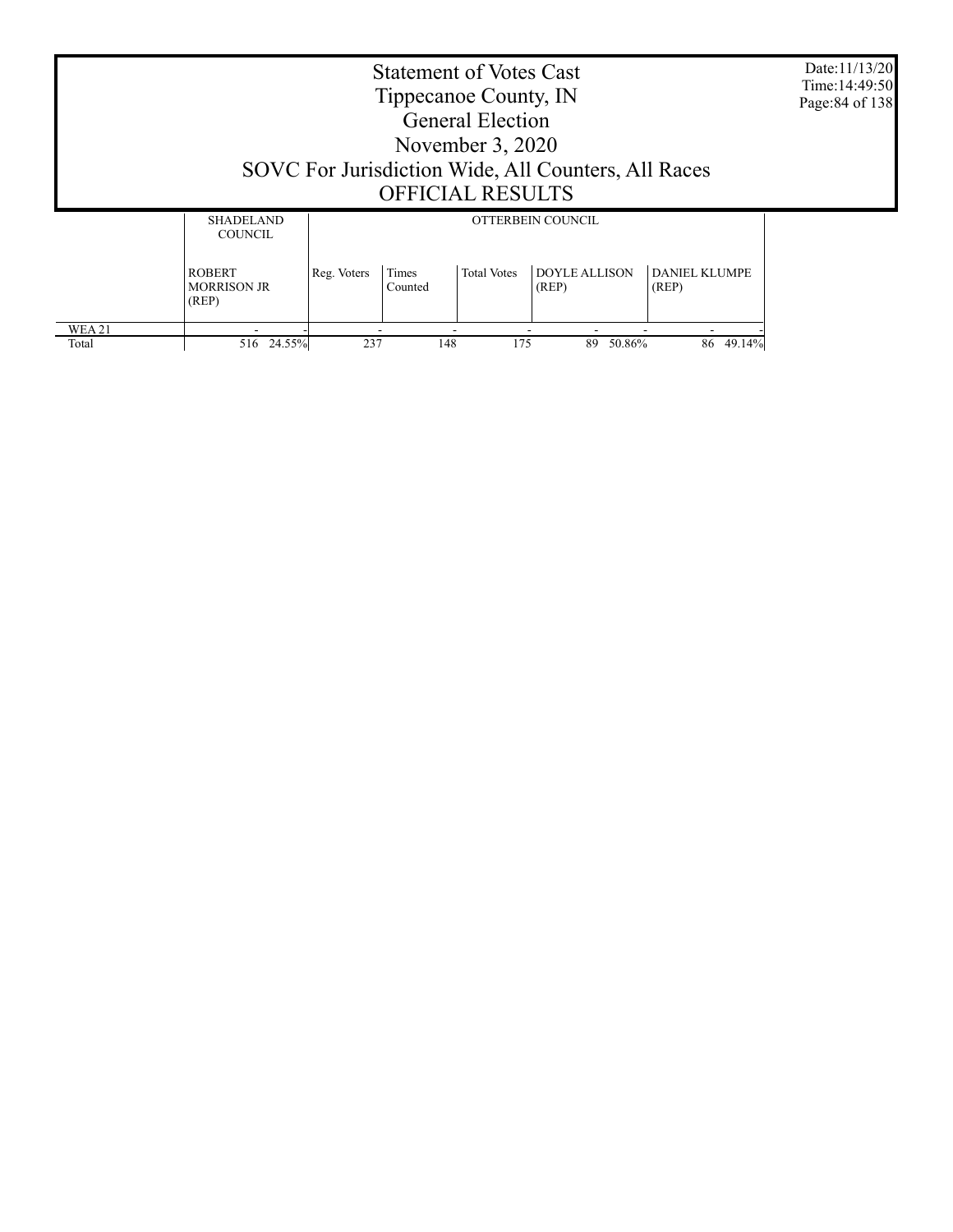Date:11/13/20 Time:14:49:50 Page:85 of 138

### Statement of Votes Cast Tippecanoe County, IN General Election November 3, 2020 SOVC For Jurisdiction Wide, All Counters, All Races OFFICIAL RESULTS

BENTON SCH A

|                                            | Reg. Voters | Times   |     | <b>Total Votes</b> | <b>RAMON</b>   |             |
|--------------------------------------------|-------------|---------|-----|--------------------|----------------|-------------|
|                                            |             | Counted |     |                    | VILLALOBOS JR. |             |
|                                            |             |         |     |                    |                |             |
| Jurisdiction Wide                          |             |         |     |                    |                |             |
| <b>FAIRFIELD 01</b>                        |             |         |     |                    |                |             |
| <b>FAIRFIELD 02</b>                        |             |         |     |                    |                |             |
| <b>FAIRFIELD 03</b>                        |             |         |     |                    |                |             |
| <b>FAIRFIELD 04</b>                        |             |         |     |                    |                |             |
| <b>FAIRFIELD 05</b>                        |             |         |     |                    |                |             |
| <b>FAIRFIELD 06</b>                        |             |         |     |                    |                |             |
| <b>FAIRFIELD 07</b>                        |             |         |     |                    |                |             |
| <b>FAIRFIELD 08</b><br><b>FAIRFIELD 09</b> |             |         |     |                    |                |             |
| <b>FAIRFIELD 10</b>                        |             |         |     |                    |                |             |
| <b>FAIRFIELD 11</b>                        |             |         |     |                    |                |             |
| <b>FAIRFIELD 12</b>                        |             |         |     |                    |                |             |
| <b>FAIRFIELD 13</b>                        |             |         |     |                    |                |             |
| <b>FAIRFIELD 14</b>                        |             |         |     |                    |                |             |
| <b>FAIRFIELD 15</b>                        |             |         |     |                    |                |             |
| <b>FAIRFIELD 16</b>                        |             |         |     |                    |                |             |
| <b>FAIRFIELD 17</b>                        |             |         |     |                    |                |             |
| <b>FAIRFIELD 18</b>                        |             |         |     |                    |                |             |
| <b>FAIRFIELD 19</b>                        |             |         |     |                    |                |             |
| <b>FAIRFIELD 20</b>                        |             |         |     |                    |                |             |
| <b>FAIRFIELD 21</b>                        |             |         |     |                    |                |             |
| <b>FAIRFIELD 22</b>                        |             |         |     |                    |                |             |
| <b>FAIRFIELD 23</b>                        |             |         |     |                    |                |             |
| <b>FAIRFIELD 24</b>                        |             |         |     |                    |                |             |
| <b>FAIRFIELD 25</b>                        |             |         |     |                    |                |             |
| <b>FAIRFIELD 26</b>                        |             |         |     |                    |                |             |
| <b>FAIRFIELD 27</b>                        |             |         |     |                    |                |             |
| <b>FAIRFIELD 28</b>                        |             |         |     |                    |                |             |
| <b>FAIRFIELD 29</b>                        |             |         |     |                    |                |             |
| <b>FAIRFIELD 30</b><br><b>FAIRFIELD 31</b> |             |         |     |                    |                |             |
| <b>FAIRFIELD 32</b>                        |             |         |     |                    |                |             |
| <b>FAIRFIELD 33</b>                        |             |         |     |                    |                |             |
| <b>FAIRFIELD 34</b>                        |             |         |     |                    |                |             |
| <b>FAIRFIELD 35</b>                        |             |         |     |                    |                |             |
| <b>FAIRFIELD 36</b>                        |             |         |     |                    |                |             |
| <b>FAIRFIELD 37 NV</b>                     |             |         |     |                    |                |             |
| JACKSON 01                                 |             |         |     |                    |                |             |
| <b>LAURAMIE 01</b>                         |             |         |     |                    |                |             |
| <b>LAURAMIE 02</b>                         |             |         |     |                    |                |             |
| PERRY 01                                   |             |         |     |                    |                |             |
| PERRY 02                                   |             |         |     |                    |                |             |
| PERRY 03                                   |             |         |     |                    |                |             |
| PERRY 04                                   |             |         |     |                    |                |             |
| PERRY 05                                   |             |         |     |                    |                |             |
| PERRY 06 NV                                |             |         |     |                    |                |             |
| RANDOLPH <sub>01</sub>                     |             |         |     |                    |                |             |
| SHEFFIELD 01<br>SHEFFIELD 02               |             |         |     |                    |                |             |
| SHEFFIELD 03                               |             |         |     |                    |                |             |
| <b>SHEFFIELD 04 NV</b>                     |             |         |     |                    |                |             |
| SHELBY 01                                  | 757         |         | 515 | 368                |                | 368 100.00% |
| SHELBY <sub>02</sub>                       | 795         |         | 605 | 391                |                | 391 100.00% |
| TIPPECANOE 01                              |             |         |     |                    |                |             |
| TIPPECANOE 02                              |             |         |     |                    |                |             |
| TIPPECANOE 03                              |             |         |     |                    |                |             |
| TIPPECANOE 04                              |             |         |     |                    |                |             |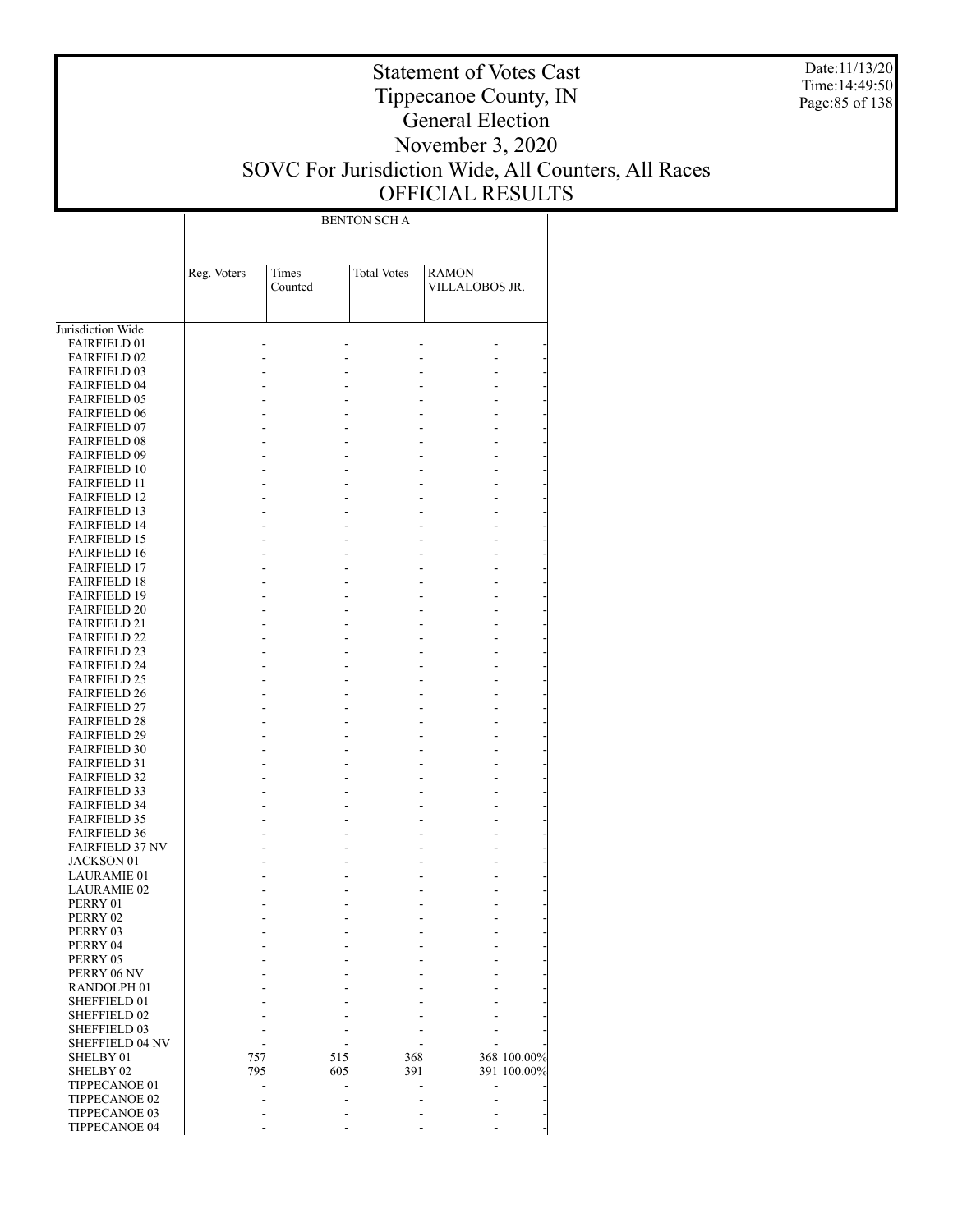Date:11/13/20 Time:14:49:50 Page:86 of 138

### Statement of Votes Cast Tippecanoe County, IN General Election November 3, 2020 SOVC For Jurisdiction Wide, All Counters, All Races OFFICIAL RESULTS

BENTON SCH A

|                                          | Reg. Voters | Times<br>Counted | <b>Total Votes</b> | <b>RAMON</b><br>VILLALOBOS JR. |  |
|------------------------------------------|-------------|------------------|--------------------|--------------------------------|--|
| TIPPECANOE 05                            |             |                  |                    |                                |  |
| <b>TIPPECANOE 06</b>                     |             | L.               |                    | ٠<br>L.                        |  |
| TIPPECANOE 07                            |             |                  |                    |                                |  |
| UNION <sub>01</sub>                      |             |                  |                    |                                |  |
| WABASH <sub>01</sub>                     |             |                  |                    |                                |  |
| WABASH <sub>02</sub>                     |             |                  |                    |                                |  |
| WABASH <sub>03</sub>                     |             |                  |                    |                                |  |
| WABASH 04                                |             |                  |                    |                                |  |
| WABASH <sub>05</sub>                     |             |                  |                    |                                |  |
| WABASH 06                                |             |                  |                    | L                              |  |
| WABASH 07<br>WABASH <sub>08</sub>        |             |                  |                    |                                |  |
| WABASH 09                                |             |                  |                    |                                |  |
| WABASH 10                                |             |                  |                    | L                              |  |
| WABASH 11                                |             |                  |                    |                                |  |
| WABASH 12                                |             |                  |                    |                                |  |
| WABASH 13                                |             |                  |                    |                                |  |
| <b>WABASH 14</b>                         |             |                  |                    | L                              |  |
| WABASH 15                                |             |                  |                    |                                |  |
| WABASH 16                                |             |                  |                    |                                |  |
| WABASH 17                                |             |                  |                    |                                |  |
| WABASH 18                                |             |                  |                    | L                              |  |
| WABASH 19                                |             |                  |                    |                                |  |
| WABASH 20                                |             |                  |                    |                                |  |
| <b>WABASH 21</b><br>WABASH <sub>22</sub> |             |                  |                    | L                              |  |
| WABASH 23                                |             |                  |                    |                                |  |
| WABASH 24                                |             |                  |                    |                                |  |
| WABASH 25                                |             |                  |                    |                                |  |
| WABASH 26                                |             |                  |                    |                                |  |
| WABASH 27                                |             |                  |                    |                                |  |
| WABASH 28                                |             |                  |                    |                                |  |
| WABASH 29                                |             |                  |                    |                                |  |
| WABASH 30                                |             |                  |                    | L                              |  |
| WABASH 31 NV                             |             |                  |                    |                                |  |
| <b>WASHINGTON 01</b>                     |             |                  |                    | L                              |  |
| <b>WASHINGTON 02</b><br>WAYNE 01         |             |                  |                    |                                |  |
| <b>WEA01</b>                             |             |                  |                    |                                |  |
| <b>WEA 02</b>                            |             |                  |                    |                                |  |
| <b>WEA03</b>                             |             |                  |                    |                                |  |
| <b>WEA 04</b>                            |             |                  |                    |                                |  |
| <b>WEA 05</b>                            |             |                  |                    |                                |  |
| <b>WEA 06</b>                            |             |                  |                    |                                |  |
| WEA07                                    |             |                  |                    |                                |  |
| <b>WEA08</b>                             |             |                  |                    |                                |  |
| <b>WEA09</b><br><b>WEA10</b>             |             |                  |                    |                                |  |
| <b>WEA11</b>                             |             |                  |                    |                                |  |
| <b>WEA12</b>                             |             |                  |                    |                                |  |
| <b>WEA13</b>                             |             |                  |                    |                                |  |
| <b>WEA14</b>                             |             |                  |                    |                                |  |
| <b>WEA15</b>                             |             |                  |                    |                                |  |
| <b>WEA16</b>                             |             |                  |                    |                                |  |
| <b>WEA17</b>                             |             |                  |                    |                                |  |
| <b>WEA18</b>                             |             |                  |                    |                                |  |
| <b>WEA19</b>                             |             |                  |                    |                                |  |
| <b>WEA 20</b>                            |             |                  |                    |                                |  |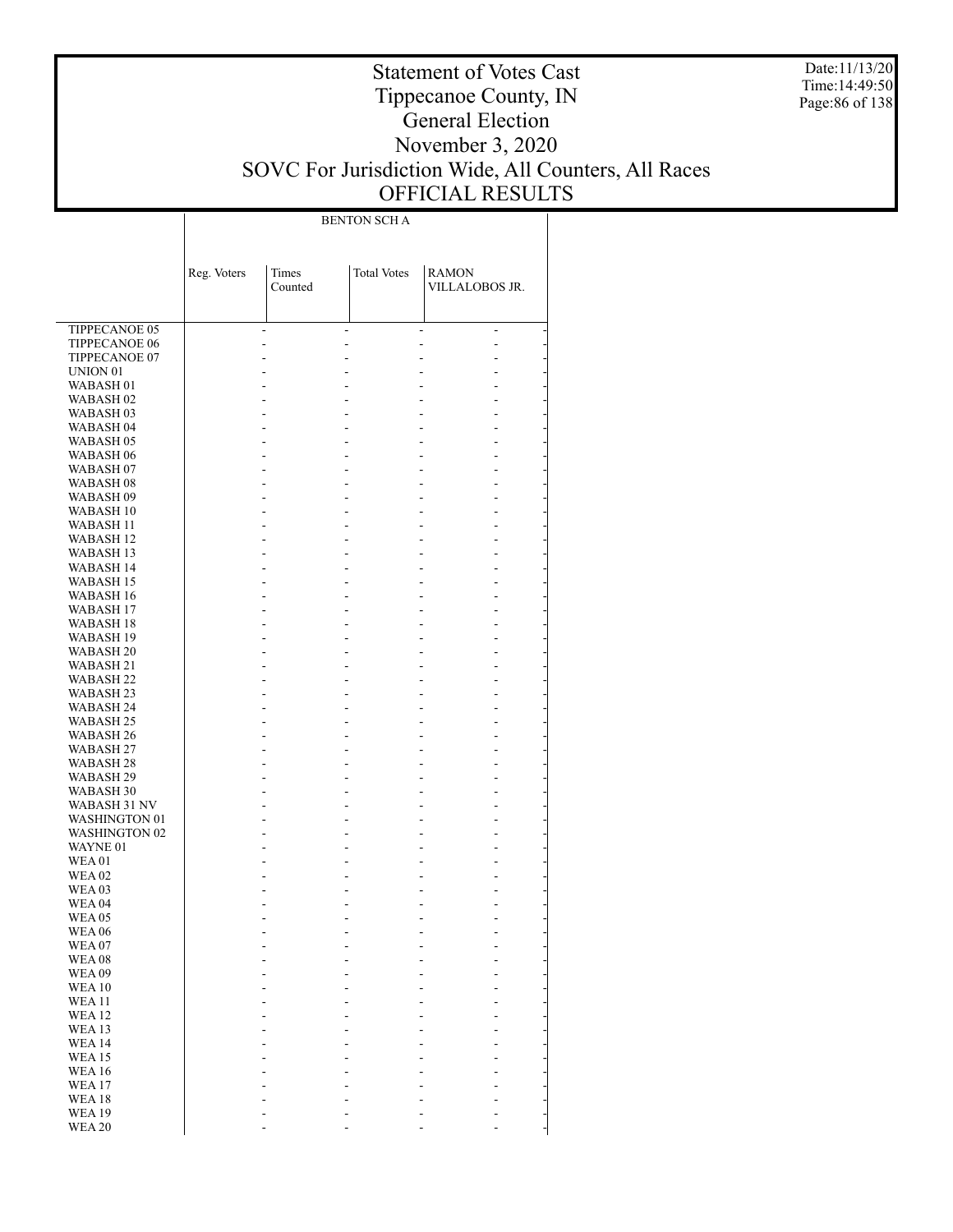Date:11/13/20 Time:14:49:50 Page:87 of 138

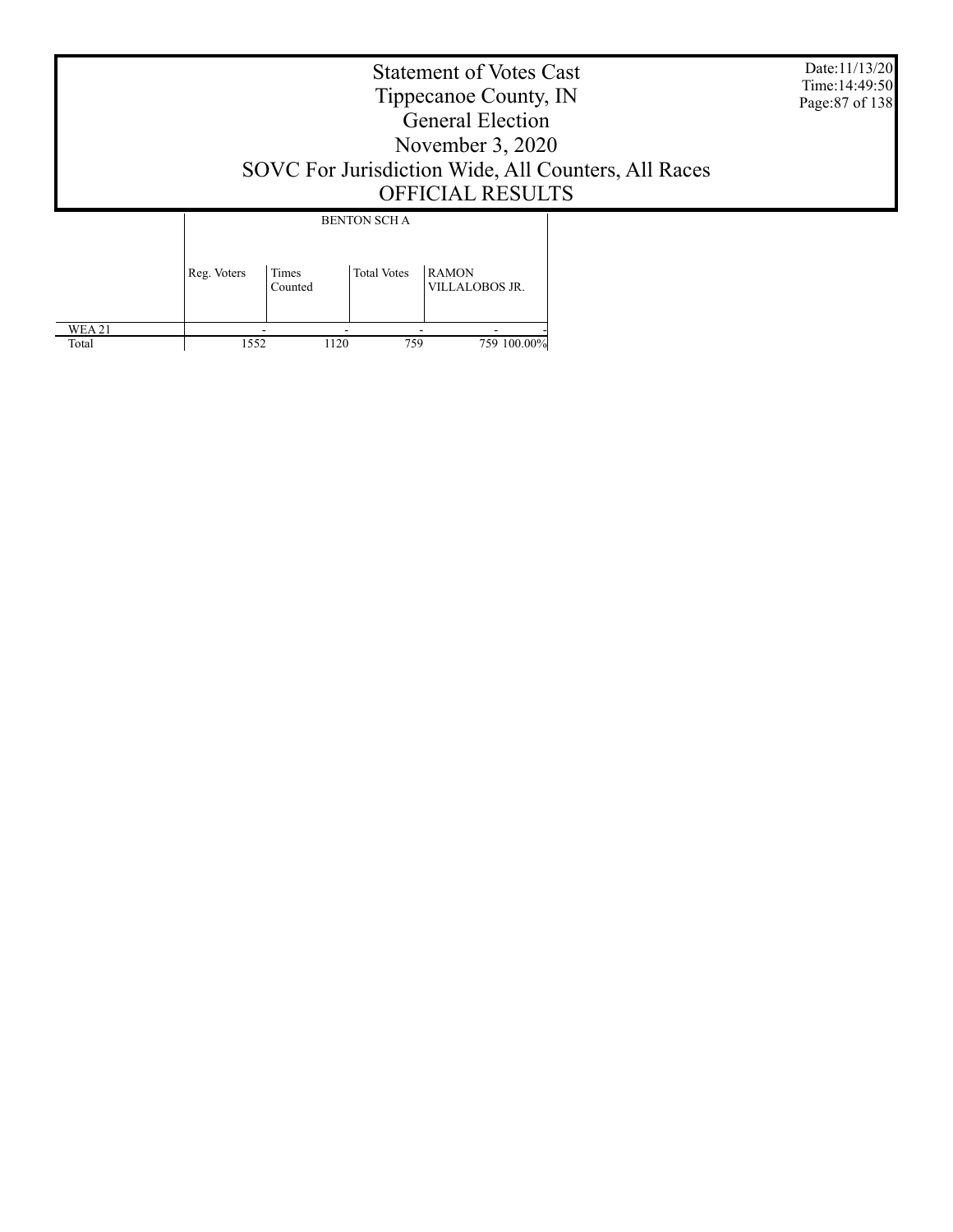Date:11/13/20 Time:14:49:50 Page:88 of 138

### Statement of Votes Cast Tippecanoe County, IN General Election November 3, 2020 SOVC For Jurisdiction Wide, All Counters, All Races OFFICIAL RESULTS

BENTON SCH B

|                                             | Reg. Voters | Times<br>Counted | <b>Total Votes</b> | <b>HOLLI SCHOEN</b> |         | <b>EDWARD</b><br><b>SCHROEDER</b> |        |
|---------------------------------------------|-------------|------------------|--------------------|---------------------|---------|-----------------------------------|--------|
|                                             |             |                  |                    |                     |         |                                   |        |
| Jurisdiction Wide                           |             |                  |                    |                     |         |                                   |        |
| <b>FAIRFIELD 01</b>                         |             | ÷.               | ٠                  | ä,                  | ä,      |                                   |        |
| <b>FAIRFIELD 02</b>                         |             | ä,               |                    | ä,                  | L.      |                                   |        |
| <b>FAIRFIELD 03</b>                         |             | ÷.               |                    | ٠<br>ä,             | ÷.      |                                   |        |
| <b>FAIRFIELD 04</b>                         |             | ÷.               |                    | ٠                   | ÷.      |                                   |        |
| <b>FAIRFIELD 05</b><br><b>FAIRFIELD 06</b>  |             | ä,               |                    | ٠                   | ä,      |                                   |        |
| <b>FAIRFIELD 07</b>                         |             | ÷.<br>÷.         |                    | ٠                   | ä,      |                                   |        |
| <b>FAIRFIELD 08</b>                         |             | ä,               |                    | ٠                   | ä,      |                                   |        |
| <b>FAIRFIELD 09</b>                         |             | ÷.<br>٠          |                    | ٠                   | ٠       |                                   |        |
| <b>FAIRFIELD 10</b>                         |             | ä,               |                    | L.                  | ä,      |                                   |        |
| <b>FAIRFIELD 11</b>                         |             | ÷.<br>٠          |                    | ٠                   | ä,      |                                   |        |
| <b>FAIRFIELD 12</b>                         |             | ä,               |                    | ٠                   | ä,      |                                   |        |
| <b>FAIRFIELD 13</b>                         |             | ÷.<br>٠          |                    | ٠                   | ٠       |                                   |        |
| <b>FAIRFIELD 14</b>                         |             | ä,               |                    | L.                  | ä,      |                                   |        |
| <b>FAIRFIELD 15</b>                         |             | ÷.<br>÷.         |                    | ٠                   | ä,      |                                   |        |
| <b>FAIRFIELD 16</b>                         |             | ä,               |                    | ٠                   | ä,      |                                   |        |
| <b>FAIRFIELD 17</b>                         |             | ÷.<br>٠          |                    | ٠                   | ٠       |                                   |        |
| <b>FAIRFIELD 18</b>                         |             | ä,               |                    | L.                  | ä,      |                                   |        |
| <b>FAIRFIELD 19</b>                         |             | ÷.<br>÷.         |                    | ٠                   | ä,      |                                   |        |
| <b>FAIRFIELD 20</b>                         |             | ä,               |                    | ٠                   | ä,      |                                   |        |
| <b>FAIRFIELD 21</b>                         |             | ÷.<br>٠          |                    | ٠                   | ٠       |                                   |        |
| <b>FAIRFIELD 22</b>                         |             | ä,               |                    | L.                  | ä,      |                                   |        |
| <b>FAIRFIELD 23</b>                         |             | ÷.<br>÷.         |                    | ٠                   | ä,      |                                   |        |
| <b>FAIRFIELD 24</b>                         |             | ä,               |                    | ٠                   | ä,      |                                   |        |
| <b>FAIRFIELD 25</b>                         |             | ÷.<br>٠          |                    | ٠                   | ٠       |                                   |        |
| <b>FAIRFIELD 26</b>                         |             | ä,               |                    | L.                  | ä,      |                                   |        |
| <b>FAIRFIELD 27</b>                         |             | ÷.<br>÷.         |                    | ٠                   | ä,      |                                   |        |
| <b>FAIRFIELD 28</b>                         |             | ä,               |                    | ٠                   | ä,      |                                   |        |
| <b>FAIRFIELD 29</b>                         |             | ÷.<br>٠          |                    | ٠                   | ٠       |                                   |        |
| <b>FAIRFIELD 30</b>                         |             | ä,               |                    | L.                  | ä,      |                                   |        |
| <b>FAIRFIELD 31</b>                         |             | ÷.<br>÷.         |                    | ٠                   | ÷.      |                                   |        |
| <b>FAIRFIELD 32</b>                         |             | ä,               |                    | ٠                   | ä,      |                                   |        |
| <b>FAIRFIELD 33</b>                         |             | ÷.<br>٠          |                    | ٠                   | ä,      |                                   |        |
| <b>FAIRFIELD 34</b>                         |             | ä,               |                    | ٠                   | ä,      |                                   |        |
| <b>FAIRFIELD 35</b>                         |             | ÷.<br>÷.         |                    | ٠                   | ÷.      |                                   |        |
| <b>FAIRFIELD 36</b>                         |             | ÷.<br>÷.<br>٠    |                    | ä,<br>٠             | ä,<br>٠ |                                   |        |
| <b>FAIRFIELD 37 NV</b><br><b>JACKSON 01</b> |             | ä,               |                    | L.                  | ä,      |                                   |        |
| <b>LAURAMIE 01</b>                          |             | ÷.               |                    | ٠                   | ÷.      |                                   |        |
| <b>LAURAMIE 02</b>                          |             | ÷.               |                    | ٠                   | ÷.      |                                   |        |
| PERRY 01                                    |             |                  |                    | ٠                   | ÷.      |                                   |        |
| PERRY 02                                    |             |                  |                    | ٠                   | ÷.      |                                   |        |
| PERRY 03                                    |             |                  |                    | ٠                   |         |                                   |        |
| PERRY 04                                    |             | ÷.               |                    |                     |         |                                   |        |
| PERRY 05                                    |             |                  |                    |                     |         |                                   |        |
| PERRY 06 NV                                 |             |                  |                    |                     |         |                                   |        |
| RANDOLPH <sub>01</sub>                      |             |                  |                    |                     |         |                                   |        |
| SHEFFIELD 01                                |             |                  |                    |                     |         |                                   |        |
| SHEFFIELD 02                                |             |                  |                    |                     |         |                                   |        |
| SHEFFIELD 03                                |             |                  |                    |                     |         |                                   |        |
| SHEFFIELD 04 NV                             |             |                  |                    |                     |         |                                   |        |
| SHELBY 01                                   | 757         | 515              | 402                | 290                 | 72.14%  | 112                               | 27.86% |
| SHELBY <sub>02</sub>                        | 795         | 605              | 424                | 327                 | 77.12%  | 97                                | 22.88% |
| TIPPECANOE 01                               |             | ÷.               |                    |                     |         | ÷.                                |        |
| TIPPECANOE 02                               |             |                  |                    |                     |         |                                   |        |
| TIPPECANOE 03                               |             |                  |                    |                     |         |                                   |        |
| TIPPECANOE 04                               |             |                  |                    |                     |         |                                   |        |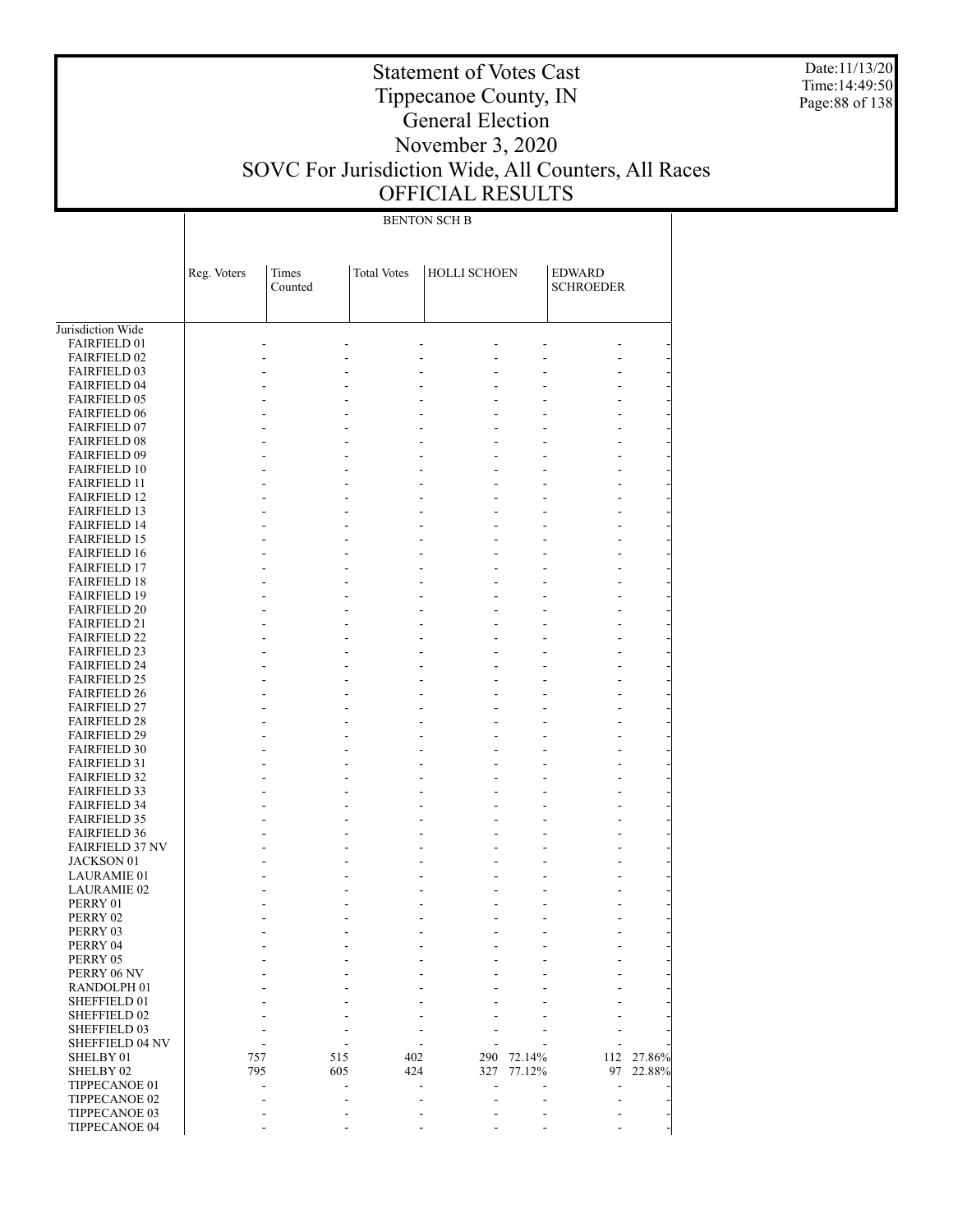Date:11/13/20 Time:14:49:50 Page:89 of 138

### Statement of Votes Cast Tippecanoe County, IN General Election November 3, 2020 SOVC For Jurisdiction Wide, All Counters, All Races OFFICIAL RESULTS

#### BENTON SCH B

|                      | Reg. Voters | Times<br>Counted     | <b>Total Votes</b> | HOLLI SCHOEN                                         | <b>EDWARD</b><br><b>SCHROEDER</b>                    |
|----------------------|-------------|----------------------|--------------------|------------------------------------------------------|------------------------------------------------------|
| TIPPECANOE 05        |             | $\blacksquare$<br>÷, |                    | $\overline{\phantom{a}}$<br>$\overline{\phantom{a}}$ | $\overline{\phantom{a}}$<br>$\overline{\phantom{a}}$ |
| TIPPECANOE 06        |             | L,<br>٠              |                    | ٠                                                    | ٠                                                    |
| TIPPECANOE 07        |             | ٠                    |                    | ۰                                                    | ۰                                                    |
| UNION <sub>01</sub>  |             |                      |                    |                                                      |                                                      |
| WABASH <sub>01</sub> |             | ۰                    |                    | ٠                                                    | ۰                                                    |
| WABASH <sub>02</sub> |             |                      |                    |                                                      |                                                      |
| WABASH 03            |             |                      |                    | ٠                                                    | ۰                                                    |
| WABASH 04            |             |                      |                    |                                                      |                                                      |
| WABASH 05            |             | ٠                    |                    | ٠                                                    | ۰                                                    |
| WABASH 06            |             |                      |                    | ٠                                                    |                                                      |
| WABASH 07            |             | ٠                    |                    | ٠                                                    | ۰                                                    |
| WABASH 08            |             |                      |                    |                                                      |                                                      |
| WABASH 09            |             | ٠                    |                    | ٠                                                    | ۰                                                    |
| WABASH 10            |             |                      |                    | L.                                                   |                                                      |
| WABASH 11            |             | ٠                    |                    | ٠                                                    | ۰                                                    |
| WABASH 12            |             |                      |                    |                                                      |                                                      |
| WABASH 13            |             | ٠                    |                    | ٠                                                    | ۰                                                    |
| WABASH 14            |             |                      |                    |                                                      |                                                      |
| WABASH 15            |             | ٠                    |                    | ٠                                                    | ۰                                                    |
| WABASH 16            |             |                      |                    |                                                      |                                                      |
| WABASH 17            |             | ٠                    |                    | ٠                                                    | ۰                                                    |
| WABASH 18            |             |                      |                    |                                                      |                                                      |
| WABASH 19            |             | ٠                    |                    | ٠                                                    | ۰                                                    |
| <b>WABASH 20</b>     |             |                      |                    |                                                      |                                                      |
| WABASH 21            |             | ۰                    |                    | ٠                                                    | ۰                                                    |
| <b>WABASH 22</b>     |             |                      |                    |                                                      |                                                      |
| WABASH 23            |             | ۰                    |                    | ٠                                                    | ۰                                                    |
| WABASH 24            |             |                      |                    |                                                      |                                                      |
| WABASH 25            |             | ۰                    |                    | ٠                                                    | ۰                                                    |
| WABASH 26            |             |                      |                    |                                                      |                                                      |
| WABASH 27            |             | ۰                    |                    | ٠                                                    | ۰                                                    |
| WABASH 28            |             |                      |                    |                                                      |                                                      |
| WABASH 29            |             | ۰                    |                    | ٠                                                    | ۰                                                    |
| WABASH 30            |             |                      |                    |                                                      |                                                      |
| WABASH 31 NV         |             | ۰                    |                    | ٠                                                    | ۰                                                    |
| <b>WASHINGTON 01</b> |             |                      |                    |                                                      |                                                      |
| <b>WASHINGTON 02</b> |             | ۰                    |                    | ٠                                                    | ۰                                                    |
| WAYNE 01             |             |                      |                    | ٠                                                    |                                                      |
| <b>WEA01</b>         |             | ۰                    |                    | ٠                                                    | ۰                                                    |
| <b>WEA 02</b>        |             |                      |                    |                                                      |                                                      |
| WEA03                |             | ۰                    |                    | ٠                                                    | ۰                                                    |
| <b>WEA 04</b>        |             |                      |                    |                                                      |                                                      |
| WEA05                |             |                      |                    | ۰                                                    |                                                      |
| <b>WEA 06</b>        |             | ۰                    |                    | ۰                                                    | ٠                                                    |
| WEA07                |             |                      |                    |                                                      |                                                      |
| WEA08                |             |                      |                    |                                                      |                                                      |
| <b>WEA09</b>         |             |                      |                    |                                                      |                                                      |
| <b>WEA10</b>         |             |                      |                    |                                                      |                                                      |
| <b>WEA11</b>         |             |                      |                    |                                                      |                                                      |
| <b>WEA12</b>         |             |                      |                    |                                                      |                                                      |
| WEA13                |             |                      |                    |                                                      |                                                      |
| <b>WEA14</b>         |             |                      |                    |                                                      |                                                      |
| <b>WEA15</b>         |             |                      |                    |                                                      |                                                      |
| <b>WEA16</b>         |             |                      |                    |                                                      |                                                      |
| WEA17                |             |                      |                    |                                                      |                                                      |
| WEA18                |             |                      |                    |                                                      |                                                      |
| <b>WEA19</b>         |             |                      |                    |                                                      |                                                      |
| <b>WEA 20</b>        |             |                      |                    |                                                      |                                                      |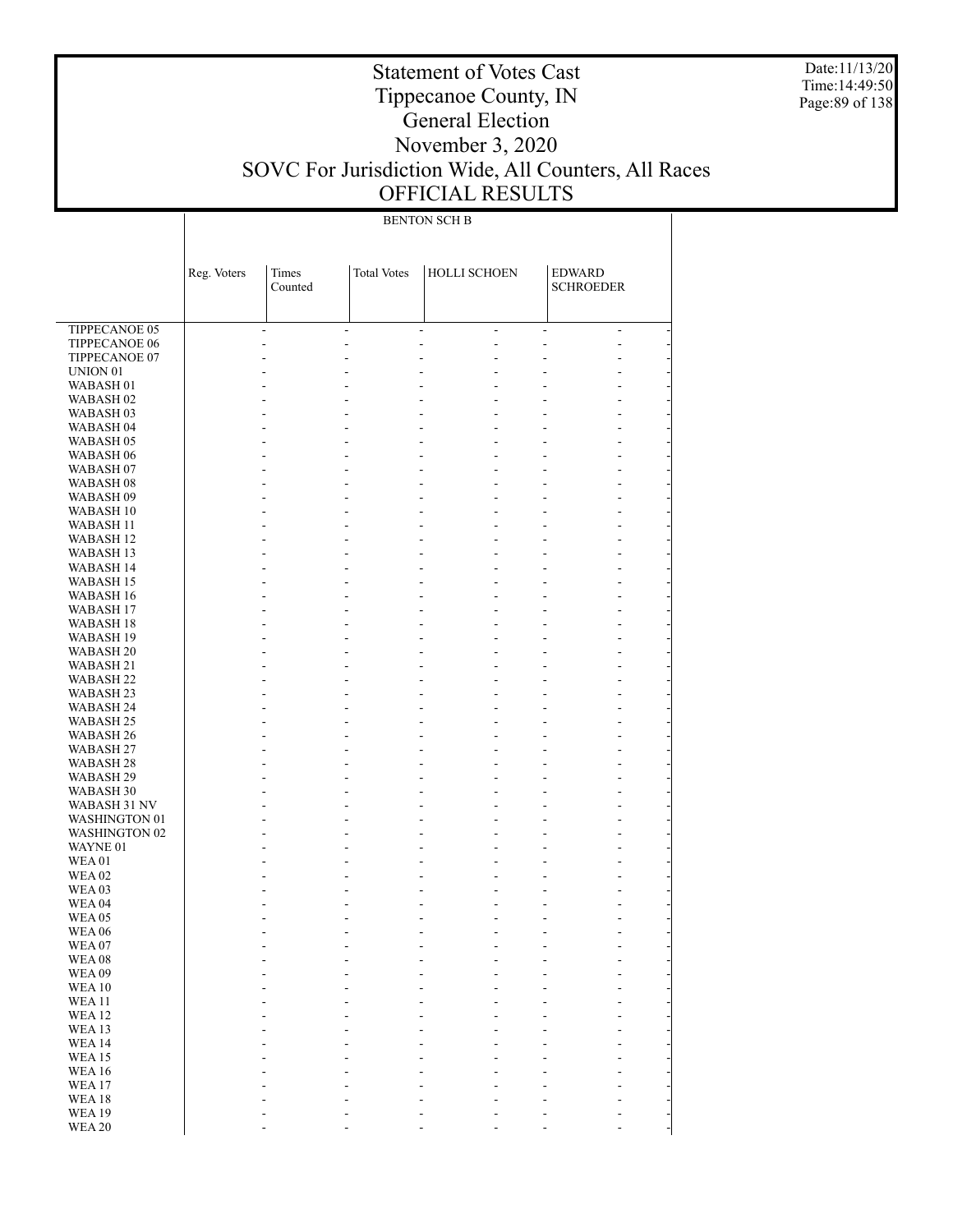|                 | Date:11/13/20<br>Time: 14:49:51<br>Page: 90 of 138<br>SOVC For Jurisdiction Wide, All Counters, All Races |                  |                    |                     |                                   |  |
|-----------------|-----------------------------------------------------------------------------------------------------------|------------------|--------------------|---------------------|-----------------------------------|--|
|                 |                                                                                                           |                  |                    | <b>BENTON SCH B</b> |                                   |  |
|                 | Reg. Voters                                                                                               | Times<br>Counted | <b>Total Votes</b> | <b>HOLLI SCHOEN</b> | <b>EDWARD</b><br><b>SCHROEDER</b> |  |
| WEA 21<br>Total | 1552                                                                                                      | 1120             | 826                | 74.70%<br>617       | 209 25.30%                        |  |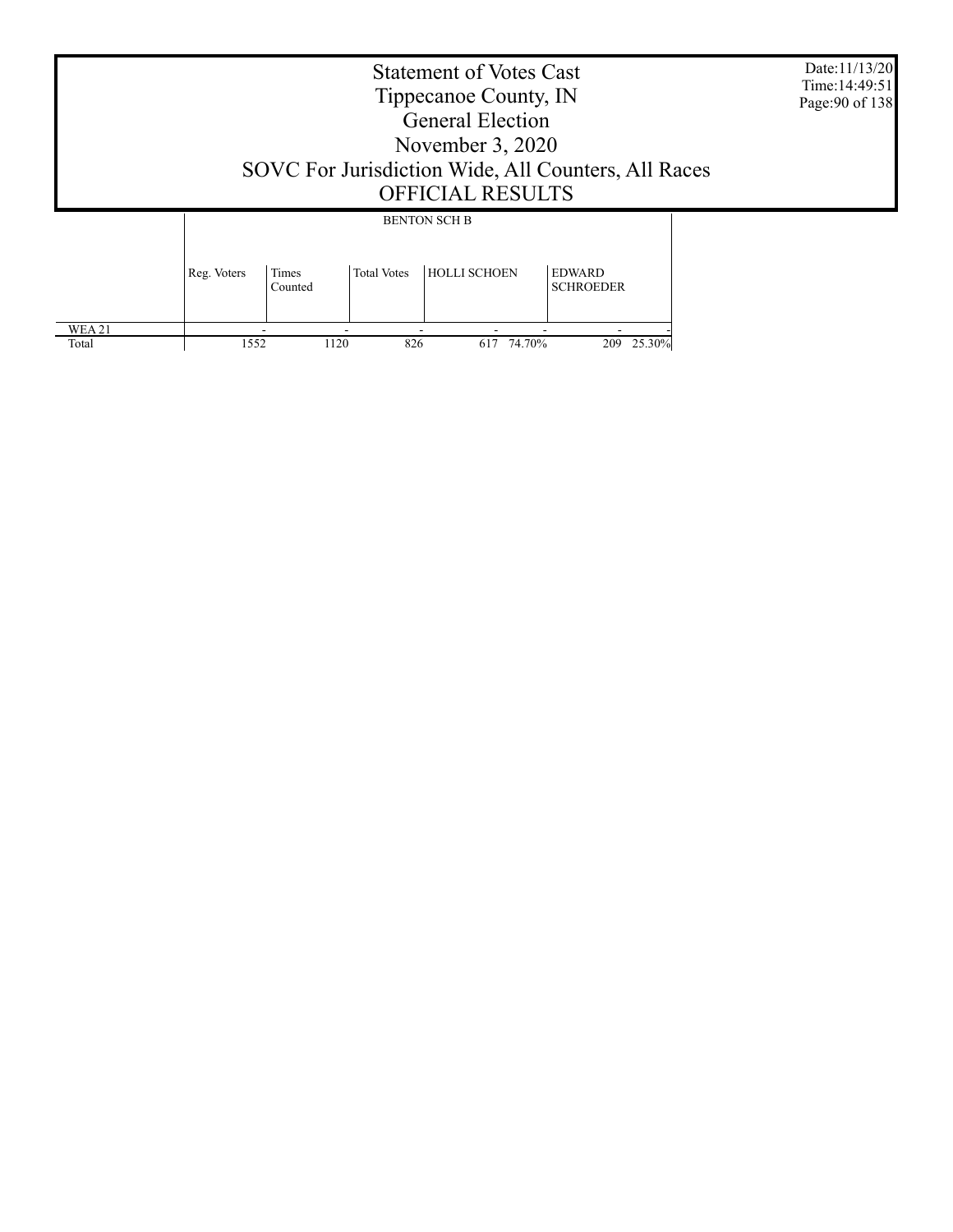Date:11/13/20 Time:14:49:51 Page:91 of 138

### Statement of Votes Cast Tippecanoe County, IN General Election November 3, 2020 SOVC For Jurisdiction Wide, All Counters, All Races OFFICIAL RESULTS

BENTON SCH C

|                                            |             | Times          | <b>Total Votes</b> | <b>CHRISTOPHER</b>       |            | MARK A.          |        |
|--------------------------------------------|-------------|----------------|--------------------|--------------------------|------------|------------------|--------|
|                                            | Reg. Voters | Counted        |                    | <b>DALTON</b>            |            | <b>SHOEMAKER</b> |        |
|                                            |             |                |                    |                          |            |                  |        |
|                                            |             |                |                    |                          |            |                  |        |
| Jurisdiction Wide                          |             |                |                    |                          |            |                  |        |
| <b>FAIRFIELD 01</b>                        |             | $\overline{a}$ | ٠                  | $\overline{a}$<br>۰      |            |                  |        |
| <b>FAIRFIELD 02</b>                        |             |                |                    |                          |            |                  |        |
| <b>FAIRFIELD 03</b><br><b>FAIRFIELD 04</b> |             |                |                    | $\overline{\phantom{a}}$ | ٠          |                  |        |
| <b>FAIRFIELD 05</b>                        |             |                |                    | $\overline{a}$           | L,         |                  |        |
| <b>FAIRFIELD 06</b>                        |             |                |                    |                          |            |                  |        |
| <b>FAIRFIELD 07</b>                        |             |                |                    | $\overline{\phantom{a}}$ | ٠          |                  |        |
| <b>FAIRFIELD 08</b>                        |             |                |                    |                          |            |                  |        |
| <b>FAIRFIELD 09</b>                        |             |                | ٠                  | $\overline{\phantom{a}}$ | ÷.         |                  |        |
| <b>FAIRFIELD 10</b>                        |             |                |                    | ٠                        |            |                  |        |
| <b>FAIRFIELD 11</b>                        |             |                | ٠                  | $\overline{\phantom{a}}$ | ٠          |                  |        |
| <b>FAIRFIELD 12</b>                        |             |                |                    | ٠                        |            |                  |        |
| <b>FAIRFIELD 13</b>                        |             |                | ٠                  | $\overline{\phantom{a}}$ | L,         |                  |        |
| <b>FAIRFIELD 14</b>                        |             |                |                    | ٠                        |            |                  |        |
| <b>FAIRFIELD 15</b>                        |             |                | ٠                  | $\overline{\phantom{a}}$ | ٠          |                  |        |
| <b>FAIRFIELD 16</b>                        |             |                |                    |                          |            |                  |        |
| <b>FAIRFIELD 17</b>                        |             |                | ٠                  | $\overline{\phantom{a}}$ | L,         |                  |        |
| <b>FAIRFIELD 18</b>                        |             |                |                    |                          |            |                  |        |
| <b>FAIRFIELD 19</b>                        |             |                | ٠                  | $\overline{\phantom{a}}$ | ٠          |                  |        |
| <b>FAIRFIELD 20</b>                        |             |                |                    |                          |            |                  |        |
| <b>FAIRFIELD 21</b>                        |             |                | ٠                  | $\overline{\phantom{a}}$ | L,         |                  |        |
| <b>FAIRFIELD 22</b>                        |             |                |                    |                          |            |                  |        |
| <b>FAIRFIELD 23</b>                        |             |                | ٠                  | $\overline{\phantom{a}}$ | ٠          |                  |        |
| <b>FAIRFIELD 24</b>                        |             |                |                    |                          |            |                  |        |
| <b>FAIRFIELD 25</b>                        |             |                | ٠                  | $\overline{\phantom{a}}$ | L,         |                  |        |
| <b>FAIRFIELD 26</b>                        |             |                |                    |                          |            |                  |        |
| <b>FAIRFIELD 27</b>                        |             |                | ٠                  | $\overline{\phantom{a}}$ | ٠          |                  |        |
| <b>FAIRFIELD 28</b>                        |             |                |                    |                          |            |                  |        |
| <b>FAIRFIELD 29</b>                        |             |                | ٠                  | $\overline{\phantom{a}}$ | ٠          |                  |        |
| <b>FAIRFIELD 30</b>                        |             |                |                    |                          |            |                  |        |
| <b>FAIRFIELD 31</b>                        |             |                |                    | $\overline{\phantom{a}}$ | ٠          |                  |        |
| <b>FAIRFIELD 32</b>                        |             |                |                    |                          |            |                  |        |
| <b>FAIRFIELD 33</b>                        |             |                | ٠                  | $\overline{\phantom{a}}$ | ٠          |                  |        |
| <b>FAIRFIELD 34</b>                        |             |                |                    | ٠                        |            |                  |        |
| <b>FAIRFIELD 35</b><br><b>FAIRFIELD 36</b> |             |                | ٠                  | $\overline{\phantom{a}}$ | ٠          |                  |        |
| <b>FAIRFIELD 37 NV</b>                     |             |                | ٠                  | $\overline{\phantom{a}}$ | ٠          |                  |        |
| JACKSON 01                                 |             |                |                    | ٠                        |            |                  |        |
| <b>LAURAMIE 01</b>                         |             |                |                    | $\overline{\phantom{a}}$ | ۰          |                  |        |
| LAURAMIE 02                                |             |                |                    |                          |            |                  |        |
| PERRY 01                                   |             |                |                    | ٠                        | ۰          |                  |        |
| PERRY 02                                   |             |                |                    |                          |            |                  |        |
| PERRY 03                                   |             |                |                    |                          |            |                  |        |
| PERRY 04                                   |             |                |                    |                          |            |                  |        |
| PERRY 05                                   |             |                |                    |                          |            |                  |        |
| PERRY 06 NV                                |             |                |                    |                          |            |                  |        |
| RANDOLPH <sub>01</sub>                     |             |                |                    |                          |            |                  |        |
| SHEFFIELD 01                               |             |                |                    |                          |            |                  |        |
| SHEFFIELD 02                               |             |                |                    |                          |            |                  |        |
| SHEFFIELD 03                               |             |                |                    |                          |            |                  |        |
| SHEFFIELD 04 NV                            |             |                |                    |                          |            |                  |        |
| SHELBY 01                                  | 757         | 515            | 437                |                          | 282 64.53% | 155              | 35.47% |
| SHELBY 02                                  | 795         | 605            | 446                | 298                      | 66.82%     | 148              | 33.18% |
| TIPPECANOE 01                              |             |                |                    |                          |            |                  |        |
| TIPPECANOE 02                              |             |                |                    |                          |            |                  |        |
| TIPPECANOE 03                              |             |                |                    |                          |            |                  |        |
| TIPPECANOE 04                              |             |                |                    |                          | ۰          |                  |        |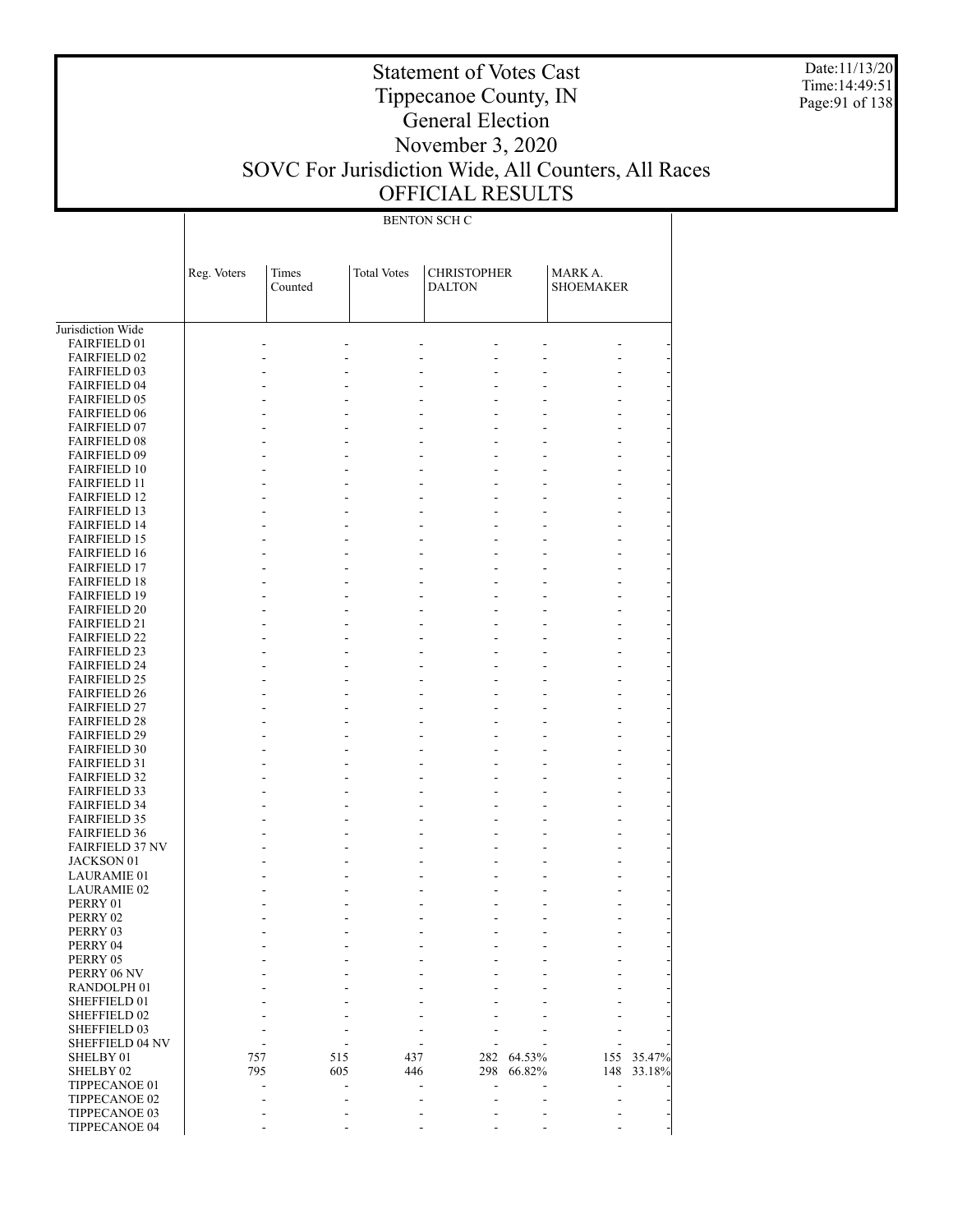Date:11/13/20 Time:14:49:51 Page:92 of 138

### Statement of Votes Cast Tippecanoe County, IN General Election November 3, 2020 SOVC For Jurisdiction Wide, All Counters, All Races OFFICIAL RESULTS

#### BENTON SCH C

|                                              | Reg. Voters | Times<br>Counted                             | <b>Total Votes</b> | <b>CHRISTOPHER</b><br><b>DALTON</b>        |                                  | MARK A.<br><b>SHOEMAKER</b>      |                          |
|----------------------------------------------|-------------|----------------------------------------------|--------------------|--------------------------------------------|----------------------------------|----------------------------------|--------------------------|
|                                              |             |                                              |                    |                                            |                                  |                                  |                          |
| <b>TIPPECANOE 05</b>                         |             | $\blacksquare$<br>$\overline{\phantom{a}}$   |                    | $\overline{\phantom{a}}$                   | $\mathcal{L}$                    | $\overline{\phantom{a}}$         | $\overline{\phantom{a}}$ |
| TIPPECANOE 06                                |             | $\overline{a}$<br>÷,                         |                    | ÷,                                         | ÷,                               | ÷,                               | ÷,                       |
| TIPPECANOE 07                                |             | L.<br>$\overline{a}$                         |                    | ÷,                                         | $\overline{a}$                   | ÷,                               |                          |
| UNION <sub>01</sub>                          |             |                                              |                    |                                            | ÷,                               |                                  |                          |
| WABASH 01                                    |             | $\overline{a}$<br>$\overline{a}$             |                    | $\Box$                                     | $\overline{a}$                   | ÷,                               | ÷,                       |
| WABASH <sub>02</sub>                         |             |                                              |                    | $\overline{a}$                             | $\bar{\mathcal{L}}$              |                                  | $\overline{\phantom{0}}$ |
| WABASH <sub>03</sub>                         |             | L.<br>÷,                                     |                    | $\overline{a}$<br>$\overline{a}$           | $\overline{a}$<br>$\overline{a}$ | $\overline{a}$                   | ÷,                       |
| WABASH <sub>04</sub><br>WABASH <sub>05</sub> |             | L.<br>$\overline{a}$<br>÷,<br>$\overline{a}$ |                    | $\overline{a}$                             | $\overline{a}$                   | $\overline{a}$<br>$\overline{a}$ | ÷,<br>÷,                 |
| WABASH <sub>06</sub>                         |             | ä,                                           |                    | $\overline{a}$                             | $\overline{a}$                   | ÷,                               | ÷,                       |
| WABASH <sub>07</sub>                         |             | ÷,<br>$\overline{a}$                         |                    | $\overline{a}$                             | $\overline{a}$                   | $\overline{a}$                   | ÷,                       |
| WABASH <sub>08</sub>                         |             | L.<br>$\overline{a}$                         |                    | $\overline{a}$                             | $\overline{a}$                   | ÷,                               | ÷,                       |
| WABASH <sub>09</sub>                         |             | $\overline{a}$<br>÷,                         |                    | $\overline{a}$                             | $\overline{a}$                   | $\overline{a}$                   | ÷,                       |
| WABASH 10                                    |             | ä,                                           |                    | $\overline{a}$                             | $\overline{a}$                   | ÷,                               | ÷,                       |
| WABASH 11                                    |             | ÷,<br>$\overline{a}$                         |                    | $\overline{a}$                             | $\overline{a}$                   | $\overline{a}$                   | ÷,                       |
| WABASH <sub>12</sub>                         |             | L.<br>$\overline{a}$                         |                    | $\overline{a}$                             | $\overline{a}$                   | ÷,                               | ÷,                       |
| <b>WABASH 13</b>                             |             | $\overline{a}$<br>÷,                         |                    | $\overline{a}$                             | $\overline{a}$                   | $\overline{a}$                   | ÷,                       |
| WABASH 14                                    |             | ä,                                           |                    | $\overline{a}$                             | $\overline{a}$                   | ÷,                               | ÷,                       |
| WABASH 15                                    |             | ÷,<br>L.                                     |                    | $\overline{a}$<br>$\overline{a}$           | $\overline{a}$<br>$\overline{a}$ | $\overline{a}$                   | ÷,                       |
| WABASH 16<br><b>WABASH 17</b>                |             | L.<br>$\overline{a}$<br>$\overline{a}$<br>÷, |                    | $\overline{a}$                             | $\overline{a}$                   | ÷,<br>$\overline{a}$             | ÷,<br>÷,                 |
| WABASH 18                                    |             | ä,                                           |                    | $\overline{a}$                             | $\overline{a}$                   | ÷,                               | ÷,                       |
| WABASH 19                                    |             | ÷,<br>$\overline{a}$                         |                    | $\overline{a}$                             | $\overline{a}$                   | $\overline{a}$                   | ÷,                       |
| <b>WABASH 20</b>                             |             | L.<br>$\overline{a}$                         |                    | $\overline{a}$                             | $\overline{a}$                   | ÷,                               | ÷,                       |
| WABASH 21                                    |             | $\overline{a}$<br>÷,                         |                    | $\overline{a}$                             | $\overline{a}$                   | $\overline{a}$                   | ÷,                       |
| WABASH <sub>22</sub>                         |             | ä,                                           |                    | $\overline{a}$                             | $\overline{a}$                   | ÷,                               | ÷,                       |
| WABASH 23                                    |             | ÷,<br>$\overline{a}$                         |                    | $\overline{a}$                             | $\overline{a}$                   | $\overline{a}$                   | ÷,                       |
| WABASH 24                                    |             | L.<br>$\overline{a}$                         |                    | $\overline{a}$                             | $\overline{a}$                   | $\overline{a}$                   | ÷,                       |
| WABASH 25                                    |             | $\overline{a}$<br>÷,                         |                    | $\overline{a}$                             | $\overline{a}$                   | $\overline{a}$                   | ÷,                       |
| WABASH <sub>26</sub>                         |             | ä,                                           |                    | $\overline{a}$                             | $\overline{a}$                   |                                  | ÷,                       |
| WABASH 27                                    |             | $\overline{a}$<br>$\overline{a}$             |                    | $\overline{a}$                             | $\overline{a}$<br>$\overline{a}$ | $\overline{a}$                   | ÷,                       |
| WABASH <sub>28</sub>                         |             | L.<br>$\overline{a}$<br>L.<br>$\overline{a}$ |                    | $\overline{\phantom{a}}$<br>$\overline{a}$ | $\overline{a}$                   | $\overline{a}$                   | ÷,<br>÷,                 |
| WABASH 29<br>WABASH 30                       |             | L.                                           |                    | $\overline{\phantom{a}}$                   | $\overline{a}$                   |                                  | ÷,                       |
| WABASH 31 NV                                 |             | L.<br>$\overline{a}$                         |                    | $\overline{a}$                             | $\overline{a}$                   | $\overline{a}$                   | ÷,                       |
| WASHINGTON 01                                |             | $\overline{a}$                               |                    | ÷,                                         | $\overline{a}$                   |                                  | $\overline{a}$           |
| <b>WASHINGTON 02</b>                         |             | L.<br>$\overline{a}$                         |                    | ÷,                                         | $\overline{a}$                   | ÷,                               | ÷,                       |
| WAYNE 01                                     |             |                                              |                    | ÷,                                         | $\overline{a}$                   |                                  | ÷,                       |
| <b>WEA01</b>                                 |             | $\overline{a}$                               |                    | $\overline{a}$                             | $\overline{a}$                   | ÷,                               | ÷,                       |
| <b>WEA 02</b>                                |             |                                              |                    |                                            | $\overline{a}$                   |                                  |                          |
| WEA03                                        |             | $\overline{a}$                               |                    |                                            | $\overline{a}$                   |                                  |                          |
| WEA <sub>04</sub>                            |             |                                              |                    |                                            | ÷,                               |                                  |                          |
| WEA05                                        |             |                                              |                    |                                            | $\overline{a}$<br>L,             |                                  |                          |
| <b>WEA 06</b><br>WEA07                       |             |                                              |                    |                                            | L,<br>Ĭ.                         |                                  |                          |
| WEA08                                        |             |                                              |                    |                                            |                                  |                                  |                          |
| <b>WEA09</b>                                 |             |                                              |                    |                                            |                                  |                                  |                          |
| WEA10                                        |             |                                              |                    |                                            |                                  |                                  |                          |
| <b>WEA11</b>                                 |             |                                              |                    |                                            |                                  |                                  |                          |
| WEA <sub>12</sub>                            |             |                                              |                    |                                            |                                  |                                  |                          |
| WEA 13                                       |             |                                              |                    |                                            |                                  |                                  |                          |
| WEA 14                                       |             |                                              |                    |                                            |                                  |                                  |                          |
| WEA15                                        |             |                                              |                    |                                            |                                  |                                  |                          |
| <b>WEA16</b>                                 |             |                                              |                    |                                            |                                  |                                  |                          |
| <b>WEA17</b>                                 |             |                                              |                    |                                            |                                  |                                  |                          |
| WEA18<br><b>WEA19</b>                        |             |                                              |                    |                                            |                                  |                                  |                          |
| <b>WEA 20</b>                                |             |                                              |                    |                                            |                                  |                                  |                          |
|                                              |             |                                              |                    |                                            |                                  |                                  |                          |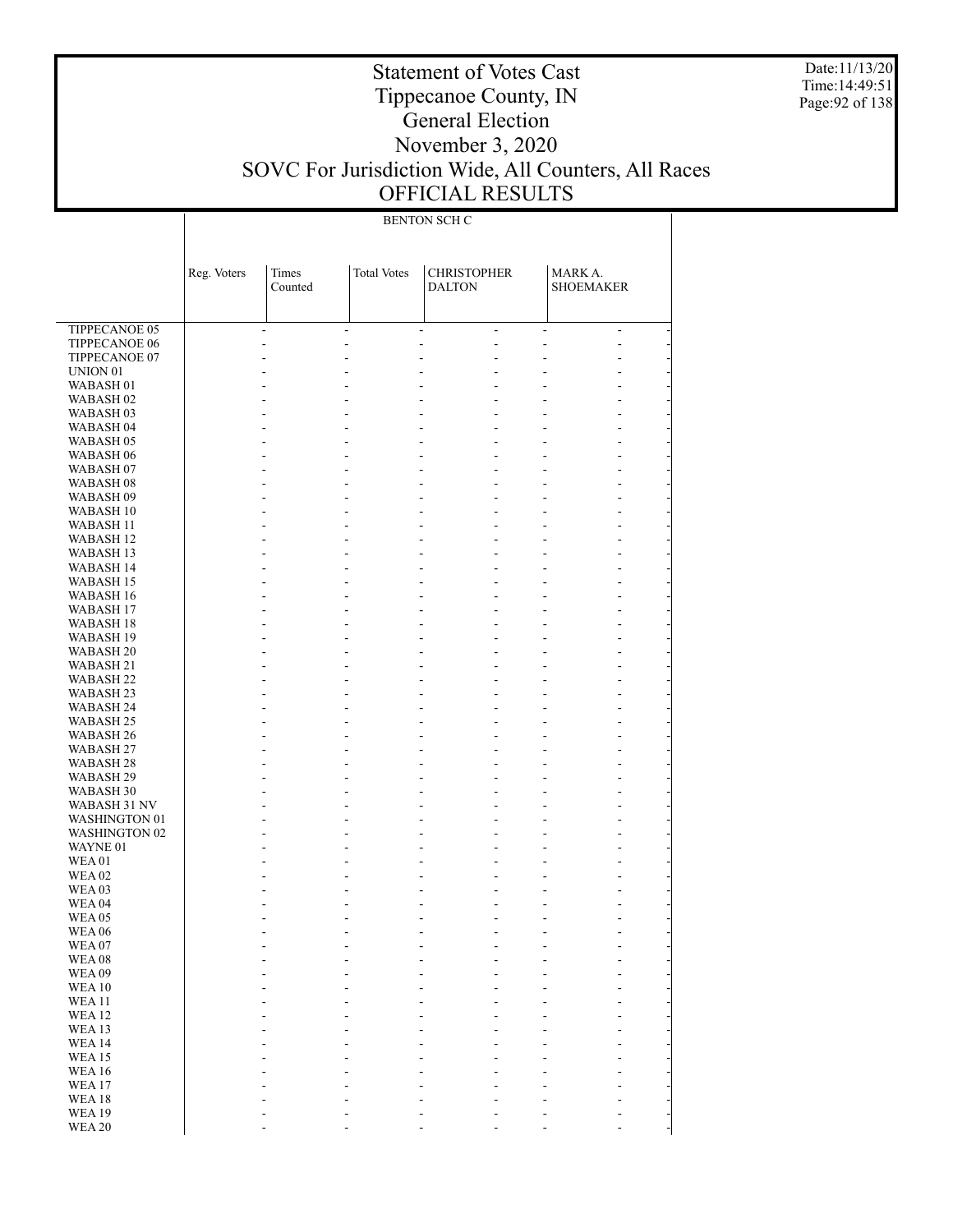|                 | Date:11/13/20<br>Time: 14:49:51<br>Page: 93 of 138<br>SOVC For Jurisdiction Wide, All Counters, All Races |                         |                    |                                     |                             |  |
|-----------------|-----------------------------------------------------------------------------------------------------------|-------------------------|--------------------|-------------------------------------|-----------------------------|--|
|                 |                                                                                                           |                         |                    | <b>BENTON SCH C</b>                 |                             |  |
|                 | Reg. Voters                                                                                               | <b>Times</b><br>Counted | <b>Total Votes</b> | <b>CHRISTOPHER</b><br><b>DALTON</b> | MARK A.<br><b>SHOEMAKER</b> |  |
| WEA 21<br>Total | 1552                                                                                                      | 1120                    | 883                | 65.69%<br>580                       | 303 34.31%                  |  |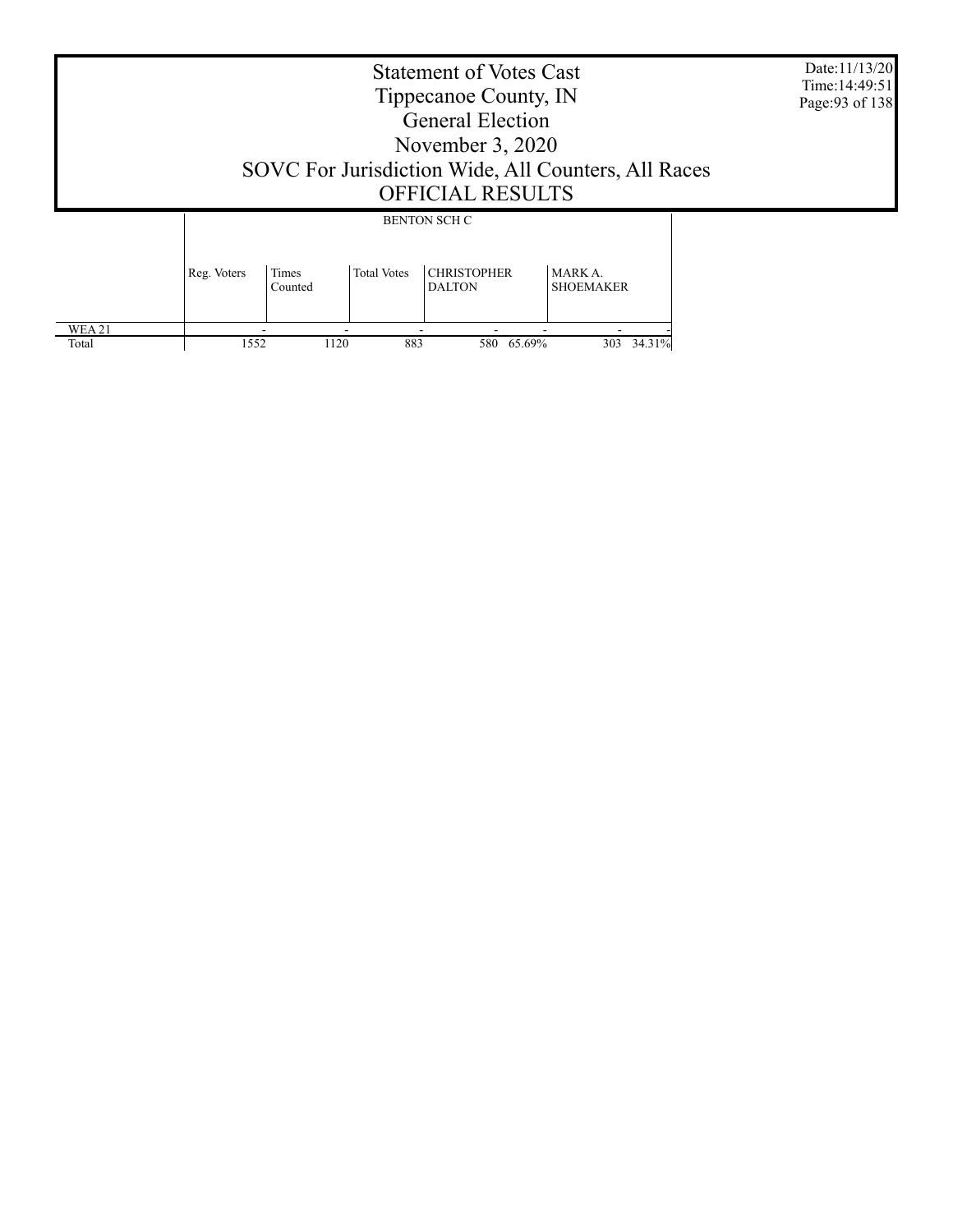Date:11/13/20 Time:14:49:51 Page:94 of 138

### Tippecanoe County, IN General Election November 3, 2020 SOVC For Jurisdiction Wide, All Counters, All Races OFFICIAL RESULTS

Statement of Votes Cast

|                                            |             |         |                    | WLCSC SCH BOARD   |                         |                     |
|--------------------------------------------|-------------|---------|--------------------|-------------------|-------------------------|---------------------|
|                                            |             |         |                    |                   |                         |                     |
|                                            |             |         |                    |                   |                         |                     |
|                                            | Reg. Voters | Times   | <b>Total Votes</b> | <b>AMY AUSTIN</b> | <b>BRIAN J. BITTNER</b> | <b>ANGELA JANES</b> |
|                                            |             | Counted |                    |                   |                         |                     |
|                                            |             |         |                    |                   |                         |                     |
| Jurisdiction Wide                          |             |         |                    |                   |                         |                     |
| FAIRFIELD 01<br><b>FAIRFIELD 02</b>        |             |         |                    |                   |                         |                     |
| <b>FAIRFIELD 03</b>                        |             |         |                    |                   |                         |                     |
| <b>FAIRFIELD 04</b>                        |             |         |                    |                   |                         |                     |
| <b>FAIRFIELD 05</b>                        |             |         |                    |                   |                         |                     |
| <b>FAIRFIELD 06</b>                        |             |         |                    |                   |                         |                     |
| <b>FAIRFIELD 07</b>                        |             |         |                    |                   |                         | L,                  |
| <b>FAIRFIELD 08</b><br>FAIRFIELD 09        |             |         |                    |                   |                         |                     |
| <b>FAIRFIELD 10</b>                        |             |         |                    |                   |                         |                     |
| <b>FAIRFIELD 11</b>                        |             |         |                    |                   |                         |                     |
| <b>FAIRFIELD 12</b>                        |             |         |                    |                   |                         |                     |
| <b>FAIRFIELD 13</b>                        |             |         |                    |                   |                         |                     |
| <b>FAIRFIELD 14</b>                        |             |         |                    |                   |                         |                     |
| <b>FAIRFIELD 15</b>                        |             |         |                    |                   |                         |                     |
| <b>FAIRFIELD 16</b><br><b>FAIRFIELD 17</b> |             |         |                    |                   |                         |                     |
| <b>FAIRFIELD 18</b>                        |             |         |                    |                   |                         |                     |
| <b>FAIRFIELD 19</b>                        |             |         |                    |                   |                         |                     |
| <b>FAIRFIELD 20</b>                        |             |         |                    |                   |                         |                     |
| <b>FAIRFIELD 21</b>                        |             |         |                    |                   |                         |                     |
| <b>FAIRFIELD 22</b>                        |             |         |                    |                   |                         |                     |
| <b>FAIRFIELD 23</b>                        |             |         |                    | ÷,                |                         |                     |
| <b>FAIRFIELD 24</b><br><b>FAIRFIELD 25</b> |             |         |                    |                   |                         |                     |
| <b>FAIRFIELD 26</b>                        |             |         |                    |                   |                         |                     |
| <b>FAIRFIELD 27</b>                        |             |         |                    |                   |                         |                     |
| <b>FAIRFIELD 28</b>                        |             |         |                    |                   |                         |                     |
| <b>FAIRFIELD 29</b>                        |             |         |                    |                   |                         |                     |
| <b>FAIRFIELD 30</b>                        |             |         |                    |                   |                         |                     |
| <b>FAIRFIELD 31</b><br><b>FAIRFIELD 32</b> |             |         |                    |                   |                         |                     |
| <b>FAIRFIELD 33</b>                        |             |         |                    |                   |                         |                     |
| <b>FAIRFIELD 34</b>                        |             |         |                    |                   |                         |                     |
| <b>FAIRFIELD 35</b>                        |             |         |                    |                   |                         | L,                  |
| <b>FAIRFIELD 36</b>                        |             |         |                    |                   |                         |                     |
| <b>FAIRFIELD 37 NV</b>                     |             |         |                    |                   |                         |                     |
| JACKSON 01<br><b>LAURAMIE 01</b>           |             |         |                    |                   |                         |                     |
| <b>LAURAMIE 02</b>                         |             |         |                    |                   |                         |                     |
| PERRY 01                                   |             |         |                    |                   |                         |                     |
| PERRY 02                                   |             |         |                    |                   |                         |                     |
| PERRY 03                                   |             |         |                    |                   |                         |                     |
| PERRY 04                                   |             |         |                    |                   |                         |                     |
| PERRY 05                                   |             |         | $\overline{a}$     |                   |                         |                     |
| PERRY 06 NV<br>RANDOLPH <sub>01</sub>      |             |         |                    |                   |                         |                     |
| SHEFFIELD 01                               |             |         |                    |                   |                         |                     |
| SHEFFIELD 02                               |             |         |                    |                   |                         |                     |
| SHEFFIELD 03                               |             |         |                    |                   |                         |                     |
| <b>SHEFFIELD 04 NV</b>                     |             |         |                    |                   |                         |                     |
| SHELBY 01                                  |             |         |                    |                   |                         |                     |
| SHELBY 02                                  |             |         | ÷,                 |                   |                         |                     |
| TIPPECANOE 01<br>TIPPECANOE 02             |             |         |                    |                   |                         |                     |
| TIPPECANOE 03                              |             |         |                    |                   |                         |                     |

- - - - - - - - -

TIPPECANOE 04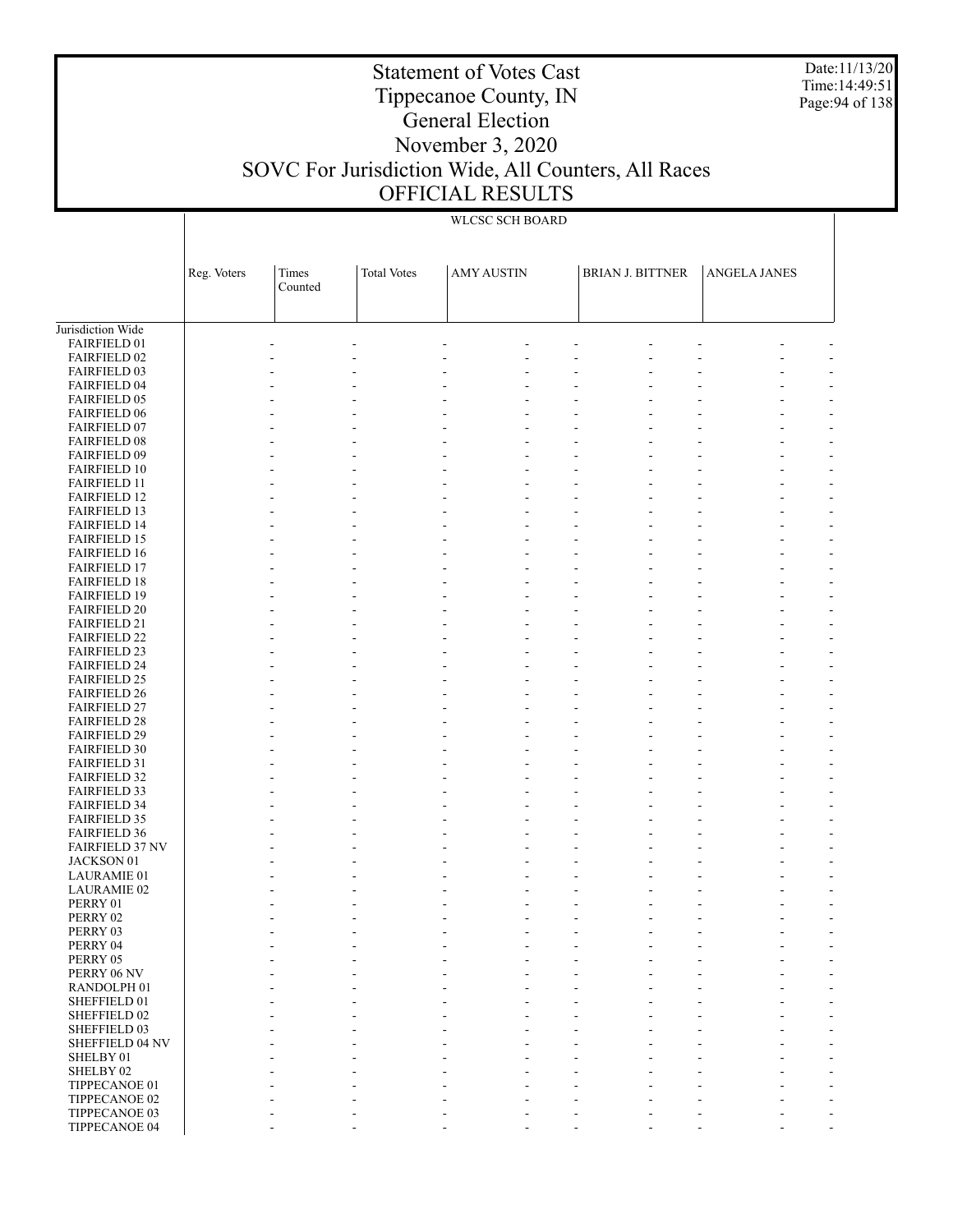Date:11/13/20 Time:14:49:51 Page:95 of 138

### Tippecanoe County, IN General Election November 3, 2020 SOVC For Jurisdiction Wide, All Counters, All Races OFFICIAL RESULTS

Statement of Votes Cast

|                                       | Reg. Voters              | Times                    | <b>Total Votes</b>             | <b>AMY AUSTIN</b>                          |                          | <b>BRIAN J. BITTNER</b>  |                     | <b>ANGELA JANES</b>      |                |
|---------------------------------------|--------------------------|--------------------------|--------------------------------|--------------------------------------------|--------------------------|--------------------------|---------------------|--------------------------|----------------|
|                                       |                          | Counted                  |                                |                                            |                          |                          |                     |                          |                |
|                                       |                          |                          |                                |                                            |                          |                          |                     |                          |                |
| <b>TIPPECANOE 05</b><br>TIPPECANOE 06 | $\overline{\phantom{a}}$ | $\overline{\phantom{a}}$ | $\overline{\phantom{a}}$<br>÷, | $\overline{\phantom{a}}$<br>$\overline{a}$ | $\blacksquare$<br>÷,     |                          | $\frac{1}{2}$<br>÷, | $\overline{\phantom{a}}$ | $\overline{a}$ |
| TIPPECANOE 07                         |                          |                          |                                |                                            |                          |                          |                     |                          |                |
| UNION <sub>01</sub>                   |                          |                          |                                |                                            |                          |                          |                     |                          |                |
| WABASH <sub>01</sub>                  |                          |                          |                                |                                            |                          |                          |                     |                          |                |
| WABASH <sub>02</sub>                  |                          |                          |                                |                                            |                          |                          |                     |                          |                |
| WABASH 03                             |                          |                          |                                |                                            |                          |                          |                     |                          |                |
| <b>WABASH 04</b>                      |                          |                          |                                |                                            |                          |                          |                     |                          |                |
| WABASH <sub>05</sub>                  |                          |                          |                                |                                            |                          |                          |                     |                          |                |
| WABASH 06                             | 109                      | 72                       | 170                            | 18                                         | 10.59%                   | 8                        | 4.71%               | 16                       | 9.41%          |
| WABASH <sub>07</sub>                  | 990                      | 750                      | 2466                           | 249                                        | 10.10%                   | 79<br>42                 | 3.20%<br>2.49%      | 124                      | 5.03%          |
| WABASH 08<br>WABASH <sub>09</sub>     | 770<br>827               | 525<br>452               | 1688<br>1121                   | 150<br>121                                 | 8.89%<br>10.79%          | 40                       | 3.57%               | 75<br>79                 | 4.44%<br>7.05% |
| WABASH 10                             | 331                      | 206                      | 622                            | 66                                         | 10.61%                   | 24                       | 3.86%               | 43                       | 6.91%          |
| <b>WABASH 11</b>                      | $\overline{\phantom{a}}$ | ÷,                       | L,                             | ÷,                                         |                          | $\overline{\phantom{a}}$ |                     | $\overline{a}$           |                |
| WABASH 12                             | $\overline{\phantom{a}}$ | $\overline{a}$           | $\overline{a}$                 |                                            |                          |                          | ÷,                  |                          |                |
| <b>WABASH 13</b>                      |                          |                          |                                |                                            |                          |                          |                     |                          |                |
| <b>WABASH 14</b>                      | 585                      | 334                      | 871                            | 109                                        | 12.51%                   | 27                       | 3.10%               | 77                       | 8.84%          |
| <b>WABASH 15</b>                      | 822                      | 599                      | 1894                           | 206                                        | 10.88%                   | 76                       | 4.01%               | 91                       | 4.80%          |
| WABASH 16                             | 1344                     | 864                      | 2103                           | 279                                        | 13.27%                   | 90                       | 4.28%               | 131                      | 6.23%          |
| WABASH 17                             |                          | L,                       | L,                             |                                            |                          | ä,                       |                     |                          |                |
| WABASH 18                             |                          |                          |                                |                                            |                          |                          |                     |                          |                |
| WABASH 19                             |                          |                          |                                |                                            |                          |                          |                     |                          |                |
| WABASH 20                             |                          |                          |                                |                                            |                          |                          |                     |                          |                |
| <b>WABASH 21</b><br><b>WABASH 22</b>  | 364<br>1079              | 257<br>759               | 768<br>2358                    | 72<br>250                                  | 9.38%<br>10.60%          | 32<br>74                 | 4.17%<br>3.14%      | 45<br>114                | 5.86%<br>4.83% |
| WABASH 23                             | 1300                     | 797                      | 2288                           | 190                                        | 8.30%                    | 88                       | 3.85%               | 111                      | 4.85%          |
| <b>WABASH 24</b>                      | 1334                     | 864                      | 2548                           | 295                                        | 11.58%                   | 69                       | 2.71%               | 145                      | 5.69%          |
| <b>WABASH 25</b>                      | 884                      | 373                      | 890                            | 106                                        | 11.91%                   | 29                       | 3.26%               | 71                       | 7.98%          |
| <b>WABASH 26</b>                      | 855                      | 226                      | 374                            | 37                                         | 9.89%                    | 14                       | 3.74%               | 46                       | 12.30%         |
| WABASH 27                             | 855                      | 239                      | 484                            | 53                                         | 10.95%                   | 14                       | 2.89%               | 36                       | 7.44%          |
| WABASH 28                             | 1461                     | 546                      | 1063                           | 106                                        | 9.97%                    | 36                       | 3.39%               | 106                      | 9.97%          |
| WABASH 29                             |                          |                          |                                |                                            |                          |                          |                     |                          |                |
| WABASH 30                             | $\overline{\phantom{a}}$ | ٠                        | $\overline{\phantom{a}}$       |                                            |                          |                          | ä,                  |                          |                |
| WABASH 31 NV                          |                          |                          |                                |                                            |                          |                          |                     |                          |                |
| <b>WASHINGTON 01</b>                  |                          |                          |                                |                                            |                          |                          |                     |                          |                |
| <b>WASHINGTON 02</b><br>WAYNE 01      |                          |                          |                                |                                            |                          |                          |                     |                          |                |
| <b>WEA01</b>                          |                          |                          |                                |                                            | ä,                       |                          |                     |                          |                |
| <b>WEA 02</b>                         |                          |                          |                                |                                            |                          |                          |                     |                          |                |
| WEA <sub>03</sub>                     |                          |                          |                                |                                            |                          |                          |                     |                          |                |
| WEA <sub>04</sub>                     |                          |                          |                                |                                            | L,                       |                          |                     |                          |                |
| WEA 05                                |                          |                          |                                |                                            |                          |                          |                     |                          |                |
| <b>WEA 06</b>                         |                          |                          | $\overline{\phantom{a}}$       | ÷,                                         | $\overline{\phantom{a}}$ |                          | -                   |                          | $\overline{a}$ |
| WEA 07                                |                          |                          |                                |                                            |                          |                          |                     |                          |                |
| <b>WEA08</b>                          |                          |                          |                                |                                            |                          |                          |                     |                          |                |
| <b>WEA09</b>                          |                          |                          |                                |                                            |                          |                          |                     |                          |                |
| <b>WEA10</b>                          |                          |                          |                                |                                            |                          |                          |                     |                          |                |
| <b>WEA11</b><br><b>WEA12</b>          |                          |                          |                                |                                            |                          |                          |                     |                          |                |
| <b>WEA13</b>                          |                          |                          |                                |                                            |                          |                          |                     |                          |                |
| <b>WEA14</b>                          |                          |                          |                                |                                            |                          |                          |                     |                          |                |
| <b>WEA15</b>                          |                          |                          |                                |                                            |                          |                          |                     |                          |                |
| <b>WEA16</b>                          |                          |                          |                                |                                            |                          |                          |                     |                          |                |
| <b>WEA17</b>                          |                          |                          |                                |                                            |                          |                          |                     |                          |                |
| <b>WEA18</b>                          |                          |                          |                                |                                            |                          |                          |                     |                          |                |
| <b>WEA19</b>                          |                          |                          |                                |                                            |                          |                          |                     |                          |                |
| <b>WEA 20</b>                         |                          |                          |                                |                                            |                          |                          |                     |                          |                |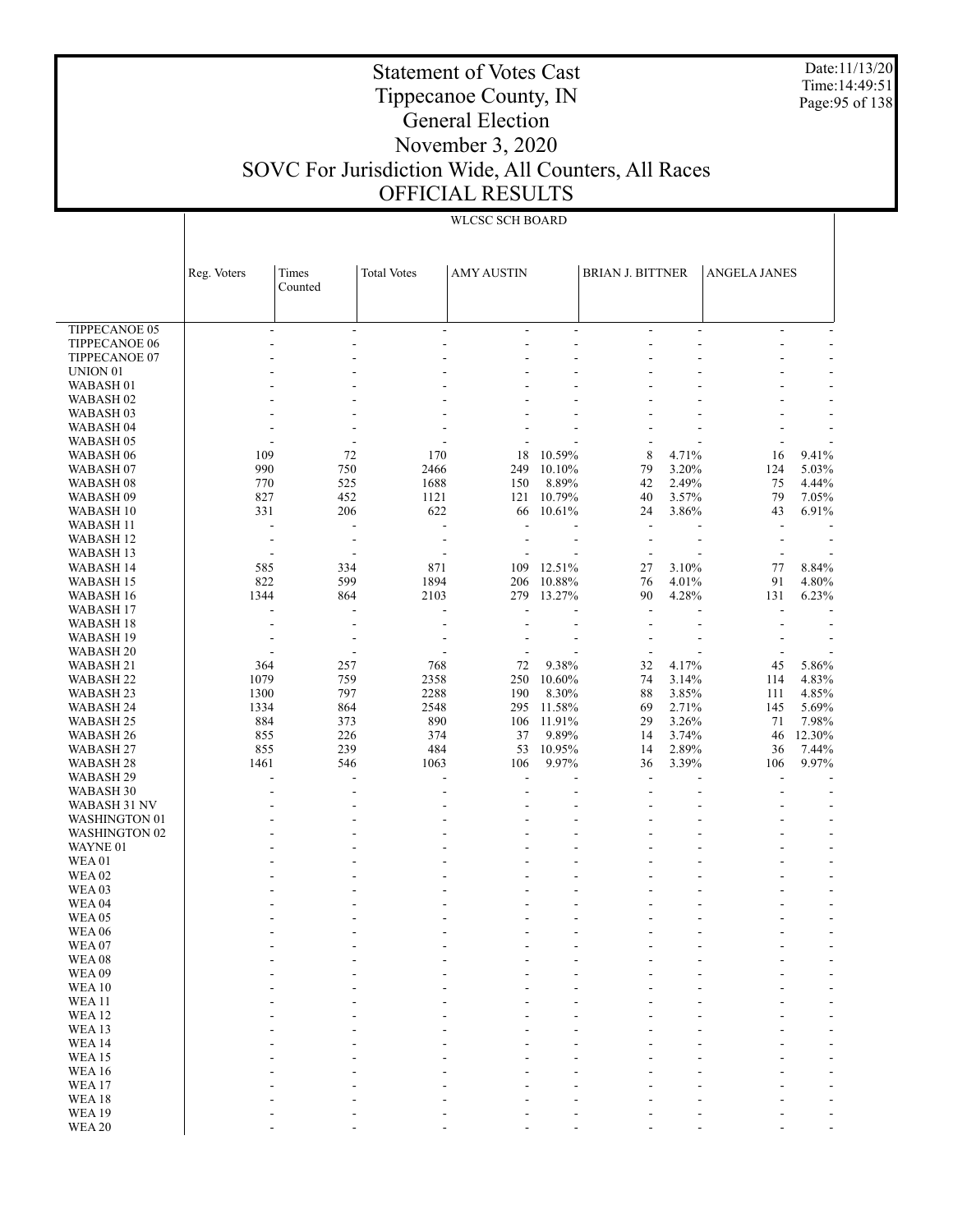| Date:11/13/20<br><b>Statement of Votes Cast</b><br>Time: 14:49:51<br>Tippecanoe County, IN<br>Page: 96 of 138<br><b>General Election</b><br>November $3, 2020$<br>SOVC For Jurisdiction Wide, All Counters, All Races<br><b>OFFICIAL RESULTS</b><br><b>WLCSC SCH BOARD</b> |             |                  |                                         |                |                         |                     |  |  |  |
|----------------------------------------------------------------------------------------------------------------------------------------------------------------------------------------------------------------------------------------------------------------------------|-------------|------------------|-----------------------------------------|----------------|-------------------------|---------------------|--|--|--|
|                                                                                                                                                                                                                                                                            |             |                  |                                         |                |                         |                     |  |  |  |
|                                                                                                                                                                                                                                                                            | Reg. Voters | Times<br>Counted | <b>AMY AUSTIN</b><br><b>Total Votes</b> |                | <b>BRIAN J. BITTNER</b> | <b>ANGELA JANES</b> |  |  |  |
| WEA 21<br>Total                                                                                                                                                                                                                                                            | 13910       | 7863             | 21708                                   | 10.63%<br>2307 | 742<br>3.42%            | 6.03%<br>1310       |  |  |  |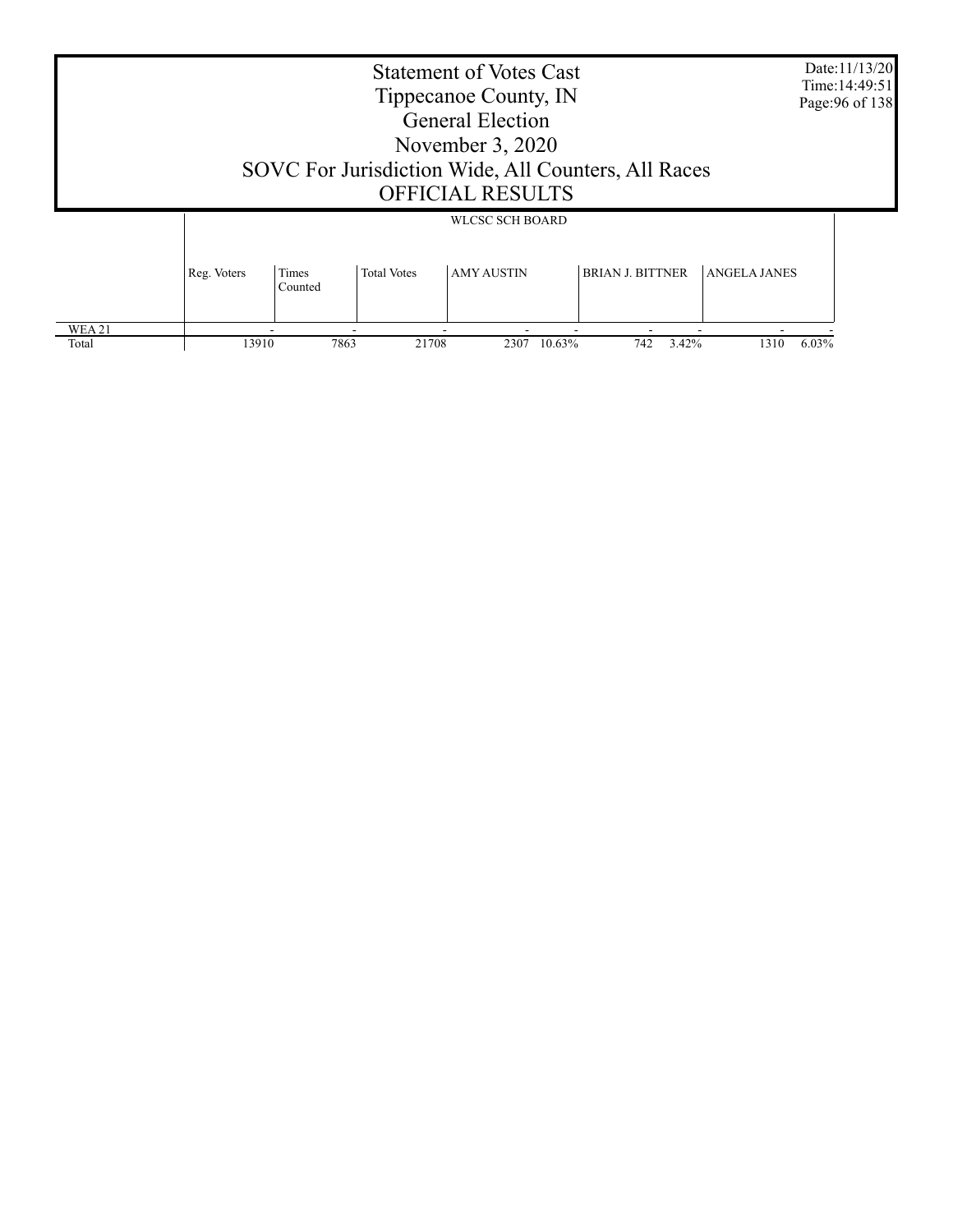Date:11/13/20 Time:14:49:51 Page:97 of 138

### Tippecanoe County, IN General Election

Statement of Votes Cast

### November 3, 2020 SOVC For Jurisdiction Wide, All Counters, All Races OFFICIAL RESULTS

#### Jurisdiction Wide FAIRFIELD 01 FAIRFIELD 02 FAIRFIELD 03 FAIRFIELD 04 FAIRFIELD 05 FAIRFIELD 06 FAIRFIELD 07 FAIRFIELD 08 FAIRFIELD 09 FAIRFIELD 10 FAIRFIELD 11 FAIRFIELD 12 FAIRFIELD 13 FAIRFIELD 14 FAIRFIELD 15 FAIRFIELD 16 FAIRFIELD 17 FAIRFIELD 18 FAIRFIELD 19 FAIRFIELD 20 FAIRFIELD 21 FAIRFIELD 22 FAIRFIELD 23 FAIRFIELD 24 FAIRFIELD 25 FAIRFIELD 26 FAIRFIELD 27 FAIRFIELD 28 FAIRFIELD 29 FAIRFIELD 30 FAIRFIELD 31 FAIRFIELD 32 FAIRFIELD 33 FAIRFIELD 34 FAIRFIELD 35 FAIRFIELD 36 FAIRFIELD 37 NV JACKSON 01 LAURAMIE 01 LAURAMIE 02 PERRY 01 PERRY 02 PERRY 03 PERRY 04 PERRY 05 PERRY 06 NV RANDOLPH 01 SHEFFIELD 01 SHEFFIELD 02 SHEFFIELD 03 SHEFFIELD 04 NV SHELBY 01 SHELBY 02 TIPPECANOE 01 TIPPECANOE 02 TIPPECANOE 03 BRADY KALB | JEFFREY M. KAYSER BRAD MARLEY | DOUG MASSON | DACIA MUMFORD WLCSC SCH BOARD - - - - - - - - - - - - - - - - - - - - - - - - - - - - - - - - - - - - - - - - - - - - - - - - - - - - - - - - - - - - - - - - - - - - - - - - - - - - - - - - - - - - - - - - - - - - - - - - - - - - - - - - - - - - - - - - - - - - - - - - - - - - - - - - - - - - - - - - - - - - - - - - - - - - - - - - - - - - - - - - - - - - - - - - - - - - - - - - - - - - - - - - - - - - - - - - - - - - - - - - - - - - - - - - - - - - - - - - - - - - - - - - - - - - - - - - - - - - - - - - - - - - - - - - - - - - - - - - - - - - - - - - - - - - - - - - - - - - - - - - - - - - - - - - - - - - - - - - - - - - - - - - - - - - - - - - - - - - - - - - - - - - - - - - - - - - - - - - - - - - - - - - - - - - - - - - - - - - - - - - - - - - - - - - - - - - - - - - - - - - - - - - - - - - - - - - - - - - - - - - - - - - - - - - - - - - - - - - - - - - - - - - - - - - - - - - - - - - - - - - - - - - - - - - - - - - - - - - - - - - - - - - - - - - - - - - - - - - - - - - - - - - - - - - - - - - - - - - - - - - - - - - - - - - - - - - - - - - - - - - - - - - - - - - - - - - - - - - - - - - - - - - - - - - - - - - - - - - - - - -

- - - - - - - - - -

TIPPECANOE 04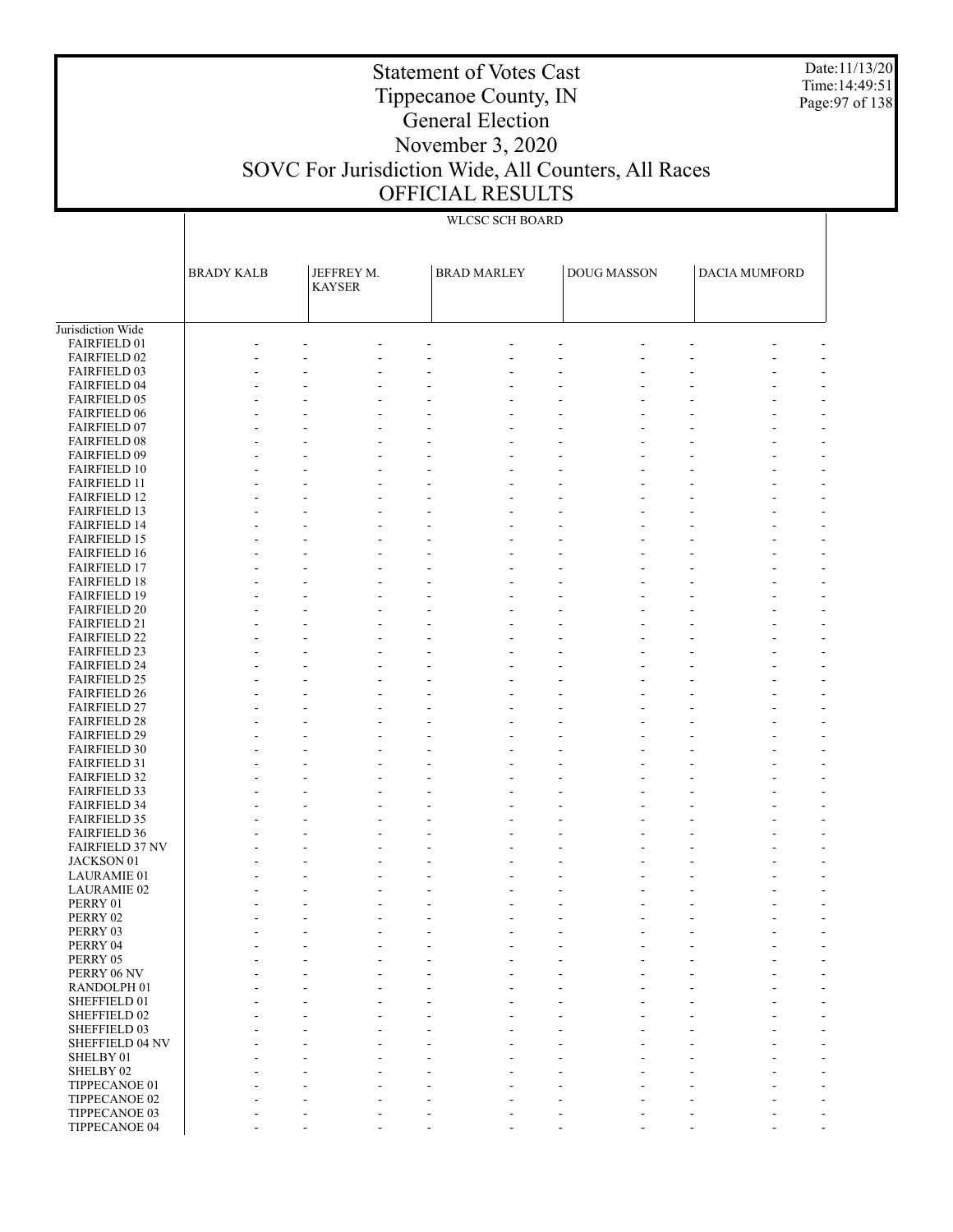Date:11/13/20 Time:14:49:51 Page:98 of 138

## Tippecanoe County, IN General Election

Statement of Votes Cast

### November 3, 2020 SOVC For Jurisdiction Wide, All Counters, All Races OFFICIAL RESULTS

|                                   | <b>BRADY KALB</b>        |                | JEFFREY M.<br><b>KAYSER</b> |                | <b>BRAD MARLEY</b>       |                | <b>DOUG MASSON</b>       |                | <b>DACIA MUMFORD</b>     |                          |
|-----------------------------------|--------------------------|----------------|-----------------------------|----------------|--------------------------|----------------|--------------------------|----------------|--------------------------|--------------------------|
| <b>TIPPECANOE 05</b>              | $\overline{\phantom{a}}$ | ÷              | $\overline{\phantom{a}}$    | $\sim$         | $\overline{a}$           | $\mathbf{r}$   | ÷                        | ÷.             | $\overline{a}$           |                          |
| TIPPECANOE 06                     | ٠                        | ٠              | ÷                           | ÷              |                          | ÷              | ÷                        | ÷              |                          |                          |
| <b>TIPPECANOE 07</b>              |                          |                |                             |                |                          |                |                          |                |                          |                          |
| UNION <sub>01</sub>               |                          |                | ٠                           |                |                          |                |                          |                |                          |                          |
| WABASH <sub>01</sub>              |                          |                |                             |                |                          |                |                          |                |                          |                          |
| WABASH <sub>02</sub>              |                          |                |                             |                |                          |                |                          |                |                          |                          |
| WABASH <sub>03</sub>              |                          |                |                             |                |                          |                |                          |                |                          |                          |
| WABASH <sub>04</sub>              |                          |                | L,                          |                |                          |                |                          |                |                          |                          |
| WABASH <sub>05</sub>              |                          |                | $\overline{a}$              |                |                          |                |                          |                | $\overline{a}$           |                          |
| WABASH <sub>06</sub>              | 3                        | 1.76%          | $\overline{c}$              | 1.18%          | 15                       | 8.82%          | 10                       | 5.88%          | 15                       | 8.82%                    |
| WABASH <sub>07</sub>              | 70                       | 2.84%          | 44                          | 1.78%          | 218                      | 8.84%          | 250                      | 10.14%         | 223                      | 9.04%                    |
| WABASH <sub>08</sub>              | 49                       | 2.90%          | 43                          | 2.55%          | 141                      | 8.35%          | 150                      | 8.89%          | 164                      | 9.72%                    |
| WABASH <sub>09</sub><br>WABASH 10 | 54<br>14                 | 4.82%<br>2.25% | 35<br>19                    | 3.12%<br>3.05% | 59<br>59                 | 5.26%<br>9.49% | 46<br>49                 | 4.10%<br>7.88% | 82<br>42                 | 7.31%<br>6.75%           |
| WABASH 11                         | ÷,                       |                | $\overline{\phantom{a}}$    |                | ÷,                       |                | $\overline{\phantom{a}}$ |                | $\overline{\phantom{a}}$ |                          |
| WABASH <sub>12</sub>              | $\overline{\phantom{a}}$ | ÷              | $\overline{\phantom{a}}$    | ÷              | $\overline{a}$           |                | $\overline{\phantom{a}}$ |                | $\overline{\phantom{a}}$ |                          |
| <b>WABASH 13</b>                  | $\overline{\phantom{a}}$ |                | $\overline{a}$              |                |                          |                |                          |                | $\overline{a}$           |                          |
| WABASH 14                         | 27                       | 3.10%          | 21                          | 2.41%          | 51                       | 5.86%          | 64                       | 7.35%          | 57                       | 6.54%                    |
| WABASH 15                         | 42                       | 2.22%          | 44                          | 2.32%          | 173                      | 9.13%          | 172                      | 9.08%          | 173                      | 9.13%                    |
| <b>WABASH 16</b>                  | 42                       | 2.00%          | 48                          | 2.28%          | 236                      | 11.22%         | 204                      | 9.70%          | 111                      | 5.28%                    |
| WABASH 17                         | ÷.                       |                | $\sim$                      |                | $\overline{\phantom{a}}$ |                | ÷.                       |                | ÷                        |                          |
| WABASH 18                         |                          |                | ÷,                          |                |                          |                |                          |                |                          |                          |
| WABASH 19                         |                          |                |                             |                |                          |                |                          |                |                          |                          |
| <b>WABASH 20</b>                  | $\blacksquare$           |                | $\blacksquare$              |                |                          |                | $\overline{\phantom{a}}$ |                | $\blacksquare$           |                          |
| WABASH 21                         | 22                       | 2.86%          | 19                          | 2.47%          | 73                       | 9.51%          | 55                       | 7.16%          | 63                       | 8.20%                    |
| WABASH <sub>22</sub>              | 59                       | 2.50%          | 49                          | 2.08%          | 209                      | 8.86%          | 210                      | 8.91%          | 196                      | 8.31%                    |
| WABASH <sub>23</sub>              | 56                       | 2.45%          | 44                          | 1.92%          | 230                      | 10.05%         | 193                      | 8.44%          | 204                      | 8.92%                    |
| WABASH 24                         | 44                       | 1.73%          | 54                          | 2.12%          | 208                      | 8.16%          | 225                      | 8.83%          | 206                      | 8.08%                    |
| WABASH 25                         | 30                       | 3.37%          | 27                          | 3.03%          | 56                       | 6.29%          | 68                       | 7.64%          | 88                       | 9.89%                    |
| WABASH <sub>26</sub><br>WABASH 27 | 13<br>18                 | 3.48%<br>3.72% | 11<br>24                    | 2.94%<br>4.96% | 17<br>27                 | 4.55%<br>5.58% | 18<br>23                 | 4.81%<br>4.75% | 29<br>32                 | 7.75%<br>6.61%           |
| WABASH <sub>28</sub>              | 34                       | 3.20%          | 50                          | 4.70%          | 52                       | 4.89%          | 60                       | 5.64%          | 62                       | 5.83%                    |
| WABASH 29                         | $\overline{\phantom{a}}$ |                | $\overline{\phantom{a}}$    |                | $\overline{a}$           |                | $\overline{\phantom{a}}$ |                | ÷                        |                          |
| WABASH 30                         |                          |                | ÷                           |                | $\overline{a}$           | ÷              | $\overline{\phantom{a}}$ |                |                          |                          |
| WABASH 31 NV                      |                          |                |                             |                |                          |                |                          |                |                          | ÷                        |
| <b>WASHINGTON 01</b>              |                          |                | ٠                           |                |                          |                |                          |                |                          | ٠                        |
| <b>WASHINGTON 02</b>              |                          |                |                             |                |                          |                |                          |                |                          |                          |
| WAYNE 01                          |                          |                | ٠                           | ٠              |                          | ÷.             |                          |                |                          |                          |
| <b>WEA01</b>                      |                          |                |                             |                |                          |                |                          |                |                          |                          |
| <b>WEA02</b>                      |                          |                | ٠                           | ÷              |                          | ÷.             |                          |                |                          |                          |
| <b>WEA03</b>                      |                          |                | ٠                           | ٠              |                          |                |                          |                |                          |                          |
| <b>WEA04</b>                      |                          |                | ÷                           |                |                          |                |                          |                |                          |                          |
| <b>WEA05</b>                      |                          |                | ٠                           |                |                          |                |                          |                |                          | ٠                        |
| <b>WEA 06</b>                     |                          |                | ٠                           | L,             |                          | ÷,             | ÷                        |                |                          | $\overline{\phantom{a}}$ |
| WEA07<br>WEA08                    |                          |                |                             |                |                          |                |                          |                |                          |                          |
| WEA09                             |                          |                |                             |                |                          |                |                          |                |                          |                          |
| <b>WEA10</b>                      |                          |                |                             |                |                          |                |                          |                |                          |                          |
| <b>WEA11</b>                      |                          |                |                             |                |                          |                |                          |                |                          |                          |
| <b>WEA12</b>                      |                          |                |                             |                |                          |                |                          |                |                          |                          |
| WEA <sub>13</sub>                 |                          |                |                             |                |                          |                |                          |                |                          |                          |
| WEA14                             |                          |                |                             |                |                          |                |                          |                |                          |                          |
| WEA15                             |                          |                |                             |                |                          |                |                          |                |                          |                          |
| <b>WEA16</b>                      |                          |                |                             |                |                          |                |                          |                |                          |                          |
| WEA17                             |                          |                |                             |                |                          |                |                          |                |                          |                          |
| WEA18                             |                          |                |                             |                |                          |                |                          |                |                          |                          |
| <b>WEA19</b>                      |                          |                |                             |                |                          |                |                          |                |                          |                          |
| <b>WEA 20</b>                     |                          |                |                             |                |                          |                |                          |                |                          |                          |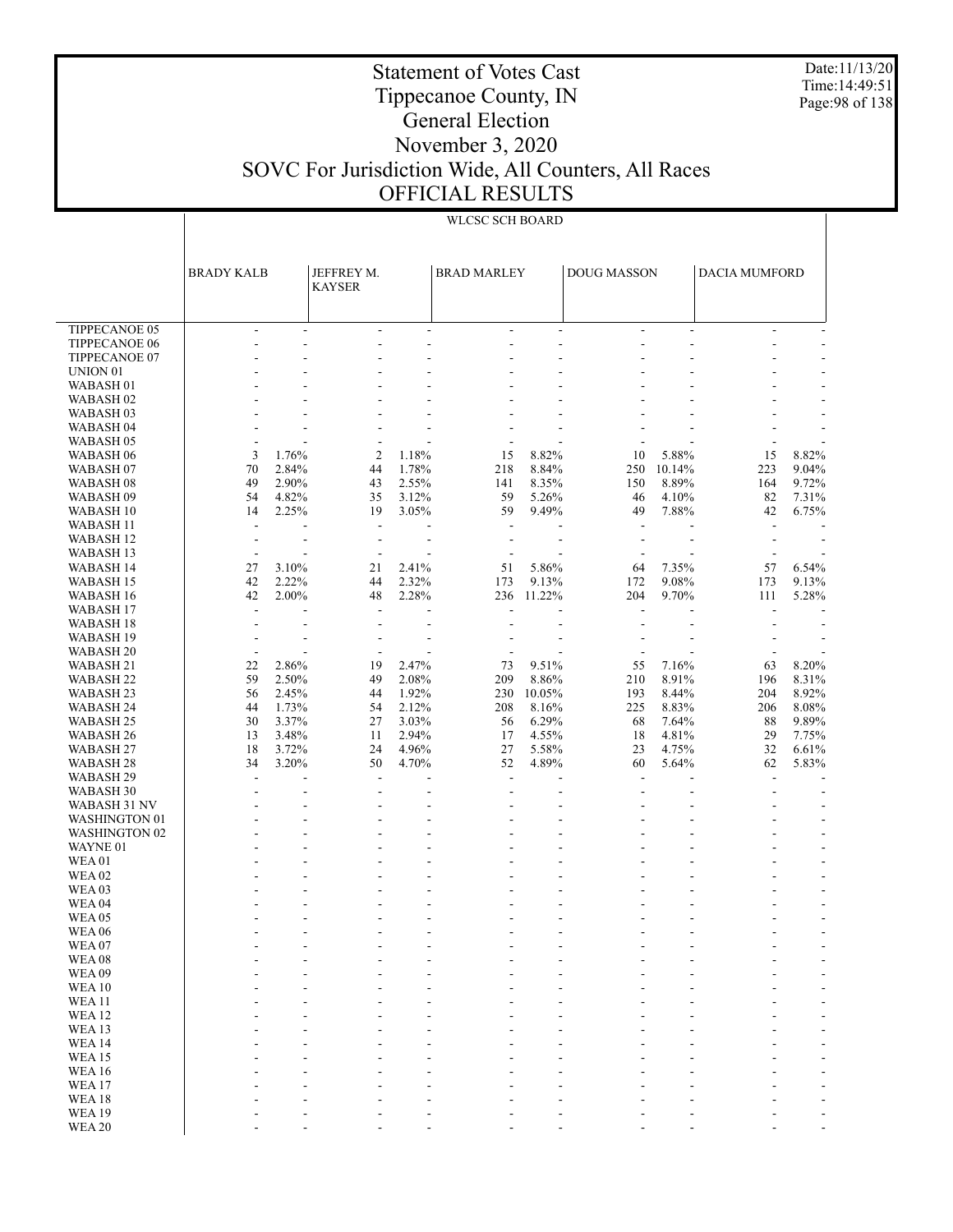| Date:11/13/20<br><b>Statement of Votes Cast</b><br>Time: 14:49:52<br>Tippecanoe County, IN<br>Page: 99 of 138<br><b>General Election</b><br>November 3, 2020<br>SOVC For Jurisdiction Wide, All Counters, All Races<br><b>OFFICIAL RESULTS</b> |              |     |               |               |                        |  |  |  |
|------------------------------------------------------------------------------------------------------------------------------------------------------------------------------------------------------------------------------------------------|--------------|-----|---------------|---------------|------------------------|--|--|--|
| <b>WLCSC SCH BOARD</b><br><b>BRAD MARLEY</b><br>JEFFREY M.<br><b>DOUG MASSON</b><br><b>DACIA MUMFORD</b><br><b>BRADY KALB</b><br><b>KAYSER</b>                                                                                                 |              |     |               |               |                        |  |  |  |
| WEA 21<br>Total                                                                                                                                                                                                                                | 577<br>2.66% | 534 | 1824<br>2.46% | 8.40%<br>1797 | 8.28%<br>1747<br>8.05% |  |  |  |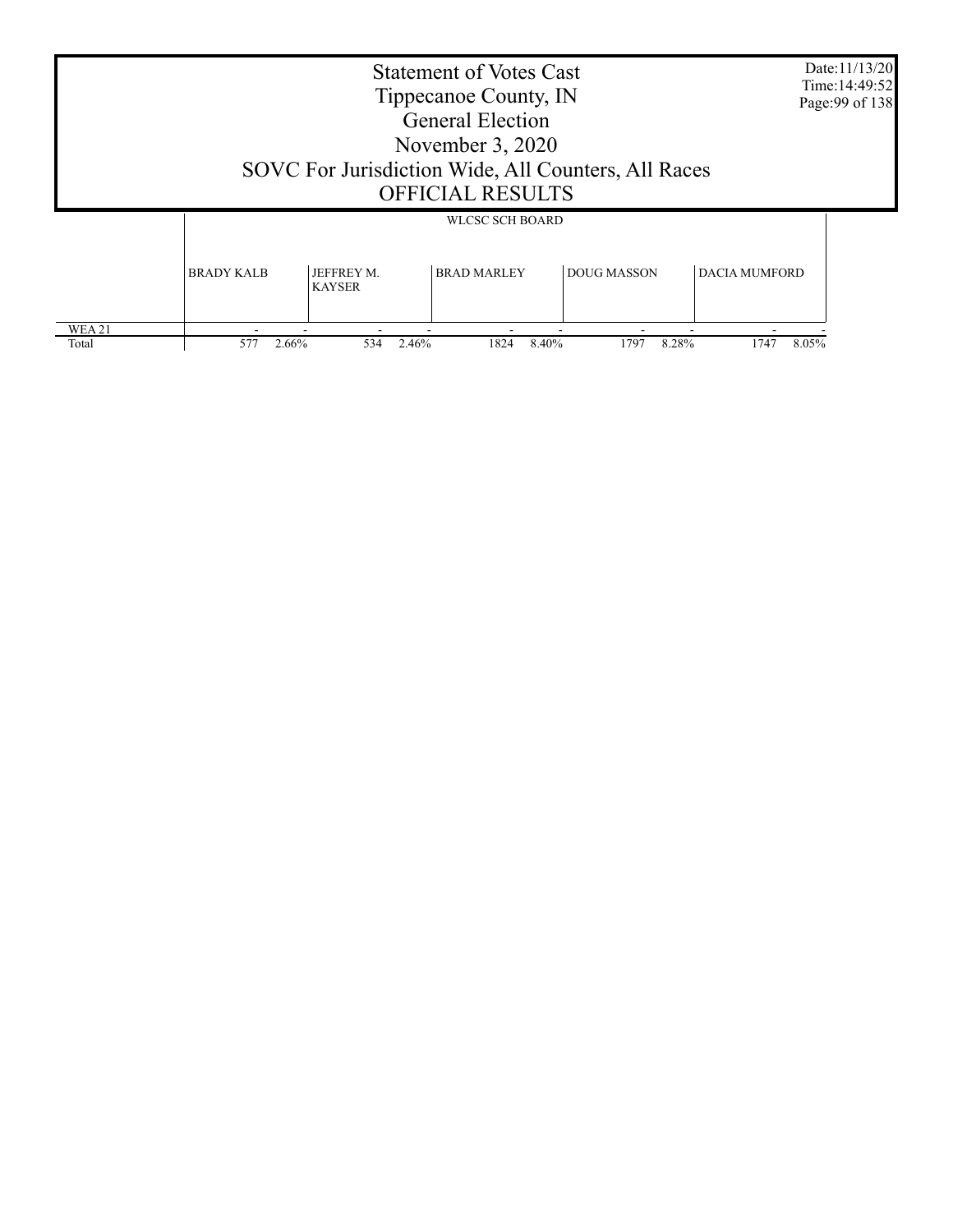Date:11/13/20 Time:14:49:52 Page:100 of 138

### Statement of Votes Cast Tippecanoe County, IN General Election November 3, 2020 SOVC For Jurisdiction Wide, All Counters, All Races OFFICIAL RESULTS

|                                            | <b>SARA POER</b> | <b>MELISSA</b><br>PROCHNAU | DAVID J. PURPURA | <b>BRIAN RUH</b> | TOM SCHOTT |  |
|--------------------------------------------|------------------|----------------------------|------------------|------------------|------------|--|
| Jurisdiction Wide                          |                  |                            |                  |                  |            |  |
| FAIRFIELD 01                               |                  |                            |                  |                  |            |  |
| <b>FAIRFIELD 02</b>                        |                  |                            |                  |                  |            |  |
| <b>FAIRFIELD 03</b>                        |                  |                            |                  |                  |            |  |
| <b>FAIRFIELD 04</b>                        |                  |                            |                  |                  |            |  |
| <b>FAIRFIELD 05</b>                        |                  |                            |                  |                  |            |  |
|                                            |                  |                            |                  |                  |            |  |
| <b>FAIRFIELD 06</b>                        |                  |                            |                  |                  |            |  |
| <b>FAIRFIELD 07</b><br><b>FAIRFIELD 08</b> |                  |                            |                  |                  |            |  |
| FAIRFIELD 09                               |                  |                            |                  |                  |            |  |
| <b>FAIRFIELD 10</b>                        |                  |                            |                  |                  |            |  |
| <b>FAIRFIELD 11</b>                        |                  |                            |                  |                  |            |  |
| <b>FAIRFIELD 12</b>                        |                  |                            |                  |                  |            |  |
| <b>FAIRFIELD 13</b>                        |                  |                            |                  |                  |            |  |
| <b>FAIRFIELD 14</b>                        |                  |                            |                  |                  |            |  |
| <b>FAIRFIELD 15</b>                        |                  |                            |                  |                  |            |  |
| <b>FAIRFIELD 16</b>                        |                  |                            |                  |                  |            |  |
| <b>FAIRFIELD 17</b>                        |                  |                            |                  |                  |            |  |
| <b>FAIRFIELD 18</b>                        |                  |                            |                  |                  |            |  |
| <b>FAIRFIELD 19</b>                        |                  |                            |                  |                  |            |  |
| <b>FAIRFIELD 20</b>                        |                  |                            |                  |                  |            |  |
| <b>FAIRFIELD 21</b>                        |                  |                            |                  |                  |            |  |
| <b>FAIRFIELD 22</b>                        |                  |                            |                  |                  |            |  |
| <b>FAIRFIELD 23</b>                        |                  |                            |                  |                  |            |  |
| <b>FAIRFIELD 24</b>                        |                  |                            |                  |                  |            |  |
| <b>FAIRFIELD 25</b>                        |                  |                            |                  |                  |            |  |
| <b>FAIRFIELD 26</b>                        |                  |                            |                  |                  |            |  |
| <b>FAIRFIELD 27</b>                        |                  |                            |                  |                  |            |  |
| <b>FAIRFIELD 28</b>                        |                  |                            |                  |                  |            |  |
| <b>FAIRFIELD 29</b>                        |                  |                            |                  |                  |            |  |
| <b>FAIRFIELD 30</b>                        |                  |                            |                  |                  |            |  |
| <b>FAIRFIELD 31</b>                        |                  |                            |                  |                  |            |  |
| <b>FAIRFIELD 32</b>                        |                  |                            |                  |                  |            |  |
| <b>FAIRFIELD 33</b>                        |                  |                            |                  |                  |            |  |
| <b>FAIRFIELD 34</b>                        |                  |                            |                  |                  |            |  |
| <b>FAIRFIELD 35</b>                        |                  |                            |                  |                  |            |  |
| <b>FAIRFIELD 36</b>                        |                  |                            |                  |                  |            |  |
| <b>FAIRFIELD 37 NV</b>                     |                  |                            |                  |                  |            |  |
| JACKSON 01                                 |                  |                            |                  |                  |            |  |
| <b>LAURAMIE 01</b>                         |                  |                            |                  |                  |            |  |
| <b>LAURAMIE 02</b>                         |                  |                            |                  |                  |            |  |
| PERRY 01                                   |                  |                            |                  |                  |            |  |
| PERRY 02                                   |                  |                            |                  |                  |            |  |
| PERRY 03                                   |                  |                            |                  |                  |            |  |
| PERRY 04                                   |                  |                            |                  |                  |            |  |
| PERRY 05                                   |                  |                            |                  |                  |            |  |
| PERRY 06 NV                                |                  |                            |                  |                  |            |  |
| RANDOLPH 01                                |                  |                            |                  |                  |            |  |
| SHEFFIELD 01                               |                  |                            |                  |                  |            |  |
| SHEFFIELD 02                               |                  |                            |                  |                  |            |  |
| SHEFFIELD 03                               |                  |                            |                  |                  |            |  |
| SHEFFIELD 04 NV                            |                  |                            |                  |                  |            |  |
| SHELBY 01                                  |                  |                            |                  |                  |            |  |
| SHELBY 02                                  |                  |                            |                  |                  |            |  |
| TIPPECANOE 01                              |                  |                            |                  |                  |            |  |
| TIPPECANOE 02                              |                  |                            |                  |                  |            |  |
| TIPPECANOE 03                              |                  |                            |                  |                  |            |  |
| TIPPECANOE 04                              |                  |                            |                  |                  |            |  |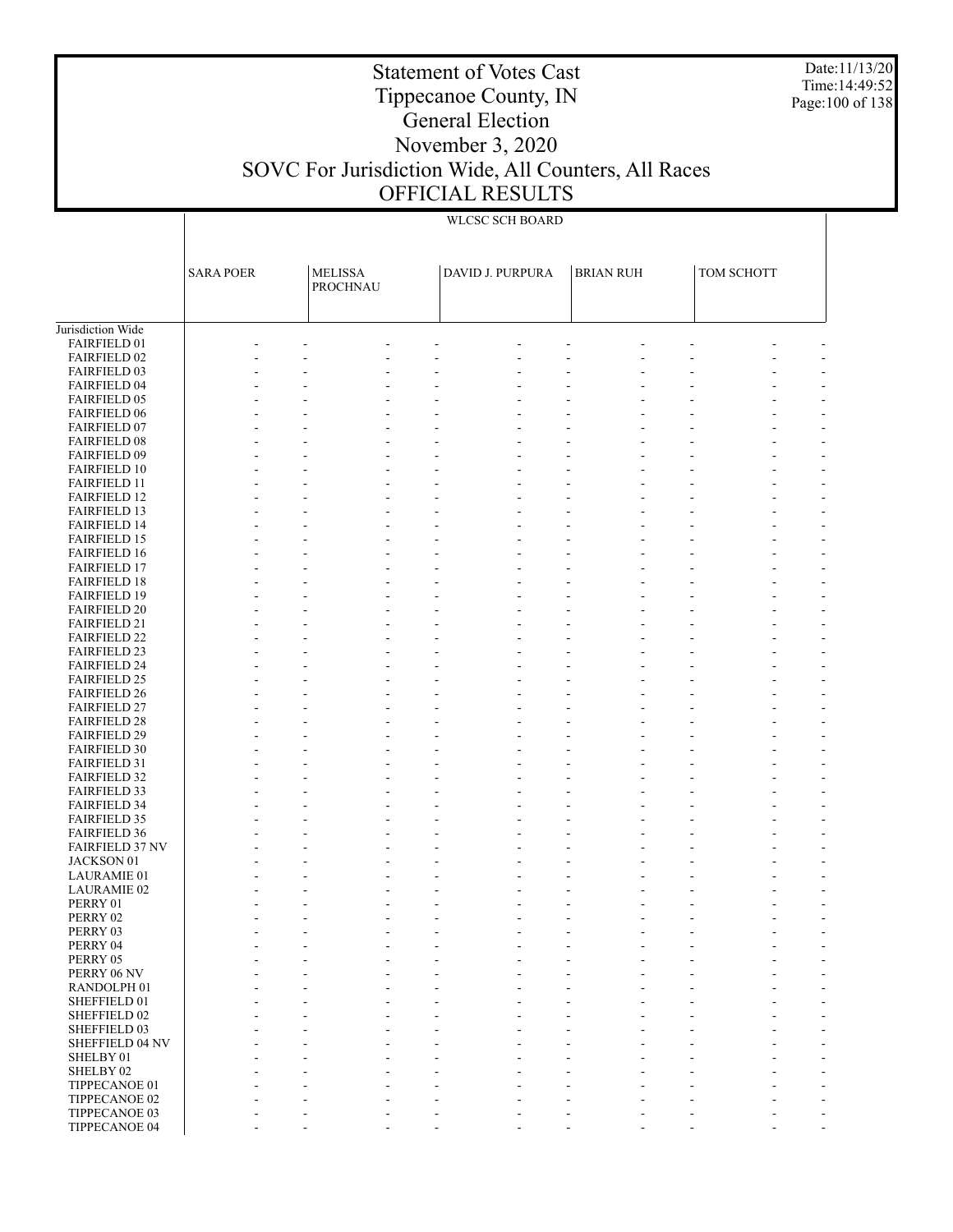Date:11/13/20 Time:14:49:52 Page:101 of 138

### Statement of Votes Cast Tippecanoe County, IN General Election November 3, 2020 SOVC For Jurisdiction Wide, All Counters, All Races OFFICIAL RESULTS

|                               | <b>SARA POER</b>         |                | <b>MELISSA</b><br><b>PROCHNAU</b> |                | DAVID J. PURPURA                                     |                | <b>BRIAN RUH</b>                                     |                | TOM SCHOTT     |                          |
|-------------------------------|--------------------------|----------------|-----------------------------------|----------------|------------------------------------------------------|----------------|------------------------------------------------------|----------------|----------------|--------------------------|
| <b>TIPPECANOE 05</b>          | $\overline{\phantom{a}}$ | ٠              | ÷.                                | $\sim$         | $\overline{\phantom{a}}$                             | $\sim$         | ÷                                                    | ÷.             | $\overline{a}$ |                          |
| TIPPECANOE 06                 | ٠                        | ٠              | ٠                                 | ÷.             | ÷                                                    | ٠              | ÷.                                                   | ÷.             |                |                          |
| TIPPECANOE 07                 |                          |                |                                   |                |                                                      |                |                                                      |                |                |                          |
| UNION <sub>01</sub>           |                          |                |                                   | ÷.             |                                                      |                |                                                      |                |                |                          |
| WABASH <sub>01</sub>          |                          |                |                                   |                |                                                      |                |                                                      |                |                |                          |
| WABASH <sub>02</sub>          |                          |                |                                   |                |                                                      |                |                                                      |                |                |                          |
| WABASH <sub>03</sub>          |                          |                |                                   |                |                                                      |                |                                                      |                |                |                          |
| WABASH <sub>04</sub>          |                          |                |                                   |                |                                                      |                |                                                      |                |                |                          |
| WABASH <sub>05</sub>          | $\overline{a}$           |                |                                   |                |                                                      |                |                                                      |                |                |                          |
| WABASH 06                     | 10                       | 5.88%          | 9                                 | 5.29%          | 5                                                    | 2.94%          | 4                                                    | 2.35%          | 21             | 12.35%                   |
| WABASH <sub>07</sub>          | 71                       | 2.88%          | 133                               | 5.39%          | 192                                                  | 7.79%          | 35                                                   | 1.42%          | 286            | 11.60%                   |
| WABASH <sub>08</sub>          | 40                       | 2.37%          | 97                                | 5.75%          | 166                                                  | 9.83%          | 20                                                   | 1.18%          | 167            | 9.89%                    |
| WABASH <sub>09</sub>          | 76                       | 6.78%          | 81                                | 7.23%          | 93                                                   | 8.30%          | 30                                                   | 2.68%          | 79             | 7.05%                    |
| WABASH 10                     | 30                       | 4.82%          | 47                                | 7.56%          | 37                                                   | 5.95%          | 11                                                   | 1.77%          | 80             | 12.86%                   |
| WABASH 11                     | $\overline{a}$           |                | $\overline{\phantom{a}}$          |                | $\overline{\phantom{a}}$                             |                | ÷,                                                   |                |                |                          |
| WABASH <sub>12</sub>          | $\blacksquare$           | ٠              | ÷                                 | ÷              | $\overline{\phantom{a}}$                             | ÷.             | $\overline{\phantom{a}}$                             | ÷.             |                |                          |
| WABASH 13                     |                          |                |                                   |                |                                                      |                |                                                      |                |                |                          |
| WABASH 14<br><b>WABASH 15</b> | 67                       | 7.69%<br>3.64% | 68<br>97                          | 7.81%<br>5.12% | 67<br>154                                            | 7.69%<br>8.13% | 17                                                   | 1.95%<br>2.27% | 64<br>223      | 7.35%<br>11.77%          |
| <b>WABASH 16</b>              | 69<br>89                 | 4.23%          | 122                               | 5.80%          | 104                                                  | 4.95%          | 43<br>37                                             | 1.76%          | 290            | 13.79%                   |
| WABASH 17                     | ÷.                       |                | ÷.                                |                | ÷.                                                   |                | ÷.                                                   |                |                |                          |
| WABASH 18                     |                          |                |                                   |                |                                                      |                |                                                      |                |                |                          |
| WABASH 19                     |                          |                |                                   |                |                                                      |                |                                                      |                |                |                          |
| <b>WABASH 20</b>              | $\overline{\phantom{a}}$ |                |                                   |                | ÷.                                                   |                |                                                      |                |                |                          |
| <b>WABASH 21</b>              | 23                       | 2.99%          | 53                                | 6.90%          | 55                                                   | 7.16%          | $\overline{\mathcal{I}}$                             | 0.91%          | 89             | 11.59%                   |
| <b>WABASH 22</b>              | 68                       | 2.88%          | 154                               | 6.53%          | 174                                                  | 7.38%          | 43                                                   | 1.82%          | 293            | 12.43%                   |
| WABASH <sub>23</sub>          | 84                       | 3.67%          | 196                               | 8.57%          | 191                                                  | 8.35%          | 40                                                   | 1.75%          | 259            | 11.32%                   |
| <b>WABASH 24</b>              | 111                      | 4.36%          | 165                               | 6.48%          | 220                                                  | 8.63%          | 42                                                   | 1.65%          | 280            | 10.99%                   |
| WABASH 25                     | 48                       | 5.39%          | 77                                | 8.65%          | 52                                                   | 5.84%          | 15                                                   | 1.69%          | 62             | 6.97%                    |
| WABASH <sub>26</sub>          | 40                       | 10.70%         | 35                                | 9.36%          | 19                                                   | 5.08%          | 10                                                   | 2.67%          | 19             | 5.08%                    |
| WABASH 27                     | 44                       | 9.09%          | 39                                | 8.06%          | 32                                                   | 6.61%          | 18                                                   | 3.72%          | 22             | 4.55%                    |
| WABASH <sub>28</sub>          | 107                      | 10.07%         | 88                                | 8.28%          | 67                                                   | 6.30%          | 37                                                   | 3.48%          | 57             | 5.36%                    |
| WABASH 29<br>WABASH 30        |                          |                | $\overline{a}$<br>$\overline{a}$  | ٠              | $\overline{\phantom{a}}$<br>$\overline{\phantom{a}}$ |                | $\overline{\phantom{a}}$<br>$\overline{\phantom{a}}$ |                | ÷              |                          |
| WABASH 31 NV                  |                          |                |                                   | ÷.             |                                                      |                |                                                      |                |                |                          |
| <b>WASHINGTON 01</b>          |                          |                |                                   | ٠              |                                                      |                |                                                      |                |                |                          |
| <b>WASHINGTON 02</b>          |                          |                |                                   |                |                                                      |                |                                                      |                |                |                          |
| WAYNE 01                      |                          |                |                                   | ÷.             |                                                      | ä,             |                                                      |                |                |                          |
| <b>WEA01</b>                  |                          |                |                                   |                |                                                      |                |                                                      |                |                |                          |
| <b>WEA02</b>                  |                          |                |                                   | ÷.             |                                                      | ٠              |                                                      |                |                |                          |
| WEA <sub>03</sub>             |                          |                |                                   | ÷.             |                                                      |                |                                                      |                |                |                          |
| WEA <sub>04</sub>             |                          |                |                                   | ÷,             |                                                      |                |                                                      |                |                |                          |
| <b>WEA 05</b>                 |                          |                |                                   | ÷.             |                                                      |                |                                                      |                |                |                          |
| <b>WEA 06</b>                 |                          |                | ÷.                                | ÷,             | $\overline{a}$                                       | ä,             | ÷                                                    |                |                | $\overline{\phantom{a}}$ |
| WEA07<br>WEA08                |                          |                |                                   |                |                                                      |                |                                                      |                |                |                          |
| WEA09                         |                          |                |                                   |                |                                                      |                |                                                      |                |                |                          |
| <b>WEA10</b>                  |                          |                |                                   |                |                                                      |                |                                                      |                |                |                          |
| <b>WEA11</b>                  |                          |                |                                   |                |                                                      |                |                                                      |                |                |                          |
| <b>WEA12</b>                  |                          |                |                                   |                |                                                      |                |                                                      |                |                |                          |
| WEA <sub>13</sub>             |                          |                |                                   |                |                                                      |                |                                                      |                |                |                          |
| WEA14                         |                          |                |                                   |                |                                                      |                |                                                      |                |                |                          |
| <b>WEA15</b>                  |                          |                |                                   |                |                                                      |                |                                                      |                |                |                          |
| <b>WEA16</b>                  |                          |                |                                   |                |                                                      |                |                                                      |                |                |                          |
| WEA17                         |                          |                |                                   |                |                                                      |                |                                                      |                |                |                          |
| WEA18                         |                          |                |                                   |                |                                                      |                |                                                      |                |                |                          |
| <b>WEA19</b>                  |                          |                |                                   |                |                                                      |                |                                                      |                |                |                          |
| <b>WEA 20</b>                 |                          |                |                                   |                |                                                      |                |                                                      |                |                |                          |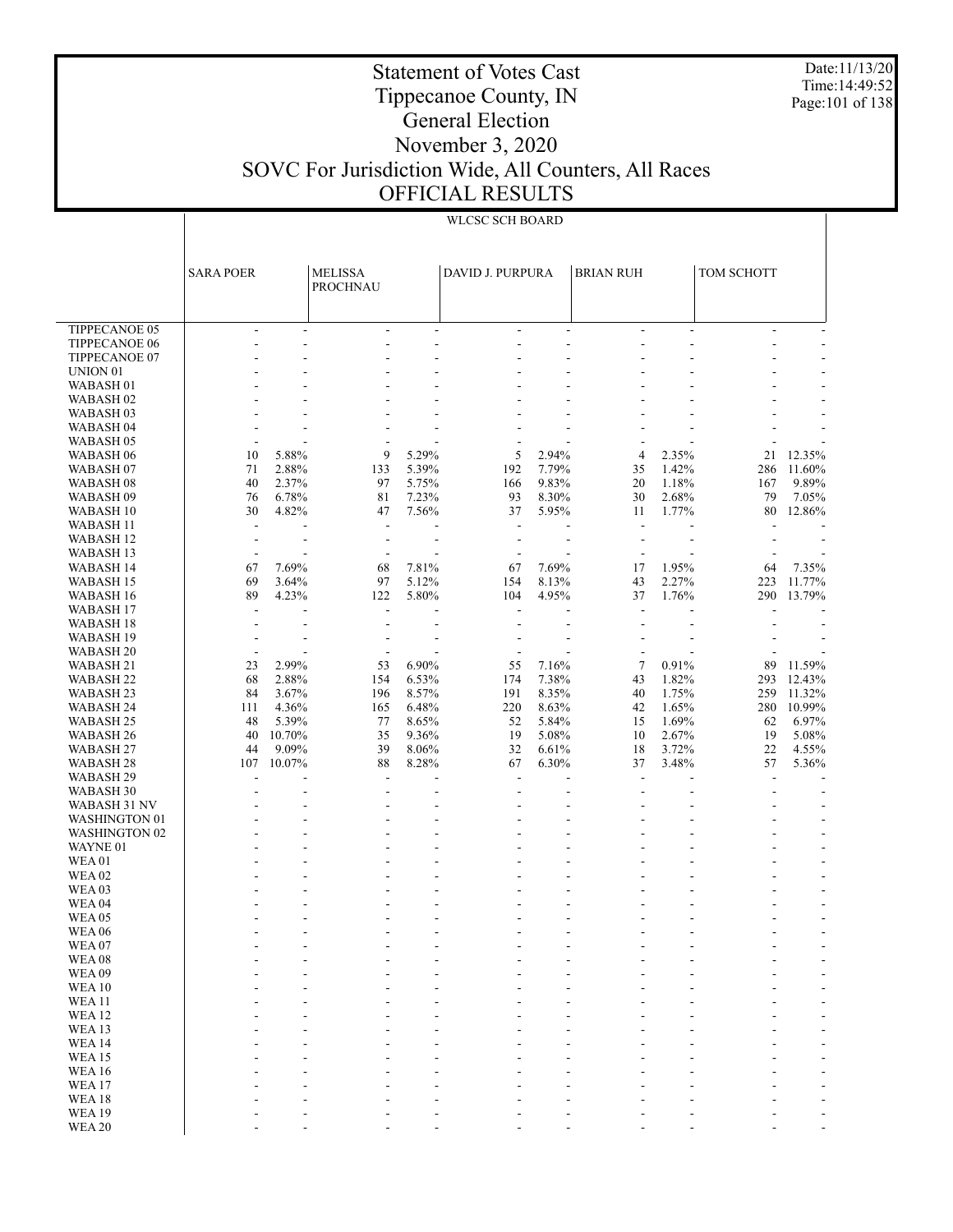| <b>Statement of Votes Cast</b><br>Tippecanoe County, IN<br><b>General Election</b><br>November $3, 2020$<br>SOVC For Jurisdiction Wide, All Counters, All Races<br><b>OFFICIAL RESULTS</b> |                  |                                   |                                                   |                  |                   |        |  |
|--------------------------------------------------------------------------------------------------------------------------------------------------------------------------------------------|------------------|-----------------------------------|---------------------------------------------------|------------------|-------------------|--------|--|
|                                                                                                                                                                                            | <b>SARA POER</b> | <b>MELISSA</b><br><b>PROCHNAU</b> | <b>WLCSC SCH BOARD</b><br><b>DAVID J. PURPURA</b> | <b>BRIAN RUH</b> | <b>TOM SCHOTT</b> |        |  |
| WEA 21<br>Total                                                                                                                                                                            | 977<br>4.50%     | 1461                              | 6.73%<br>1628<br>7.50%                            | 409              | 1.88%<br>229      | 10.55% |  |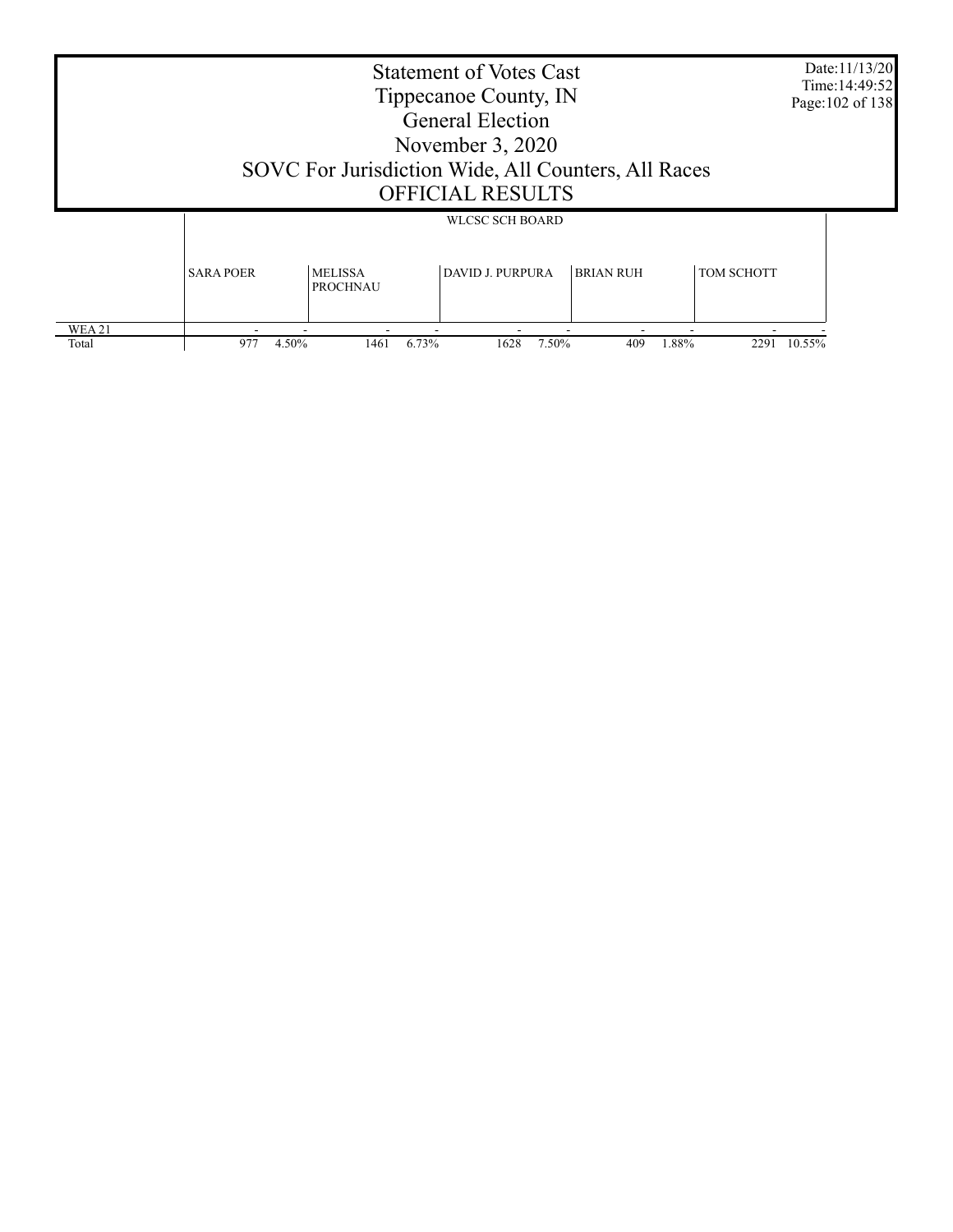Date:11/13/20 Time:14:49:52 Page:103 of 138

|                                            | WLCSC SCH BOARD |         |  |  |
|--------------------------------------------|-----------------|---------|--|--|
|                                            |                 |         |  |  |
|                                            |                 |         |  |  |
|                                            | WILLIAM WATSON  | YUE YIN |  |  |
|                                            |                 |         |  |  |
|                                            |                 |         |  |  |
| Jurisdiction Wide                          |                 |         |  |  |
| <b>FAIRFIELD 01</b>                        |                 |         |  |  |
| <b>FAIRFIELD 02</b><br><b>FAIRFIELD 03</b> |                 |         |  |  |
| <b>FAIRFIELD 04</b>                        |                 |         |  |  |
| <b>FAIRFIELD 05</b>                        |                 |         |  |  |
| <b>FAIRFIELD 06</b>                        |                 |         |  |  |
| <b>FAIRFIELD 07</b>                        |                 |         |  |  |
| <b>FAIRFIELD 08</b>                        |                 |         |  |  |
| <b>FAIRFIELD 09</b><br><b>FAIRFIELD 10</b> |                 |         |  |  |
| <b>FAIRFIELD 11</b>                        |                 |         |  |  |
| <b>FAIRFIELD 12</b>                        |                 |         |  |  |
| <b>FAIRFIELD 13</b>                        |                 |         |  |  |
| <b>FAIRFIELD 14</b>                        |                 |         |  |  |
| <b>FAIRFIELD 15</b><br><b>FAIRFIELD 16</b> |                 |         |  |  |
| <b>FAIRFIELD 17</b>                        |                 |         |  |  |
| <b>FAIRFIELD 18</b>                        |                 |         |  |  |
| <b>FAIRFIELD 19</b>                        |                 |         |  |  |
| <b>FAIRFIELD 20</b>                        |                 |         |  |  |
| <b>FAIRFIELD 21</b><br><b>FAIRFIELD 22</b> |                 |         |  |  |
| <b>FAIRFIELD 23</b>                        |                 |         |  |  |
| <b>FAIRFIELD 24</b>                        |                 |         |  |  |
| <b>FAIRFIELD 25</b>                        |                 |         |  |  |
| <b>FAIRFIELD 26</b>                        |                 |         |  |  |
| <b>FAIRFIELD 27</b>                        |                 |         |  |  |
| <b>FAIRFIELD 28</b><br><b>FAIRFIELD 29</b> |                 |         |  |  |
| <b>FAIRFIELD 30</b>                        |                 |         |  |  |
| <b>FAIRFIELD 31</b>                        |                 |         |  |  |
| <b>FAIRFIELD 32</b>                        |                 |         |  |  |
| <b>FAIRFIELD 33</b>                        |                 |         |  |  |
| <b>FAIRFIELD 34</b>                        |                 |         |  |  |
| <b>FAIRFIELD 35</b><br><b>FAIRFIELD 36</b> |                 |         |  |  |
| <b>FAIRFIELD 37 NV</b>                     |                 |         |  |  |
| <b>JACKSON 01</b>                          |                 |         |  |  |
| <b>LAURAMIE 01</b>                         |                 |         |  |  |
| <b>LAURAMIE 02</b>                         |                 |         |  |  |
| PERRY 01<br>PERRY 02                       |                 |         |  |  |
| PERRY 03                                   |                 |         |  |  |
| PERRY 04                                   |                 |         |  |  |
| PERRY 05                                   |                 |         |  |  |
| PERRY 06 NV                                |                 |         |  |  |
| RANDOLPH <sub>01</sub>                     |                 |         |  |  |
| SHEFFIELD 01<br>SHEFFIELD 02               |                 |         |  |  |
| SHEFFIELD 03                               |                 |         |  |  |
| SHEFFIELD 04 NV                            |                 |         |  |  |
| SHELBY 01                                  |                 |         |  |  |
| SHELBY 02                                  |                 |         |  |  |
| TIPPECANOE 01<br>TIPPECANOE 02             |                 |         |  |  |
| TIPPECANOE 03                              |                 |         |  |  |
| TIPPECANOE 04                              |                 |         |  |  |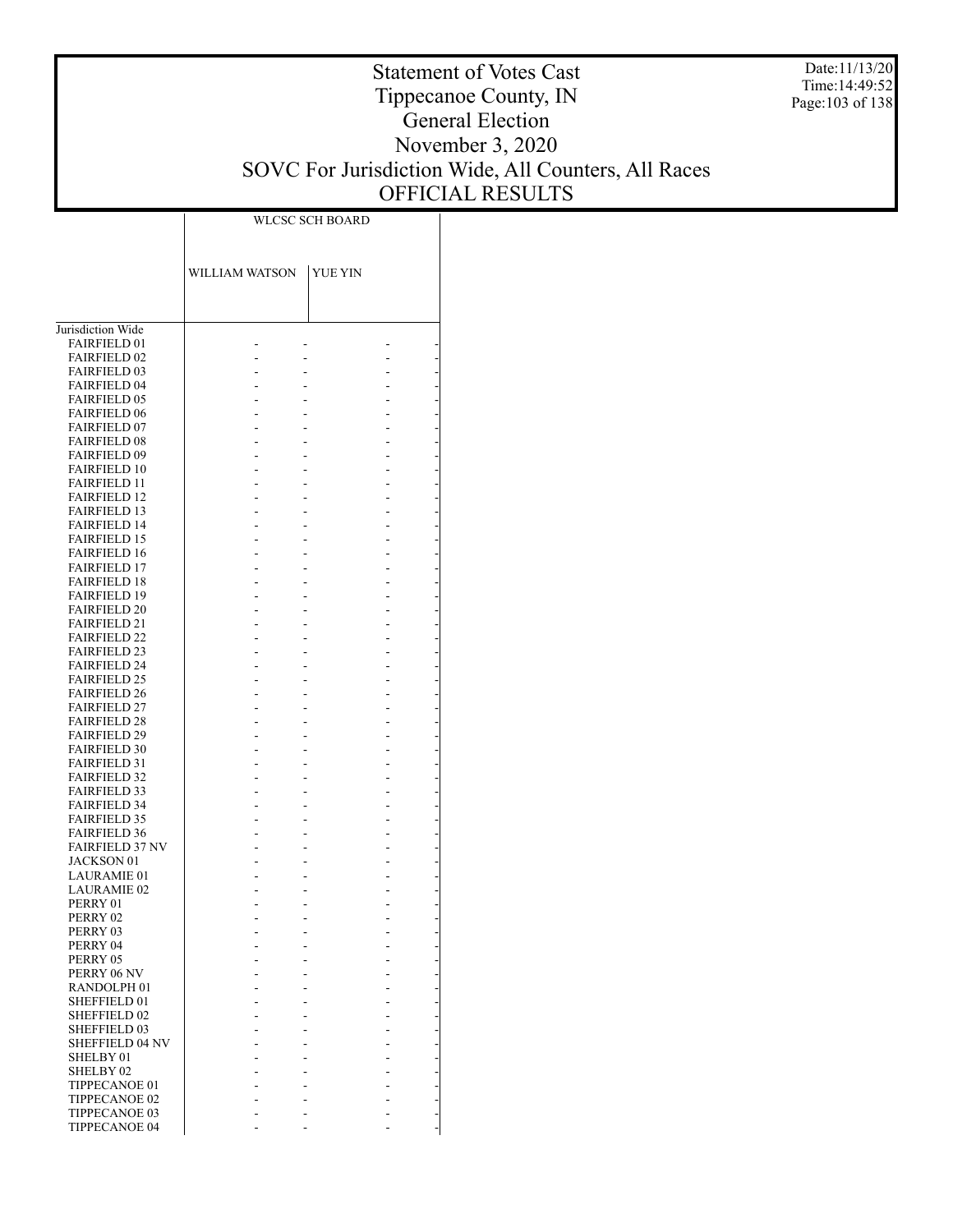Date:11/13/20 Time:14:49:52 Page:104 of 138

### Statement of Votes Cast Tippecanoe County, IN General Election November 3, 2020 SOVC For Jurisdiction Wide, All Counters, All Races OFFICIAL RESULTS

|                                   | WLCSC SCH BOARD              |                |                              |                  |  |  |
|-----------------------------------|------------------------------|----------------|------------------------------|------------------|--|--|
|                                   |                              |                |                              |                  |  |  |
|                                   |                              |                |                              |                  |  |  |
|                                   | WILLIAM WATSON               |                | YUE YIN                      |                  |  |  |
|                                   |                              |                |                              |                  |  |  |
|                                   |                              |                |                              |                  |  |  |
|                                   |                              |                |                              |                  |  |  |
| TIPPECANOE 05                     | -                            | $\overline{a}$ | $\overline{\phantom{0}}$     |                  |  |  |
| <b>TIPPECANOE 06</b>              |                              | $\overline{a}$ | -                            |                  |  |  |
| TIPPECANOE 07                     |                              |                |                              |                  |  |  |
| UNION <sub>01</sub>               |                              |                |                              |                  |  |  |
| WABASH <sub>01</sub>              |                              |                |                              |                  |  |  |
| WABASH <sub>02</sub>              |                              |                |                              |                  |  |  |
| WABASH <sub>03</sub>              |                              |                |                              |                  |  |  |
| WABASH <sub>04</sub>              |                              |                |                              |                  |  |  |
| WABASH <sub>05</sub>              | 3                            |                |                              |                  |  |  |
| WABASH 06<br>WABASH <sub>07</sub> | 96                           | 1.76%<br>3.89% | 31<br>396                    | 18.24%<br>16.06% |  |  |
| WABASH <sub>08</sub>              | 77                           | 4.56%          | 307                          | 18.19%           |  |  |
| WABASH 09                         | 49                           | 4.37%          | 197                          | 17.57%           |  |  |
| WABASH 10                         | 13                           | 2.09%          | 88                           | 14.15%           |  |  |
| <b>WABASH 11</b>                  |                              |                |                              |                  |  |  |
| WABASH 12                         | $\qquad \qquad \blacksquare$ |                | $\qquad \qquad \blacksquare$ |                  |  |  |
| WABASH 13                         | $\overline{\phantom{a}}$     |                |                              |                  |  |  |
| WABASH 14                         | 32                           | $3.67\%$       | 123                          | 14.12%           |  |  |
| WABASH 15                         | 83                           | 4.38%          | 248                          | 13.09%           |  |  |
| WABASH 16                         | 67                           | 3.19%          | 253                          | 12.03%           |  |  |
| WABASH 17                         |                              |                |                              |                  |  |  |
| WABASH 18<br>WABASH 19            |                              |                |                              |                  |  |  |
| <b>WABASH 20</b>                  |                              |                |                              |                  |  |  |
| WABASH 21                         | 33                           | 4.30%          | 127                          | 16.54%           |  |  |
| WABASH 22                         | 94                           | 3.99%          | 371                          | 15.73%           |  |  |
| WABASH 23                         | 66                           | 2.88%          | 336                          | 14.69%           |  |  |
| WABASH 24                         | 95                           | 3.73%          | 389                          | 15.27%           |  |  |
| WABASH 25                         | 26                           | 2.92%          | 135                          | 15.17%           |  |  |
| WABASH 26                         | 12                           | 3.21%          | 54                           | 14.44%           |  |  |
| WABASH 27                         | 15                           | 3.10%          | 87                           | 17.98%           |  |  |
| WABASH 28                         | 42                           | 3.95%          | 159                          | 14.96%           |  |  |
| WABASH 29                         | $\qquad \qquad \blacksquare$ | ÷              | $\qquad \qquad \blacksquare$ |                  |  |  |
| WABASH 30<br>WABASH 31 NV         | -<br>-                       |                | -                            |                  |  |  |
| <b>WASHINGTON 01</b>              |                              |                |                              |                  |  |  |
| <b>WASHINGTON 02</b>              |                              |                |                              |                  |  |  |
| WAYNE 01                          |                              |                |                              |                  |  |  |
| <b>WEA01</b>                      |                              |                |                              |                  |  |  |
| <b>WEA 02</b>                     |                              |                |                              |                  |  |  |
| <b>WEA03</b>                      |                              | -              |                              |                  |  |  |
| <b>WEA 04</b>                     |                              |                |                              |                  |  |  |
| <b>WEA05</b>                      |                              |                |                              |                  |  |  |
| <b>WEA06</b>                      |                              |                |                              |                  |  |  |
| <b>WEA07</b>                      |                              |                |                              |                  |  |  |
| <b>WEA08</b>                      |                              |                |                              |                  |  |  |
| <b>WEA09</b><br><b>WEA 10</b>     |                              |                |                              |                  |  |  |
| <b>WEA 11</b>                     |                              |                |                              |                  |  |  |
| <b>WEA12</b>                      |                              |                |                              |                  |  |  |
| <b>WEA 13</b>                     |                              |                |                              |                  |  |  |
| <b>WEA 14</b>                     |                              |                |                              |                  |  |  |
| <b>WEA 15</b>                     |                              |                |                              |                  |  |  |
| <b>WEA 16</b>                     |                              |                |                              |                  |  |  |
| <b>WEA 17</b>                     |                              |                |                              |                  |  |  |
| <b>WEA 18</b>                     |                              |                |                              |                  |  |  |
| <b>WEA 19</b>                     |                              |                |                              |                  |  |  |
| <b>WEA 20</b>                     |                              |                |                              |                  |  |  |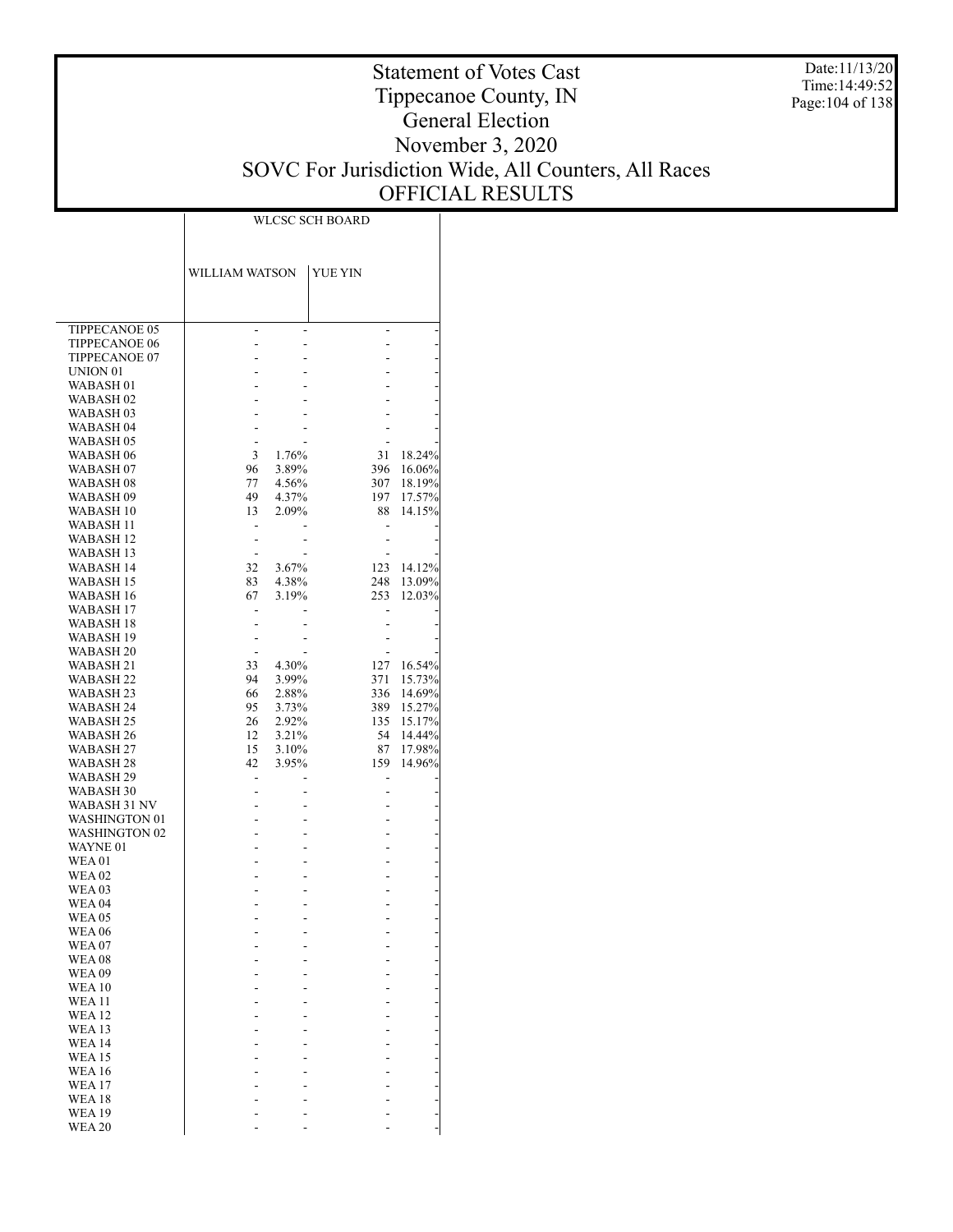Date:11/13/20 Time:14:49:52 Page:105 of 138

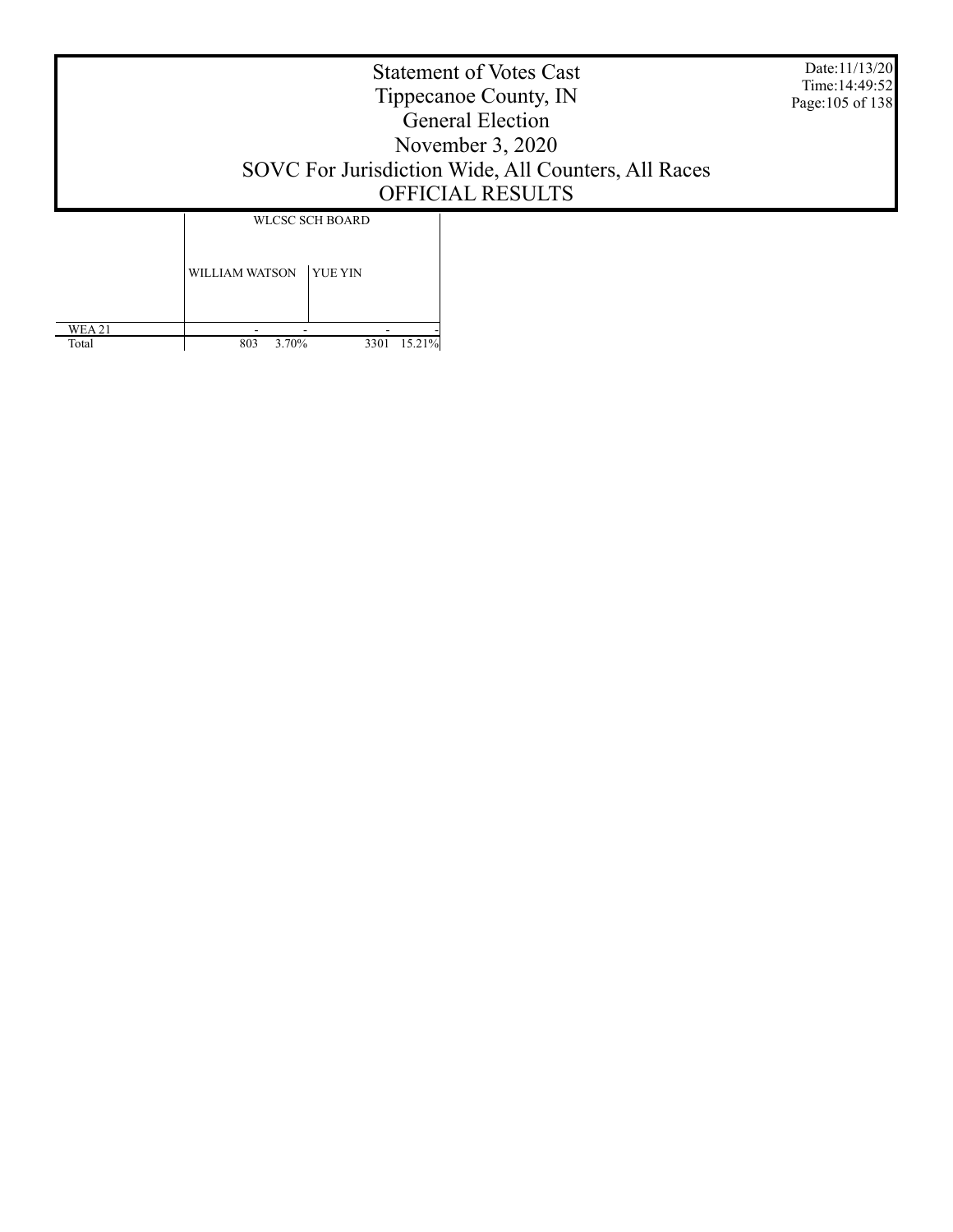Date:11/13/20 Time:14:49:52 Page:106 of 138

### Statement of Votes Cast Tippecanoe County, IN General Election November 3, 2020 SOVC For Jurisdiction Wide, All Counters, All Races OFFICIAL RESULTS

 Jurisdiction Wide FAIRFIELD 01 FAIRFIELD 02 FAIRFIELD 03 FAIRFIELD 04 FAIRFIELD 05 FAIRFIELD 06 FAIRFIELD 07 FAIRFIELD 08 FAIRFIELD 09 FAIRFIELD 10 FAIRFIELD 11 FAIRFIELD 12 FAIRFIELD 13 FAIRFIELD 14 FAIRFIELD 15 FAIRFIELD 16 FAIRFIELD 17 FAIRFIELD 18 FAIRFIELD 19 FAIRFIELD 20 FAIRFIELD 21 FAIRFIELD 22 FAIRFIELD 23 FAIRFIELD 24 FAIRFIELD 25 FAIRFIELD 26 FAIRFIELD 27 FAIRFIELD 28 FAIRFIELD 29 FAIRFIELD 30 FAIRFIELD 31 FAIRFIELD 32 FAIRFIELD 33 FAIRFIELD 34 FAIRFIELD 35 FAIRFIELD 36 FAIRFIELD 37 NV JACKSON 01 LAURAMIE 01 LAURAMIE 02 PERRY 01 PERRY 02 PERRY 03 PERRY 04 PERRY 05 PERRY 06 NV RANDOLPH 01 SHEFFIELD 01 SHEFFIELD 02 SHEFFIELD 03 SHEFFIELD 04 NV SHELBY 01 SHELBY 02 TIPPECANOE 01 TIPPECANOE 02 TIPPECANOE 03 Reg. Voters | Times Counted | Total Votes | JACOB M. BURTON | ROSIE GONZALEZ TIPPECANOE D4 1540 1145 944 396 41.95% 548 58.05%<br>954 729 633 273 43.13% 360 56.87% 954 729 633 273 43.13% 360 56.87% - - - - - - - - - - - - - - - - - - - - - - - - - - - - 0 0 <sup>0</sup> <sup>0</sup> - 0 - 59 20 17 7 41.18% 10 58.82% - - - - - - - - - - - - - - - - - - - - - - - - - - - - - - - - - - - - - - - - - - - - - - - - - - - - - - - - - - - - - - - 19 10 7 2 28.57% 5 71.43% - - - - - - - - - - - - - - - - - - - - - - - - - - - - - - - - - - - - - - - - - - - - - - - - - 25 15 14 5 35.71% 9 64.29% 0 0 <sup>0</sup> <sup>0</sup> - 0 - - - - - - - - - - - - - - - - - - - - - - - - - - - - - 0 0 <sup>0</sup> <sup>0</sup> - 0 - - - - - - - - - - - - - - - 132 77 58 37 63.79% 21 36.21% 715 318 250 113 45.20% 137 54.80%  $0$  0 0 0 - 0 - 350 235 207 149 71.98% 58 28.02% 1112 814 691 445 64.40% 246 35.60% 719 471 393 269 68.45% 124 31.55% 1448 1110 918 403 43.90% 515 56.10% 575 442 343 146 42.57% 197 57.43% 1029 786 617 307 49.76% 310 50.24% 1744 1252 978 508 51.94% 470 48.06% 1653 1118 833 422 50.66% 411 49.34%  $0$  0 0 0 - 0 - 703 511 445 287 64.49% 158 35.51% 896 625 503 305 60.64% 198 39.36% 1322 990 809 540 66.75% 269 33.25% 684 518 426 259 60.80% 167 39.20% 0 0 <sup>0</sup> <sup>0</sup> - 0 - - - - - - - - 438 321 235 119 50.64% 116 49.36%<br>
749 572 462 258 55.84% 204 44.16% 749 572 462 258 55.84% 204 44.16% 1066 763 604 314 51.99% 290 48.01% 771 561 452 251 55.53% 201 44.47%

1004 703 556 267 48.02% 289 51.98%

TIPPECANOE 04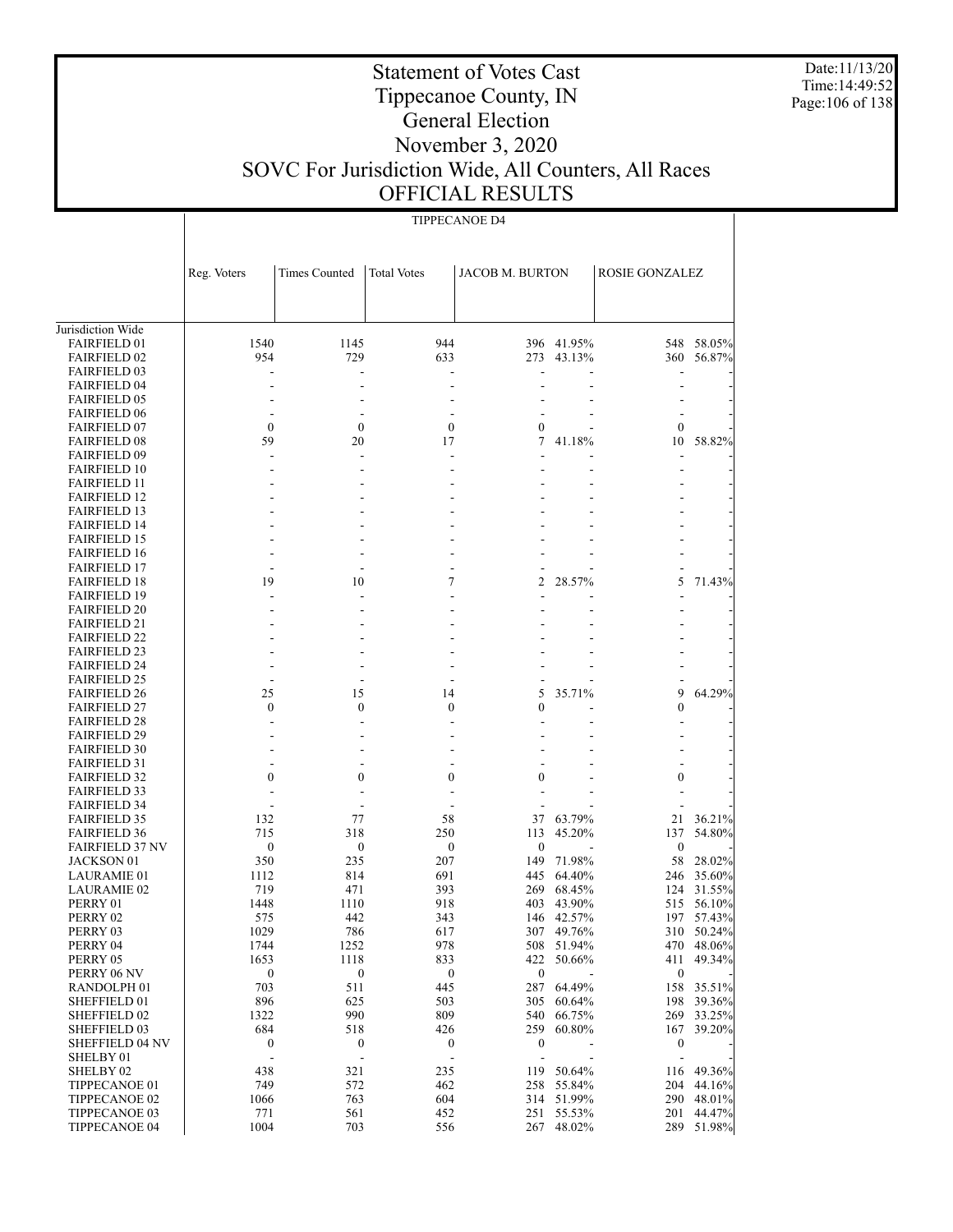Date:11/13/20 Time:14:49:52 Page:107 of 138

### Statement of Votes Cast Tippecanoe County, IN General Election November 3, 2020 SOVC For Jurisdiction Wide, All Counters, All Races OFFICIAL RESULTS

TIPPECANOE D4

 TIPPECANOE 05 TIPPECANOE 06 TIPPECANOE 07 UNION 01 WABASH 01 WABASH 02 WABASH 03 WABASH 04 WABASH 05 WABASH 06 WABASH 07 WABASH 08 WABASH 09 WABASH 10 WABASH 11 WABASH 12 WABASH 13 WABASH 14 WABASH 15 WABASH 16 WABASH 17 WABASH 18 WABASH 19 WABASH 20 WABASH 21 WABASH 22 WABASH 23 WABASH 24 WABASH 25 WABASH 26 WABASH 27 WABASH 28 WABASH 29 WABASH 30 WABASH 31 NV WASHINGTON 01 WASHINGTON 02 WAYNE 01 WEA 01 WEA 02 WEA 03 WEA 04 WEA 05 WEA 06 WEA 07 WEA 08 WEA 09 WEA 10 WEA 11 WEA 12 WEA 13 WEA 14 WEA 15 WEA 16 WEA 17 WEA 18 WEA 19 Reg. Voters | Times Counted | Total Votes | JACOB M. BURTON | ROSIE GONZALEZ 1440 935 746 407 54.56% 339 45.44% 1140 832 647 328 50.70% 319 49.30% 924 682 516 232 44.96% 284 55.04% 1270 889 751 496 66.05% 255 33.95% 391 278 229 124 54.15% 105 45.85% 1286 872 676 320 47.34% 356 52.66% 802 615 483 214 44.31% 269 55.69% 1252 573 427 164 38.41% 263 61.59% 1334 949 701 352 50.21% 349 49.79% 570 372 255 111 43.53% 144 56.47% 239 195 148 84 56.76% 64 43.24% 65 50 31 18 58.06% 13 41.94% - - - - - - - 724 364 230 89 38.70% 141 61.30% 1352 657 449 160 35.63% 289 64.37% 1582 950 693 287 41.41% 406 58.59% 1278 835 628 284 45.22% 344 54.78% - - - - - - - - - - - - - - - - - - - - - 3987 927 562 194 34.52% 368 65.48%<br>611 343 243 96 39.51% 147 60.49% 611 343 243 96 39.51% 147 60.49% 614 448 336 152 45.24% 184 54.76% 1806 1192 909 420 46.20% 489 53.80% 160 82 60 14 23.33% 46 76.67% - - - - - - - - - - - - - - - - - - - - - 207 89 56 18 32.14% 38 67.86% - - - - - - - - - - - - - - 1 0 <sup>0</sup> <sup>0</sup> - 0 - 184 59 39 12 30.77% 27 69.23% 1205 862 663 285 42.99% 378 57.01%  $0$  0 0 0 - 0 - 910 626 508 227 44.69% 281 55.31% 890 656 524 249 47.52% 275 52.48% 1257 900 770 536 69.61% 234 30.39% 229 103 88 51 57.95% 37 42.05% 1631 885 690 335 48.55% 355 51.45% - - - - - - - - - - - - - - - - - - - - - 1314 644 508 269 52.95% 239 47.05% 1250 792 636 342 53.77% 294 46.23% - - - - - - - 0 1 <sup>1</sup> <sup>0</sup> 0.00% 1 100.00% - - - - - - - 338 209 152 77 50.66% 75 49.34% 1031 700 570 311 54.56% 259 45.44% 958 753 645 378 58.60% 267 41.40% 2565 1705 1409 705 50.04% 704 49.96% 1622 1206 1006 557 55.37% 449 44.63% 1328 929 774 467 60.34% 307 39.66% 1586 1100 915 522 57.05% 393 42.95%  $0$  0 0 0 - 0 -977 644 538 296 55.02% 242 44.98%

690 434 375 235 62.67% 140 37.33%

WEA 20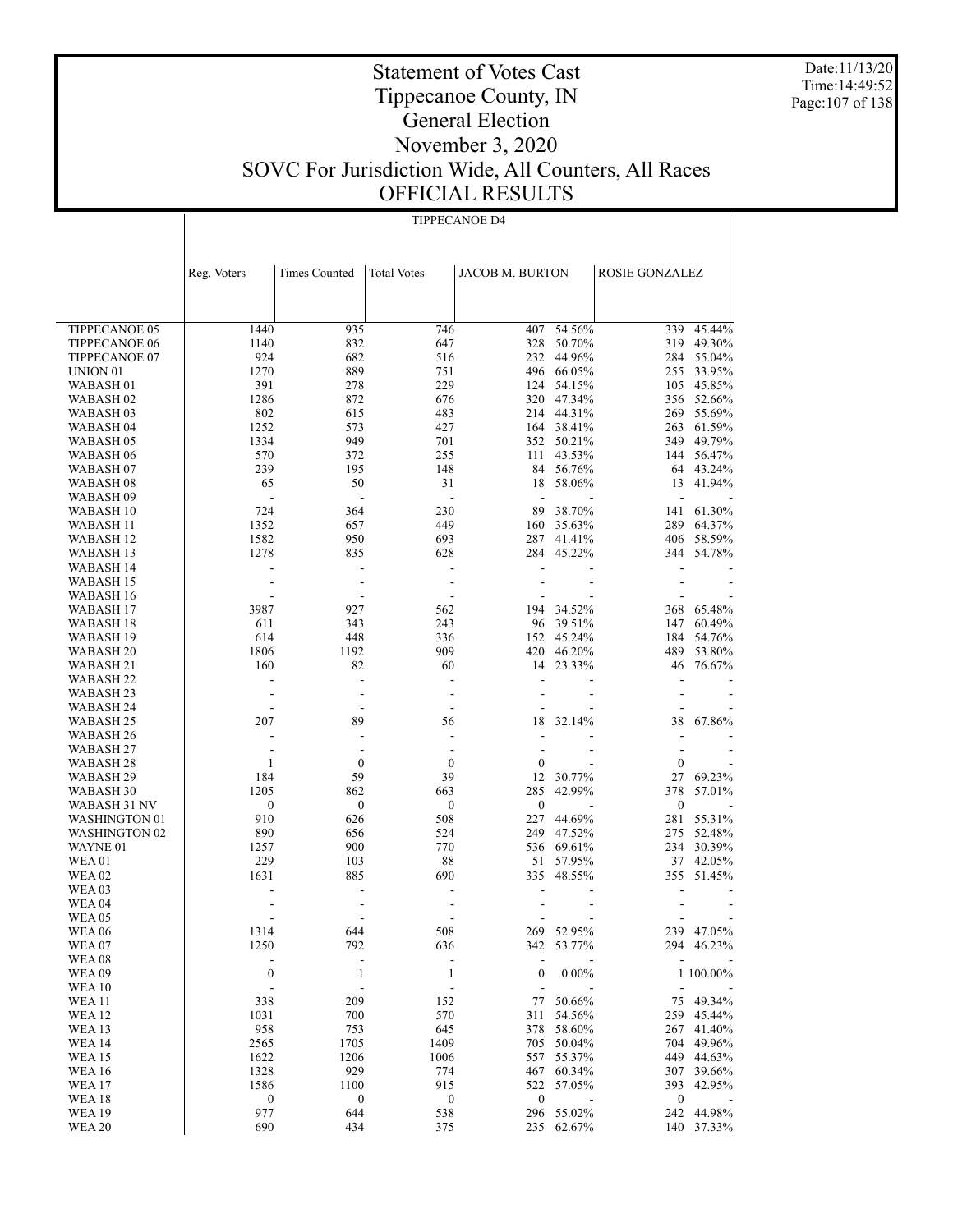|               | Date:11/13/20<br>Time: 14:49:52<br>Page: 108 of 138 |                      |                    |                                                |                       |  |
|---------------|-----------------------------------------------------|----------------------|--------------------|------------------------------------------------|-----------------------|--|
|               | Reg. Voters                                         | <b>Times Counted</b> | <b>Total Votes</b> | <b>TIPPECANOE D4</b><br><b>JACOB M. BURTON</b> | <b>ROSIE GONZALEZ</b> |  |
| <b>WEA 21</b> | 1040                                                | 767                  | 644                | 401 62.27%                                     | 243 37.73%            |  |

63747 41210 32626 16901 51.80% 15725 48.20%

Total

Τ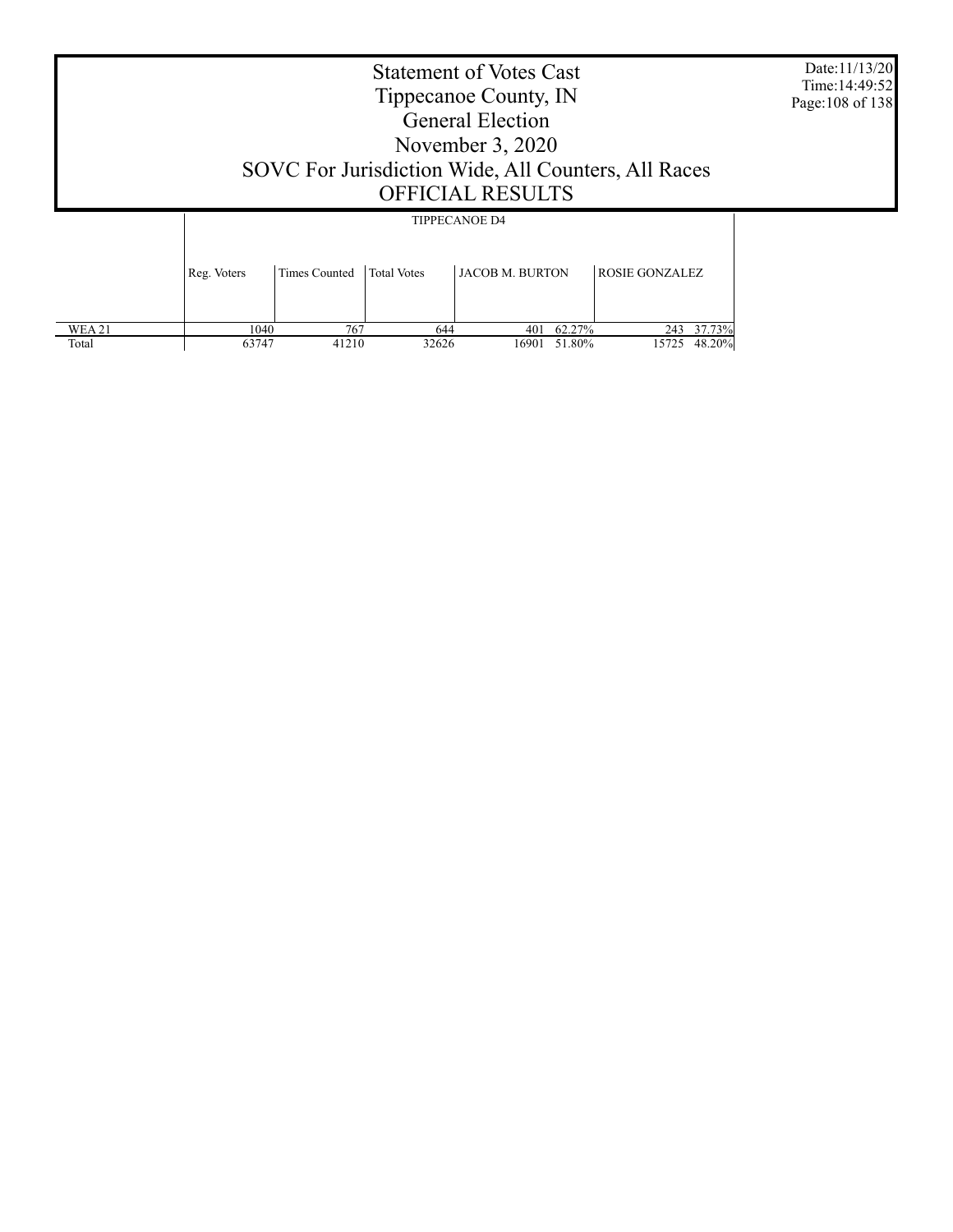Date:11/13/20 Time:14:49:52 Page:109 of 138

| <b>TIPPECANOE D5</b> |  |
|----------------------|--|

|                                            | Reg. Voters      | Times Counted                | <b>Total Votes</b> | <b>JULIA CUMMINGS</b> |                            |
|--------------------------------------------|------------------|------------------------------|--------------------|-----------------------|----------------------------|
|                                            |                  |                              |                    |                       |                            |
|                                            |                  |                              |                    |                       |                            |
| Jurisdiction Wide                          |                  |                              |                    |                       |                            |
| <b>FAIRFIELD 01</b>                        | 1540             | 1145                         | 747                |                       | 747 100.00%                |
| <b>FAIRFIELD 02</b>                        | 954              | 729                          | 494                |                       | 494 100.00%                |
| <b>FAIRFIELD 03</b>                        |                  |                              |                    |                       |                            |
| <b>FAIRFIELD 04</b>                        |                  |                              |                    |                       |                            |
| <b>FAIRFIELD 05</b>                        |                  |                              |                    |                       |                            |
| <b>FAIRFIELD 06</b>                        |                  |                              |                    |                       |                            |
| <b>FAIRFIELD 07</b>                        | $\mathbf{0}$     | $\boldsymbol{0}$             | 0                  | 0                     |                            |
| <b>FAIRFIELD 08</b>                        | 59               | 20                           | 16                 |                       | 16 100.00%                 |
| <b>FAIRFIELD 09</b>                        |                  |                              |                    |                       |                            |
| <b>FAIRFIELD 10</b>                        |                  |                              |                    |                       |                            |
| <b>FAIRFIELD 11</b>                        |                  |                              |                    |                       |                            |
| <b>FAIRFIELD 12</b><br><b>FAIRFIELD 13</b> |                  |                              |                    |                       |                            |
| <b>FAIRFIELD 14</b>                        |                  |                              |                    |                       |                            |
| <b>FAIRFIELD 15</b>                        |                  |                              |                    |                       |                            |
| <b>FAIRFIELD 16</b>                        |                  |                              |                    |                       |                            |
| <b>FAIRFIELD 17</b>                        |                  |                              |                    |                       |                            |
| <b>FAIRFIELD 18</b>                        | 19               | 10                           | 8                  |                       | 8 100.00%                  |
| <b>FAIRFIELD 19</b>                        |                  |                              |                    |                       |                            |
| <b>FAIRFIELD 20</b>                        |                  |                              |                    |                       |                            |
| <b>FAIRFIELD 21</b>                        |                  |                              |                    |                       |                            |
| <b>FAIRFIELD 22</b>                        |                  |                              |                    |                       |                            |
| <b>FAIRFIELD 23</b>                        |                  |                              |                    |                       |                            |
| <b>FAIRFIELD 24</b>                        |                  |                              |                    |                       |                            |
| <b>FAIRFIELD 25</b>                        |                  |                              |                    |                       |                            |
| <b>FAIRFIELD 26</b>                        | 25               | 15                           | 9                  |                       | 9 100.00%                  |
| <b>FAIRFIELD 27</b><br><b>FAIRFIELD 28</b> | $\mathbf{0}$     | 0                            | 0                  | 0                     |                            |
| <b>FAIRFIELD 29</b>                        |                  |                              |                    |                       |                            |
| <b>FAIRFIELD 30</b>                        |                  |                              |                    |                       |                            |
| <b>FAIRFIELD 31</b>                        |                  |                              |                    |                       |                            |
| <b>FAIRFIELD 32</b>                        | 0                | 0                            | 0                  | 0                     |                            |
| <b>FAIRFIELD 33</b>                        |                  |                              |                    |                       |                            |
| <b>FAIRFIELD 34</b>                        |                  |                              |                    |                       |                            |
| <b>FAIRFIELD 35</b>                        | 132              | 77                           | 49                 |                       | 49 100.00%                 |
| <b>FAIRFIELD 36</b>                        | 715              | 318                          | 198                |                       | 198 100.00%                |
| <b>FAIRFIELD 37 NV</b>                     | $\boldsymbol{0}$ | 0                            | $\bf{0}$           | 0                     |                            |
| <b>JACKSON 01</b>                          | 350              | 235                          | 154                |                       | 154 100.00%                |
| <b>LAURAMIE 01</b>                         | 1112             | 814                          | 560                |                       | 560 100.00%                |
| <b>LAURAMIE 02</b><br>PERRY 01             | 719<br>1448      | 471<br>1110                  | 308<br>711         |                       | 308 100.00%<br>711 100.00% |
| PERRY 02                                   | 575              | 442                          | 292                |                       | 292 100.00%                |
| PERRY 03                                   | 1029             | 786                          | 505                |                       | 505 100.00%                |
| PERRY 04                                   | 1744             | 1252                         | 809                |                       | 809 100.00%                |
| PERRY 05                                   | 1653             | 1118                         | 736                |                       | 736 100.00%                |
| PERRY 06 NV                                | $\boldsymbol{0}$ | $\boldsymbol{0}$             | $\boldsymbol{0}$   | 0                     |                            |
| RANDOLPH <sub>01</sub>                     | 703              | 511                          | 326                |                       | 326 100.00%                |
| SHEFFIELD 01                               | 896              | 625                          | 411                |                       | 411 100.00%                |
| <b>SHEFFIELD 02</b>                        | 1322             | 990                          | 667                |                       | 667 100.00%                |
| <b>SHEFFIELD 03</b>                        | 684              | 518                          | 359                |                       | 359 100.00%                |
| <b>SHEFFIELD 04 NV</b>                     | $\boldsymbol{0}$ | 0                            | $\bf{0}$           | 0                     |                            |
| SHELBY 01                                  | ÷,               | $\qquad \qquad \blacksquare$ |                    |                       |                            |
| SHELBY 02                                  | 438              | 321                          | 187                |                       | 187 100.00%                |
| TIPPECANOE 01                              | 749              | 572                          | 369                |                       | 369 100.00%                |
| TIPPECANOE 02<br>TIPPECANOE 03             | 1066<br>771      | 763<br>561                   | 493<br>361         |                       | 493 100.00%<br>361 100.00% |
| TIPPECANOE 04                              | 1004             | 703                          | 469                |                       | 469 100.00%                |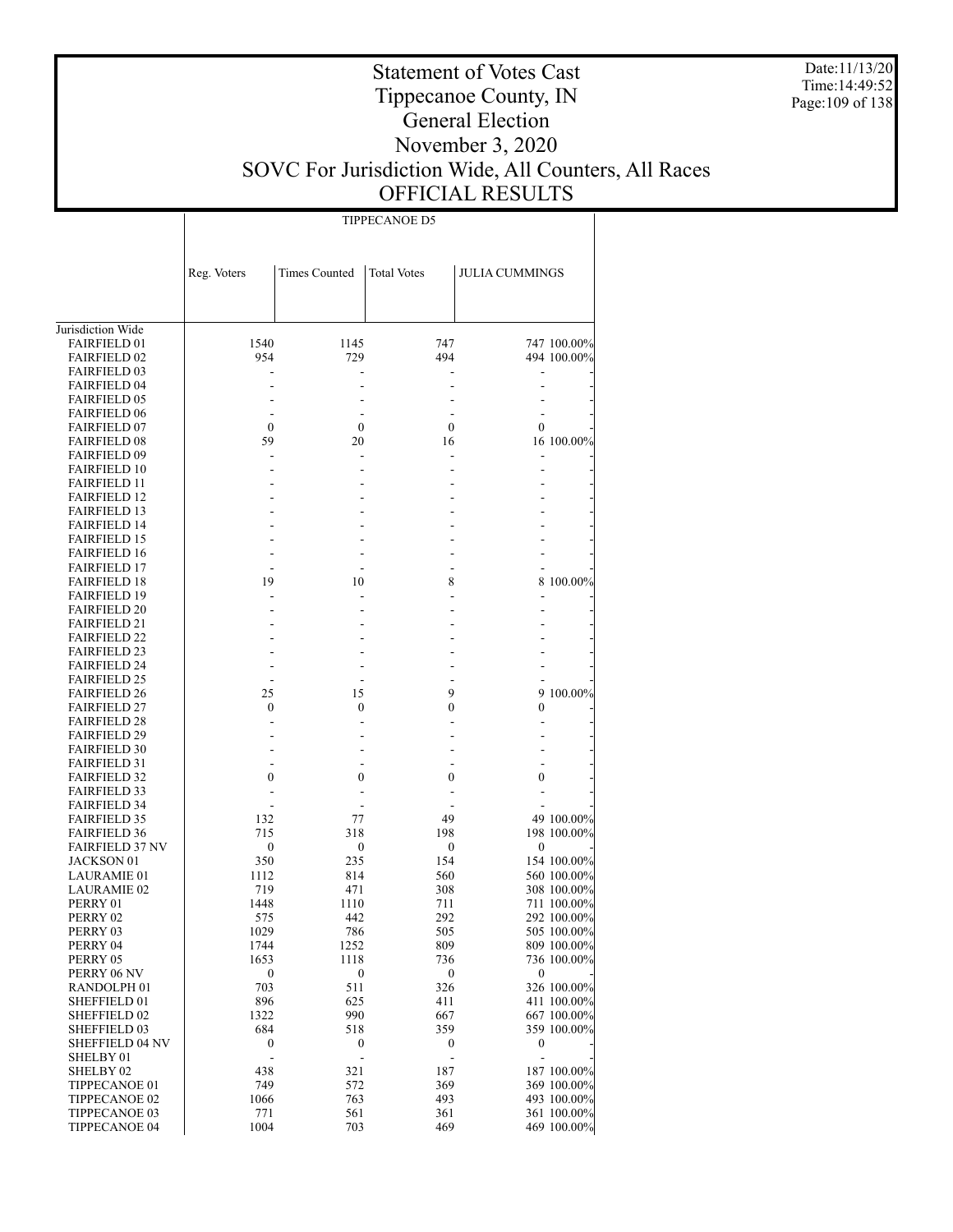Date:11/13/20 Time:14:49:52 Page:110 of 138

## Statement of Votes Cast Tippecanoe County, IN General Election November 3, 2020 SOVC For Jurisdiction Wide, All Counters, All Races OFFICIAL RESULTS

TIPPECANOE D5

|                        | Reg. Voters             | <b>Times Counted</b> | <b>Total Votes</b>      | <b>JULIA CUMMINGS</b> |              |
|------------------------|-------------------------|----------------------|-------------------------|-----------------------|--------------|
|                        |                         |                      |                         |                       |              |
|                        |                         |                      |                         |                       |              |
| TIPPECANOE 05          | 1440                    | 935                  | 637                     |                       | 637 100.00%  |
| <b>TIPPECANOE 06</b>   | 1140                    | 832                  | 529                     |                       | 529 100.00%  |
| TIPPECANOE 07          | 924                     | 682                  | 418                     |                       | 418 100.00%  |
| UNION <sub>01</sub>    | 1270                    | 889                  | 539                     |                       | 539 100.00%  |
| WABASH 01              | 391                     | 278                  | 179                     |                       | 179 100.00%  |
| WABASH 02              | 1286                    | 872                  | 586                     |                       | 586 100.00%  |
| WABASH 03              | 802                     | 615                  | 370                     |                       | 370 100.00%  |
| WABASH 04              | 1252                    | 573                  | 367                     |                       | 367 100.00%  |
| WABASH 05              | 1334                    | 949                  | 584                     |                       | 584 100.00%  |
| WABASH 06              | 570                     | 372                  | 204                     |                       | 204 100.00%  |
| WABASH 07              | 239                     | 195                  | 130                     |                       | 130 100.00%  |
| WABASH 08              | 65                      | 50                   | 26                      |                       | 26 100.00%   |
| WABASH 09              | $\overline{a}$          | ä,                   | $\overline{a}$          | ÷                     |              |
| WABASH 10              | 724                     | 364                  | 209                     |                       | 209 100.00%  |
| WABASH 11              | 1352                    | 657                  | 404                     |                       | 404 100.00%  |
| WABASH 12              | 1582                    | 950                  | 598                     |                       | 598 100.00%  |
| WABASH 13              | 1278                    | 835                  | 539                     |                       | 539 100.00%  |
| WABASH 14              |                         |                      |                         |                       |              |
| WABASH 15              |                         |                      |                         |                       |              |
| WABASH 16              |                         |                      |                         |                       |              |
| WABASH 17              | 3987                    | 927                  | 535                     |                       | 535 100.00%  |
| WABASH 18              | 611                     | 343                  | 197                     |                       | 197 100.00%  |
| WABASH 19              | 614                     | 448                  | 278                     |                       | 278 100.00%  |
| WABASH 20              | 1806                    | 1192                 | 770                     |                       | 770 100.00%  |
| WABASH 21              | 160                     | 82                   | 53                      |                       | 53 100.00%   |
| WABASH 22              |                         |                      | $\overline{a}$          |                       |              |
| WABASH 23              |                         |                      |                         |                       |              |
| WABASH 24              |                         |                      |                         |                       |              |
| WABASH 25              | 207                     | 89                   | 48                      |                       | 48 100.00%   |
| WABASH 26<br>WABASH 27 |                         |                      |                         | $\overline{a}$        |              |
| WABASH 28              | 1                       | $\boldsymbol{0}$     | $\boldsymbol{0}$        | $\boldsymbol{0}$      |              |
| WABASH 29              | 184                     | 59                   | 35                      |                       | 35 100.00%   |
| WABASH 30              | 1205                    | 862                  | 526                     |                       | 526 100.00%  |
| WABASH 31 NV           | $\boldsymbol{0}$        | $\boldsymbol{0}$     | $\boldsymbol{0}$        | 0                     |              |
| WASHINGTON 01          | 910                     | 626                  | 415                     |                       | 415 100.00%  |
| <b>WASHINGTON 02</b>   | 890                     | 656                  | 413                     |                       | 413 100.00%  |
| WAYNE 01               | 1257                    | 900                  | 590                     |                       | 590 100.00%  |
| WEA 01                 | 229                     | 103                  | 70                      |                       | 70 100.00%   |
| <b>WEA 02</b>          | 1631                    | 885                  | 601                     |                       | 601 100.00%  |
| WEA 03                 |                         |                      |                         |                       |              |
| <b>WEA 04</b>          |                         |                      |                         |                       |              |
| WEA 05                 |                         |                      |                         |                       |              |
| WEA 06                 | 1314                    | 644                  | 417                     |                       | 417 100.00%  |
| WEA 07                 | 1250                    | 792                  | 520                     |                       | 520 100.00%  |
| WEA 08                 |                         |                      |                         |                       |              |
| <b>WEA 09</b>          | $\boldsymbol{0}$        | 1                    | 1                       |                       | 1 100.00%    |
| <b>WEA 10</b>          |                         |                      |                         |                       |              |
| <b>WEA11</b>           | 338                     | 209                  | 125                     |                       | 125 100.00%  |
| <b>WEA12</b>           | 1031                    | 700                  | 442                     |                       | 442 100.00%  |
| <b>WEA 13</b>          | 958                     | 753                  | 490                     |                       | 490 100.00%  |
| <b>WEA14</b>           | 2565                    | 1705                 | 1154                    |                       | 1154 100.00% |
| <b>WEA15</b>           | 1622                    | 1206                 | 825                     |                       | 825 100.00%  |
| <b>WEA16</b>           | 1328                    | 929                  | 630                     |                       | 630 100.00%  |
| WEA 17                 | 1586                    | 1100                 | 738                     |                       | 738 100.00%  |
| WEA 18<br>WEA 19       | $\boldsymbol{0}$<br>977 | 0<br>644             | $\boldsymbol{0}$<br>445 | $\boldsymbol{0}$      | 445 100.00%  |
| <b>WEA 20</b>          | 690                     | 434                  | 307                     |                       | 307 100.00%  |
|                        |                         |                      |                         |                       |              |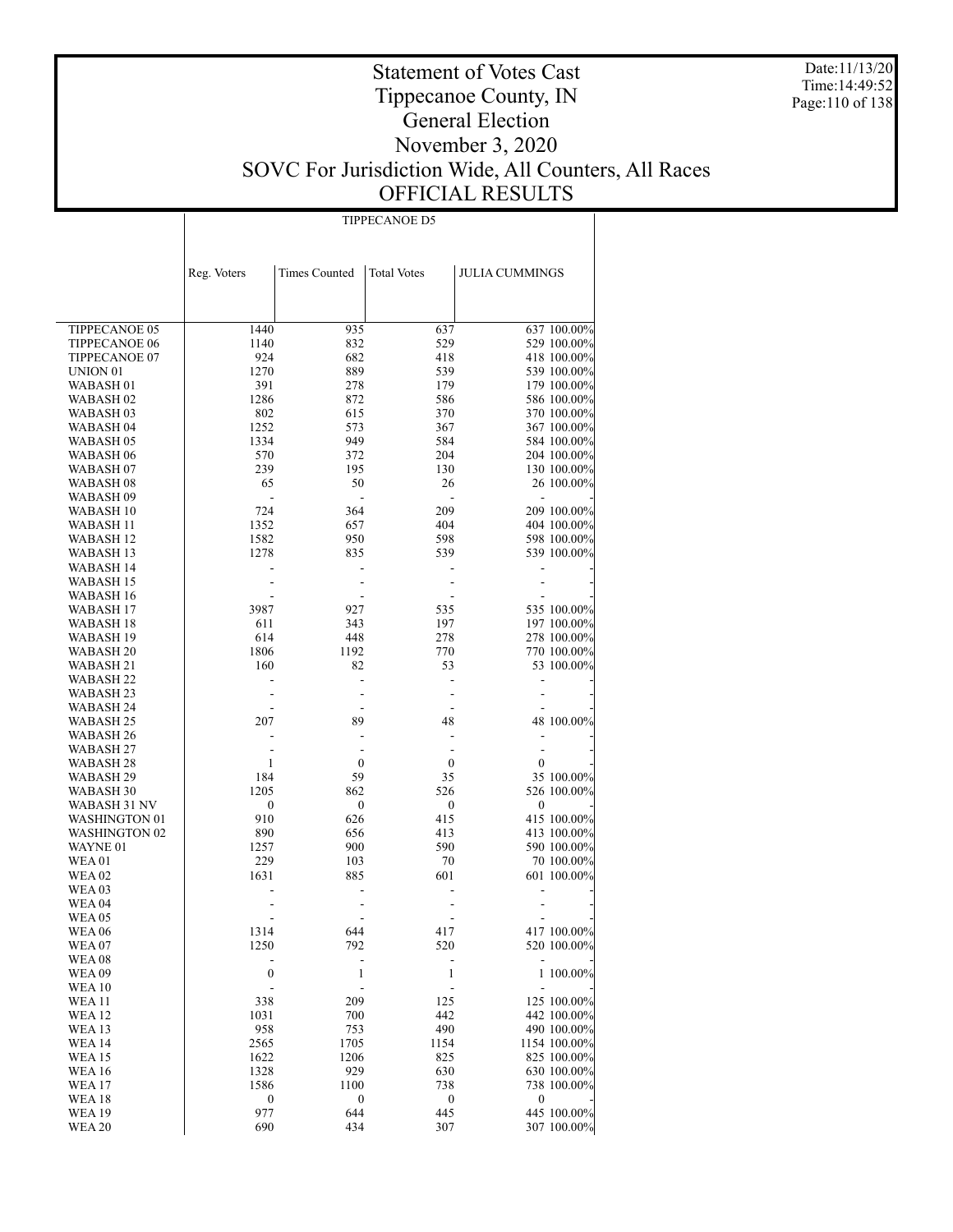| <b>Statement of Votes Cast</b><br>Tippecanoe County, IN<br><b>General Election</b><br>November 3, 2020<br>SOVC For Jurisdiction Wide, All Counters, All Races<br>OFFICIAL RESULTS |                      |                                            |                       |  |  |
|-----------------------------------------------------------------------------------------------------------------------------------------------------------------------------------|----------------------|--------------------------------------------|-----------------------|--|--|
| Reg. Voters                                                                                                                                                                       | <b>Times Counted</b> | <b>TIPPECANOE D5</b><br><b>Total Votes</b> | <b>JULIA CUMMINGS</b> |  |  |

1040 767 509 767 767 769 77 63747 41210 26691 26691 100.00%

 WEA 21 Total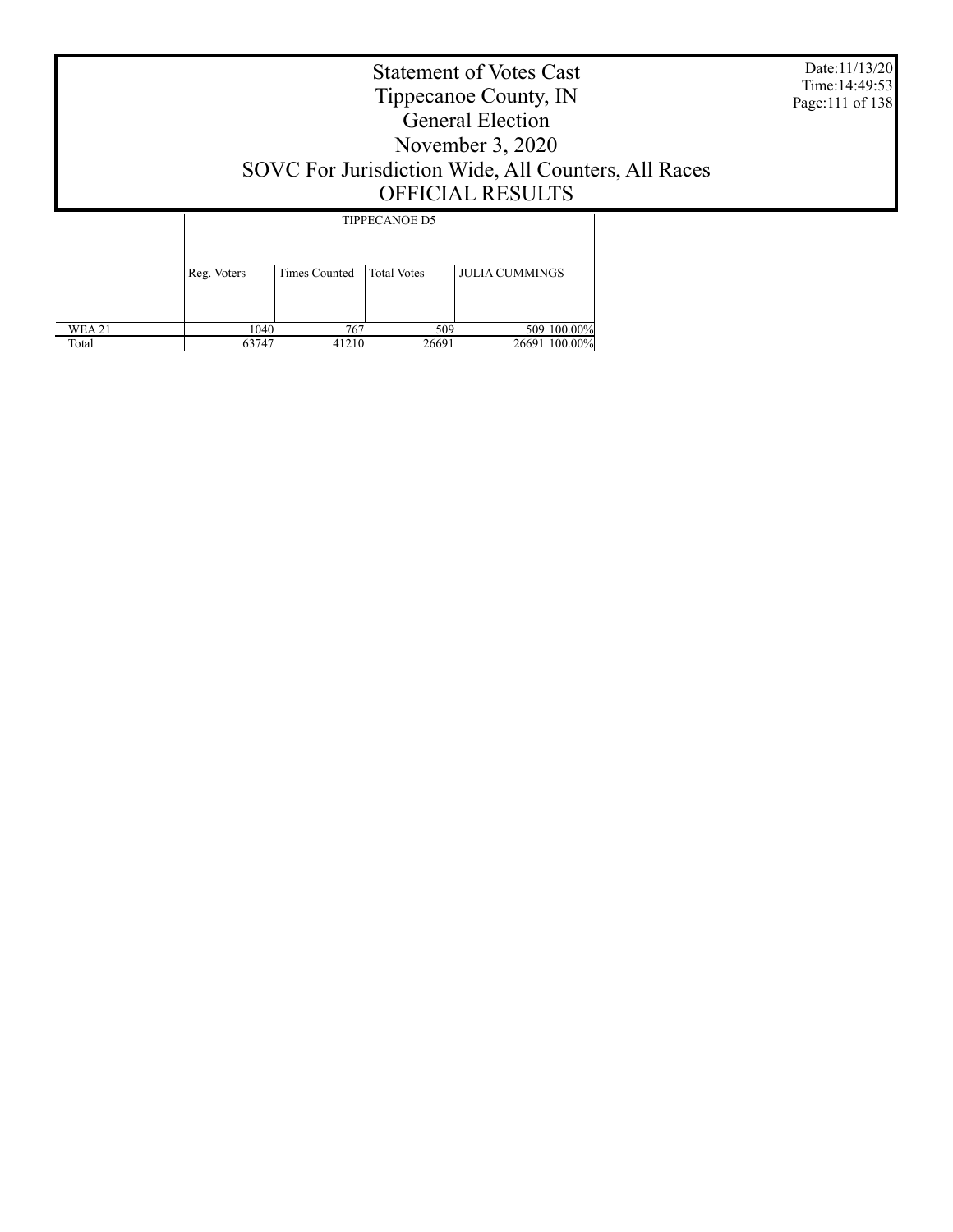Date:11/13/20 Time:14:49:53 Page:112 of 138

## Tippecanoe County, IN General Election

Statement of Votes Cast

#### November 3, 2020 SOVC For Jurisdiction Wide, All Counters, All Races OFFICIAL RESULTS

|                                               | <b>TIPPECANOE D6</b>    |                         |                          |                              |            |                         |            |  |
|-----------------------------------------------|-------------------------|-------------------------|--------------------------|------------------------------|------------|-------------------------|------------|--|
|                                               |                         |                         |                          |                              |            |                         |            |  |
|                                               | Reg. Voters             | Times Counted           | <b>Total Votes</b>       | <b>BRIAN A. DeFREESE</b>     |            | <b>DUSTIN ROBINSON</b>  |            |  |
|                                               |                         |                         |                          |                              |            |                         |            |  |
| Jurisdiction Wide                             |                         |                         |                          |                              |            |                         |            |  |
| <b>FAIRFIELD 01</b>                           | 1540                    | 1145                    | 762                      | 359                          | 47.11%     |                         | 403 52.89% |  |
| <b>FAIRFIELD 02</b>                           | 954                     | 729                     | 502                      | 259                          | 51.59%     | 243                     | 48.41%     |  |
| <b>FAIRFIELD 03</b>                           |                         |                         |                          |                              |            |                         |            |  |
| <b>FAIRFIELD 04</b>                           |                         |                         |                          |                              |            |                         |            |  |
| <b>FAIRFIELD 05</b>                           |                         |                         |                          |                              |            |                         |            |  |
| <b>FAIRFIELD 06</b>                           |                         |                         |                          |                              |            |                         |            |  |
| <b>FAIRFIELD 07</b>                           | $\mathbf{0}$            | $\mathbf{0}$            | $\mathbf{0}$             | 0                            |            | $\boldsymbol{0}$        |            |  |
| <b>FAIRFIELD 08</b>                           | 59                      | 20                      | 18                       | 8                            | 44.44%     | 10                      | 55.56%     |  |
| <b>FAIRFIELD 09</b>                           |                         |                         |                          |                              |            |                         |            |  |
| <b>FAIRFIELD 10</b><br><b>FAIRFIELD 11</b>    |                         |                         |                          |                              |            |                         |            |  |
| <b>FAIRFIELD 12</b>                           |                         |                         |                          |                              |            |                         |            |  |
| <b>FAIRFIELD 13</b>                           |                         |                         |                          |                              |            |                         |            |  |
| <b>FAIRFIELD 14</b>                           |                         |                         |                          |                              |            |                         |            |  |
| <b>FAIRFIELD 15</b>                           |                         |                         |                          |                              |            |                         |            |  |
| <b>FAIRFIELD 16</b>                           |                         |                         |                          |                              |            |                         |            |  |
| <b>FAIRFIELD 17</b>                           |                         |                         |                          |                              |            |                         |            |  |
| <b>FAIRFIELD 18</b>                           | 19                      | 10                      | 6                        | 1                            | 16.67%     | 5                       | 83.33%     |  |
| <b>FAIRFIELD 19</b>                           |                         |                         |                          |                              |            |                         |            |  |
| <b>FAIRFIELD 20</b>                           |                         |                         |                          |                              |            |                         |            |  |
| <b>FAIRFIELD 21</b>                           |                         |                         |                          |                              |            |                         |            |  |
| <b>FAIRFIELD 22</b>                           |                         |                         |                          |                              |            |                         |            |  |
| <b>FAIRFIELD 23</b><br><b>FAIRFIELD 24</b>    |                         |                         |                          |                              |            |                         |            |  |
| <b>FAIRFIELD 25</b>                           |                         |                         |                          |                              |            |                         |            |  |
| <b>FAIRFIELD 26</b>                           | 25                      | 15                      | 10                       | 6                            | 60.00%     | 4                       | 40.00%     |  |
| <b>FAIRFIELD 27</b>                           | $\mathbf{0}$            | $\boldsymbol{0}$        | $\mathbf{0}$             | 0                            |            | $\boldsymbol{0}$        |            |  |
| <b>FAIRFIELD 28</b>                           |                         |                         |                          |                              |            |                         |            |  |
| <b>FAIRFIELD 29</b>                           |                         |                         |                          |                              |            |                         |            |  |
| <b>FAIRFIELD 30</b>                           |                         |                         |                          |                              |            |                         |            |  |
| <b>FAIRFIELD 31</b>                           |                         |                         |                          |                              |            |                         |            |  |
| <b>FAIRFIELD 32</b>                           | 0                       | 0                       | $\mathbf{0}$             | $\mathbf{0}$                 |            | $\boldsymbol{0}$        |            |  |
| <b>FAIRFIELD 33</b>                           |                         |                         |                          |                              |            |                         |            |  |
| <b>FAIRFIELD 34</b>                           |                         |                         |                          |                              |            |                         |            |  |
| <b>FAIRFIELD 35</b>                           | 132                     | 77                      | 57                       | 35                           | 61.40%     | 22                      | 38.60%     |  |
| <b>FAIRFIELD 36</b><br><b>FAIRFIELD 37 NV</b> | 715<br>$\boldsymbol{0}$ | 318<br>$\boldsymbol{0}$ | 220<br>$\boldsymbol{0}$  | 98<br>$\boldsymbol{0}$       | 44.55%     | 122<br>$\boldsymbol{0}$ | 55.45%     |  |
| JACKSON 01                                    | 350                     | 235                     | 200                      | 114                          | 57.00%     | 86                      | 43.00%     |  |
| <b>LAURAMIE 01</b>                            | 1112                    | 814                     | 625                      | 372                          | 59.52%     | 253                     | 40.48%     |  |
| <b>LAURAMIE 02</b>                            | 719                     | 471                     | 359                      | 229                          | 63.79%     | 130                     | 36.21%     |  |
| PERRY 01                                      | 1448                    | 1110                    | 748                      | 406                          | 54.28%     | 342                     | 45.72%     |  |
| PERRY 02                                      | 575                     | 442                     | 293                      |                              | 166 56.66% |                         | 127 43.34% |  |
| PERRY 03                                      | 1029                    | 786                     | 507                      | 272                          | 53.65%     | 235                     | 46.35%     |  |
| PERRY 04                                      | 1744                    | 1252                    | 837                      | 412                          | 49.22%     | 425                     | 50.78%     |  |
| PERRY 05                                      | 1653                    | 1118                    | 740                      | 389                          | 52.57%     | 351                     | 47.43%     |  |
| PERRY 06 NV                                   | $\boldsymbol{0}$        | $\boldsymbol{0}$        | $\boldsymbol{0}$         | $\boldsymbol{0}$             |            | $\boldsymbol{0}$        |            |  |
| RANDOLPH 01                                   | 703                     | 511                     | 409                      | 221                          | 54.03%     | 188                     | 45.97%     |  |
| SHEFFIELD 01<br>SHEFFIELD 02                  | 896                     | 625                     | 441                      | 211                          | 47.85%     | 230                     | 52.15%     |  |
|                                               | 1322                    | 990                     | 737                      | 380                          | 51.56%     | 357                     | 48.44%     |  |
| SHEFFIELD 03<br>SHEFFIELD 04 NV               | 684<br>$\boldsymbol{0}$ | 518<br>$\boldsymbol{0}$ | 392<br>$\boldsymbol{0}$  | 215<br>$\boldsymbol{0}$      | 54.85%     | 177<br>$\boldsymbol{0}$ | 45.15%     |  |
| SHELBY 01                                     | $\blacksquare$          | $\blacksquare$          | $\overline{\phantom{a}}$ | $\qquad \qquad \blacksquare$ |            |                         |            |  |
| SHELBY 02                                     | 438                     | 321                     | 197                      | 118                          | 59.90%     | 79                      | 40.10%     |  |
| TIPPECANOE 01                                 | 749                     | 572                     | 381                      | 188                          | 49.34%     | 193                     | 50.66%     |  |
| TIPPECANOE 02                                 | 1066                    | 763                     | 525                      | 239                          | 45.52%     | 286                     | 54.48%     |  |
| TIPPECANOE 03                                 | 771                     | 561                     | 378                      | 199                          | 52.65%     | 179                     | 47.35%     |  |
| TIPPECANOE 04                                 | 1004                    | 703                     | 491                      | 242                          | 49.29%     | 249                     | 50.71%     |  |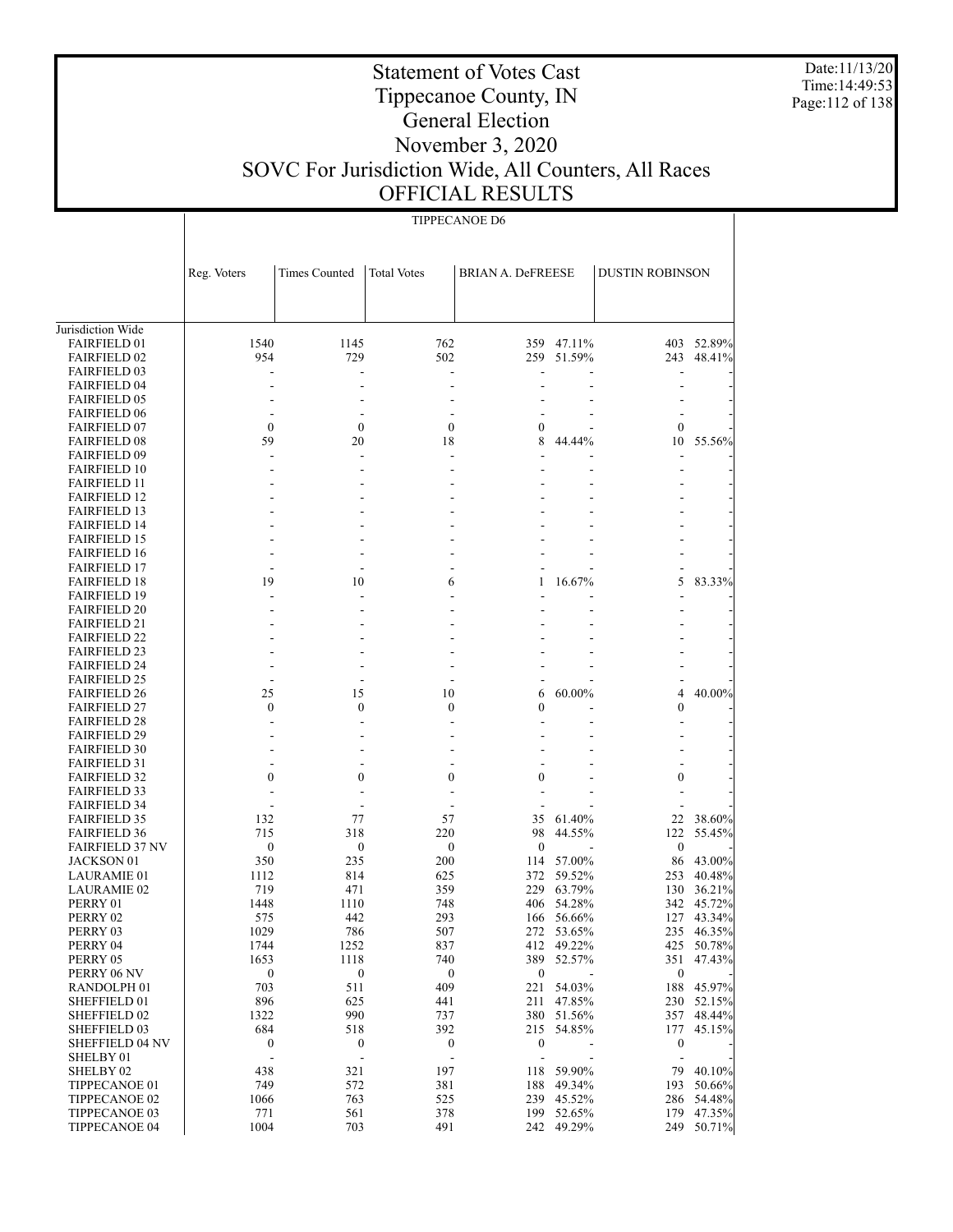Date:11/13/20 Time:14:49:53 Page:113 of 138

## Statement of Votes Cast Tippecanoe County, IN General Election November 3, 2020 SOVC For Jurisdiction Wide, All Counters, All Races OFFICIAL RESULTS

TIPPECANOE D6

|                      | Reg. Voters              |                      | <b>Total Votes</b> |                          |            | <b>DUSTIN ROBINSON</b>   |            |
|----------------------|--------------------------|----------------------|--------------------|--------------------------|------------|--------------------------|------------|
|                      |                          | <b>Times Counted</b> |                    | <b>BRIAN A. DeFREESE</b> |            |                          |            |
|                      |                          |                      |                    |                          |            |                          |            |
|                      |                          |                      |                    |                          |            |                          |            |
| TIPPECANOE 05        | 1440                     | 935                  | 646                | 343                      | 53.10%     | 303                      | 46.90%     |
| <b>TIPPECANOE 06</b> | 1140                     | 832                  | 544                | 286                      | 52.57%     | 258                      | 47.43%     |
| <b>TIPPECANOE 07</b> | 924                      | 682                  | 437                | 238                      | 54.46%     | 199                      | 45.54%     |
| UNION <sub>01</sub>  | 1270                     | 889                  | 693                | 378                      | 54.55%     |                          | 315 45.45% |
| WABASH 01            | 391                      | 278                  | 188                |                          | 112 59.57% |                          | 76 40.43%  |
| WABASH 02            | 1286                     | 872                  | 585                |                          | 275 47.01% |                          | 310 52.99% |
| WABASH 03            | 802                      | 615                  | 374                | 211                      | 56.42%     | 163                      | 43.58%     |
| WABASH 04            | 1252                     | 573                  | 386                |                          | 164 42.49% | 222                      | 57.51%     |
| WABASH 05            | 1334                     | 949                  | 604                | 320                      | 52.98%     | 284                      | 47.02%     |
| WABASH 06            | 570                      | 372                  | 217                |                          | 118 54.38% | 99                       | 45.62%     |
| WABASH 07            | 239                      | 195                  | 120                |                          | 74 61.67%  | 46                       | 38.33%     |
| WABASH 08            | 65                       | 50                   | 28                 | 15                       | 53.57%     | 13                       | 46.43%     |
| WABASH <sub>09</sub> | $\overline{\phantom{a}}$ |                      | $\overline{a}$     |                          |            |                          |            |
| WABASH 10            | 724                      | 364                  | 204                | 105                      | 51.47%     | 99                       | 48.53%     |
| WABASH 11            | 1352                     | 657                  | 405                | 168                      | 41.48%     |                          | 237 58.52% |
| WABASH 12            | 1582                     | 950                  | 615                | 313                      | 50.89%     | 302                      | 49.11%     |
| WABASH 13            | 1278                     | 835                  | 554                | 284                      | 51.26%     | 270                      | 48.74%     |
| WABASH 14            | ÷                        | $\overline{a}$       | ÷,                 | $\overline{a}$           |            | $\overline{a}$           |            |
| WABASH 15            |                          | ÷,                   | L,                 |                          |            |                          |            |
| WABASH 16            |                          |                      | L,                 |                          |            |                          |            |
| WABASH 17            | 3987                     | 927                  | 506                | 227                      | 44.86%     |                          | 279 55.14% |
| WABASH 18            | 611                      | 343                  | 209                | 98                       | 46.89%     | 111                      | 53.11%     |
| WABASH 19            | 614                      | 448                  | 296                | 169                      | 57.09%     | 127                      | 42.91%     |
| <b>WABASH 20</b>     | 1806                     | 1192                 | 792                | 361                      | 45.58%     | 431                      | 54.42%     |
| WABASH 21            | 160                      | 82                   | 56                 | 27                       | 48.21%     | 29                       | 51.79%     |
| WABASH <sub>22</sub> | ÷                        | $\overline{a}$       | L,                 | ÷,                       |            | $\overline{a}$           |            |
| WABASH 23            |                          |                      | L,                 |                          |            |                          |            |
| WABASH 24            |                          | ÷,                   | ÷,                 |                          |            |                          |            |
| WABASH <sub>25</sub> | 207                      | 89                   | 50                 | 28                       | 56.00%     | 22                       | 44.00%     |
| WABASH 26            | $\overline{\phantom{a}}$ | $\overline{a}$       | $\overline{a}$     | ÷,                       |            | $\overline{\phantom{a}}$ |            |
| WABASH 27            |                          |                      |                    | L,                       |            | ÷,                       |            |
| WABASH 28            | 1                        | $\boldsymbol{0}$     | $\mathbf{0}$       | $\mathbf{0}$             |            | $\boldsymbol{0}$         |            |
| WABASH <sub>29</sub> | 184                      | 59                   | 35                 | 23                       | 65.71%     | 12                       | 34.29%     |
| WABASH 30            | 1205                     | 862                  | 568                | 286                      | 50.35%     | 282                      | 49.65%     |
| WABASH 31 NV         | $\boldsymbol{0}$         | $\boldsymbol{0}$     | $\theta$           | $\boldsymbol{0}$         |            | $\boldsymbol{0}$         |            |
| <b>WASHINGTON 01</b> | 910                      | 626                  | 440                | 207                      | 47.05%     | 233                      | 52.95%     |
| <b>WASHINGTON 02</b> | 890                      | 656                  | 449                | 235                      | 52.34%     | 214                      | 47.66%     |
| WAYNE 01             | 1257                     | 900                  | 720                | 407                      | 56.53%     |                          | 313 43.47% |
| <b>WEA01</b>         | 229                      | 103                  | 82                 | 39                       | 47.56%     | 43                       | 52.44%     |
| <b>WEA02</b>         | 1631                     | 885                  | 628                | 304                      | 48.41%     |                          | 324 51.59% |
| WEA 03               |                          |                      |                    |                          |            |                          |            |
| WEA <sub>04</sub>    |                          | ÷,                   | L,                 |                          |            |                          |            |
| <b>WEA 05</b>        |                          |                      |                    |                          |            |                          |            |
| <b>WEA06</b>         | 1314                     | 644                  | 446                |                          | 216 48.43% |                          | 230 51.57% |
| WEA07                | 1250                     | 792                  | 566                | 234                      | 41.34%     |                          | 332 58.66% |
| <b>WEA08</b>         | $\overline{a}$           | $\overline{a}$       | ÷,                 |                          |            |                          |            |
| <b>WEA09</b>         | $\boldsymbol{0}$         | $\mathbf{1}$         | $\mathbf{1}$       | $\boldsymbol{0}$         | $0.00\%$   |                          | 1 100.00%  |
| <b>WEA10</b>         |                          |                      |                    |                          |            | $\overline{a}$           |            |
| <b>WEA11</b>         | 338                      | 209                  | 137                | 63                       | 45.99%     |                          | 74 54.01%  |
| <b>WEA 12</b>        | 1031                     | 700                  | 489                | 241                      | 49.28%     | 248                      | 50.72%     |
| <b>WEA 13</b>        | 958                      | 753                  | 548                | 253                      | 46.17%     | 295                      | 53.83%     |
| <b>WEA 14</b>        | 2565                     | 1705                 | 1228               | 561                      | 45.68%     |                          | 667 54.32% |
| <b>WEA15</b>         | 1622                     | 1206                 | 882                | 428                      | 48.53%     | 454                      | 51.47%     |
| <b>WEA16</b>         | 1328                     | 929                  | 683                | 308                      | 45.10%     | 375                      | 54.90%     |
| <b>WEA17</b>         | 1586                     | 1100                 | 799                | 349                      | 43.68%     | 450                      | 56.32%     |
| <b>WEA 18</b>        | $\boldsymbol{0}$         | $\boldsymbol{0}$     | $\boldsymbol{0}$   | $\boldsymbol{0}$         |            | $\boldsymbol{0}$         |            |
| <b>WEA 19</b>        | 977                      | 644                  | 476                | 216                      | 45.38%     |                          | 260 54.62% |
| <b>WEA 20</b>        | 690                      | 434                  | 332                |                          | 149 44.88% |                          | 183 55.12% |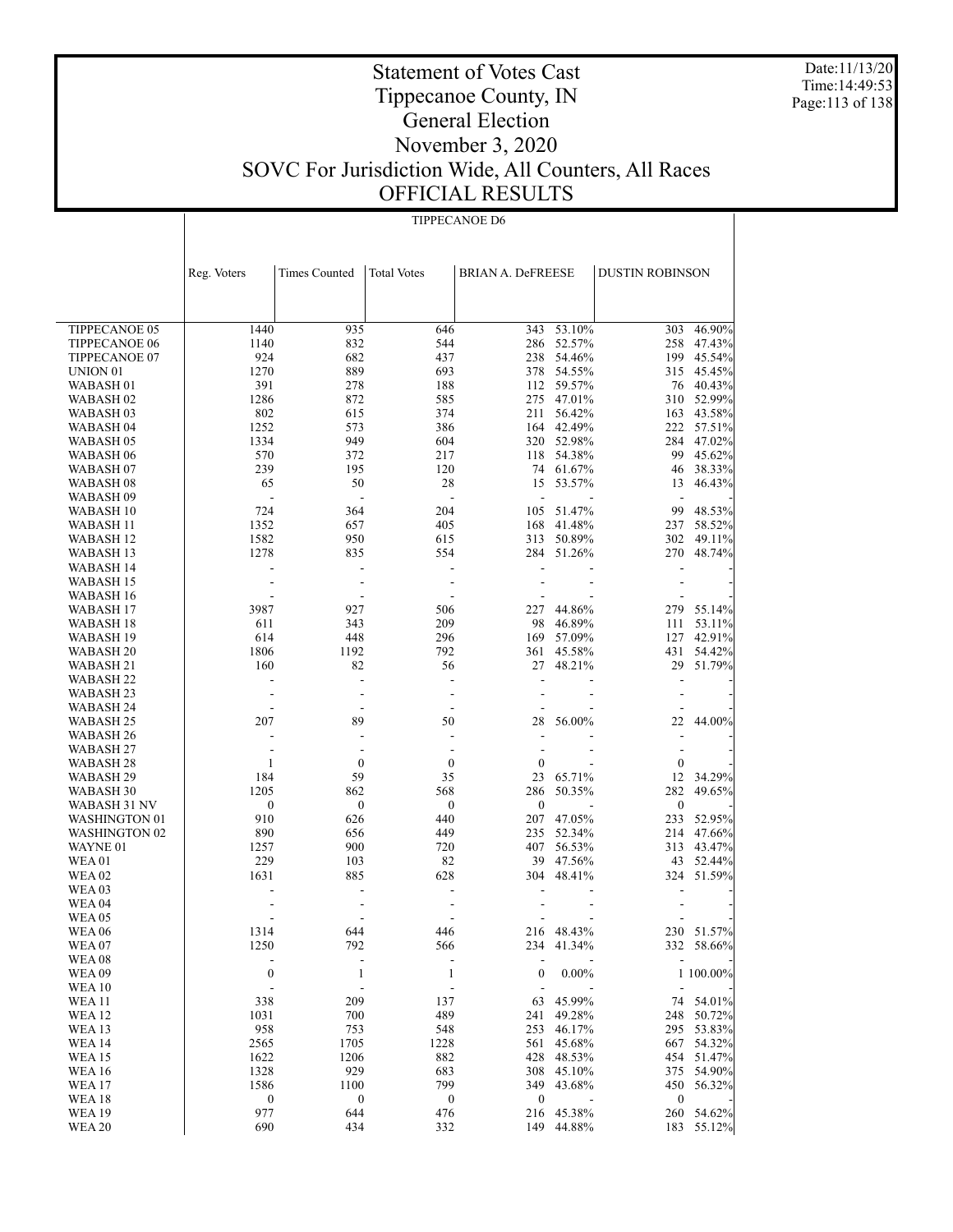|                        | <b>Statement of Votes Cast</b><br>Tippecanoe County, IN<br><b>General Election</b><br>November $3,2020$<br>SOVC For Jurisdiction Wide, All Counters, All Races<br><b>OFFICIAL RESULTS</b> |                      |                                            |                          |                  |                               |  |
|------------------------|-------------------------------------------------------------------------------------------------------------------------------------------------------------------------------------------|----------------------|--------------------------------------------|--------------------------|------------------|-------------------------------|--|
|                        | Reg. Voters                                                                                                                                                                               | <b>Times Counted</b> | <b>TIPPECANOE D6</b><br><b>Total Votes</b> | <b>BRIAN A. DeFREESE</b> |                  | <b>DUSTIN ROBINSON</b>        |  |
| <b>WEA 21</b><br>Total | 1040<br>63747                                                                                                                                                                             | 767<br>41210         | 576<br>28429                               | 286<br>14258             | 49.65%<br>50.15% | 290 50.35%<br>49.85%<br>14171 |  |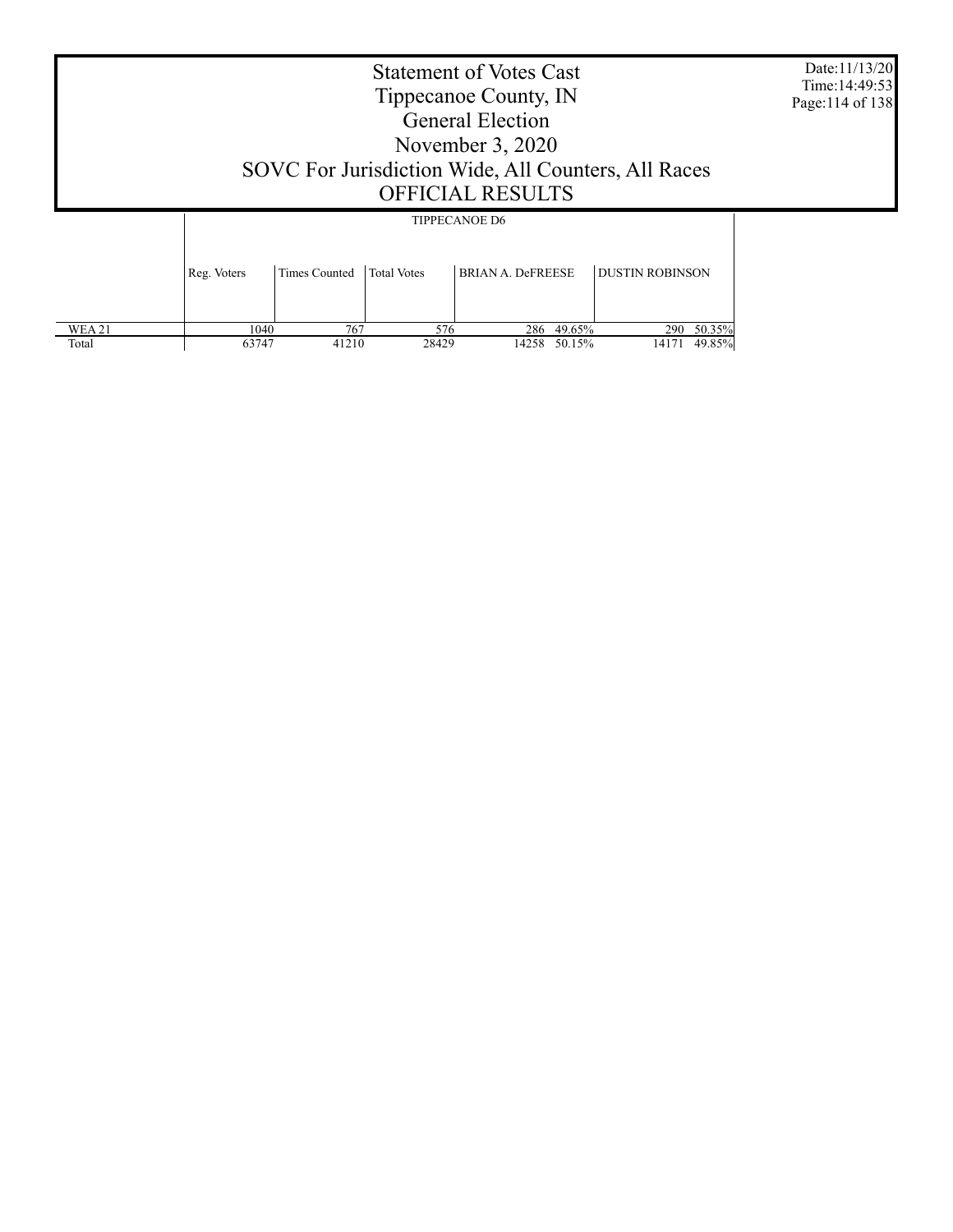Date:11/13/20 Time:14:49:53 Page:115 of 138

#### Tippecanoe County, IN General Election

Statement of Votes Cast

#### November 3, 2020 SOVC For Jurisdiction Wide, All Counters, All Races OFFICIAL RESULTS

TIPPECANOE D7

 Jurisdiction Wide FAIRFIELD 01 FAIRFIELD 02 FAIRFIELD 03 FAIRFIELD 04 FAIRFIELD 05 FAIRFIELD 06 FAIRFIELD 07 FAIRFIELD 08 FAIRFIELD 09 FAIRFIELD 10 FAIRFIELD 11 FAIRFIELD 12 FAIRFIELD 13 FAIRFIELD 14 FAIRFIELD 15 FAIRFIELD 16 FAIRFIELD 17 FAIRFIELD 18 FAIRFIELD 19 FAIRFIELD 20 FAIRFIELD 21 FAIRFIELD 22 FAIRFIELD 23 FAIRFIELD 24 FAIRFIELD 25 FAIRFIELD 26 FAIRFIELD 27 FAIRFIELD 28 FAIRFIELD 29 FAIRFIELD 30 FAIRFIELD 31 FAIRFIELD 32 FAIRFIELD 33 FAIRFIELD 34 FAIRFIELD 35 FAIRFIELD 36 FAIRFIELD 37 NV JACKSON 01 LAURAMIE 01 LAURAMIE 02 PERRY 01 PERRY 02 PERRY 03 PERRY 04 PERRY 05 PERRY 06 NV RANDOLPH 01 SHEFFIELD 01 SHEFFIELD 02 SHEFFIELD 03 SHEFFIELD 04 NV SHELBY 01 SHELBY 02 TIPPECANOE 01 Reg. Voters | Times Counted | Total Votes | BRADLEY D. ANDERSON JAMES STAFFORD 1540 1145 739 409 55.35% 330 44.65% 954 729 484 268 55.37% 216 44.63% - - - - - - - - - - - - - - - - - - - - - - - - - - - - 0 0 <sup>0</sup> <sup>0</sup> - 0 - 59 20 18 12 66.67% 6 33.33% - - - - - - - - - - - - - - - - - - - - - - - - - - - - - - - - - - - - - - - - - - - - - - - - - - - - - - - - - - - - - - - 19 10 6 3 50.00% 3 50.00% - - - - - - - - - - - - - - - - - - - - - - - - - - - - - - - - - - - - - - - - - - - - - - - - - 25 15 9 6 66.67% 3 33.33% 0 0 <sup>0</sup> <sup>0</sup> - 0 - - - - - - - - - - - - - - - - - - - - - - - - - - - - - 0 0 <sup>0</sup> <sup>0</sup> - 0 - - - - - - - - - - - - - - - 132 77 52 25 48.08% 27 51.92% 715 318 221 129 58.37% 92 41.63%  $0$  0 0 0 - 0 - 350 235 189 101 53.44% 88 46.56% 1112 814 581 334 57.49% 247 42.51% 719 471 341 188 55.13% 153 44.87% 1448 1110 720 432 60.00% 288 40.00% 575 442 280 186 66.43% 94 33.57% 1029 786 501 287 57.29% 214 42.71% 1744 1252 810 492 60.74% 318 39.26% 1653 1118 734 435 59.26% 299 40.74%  $0$  0 0 0 - 0 - 703 511 391 210 53.71% 181 46.29% 896 625 427 252 59.02% 175 40.98% 1322 990 685 390 56.93% 295 43.07% 684 518 365 209 57.26% 156 42.74% 0 0 <sup>0</sup> <sup>0</sup> - 0 - - - - - - - - 438 321 188 110 58.51% 78 41.49%<br>
749 572 367 213 58.04% 154 41.96% 154 41.96%

> 1066 763 506 296 58.50% 210 41.50% 771 561 359 232 64.62% 127 35.38% 1004 703 481 271 56.34% 210 43.66%

 TIPPECANOE 02 TIPPECANOE 03 TIPPECANOE 04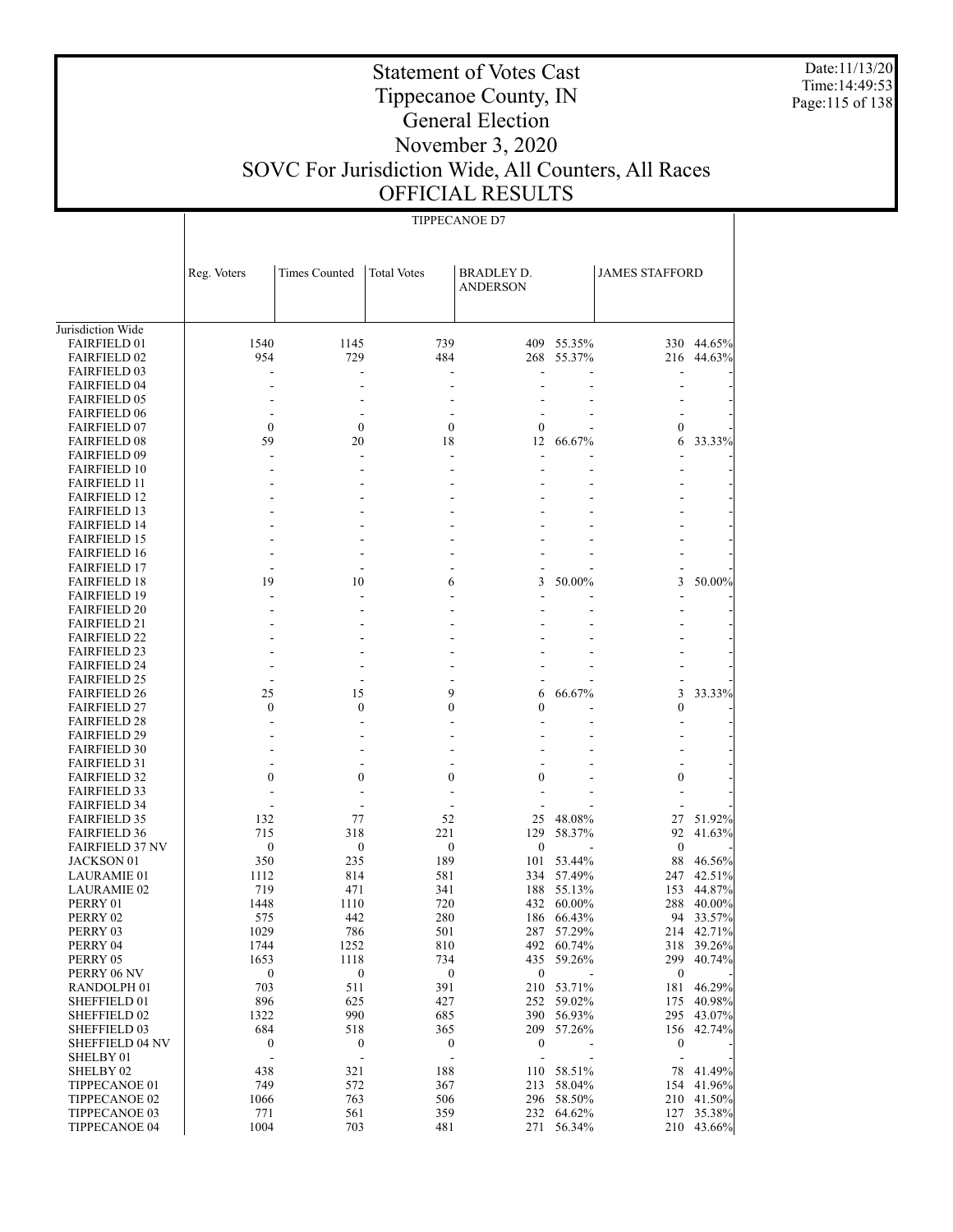Date:11/13/20 Time:14:49:53 Page:116 of 138

## Statement of Votes Cast Tippecanoe County, IN General Election November 3, 2020 SOVC For Jurisdiction Wide, All Counters, All Races OFFICIAL RESULTS

TIPPECANOE D7

|                                   | Reg. Voters              | <b>Times Counted</b> | <b>Total Votes</b>    | BRADLEY D.<br><b>ANDERSON</b> |                  | <b>JAMES STAFFORD</b> |                  |
|-----------------------------------|--------------------------|----------------------|-----------------------|-------------------------------|------------------|-----------------------|------------------|
|                                   |                          |                      |                       |                               |                  |                       |                  |
| TIPPECANOE 05                     | 1440                     | 935                  | 630                   | 378                           | 60.00%           | 252                   | 40.00%           |
| <b>TIPPECANOE 06</b>              | 1140                     | 832                  | 518                   | 291                           | 56.18%           | 227                   | 43.82%           |
| TIPPECANOE 07                     | 924                      | 682                  | 428                   | 245                           | 57.24%           | 183                   | 42.76%           |
| UNION <sub>01</sub>               | 1270<br>391              | 889<br>278           | 631<br>188            | 296<br>88                     | 46.91%           | 335                   | 53.09%           |
| WABASH 01<br>WABASH <sub>02</sub> | 1286                     | 872                  | 577                   | 321                           | 46.81%<br>55.63% | 100<br>256            | 53.19%<br>44.37% |
| WABASH 03                         | 802                      | 615                  | 366                   | 202                           | 55.19%           | 164                   | 44.81%           |
| WABASH 04                         | 1252                     | 573                  | 377                   | 217                           | 57.56%           | 160                   | 42.44%           |
| WABASH 05                         | 1334                     | 949                  | 592                   | 334                           | 56.42%           | 258                   | 43.58%           |
| WABASH 06                         | 570                      | 372                  | 214                   | 102                           | 47.66%           | 112                   | 52.34%           |
| WABASH 07                         | 239                      | 195                  | 123                   | 74                            | 60.16%           | 49                    | 39.84%           |
| WABASH 08                         | 65                       | 50                   | 27                    | 17                            | 62.96%           | 10                    | 37.04%           |
| WABASH 09                         | $\overline{\phantom{a}}$ | ÷,                   | ÷,                    | ÷,                            |                  | $\overline{a}$        |                  |
| WABASH 10                         | 724                      | 364                  | 201                   | 104                           | 51.74%           | 97                    | 48.26%           |
| WABASH 11                         | 1352                     | 657                  | 399                   | 211                           | 52.88%           | 188                   | 47.12%           |
| WABASH 12                         | 1582                     | 950                  | 611                   | 364                           | 59.57%           | 247                   | 40.43%           |
| WABASH 13                         | 1278                     | 835                  | 546                   |                               | 300 54.95%       | 246                   | 45.05%           |
| WABASH 14                         |                          | $\overline{a}$       |                       |                               |                  |                       |                  |
| WABASH 15                         |                          | ÷.                   | ÷,                    |                               |                  |                       |                  |
| WABASH 16                         |                          | $\overline{a}$       | ÷,                    |                               |                  |                       |                  |
| WABASH 17                         | 3987                     | 927                  | 497                   | 258                           | 51.91%           | 239                   | 48.09%           |
| WABASH 18                         | 611                      | 343                  | 210                   | 105                           | 50.00%           | 105                   | 50.00%           |
| WABASH 19                         | 614                      | 448                  | 302                   | 170                           | 56.29%           | 132                   | 43.71%           |
| WABASH 20                         | 1806                     | 1192                 | 781                   | 473                           | 60.56%           | 308                   | 39.44%           |
| WABASH 21                         | 160                      | 82                   | 52                    | 27                            | 51.92%           | 25                    | 48.08%           |
| WABASH 22                         |                          | $\overline{a}$       | ÷.                    | L.                            |                  |                       |                  |
| WABASH 23                         |                          | ÷.<br>$\overline{a}$ | ÷<br>÷                |                               |                  |                       |                  |
| WABASH 24<br>WABASH 25            | 207                      | 89                   | 49                    | 33                            | 67.35%           | 16                    | 32.65%           |
| WABASH 26                         |                          | ÷.                   | ÷                     |                               |                  |                       |                  |
| WABASH 27                         |                          | ÷,                   | ÷,                    | L.                            |                  |                       |                  |
| WABASH 28                         | 1                        | $\boldsymbol{0}$     | 0                     | $\boldsymbol{0}$              |                  | $\boldsymbol{0}$      |                  |
| WABASH 29                         | 184                      | 59                   | 35                    | 16                            | 45.71%           | 19                    | 54.29%           |
| WABASH 30                         | 1205                     | 862                  | 545                   | 309                           | 56.70%           | 236                   | 43.30%           |
| WABASH 31 NV                      | $\boldsymbol{0}$         | $\boldsymbol{0}$     | $\boldsymbol{0}$      | $\boldsymbol{0}$              |                  | $\boldsymbol{0}$      |                  |
| WASHINGTON 01                     | 910                      | 626                  | 429                   | 258                           | 60.14%           | 171                   | 39.86%           |
| <b>WASHINGTON 02</b>              | 890                      | 656                  | 427                   | 269                           | 63.00%           | 158                   | 37.00%           |
| WAYNE 01                          | 1257                     | 900                  | 667                   | 358                           | 53.67%           | 309                   | 46.33%           |
| <b>WEA01</b>                      | 229                      | 103                  | 80                    | 45                            | 56.25%           | 35                    | 43.75%           |
| <b>WEA 02</b>                     | 1631                     | 885                  | 617                   | 349                           | 56.56%           | 268                   | 43.44%           |
| <b>WEA03</b>                      |                          |                      |                       |                               |                  |                       |                  |
| <b>WEA 04</b>                     |                          |                      |                       |                               |                  |                       |                  |
| WEA 05                            |                          |                      |                       |                               |                  |                       |                  |
| WEA 06                            | 1314                     | 644                  | 431                   | 240                           | 55.68%           | 191                   | 44.32%           |
| WEA 07<br>WEA 08                  | 1250                     | 792<br>$\frac{1}{2}$ | 536<br>$\blacksquare$ | 311<br>$\blacksquare$         | 58.02%           |                       | 225 41.98%       |
| <b>WEA09</b>                      | $\boldsymbol{0}$         | 1                    | 1                     | $\boldsymbol{0}$              | $0.00\%$         |                       | 1 100.00%        |
| <b>WEA 10</b>                     | ÷,                       | L,                   | $\blacksquare$        |                               |                  |                       |                  |
| <b>WEA 11</b>                     | 338                      | 209                  | 137                   | 76                            | 55.47%           | 61                    | 44.53%           |
| <b>WEA 12</b>                     | 1031                     | 700                  | 478                   | 275                           | 57.53%           | 203                   | 42.47%           |
| <b>WEA 13</b>                     | 958                      | 753                  | 513                   | 260                           | 50.68%           | 253                   | 49.32%           |
| <b>WEA14</b>                      | 2565                     | 1705                 | 1184                  | 696                           | 58.78%           | 488                   | 41.22%           |
| <b>WEA 15</b>                     | 1622                     | 1206                 | 849                   | 472                           | 55.59%           | 377                   | 44.41%           |
| <b>WEA 16</b>                     | 1328                     | 929                  | 651                   | 405                           | 62.21%           | 246                   | 37.79%           |
| <b>WEA17</b>                      | 1586                     | 1100                 | 754                   | 432                           | 57.29%           | $322\,$               | 42.71%           |
| <b>WEA 18</b>                     | $\boldsymbol{0}$         | $\boldsymbol{0}$     | $\boldsymbol{0}$      | $\boldsymbol{0}$              |                  | $\boldsymbol{0}$      |                  |
| <b>WEA 19</b>                     | 977                      | 644                  | 463                   | 250                           | 54.00%           | 213                   | 46.00%           |
| <b>WEA 20</b>                     | 690                      | 434                  | 330                   | 188                           | 56.97%           | 142                   | 43.03%           |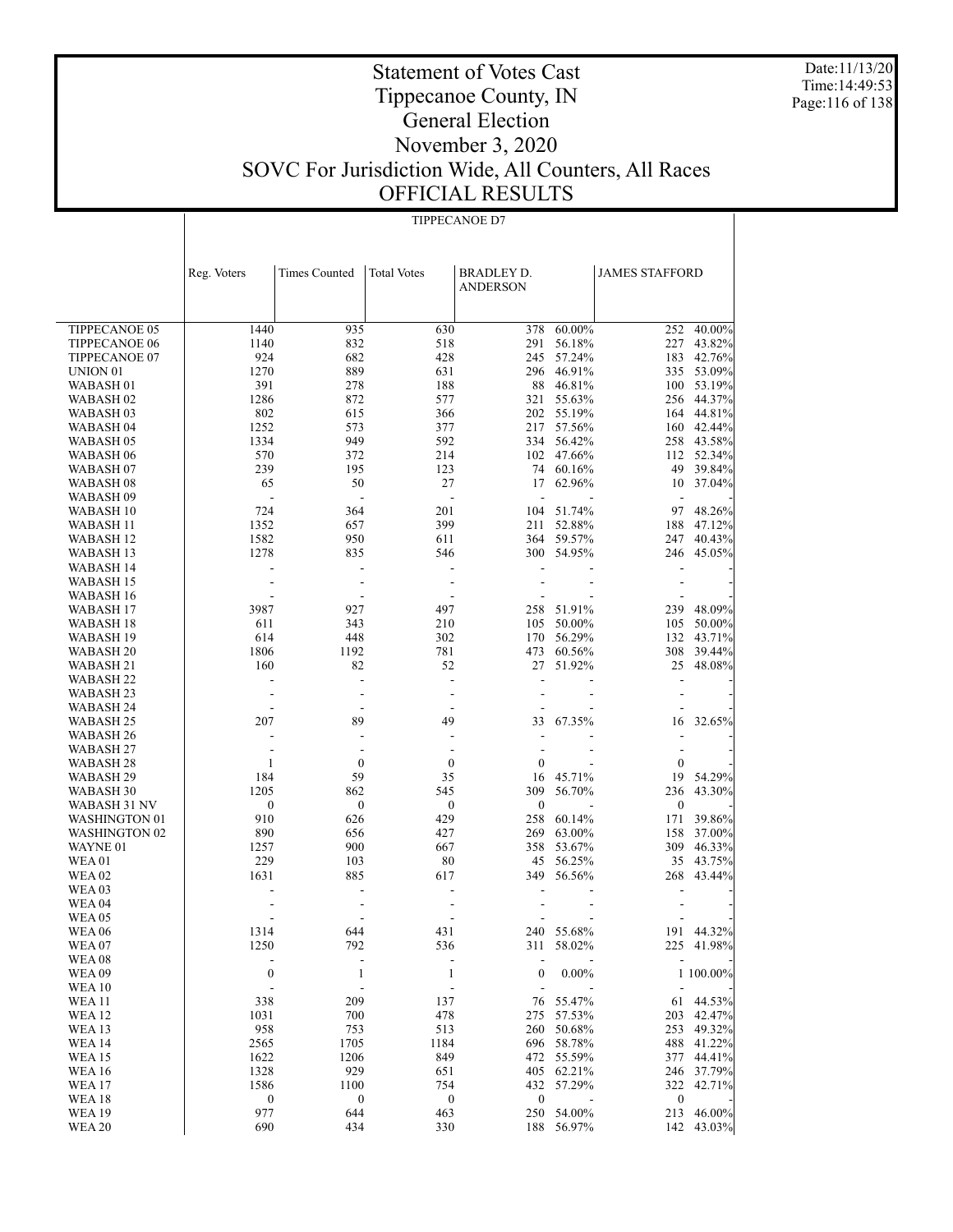|                        | <b>Statement of Votes Cast</b><br>Tippecanoe County, IN<br><b>General Election</b><br>November $3,2020$<br>SOVC For Jurisdiction Wide, All Counters, All Races<br><b>OFFICIAL RESULTS</b> |                      |                    |                                           |                  |                               |  |
|------------------------|-------------------------------------------------------------------------------------------------------------------------------------------------------------------------------------------|----------------------|--------------------|-------------------------------------------|------------------|-------------------------------|--|
|                        | Reg. Voters                                                                                                                                                                               | <b>Times Counted</b> | <b>Total Votes</b> | <b>TIPPECANOE D7</b><br><b>BRADLEY D.</b> |                  | <b>JAMES STAFFORD</b>         |  |
| <b>WEA 21</b><br>Total | 1040<br>63747                                                                                                                                                                             | 767<br>41210         | 544<br>27444       | <b>ANDERSON</b><br>319<br>15628           | 58.64%<br>56.95% | 41.36%<br>225<br>11816 43.05% |  |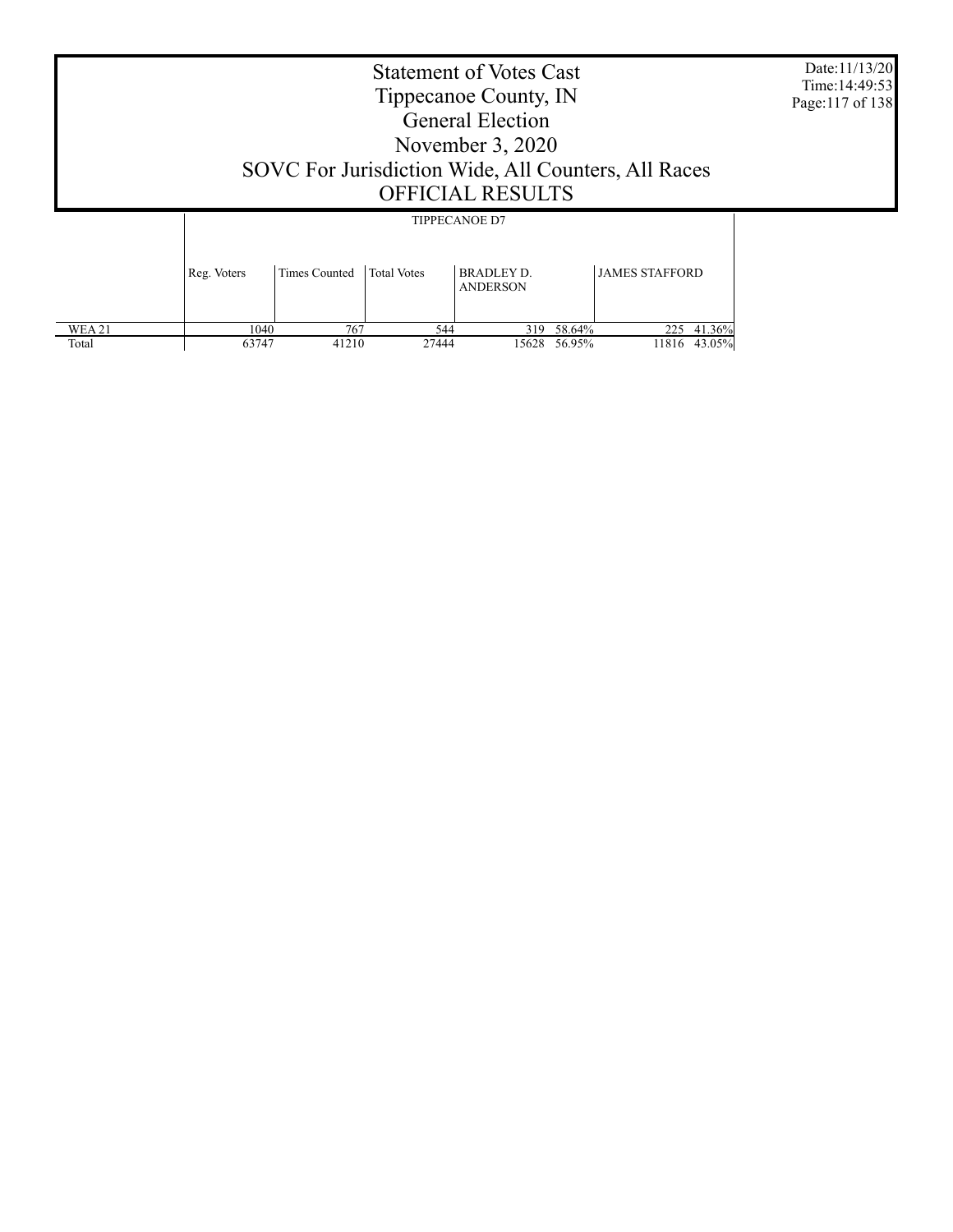Date:11/13/20 Time:14:49:53 Page:118 of 138

## Statement of Votes Cast Tippecanoe County, IN General Election November 3, 2020 SOVC For Jurisdiction Wide, All Counters, All Races OFFICIAL RESULTS

D1 LAFAYETTE SCH

|                                            | Reg. Voters | Times<br>Counted | <b>Total Votes</b> | <b>DAVID R MOULTON</b> |             |
|--------------------------------------------|-------------|------------------|--------------------|------------------------|-------------|
|                                            |             |                  |                    |                        |             |
| Jurisdiction Wide                          |             |                  |                    |                        |             |
| <b>FAIRFIELD 01</b>                        |             |                  |                    |                        |             |
| <b>FAIRFIELD 02</b>                        |             |                  |                    |                        |             |
| <b>FAIRFIELD 03</b>                        |             |                  |                    |                        |             |
| <b>FAIRFIELD 04</b>                        |             |                  |                    |                        |             |
| <b>FAIRFIELD 05</b>                        |             |                  |                    |                        |             |
| <b>FAIRFIELD 06</b>                        |             |                  |                    |                        |             |
| <b>FAIRFIELD 07</b>                        |             |                  |                    |                        |             |
| <b>FAIRFIELD 08</b>                        |             |                  |                    |                        |             |
| FAIRFIELD 09                               |             |                  |                    |                        |             |
| <b>FAIRFIELD 10</b>                        |             |                  |                    |                        |             |
| <b>FAIRFIELD 11</b>                        |             |                  |                    |                        |             |
| <b>FAIRFIELD 12</b>                        |             |                  |                    |                        |             |
| <b>FAIRFIELD 13</b>                        |             |                  |                    |                        |             |
| <b>FAIRFIELD 14</b><br><b>FAIRFIELD 15</b> |             |                  |                    |                        |             |
| <b>FAIRFIELD 16</b>                        |             |                  |                    |                        |             |
| <b>FAIRFIELD 17</b>                        |             |                  |                    |                        |             |
| <b>FAIRFIELD 18</b>                        |             |                  |                    |                        |             |
| <b>FAIRFIELD 19</b>                        |             |                  |                    |                        |             |
| <b>FAIRFIELD 20</b>                        |             |                  |                    |                        |             |
| <b>FAIRFIELD 21</b>                        |             |                  |                    |                        |             |
| <b>FAIRFIELD 22</b>                        |             |                  |                    |                        |             |
| <b>FAIRFIELD 23</b>                        |             |                  |                    |                        |             |
| <b>FAIRFIELD 24</b>                        |             |                  |                    |                        |             |
| <b>FAIRFIELD 25</b>                        |             |                  |                    |                        |             |
| <b>FAIRFIELD 26</b>                        |             |                  |                    |                        |             |
| <b>FAIRFIELD 27</b>                        |             |                  |                    |                        |             |
| <b>FAIRFIELD 28</b>                        |             |                  |                    |                        |             |
| <b>FAIRFIELD 29</b>                        |             |                  |                    |                        |             |
| <b>FAIRFIELD 30</b>                        |             |                  |                    |                        |             |
| <b>FAIRFIELD 31</b>                        |             |                  |                    |                        |             |
| <b>FAIRFIELD 32</b>                        |             |                  |                    |                        |             |
| <b>FAIRFIELD 33</b>                        |             |                  |                    |                        |             |
| <b>FAIRFIELD 34</b>                        | 1059        | 600              | 367                |                        | 367 100.00% |
| <b>FAIRFIELD 35</b>                        | 1093        | 717              | 461                |                        | 461 100.00% |
| <b>FAIRFIELD 36</b>                        |             |                  |                    | L,                     |             |
| <b>FAIRFIELD 37 NV</b>                     |             |                  |                    |                        |             |
| JACKSON 01                                 |             |                  |                    |                        |             |
| <b>LAURAMIE 01</b>                         |             |                  |                    |                        |             |
| <b>LAURAMIE 02</b>                         |             |                  |                    |                        |             |
| PERRY 01                                   |             |                  |                    |                        |             |
| PERRY 02                                   |             |                  |                    |                        |             |
| PERRY 03                                   |             |                  |                    |                        |             |
| PERRY 04                                   |             |                  |                    |                        |             |
| PERRY 05                                   |             |                  |                    |                        |             |
| PERRY 06 NV                                |             |                  |                    |                        |             |
| RANDOLPH <sub>01</sub>                     |             |                  |                    |                        |             |
| SHEFFIELD 01                               |             |                  |                    |                        |             |
| SHEFFIELD 02                               |             |                  |                    |                        |             |
| SHEFFIELD 03                               |             |                  |                    |                        |             |
| SHEFFIELD 04 NV                            |             |                  |                    |                        |             |
| SHELBY 01                                  |             |                  |                    |                        |             |
| SHELBY <sub>02</sub>                       |             |                  |                    |                        |             |
| TIPPECANOE 01                              |             |                  |                    |                        |             |
| TIPPECANOE 02                              |             |                  |                    |                        |             |
| TIPPECANOE 03                              |             |                  |                    |                        |             |
| TIPPECANOE 04                              |             |                  |                    |                        |             |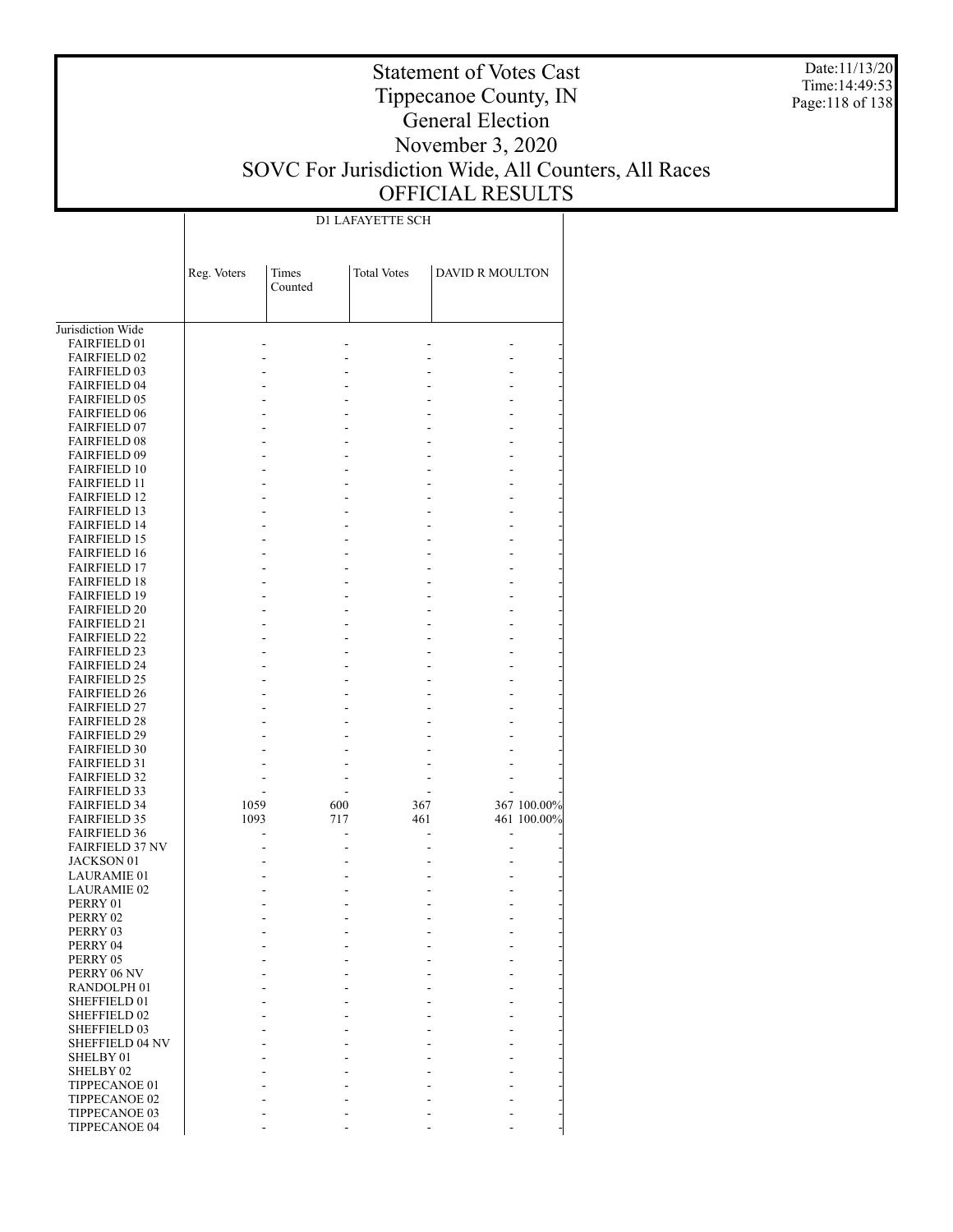Date:11/13/20 Time:14:49:53 Page:119 of 138

## Statement of Votes Cast Tippecanoe County, IN General Election November 3, 2020 SOVC For Jurisdiction Wide, All Counters, All Races OFFICIAL RESULTS

D1 LAFAYETTE SCH

|                                   | Reg. Voters | Times   | <b>Total Votes</b> | <b>DAVID R MOULTON</b> |                           |
|-----------------------------------|-------------|---------|--------------------|------------------------|---------------------------|
|                                   |             | Counted |                    |                        |                           |
|                                   |             |         |                    |                        |                           |
| TIPPECANOE 05                     | ۰           |         |                    | ٠                      | $\overline{a}$            |
| <b>TIPPECANOE 06</b>              |             |         |                    |                        |                           |
| TIPPECANOE 07                     |             |         |                    |                        |                           |
| UNION <sub>01</sub>               |             |         |                    |                        |                           |
| WABASH <sub>01</sub>              |             |         |                    |                        |                           |
| WABASH <sub>02</sub><br>WABASH 03 |             |         |                    |                        |                           |
| WABASH <sub>04</sub>              |             |         |                    |                        |                           |
| <b>WABASH 05</b>                  |             |         |                    |                        |                           |
| WABASH <sub>06</sub>              |             |         |                    |                        |                           |
| WABASH <sub>07</sub>              |             |         |                    |                        |                           |
| WABASH <sub>08</sub>              |             |         |                    |                        |                           |
| WABASH 09                         |             |         |                    |                        |                           |
| WABASH 10                         |             |         |                    |                        |                           |
| WABASH 11                         |             |         |                    |                        |                           |
| WABASH 12                         |             |         |                    |                        |                           |
| WABASH 13                         |             |         |                    |                        |                           |
| WABASH 14<br>WABASH 15            |             |         |                    |                        |                           |
| WABASH 16                         |             |         |                    |                        |                           |
| WABASH 17                         |             |         |                    |                        |                           |
| WABASH 18                         |             |         |                    |                        |                           |
| WABASH 19                         |             |         |                    |                        |                           |
| WABASH <sub>20</sub>              |             |         |                    |                        |                           |
| WABASH 21                         |             |         |                    |                        |                           |
| WABASH <sub>22</sub>              |             |         |                    |                        |                           |
| WABASH <sub>23</sub>              |             |         |                    |                        |                           |
| WABASH 24                         |             |         |                    |                        |                           |
| WABASH 25                         |             |         |                    |                        |                           |
| WABASH <sub>26</sub>              |             |         |                    |                        |                           |
| WABASH 27<br>WABASH <sub>28</sub> |             |         |                    |                        |                           |
| WABASH 29                         |             |         |                    |                        |                           |
| WABASH 30                         |             |         |                    |                        |                           |
| WABASH 31 NV                      |             |         |                    |                        |                           |
| <b>WASHINGTON 01</b>              |             |         |                    |                        |                           |
| <b>WASHINGTON 02</b>              |             |         |                    |                        |                           |
| WAYNE 01                          |             |         |                    |                        |                           |
| <b>WEA01</b>                      |             |         |                    |                        |                           |
| <b>WEA 02</b>                     |             |         |                    |                        |                           |
| <b>WEA03</b>                      |             |         |                    |                        |                           |
| <b>WEA 04</b>                     |             |         | 409                | 228                    |                           |
| <b>WEA 05</b><br><b>WEA 06</b>    | 713<br>134  |         | 77                 | 45                     | 228 100.00%<br>45 100.00% |
| WEA07                             |             |         |                    |                        |                           |
| <b>WEA08</b>                      |             |         |                    |                        |                           |
| WEA09                             | 976         |         | 612                | 349                    | 349 100.00%               |
| WEA10                             | 856         |         | 458                | 289                    | 289 100.00%               |
| <b>WEA11</b>                      | 857         |         | 664                | 393                    | 393 100.00%               |
| <b>WEA12</b>                      |             |         |                    |                        |                           |
| WEA13                             |             |         |                    |                        |                           |
| WEA 14                            |             |         |                    |                        |                           |
| <b>WEA15</b>                      |             |         |                    |                        |                           |
| <b>WEA 16</b>                     |             |         |                    |                        |                           |
| WEA17<br>WEA18                    |             |         |                    |                        |                           |
| <b>WEA19</b>                      |             |         |                    |                        |                           |
| <b>WEA 20</b>                     |             |         |                    |                        |                           |
|                                   |             |         |                    |                        |                           |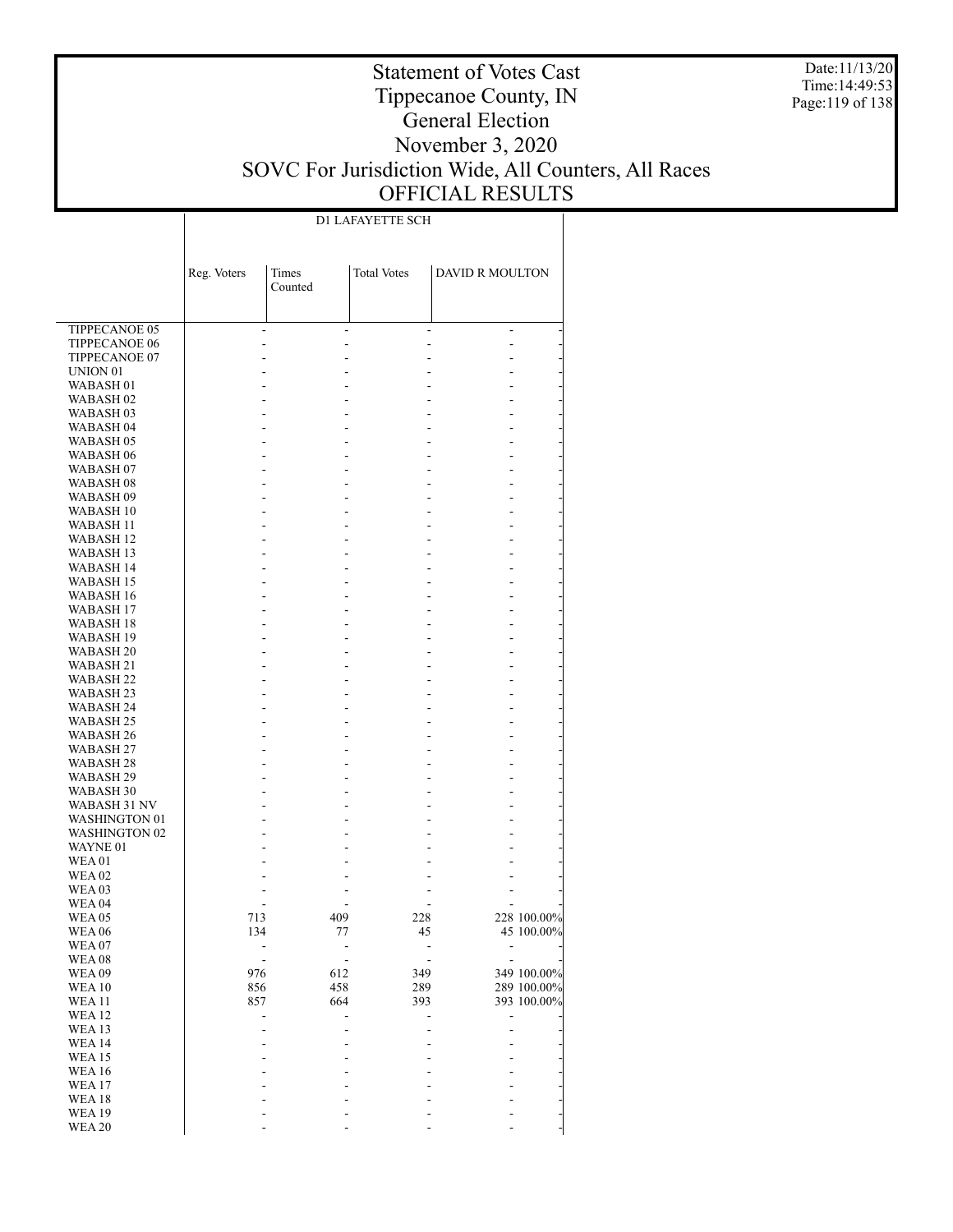Date:11/13/20 Time:14:49:53 Page:120 of 138

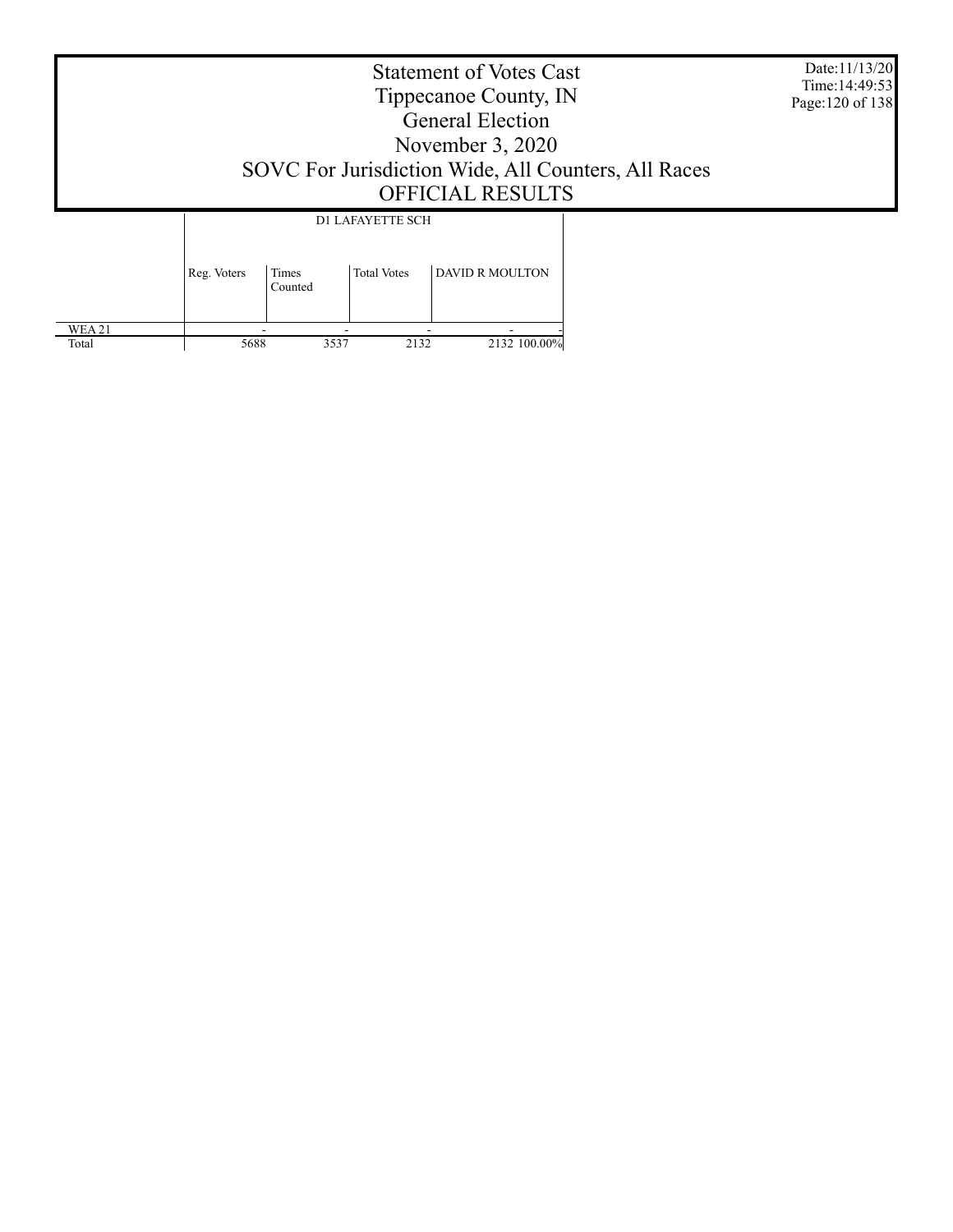Date:11/13/20 Time:14:49:53 Page:121 of 138

## Statement of Votes Cast Tippecanoe County, IN General Election November 3, 2020 SOVC For Jurisdiction Wide, All Counters, All Races OFFICIAL RESULTS

D5 LAFAYETTE SCH

|                                            | Reg. Voters | Times<br>Counted | <b>Total Votes</b> | <b>KAY WALTON</b> |             |
|--------------------------------------------|-------------|------------------|--------------------|-------------------|-------------|
|                                            |             |                  |                    |                   |             |
| Jurisdiction Wide                          |             |                  |                    |                   |             |
| <b>FAIRFIELD 01</b>                        |             |                  |                    |                   |             |
| <b>FAIRFIELD 02</b>                        |             |                  |                    |                   |             |
| <b>FAIRFIELD 03</b>                        |             |                  |                    |                   |             |
| <b>FAIRFIELD 04</b>                        |             |                  |                    |                   |             |
| <b>FAIRFIELD 05</b>                        |             |                  |                    |                   |             |
| <b>FAIRFIELD 06</b>                        |             |                  |                    |                   |             |
| <b>FAIRFIELD 07</b>                        |             |                  |                    |                   |             |
| <b>FAIRFIELD 08</b><br><b>FAIRFIELD 09</b> |             |                  |                    |                   |             |
| <b>FAIRFIELD 10</b>                        |             |                  |                    |                   |             |
| <b>FAIRFIELD 11</b>                        |             |                  |                    |                   |             |
| <b>FAIRFIELD 12</b>                        |             |                  |                    |                   |             |
| <b>FAIRFIELD 13</b>                        |             |                  |                    |                   |             |
| <b>FAIRFIELD 14</b>                        |             |                  |                    |                   |             |
| <b>FAIRFIELD 15</b>                        | 1291        | 680              | 385                |                   | 385 100.00% |
| <b>FAIRFIELD 16</b>                        |             |                  |                    |                   |             |
| <b>FAIRFIELD 17</b>                        |             |                  |                    |                   |             |
| <b>FAIRFIELD 18</b>                        |             |                  |                    |                   |             |
| <b>FAIRFIELD 19</b>                        |             |                  |                    |                   |             |
| <b>FAIRFIELD 20</b>                        | 1046        | 605              | 371                |                   | 371 100.00% |
| <b>FAIRFIELD 21</b>                        | 1063        | 588              | 327                |                   | 327 100.00% |
| <b>FAIRFIELD 22</b>                        |             |                  |                    |                   |             |
| <b>FAIRFIELD 23</b>                        |             |                  |                    |                   |             |
| <b>FAIRFIELD 24</b>                        |             |                  |                    |                   |             |
| <b>FAIRFIELD 25</b>                        |             |                  |                    |                   |             |
| <b>FAIRFIELD 26</b>                        |             |                  |                    |                   |             |
| <b>FAIRFIELD 27</b>                        |             |                  |                    |                   |             |
| <b>FAIRFIELD 28</b>                        | 1084        | 565              | 337                |                   | 337 100.00% |
| <b>FAIRFIELD 29</b>                        |             |                  |                    |                   |             |
| <b>FAIRFIELD 30</b>                        |             |                  |                    |                   |             |
| <b>FAIRFIELD 31</b>                        |             |                  |                    |                   |             |
| <b>FAIRFIELD 32</b>                        | 699         | 409              | 272                |                   | 272 100.00% |
| <b>FAIRFIELD 33</b>                        |             |                  |                    | $\overline{a}$    |             |
| <b>FAIRFIELD 34</b>                        |             |                  |                    |                   |             |
| <b>FAIRFIELD 35</b>                        |             |                  |                    |                   |             |
| <b>FAIRFIELD 36</b>                        |             |                  |                    |                   |             |
| <b>FAIRFIELD 37 NV</b>                     |             |                  |                    |                   |             |
| <b>JACKSON 01</b>                          |             |                  |                    |                   |             |
| <b>LAURAMIE 01</b>                         |             |                  |                    |                   |             |
| LAURAMIE 02                                |             |                  |                    |                   |             |
| PERRY 01                                   |             |                  |                    |                   |             |
| PERRY 02                                   |             |                  |                    |                   |             |
| PERRY 03<br>PERRY 04                       |             |                  |                    |                   |             |
| PERRY 05                                   |             |                  |                    |                   |             |
| PERRY 06 NV                                |             |                  |                    |                   |             |
| RANDOLPH <sub>01</sub>                     |             |                  |                    |                   |             |
| <b>SHEFFIELD 01</b>                        |             |                  |                    |                   |             |
| SHEFFIELD 02                               |             |                  |                    |                   |             |
| <b>SHEFFIELD 03</b>                        |             |                  |                    |                   |             |
| SHEFFIELD 04 NV                            |             |                  |                    |                   |             |
| SHELBY 01                                  |             |                  |                    |                   |             |
| SHELBY <sub>02</sub>                       |             |                  |                    |                   |             |
| TIPPECANOE 01                              |             |                  |                    |                   |             |
| TIPPECANOE 02                              |             |                  |                    |                   |             |
| TIPPECANOE 03                              |             |                  |                    |                   |             |
| TIPPECANOE 04                              |             |                  |                    |                   |             |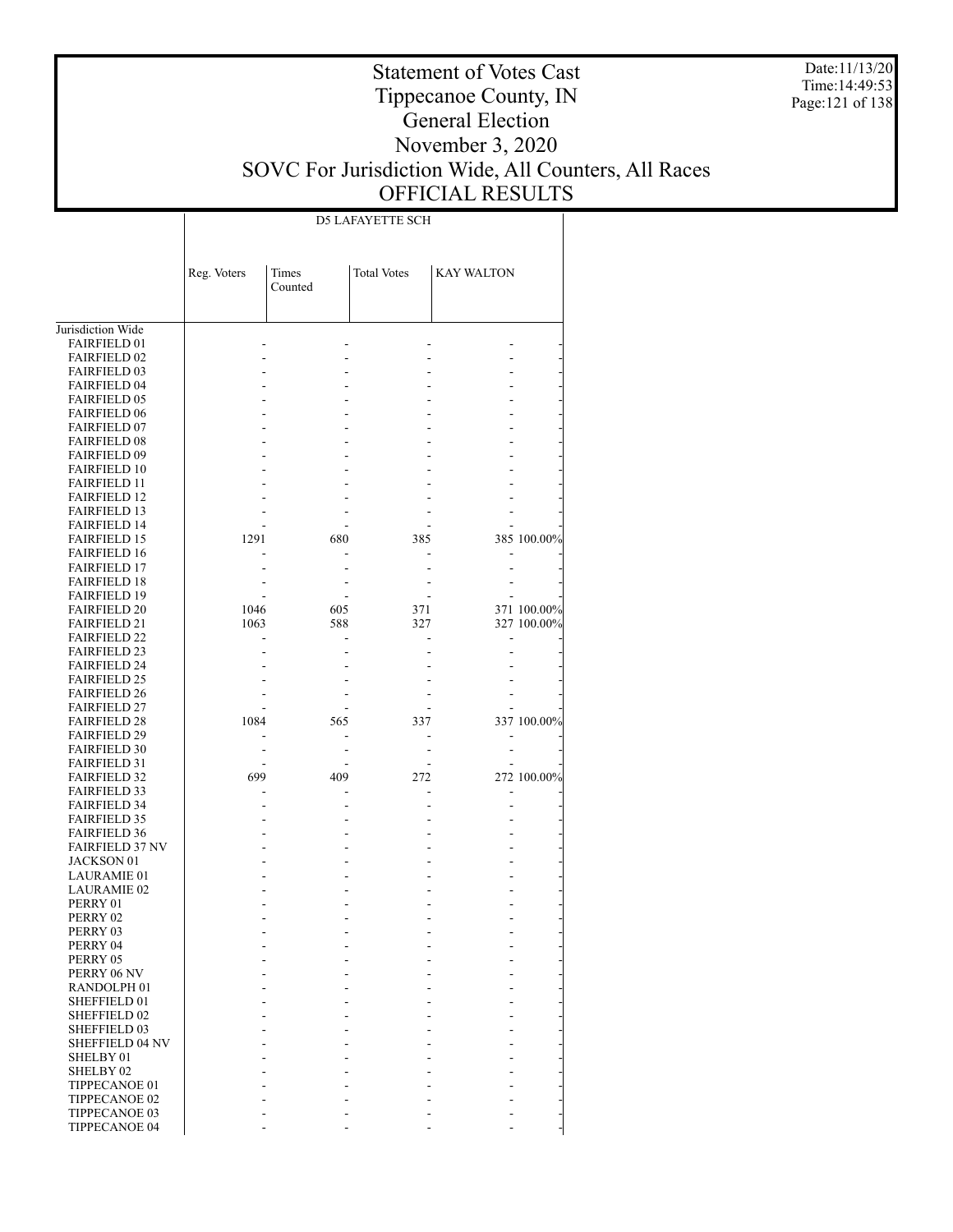Date:11/13/20 Time:14:49:53 Page:122 of 138

## Statement of Votes Cast Tippecanoe County, IN General Election November 3, 2020 SOVC For Jurisdiction Wide, All Counters, All Races OFFICIAL RESULTS

D5 LAFAYETTE SCH

|                                              | Reg. Voters | Times<br>Counted | <b>Total Votes</b> | <b>KAY WALTON</b> |                      |
|----------------------------------------------|-------------|------------------|--------------------|-------------------|----------------------|
|                                              |             |                  |                    |                   |                      |
| TIPPECANOE 05                                |             |                  |                    |                   |                      |
| <b>TIPPECANOE 06</b>                         |             |                  |                    |                   | $\overline{a}$       |
| TIPPECANOE 07                                |             |                  |                    |                   | L.                   |
| UNION <sub>01</sub>                          |             |                  |                    |                   | L.                   |
| WABASH 01                                    |             |                  |                    |                   |                      |
| WABASH <sub>02</sub><br>WABASH <sub>03</sub> |             |                  |                    |                   | L.                   |
| WABASH 04                                    |             |                  |                    |                   | L.<br>L.             |
| WABASH 05                                    |             |                  |                    |                   | L.                   |
| WABASH <sub>06</sub>                         |             |                  |                    |                   | $\overline{a}$       |
| WABASH <sub>07</sub>                         |             |                  |                    |                   | L.                   |
| WABASH <sub>08</sub>                         |             |                  |                    |                   | L.                   |
| WABASH 09                                    |             |                  |                    |                   | L.                   |
| WABASH 10                                    |             |                  |                    |                   | L.                   |
| WABASH 11                                    |             |                  |                    |                   | L.                   |
| WABASH 12<br>WABASH 13                       |             |                  |                    |                   | L.<br>L.             |
| WABASH 14                                    |             |                  |                    |                   | $\overline{a}$       |
| WABASH 15                                    |             |                  |                    |                   | L.                   |
| <b>WABASH 16</b>                             |             |                  |                    |                   | L.                   |
| WABASH 17                                    |             |                  |                    |                   | L.                   |
| <b>WABASH 18</b>                             |             |                  |                    |                   | $\overline{a}$       |
| <b>WABASH 19</b>                             |             |                  |                    |                   | L.                   |
| WABASH <sub>20</sub>                         |             |                  |                    |                   | L.                   |
| WABASH 21                                    |             |                  |                    |                   | L.                   |
| WABASH 22                                    |             |                  |                    |                   | $\overline{a}$       |
| WABASH 23<br>WABASH 24                       |             |                  |                    |                   | L.<br>L.             |
| WABASH 25                                    |             |                  |                    |                   | L.                   |
| WABASH 26                                    |             |                  |                    |                   | $\overline{a}$       |
| WABASH 27                                    |             |                  |                    |                   | L.                   |
| WABASH 28                                    |             |                  |                    |                   | L.                   |
| WABASH 29                                    |             |                  |                    |                   | L.                   |
| WABASH 30                                    |             |                  |                    |                   | $\overline{a}$       |
| WABASH 31 NV                                 |             |                  |                    |                   | L.                   |
| WASHINGTON 01<br><b>WASHINGTON 02</b>        |             |                  |                    |                   | $\overline{a}$<br>L. |
| WAYNE 01                                     |             |                  |                    |                   | $\overline{a}$       |
| <b>WEA01</b>                                 |             |                  |                    |                   | L.                   |
| <b>WEA02</b>                                 |             |                  |                    |                   |                      |
| <b>WEA03</b>                                 |             |                  |                    |                   |                      |
| <b>WEA 04</b>                                |             |                  |                    |                   |                      |
| <b>WEA 05</b>                                |             |                  |                    |                   |                      |
| <b>WEA 06</b>                                |             |                  |                    |                   |                      |
| WEA07<br>WEA08                               |             |                  |                    |                   |                      |
| <b>WEA09</b>                                 |             |                  |                    |                   |                      |
| <b>WEA 10</b>                                |             |                  |                    |                   |                      |
| <b>WEA11</b>                                 |             |                  |                    |                   |                      |
| <b>WEA12</b>                                 |             |                  |                    |                   |                      |
| <b>WEA 13</b>                                |             |                  |                    |                   |                      |
| <b>WEA14</b>                                 |             |                  |                    |                   |                      |
| <b>WEA15</b>                                 |             |                  |                    |                   |                      |
| <b>WEA16</b>                                 |             |                  |                    |                   |                      |
| <b>WEA17</b><br>WEA18                        |             |                  |                    |                   |                      |
| <b>WEA19</b>                                 |             |                  |                    |                   |                      |
| <b>WEA 20</b>                                |             |                  |                    |                   | L,                   |
|                                              |             |                  |                    |                   |                      |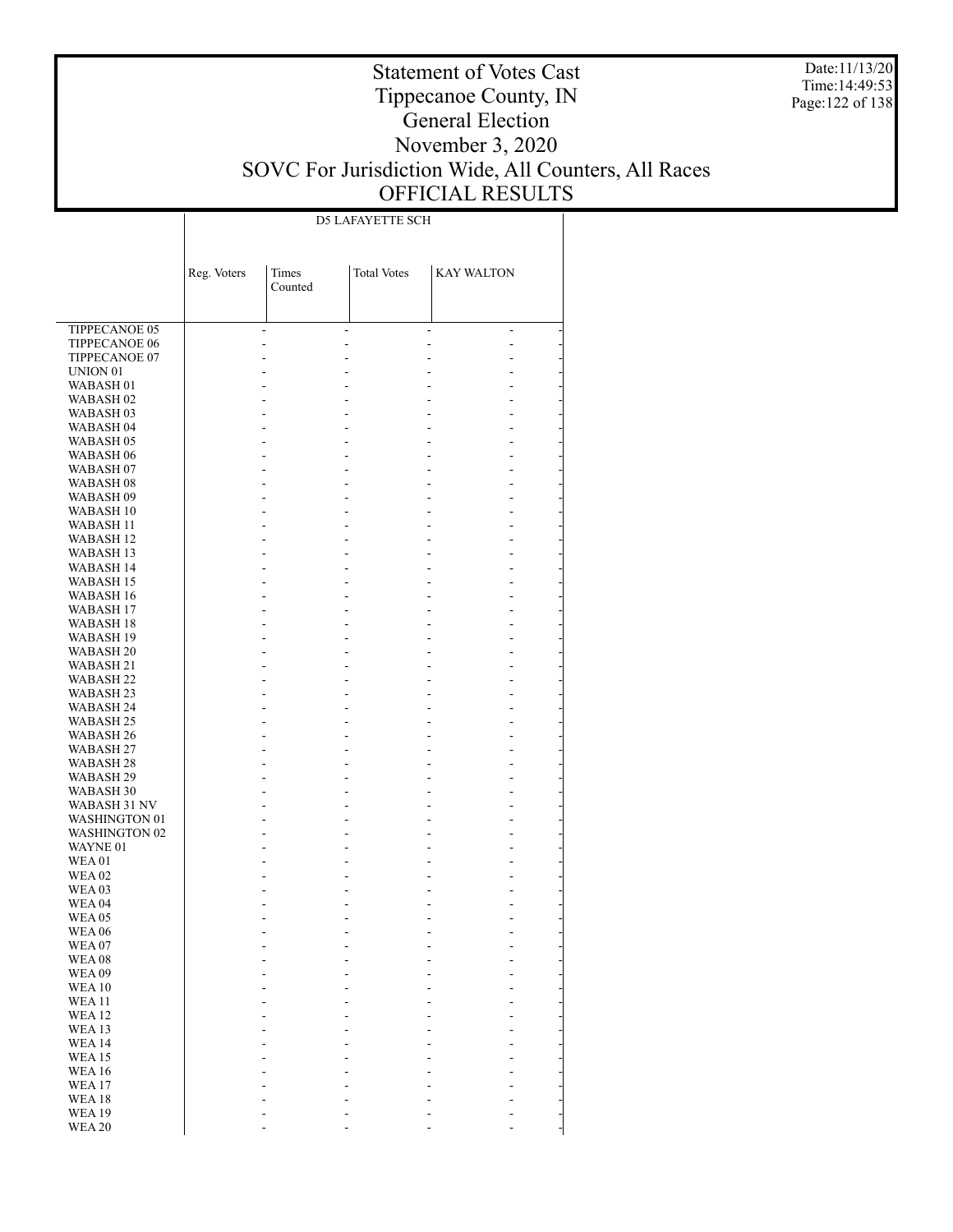Date:11/13/20 Time:14:49:54 Page:123 of 138

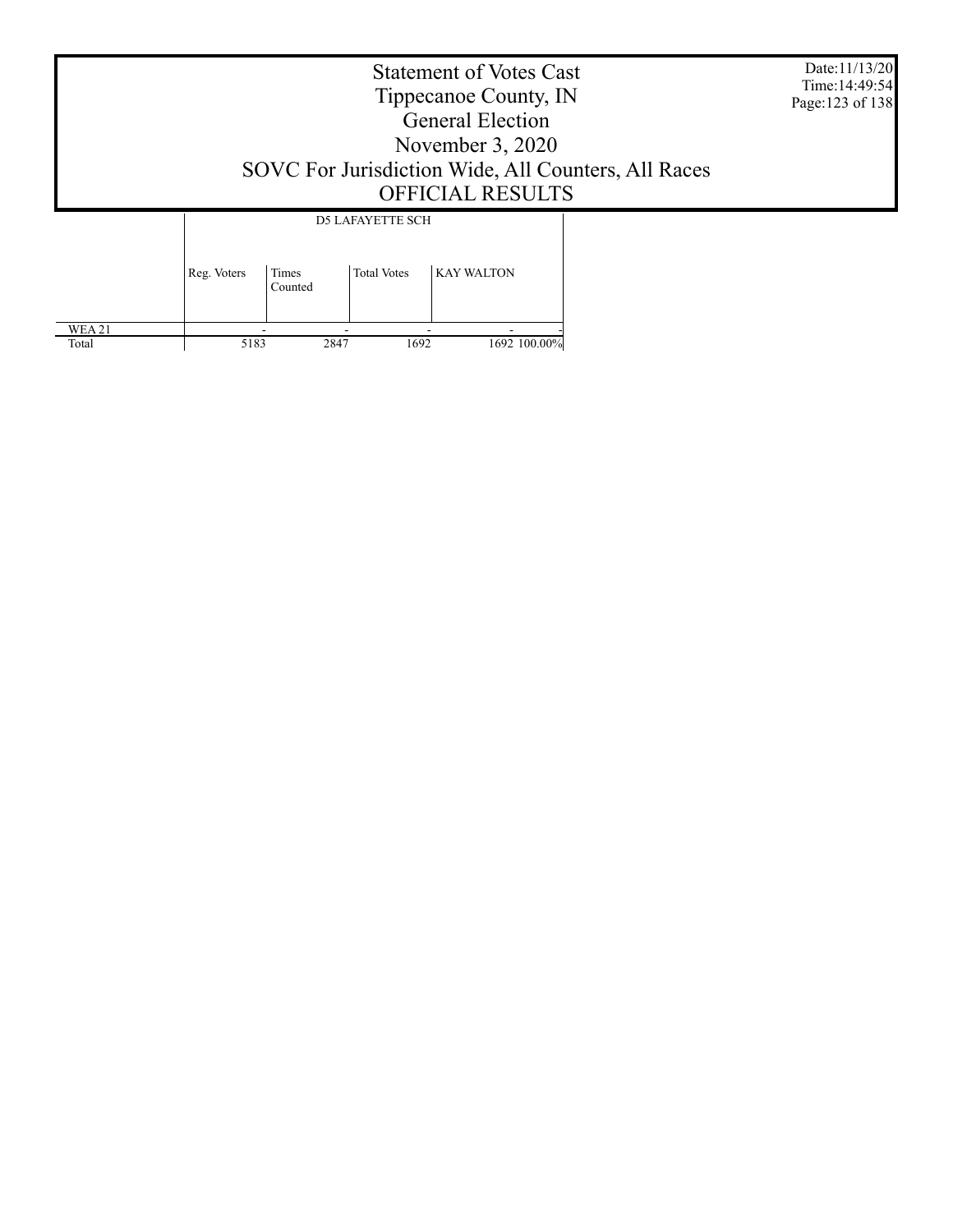Date:11/13/20 Time:14:49:54 Page:124 of 138

## Statement of Votes Cast Tippecanoe County, IN General Election November 3, 2020 SOVC For Jurisdiction Wide, All Counters, All Races OFFICIAL RESULTS

#### RETAIN GOFF

|                                            | Reg. Voters      | Times Counted    | <b>Total Votes</b> | <b>YES</b>       |                  | NO               |                  |
|--------------------------------------------|------------------|------------------|--------------------|------------------|------------------|------------------|------------------|
|                                            |                  |                  |                    |                  |                  |                  |                  |
|                                            |                  |                  |                    |                  |                  |                  |                  |
| Jurisdiction Wide                          |                  |                  |                    |                  |                  |                  |                  |
| <b>FAIRFIELD 01</b>                        | 1540             | 1145             | 842                | 653              | 77.55%           | 189              | 22.45%           |
| <b>FAIRFIELD 02</b>                        | 1022             | 774              | 596                | 513              | 86.07%           | 83               | 13.93%           |
| <b>FAIRFIELD 03</b>                        | 983              | 698              | 526                | 420              | 79.85%           | 106              | 20.15%           |
| <b>FAIRFIELD 04</b>                        | 868              | 563              | 437                |                  | 363 83.07%       | 74               | 16.93%           |
| <b>FAIRFIELD 05</b>                        | 10               | 6                | 4                  |                  | 4 100.00%        | $\boldsymbol{0}$ | $0.00\%$         |
| <b>FAIRFIELD 06</b>                        | 1000             | 511              | 420                | 305              | 72.62%           | 115              | 27.38%           |
| <b>FAIRFIELD 07</b>                        | 1203             | 607              | 489                | 361              | 73.82%           | 128              | 26.18%           |
| <b>FAIRFIELD 08</b>                        | 887              | 393              | 301                | 196              | 65.12%           | 105              | 34.88%           |
| <b>FAIRFIELD 09</b>                        | 1047             | 688              | 542                | 444              | 81.92%           | 98               | 18.08%           |
| <b>FAIRFIELD 10</b>                        | 1174             | 668              | 530                | 396              | 74.72%           | 134              | 25.28%           |
| <b>FAIRFIELD 11</b>                        | 959              | 634              | 497                | 362              | 72.84%           |                  | 135 27.16%       |
| <b>FAIRFIELD 12</b>                        | 1098             | 516              | 389                | 273              | 70.18%           | 116              | 29.82%           |
| <b>FAIRFIELD 13</b>                        | 990              | 357              | 258                | 164              | 63.57%           |                  | 94 36.43%        |
| <b>FAIRFIELD 14</b>                        | 1251             | 803              | 634                | 492              | 77.60%           |                  | 142 22.40%       |
| <b>FAIRFIELD 15</b>                        | 1291             | 680              | 498                | 359              | 72.09%           | 139              | 27.91%           |
| <b>FAIRFIELD 16</b>                        | 824              | 350              | 266                | 198              | 74.44%           | 68               | 25.56%           |
| <b>FAIRFIELD 17</b>                        | 867              | 368              | 269                | 166              | 61.71%           | 103              | 38.29%           |
| <b>FAIRFIELD 18</b>                        | 621              | 374              | 265                | 206              | 77.74%           | 59               | 22.26%           |
| <b>FAIRFIELD 19</b>                        | 1154             | 577              | 454                | 329              | 72.47%           |                  | 125 27.53%       |
| <b>FAIRFIELD 20</b>                        | 1046             | 606              | 489                | 352              | 71.98%           | 137              | 28.02%           |
| <b>FAIRFIELD 21</b>                        | 1063             | 588              | 453                | 324              | 71.52%           | 129              | 28.48%           |
| <b>FAIRFIELD 22</b>                        | 529              | 181              | 141                | 90               | 63.83%           | 51               | 36.17%           |
| <b>FAIRFIELD 23</b>                        | 980              | 513              | 395                | 260              | 65.82%           | 135              | 34.18%           |
| <b>FAIRFIELD 24</b>                        | 1662             | 686              | 502                | 314              | 62.55%           | 188              | 37.45%           |
| <b>FAIRFIELD 25</b>                        | 551              | 220              | 172                | 119              | 69.19%           | 53               | 30.81%           |
| <b>FAIRFIELD 26</b>                        | 1141             | 534              | 418                | 309              | 73.92%           | 109              | 26.08%<br>26.14% |
| <b>FAIRFIELD 27</b>                        | 1308<br>1084     | 546<br>565       | 417<br>427         | 308<br>308       | 73.86%<br>72.13% | 109<br>119       | 27.87%           |
| <b>FAIRFIELD 28</b><br><b>FAIRFIELD 29</b> | 1349             | 906              | 693                | 494              | 71.28%           | 199              | 28.72%           |
| <b>FAIRFIELD 30</b>                        | 1170             | 742              | 555                | 426              | 76.76%           | 129              | 23.24%           |
| <b>FAIRFIELD 31</b>                        | 1463             | 772              | 594                | 459              | 77.27%           | 135              | 22.73%           |
| <b>FAIRFIELD 32</b>                        | 699              | 409              | 318                | 233              | 73.27%           | 85               | 26.73%           |
| <b>FAIRFIELD 33</b>                        | 1018             | 547              | 427                | 326              | 76.35%           | 101              | 23.65%           |
| <b>FAIRFIELD 34</b>                        | 1059             | 600              | 463                | 363              | 78.40%           | 100              | 21.60%           |
| <b>FAIRFIELD 35</b>                        | 1225             | 794              | 580                | 462              | 79.66%           | 118              | 20.34%           |
| <b>FAIRFIELD 36</b>                        | 715              | 318              | 248                | 171              | 68.95%           | 77               | 31.05%           |
| <b>FAIRFIELD 37 NV</b>                     | 0                | $\boldsymbol{0}$ | $\boldsymbol{0}$   | $\boldsymbol{0}$ |                  | $\boldsymbol{0}$ |                  |
| JACKSON 01                                 | 350              | 235              | 171                | 152              | 88.89%           | 19               | 11.11%           |
| LAURAMIE 01                                | 1112             | 814              | 615                | 497              | 80.81%           | 118              | 19.19%           |
| <b>LAURAMIE 02</b>                         | 719              | 471              | 357                | 289              | 80.95%           | 68               | 19.05%           |
| PERRY 01                                   | 1448             | 1110             | 839                | 688              | 82.00%           | 151              | 18.00%           |
| PERRY 02                                   | 575              | 442              | 330                | 272              | 82.42%           | 58               | 17.58%           |
| PERRY 03                                   | 1029             | 786              | 597                |                  | 487 81.57%       |                  | 110 18.43%       |
| PERRY 04                                   | 1744             | 1252             | 936                |                  | 752 80.34%       |                  | 184 19.66%       |
| PERRY 05                                   | 1653             | 1118             | 816                | 656              | 80.39%           | 160              | 19.61%           |
| PERRY 06 NV                                | $\boldsymbol{0}$ | $\boldsymbol{0}$ | $\boldsymbol{0}$   | $\boldsymbol{0}$ |                  | $\bf{0}$         |                  |
| RANDOLPH 01                                | 703              | 511              | 380                |                  | 315 82.89%       | 65               | 17.11%           |
| SHEFFIELD 01                               | 896              | 625              | 475                | 369              | 77.68%           | 106              | 22.32%           |
| SHEFFIELD 02                               | 1322             | 990              | 758                |                  | 602 79.42%       |                  | 156 20.58%       |
| SHEFFIELD 03                               | 684              | 518              | 392                | 319              | 81.38%           | 73               | 18.62%           |
| SHEFFIELD 04 NV                            | $\boldsymbol{0}$ | $\boldsymbol{0}$ | $\boldsymbol{0}$   | $\boldsymbol{0}$ |                  | $\boldsymbol{0}$ |                  |
| SHELBY 01                                  | 757              | 515              | 407                | 318              | 78.13%           | 89               | 21.87%           |
| SHELBY 02                                  | 1233             | 926              | 654                |                  | 542 82.87%       |                  | 112 17.13%       |
| TIPPECANOE 01                              | 749              | 572              | 433                | 332              | 76.67%           | 101              | 23.33%           |
| TIPPECANOE 02                              | 1066             | 763              | 565                | 477              | 84.42%           | 88               | 15.58%           |
| TIPPECANOE 03                              | 771              | 561              | 416                |                  | 342 82.21%       |                  | 74 17.79%        |
| TIPPECANOE 04                              | 1004             | 703              | 541                |                  | 434 80.22%       | 107              | 19.78%           |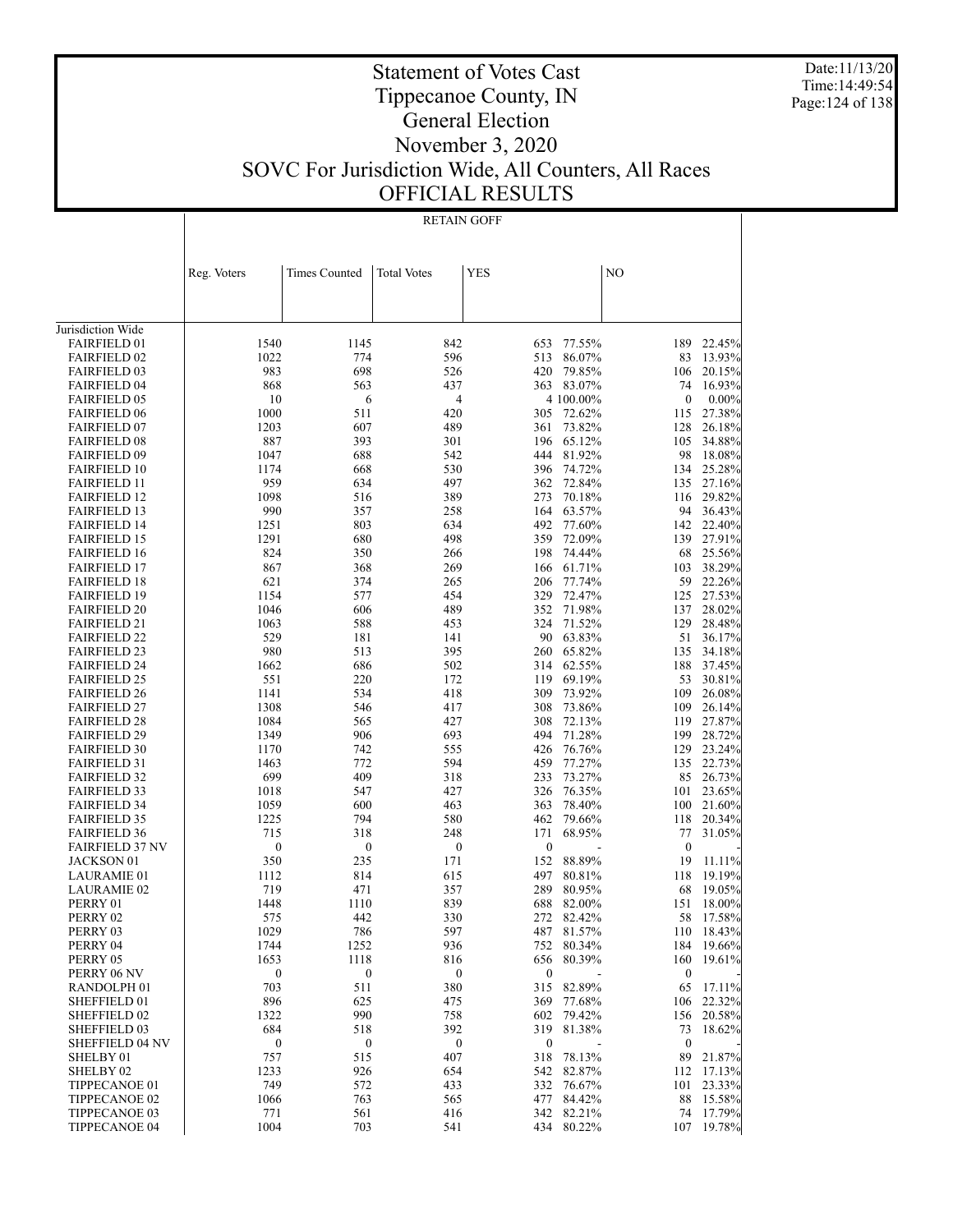Date:11/13/20 Time:14:49:54 Page:125 of 138

## Statement of Votes Cast Tippecanoe County, IN General Election November 3, 2020 SOVC For Jurisdiction Wide, All Counters, All Races OFFICIAL RESULTS

#### RETAIN GOFF

|                                | Reg. Voters      | <b>Times Counted</b> | <b>Total Votes</b> | <b>YES</b>       |                  | N <sub>O</sub>   |                     |
|--------------------------------|------------------|----------------------|--------------------|------------------|------------------|------------------|---------------------|
|                                |                  |                      |                    |                  |                  |                  |                     |
|                                |                  |                      |                    |                  |                  |                  |                     |
| <b>TIPPECANOE 05</b>           | 1440             | 935                  | 712                | 576              | 80.90%           | 136              | 19.10%              |
| <b>TIPPECANOE 06</b>           | 1140             | 832                  | 601                | 497              | 82.70%           | 104              | 17.30%              |
| TIPPECANOE 07                  | 924              | 682                  | 499                | 401              | 80.36%           | 98               | 19.64%              |
| UNION <sub>01</sub>            | 1270             | 889                  | 667                | 542              | 81.26%           | 125              | 18.74%              |
| WABASH <sub>01</sub>           | 391              | 278                  | 206                | 167              | 81.07%           | 39               | 18.93%              |
| WABASH <sub>02</sub>           | 1286             | 872                  | 659                | 520              | 78.91%           | 139              | 21.09%              |
| WABASH 03                      | 802              | 615                  | 439                | 363              | 82.69%           | 76               | 17.31%              |
| WABASH 04                      | 1252             | 573                  | 421                | 315              | 74.82%           | 106              | 25.18%              |
| WABASH 05                      | 1334             | 949                  | 714                | 590              | 82.63%           | 124              | 17.37%              |
| WABASH 06                      | 679              | 444                  | 295                | 239              | 81.02%           | 56               | 18.98%              |
| WABASH 07                      | 1229             | 945                  | 683                | 533              | 78.04%           | 150              | 21.96%              |
| WABASH <sub>08</sub>           | 835<br>827       | 575<br>452           | 403<br>317         | 318<br>235       | 78.91%<br>74.13% | 85<br>82         | 21.09%<br>25.87%    |
| WABASH 09<br>WABASH 10         | 1055             | 570                  | 394                | 295              | 74.87%           | 99               | 25.13%              |
| <b>WABASH 11</b>               | 1352             | 657                  | 450                | 324              | 72.00%           | 126              | 28.00%              |
| WABASH 12                      | 1582             | 950                  | 705                | 534              | 75.74%           | 171              | 24.26%              |
| WABASH 13                      | 1278             | 835                  | 635                | 500              | 78.74%           | 135              | 21.26%              |
| <b>WABASH 14</b>               | 585              | 334                  | 253                | 172              | 67.98%           | 81               | 32.02%              |
| WABASH 15                      | 822              | 599                  | 438                | 345              | 78.77%           | 93               | 21.23%              |
| WABASH 16                      | 1344             | 864                  | 583                | 451              | 77.36%           | 132              | 22.64%              |
| WABASH 17                      | 3987             | 927                  | 568                | 445              | 78.35%           | 123              | 21.65%              |
| WABASH 18                      | 611              | 343                  | 249                | 172              | 69.08%           | 77               | 30.92%              |
| WABASH 19                      | 614              | 448                  | 337                | 294              | 87.24%           | 43               | 12.76%              |
| WABASH 20                      | 1806             | 1192                 | 879                | 700              | 79.64%           | 179              | 20.36%              |
| WABASH 21                      | 524              | 339                  | 234                | 174              | 74.36%           | 60               | 25.64%              |
| <b>WABASH 22</b>               | 1079             | 759                  | 551                | 422              | 76.59%           | 129              | 23.41%              |
| WABASH 23                      | 1300             | 797                  | 544                | 415              | 76.29%           | 129              | 23.71%              |
| WABASH 24                      | 1334             | 864                  | 605                | 428              | 70.74%           | 177              | 29.26%              |
| WABASH 25                      | 1091             | 462                  | 299                | 210              | 70.23%           | 89               | 29.77%              |
| WABASH <sub>26</sub>           | 855              | 226                  | 131                | 86               | 65.65%           | 45               | 34.35%              |
| WABASH 27                      | 855<br>1462      | 239<br>546           | 165<br>334         | 110<br>239       | 66.67%           | 55<br>95         | 33.33%<br>28.44%    |
| WABASH 28<br>WABASH 29         | 184              | 59                   | 40                 | 29               | 71.56%<br>72.50% | 11               | 27.50%              |
| WABASH 30                      | 1205             | 862                  | 641                | 502              | 78.32%           | 139              | 21.68%              |
| WABASH 31 NV                   | $\boldsymbol{0}$ | $\boldsymbol{0}$     | $\boldsymbol{0}$   | $\boldsymbol{0}$ |                  | $\boldsymbol{0}$ |                     |
| <b>WASHINGTON 01</b>           | 910              | 626                  | 484                | 390              | 80.58%           | 94               | 19.42%              |
| <b>WASHINGTON 02</b>           | 890              | 656                  | 495                | 392              | 79.19%           | 103              | 20.81%              |
| WAYNE 01                       | 1257             | 900                  | 685                | 553              | 80.73%           | 132              | 19.27%              |
| <b>WEA01</b>                   | 229              | 103                  | 87                 | 73               | 83.91%           | 14               | 16.09%              |
| <b>WEA 02</b>                  | 1637             | 894                  | 695                | 514              | 73.96%           | 181              | 26.04%              |
| WEA <sub>03</sub>              | 1400             | 786                  | 622                | 491              | 78.94%           | 131              | 21.06%              |
| <b>WEA 04</b>                  | 736              | 392                  | 314                | 246              | 78.34%           | 68               | 21.66%              |
| <b>WEA 05</b>                  | 713              | 409                  | 306                | 224              | 73.20%           | 82               | 26.80%              |
| <b>WEA06</b>                   | 1448             | 721                  | 561                | 410              | 73.08%           | 151              | 26.92%              |
| WEA07                          | 1250             | 792                  | 582                | 459              | 78.87%           |                  | 123 21.13%          |
| <b>WEA08</b>                   | 1063             | 650                  | 520                | 397              | 76.35%           |                  | 123 23.65%          |
| <b>WEA09</b>                   | 976              | 613<br>458           | 477                | 380              | 79.66%<br>72.57% | 97               | 20.34%              |
| <b>WEA 10</b>                  | 856              | 873                  | 350                | 254              |                  |                  | 96 27.43%<br>21.63% |
| <b>WEA 11</b><br><b>WEA 12</b> | 1195<br>1031     | 700                  | 652<br>525         | 511<br>422       | 78.37%<br>80.38% | 141<br>103       | 19.62%              |
| <b>WEA 13</b>                  | 958              | 753                  | 556                | 463              | 83.27%           | 93               | 16.73%              |
| <b>WEA 14</b>                  | 2565             | 1705                 | 1321               | 1026             | 77.67%           | 295              | 22.33%              |
| <b>WEA15</b>                   | 1622             | 1206                 | 934                | 757              | 81.05%           | 177              | 18.95%              |
| <b>WEA 16</b>                  | 1328             | 929                  | 714                | 592              | 82.91%           |                  | 122 17.09%          |
| <b>WEA 17</b>                  | 1586             | 1100                 | 832                | 642              | 77.16%           | 190              | 22.84%              |
| <b>WEA18</b>                   | $\boldsymbol{0}$ | $\boldsymbol{0}$     | $\boldsymbol{0}$   | $\boldsymbol{0}$ |                  | $\boldsymbol{0}$ |                     |
| <b>WEA19</b>                   | 977              | 644                  | 499                | 394              | 78.96%           | 105              | 21.04%              |
| <b>WEA 20</b>                  | 690              | 434                  | 345                |                  | 286 82.90%       |                  | 59 17.10%           |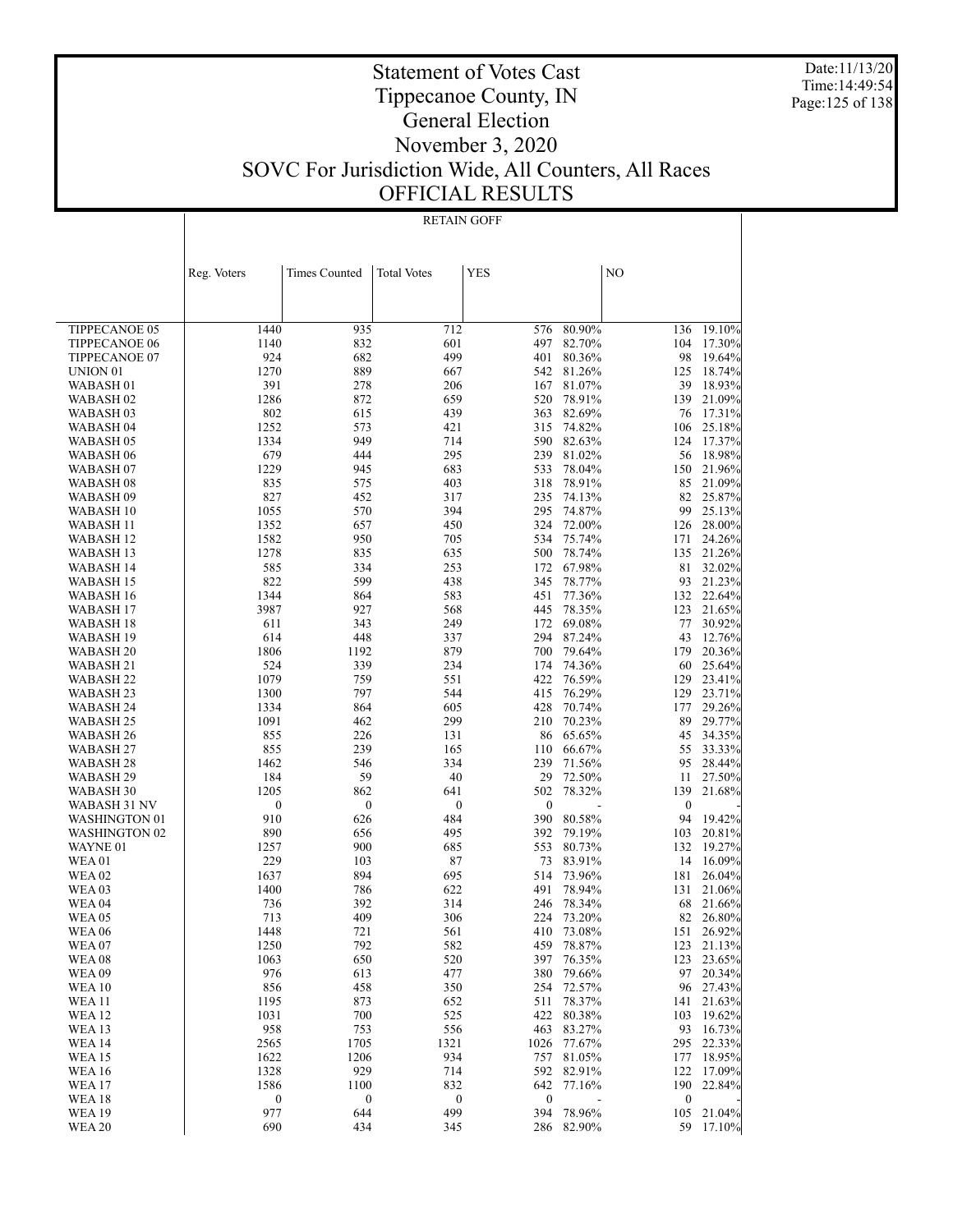|               | Date:11/13/20<br>Time: 14:49:54<br>Page: 126 of 138 |               |                    |                                  |                |           |  |
|---------------|-----------------------------------------------------|---------------|--------------------|----------------------------------|----------------|-----------|--|
|               | Reg. Voters                                         | Times Counted | <b>Total Votes</b> | <b>RETAIN GOFF</b><br><b>YES</b> | N <sub>O</sub> |           |  |
| <b>WEA 21</b> |                                                     | 767<br>1040   | 581                |                                  | 487 83.82%     | 94 16.18% |  |

119357 72175 53979 41871 77.57% 12108 22.43%

Total

Τ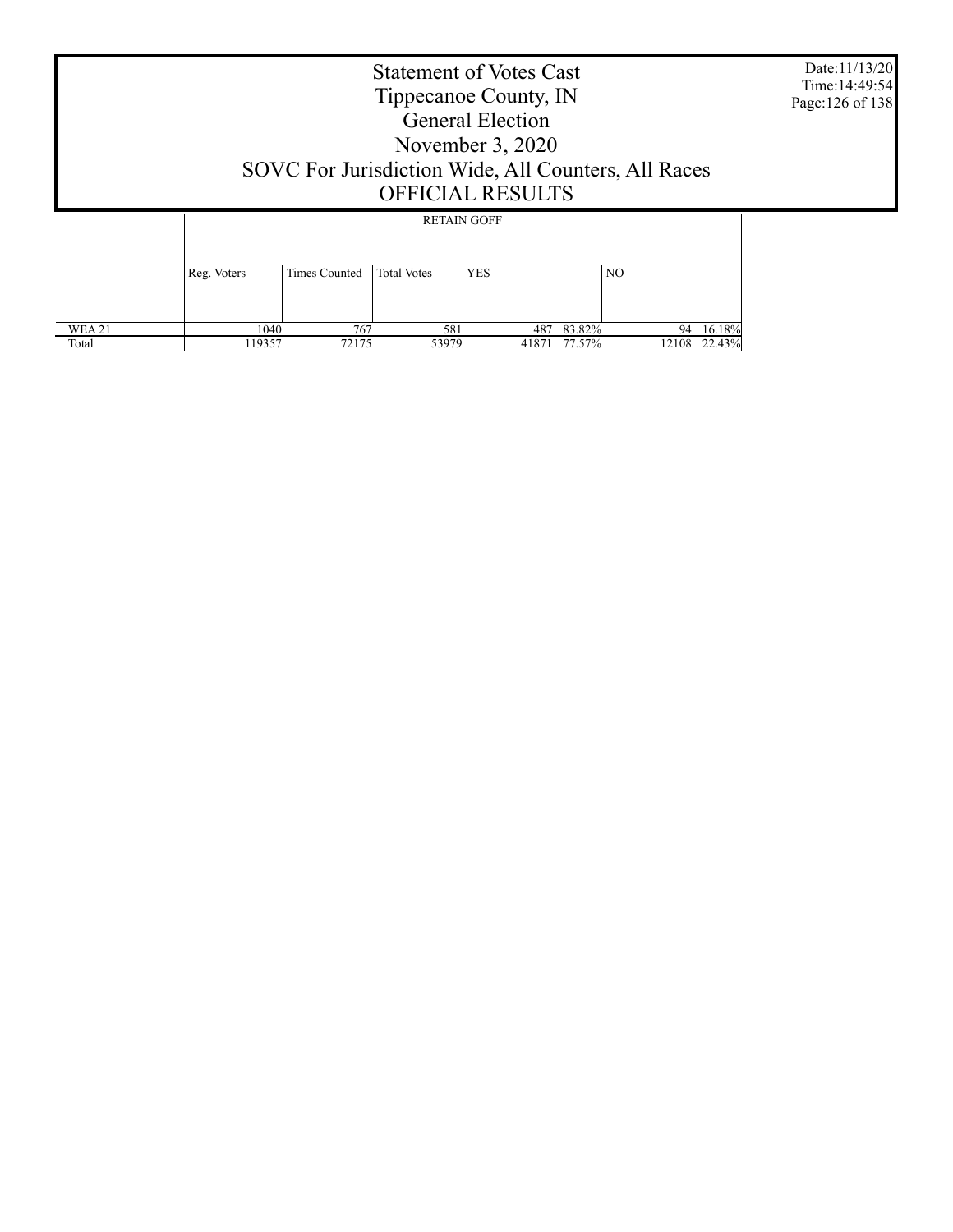Date:11/13/20 Time:14:49:54 Page:127 of 138

Τ

# Statement of Votes Cast Tippecanoe County, IN General Election November 3, 2020 SOVC For Jurisdiction Wide, All Counters, All Races

OFFICIAL RESULTS

|                                            | RETAIN BRADFORD  |                  |                    |                  |                  |                  |                  |
|--------------------------------------------|------------------|------------------|--------------------|------------------|------------------|------------------|------------------|
|                                            |                  |                  |                    |                  |                  |                  |                  |
|                                            |                  |                  |                    |                  |                  |                  |                  |
|                                            | Reg. Voters      | Times Counted    | <b>Total Votes</b> | <b>YES</b>       |                  | NO               |                  |
|                                            |                  |                  |                    |                  |                  |                  |                  |
|                                            |                  |                  |                    |                  |                  |                  |                  |
|                                            |                  |                  |                    |                  |                  |                  |                  |
| Jurisdiction Wide<br><b>FAIRFIELD 01</b>   | 1540             | 1145             | 833                | 641              | 76.95%           | 192              | 23.05%           |
| <b>FAIRFIELD 02</b>                        | 1022             | 774              | 586                | 489              | 83.45%           | 97               | 16.55%           |
| <b>FAIRFIELD 03</b>                        | 983              | 698              | 524                | 417              | 79.58%           | 107              | 20.42%           |
| <b>FAIRFIELD 04</b>                        | 868              | 563              | 431                |                  | 352 81.67%       | 79               | 18.33%           |
| <b>FAIRFIELD 05</b>                        | 10               | 6                | 4                  |                  | 4 100.00%        | $\boldsymbol{0}$ | $0.00\%$         |
| <b>FAIRFIELD 06</b>                        | 1000             | 511              | 426                | 314              | 73.71%           | 112              | 26.29%           |
| <b>FAIRFIELD 07</b>                        | 1203             | 607              | 485                | 347              | 71.55%           | 138              | 28.45%           |
| <b>FAIRFIELD 08</b>                        | 887              | 393              | 305                | 197              | 64.59%           | 108              | 35.41%           |
| <b>FAIRFIELD 09</b>                        | 1047             | 688              | 537                | 431              | 80.26%           | 106              | 19.74%           |
| <b>FAIRFIELD 10</b>                        | 1174             | 668              | 525                | 388              | 73.90%           | 137              | 26.10%           |
| <b>FAIRFIELD 11</b>                        | 959              | 634              | 493                | 358              | 72.62%           | 135              | 27.38%           |
| <b>FAIRFIELD 12</b>                        | 1098             | 516              | 387                | 271              | 70.03%           | 116              | 29.97%           |
| <b>FAIRFIELD 13</b>                        | 990              | 357              | 257                | 163              | 63.42%           | 94<br>146        | 36.58%<br>23.21% |
| <b>FAIRFIELD 14</b><br><b>FAIRFIELD 15</b> | 1251<br>1291     | 803<br>680       | 629<br>489         | 483<br>355       | 76.79%<br>72.60% | 134              | 27.40%           |
| <b>FAIRFIELD 16</b>                        | 824              | 350              | 264                | 185              | 70.08%           | 79               | 29.92%           |
| <b>FAIRFIELD 17</b>                        | 867              | 368              | 266                | 162              | 60.90%           | 104              | 39.10%           |
| <b>FAIRFIELD 18</b>                        | 621              | 374              | 264                | 204              | 77.27%           | 60               | 22.73%           |
| <b>FAIRFIELD 19</b>                        | 1154             | 577              | 452                | 320              | 70.80%           | 132              | 29.20%           |
| <b>FAIRFIELD 20</b>                        | 1046             | 606              | 482                | 349              | 72.41%           | 133              | 27.59%           |
| <b>FAIRFIELD 21</b>                        | 1063             | 588              | 444                |                  | 309 69.59%       | 135              | 30.41%           |
| <b>FAIRFIELD 22</b>                        | 529              | 181              | 136                | 86               | 63.24%           | 50               | 36.76%           |
| <b>FAIRFIELD 23</b>                        | 980              | 513              | 393                | 259              | 65.90%           | 134              | 34.10%           |
| <b>FAIRFIELD 24</b>                        | 1662             | 686              | 495                | 299              | 60.40%           | 196              | 39.60%           |
| <b>FAIRFIELD 25</b>                        | 551              | 220              | 171                | 120              | 70.18%           | 51               | 29.82%           |
| <b>FAIRFIELD 26</b>                        | 1141             | 534              | 411                | 298              | 72.51%           | 113              | 27.49%           |
| <b>FAIRFIELD 27</b>                        | 1308             | 546              | 420                | 302              | 71.90%           | 118              | 28.10%           |
| <b>FAIRFIELD 28</b>                        | 1084             | 565              | 422                | 297              | 70.38%           | 125              | 29.62%           |
| <b>FAIRFIELD 29</b><br><b>FAIRFIELD 30</b> | 1349<br>1170     | 906<br>742       | 691<br>553         | 492<br>423       | 71.20%<br>76.49% | 199<br>130       | 28.80%<br>23.51% |
| <b>FAIRFIELD 31</b>                        | 1463             | 772              | 587                | 451              | 76.83%           |                  | 136 23.17%       |
| <b>FAIRFIELD 32</b>                        | 699              | 409              | 319                | 245              | 76.80%           |                  | 74 23.20%        |
| <b>FAIRFIELD 33</b>                        | 1018             | 547              | 426                | 322              | 75.59%           | 104              | 24.41%           |
| <b>FAIRFIELD 34</b>                        | 1059             | 600              | 459                | 359              | 78.21%           | 100              | 21.79%           |
| <b>FAIRFIELD 35</b>                        | 1225             | 794              | 574                | 447              | 77.87%           | 127              | 22.13%           |
| <b>FAIRFIELD 36</b>                        | 715              | 318              | 242                | 164              | 67.77%           | 78               | 32.23%           |
| <b>FAIRFIELD 37 NV</b>                     | 0                | $\boldsymbol{0}$ | $\boldsymbol{0}$   | $\boldsymbol{0}$ |                  | $\boldsymbol{0}$ |                  |
| JACKSON 01                                 | 350              | 235              | 168                | 148              | 88.10%           | 20               | 11.90%           |
| LAURAMIE 01                                | 1112             | 814              | 615                | 501              | 81.46%           | 114              | 18.54%           |
| <b>LAURAMIE 02</b>                         | 719              | 471              | 356                | 280              | 78.65%           | 76               | 21.35%           |
| PERRY 01                                   | 1448             | 1110             | 834                |                  | 685 82.13%       | 149              | 17.87%           |
| PERRY 02                                   | 575              | 442              | 327                |                  | 270 82.57%       |                  | 57 17.43%        |
| PERRY 03<br>PERRY 04                       | 1029<br>1744     | 786<br>1252      | 593<br>930         | 480<br>735       | 80.94%<br>79.03% | 113<br>195       | 19.06%<br>20.97% |
| PERRY 05                                   | 1653             | 1118             | 812                | 647              | 79.68%           | 165              | 20.32%           |
| PERRY 06 NV                                | $\boldsymbol{0}$ | $\boldsymbol{0}$ | $\boldsymbol{0}$   | $\boldsymbol{0}$ |                  | $\boldsymbol{0}$ |                  |
| RANDOLPH 01                                | 703              | 511              | 373                | 306              | 82.04%           | 67               | 17.96%           |
| SHEFFIELD 01                               | 896              | 625              | 468                | 376              | 80.34%           | 92               | 19.66%           |
| SHEFFIELD 02                               | 1322             | 990              | 748                | 600              | 80.21%           | 148              | 19.79%           |
| SHEFFIELD 03                               | 684              | 518              | 388                | 317              | 81.70%           | 71               | 18.30%           |
| <b>SHEFFIELD 04 NV</b>                     | $\boldsymbol{0}$ | $\boldsymbol{0}$ | $\boldsymbol{0}$   | $\boldsymbol{0}$ |                  | $\boldsymbol{0}$ |                  |
| SHELBY 01                                  | 757              | 515              | 403                | 316              | 78.41%           | 87               | 21.59%           |
| SHELBY 02                                  | 1233             | 926              | 646                | 528              | 81.73%           | 118              | 18.27%           |
| TIPPECANOE 01                              | 749              | 572              | 431                | 327              | 75.87%           | 104              | 24.13%           |
| TIPPECANOE 02                              | 1066             | 763              | 558                | 465              | 83.33%           | 93               | 16.67%           |
| TIPPECANOE 03                              | 771              | 561              | 415                | 337              | 81.20%           | 78               | 18.80%           |
| TIPPECANOE 04                              | 1004             | 703              | 535                | 420              | 78.50%           | 115              | 21.50%           |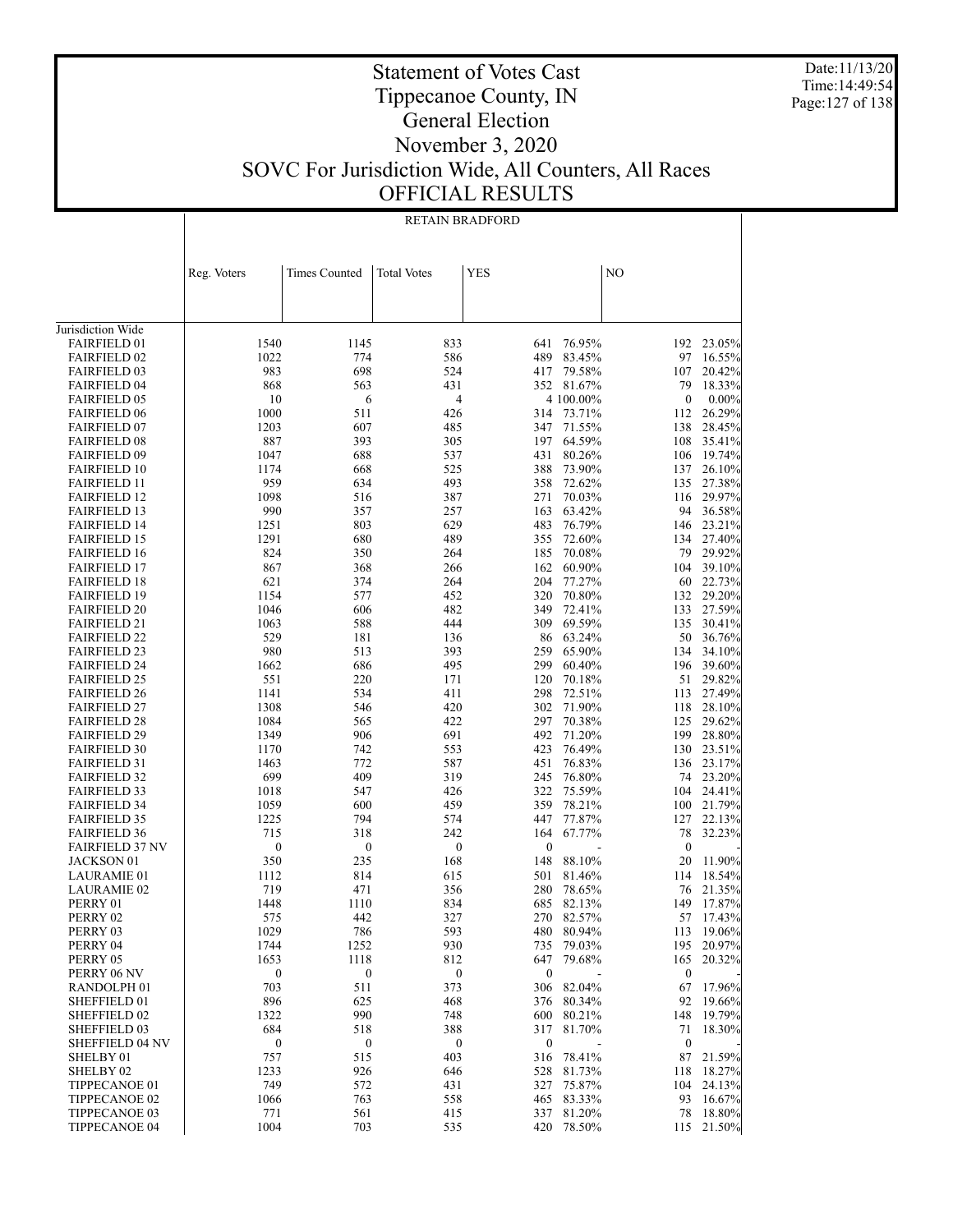Date:11/13/20 Time:14:49:54 Page:128 of 138

|                                   | Reg. Voters      | <b>Times Counted</b> | <b>Total Votes</b> | YES              |                  | N <sub>O</sub>   |                     |
|-----------------------------------|------------------|----------------------|--------------------|------------------|------------------|------------------|---------------------|
|                                   |                  |                      |                    |                  |                  |                  |                     |
|                                   |                  |                      |                    |                  |                  |                  |                     |
| TIPPECANOE 05                     | 1440             | 935                  | 706                | 578              | 81.87%           | 128              | 18.13%              |
| <b>TIPPECANOE 06</b>              | 1140             | 832                  | 594                | 494              | 83.16%           | 100              | 16.84%              |
| TIPPECANOE 07                     | 924              | 682                  | 490                | 379              | 77.35%           | 111              | 22.65%              |
| UNION <sub>01</sub>               | 1270             | 889                  | 661                | 538              | 81.39%           | 123              | 18.61%              |
| WABASH <sub>01</sub>              | 391              | 278                  | 203                | 163              | 80.30%           | 40               | 19.70%              |
| WABASH 02                         | 1286             | 872                  | 655                | 507              | 77.40%           | 148              | 22.60%              |
| WABASH <sub>03</sub>              | 802<br>1252      | 615<br>573           | 435<br>419         | 355<br>311       | 81.61%<br>74.22% | 80<br>108        | 18.39%<br>25.78%    |
| WABASH 04<br>WABASH <sub>05</sub> | 1334             | 949                  | 704                | 574              | 81.53%           | 130              | 18.47%              |
| WABASH 06                         | 679              | 444                  | 284                | 224              | 78.87%           | 60               | 21.13%              |
| WABASH 07                         | 1229             | 945                  | 682                | 531              | 77.86%           | 151              | 22.14%              |
| WABASH 08                         | 835              | 575                  | 397                | 319              | 80.35%           | 78               | 19.65%              |
| WABASH 09                         | 827              | 452                  | 311                | 239              | 76.85%           | 72               | 23.15%              |
| WABASH 10                         | 1055             | 570                  | 393                | 286              | 72.77%           | 107              | 27.23%              |
| WABASH 11                         | 1352             | 657                  | 443                | 315              | 71.11%           | 128              | 28.89%              |
| WABASH 12                         | 1582             | 950                  | 698                | 516              | 73.93%           | 182              | 26.07%              |
| WABASH 13                         | 1278<br>585      | 835<br>334           | 630                | 482              | 76.51%           | 148<br>82        | 23.49%              |
| WABASH 14<br>WABASH 15            | 822              | 599                  | 251<br>435         | 169<br>332       | 67.33%<br>76.32% | 103              | 32.67%<br>23.68%    |
| WABASH 16                         | 1344             | 864                  | 579                | 445              | 76.86%           | 134              | 23.14%              |
| WABASH 17                         | 3987             | 927                  | 561                | 435              | 77.54%           | 126              | 22.46%              |
| WABASH 18                         | 611              | 343                  | 244                | 164              | 67.21%           | 80               | 32.79%              |
| WABASH 19                         | 614              | 448                  | 331                | 289              | 87.31%           | 42               | 12.69%              |
| WABASH 20                         | 1806             | 1192                 | 867                | 678              | 78.20%           | 189              | 21.80%              |
| WABASH 21                         | 524              | 339                  | 228                | 169              | 74.12%           | 59               | 25.88%              |
| WABASH 22                         | 1079             | 759                  | 556                | 423              | 76.08%           | 133              | 23.92%              |
| WABASH 23                         | 1300             | 797                  | 534                | 416              | 77.90%           | 118              | 22.10%              |
| WABASH 24<br>WABASH 25            | 1334<br>1091     | 864<br>462           | 600<br>297         | 435<br>203       | 72.50%<br>68.35% | 165<br>94        | 27.50%<br>31.65%    |
| WABASH 26                         | 855              | 226                  | 126                | 85               | 67.46%           | 41               | 32.54%              |
| WABASH 27                         | 855              | 239                  | 163                | 115              | 70.55%           | 48               | 29.45%              |
| WABASH 28                         | 1462             | 546                  | 331                | 231              | 69.79%           | 100              | 30.21%              |
| WABASH 29                         | 184              | 59                   | 40                 | 26               | 65.00%           | 14               | 35.00%              |
| WABASH 30                         | 1205             | 862                  | 628                | 475              | 75.64%           | 153              | 24.36%              |
| WABASH 31 NV                      | $\boldsymbol{0}$ | $\boldsymbol{0}$     | $\boldsymbol{0}$   | $\boldsymbol{0}$ |                  | $\boldsymbol{0}$ |                     |
| WASHINGTON 01                     | 910              | 626                  | 478                | 384              | 80.33%           | 94               | 19.67%              |
| <b>WASHINGTON 02</b>              | 890              | 656                  | 495                | 394              | 79.60%           | 101              | 20.40%              |
| WAYNE 01<br><b>WEA01</b>          | 1257<br>229      | 900<br>103           | 680<br>86          | 552<br>72        | 81.18%<br>83.72% | 128<br>14        | 18.82%<br>16.28%    |
| <b>WEA 02</b>                     | 1637             | 894                  | 692                | 509              | 73.55%           | 183              | 26.45%              |
| <b>WEA03</b>                      | 1400             | 786                  | 619                | 477              | 77.06%           | 142              | 22.94%              |
| <b>WEA 04</b>                     | 736              | 392                  | 313                | 240              | 76.68%           | 73               | 23.32%              |
| <b>WEA 05</b>                     | 713              | 409                  | 300                | 219              | 73.00%           | 81               | 27.00%              |
| <b>WEA 06</b>                     | 1448             | 721                  | 555                | 403              | 72.61%           | 152              | 27.39%              |
| WEA07                             | 1250             | 792                  | 577                | 454              | 78.68%           |                  | 123 21.32%          |
| <b>WEA08</b>                      | 1063             | 650                  | 515                | 391              | 75.92%           | 124              | 24.08%              |
| <b>WEA09</b><br><b>WEA 10</b>     | 976              | 613                  | 473                | 368              | 77.80%           | 105              | 22.20%              |
| <b>WEA 11</b>                     | 856<br>1195      | 458<br>873           | 352<br>644         | 260<br>497       | 73.86%<br>77.17% | 92<br>147        | 26.14%<br>22.83%    |
| <b>WEA 12</b>                     | 1031             | 700                  | 525                | 421              | 80.19%           | 104              | 19.81%              |
| <b>WEA 13</b>                     | 958              | 753                  | 551                | 447              | 81.13%           | 104              | 18.87%              |
| <b>WEA 14</b>                     | 2565             | 1705                 | 1316               | 1019             | 77.43%           | 297              | 22.57%              |
| <b>WEA 15</b>                     | 1622             | 1206                 | 925                | 754              | 81.51%           | 171              | 18.49%              |
| <b>WEA 16</b>                     | 1328             | 929                  | 701                | 583              | 83.17%           | 118              | 16.83%              |
| <b>WEA 17</b>                     | 1586             | 1100                 | 828                | 631              | 76.21%           | 197              | 23.79%              |
| <b>WEA18</b>                      | $\boldsymbol{0}$ | $\boldsymbol{0}$     | $\boldsymbol{0}$   | $\boldsymbol{0}$ |                  | $\boldsymbol{0}$ |                     |
| <b>WEA 19</b><br><b>WEA 20</b>    | 977<br>690       | 644<br>434           | 491<br>342         | 378              | 76.99%<br>83.63% | 113              | 23.01%<br>56 16.37% |
|                                   |                  |                      |                    | 286              |                  |                  |                     |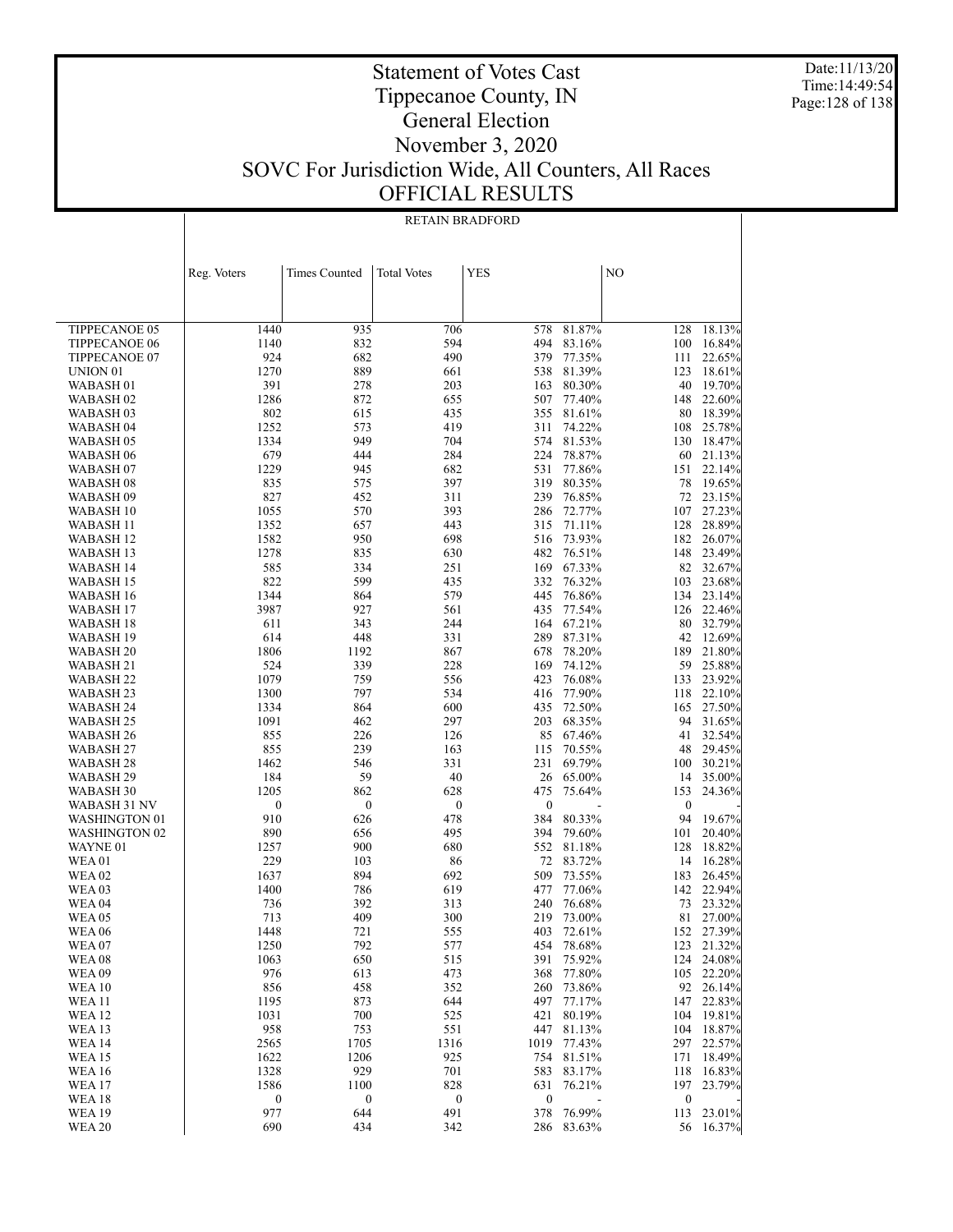| SOVC For Jurisdiction Wide, All Counters, All Races | Date:11/13/20<br>Time: 14:49:54<br>Page: 129 of 138 |                        |            |                |  |
|-----------------------------------------------------|-----------------------------------------------------|------------------------|------------|----------------|--|
|                                                     |                                                     | <b>RETAIN BRADFORD</b> |            |                |  |
| Reg. Voters                                         | Times Counted                                       | <b>Total Votes</b>     | <b>YES</b> | N <sub>O</sub> |  |

 1040 767 579 487 84.11% 92 15.89% 119357 72175 53495 41168 76.96% 12327 23.04%

 WEA 21 Total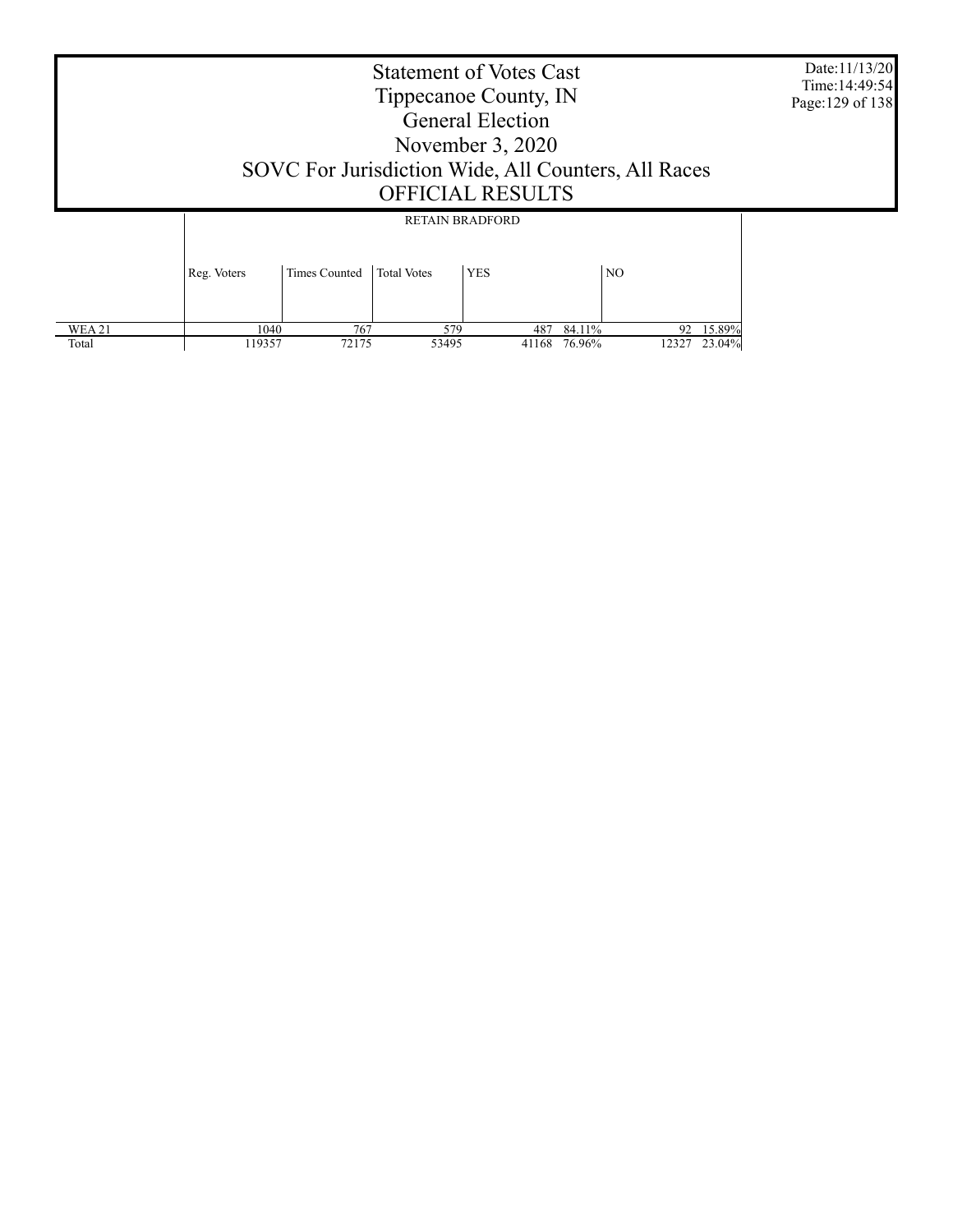Date:11/13/20 Time:14:49:54 Page:130 of 138

#### Statement of Votes Cast Tippecanoe County, IN General Election November 3, 2020 SOVC For Jurisdiction Wide, All Counters, All Races OFFICIAL RESULTS

|                                            |                         |                         | <b>RETAIN BROWN</b>     |                         |                      |                        |                     |
|--------------------------------------------|-------------------------|-------------------------|-------------------------|-------------------------|----------------------|------------------------|---------------------|
|                                            |                         |                         |                         |                         |                      |                        |                     |
|                                            |                         |                         |                         |                         |                      |                        |                     |
|                                            | Reg. Voters             | <b>Times Counted</b>    | <b>Total Votes</b>      | <b>YES</b>              |                      | NO                     |                     |
|                                            |                         |                         |                         |                         |                      |                        |                     |
|                                            |                         |                         |                         |                         |                      |                        |                     |
| Jurisdiction Wide                          |                         |                         |                         |                         |                      |                        |                     |
| <b>FAIRFIELD 01</b>                        | 1540                    | 1145                    | 834                     | 666                     | 79.86%               | 168                    | 20.14%              |
| <b>FAIRFIELD 02</b>                        | 1022                    | 774                     | 594                     | 512                     | 86.20%               | 82                     | 13.80%              |
| <b>FAIRFIELD 03</b>                        | 983                     | 698                     | 523                     | 423                     | 80.88%               | 100                    | 19.12%              |
| <b>FAIRFIELD 04</b>                        | 868                     | 563                     | 433                     |                         | 371 85.68%           | 62                     | 14.32%              |
| <b>FAIRFIELD 05</b><br><b>FAIRFIELD 06</b> | 10<br>1000              | 6<br>511                | 4<br>428                | 320                     | 4 100.00%<br>74.77%  | 0<br>108               | $0.00\%$<br>25.23%  |
| <b>FAIRFIELD 07</b>                        | 1203                    | 607                     | 490                     | 374                     | 76.33%               | 116                    | 23.67%              |
| <b>FAIRFIELD 08</b>                        | 887                     | 393                     | 300                     | 214                     | 71.33%               | 86                     | 28.67%              |
| <b>FAIRFIELD 09</b>                        | 1047                    | 688                     | 538                     |                         | 446 82.90%           | 92                     | 17.10%              |
| <b>FAIRFIELD 10</b>                        | 1174                    | 668                     | 526                     | 416                     | 79.09%               | 110                    | 20.91%              |
| <b>FAIRFIELD 11</b>                        | 959                     | 634                     | 494                     | 389                     | 78.74%               | 105                    | 21.26%              |
| <b>FAIRFIELD 12</b>                        | 1098                    | 516                     | 388                     | 284                     | 73.20%               | 104                    | 26.80%              |
| <b>FAIRFIELD 13</b>                        | 990                     | 357                     | 260                     |                         | 186 71.54%           | 74                     | 28.46%              |
| <b>FAIRFIELD 14</b><br><b>FAIRFIELD 15</b> | 1251<br>1291            | 803<br>680              | 628<br>491              | 499<br>379              | 79.46%<br>77.19%     | 129<br>112             | 20.54%<br>22.81%    |
| <b>FAIRFIELD 16</b>                        | 824                     | 350                     | 263                     | 197                     | 74.90%               | 66                     | 25.10%              |
| <b>FAIRFIELD 17</b>                        | 867                     | 368                     | 271                     | 187                     | 69.00%               | 84                     | 31.00%              |
| <b>FAIRFIELD 18</b>                        | 621                     | 374                     | 270                     | 216                     | 80.00%               | 54                     | 20.00%              |
| <b>FAIRFIELD 19</b>                        | 1154                    | 577                     | 450                     | 343                     | 76.22%               | 107                    | 23.78%              |
| <b>FAIRFIELD 20</b>                        | 1046                    | 606                     | 486                     | 375                     | 77.16%               | 111                    | 22.84%              |
| <b>FAIRFIELD 21</b>                        | 1063                    | 588                     | 441                     | 332                     | 75.28%               | 109                    | 24.72%              |
| <b>FAIRFIELD 22</b>                        | 529                     | 181                     | 136                     | 98                      | 72.06%               | 38                     | 27.94%              |
| <b>FAIRFIELD 23</b><br><b>FAIRFIELD 24</b> | 980<br>1662             | 513<br>686              | 392<br>494              | 281<br>344              | 71.68%<br>69.64%     | 111<br>150             | 28.32%<br>30.36%    |
| <b>FAIRFIELD 25</b>                        | 551                     | 220                     | 172                     | 127                     | 73.84%               | 45                     | 26.16%              |
| <b>FAIRFIELD 26</b>                        | 1141                    | 534                     | 420                     | 318                     | 75.71%               | 102                    | 24.29%              |
| <b>FAIRFIELD 27</b>                        | 1308                    | 546                     | 417                     | 319                     | 76.50%               | 98                     | 23.50%              |
| <b>FAIRFIELD 28</b>                        | 1084                    | 565                     | 430                     | 326                     | 75.81%               | 104                    | 24.19%              |
| <b>FAIRFIELD 29</b>                        | 1349                    | 906                     | 693                     | 527                     | 76.05%               | 166                    | 23.95%              |
| <b>FAIRFIELD 30</b>                        | 1170                    | 742                     | 563                     | 457                     | 81.17%               | 106                    | 18.83%              |
| <b>FAIRFIELD 31</b>                        | 1463                    | 772                     | 589                     | 476                     | 80.81%               | 113                    | 19.19%              |
| <b>FAIRFIELD 32</b><br><b>FAIRFIELD 33</b> | 699<br>1018             | 409<br>547              | 318<br>428              | 251<br>345              | 78.93%<br>80.61%     | 67<br>83               | 21.07%<br>19.39%    |
| <b>FAIRFIELD 34</b>                        | 1059                    | 600                     | 457                     | 370                     | 80.96%               | 87                     | 19.04%              |
| <b>FAIRFIELD 35</b>                        | 1225                    | 794                     | 579                     | 470                     | 81.17%               | 109                    | 18.83%              |
| <b>FAIRFIELD 36</b>                        | 715                     | 318                     | 245                     | 177                     | 72.24%               | 68                     | 27.76%              |
| <b>FAIRFIELD 37 NV</b>                     | $\boldsymbol{0}$        | $\boldsymbol{0}$        | $\boldsymbol{0}$        | $\boldsymbol{0}$        |                      | $\boldsymbol{0}$       |                     |
| JACKSON 01                                 | 350                     | 235                     | 171                     | 153                     | 89.47%               | 18                     | 10.53%              |
| <b>LAURAMIE 01</b>                         | 1112                    | 814                     | 620                     | 516                     | 83.23%               | 104                    | 16.77%              |
| <b>LAURAMIE 02</b>                         | 719                     | 471                     | 356                     | 285                     | 80.06%               | 71                     | 19.94%              |
| PERRY 01<br>PERRY 02                       | 1448<br>575             | 1110<br>442             | 831<br>326              | 697                     | 83.87%<br>274 84.05% | 134                    | 16.13%<br>52 15.95% |
| PERRY 03                                   | 1029                    | 786                     | 590                     | 485                     | 82.20%               | 105                    | 17.80%              |
| PERRY 04                                   | 1744                    | 1252                    | 932                     | 752                     | 80.69%               | 180                    | 19.31%              |
| PERRY 05                                   | 1653                    | 1118                    | 806                     |                         | 670 83.13%           | 136                    | 16.87%              |
| PERRY 06 NV                                | $\boldsymbol{0}$        | $\boldsymbol{0}$        | $\boldsymbol{0}$        | $\bf{0}$                |                      | $\boldsymbol{0}$       |                     |
| RANDOLPH <sub>01</sub>                     | 703                     | 511                     | 376                     |                         | 310 82.45%           | 66                     | 17.55%              |
| SHEFFIELD 01                               | 896                     | 625                     | 472                     | 383                     | 81.14%               | 89                     | 18.86%              |
| SHEFFIELD 02                               | 1322                    | 990                     | 755                     | 615                     | 81.46%               | 140                    | 18.54%              |
| SHEFFIELD 03<br>SHEFFIELD 04 NV            | 684<br>$\boldsymbol{0}$ | 518<br>$\boldsymbol{0}$ | 385<br>$\boldsymbol{0}$ | 312<br>$\boldsymbol{0}$ | 81.04%               | 73<br>$\boldsymbol{0}$ | 18.96%              |
| SHELBY 01                                  | 757                     | 515                     | 400                     | 328                     | 82.00%               | 72                     | 18.00%              |
| SHELBY <sub>02</sub>                       | 1233                    | 926                     | 655                     | 555                     | 84.73%               | 100                    | 15.27%              |
| TIPPECANOE 01                              | 749                     | 572                     | 434                     | 338                     | 77.88%               | 96                     | 22.12%              |
| TIPPECANOE 02                              | 1066                    | 763                     | 560                     |                         | 472 84.29%           | 88                     | 15.71%              |
| TIPPECANOE 03                              | 771                     | 561                     | 417                     | 351                     | 84.17%               | 66                     | 15.83%              |
| TIPPECANOE 04                              | 1004                    | 703                     | 545                     | 438                     | 80.37%               | 107                    | 19.63%              |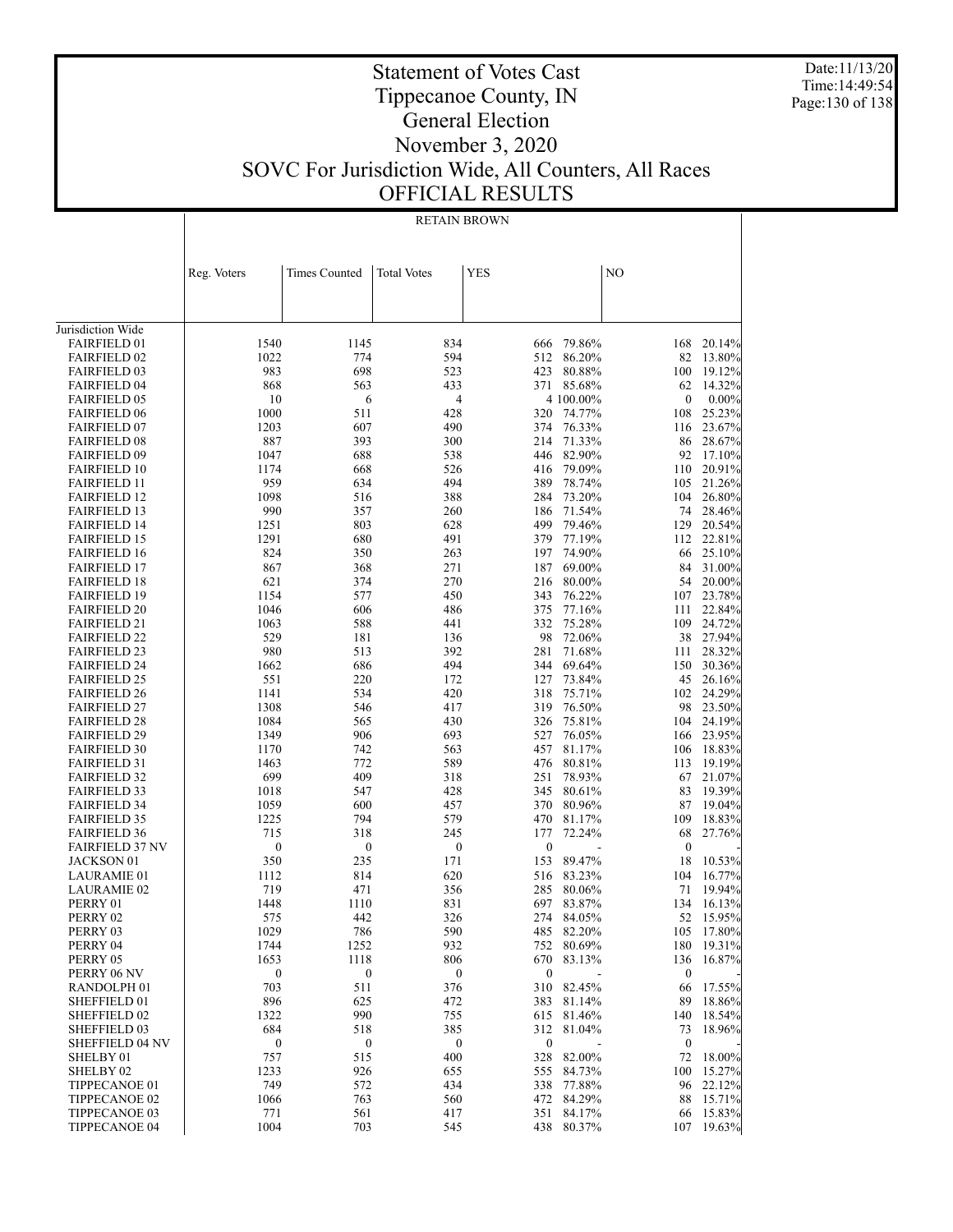Date:11/13/20 Time:14:49:54 Page:131 of 138

#### Statement of Votes Cast Tippecanoe County, IN General Election November 3, 2020 SOVC For Jurisdiction Wide, All Counters, All Races OFFICIAL RESULTS

|                                | <b>RETAIN BROWN</b>     |                         |                         |                         |                  |                        |                  |  |
|--------------------------------|-------------------------|-------------------------|-------------------------|-------------------------|------------------|------------------------|------------------|--|
|                                |                         |                         |                         |                         |                  |                        |                  |  |
|                                |                         |                         |                         |                         |                  |                        |                  |  |
|                                | Reg. Voters             | <b>Times Counted</b>    | <b>Total Votes</b>      | <b>YES</b>              |                  | NO                     |                  |  |
|                                |                         |                         |                         |                         |                  |                        |                  |  |
|                                |                         |                         |                         |                         |                  |                        |                  |  |
|                                |                         |                         |                         |                         |                  |                        |                  |  |
| <b>TIPPECANOE 05</b>           | 1440                    | 935                     | 712                     | 607                     | 85.25%           | 105                    | 14.75%           |  |
| <b>TIPPECANOE 06</b>           | 1140                    | 832                     | 601                     | 518                     | 86.19%           | 83                     | 13.81%           |  |
| TIPPECANOE 07                  | 924                     | 682                     | 492                     | 403                     | 81.91%           | 89                     | 18.09%           |  |
| UNION <sub>01</sub>            | 1270                    | 889                     | 660                     | 552                     | 83.64%           | 108                    | 16.36%           |  |
| WABASH 01                      | 391                     | 278                     | 203                     | 172                     | 84.73%           | 31                     | 15.27%           |  |
| WABASH 02                      | 1286                    | 872                     | 658                     | 547                     | 83.13%           | 111                    | 16.87%           |  |
| WABASH 03                      | 802                     | 615                     | 437                     | 370                     | 84.67%           | 67                     | 15.33%           |  |
| WABASH 04                      | 1252                    | 573                     | 423                     | 349                     | 82.51%           | 74                     | 17.49%           |  |
| WABASH 05                      | 1334                    | 949                     | 701                     |                         | 583 83.17%       | 118                    | 16.83%           |  |
| WABASH 06                      | 679<br>1229             | 444                     | 286                     | 241                     | 84.27%           | 45                     | 15.73%           |  |
| WABASH 07<br>WABASH 08         | 835                     | 945<br>575              | 684<br>394              | 567<br>321              | 82.89%<br>81.47% | 117<br>73              | 17.11%<br>18.53% |  |
| WABASH 09                      | 827                     | 452                     | 315                     |                         | 265 84.13%       | 50                     | 15.87%           |  |
| WABASH 10                      | 1055                    | 570                     | 391                     |                         | 319 81.59%       | 72                     | 18.41%           |  |
| WABASH 11                      | 1352                    | 657                     | 449                     | 361                     | 80.40%           | 88                     | 19.60%           |  |
| WABASH 12                      | 1582                    | 950                     | 699                     | 556                     | 79.54%           | 143                    | 20.46%           |  |
| WABASH 13                      | 1278                    | 835                     | 629                     | 502                     | 79.81%           | 127                    | 20.19%           |  |
| WABASH 14                      | 585                     | 334                     | 250                     |                         | 197 78.80%       | 53                     | 21.20%           |  |
| WABASH 15                      | 822                     | 599                     | 431                     | 351                     | 81.44%           | 80                     | 18.56%           |  |
| WABASH 16                      | 1344                    | 864                     | 580                     | 477                     | 82.24%           | 103                    | 17.76%           |  |
| WABASH 17                      | 3987                    | 927                     | 565                     | 473                     | 83.72%           | 92                     | 16.28%           |  |
| WABASH 18                      | 611                     | 343                     | 245                     | 185                     | 75.51%           | 60                     | 24.49%           |  |
| WABASH 19                      | 614                     | 448                     | 332                     | 294                     | 88.55%           | 38                     | 11.45%           |  |
| WABASH 20                      | 1806                    | 1192                    | 874                     | 729                     | 83.41%           | 145                    | 16.59%           |  |
| WABASH 21                      | 524                     | 339                     | 230                     | 181                     | 78.70%           | 49                     | 21.30%           |  |
| WABASH 22                      | 1079<br>1300            | 759<br>797              | 557<br>539              | 454<br>442              | 81.51%<br>82.00% | 103<br>97              | 18.49%<br>18.00% |  |
| WABASH 23<br>WABASH 24         | 1334                    | 864                     | 606                     | 478                     | 78.88%           | 128                    | 21.12%           |  |
| WABASH 25                      | 1091                    | 462                     | 299                     | 233                     | 77.93%           | 66                     | 22.07%           |  |
| WABASH 26                      | 855                     | 226                     | 126                     | 103                     | 81.75%           | 23                     | 18.25%           |  |
| WABASH 27                      | 855                     | 239                     | 164                     | 130                     | 79.27%           | 34                     | 20.73%           |  |
| WABASH 28                      | 1462                    | 546                     | 332                     | 255                     | 76.81%           | 77                     | 23.19%           |  |
| WABASH 29                      | 184                     | 59                      | 40                      | 34                      | 85.00%           | 6                      | 15.00%           |  |
| WABASH 30                      | 1205                    | 862                     | 632                     | 495                     | 78.32%           | 137                    | 21.68%           |  |
| WABASH 31 NV                   | $\boldsymbol{0}$        | $\boldsymbol{0}$        | $\boldsymbol{0}$        | $\boldsymbol{0}$        |                  | $\boldsymbol{0}$       |                  |  |
| WASHINGTON 01                  | 910                     | 626                     | 480                     | 399                     | 83.13%           | 81                     | 16.88%           |  |
| <b>WASHINGTON 02</b>           | 890                     | 656                     | 495                     | 399                     | 80.61%           | 96                     | 19.39%           |  |
| WAYNE 01                       | 1257                    | 900                     | 681                     | 569                     | 83.55%           | 112                    | 16.45%           |  |
| <b>WEA01</b>                   | 229                     | 103                     | 86                      | 75                      | 87.21%           | 11                     | 12.79%<br>23.22% |  |
| <b>WEA 02</b><br><b>WEA03</b>  | 1637<br>1400            | 894<br>786              | 689<br>621              | 529<br>515              | 76.78%<br>82.93% | 160<br>106             | 17.07%           |  |
| <b>WEA 04</b>                  | 736                     | 392                     | 312                     | 254                     | 81.41%           | 58                     | 18.59%           |  |
| <b>WEA 05</b>                  | 713                     | 409                     | 306                     | 221                     | 72.22%           |                        | 85 27.78%        |  |
| <b>WEA 06</b>                  | 1448                    | 721                     | 559                     | 437                     | 78.18%           | 122                    | 21.82%           |  |
| <b>WEA 07</b>                  | 1250                    | 792                     | 579                     | 488                     | 84.28%           | 91                     | 15.72%           |  |
| <b>WEA08</b>                   | 1063                    | 650                     | 517                     | 411                     | 79.50%           | 106                    | 20.50%           |  |
| <b>WEA09</b>                   | 976                     | 613                     | 470                     | 382                     | 81.28%           | 88                     | 18.72%           |  |
| <b>WEA 10</b>                  | 856                     | 458                     | 351                     | 280                     | 79.77%           | 71                     | 20.23%           |  |
| <b>WEA 11</b>                  | 1195                    | 873                     | 647                     | 523                     | 80.83%           | 124                    | 19.17%           |  |
| <b>WEA 12</b>                  | 1031                    | 700                     | 521                     | 438                     | 84.07%           | 83                     | 15.93%           |  |
| <b>WEA 13</b>                  | 958                     | 753                     | 551                     | 461                     | 83.67%           | 90                     | 16.33%           |  |
| <b>WEA 14</b>                  | 2565                    | 1705                    | 1315                    | 1065                    | 80.99%           | 250                    | 19.01%           |  |
| <b>WEA15</b>                   | 1622                    | 1206                    | 926                     | 783                     | 84.56%           | 143                    | 15.44%           |  |
| <b>WEA 16</b>                  | 1328                    | 929                     | 709                     | 600                     | 84.63%           | 109                    | 15.37%           |  |
| <b>WEA 17</b>                  | 1586                    | 1100                    | 827                     | 664                     | 80.29%           | 163                    | 19.71%           |  |
| <b>WEA 18</b><br><b>WEA 19</b> | $\boldsymbol{0}$<br>977 | $\boldsymbol{0}$<br>644 | $\boldsymbol{0}$<br>493 | $\boldsymbol{0}$<br>400 | 81.14%           | $\boldsymbol{0}$<br>93 | 18.86%           |  |
| <b>WEA 20</b>                  | 690                     | 434                     | 341                     | 295                     | 86.51%           | 46                     | 13.49%           |  |
|                                |                         |                         |                         |                         |                  |                        |                  |  |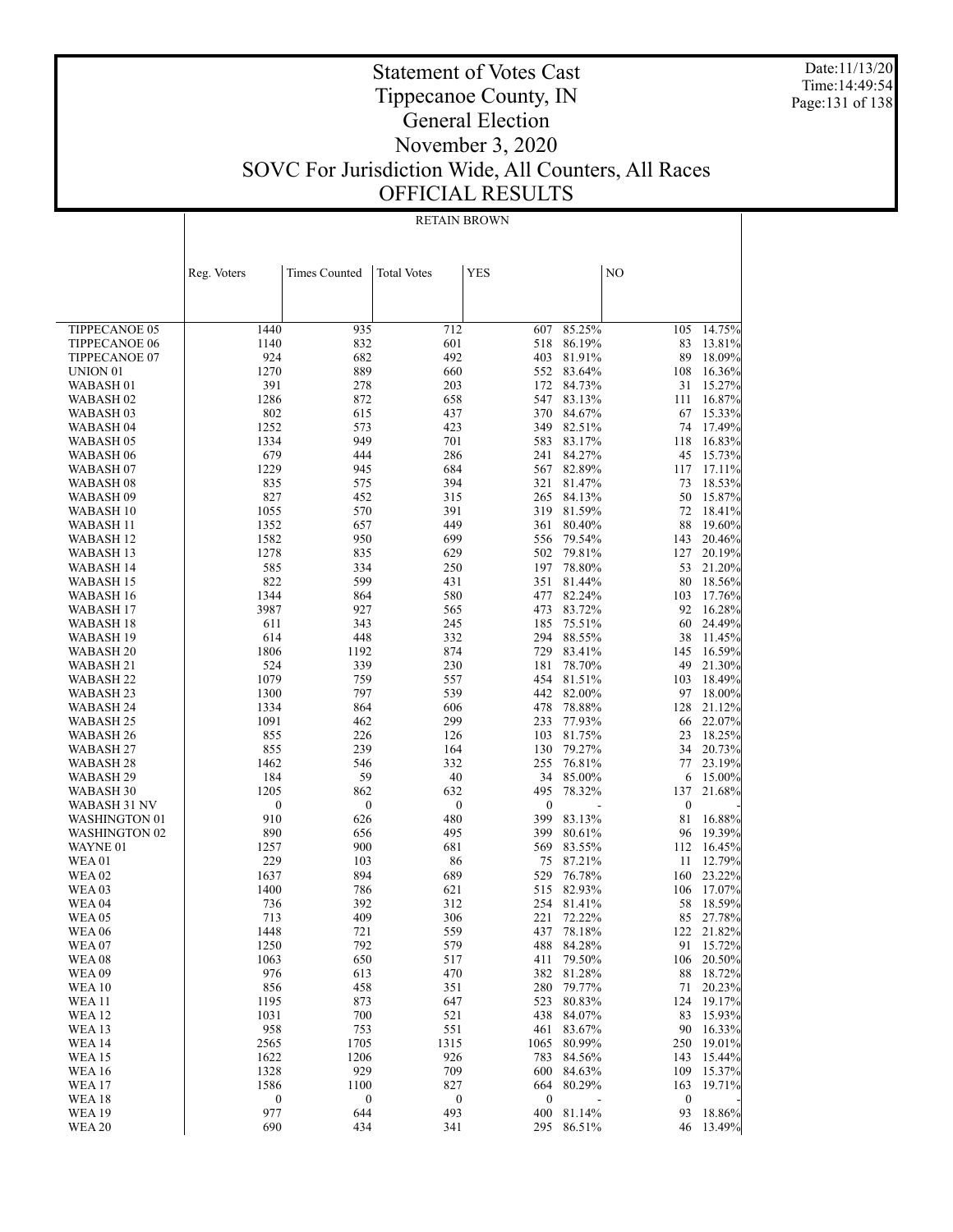Statement of Votes Cast Tippecanoe County, IN General Election November 3, 2020 SOVC For Jurisdiction Wide, All Counters, All Races OFFICIAL RESULTS Date:11/13/20 Time:14:49:54 Page:132 of 138 Reg. Voters | Times Counted | Total Votes | YES | NO RETAIN BROWN

 $\frac{1040}{119357}$  767 581 506 87.09% 75 12.91%<br>119357 72175 53669 43391 80.85% 10278 19.15%

43391 80.85%

 WEA 21 Total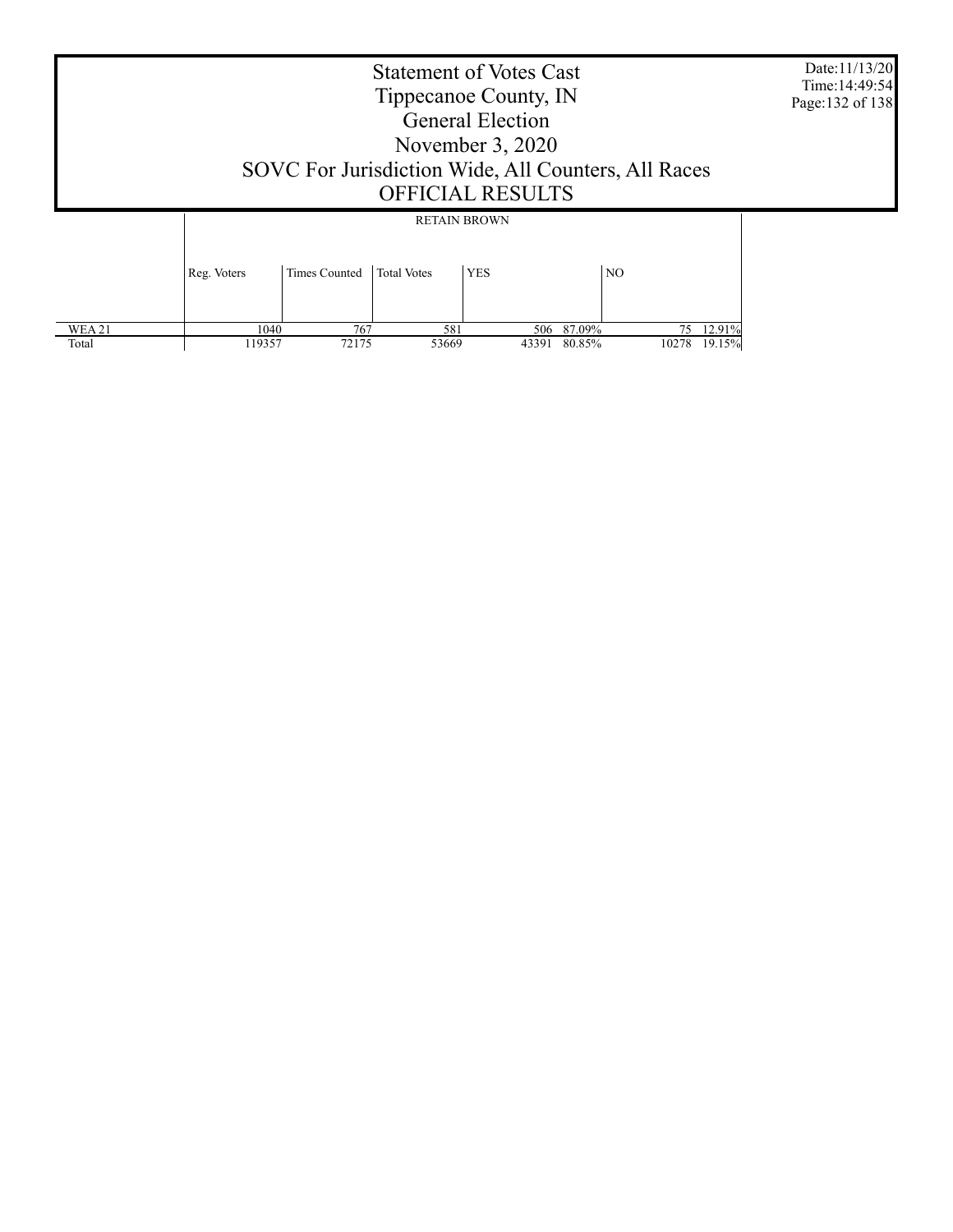Date:11/13/20 Time:14:49:54 Page:133 of 138

## Statement of Votes Cast Tippecanoe County, IN General Election November 3, 2020 SOVC For Jurisdiction Wide, All Counters, All Races OFFICIAL RESULTS

RETAIN MAY

|                                            | Reg. Voters      | Times Counted    | <b>Total Votes</b> | <b>YES</b>       |                      | NO               |                      |
|--------------------------------------------|------------------|------------------|--------------------|------------------|----------------------|------------------|----------------------|
|                                            |                  |                  |                    |                  |                      |                  |                      |
|                                            |                  |                  |                    |                  |                      |                  |                      |
| Jurisdiction Wide                          |                  |                  |                    |                  |                      |                  |                      |
| <b>FAIRFIELD 01</b>                        | 1540             | 1145             | 832                | 660              | 79.33%               | 172              | 20.67%               |
| <b>FAIRFIELD 02</b>                        | 1022             | 774              | 588                | 500              | 85.03%               | 88               | 14.97%               |
| <b>FAIRFIELD 03</b>                        | 983              | 698              | 524                | 431              | 82.25%               | 93               | 17.75%               |
| <b>FAIRFIELD 04</b>                        | 868              | 563              | 436                | 385              | 88.30%               | 51               | 11.70%               |
| <b>FAIRFIELD 05</b>                        | 10               | 6                | 4                  |                  | 4 100.00%            | $\boldsymbol{0}$ | $0.00\%$             |
| <b>FAIRFIELD 06</b>                        | 1000             | 511              | 425                | 325              | 76.47%               | 100              | 23.53%               |
| <b>FAIRFIELD 07</b>                        | 1203             | 607              | 491                | 386              | 78.62%               | 105              | 21.38%               |
| <b>FAIRFIELD 08</b>                        | 887              | 393              | 301                | 218              | 72.43%               | 83               | 27.57%               |
| <b>FAIRFIELD 09</b>                        | 1047             | 688              | 540                | 445              | 82.41%               | 95               | 17.59%               |
| <b>FAIRFIELD 10</b>                        | 1174             | 668              | 532                | 423              | 79.51%               | 109              | 20.49%               |
| <b>FAIRFIELD 11</b>                        | 959              | 634              | 493                | 391              | 79.31%               | 102              | 20.69%               |
| <b>FAIRFIELD 12</b>                        | 1098             | 516              | 390                | 301              | 77.18%               | 89               | 22.82%               |
| <b>FAIRFIELD 13</b>                        | 990              | 357              | 261                | 191              | 73.18%               | 70               | 26.82%               |
| <b>FAIRFIELD 14</b>                        | 1251             | 803              | 627                | 509              | 81.18%               | 118              | 18.82%               |
| <b>FAIRFIELD 15</b>                        | 1291             | 680              | 491                | 391              | 79.63%               | 100              | 20.37%               |
| <b>FAIRFIELD 16</b>                        | 824              | 350              | 266                | 205              | 77.07%               | 61               | 22.93%               |
| <b>FAIRFIELD 17</b>                        | 867              | 368              | 271                | 195              | 71.96%               | 76               | 28.04%               |
| <b>FAIRFIELD 18</b>                        | 621              | 374              | 271                | 220              | 81.18%<br>80.13%     | 51               | 18.82%               |
| <b>FAIRFIELD 19</b>                        | 1154<br>1046     | 577<br>606       | 453<br>484         | 363<br>388       | 80.17%               | 90<br>96         | 19.87%<br>19.83%     |
| <b>FAIRFIELD 20</b><br><b>FAIRFIELD 21</b> | 1063             | 588              | 452                | 357              | 78.98%               | 95               | 21.02%               |
| <b>FAIRFIELD 22</b>                        | 529              | 181              | 139                | 105              | 75.54%               | 34               | 24.46%               |
| <b>FAIRFIELD 23</b>                        | 980              | 513              | 394                | 298              | 75.63%               | 96               | 24.37%               |
| <b>FAIRFIELD 24</b>                        | 1662             | 686              | 497                | 381              | 76.66%               | 116              | 23.34%               |
| <b>FAIRFIELD 25</b>                        | 551              | 220              | 172                | 134              | 77.91%               | 38               | 22.09%               |
| <b>FAIRFIELD 26</b>                        | 1141             | 534              | 416                | 333              | 80.05%               | 83               | 19.95%               |
| <b>FAIRFIELD 27</b>                        | 1308             | 546              | 421                | 332              | 78.86%               | 89               | 21.14%               |
| <b>FAIRFIELD 28</b>                        | 1084             | 565              | 434                | 339              | 78.11%               | 95               | 21.89%               |
| <b>FAIRFIELD 29</b>                        | 1349             | 906              | 695                | 531              | 76.40%               | 164              | 23.60%               |
| <b>FAIRFIELD 30</b>                        | 1170             | 742              | 560                | 462              | 82.50%               | 98               | 17.50%               |
| <b>FAIRFIELD 31</b>                        | 1463             | 772              | 592                | 485              | 81.93%               | 107              | 18.07%               |
| <b>FAIRFIELD 32</b>                        | 699              | 409              | 320                | 259              | 80.94%               | 61               | 19.06%               |
| <b>FAIRFIELD 33</b>                        | 1018             | 547              | 432                | 344              | 79.63%               | 88               | 20.37%               |
| <b>FAIRFIELD 34</b>                        | 1059             | 600              | 464                | 394              | 84.91%               | 70               | 15.09%               |
| <b>FAIRFIELD 35</b>                        | 1225             | 794              | 586                | 486              | 82.94%               | 100              | 17.06%               |
| <b>FAIRFIELD 36</b>                        | 715              | 318              | 243                | 179              | 73.66%               | 64               | 26.34%               |
| <b>FAIRFIELD 37 NV</b>                     | 0                | $\boldsymbol{0}$ | $\boldsymbol{0}$   | $\boldsymbol{0}$ |                      | $\boldsymbol{0}$ |                      |
| JACKSON 01                                 | 350              | 235              | 169                | 151              | 89.35%               | 18               | 10.65%               |
| <b>LAURAMIE 01</b>                         | 1112             | 814              | 618                | 524              | 84.79%               | 94               | 15.21%               |
| <b>LAURAMIE 02</b>                         | 719              | 471              | 357                | 286              | 80.11%               | 71               | 19.89%               |
| PERRY 01                                   | 1448             | 1110             | 836                | 701              | 83.85%               | 135              | 16.15%               |
| PERRY 02                                   | 575              | 442              | 325                | 278              | 85.54%               | 47               | 14.46%               |
| PERRY 03                                   | 1029             | 786<br>1252      | 598                | 490              | 81.94%<br>750 80.13% | 108              | 18.06%               |
| PERRY 04<br>PERRY 05                       | 1744<br>1653     | 1118             | 936<br>802         | 673              | 83.92%               | 129              | 186 19.87%<br>16.08% |
| PERRY 06 NV                                | $\boldsymbol{0}$ | $\boldsymbol{0}$ | $\boldsymbol{0}$   | $\boldsymbol{0}$ |                      | $\boldsymbol{0}$ |                      |
| RANDOLPH 01                                | 703              | 511              | 373                | 309              | 82.84%               | 64               | 17.16%               |
| SHEFFIELD 01                               | 896              | 625              | 477                | 395              | 82.81%               | 82               | 17.19%               |
| SHEFFIELD 02                               | 1322             | 990              | 756                | 607              | 80.29%               |                  | 149 19.71%           |
| <b>SHEFFIELD 03</b>                        | 684              | 518              | 386                | 311              | 80.57%               | 75               | 19.43%               |
| <b>SHEFFIELD 04 NV</b>                     | 0                | $\boldsymbol{0}$ | $\boldsymbol{0}$   | $\boldsymbol{0}$ |                      | $\boldsymbol{0}$ |                      |
| SHELBY 01                                  | 757              | 515              | 400                | 331              | 82.75%               | 69               | 17.25%               |
| SHELBY 02                                  | 1233             | 926              | 657                | 545              | 82.95%               | 112              | 17.05%               |
| TIPPECANOE 01                              | 749              | 572              | 432                | 341              | 78.94%               | 91               | 21.06%               |
| TIPPECANOE 02                              | 1066             | 763              | 560                | 474              | 84.64%               | 86               | 15.36%               |
| TIPPECANOE 03                              | 771              | 561              | 416                | 356              | 85.58%               | 60               | 14.42%               |
| TIPPECANOE 04                              | 1004             | 703              | 543                | 444              | 81.77%               | 99               | 18.23%               |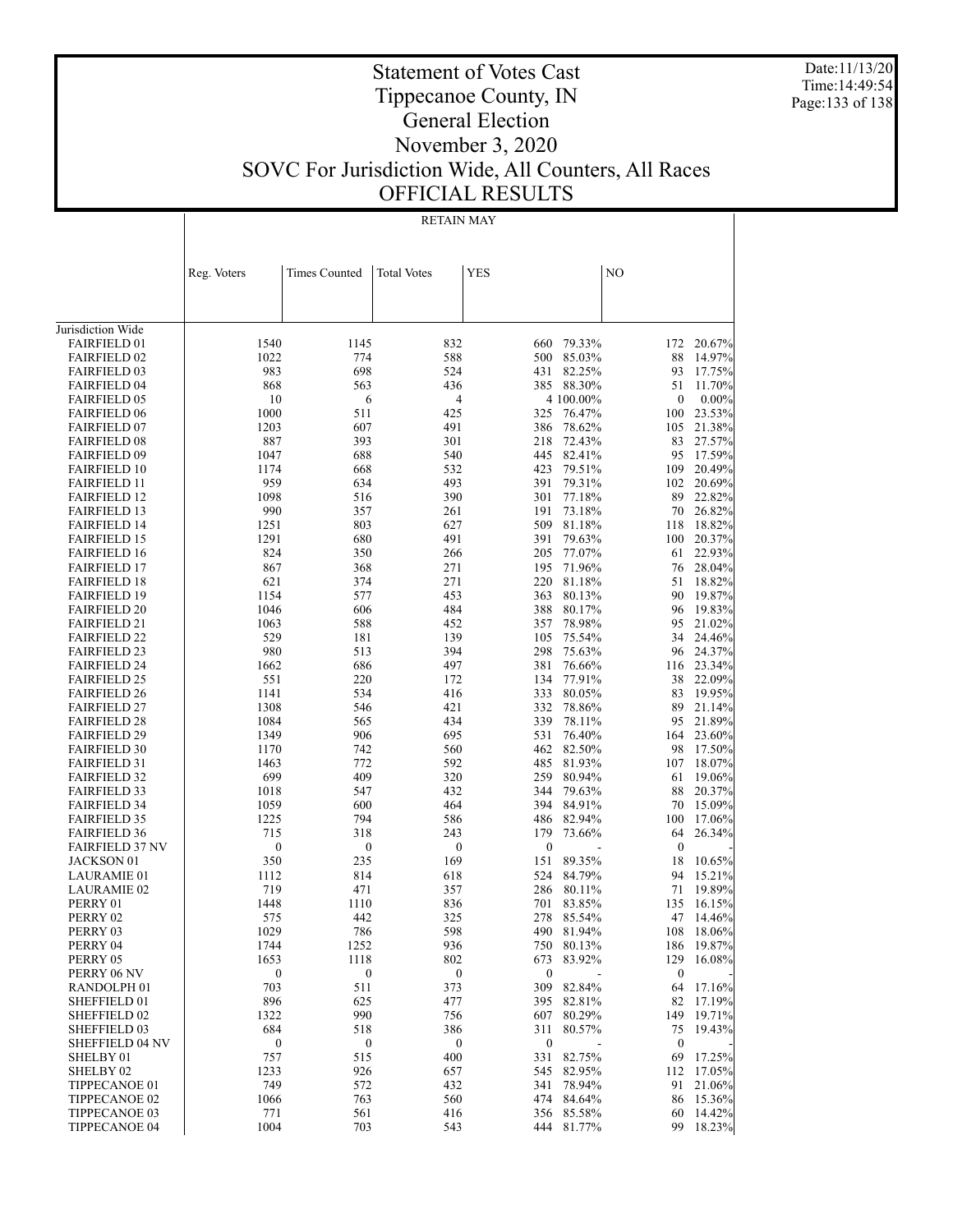Date:11/13/20 Time:14:49:54 Page:134 of 138

## Statement of Votes Cast Tippecanoe County, IN General Election November 3, 2020 SOVC For Jurisdiction Wide, All Counters, All Races OFFICIAL RESULTS

#### RETAIN MAY

|                                | Reg. Voters      | Times Counted    | <b>Total Votes</b> | <b>YES</b>       |                          | NO               |                     |
|--------------------------------|------------------|------------------|--------------------|------------------|--------------------------|------------------|---------------------|
|                                |                  |                  |                    |                  |                          |                  |                     |
|                                |                  |                  |                    |                  |                          |                  |                     |
| <b>TIPPECANOE 05</b>           | 1440             | 935              | 710                | 602              | 84.79%                   | 108              | 15.21%              |
| <b>TIPPECANOE 06</b>           | 1140             | 832              | 598                | 515              | 86.12%                   | 83               | 13.88%              |
| TIPPECANOE 07                  | 924              | 682              | 496                | 403              | 81.25%                   | 93               | 18.75%              |
| UNION <sub>01</sub>            | 1270             | 889              | 658                | 547              | 83.13%                   | 111              | 16.87%              |
| WABASH <sub>01</sub>           | 391              | 278              | 203                | 180              | 88.67%                   | 23               | 11.33%              |
| WABASH 02                      | 1286             | 872              | 653                | 541              | 82.85%                   | 112              | 17.15%              |
| WABASH 03                      | 802              | 615              | 438                | 363              | 82.88%                   | 75               | 17.12%              |
| WABASH 04                      | 1252             | 573              | 426                | 351              | 82.39%                   | 75               | 17.61%              |
| WABASH 05                      | 1334             | 949              | 705                | 605              | 85.82%                   | 100              | 14.18%              |
| WABASH <sub>06</sub>           | 679              | 444              | 287                | 248              | 86.41%                   | 39               | 13.59%              |
| WABASH 07                      | 1229             | 945              | 690                | 594              | 86.09%                   | 96               | 13.91%              |
| WABASH 08                      | 835              | 575              | 401                | 342              | 85.29%                   | 59               | 14.71%              |
| WABASH 09                      | 827              | 452              | 314                | 269              | 85.67%                   | 45               | 14.33%              |
| WABASH 10                      | 1055             | 570              | 393                | 324              | 82.44%                   | 69               | 17.56%              |
| WABASH 11                      | 1352             | 657              | 447                | 369              | 82.55%                   | 78               | 17.45%              |
| WABASH 12                      | 1582             | 950              | 697                | 569              | 81.64%                   | 128              | 18.36%              |
| WABASH 13                      | 1278             | 835              | 631                | 511              | 80.98%                   | 120              | 19.02%              |
| WABASH 14                      | 585              | 334              | 254                | 203              | 79.92%                   | 51               | 20.08%              |
| WABASH 15                      | 822              | 599              | 437                | 379              | 86.73%                   | 58               | 13.27%              |
| WABASH 16                      | 1344             | 864              | 586                | 489              | 83.45%                   | 97               | 16.55%              |
| WABASH 17                      | 3987             | 927              | 564                | 486              | 86.17%                   | 78               | 13.83%              |
| WABASH 18                      | 611              | 343              | 245                | 194              | 79.18%                   | 51               | 20.82%              |
| WABASH 19                      | 614              | 448              | 335                | 295              | 88.06%                   | 40               | 11.94%              |
| WABASH 20                      | 1806             | 1192             | 874                | 740              | 84.67%                   | 134              | 15.33%              |
| <b>WABASH 21</b>               | 524<br>1079      | 339<br>759       | 236                | 195<br>468       | 82.63%                   | 41<br>93         | 17.37%<br>16.58%    |
| WABASH 22<br>WABASH 23         | 1300             | 797              | 561<br>534         | 462              | 83.42%<br>86.52%         | 72               | 13.48%              |
| WABASH 24                      | 1334             | 864              | 603                | 501              | 83.08%                   | 102              | 16.92%              |
| WABASH 25                      | 1091             | 462              | 299                | 250              | 83.61%                   | 49               | 16.39%              |
| WABASH 26                      | 855              | 226              | 127                | 106              | 83.46%                   | 21               | 16.54%              |
| WABASH 27                      | 855              | 239              | 164                | 130              | 79.27%                   | 34               | 20.73%              |
| WABASH 28                      | 1462             | 546              | 332                | 263              | 79.22%                   | 69               | 20.78%              |
| WABASH 29                      | 184              | 59               | 40                 | 33               | 82.50%                   | 7                | 17.50%              |
| WABASH 30                      | 1205             | 862              | 637                | 511              | 80.22%                   | 126              | 19.78%              |
| WABASH 31 NV                   | $\boldsymbol{0}$ | $\boldsymbol{0}$ | $\boldsymbol{0}$   | 0                |                          | $\boldsymbol{0}$ |                     |
| WASHINGTON 01                  | 910              | 626              | 479                | 399              | 83.30%                   | 80               | 16.70%              |
| <b>WASHINGTON 02</b>           | 890              | 656              | 494                | 396              | 80.16%                   | 98               | 19.84%              |
| WAYNE 01                       | 1257             | 900              | 680                | 565              | 83.09%                   | 115              | 16.91%              |
| WEA 01                         | 229              | 103              | 86                 | 72               | 83.72%                   | 14               | 16.28%              |
| <b>WEA 02</b>                  | 1637             | 894              | 690                | 537              | 77.83%                   | 153              | 22.17%              |
| WEA 03                         | 1400             | 786              | 620                | 514              | 82.90%                   | 106              | 17.10%              |
| <b>WEA 04</b>                  | 736              | 392              | 315                | 255              | 80.95%                   | 60               | 19.05%              |
| WEA 05                         | 713              | 409              | 307                | 235              | 76.55%                   | 72               | 23.45%              |
| <b>WEA06</b>                   | 1448             | 721              | 554                | 430              | 77.62%                   | 124              | 22.38%              |
| WEA07                          | 1250             | 792              | 585                |                  | 488 83.42%               |                  | 97 16.58%           |
| WEA 08                         | 1063             | 650              | 515                |                  | 417 80.97%               |                  | 98 19.03%           |
| <b>WEA09</b>                   | 976              | 613              | 477                | 403              | 84.49%                   | 74               | 15.51%              |
| <b>WEA 10</b>                  | 856              | 458              | 352                | 278              | 78.98%                   |                  | 74 21.02%<br>19.57% |
| <b>WEA 11</b><br><b>WEA 12</b> | 1195<br>1031     | 873<br>700       | 644<br>523         | 518<br>439       | 80.43%<br>83.94%         | 126<br>84        | $16.06\%$           |
| <b>WEA 13</b>                  | 958              | 753              | 548                | 468              | 85.40%                   | 80               | 14.60%              |
| <b>WEA 14</b>                  | 2565             | 1705             | 1316               | 1059             | 80.47%                   | 257              | 19.53%              |
| <b>WEA15</b>                   | 1622             | 1206             | 922                | 774              | 83.95%                   | 148              | 16.05%              |
| <b>WEA 16</b>                  | 1328             | 929              | 707                | 614              | 86.85%                   | 93               | 13.15%              |
| <b>WEA17</b>                   | 1586             | 1100             | 831                | 681              | 81.95%                   | 150              | 18.05%              |
| <b>WEA18</b>                   | $\boldsymbol{0}$ | $\boldsymbol{0}$ | $\boldsymbol{0}$   | $\boldsymbol{0}$ | $\overline{\phantom{a}}$ | $\boldsymbol{0}$ |                     |
| <b>WEA19</b>                   | 977              | 644              | 492                |                  | 395 80.28%               | 97               | 19.72%              |
| <b>WEA 20</b>                  | 690              | 434              | 344                |                  | 296 86.05%               | 48               | 13.95%              |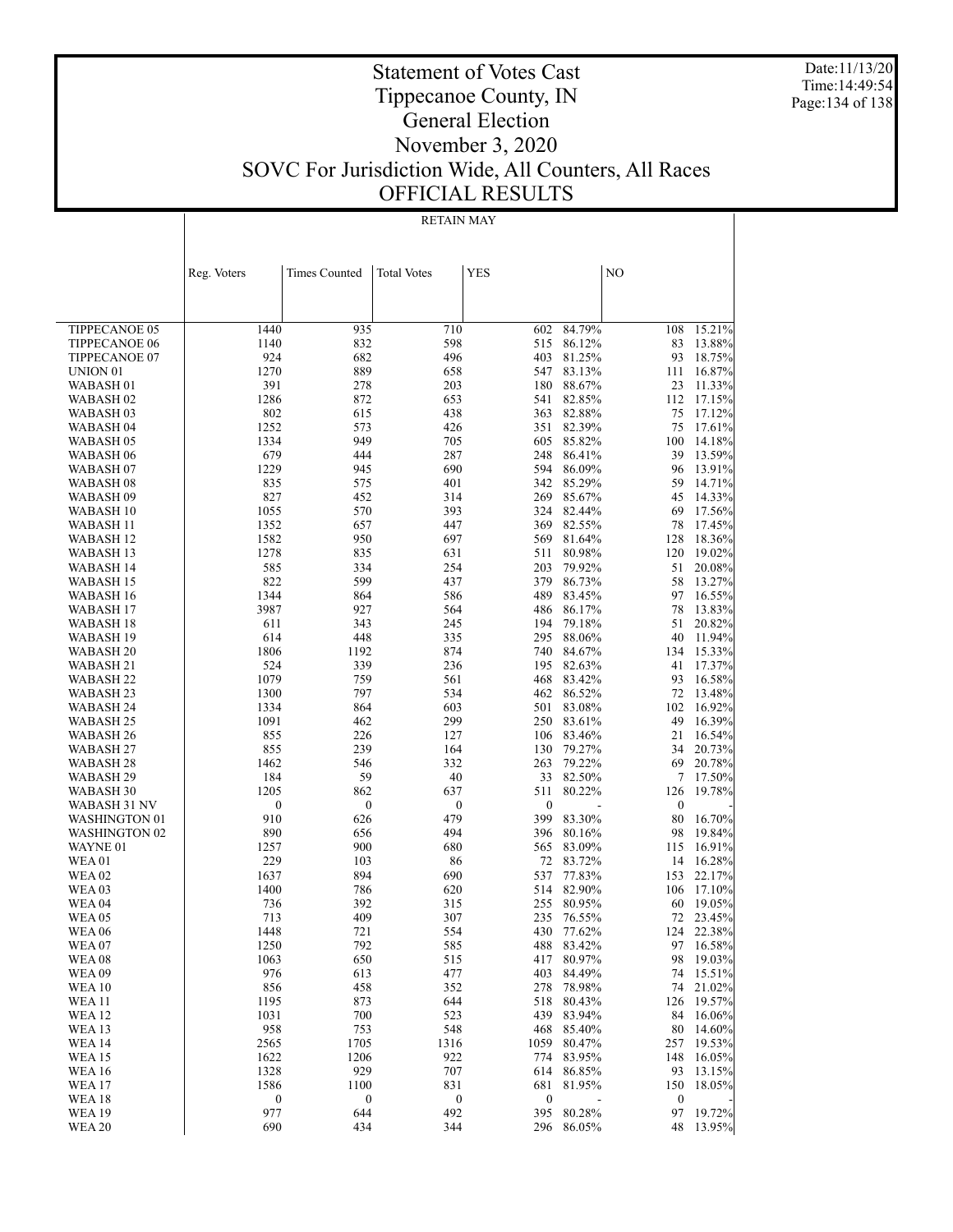|                        | <b>Statement of Votes Cast</b><br>Tippecanoe County, IN<br><b>General Election</b><br>November $3, 2020$<br>SOVC For Jurisdiction Wide, All Counters, All Races<br><b>OFFICIAL RESULTS</b> |               |                                                       |              |                  |            |                  | Date:11/13/20<br>Time: 14:49:55<br>Page: 135 of 138 |
|------------------------|--------------------------------------------------------------------------------------------------------------------------------------------------------------------------------------------|---------------|-------------------------------------------------------|--------------|------------------|------------|------------------|-----------------------------------------------------|
|                        | Reg. Voters                                                                                                                                                                                | Times Counted | <b>RETAIN MAY</b><br><b>YES</b><br><b>Total Votes</b> |              | N <sub>O</sub>   |            |                  |                                                     |
| <b>WEA 21</b><br>Total | 1040<br>119357                                                                                                                                                                             | 767<br>72175  | 579<br>53773                                          | 499<br>44086 | 86.18%<br>81.99% | 80<br>9687 | 13.82%<br>18.01% |                                                     |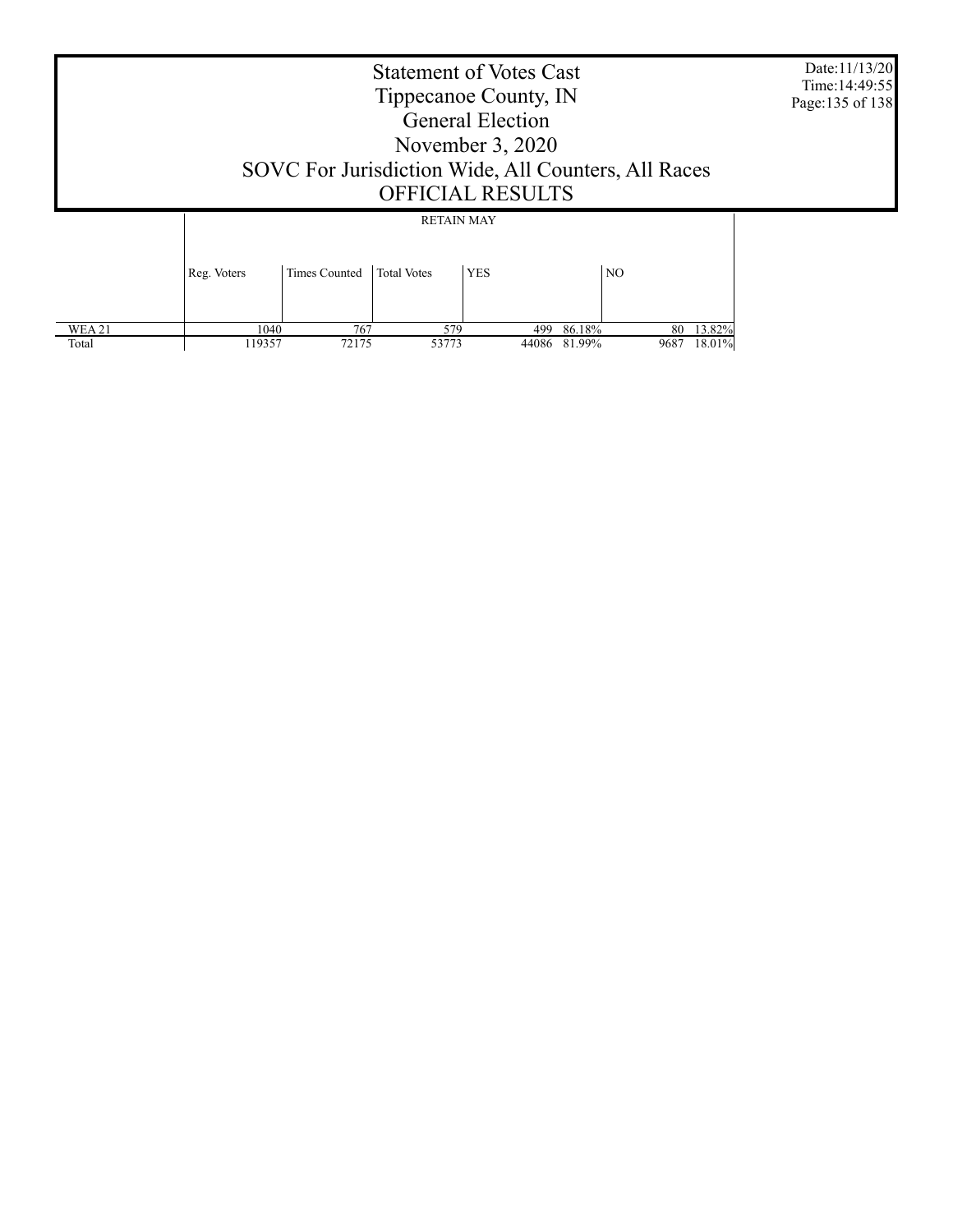Date:11/13/20 Time:14:49:55 Page:136 of 138

 $\overline{\phantom{a}}$ 

| RETAIN ROBB |  |
|-------------|--|

|                                            | Reg. Voters      | <b>Times Counted</b>    | <b>Total Votes</b> | <b>YES</b>       |                  | NO                     |                  |
|--------------------------------------------|------------------|-------------------------|--------------------|------------------|------------------|------------------------|------------------|
|                                            |                  |                         |                    |                  |                  |                        |                  |
| Jurisdiction Wide                          |                  |                         |                    |                  |                  |                        |                  |
| <b>FAIRFIELD 01</b>                        | 1540             | 1145                    | 855                | 691              | 80.82%           |                        | 164 19.18%       |
| <b>FAIRFIELD 02</b>                        | 1022             | 774                     | 597                | 519              | 86.93%           | 78                     | 13.07%           |
| <b>FAIRFIELD 03</b>                        | 983              | 698                     | 537                | 447              | 83.24%           | 90                     | 16.76%           |
| <b>FAIRFIELD 04</b>                        | 868              | 563                     | 436                | 383              | 87.84%           | 53                     | 12.16%           |
| <b>FAIRFIELD 05</b>                        | 10               | 6                       | 4                  |                  | 4 100.00%        | $\boldsymbol{0}$       | $0.00\%$         |
| <b>FAIRFIELD 06</b>                        | 1000             | 511                     | 435                |                  | 336 77.24%       | 99                     | 22.76%           |
| <b>FAIRFIELD 07</b>                        | 1203             | 607                     | 499                | 390              | 78.16%           | 109                    | 21.84%           |
| <b>FAIRFIELD 08</b>                        | 887              | 393                     | 304                | 218              | 71.71%           | 86                     | 28.29%           |
| <b>FAIRFIELD 09</b>                        | 1047             | 688                     | 547                | 451              | 82.45%           | 96                     | 17.55%           |
| <b>FAIRFIELD 10</b>                        | 1174             | 668                     | 540                | 431              | 79.81%           | 109                    | 20.19%           |
| <b>FAIRFIELD 11</b>                        | 959              | 634                     | 502                | 402              | 80.08%           | 100                    | 19.92%           |
| <b>FAIRFIELD 12</b>                        | 1098             | 516                     | 391                | 301              | 76.98%           | 90                     | 23.02%           |
| <b>FAIRFIELD 13</b>                        | 990              | 357                     | 271                | 203              | 74.91%           | 68                     | 25.09%           |
| <b>FAIRFIELD 14</b>                        | 1251             | 803                     | 646                | 526              | 81.42%           | 120                    | 18.58%           |
| <b>FAIRFIELD 15</b>                        | 1291             | 680                     | 488                | 398              | 81.56%           | 90                     | 18.44%           |
| <b>FAIRFIELD 16</b>                        | 824              | 350                     | 267                | 213              | 79.78%           | 54                     | 20.22%           |
| <b>FAIRFIELD 17</b>                        | 867              | 368                     | 274                | 190              | 69.34%           | 84                     | 30.66%           |
| <b>FAIRFIELD 18</b>                        | 621              | 374                     | 274                | 218              | 79.56%           | 56                     | 20.44%           |
| <b>FAIRFIELD 19</b>                        | 1154             | 577                     | 459                | 363              | 79.08%           | 96                     | 20.92%           |
| <b>FAIRFIELD 20</b>                        | 1046             | 606                     | 483                | 388              | 80.33%           | 95                     | 19.67%           |
| <b>FAIRFIELD 21</b>                        | 1063             | 588                     | 449                | 352              | 78.40%           | 97                     | 21.60%           |
| <b>FAIRFIELD 22</b>                        | 529              | 181                     | 141                | 104              | 73.76%<br>76.60% | 37                     | 26.24%<br>23.40% |
| <b>FAIRFIELD 23</b>                        | 980<br>1662      | 513<br>686              | 406                | 311<br>388       | 76.83%           | 95                     | 23.17%           |
| <b>FAIRFIELD 24</b><br><b>FAIRFIELD 25</b> | 551              | 220                     | 505<br>174         | 134              | 77.01%           | 117<br>40              | 22.99%           |
| <b>FAIRFIELD 26</b>                        | 1141             | 534                     | 422                | 334              | 79.15%           | 88                     | 20.85%           |
| <b>FAIRFIELD 27</b>                        | 1308             | 546                     | 422                | 332              | 78.67%           | 90                     | 21.33%           |
| <b>FAIRFIELD 28</b>                        | 1084             | 565                     | 435                | 341              | 78.39%           | 94                     | 21.61%           |
| <b>FAIRFIELD 29</b>                        | 1349             | 906                     | 709                | 564              | 79.55%           | 145                    | 20.45%           |
| <b>FAIRFIELD 30</b>                        | 1170             | 742                     | 577                | 483              | 83.71%           | 94                     | 16.29%           |
| <b>FAIRFIELD 31</b>                        | 1463             | 772                     | 598                | 490              | 81.94%           | 108                    | 18.06%           |
| <b>FAIRFIELD 32</b>                        | 699              | 409                     | 324                | 263              | 81.17%           | 61                     | 18.83%           |
| <b>FAIRFIELD 33</b>                        | 1018             | 547                     | 433                | 353              | 81.52%           | 80                     | 18.48%           |
| <b>FAIRFIELD 34</b>                        | 1059             | 600                     | 465                | 385              | 82.80%           | 80                     | 17.20%           |
| <b>FAIRFIELD 35</b>                        | 1225             | 794                     | 588                | 485              | 82.48%           | 103                    | 17.52%           |
| <b>FAIRFIELD 36</b>                        | 715              | 318                     | 244                | 176              | 72.13%           | 68                     | 27.87%           |
| <b>FAIRFIELD 37 NV</b>                     | $\boldsymbol{0}$ | $\boldsymbol{0}$        | $\boldsymbol{0}$   | $\boldsymbol{0}$ |                  | $\boldsymbol{0}$       |                  |
| JACKSON 01                                 | 350              | 235                     | 175                | 153              | 87.43%           | 22                     | 12.57%           |
| <b>LAURAMIE 01</b>                         | 1112             | 814                     | 628                | 533              | 84.87%           | 95                     | 15.13%           |
| <b>LAURAMIE 02</b>                         | 719              | 471                     | 359                | 284              | 79.11%           | 75                     | 20.89%           |
| PERRY 01                                   | 1448             | 1110                    | 850                | 717              | 84.35%           | 133                    | 15.65%           |
| PERRY 02                                   | 575              | 442                     | 338                | 288              | 85.21%           | 50                     | 14.79%           |
| PERRY 03                                   | 1029             | 786                     | 603                |                  | 497 82.42%       |                        | 106 17.58%       |
| PERRY 04                                   | 1744             | 1252                    | 952                |                  | 771 80.99%       |                        | 181 19.01%       |
| PERRY 05                                   | 1653             | 1118                    | 829                | 704              | 84.92%           | 125                    | 15.08%           |
| PERRY 06 NV                                | $\boldsymbol{0}$ | $\boldsymbol{0}$<br>511 | $\boldsymbol{0}$   | $\boldsymbol{0}$ | 315 82.89%       | $\boldsymbol{0}$<br>65 | 17.11%           |
| RANDOLPH 01<br>SHEFFIELD 01                | 703<br>896       | 625                     | 380<br>488         | 403              | 82.58%           | 85                     | 17.42%           |
| SHEFFIELD 02                               | 1322             | 990                     | 770                |                  | 624 81.04%       |                        | 146 18.96%       |
| SHEFFIELD 03                               | 684              | 518                     | 390                | 317              | 81.28%           | 73                     | 18.72%           |
| <b>SHEFFIELD 04 NV</b>                     | $\boldsymbol{0}$ | $\boldsymbol{0}$        | $\boldsymbol{0}$   | $\boldsymbol{0}$ |                  | $\boldsymbol{0}$       |                  |
| SHELBY 01                                  | 757              | 515                     | 406                | 336              | 82.76%           | 70                     | 17.24%           |
| SHELBY <sub>02</sub>                       | 1233             | 926                     | 670                | 563              | 84.03%           | 107                    | 15.97%           |
| TIPPECANOE 01                              | 749              | 572                     | 444                | 351              | 79.05%           |                        | 93 20.95%        |
| TIPPECANOE 02                              | 1066             | 763                     | 566                |                  | 482 85.16%       |                        | 84 14.84%        |
| TIPPECANOE 03                              | 771              | 561                     | 425                |                  | 365 85.88%       | 60                     | 14.12%           |
| TIPPECANOE 04                              | 1004             | 703                     | 549                | 461              | 83.97%           | 88                     | 16.03%           |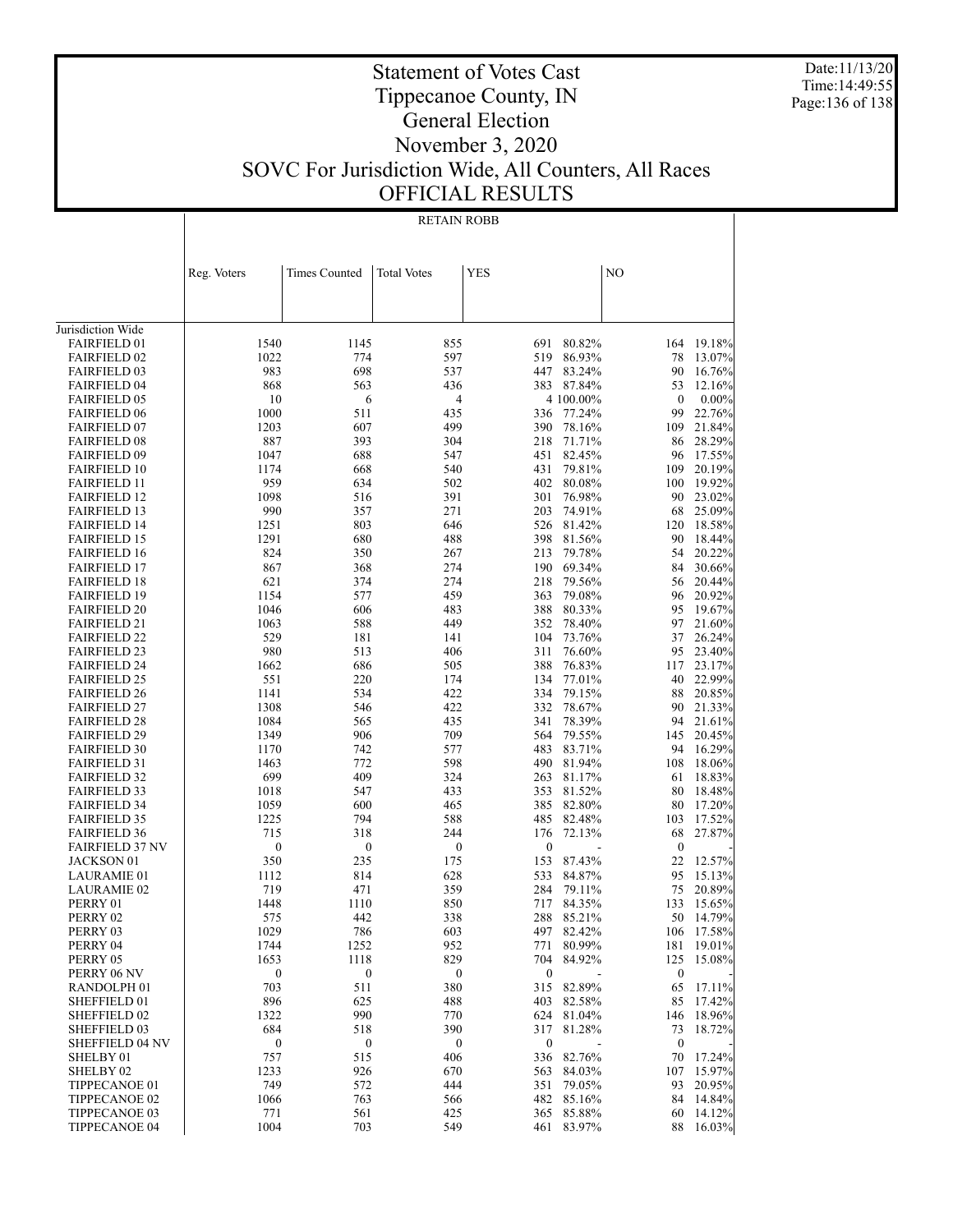Date:11/13/20 Time:14:49:55 Page:137 of 138

| RETAIN ROBB |  |
|-------------|--|
|             |  |

|                                             | Reg. Voters      | Times Counted    | <b>Total Votes</b> | <b>YES</b>       |                  | N <sub>O</sub>   |                  |
|---------------------------------------------|------------------|------------------|--------------------|------------------|------------------|------------------|------------------|
|                                             |                  |                  |                    |                  |                  |                  |                  |
|                                             |                  |                  |                    |                  |                  |                  |                  |
| <b>TIPPECANOE 05</b>                        | 1440             | 935              | 717                | 618              | 86.19%           | 99               | 13.81%           |
| <b>TIPPECANOE 06</b>                        | 1140             | 832              | 603                | 518              | 85.90%           | 85               | 14.10%           |
| TIPPECANOE 07                               | 924              | 682              | 502                | 415              | 82.67%           | 87               | 17.33%           |
| UNION <sub>01</sub><br>WABASH <sub>01</sub> | 1270<br>391      | 889<br>278       | 671<br>205         | 571<br>178       | 85.10%<br>86.83% | 100<br>27        | 14.90%<br>13.17% |
| WABASH <sub>02</sub>                        | 1286             | 872              | 665                | 558              | 83.91%           | 107              | 16.09%           |
| WABASH <sub>03</sub>                        | 802              | 615              | 455                | 389              | 85.49%           | 66               | 14.51%           |
| WABASH 04                                   | 1252             | 573              | 430                | 359              | 83.49%           | 71               | 16.51%           |
| WABASH <sub>05</sub>                        | 1334             | 949              | 721                | 623              | 86.41%           | 98               | 13.59%           |
| WABASH 06                                   | 679              | 444              | 299                | 259              | 86.62%           | 40               | 13.38%           |
| WABASH <sub>07</sub>                        | 1229             | 945              | 703                | 614              | 87.34%           | 89               | 12.66%           |
| WABASH 08                                   | 835              | 575              | 416                | 361              | 86.78%           | 55               | 13.22%           |
| WABASH 09                                   | 827<br>1055      | 452<br>570       | 322<br>399         | 276<br>336       | 85.71%<br>84.21% | 46<br>63         | 14.29%<br>15.79% |
| WABASH 10<br>WABASH 11                      | 1352             | 657              | 454                | 380              | 83.70%           | 74               | 16.30%           |
| WABASH 12                                   | 1582             | 950              | 704                | 579              | 82.24%           | 125              | 17.76%           |
| WABASH 13                                   | 1278             | 835              | 640                | 519              | 81.09%           | 121              | 18.91%           |
| WABASH 14                                   | 585              | 334              | 257                | 209              | 81.32%           | 48               | 18.68%           |
| WABASH 15                                   | 822              | 599              | 453                | 401              | 88.52%           | 52               | 11.48%           |
| WABASH 16                                   | 1344             | 864              | 608                | 514              | 84.54%           | 94               | 15.46%           |
| WABASH 17                                   | 3987             | 927              | 573                | 499              | 87.09%           | 74               | 12.91%           |
| WABASH 18                                   | 611              | 343              | 248                | 200              | 80.65%           | 48               | 19.35%           |
| WABASH 19                                   | 614              | 448              | 342                | 305              | 89.18%           | 37               | 10.82%           |
| WABASH 20<br>WABASH 21                      | 1806<br>524      | 1192<br>339      | 893<br>244         | 763<br>206       | 85.44%<br>84.43% | 130<br>38        | 14.56%<br>15.57% |
| WABASH <sub>22</sub>                        | 1079             | 759              | 581                | 488              | 83.99%           | 93               | 16.01%           |
| WABASH <sub>23</sub>                        | 1300             | 797              | 553                | 479              | 86.62%           | 74               | 13.38%           |
| WABASH 24                                   | 1334             | 864              | 622                | 527              | 84.73%           | 95               | 15.27%           |
| WABASH <sub>25</sub>                        | 1091             | 462              | 304                | 258              | 84.87%           | 46               | 15.13%           |
| WABASH <sub>26</sub>                        | 855              | 226              | 129                | 109              | 84.50%           | 20               | 15.50%           |
| WABASH 27                                   | 855              | 239              | 163                | 125              | 76.69%           | 38               | 23.31%           |
| WABASH 28<br>WABASH 29                      | 1462<br>184      | 546<br>59        | 333<br>41          | 265<br>35        | 79.58%<br>85.37% | 68<br>6          | 20.42%<br>14.63% |
| WABASH 30                                   | 1205             | 862              | 649                | 532              | 81.97%           | 117              | 18.03%           |
| WABASH 31 NV                                | $\boldsymbol{0}$ | $\boldsymbol{0}$ | $\boldsymbol{0}$   | $\boldsymbol{0}$ |                  | $\boldsymbol{0}$ |                  |
| <b>WASHINGTON 01</b>                        | 910              | 626              | 483                | 404              | 83.64%           | 79               | 16.36%           |
| <b>WASHINGTON 02</b>                        | 890              | 656              | 505                | 413              | 81.78%           | 92               | 18.22%           |
| WAYNE 01                                    | 1257             | 900              | 693                | 578              | 83.41%           | 115              | 16.59%           |
| <b>WEA01</b>                                | 229              | 103              | 87                 | 75               | 86.21%           | 12               | 13.79%           |
| <b>WEA 02</b>                               | 1637             | 894              | 705                | 561              | 79.57%           | 144              | 20.43%           |
| WEA <sub>03</sub><br><b>WEA 04</b>          | 1400<br>736      | 786<br>392       | 638<br>326         | 527<br>267       | 82.60%<br>81.90% | 111<br>59        | 17.40%<br>18.10% |
| <b>WEA 05</b>                               | 713              | 409              | 310                | 240              | 77.42%           | 70               | 22.58%           |
| <b>WEA06</b>                                | 1448             | 721              | 569                | 447              | 78.56%           | 122              | 21.44%           |
| WEA07                                       | 1250             | 792              | 594                |                  | 489 82.32%       | 105              | 17.68%           |
| <b>WEA08</b>                                | 1063             | 650              | 525                | 431              | 82.10%           | 94               | 17.90%           |
| <b>WEA09</b>                                | 976              | 613              | 476                | 400              | 84.03%           | 76               | 15.97%           |
| <b>WEA 10</b>                               | 856              | 458              | 355                | 278              | 78.31%           | 77               | 21.69%           |
| <b>WEA 11</b>                               | 1195             | 873              | 661                | 543              | 82.15%           | 118              | 17.85%           |
| <b>WEA12</b>                                | 1031             | 700              | 529<br>562         | 447<br>484       | 84.50%<br>86.12% | 82               | 15.50%<br>13.88% |
| <b>WEA 13</b><br><b>WEA 14</b>              | 958<br>2565      | 753<br>1705      | 1339               | 1093             | 81.63%           | 78<br>246        | 18.37%           |
| <b>WEA15</b>                                | 1622             | 1206             | 940                | 795              | 84.57%           | 145              | 15.43%           |
| <b>WEA16</b>                                | 1328             | 929              | 722                | 633              | 87.67%           | 89               | 12.33%           |
| <b>WEA 17</b>                               | 1586             | 1100             | 848                | 691              | 81.49%           | 157              | 18.51%           |
| <b>WEA 18</b>                               | $\boldsymbol{0}$ | $\boldsymbol{0}$ | $\boldsymbol{0}$   | $\boldsymbol{0}$ | $\overline{a}$   | $\boldsymbol{0}$ |                  |
| <b>WEA 19</b>                               | 977              | 644              | 499                | 407              | 81.56%           | 92               | 18.44%           |
| <b>WEA 20</b>                               | 690              | 434              | 347                |                  | 300 86.46%       | 47               | 13.54%           |